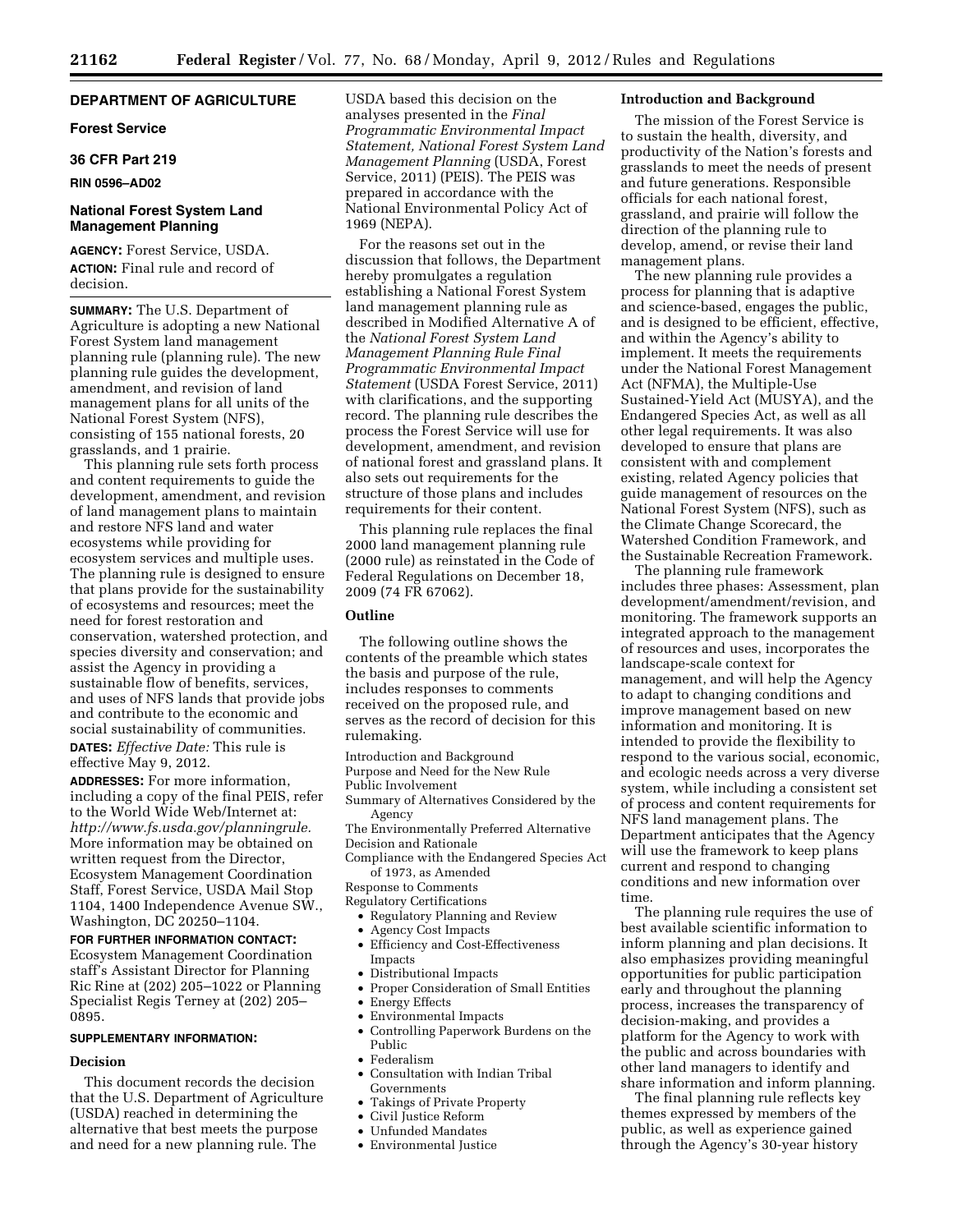with land management planning. It is intended to create a more efficient and effective planning process and provide an adaptive framework for planning.

This final planning rule requires that land management plans provide for ecological sustainability and contribute to social and economic sustainability, using public input and the best available scientific information to inform plan decisions. The rule contains a strong emphasis on protecting and enhancing water resources, restoring land and water ecosystems, and providing ecological conditions to support the diversity of plant and animal communities, while providing for ecosystem services and multiple uses.

The 1982 planning rule procedures have guided the development, amendment, and revision of all existing Forest Service land management plans. However, since 1982 much has changed in our understanding of land management planning. The body of science that informs land management planning in areas such as conservation biology and ecology has advanced considerably, along with our understanding of the values and benefits of NFS lands, and the challenges and stressors that may impact them.

Because planning under the procedures of the 1982 rule is often time consuming and cumbersome, it has been a challenge for responsible officials to keep plans current. Instead of amending plans as conditions on the ground change, responsible officials often wait and make changes all at once during the required revision process. The result can be a drawn-out, difficult, and costly revision process. Much of the planning under the 1982 rule procedures focused on writing plans that would mitigate negative environmental impacts. The protective measures in the 1982 rule were important, but the focus of land management has changed since then and the Agency needs plans that do more than mitigate harm. The Agency needs a planning process that leads to plans that contribute to ecological, social, and economic sustainability to protect resources on the unit and maintain the flow of goods and services from NFS lands on the unit over time.

The NFMA requires the Agency to develop a planning rule ''under the principles of the Multiple-Use Sustained-Yield Act of 1960, that set[s] out the process for the development and revision of the land management plans, and the guidelines and standards'' (16 U.S.C. 1604(g)). The Forest Service fulfills this requirement by codifying a planning rule at Title 36, Code of Federal Regulations, part 219 (36 CFR

part 219), which sets requirements for land management planning and content of plans.

In 1979, the Department issued the first regulations to comply with this statutory requirement. The 1979 regulations were superseded by the 1982 planning rule, which has formed the basis for all existing Forest Service land management plans.

In 1989, the Agency initiated a comprehensive Critique of Land Management Planning, which identified a number of adjustments that were needed to the 1982 planning rule. The Critique found that the 1982 planning rule process was complex, costly, lengthy, and cumbersome for the public to provide input. The recommendations in the Critique and the Agency's own experiences with planning led to the Agency issuing an advance notice of proposed rulemaking for a new planning rule in 1991 and proposing a new, revised rule initially in 1995 and again in 1999.

The Department worked with a committee of scientists to develop a final rule, which was issued in 2000. The 2000 revision of the planning rule described a new agenda for NFS planning; made sustainability the foundation for NFS planning and management; required the consideration of the best available scientific information during the planning and implementation process; and set forth requirements for implementation, monitoring, evaluation, amendment, and revision of land management plans. However, a review in the spring of 2001 found that the 2000 rule was costly, complex, and procedurally burdensome. The results of the review led the Department to issue a new planning rule in 2005 and a revised version again in 2008; however, the U.S. District Court for Northern District of California invalidated each of those rules on procedural grounds (*Citizens for Better Forestry* v. *USDA,* 481 F. Supp.2d 1059 (N.D. Cal. 2007) (2005 rule); *Citizens for Better Forestry* v. *USDA,* 632 F. Supp.2d 968 (N.D. Cal. 2009) (2008 rule)).

This final rule replaces the 2000 rule. Because the 2000 rule was the last promulgated planning rule to take effect and not be set aside by a court, the 2000 rule is the rule currently in effect. While the 2000 planning rule replaced the 1982 rule in the Code of Federal Regulations, the transition section of the 2000 rule allowed units to use the 1982 planning rule procedures for plan amendments and revisions until a new planning rule was issued. After the 2008 rule was invalidated, on December 18, 2009, the Department reinstated the 2000 rule in the Code of Federal

Regulations and made technical amendments to update transition provisions as an interim measure to be in effect until a new planning rule was issued (74 FR 67062).

The instability created by these past planning rule efforts has caused delays in planning and confused the public. At the same time, the vastly different context for management and improved understanding of science and sustainability that have evolved over the past three decades have created a need for an updated planning rule that will help the Agency respond to new challenges in meeting management objectives for NFS lands.

This final rule is intended to ensure that plans respond to the requirements of land management that the Agency faces today, including the need to provide sustainable benefits, services, and uses, including recreation; the need for forest restoration and conservation, watershed protection, and wildlife conservation; and the need for sound resource management under changing conditions. The new rule sets forth a process that is adaptive, science-based, collaborative, and within the Agency's capability to carry out on all NFS units. Finally, the new rule is designed to make planning more efficient and effective.

## **Purpose and Need for the New Rule**

The NFMA requires regulations consistent with the principles of the Multiple-Use Sustained-Yield Act of 1960, that set out the process for the development and revision of the land management plans and the guidelines and standards the Act prescribes (16 U.S.C. 1604(g)). The Forest Service's experience, evolving scientific understanding of approaches to land management, changing social demands, and new challenges such as changing climate have made clear the need for a revised rule to more effectively fulfill NFMA's mandate.

On August 14, 2009, Agriculture Secretary Tom Vilsack outlined his vision for the future of our nation's forests, setting forth a direction for conservation, management, and restoration of NFS lands. Secretary Vilsack stated that: ''It is time for a change in the way we view and manage America's forestlands with an eye towards the future. This will require a new approach that engages the American people and stakeholders in conserving and restoring both our National Forests and our privatelyowned forests.'' The Secretary emphasized that the Forest Service planning process provides an important means for integrating forest restoration,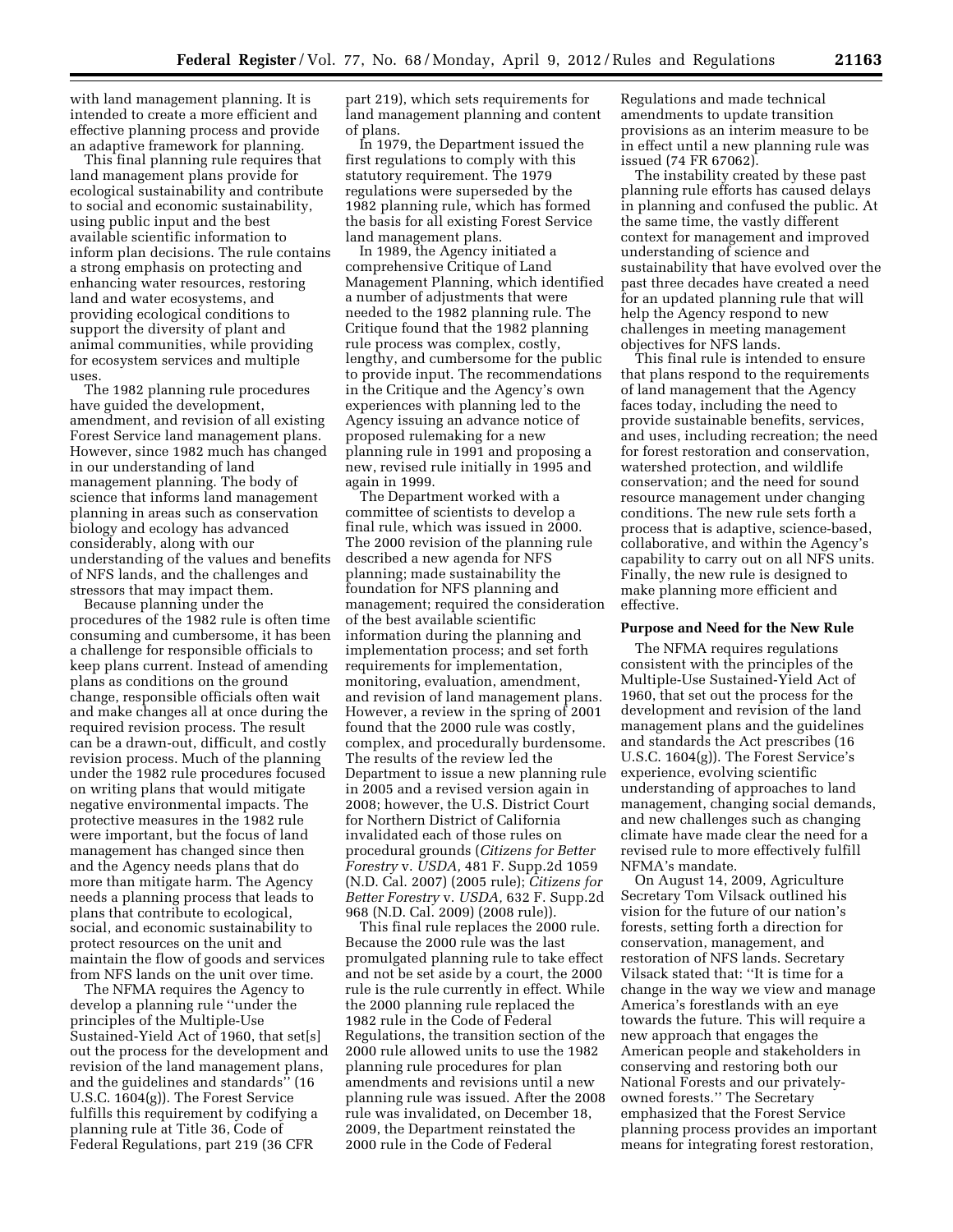climate resilience, watershed protection, and efficiently respond to social, wildlife conservation, opportunities to contribute to vibrant local economies, and the collaboration necessary to manage our national forests. ''Our best opportunity to accomplish this is in the developing of a new forest planning rule for our national forests.''

The NFS currently consists of 127 land management plans, 68 of which are past due for revision. Most plans were developed between 1983 and 1993 and should have been revised between 1998 and 2008, based on NFMA direction to revise plans at least once every 15 years. The efforts to produce a new planning rule over the past decade have contributed to the delay in plan revisions. With clarity and stability in planning regulations, land management planning can regain momentum and units will be able to complete revisions more efficiently.

As explained in the Introduction and Background section of this document, the present planning rule is the 2000 planning rule. Under the transition provisions of that rule, the Agency can choose to use either the procedures of the 2000 rule or the planning procedures of the 1982 rule to develop, amend, or revise land management plans. Based on the concerns about implementing the 2000 rule procedures, the Forest Service has been relying upon the 2000 rule's transition provision to develop, amend, and revise land management plans under the 1982 procedures until a new planning rule is in place.

The Forest Service and the Department conclude that the procedures of neither the 2000 rule nor the 1982 rule meet the needs of the Agency today or fulfill the Secretary's vision. Moreover, the Department and the Forest Service have determined that the 2000 rule is beyond the Agency's capability to implement. Even though the Agency has had the option to use the procedures in the 2000 rule, no line officer has chosen to use the 2000 rule to revise or amend a land management plan because the 2000 rule is too costly, complex, and procedurally burdensome. At the same time, the 1982 rule procedures are not current with regard to science, knowledge of the environment, practices for planning and adaptive management, or social values, and are also too complex, costly, lengthy, and cumbersome.

The purpose of, and the need for, a new planning rule is to provide the direction for National Forests and Grasslands to develop, amend, and revise land management plans that will enable land managers to consistently

economic, and ecological conditions.

The Secretary of Agriculture is vested with broad authority to make rules ''to regulate occupancy and use and to preserve [the forests] from destruction'' (16 U.S.C. 551). The MUSYA authorizes and directs that the national forests be managed under the principles of multiple use and to produce sustained yield of products and services. NFMA directs the Secretary to promulgate regulations for the development and revision of land management plans and prescribes a number of provisions that the regulations shall include, but not be limited to (16 U.S.C. 1600(g)). Based on the principles of the MUSYA, the requirements of NFMA, the Secretary's direction and nearly three decades of land management planning experience, the Department and the Forest Service find that a planning rule must address the following eight purposes and needs:

1. Emphasize restoration of natural resources to make our NFS lands more resilient to climate change, protect water resources, and improve forest health.

2. Contribute to ecological, social, and economic sustainability by ensuring that all plans will be responsive and can adapt to issues such as the challenges of climate change; the need for forest restoration and conservation, watershed protection, and species conservation; and the sustainable use of public lands to support vibrant communities.

3. Be consistent with NFMA and MUSYA.

4. Be consistent with Federal policy on the use of scientific information and the Agency's expertise and experience gained in over thirty years of land management planning.

5. Provide for a transparent, collaborative process that allows effective public participation.

6. Ensure planning takes place in the context of the larger landscape by taking an ''all-lands approach.''

7. Be within the Agency's capability to implement on all NFS units; be clear; provide an efficient framework for planning; and be able to be implemented within the financial capacity of the Agency.

8. Be effective by requiring a consistent approach to ensure that all plans address the issues outlined by the Secretary and yet allow for land management plans to be developed and implemented to address social, economic, and ecological needs across the diverse and highly variable systems of the National Forest System.

## **Public Involvement**

*Public Involvement in the Development of the Proposed Rule and Draft Environmental Impact Statement (DEIS)* 

The Department and the Agency engaged in an extensive public outreach and participation process unprecedented for the development of a planning rule. A Notice of Intent (NOI) to prepare a new planning rule and an accompanying draft environmental impact statement (DEIS) was published in the **Federal Register** on December 18, 2009 (74 FR 67165). The NOI solicited public comments on the proposal until February 16, 2010. The notice presented a series of substantive and procedural principles to guide development of a new planning rule. Under each principle, the notice posed several questions to stimulate thoughts and encourage responses. The Forest Service received over 26,000 comments in response to the notice.

The Agency held a science forum on March 29 and 30, 2010, in Washington, DC to ground development of a new planning rule in science and to foster a collaborative dialogue with the scientific community. Panels made up of 21 scientists drawn from academia, research organizations, non-government organizations, industry, and the Federal Government presented the latest science on topics relevant to the development of a new rule for developing land management plans. The format was designed to encourage scientists and practitioners to share the current state of knowledge in key areas and to encourage open dialogue with interested stakeholders.

The Forest Service convened a series of four national roundtables held in Washington, DC during the course of developing the proposed planning rule. The intent was to have a national-level dialogue around the concepts for development of the Forest Service proposed planning rule, to get public input prior to developing the proposed rule. The Forest Service also held 33 regional roundtables during April and May 2010 in the following States: Alaska, Arizona, California, Colorado, Georgia, Idaho, Illinois, Montana, Nevada, New Mexico, Oregon, South Dakota, Utah, and Wyoming.

Additionally, the Forest Service Webcast many of the national and regional roundtables, posted materials and summaries of the roundtables online, and hosted a blog to further encourage participation. In all, more than 3,000 members of the public participated in these opportunities to provide their input.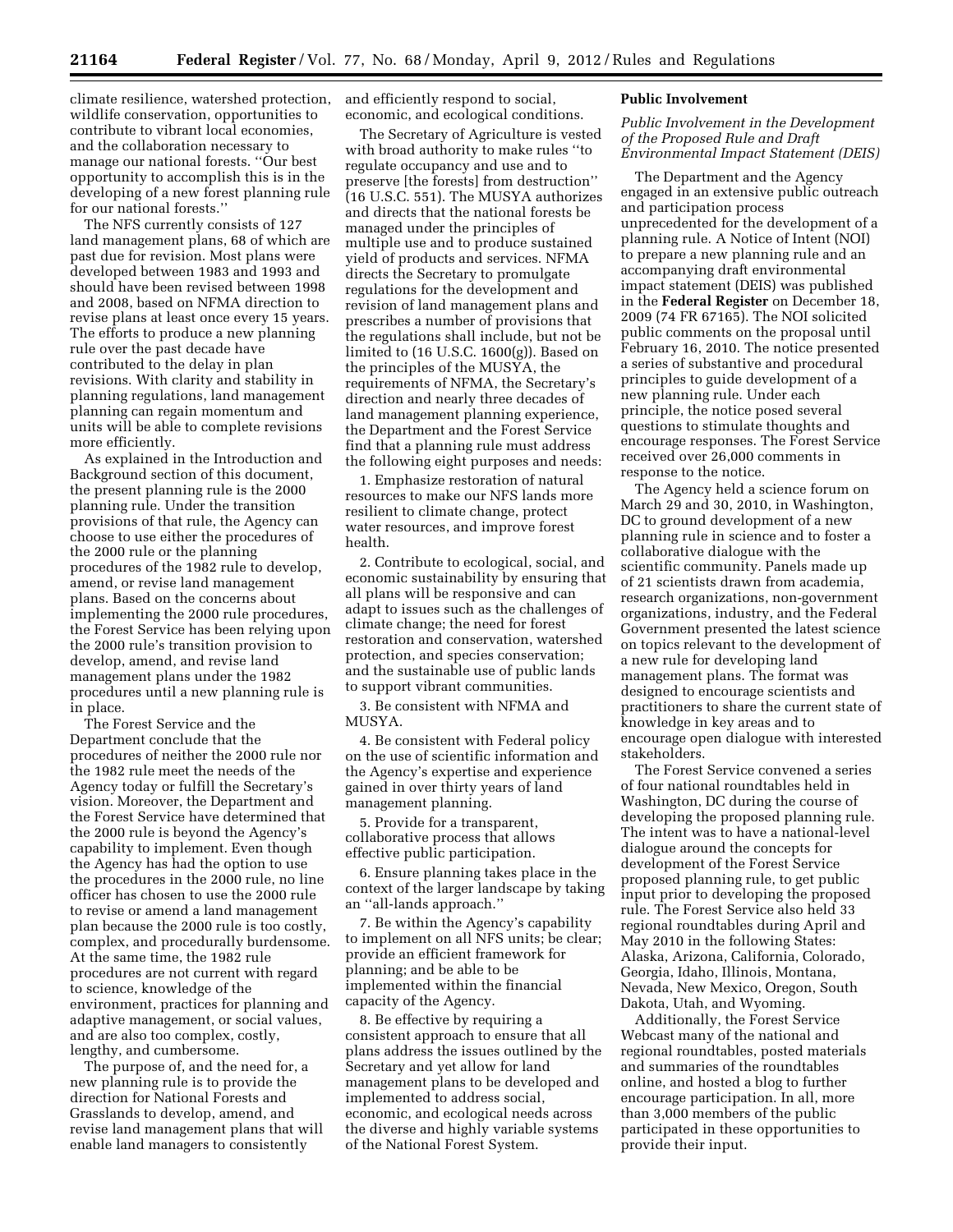# *Public Involvement in the Development of the Final Rule and Final Programmatic Environmental Impact Statement (PEIS)*

The Department and the Agency used the input provided by the public in response to the NOI and during the roundtables to inform the development of the proposed rule and DEIS. The proposed planning rule and draft programmatic environmental impact statement (PEIS) were published for comment on February 14, 2011 (76 FR 8480). The comment period ran for 90 days through May 16, 2011. The Department received nearly 300,000 comments during the comment period.

Early in the comment period, the Agency held a series of public meetings that provided opportunities for interested persons to ask questions about the proposed rule. The intent of the meetings was to explain the proposed rule and provide information to the public as they developed their comments on the proposed rule. Between March 10, 2011, and April 7, 2001, the Agency held 1 national and 28 regional forums, which reached 72 satellite locations across the country. The national meeting was held in Washington, DC. Regional and satellite meetings were held in the following States: Alabama, Alaska, Arizona, Arkansas, California, Colorado, Florida, Georgia, Idaho, Illinois, Indiana, Kentucky, Michigan, Minnesota, Mississippi, Missouri, Montana, Nevada, New Hampshire, New Mexico, New York, North Carolina, Ohio, Oregon, Pennsylvania, Puerto Rico, South Carolina, South Dakota, Tennessee, Texas, Utah, Vermont, Virginia, Washington, West Virginia, Wisconsin and Wyoming.

# *Tribal Involvement*

To ensure Tribes and Alaska Native Corporations were heard in a way that gave recognition to their special and unique relationship with the Federal Government, the Agency provided opportunities for participation and consultation throughout the process.

To get input early in the process, the Agency hosted two national Tribal roundtables conducted via conference call in May and August, 2010. Additionally, six Tribal roundtables were held in California, Arizona, and New Mexico. Tribes and Alaska Native Corporations also participated in many of the national and regional roundtables prior to development of the proposed rule.

On September 23, 2010, the Deputy Chief for the National Forest System sent a letter inviting 564 federally

recognized Tribes and 29 Alaska Native Corporations to begin government-togovernment consultation on the proposed planning rule. The Agency held 16 consultation meetings across the country with designated Tribal officials in November and December, 2010, prior to the publication of the proposed rule in February, 2011. Tribal consultation continued following the release of the proposed rule, with additional opportunities for Tribal consultation provided in 2011.

During the public comment period on the proposed rule the Forest Service held a Tribal teleconference to discuss with Tribes how their previous comments were addressed in the proposed rule. Sixteen Tribes participated in the discussion and had the opportunity to have their questions answered by members of the rule writing team, the Ecosystem Management Coordination Director, and the Associate Chief of the Forest Service. Additionally consultation with Tribes continued at the local level.

Summaries of public involvement may be viewed at *[http://](http://www.fs.usda.gov/planningrule)  [www.fs.usda.gov/planningrule.](http://www.fs.usda.gov/planningrule)* 

## *Issues Identified in the Programmatic Environmental Impact Statement (PEIS)*

Based on public comments, an interdisciplinary team identified a list of issues to analyze:

- Ecosystem Restoration.
- Watershed Protection.
- Diversity of Plant and Animal Communities.
	- Climate Change.
	- Multiple Uses.
	- Efficiency and Effectiveness.
- Transparency and Collaboration. • Coordination and Cooperation

beyond NFS Boundaries. The PEIS analyzes six fully developed alternatives (A, Modified A, and B through E), and considered nine additional alternatives that were eliminated from detailed study (40 CFR 1502.14(a)). The six fully developed alternatives, with the exception of Alternative B (No Action), meet all aspects of the purpose and need to varying degrees and are described below. The additional alternatives (Alternatives F through N) were considered but eliminated from detailed study because they did not meet some of the aspects of the purpose and need. Chapter 2 of the PEIS provides a more complete discussion of the disposition of these alternatives.

# **Summary of Alternatives Considered by the Agency**

The following summaries describe each alternative. A comparison of the alternatives is available in Chapter 2 of the PEIS.

# *Alternative A (Proposed Action and Proposed Planning Rule)*

Alternative A uses an adaptive framework. The framework consists of a three-part learning and planning framework to assess conditions and stressors; develop, amend, or revise land management plans based on the need for change; and monitor to test assumptions, detect changes, and evaluate whether progress is being made toward desired outcomes.

Alternative A would make the supervisor of the national forest, grassland, prairie, or other comparable administrative unit the responsible official for approving new plans, plan amendments, and plan revisions.

This alternative would require the responsible official to take science into account in the planning process and would require documentation as to how science was considered.

This alternative would require the responsible official to provide opportunities for public participation throughout all stages of the planning process, and includes requirements for outreach, Tribal consultation, and coordination with other planning efforts. This alternative would require responsible officials to provide formal public notification at various points in the process and to post all notifications online. This alternative requires the responsible official to encourage participation by youth, low-income, and minority populations. Alternative A would explicitly require the responsible official to provide the opportunity to undertake consultation with federally recognized Indian Tribes and Alaska Native Corporations and require the responsible official to encourage participation by interested or affected federally recognized Indian Tribes and Alaska Native Corporations. As part of Tribal participation and consultation, the responsible official would invite Tribes to share native knowledge during the planning process. Alternative A would require that the responsible official coordinate planning with the equivalent and related planning efforts of other Federal agencies, State and local governments, and Indian Tribes.

Alternative A would require assessments to identify and evaluate information needed to understand and assess existing and potential future conditions on NFS lands in the context of the broader landscape. These assessments would include a review of relevant information from other governmental or non-governmental assessments, plans, reports, and studies.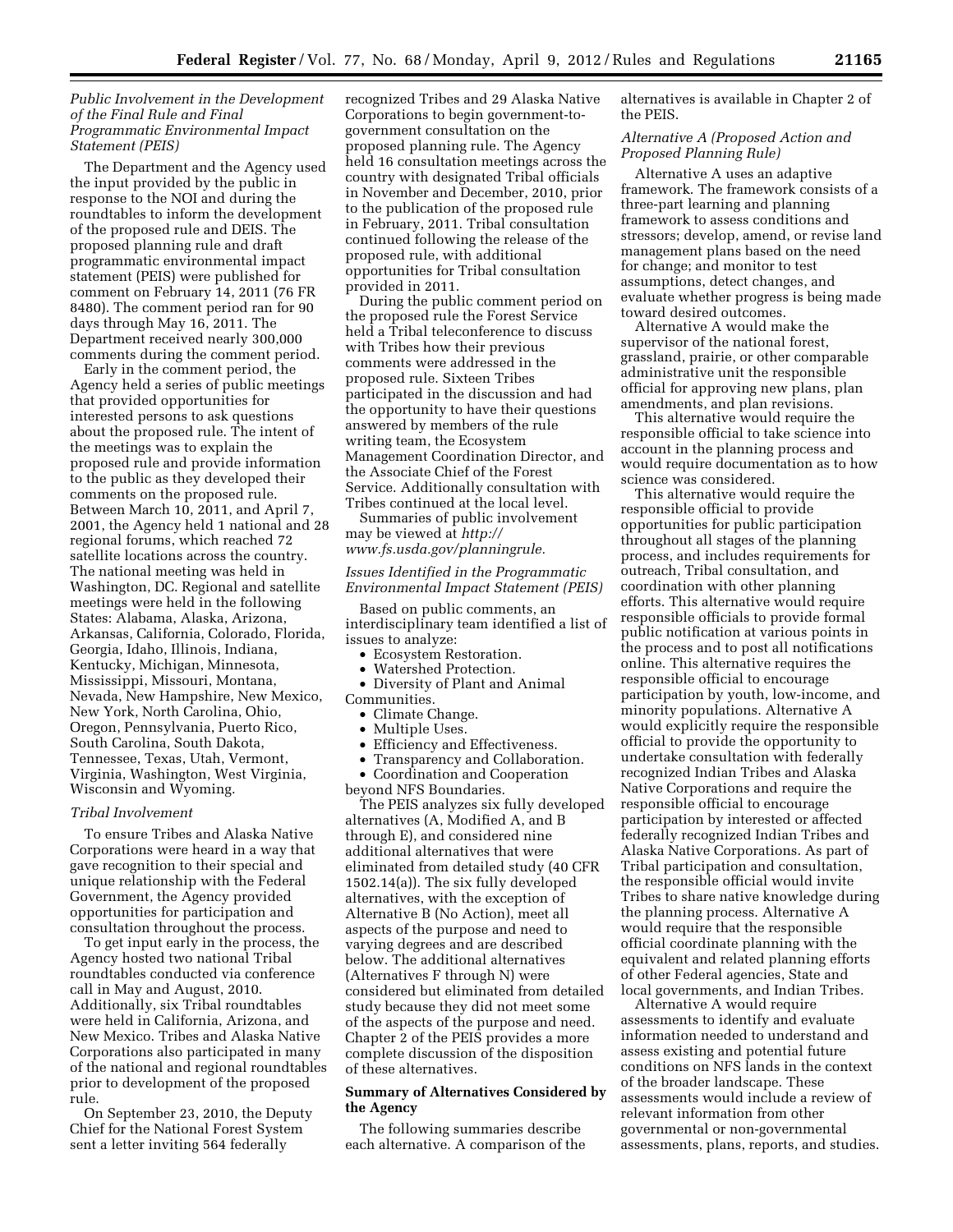Alternative A would require plans to include five plan components—desired conditions, objectives, standards, guidelines, and suitability of areas for resource management. Plans could also include goals as option plan components. Alternative A includes direction for other content required in the plan, including the monitoring program.

Alternative A would require plan components to provide for the maintenance or restoration of the structure, function, composition, and connectivity of healthy and resilient aquatic ecosystems and watersheds in the plan area. In addition, Alternative A would include plan components to guide the unit's contribution to social and economic sustainability.

Under Alternative A, plan components for ecological sustainability would be required to take into account air quality, landscape-scale integration of ecosystems, system drivers and stressors including climate change, and opportunities to restore fire adapted ecosystems. Plan components would also be designed to maintain, protect and restore various ecosystem elements including soil, water, and riparian areas.

Alternative A would require plan components for the conservation of all native aquatic and terrestrial species with the aim of providing the ecological conditions to contribute to the recovery of federally listed threatened and endangered species, conserve candidate species, and maintain viable populations of species of conservation concern. Alternative A would also require monitoring of select ecological and watershed conditions and focal species to assess progress towards meeting diversity and ecological sustainability requirements.

Alternative A would require that plans provide for multiple uses and ecosystem services, considering a full range of resources, uses, and benefits relevant to the unit, as well as stressors, and other important factors.

Alternative A would require plan components for sustainable recreation, considering opportunities and access for a range of uses. Recreational opportunities could include nonmotorized, motorized, developed, and dispersed recreation on land, water, and air. In addition, plans should identify recreational settings and desired conditions for scenic landscape character.

Alternative A includes requirements for plan components for timber, consistent with the requirements of NFMA.

Alternative A provides an efficient process for amendments, required for any substantive change to plan components, and for administrative changes to make corrections or changes to parts of the plan other than the plan components.

Alternative A requires plan-level and broader-scale monitoring, to inform adaptive management.

Alternative  $\overline{A}$  would require an environmental impact statement for new plans and plan revisions. Plan amendments would require either an environmental impact statement or an environmental assessment, or could be categorically excluded from documentation, based on the significance of effects pursuant to Agency NEPA procedures.

Alternative  $\overline{A}$  would require that the decision document for the plan include the rationale for approval, an explanation of how the plan components meet the requirements for sustainability and diversity, best available scientific information documentation, and direction for project application.

Alternative A requires that projects and activities must be consistent with the plan components, and provides direction for determining consistency. It also requires that other resource plans that apply to the plan area be consistent with the plan components.

The responsible official initiating a plan revision or development of a new plan before Alternative A went into effect would have the option to complete the plan revision or development of the new plan under the prior rule or conform to the requirements of the final rule after providing notice to the public. All plan revisions or new plans initiated after the effective date of the final rule would have to conform to the new planning requirements.

Alternative A includes a severability provision, stating if parts of Alternative A are separately found invalid in litigation, individual provisions of the rule could be severed and the other parts of the rule could continue to be implemented.

Alternative A provides a predecisional administrative review (objection) process for proposed plans, plan amendments, and plan revisions. The objection process is based on the objection regulations for certain proposed hazardous fuel reduction projects, found at 36 CFR part 218, and is intended to foster continued collaboration in the administrative review process.

The complete text of Alternative A is provided in Appendix A of the PEIS.

*Reason for non-selection:* Alternative A meets the purpose and need and

responds to the significant issues displayed in the PEIS in a manner very similar to Modified Alternative A. The Department received a large number of public comments on Alternative A including suggestions about how to change Alternative A, improve clarity, and better align the text of the alternative with the Department's intent as described in the preamble for the proposed rule. The Department developed Modified Alternative A after considering public comments. Modified Alternative A is described below. Alternative A was not selected because the Agency developed Modified Alternative A in response to public comment. For this reason, Alternative A was not selected as the final rule.

#### *Modified Alternative A (Final Rule)*

Modified Alternative A, with clarifications, was selected as the final rule, (see the Decision and Rationale section of this document).

Modified Alternative A includes the same concepts and underlying principles as Alternative A, and retains much of the same content. However, a number of changes to the rule text and organization have been made, based on public comment on the proposed rule (Alternative A) and the DEIS. The Forest Service considered the available option of replacing the text of Alternative A with the text of Modified Alternative A in the PEIS. However, because Modified Alternative A looks different than Alternative A, the Agency included it as a new alternative for transparency and for the ease of the reviewer in comparing the proposed rule with the final preferred alternative.

Modified Alternative A uses an adaptive framework for planning. The framework consists of a three-part learning and planning framework to assess information relevant to the plan area, develop, amend, or revise land management plans based on the need for change, and monitor to test assumptions, detect changes, and evaluate whether progress is being made toward desired outcomes.

Modified Alternative A would make the supervisor of the national forest, grassland, prairie, or other comparable administrative unit the responsible official for approving new plans, plan amendments, and plan revisions. The Chief would be required to establish a national oversight process for consistency and accountability.

Modified Alternative A would require the responsible official to use the best available scientific information to inform the planning process, plan components, and other plan content including the monitoring program, and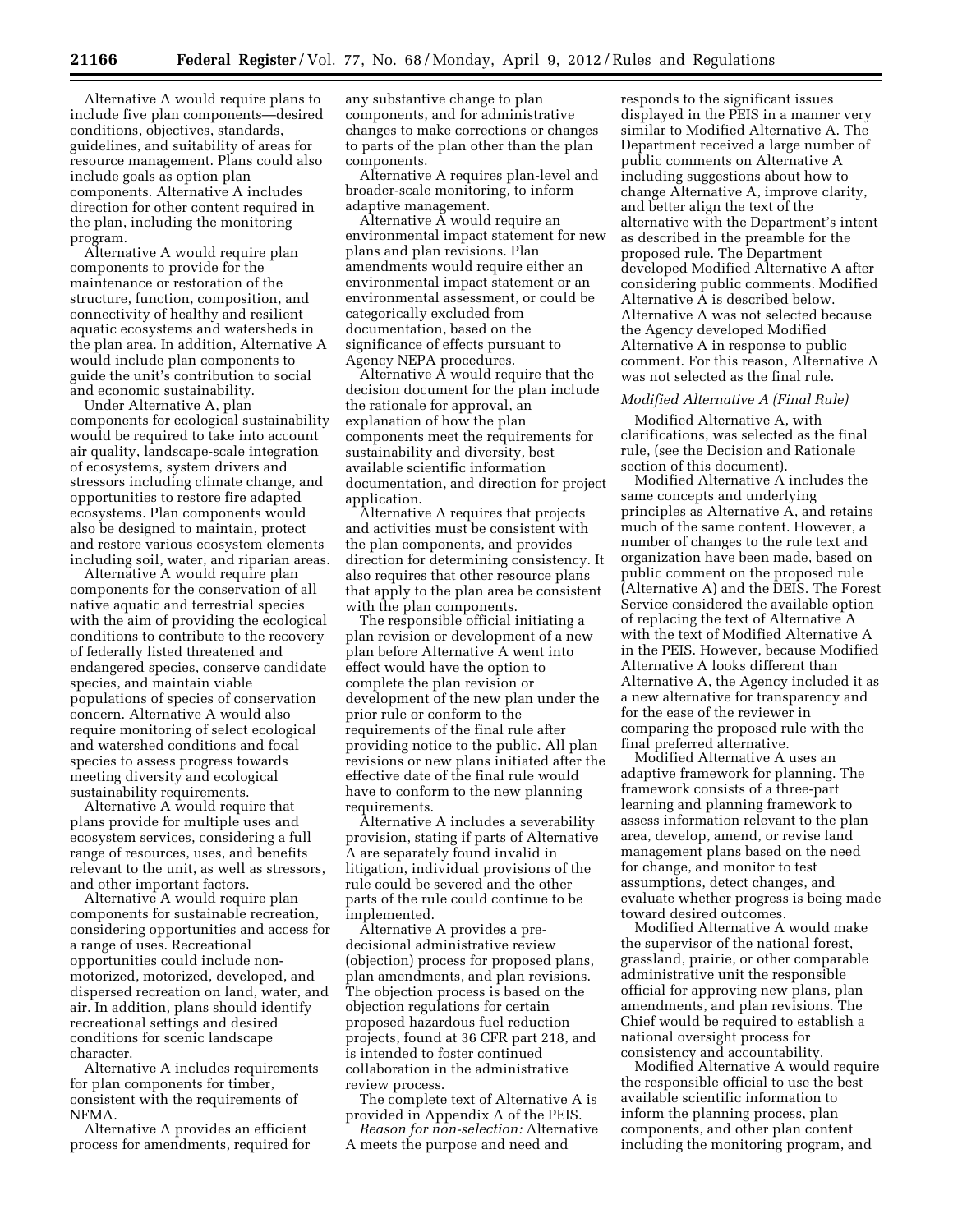includes requirements for documentation of how the best available scientific information was used to inform the plan decision.

Modified Alternative A would require the responsible official to provide opportunities for public participation throughout all stages of the planning process, and includes requirements for outreach, Tribal consultation, and coordination with other planning efforts. Modified Alternative A requires the responsible official to encourage participation by youth, low-income, and minority populations. Modified Alternative A would explicitly require the responsible official to provide the opportunity to undertake consultation with federally recognized Indian Tribes and Alaska Native Corporations and require the responsible official to encourage participation by interested or affected federally recognized Indian Tribes and Alaska Native Corporations. As part of Tribal participation and consultation, the responsible official would invite Tribes to share native knowledge during the planning process. Modified Alternative A would require that the responsible official coordinate planning with the equivalent and related planning efforts of other Federal agencies, State and local governments, and Indian Tribes.

Modified Alternative A would require assessments to rapidly identify and evaluate existing information relevant to the plan area to understand and assess existing and potential future conditions on NFS lands in the context of the broader landscape, focused on a set of topics that relate to the requirements for plan components and other plan content. These assessments would include a review of relevant information from other governmental or nongovernmental assessments, plans, reports, and studies.

Modified Alternative A would require plans to include five plan components desired conditions, objectives, standards, guidelines, and suitability of areas for resource management. Plans could also include goals as option plan components. Modified Alternative A includes direction for other content required in the plan, including the monitoring program.

Modified Alternative A would require plan components to provide for the maintenance or restoration of the ecological integrity of terrestrial and aquatic ecosystems and watersheds in the plan area. In addition, Modified Alternative A would include plan components to guide the unit's contribution to social and economic sustainability.

Under Modified Alternative A, plan components for ecological integrity would be required to take into account the interdependence of ecosystems, impacts from and to the broader landscape, system drivers and stressors including climate change, and opportunities to restore fire adapted ecosystems and for landscape scale restoration. Plan components would be also be required to maintain or restore air, soil and water resources, and to maintain or restore the ecological integrity of riparian areas.

Modified Alternative A would require that plans use a complementary ecosystem and species-specific approach to provide for the diversity of plant and animal communities and maintain the persistence of native species in the plan area. Ecosystem plan components would be required for ecosystem integrity and diversity, along with additional, species-specific plan components where necessary to provide the ecological conditions to contribute to the recovery of federally listed threatened and endangered species, conserve proposed and candidate species, and maintain viable populations of species of conservation concern. Modified Alternative A would also require monitoring of select ecological and watershed conditions and focal species to assess progress towards meeting diversity and ecological sustainability requirements.

Modified Alternative A would require that plans provide for ecosystem services and multiple uses, considering a full range of resources, uses, and benefits relevant to the unit, as well as stressors and other important factors.

Modified Alternative A would require plan components for sustainable recreation, including recreation settings, opportunities, access; and scenic character. Recreational opportunities could include non-motorized, motorized, developed, and dispersed recreation on land, water, and air.

Modified Alternative A includes requirements for plan components for timber management, consistent with the requirements of NFMA.

Modified Alternative A provides an efficient process for amendments, required for any substantive change to plan components, and for administrative changes to make corrections or changes to parts of the plan other than the plan components.

Modified Alternative A requires planlevel and broader-scale monitoring to inform adaptive management.

Modified Alternative A would require an environmental impact statement for new plans and plan revisions. Plan amendments would require either an

environmental impact statement or an environmental assessment, or could be categorically excluded from documentation, based on the significance of effects pursuant to Agency NEPA procedures.

Modified Alternative A would require that the decision document for the plan include the rationale for approval; an explanation of how the plan components meet the requirements for sustainability, diversity, multiple use and timber; best available scientific information documentation; and direction for project application.

Modified Alternative A requires that projects and activities must be consistent with the plan components, and provides direction for determining consistency. It also requires that other resource plans that apply to the plan area be consistent with the plan components.

Modified Alternative A would require responsible officials to provide formal public notification at various points in the process and to post all notifications online.

The responsible official initiating a plan revision or development of a new plan before Modified Alternative A went into effect would have the option to complete the plan revision or development of the new plan under the prior rule or conform to the requirements of the final rule after providing notice to the public. All plan revisions or new plans initiated after the effective date of the final rule would have to conform to the new planning requirements.

Modified Alternative A includes a severability provision, stating if parts of Alternative A are separately found invalid in litigation, individual provisions of the rule could be severed and the other parts of the rule could continue to be implemented.

Modified Alternative A provides a pre-decisional administrative review (objection) process for proposed plans, plan amendments, and plan revisions. The objection process is based on the objection regulations for certain proposed hazardous fuel reduction projects, found at 36 CFR part 218, and is intended to foster continued collaboration in the administrative review process.

As is clear from this summary, Modified Alternative A includes the same concepts and underlying principles as Alternative A, and retains much of the same content. However, a number of changes to the rule text and organization were made based on public comment on the proposed rule (Alternative A) and the DEIS.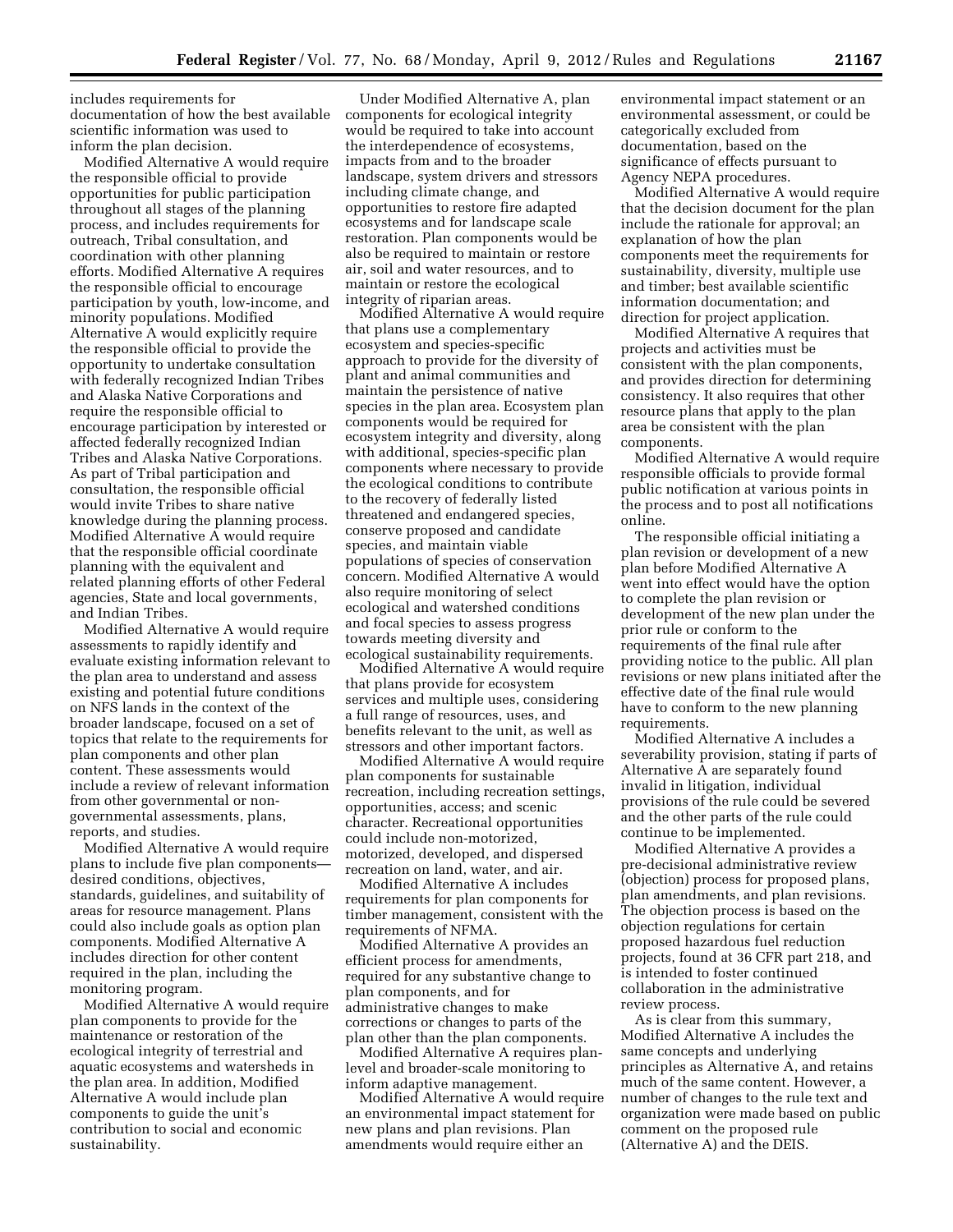Many people commented that the proposed rule lacked clarity and was ambiguous in places. Others felt that the intent stated in the preamble of the proposed rule was at times not reflected in the actual text of the proposed rule itself. They were concerned that this ambiguity would lead to inconsistent implementation of the rule and that the intent as expressed in the preamble would not be realized. Modified Alternative A rewords the text in a number of places to improve clarity and better reflect the Department's intent as stated in the preamble to the proposed rule.

There are also a number of changes to the process and content requirements of Alternative A, to address certain concerns raised by the public, reduce process, and make other modifications in response to public comments. A complete description of these changes is provided in the Response to Comments section of this document.

A detailed analysis was conducted to determine if there were any difference in programmatic effects between Alternative A and Modified Alternative A. Because Modified Alternative A was developed to reflect the intent of Alternative A, there were very few differences in programmatic effects between the two alternatives. The few differences in programmatic effects between Alternative A and Modified Alternative A were to plan content and the planning process (requirements for assessments, documentation, notification, plan components) or to the costs of implementation. Any differences in effects to resources cannot be determined at this programmatic level. However, the Department concludes the added clarity in Modified Alternative A will lead to more consistent implementation of the rule.

The full text of Modified Alternative A can be found in Appendix I of the PEIS and is set out as the final rule below. A detailed description of changes to Alternative A that led to Modified Alternative A can be found in the Response to Comments section of this document and in Appendix O of the PEIS. An analysis of the effects of Modified Alternative A has been included in Chapter 3 of the PEIS.

#### *Alternative B (No Action)*

The ''No Action'' alternative, as stated by the Council on Environmental Quality, ''may be thought of in terms of continuing with the present course of action until that action is changed'' (Council on Environmental Quality, Forty Most Asked Questions Concerning CEQ's National Environmental Policy Act Regulations, 46 FR 18026, 18027

(March 23, 1981)). The ''No Action'' alternative is the 2000 planning rule, which, since the 2008 rule was set aside by court order, is the current rule (see 74 FR 67059 (December 18, 2009)). If the Department chooses to take no action, the 2000 rule would remain in effect. However, the ''present course of action'' under the 2000 rule is not to use the 2000 rule in its entirety but to use its transition provisions at 36 CFR 219.35, which allow use of the 1982 rule procedures to develop, amend, and revise land management plans until a new planning rule is in place. Since identifying a set of issues with the 2000 rule provisions, as explained in the PEIS at Chapter 1 and in the discussion section of Alternative F, the Forest Service has been relying upon the 2000 rule's transition wording at § 219.35 to use the 1982 rule procedures to develop, amend, and revise land management plans.

The 1982 rule, as amended, is in Appendix B of the PEIS. However, only the provisions of that rule applicable to the development, amendment, and revision of land management plans are available for use pursuant to 36 CFR 219.35 of the current (2000) rule. The 1982 rule procedures require integration of natural resource planning for national forests and grasslands, by including requirements for integrated management of timber, range, fish and wildlife, water, wilderness, and recreation resources, with resource protection activities such as fire management, and the use of other resources such as minerals.

An appeal process has been used throughout the life of the 1982 planning rule. Under § 219.35 of the current (2000) rule, responsible officials have the option of using either a postdecisional appeal process or a predecisional objection process for challenging plan approval decisions.

The 1982 rule procedures require regional foresters to be the responsible official for approval of new plans and plan revisions.

Alternative B would continue to require an environmental impact statement for new plans and plan revisions. Documentation for plan amendments would continue to be determined by the significance of effects pursuant to Agency NEPA procedures and could, therefore, range from categorical exclusions to environmental impact statements.

Rule text for this alternative is provided in Appendices B, C, and D of the PEIS, which contain planning provisions, transition provisions, and administrative review provisions respectively.

*Reason for non-selection:* Alternative B is the no action alternative. The 1982 rule procedures are not current with regard to science, knowledge of the environment, practices for planning and adaptive management, or social values, and are unduly complex, costly, lengthy, and cumbersome. For those reasons, the Agency has actively been trying to promulgate a new planning rule to replace the 1982 planning procedures for over a decade (see Introduction and Background section above).

Many plans recently revised under the 1982 planning procedures reflect elements of the purpose and need such as emphasizing restoration, addressing climate change, using a coarse-filter/ fine-filter approach for maintaining species diversity, and using a collaborative approach to planning. However, the 1982 planning procedures do not require consideration of these and other important elements in planning that reflect current science, Agency expertise, and best practices in planning. This has resulted in inconsistent incorporation of the elements of the purpose and need in plans.

Alternative B reflects an approach to land management planning that focused on producing outputs (for example, board feet of timber, recreation visitor days, and animal months of grazing) and mitigating the effects of management activities on other resources. The Agency recognizes and supports the importance, value, and legal responsibility of providing for multiple use purposes. Timber, grazing, recreation, and other multiple uses supported on NFS lands provide jobs and income to local communities, and products used by all Americans. However, land management planning today focuses on managing toward desired conditions, or outcomes, rather than focusing simply on outputs.

Outcome-based planning shifts the focus from how to get something done to why it is done. In contemporary planning, outputs are services that are generated as projects and activities are carried out that lead to desired outcomes on the ground. Outcome based planning is well supported by the Agency's experience in land management planning. This approach to planning is also well supported by other land and urban planning agencies at all scales—from urban planning for small cities to international level planning efforts. It is also extensively used in the fields of education, health care, economics, and others. Outcome based planning can and does occur under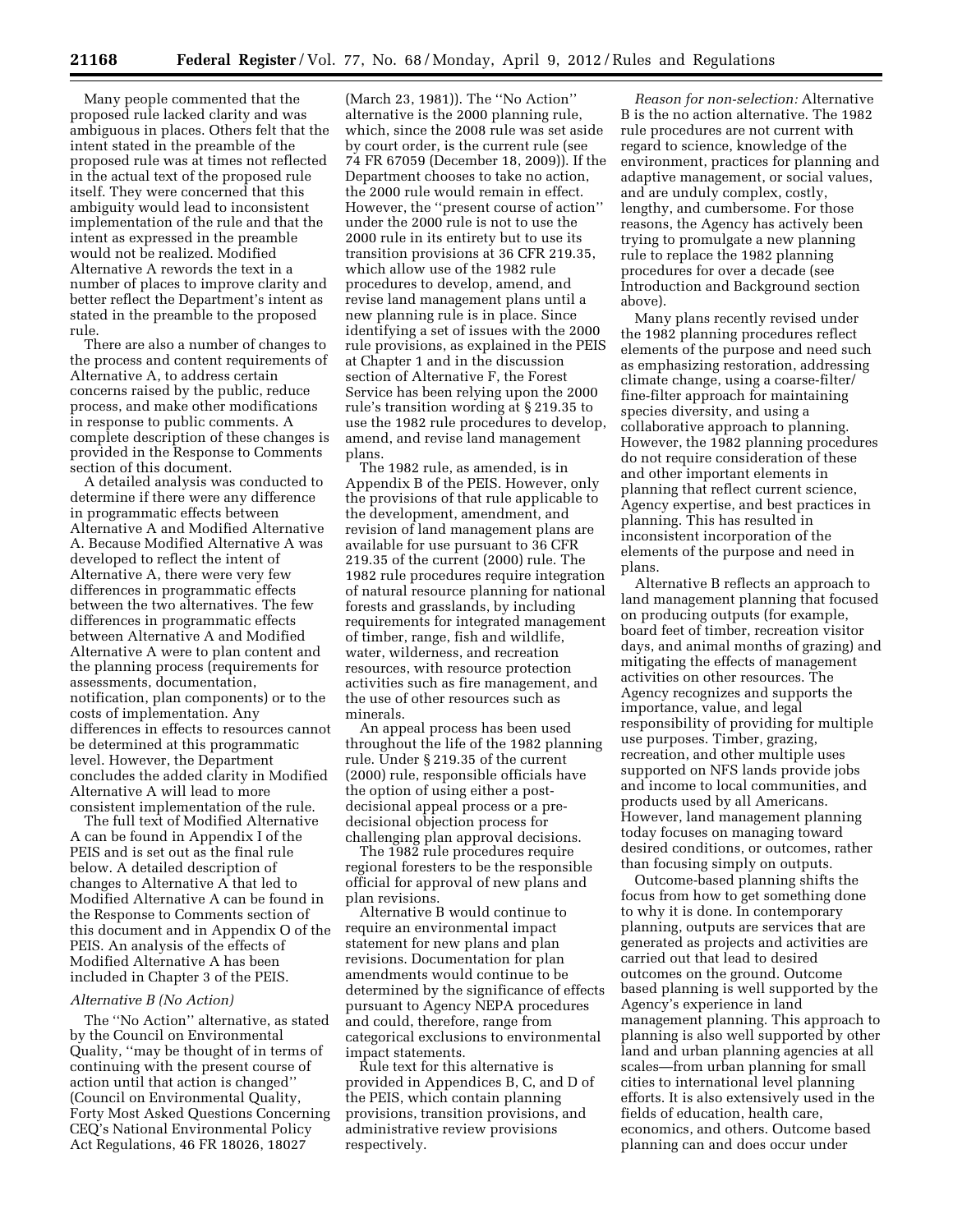Alternative B. However, this approach is not required under this alternative.

Alternative B does not meet several elements of the purpose and need. Alternative B does not:

• Emphasize restoration of natural resources to make our NFS lands more resilient to climate change, protect water resources, and improve forest health.

• Ensure all plans will be responsive to issues such as the challenges of climate change; the need for forest restoration and conservation, and watershed protection.

• Be consistent with Federal policy on the use of scientific information and the Agency's expertise and experience gained in more than 30 years of land management planning.

• Ensure planning takes place in the context of the larger landscape by taking an ''all-lands approach.''

Alternative B has also proven costly to implement. The 1982 planning procedures require complex analysis processes, such as benchmark analysis, resulting in plan revisions that have, on average, taken 5 to 7 years to complete. In 1989, the Forest Service, with the assistance of the Conservation Foundation, conducted a comprehensive review of the planning process and published the results in a summary report, ''Synthesis of the Critique of Land Management Planning'' (*[http://www.fs.usda.gov/Internet/](http://www.fs.usda.gov/Internet/FSE_DOCUMENTS/stelprdb5127602.pdf) FSE*\_*[DOCUMENTS/](http://www.fs.usda.gov/Internet/FSE_DOCUMENTS/stelprdb5127602.pdf)* 

*[stelprdb5127602.pdf](http://www.fs.usda.gov/Internet/FSE_DOCUMENTS/stelprdb5127602.pdf)*). The Critique found that the planning process of the 1982 rule was very complex, had significant costs, took too long, and was too cumbersome.

Finally, Alternative B includes planning procedures that do not reflect current science or result in unrealistic or unattainable expectations because of circumstances outside of the Agency's control, particularly for maintaining the diversity of plant and animal species. The 1982 rule at 36 CFR 219.19 requires that fish and wildlife habitat shall be managed to maintain viable populations of existing native and desired nonnative vertebrate species in the planning area. For planning purposes, a viable population shall be regarded as one which has the estimated numbers and distribution of reproductive individuals to insure its continued existence is well distributed in the planning area. In order to insure that viable populations will be maintained, habitat must be provided to support, at least, a minimum number of reproductive individuals and that habitat must be well distributed so that those individuals can interact with others in the planning area. These requirements

do not recognize that there are limitations on the Agency's authority and the inherent capability of the land. In addition, these requirements do not reflect the most current science. For example:

(1) At times, circumstances that are not within the *authority* of the Agency limit the Agency's ability to manage fish and wildlife habitat to insure the maintenance of a viable population of a species within the plan area, such as:

• Forest clearing in South America— South American forests provide important wintering areas for many Neotropical birds that nest in North America. The clearing of these forests for agricultural purposes poses a serious threat to the long-term viability of the Cerulean warbler and the ability of national forests in the southern Appalachian Mountains to maintain populations of this species.

• Hydropower facilities in the Pacific Northwest and off-shore fishing harvest practices—These facilities and practices are primary downstream threats to Chinook salmon populations whose spawning beds may occur on stream reaches within national forests in the Intermountain West, thus affecting the ability of national forests within this salmon's range to maintain viable populations of this species on their respective units.

• Land use patterns on private lands within and adjacent to NFS units, such as the continuing agricultural uses and urbanization that is occurring east of the Rocky Mountains—habitat fragmentation as a result of these changes reduces available habitat and further isolates existing swift fox populations. This affects the ability of national grasslands in eastern Colorado to maintain viable populations of this species.

(2) At times, it may be beyond the Agency's authority to manage habitat to insure the maintenance of a viable population of a species within the plan area, given that the Agency must comply with all applicable laws and regulations. An example would be when efforts to maintain the habitat conditions necessary for a viable population of one species would jeopardize an endangered or threatened species, in violation of the Agency's statutory obligations under the ESA. Another example would be when maintaining the habitat conditions necessary for a viable population of one species would consume the resources available to a unit to the point of precluding other activities from occurring on the unit that are necessary to comply with independent statutory or regulatory requirements.

(3) Examples of circumstances that are not consistent with the *inherent capability* of the plan area that limit the Agency's ability to manage fish and wildlife habitat to insure the maintenance of a viable population of a species within the plan area include:

• Where a species is inherently rare because its members occur at low numbers and are wide ranging individuals. For such a species the number of breeding individuals that may occur on an individual national forest may be too small to be considered a viable population. The wolverine of the northern Rocky Mountains is such a species.

• Plan areas that lack sufficient land area with the ecological capacity to produce enough habitat to maintain a viable population within the plan area. An example is the Kisatchie National Forest's inability to maintain a viable population of swallow-tailed kite on the Forest due to very limited amounts of land area ecologically capable of producing broad bottomland hardwood and cypress swamp habitats.

• Water quality conditions in Appalachian Mountain streams that provide habitat for eastern brook trout have been altered through acid deposition, due to past and current acid rain, rendering many of them unsuitable for brook trout and compromising the ability of some Appalachian national forests to maintain viable populations of this species.

(4) Sometimes a combination of a lack of authority and the inherent capability of the land limit the Agency's ability to manage fish and wildlife habitat to ''*insure* [a vertebrate species'] continued existence is well distributed in the planning area,'' for example, a federally listed threatened or endangered species may face a combination of stressors such that a population may no longer be viable and whose recovery, in most cases, cannot be achieved within the boundaries of a single unit.

(5) An example of an approach included in the 1982 requirements that is no longer supported by the best available scientific information is the concept of management indicator species (MIS). The 1982 rule is largely reliant on the ability of selected MIS and their associated habitat conditions to adequately represent all other vertebrates in the plan area for assessing vertebrate species viability. Even though the process of assessing and selecting MIS has evolved, the ability of a species or species group, on its own, to adequately represent all associated species that rely on similar habitat conditions is now largely unsupported in the scientific literature.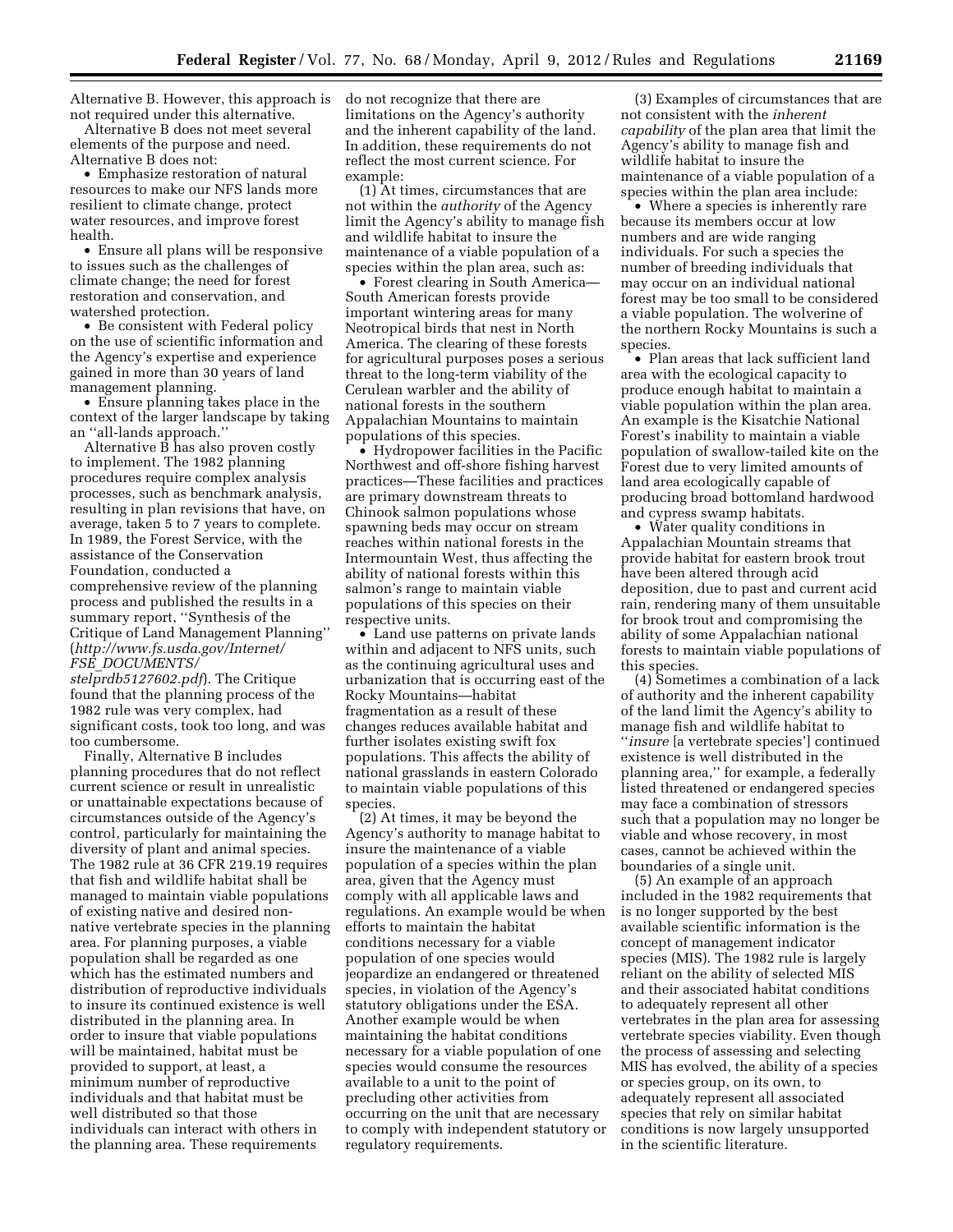For these reasons Alternative B was not selected as the final rule.

# *Alternative C*

Alternative C was developed to meet the minimum requirements of NFMA, with additional provisions narrowly designed to meet the purpose and need for this rule-making effort.

Provisions to meet the purpose and need, but not otherwise required by NFMA, were included in this alternative to ensure that plans would be responsive to the challenges of climate change, the need for forest restoration, and to ensure the sustainable use of NFS lands to support vibrant communities. The full text of Alternative C is displayed in Appendix E of the PEIS. Specifically, the multiple uses provision in this alternative at § 219.10 requires plan components to include guidance to identify and consider climate change, forest restoration and conservation, and social and economic elements of sustainability to support vibrant rural communities. Provisions were also added to ensure that plans would be developed in a collaborative manner. The public participation provision in this alternative at § 219.4 requires the responsible official to use a collaborative and participatory approach to land management planning. The same provisions for pre-decisional objections found in Alternative A are also included in this alternative.

Unlike the other alternatives considered in detail, this alternative would not explicitly require preparation of an environmental impact statement for development of a new plan or for a plan revision. Instead, this alternative would rely on Agency NEPA implementing procedures at 36 CFR part 220 to determine the level of environmental analysis and documentation. Similar to other alternatives considered in detail, documentation for plan amendments would be determined by the significance of effects pursuant to Agency NEPA procedures and could, therefore, range from categorical exclusions to environmental impact statements.

*Reason for non-selection:* Alternative C imposes the fewest specific requirements for the planning process and plan content of all alternatives analyzed in detail. This alternative reflects the opposite end of the spectrum from Alternative E (the most prescriptive of the alternatives). Under Alternative C the process of plan development, amendment, and revision would be largely guided by the Forest Service Directives System. The result of having few requirements in a rule is

greater uncertainty as to what the effects on plan content and the planning process would be and as a result, greater uncertainty as to potential effects to resources over time.

Under Alternative C, the Agency would expect a range of results: The range might vary from an expedited planning process producing very streamlined plans on some units to a planning process and plans that are similar to those plans that have been recently revised using the 1982 planning procedures on other units. There would be no certainty with regard to the inclusion of any plan components beyond the minimum required by this Alternative, and a potential lack of consistency across the National Forest System.

A similar approach of developing a streamlined planning rule and relying on the Forest Service directives for details of implementation was used for the 2008 planning rule. The uncertainty of this approach generated a great deal of distrust by many members of the public who felt the full intent of management direction related to planning should be reflected in the rule.

Alternative C does not expressly include an adaptive management framework. The Department concludes that the adaptive management framework of assessing, revising, amending, and monitoring provides a scientifically supported foundation for addressing uncertainty, understanding changes in conditions that are either the result of management actions or others factors, and keeping plans current and relevant.

This is the least costly of all of the alternatives and that is an important consideration. However, there are other alternatives that would reduce the current costs of planning, have broader based public support, and that, in the Department's view, provide for a more appropriate balance between prescriptive and non-prescriptive approaches to planning.

Even though Agency costs are lower under Alternative C compared to other alternatives, the Department is uncertain whether plans will be developed, amended, or revised to the high standards of excellence the Department expects. All units would comply with the requirements of this alternative. However, there is higher uncertainty associated with selecting an alternative with few requirements as the final rule. The level of uncertainty results in a higher risk that the level of compliance with such important elements as monitoring, public participation, species conservation, or watershed protection may not lead to

plans that meet the Department's full objectives.

For these reasons, Alternative C was not selected as the final rule.

### *Alternative D*

The full text of Alternative D is displayed in Appendix F of the PEIS. This alternative consists of Alternative A with additional and substitute direction focused on coordination requirements at § 219.4, assessment requirements at § 219.6, sustainability requirements at § 219.8, species requirements at § 219.9, monitoring requirements at § 219.12, and some additional and alternative definitions at § 219.19.

This alternative was designed to evaluate additional protections for watersheds and an alternative approach to addressing the diversity of plant and animal communities. These approaches were addressed together because they both involve requirements for substantive plan content for resource protection, as opposed to other issues that are concerned with procedural requirements.

Unlike Alternative A, this alternative requires establishment of riparian conservation areas and key watersheds, prescribes a 100-foot width for riparian conservation areas, and places the highest restoration priority on road removal in watersheds. Watershed assessments would be required to provide information for defining riparian conservation area boundaries and developing watershed monitoring programs. The alternative would require the identification of key watersheds to serve as anchor points for the protection, maintenance, and restoration of habitat for species dependent on aquatic habitat. It would also require plans to provide spatial connectivity among aquatic and upland habitats.

This alternative would take a somewhat different approach than Alternative A for maintaining viable populations within the plan area. It would require an assessment prior to plan development or revision that identifies: current and historic ecological conditions and trends, including the effects of global climate change; ecological conditions required to support viable populations of native species and desired non-native species within the planning area; and current expected future viability of focal species within the planning area. It would also require that the unit monitoring program establish critical values for ecological conditions and focal species that trigger reviews of planning and management decisions to achieve compliance with the provision for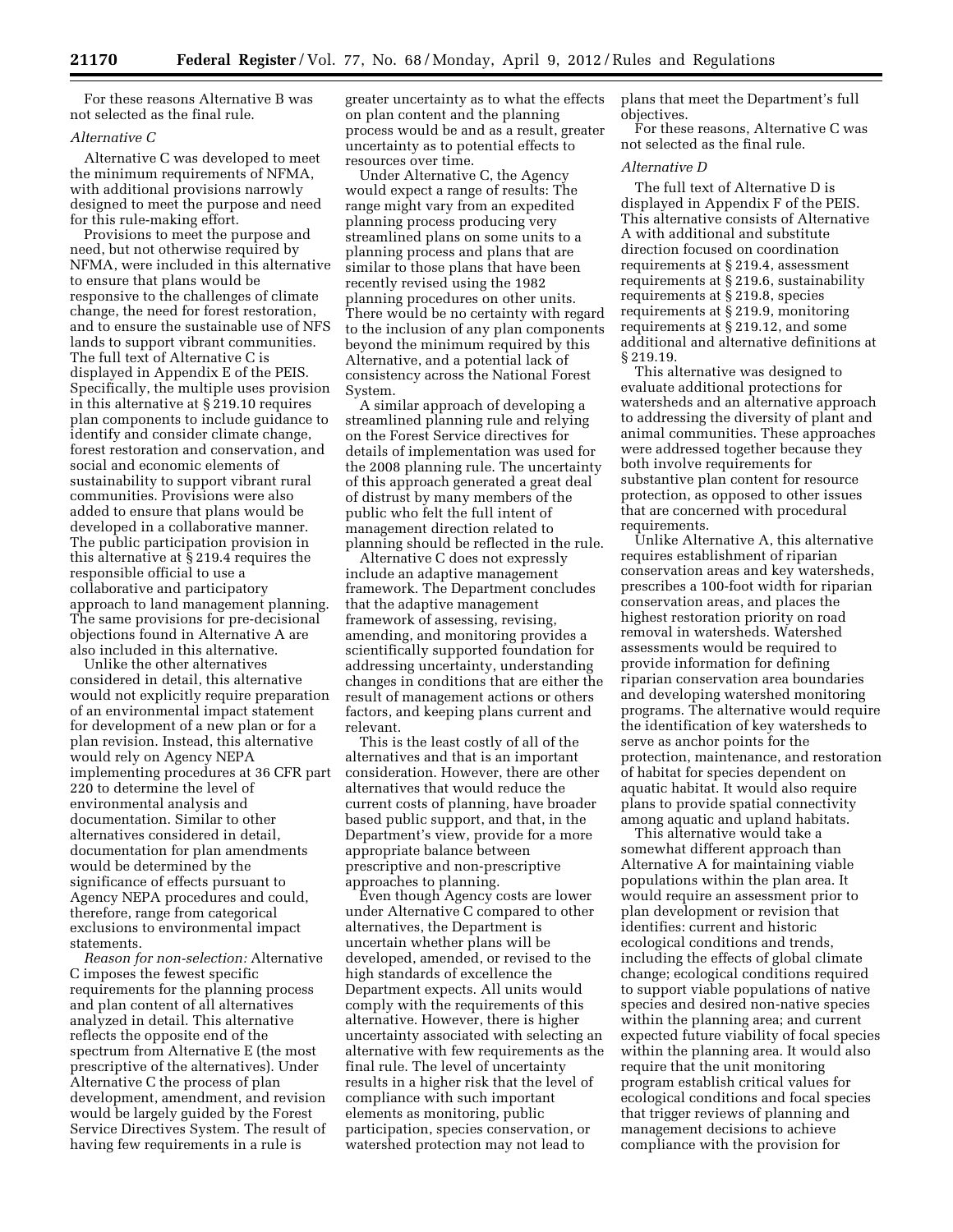maintaining viable populations within the plan area.

See Appendix F of the PEIS for Alternative D text in a side-by-side comparison with Alternative A.

*Reason for non-selection:* Alternative D meets the purpose and need in a manner similar to Alternative A. Alternative D includes additional requirements for watershed and species protection and collaboration that provide among the highest levels of watershed and species conservation of all alternatives. However, Alternative D has the second highest planning and monitoring costs of all alternatives, and there are several requirements of Alternative D that would be difficult to implement or not appropriate across all NFS units.

This alternative capitalizes on approaches for watershed management that have been demonstrated to be effective in some areas of the country largely the Pacific Northwest. However, a single, prescriptive approach may not be effective for improving watershed conditions across the highly diverse watersheds of the NFS.

For example, it is unlikely that the requirements of this Alternative that all plans establish watershed networks that can serve as anchor points for the protection, maintenance, and restoration of broad-scale processes and recovery of broadly distributed species and to maintain spatial connectivity within or between watersheds would be an effective management strategy for improving watershed conditions on certain units, for example, where the percentage of NFS land ownership in a given watershed is very low. Such requirements also may not be the most effective means of maintaining or restoring watershed health on these or other units, and attempting to meet this requirement may preclude other more effective management options.

Alternative D includes a national standard for a minimum 100 foot default width for riparian conservation areas. Based on the analysis in the PEIS, a national standard setting a minimum default width applicable to all types of waterbodies and in all geomorphic settings is not consistent with the preponderance of scientific literature which largely argues for scalable widths, widths tailored to geomorphic settings or an adaptable approach matched to resource characteristics. The national standard does provide certainty or assurance that all riparian areas of 100 feet or less would be fully incorporated within the riparian conservation area, even where narrower widths would be more appropriate based on geomorphic features,

conditions, or type of water bodies. However, to expand the default width beyond 100 feet will require a ''burden of proof'' during the planning process that some units may not be willing or able to accomplish, which could lead to the width being under inclusive for riparian areas in the plan area.

Alternative D requires standards to restore sediment regimes to within a natural range of variability. While an understanding of the natural range of variability in sediment regime could provide important context for sediment reduction activities, standards to restore sediment regimes to a natural range of variability might be impractical as they require information on historical flow regimes that might not be applicable to future conditions. Historical ranges of variation as standards or guidelines for restoration may be inappropriate in the face of changing hydrologic conditions brought about by climate change. The added requirements are likely not appropriate for all NFS units, will be data intensive, and might constrain or delay other management actions that could address known sediment problems.

This alternative requires that road removal or remediation in riparian conservation areas and key watersheds be considered a top restoration priority. Setting one primary national restoration priority for all units does not take into account the high variability of conditions and stressors across NFS lands. Also, it does not take into account changing conditions. While road remediation in riparian areas will likely be the highest priority in some places or at some times, it might not be for all units and across the entire life of a plan. For example, it might be more important to shift restoration focus to control a new occurrence of invasive species before it becomes pervasive in a watershed, or to reduce hazardous fuels to reduce the risk of negative effects to soil and water of uncharacteristic or extreme wildfire events.

Finally, Alternative D requires that, with limited exceptions, only management activities for restoration would be allowed in riparian areas. The Department understands the importance and supports the protection of healthy functioning riparian areas for water quality, water quantity, and aquatic and terrestrial habitat. The Department also understands the potential negative effects that management activities or uses such as dispersed or developed recreation, grazing, and water level management can have on riparian areas. However, the Department concludes that decisions regarding management activities in riparian areas are better

made at the individual plan and project levels where the effects to the resources, to the users, and to communities can be better determined within the context of overall watershed restoration and the maintenance and restoration of the ecological integrity of riparian areas in the plan area.

None of the individual elements of Alternative D is inconsistent with the final planning rule and they could be incorporated at the plan level into plan direction where they are determined to be applicable and effective for those units. In fact, many current plans already incorporate elements of this alternative. However, requiring incorporation of all elements of Alternative D does not provide enough flexibility for effective and efficient resource management on all units of the NFS.

For these reasons Alternative D was not selected as the final rule.

#### *Alternative E*

The full text of Alternative E is displayed in Appendix G of the PEIS. This alternative consists of the proposed rule (Alternative A) with additional and substitute direction focused on prescriptive requirements for public notification at § 219.4, assessment requirements at § 219.6, and monitoring requirements at § 219.12.

This alternative prescribes an extensive list of monitoring and assessment questions and requires plan monitoring programs to identify signals for action for each question and its associated indicator.

This alternative specifies performance accountability for line officers' management of unit monitoring and adds responsibility for the Chief to conduct periodic evaluations of unit monitoring programs and the regional monitoring strategies.

Alternative E adds more prescriptive requirements for public participation in the planning process. To help connect people to the outdoors, this alternative also includes requirements for plans to provide for conservation education and volunteer programs.

See Appendix G of the PEIS for Alternative E text in a side-by-side comparison with Alternative A.

*Reason for non-selection:* Alternative E requires more evaluation of ecological conditions and possible scenarios during assessment for plan revisions and more monitoring of specific conditions and responses to restoration. The use of signal points could potentially make land managers more aware and responsive when monitoring results are outside of expected levels. However, the difficulty of establishing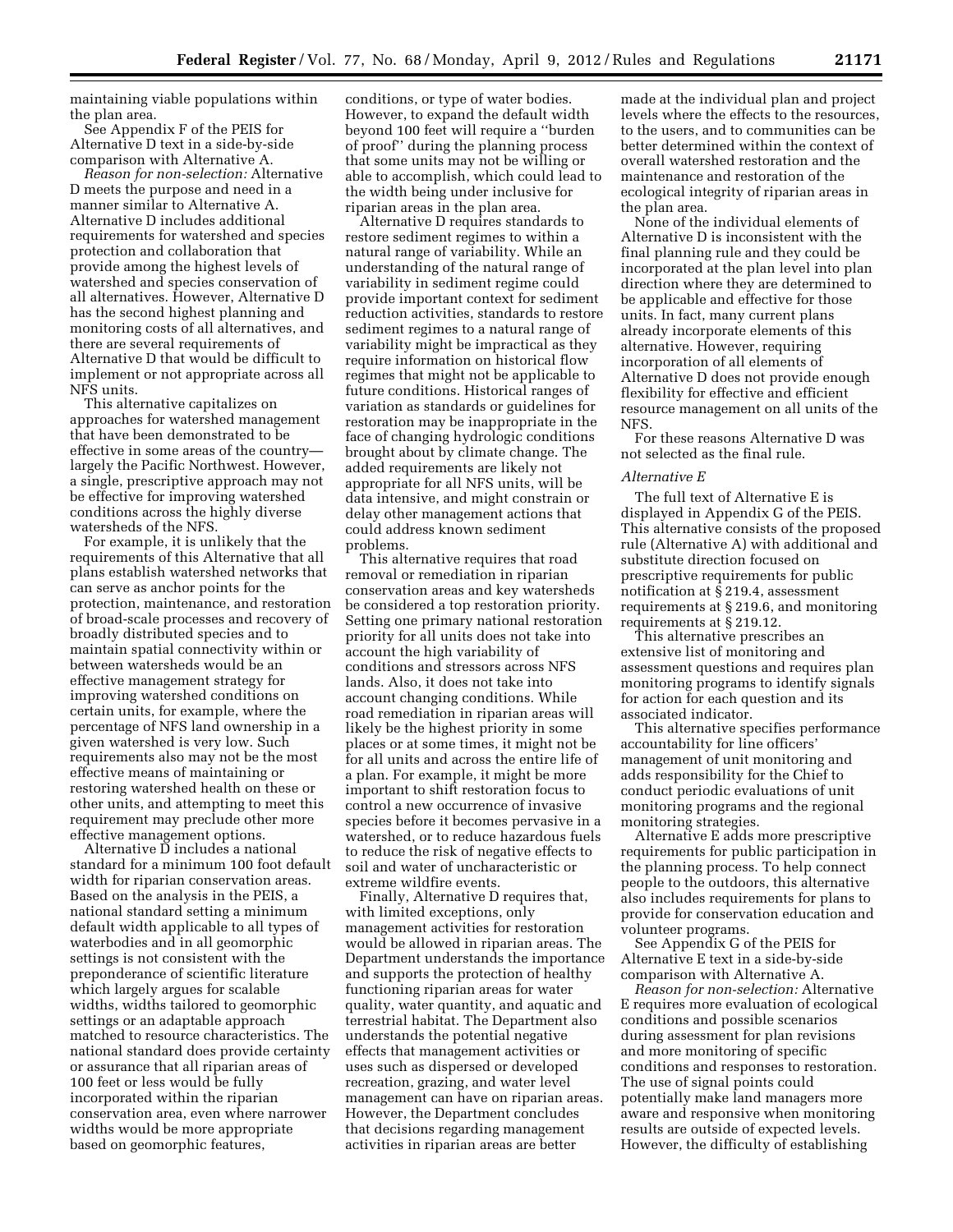statistically and temporally significant signal points related to restoration, especially where there is insufficient data and where conditions are changing, will increase the complexity of planning. The prescriptive nature of the monitoring requirements could increase the ability to aggregate and compare data between units or at higher scales but could also result in the costly collection of data that is not necessarily relevant to the management of particular individual units or ecological conditions.

Requirements to identify possible scenarios in assessments would have short-term cost increases with possible long-term gains in efficiency. Additional requirements regarding coordination in the assessment and monitoring process would increase initial costs, but consistent coordination might also result in more cost-effective long-term planning efforts to meet viability objectives. However, while additional requirements for standardized collaboration methods might work well for some units, other units might find that some required steps are not relevant to their local public involvement needs. Based on the analysis in the PEIS, collaboration strategies tailored to a unit's particular needs are often more effective than very prescriptive approaches to collaboration.

The PEIS points out potential benefits of more prescriptive requirements for assessment, monitoring, and collaboration. But, the PEIS also points out the drawbacks, particularly in trying to efficiently apply a ''one-size-fits-all'' approach to such things as monitoring or collaboration across highly diverse resources conditions and communities associated with NFS Units. This Alternative also has the highest implementation costs of all alternatives. The Department does not believe that the potential gains in effectiveness warrant the increased costs.

None of the individual elements of Alternative E are inconsistent with the final planning rule and any of them can be incorporated into plan direction where they are determined to be applicable and effective for those units. However, requiring incorporation of all elements of Alternative E does not provide enough flexibility for effective and efficient resource management on all units of the NFS. For these reasons Alternative E was not selected as the final rule.

# **The Environmentally Preferred Alternative**

Under the Council on Environmental Quality's (CEQ) NEPA regulation, the Department is required to identify the

environmentally preferred alternative (40 CFR 1505.2(b)). This is interpreted to mean the alternative that will promote the national environmental policy as expressed in NEPA's section 101 and that would cause the least damage to the biological and physical components of the environment. The environmentally preferred alternative best protects, preserves, and enhances historic, cultural, and natural resources (Council on Environmental Quality, Forty Most Asked Questions Concerning CEQ's National Environmental Policy Act Regulations (46 FR 18026, 18028 (March 23, 1981)).

The two alternatives that best meet these criteria are Alternative D (if it could be fully implemented) and Modified Alternative A. Alternative D provides the highest level of resource protection, particularly for water and riparian resources. Some requirements of this alternative would be difficult to implement across the entire NFS, add increased cost and complexity to the planning process for little benefit, and may not always represent the best approach for the resource. The additional funds spent on the planning process would not be available for other management activities including restoration and habitat improvement.

Modified Alternative A also provides high levels of resource protection and can be effectively implemented across all units. It does not preclude incorporation of elements of Alternative D into plans where they are most suited to meet resource conditions.

The approval of a planning rule to guide development, revision, and amendment of land management plans is a broad policy decision. Accordingly, impacts described in the PEIS reflect issues concerning effects over a broad geographic and time horizon. The depth and detail of impact analysis is necessarily broad and general because a planning rule is two steps removed from site-specific projects and activities. Quantitative, site-specific effects can only be predicted with any certainty when site-specific actions are proposed.

#### **Decision and Rationale**

#### *Decision*

Modified Alternative A, with clarifications, is selected as the final planning rule. A few clarifications were made to better represent the Department's intent, and do not substantively change Modified Alternative A. They include:

(1) Changes made to § 219.7(e)(1)(iv) and  $\S 219.15(d)(3)$  to clarify that compliance with both standards and guidelines is mandatory, with standards requiring strict adherence to their terms, while guidelines allow for flexibility so long as the purpose for the guideline is achieved.

(2) Changes made to § 219.9(b)(1) to clarify that the responsible official must determine whether the plan components of paragraph (a) provide the necessary ecological conditions, or whether additional, species-specific plan components must be included in the plan.

(3) Changes made to the definition of designated areas in § 219.19 to clarify that the examples of designated areas included in Modified Alternative A were not intended to be exclusive.

(4) Changes throughout Subpart B to clarify that organizations, States and Tribes are among the entities that may object, pursuant to the other requirements in Subpart B.

This decision is based on the *Programmatic Environmental Impact Statement—National Forest System Land Management Planning,* USDA Forest Service, 2011, and its supporting record. This decision is not subject to Forest Service appeal regulations.

Nearly 300,000 comments were received on the DEIS and the proposed rule. The Agency also consulted with Indian Tribes, the US Fish and Wildlife Service and the National Marine Fisheries Service. The Department has reviewed and considered these comments, the results of the consultations, and worked with Agency managers in concluding that the proposed rule would be improved by clarifying the proposed wording and incorporating the changes reflected in Modified Alternative A into the final rule.

This decision does not authorize any projects or activities. The planning rule describes the process the Forest Service will use for development, amendment, and revision of land management plans for national forests and grasslands, and includes requirements for the structure and content of those plans. Any commitment of resources takes place only after (1) a land management plan is approved under the provisions of the final rule (including the completion of the appropriate NEPA process), and (2) the Forest Service proposes projects or activities, analyzes their effects in the appropriate NEPA process, determines consistency with the applicable land management plan, and authorizes the final projects or activities.

Sometimes projects or activities may be authorized at the same time and in the same decision document when approving a plan, plan amendment, or plan revision. One example might be opening or closing trails to the use of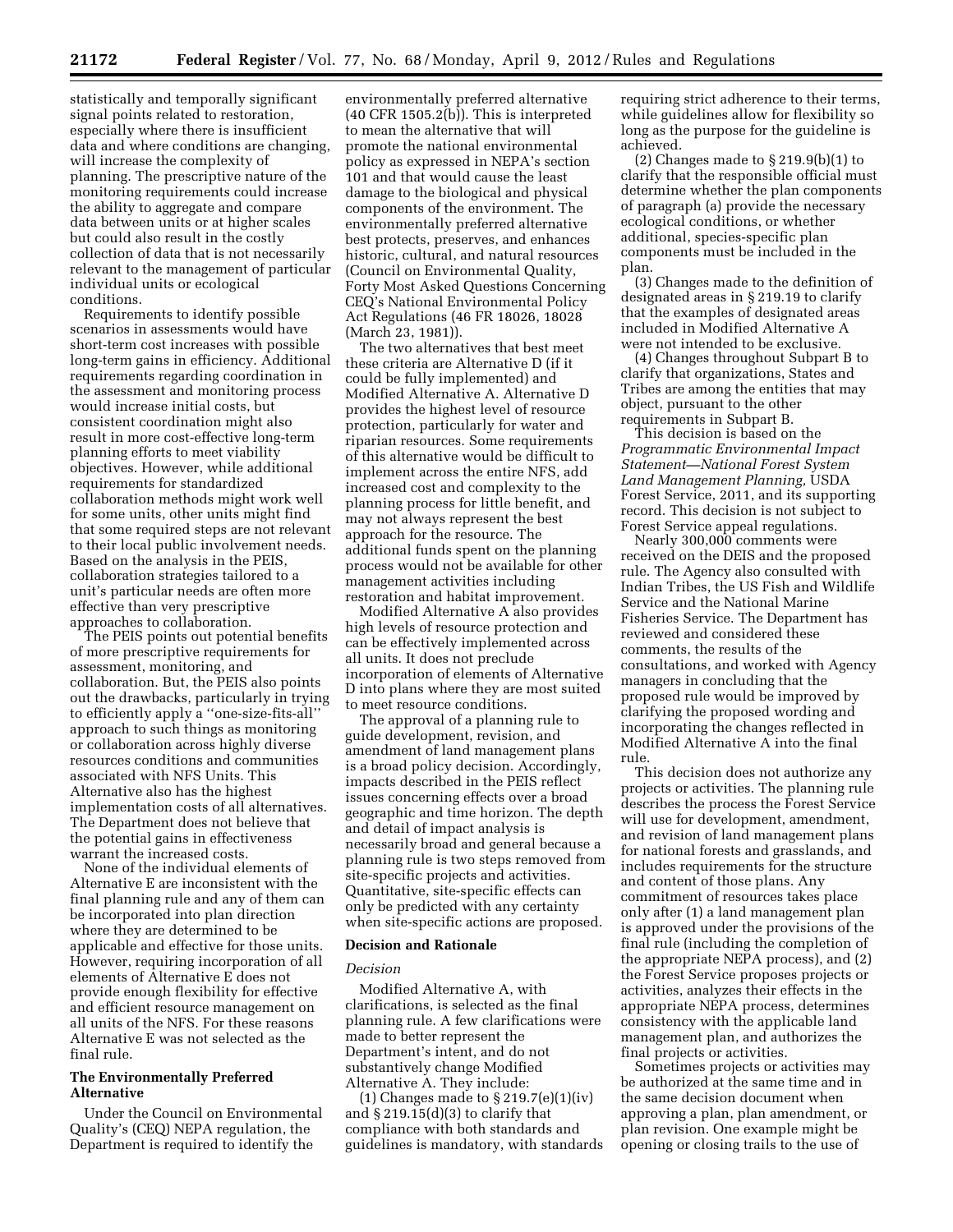off-highway vehicles. In these cases, the part of the decision associated with the project or activity would represent a commitment of resources.

### *Rationale for the Decision*

The following paragraphs outline the rationale for the decision, including how Modified Alternative A meets the purpose and need and addresses the significant issues described in the final PEIS.

The Department determined Modified Alternative A best meets the purpose and need for a new planning rule. Modified Alternative A provides a process for planning that is adaptive and science-based, engages the public, and is designed to be efficient, effective, and within the Agency's ability to implement. It is designed to ensure that plans provide for the sustainability of ecosystems and resources; meet the need for forest restoration and conservation, watershed protection, and species diversity and conservation; and assist the Agency in providing a sustainable flow of benefits, services, and uses of NFS lands that contribute to the economic and social sustainability of communities.

The paragraphs below describe how Modified Alternative A meets the purpose and need for a new planning rule. Many of the requirements described for each element can be found in one or more of the alternatives analyzed in the PEIS. However, the Department concludes that the combination of requirements provided in Modified Alternative A provide the best approach for developing, amending, and revising plans. Modified Alternative A is clearer than Alternative A, better reflects the Department's intent as described in the preamble for the proposed rule, and reflects public comments and suggestions for improving the proposed rule. Unlike Alternative B, it meets the purpose and need for a new planning rule. It is also more implementable and less costly than Alternatives D and E, and allows greater flexibility to develop plans that best meet the ecological, social, and economic needs of units across the very diverse National Forest System. The Department concludes that the combination of provisions in Modified Alternative A best meets the purpose and need for a new planning rule and provides assurance that the

Department's objectives will be met. For those reasons, Modified

Alternative A provides the best balance among the alternatives to meet the purpose and need for a new planning rule.

# *Response to Purpose and Need*

All of the alternatives analyzed in detail, with the exception of Alternative B, meet the purpose and need to varying degrees. No single alternative can maximize all of the elements of the purpose and need. The Department finds that Modified Alternative A provides the best planning framework for meeting the various elements of the purpose and need by creating a rule that:

1. Emphasizes restoration of natural resources to make NFS lands more resilient to climate change, protect water resources, and improve forest health. The Department concludes that Modified Alternative A will result in plans that are adaptive and therefore more likely to remain relevant and implementable, including by providing an adaptive framework that will help responsible officials to respond to changing conditions and new information.

2. Contributes to ecological, social, and economic sustainability by ensuring that all plans will be responsive to issues such as the challenges of climate change; the need for forest restoration and conservation, watershed protection, and species conservation; and the sustainable use of public lands to support vibrant communities.

3. Is consistent with NFMA and MUSYA. The Department intends that the requirements of Modified Alternative A will be integrated into the development or revision of a plan in a manner that provides for the long-term ecological sustainability of the plan area while sustaining ecosystem services and providing for multiple uses.

4. Is consistent with Federal policy on the use of scientific information and the Agency's expertise and experience gained in more than 30 years of land management planning. Responsible officials will use the best available scientific information to inform the plan components and the monitoring program. The Department concludes that Modified Alternative A requires a planning process that is science-based and additionally recognizes the value of local knowledge, the Agency experience, knowledge, and information of other land managers, and indigenous knowledge.

5. Provides for a transparent, collaborative process that allows effective public participation. Modified Alternative A includes requirements to engage the public, Tribes, other government agencies, and groups and communities that have been at times under-represented in planning, such as youth and minorities, throughout the

planning process. The Department concludes that the collaborative approach required by Modified Alternative A will result in improved relationships and plans that better meet the needs of diverse communities, which in turn will translate into more successful projects and activities developed under the plans.

6. Ensures planning takes place in the context of the larger landscape by taking an ''all-lands approach.'' Modified Alternative A uses an ''all-lands approach'' to consider conditions beyond the plan area and how they might influences resources within the plan area as well as how actions on the NFS might affect resources and communities outside of the plan area. It also requires that responsible officials coordinate with entities with equivalent and related planning efforts.

7. Is within the Agency's capability to implement on all NFS units. It is clear and provides an efficient framework for planning, and is able to be implemented within the financial capacity of the Agency.

The Department concludes that Modified Alternative A provides an appropriate balance between the flexibility needed to address issues unique to the plan area and the need for consistent requirements and a consistent approach. Modified Alternative A reduces planning costs and the time needed for a plan revision from current levels.

# *Response to the Issue of Ecosystem Restoration*

As many respondents correctly noted, not all NFS lands are in need of restoration and, in fact, NFS lands often provide among the highest quality habitat and the cleanest water of all lands in the country. The final rule provides for the maintenance of those lands. There is also widespread consensus that some NFS lands are degraded or are at risk of becoming degraded. From large scale pine beetle outbreaks in the Intermountain West to watersheds across NFS lands with poorly sited or maintained roads that cause sedimentation or block the movement of fish and aquatic organisms, there are many restoration needs on NFS lands. Modified Alternative A addresses the need for ecosystem maintenance and restoration.

Modified Alternative A incorporates the concept of ecological integrity. This concept is defined in the scientific literature as a means of evaluating ecological conditions in terms of their sustainability. The concept of ecological integrity is also used by the U.S. Department of the Interior's National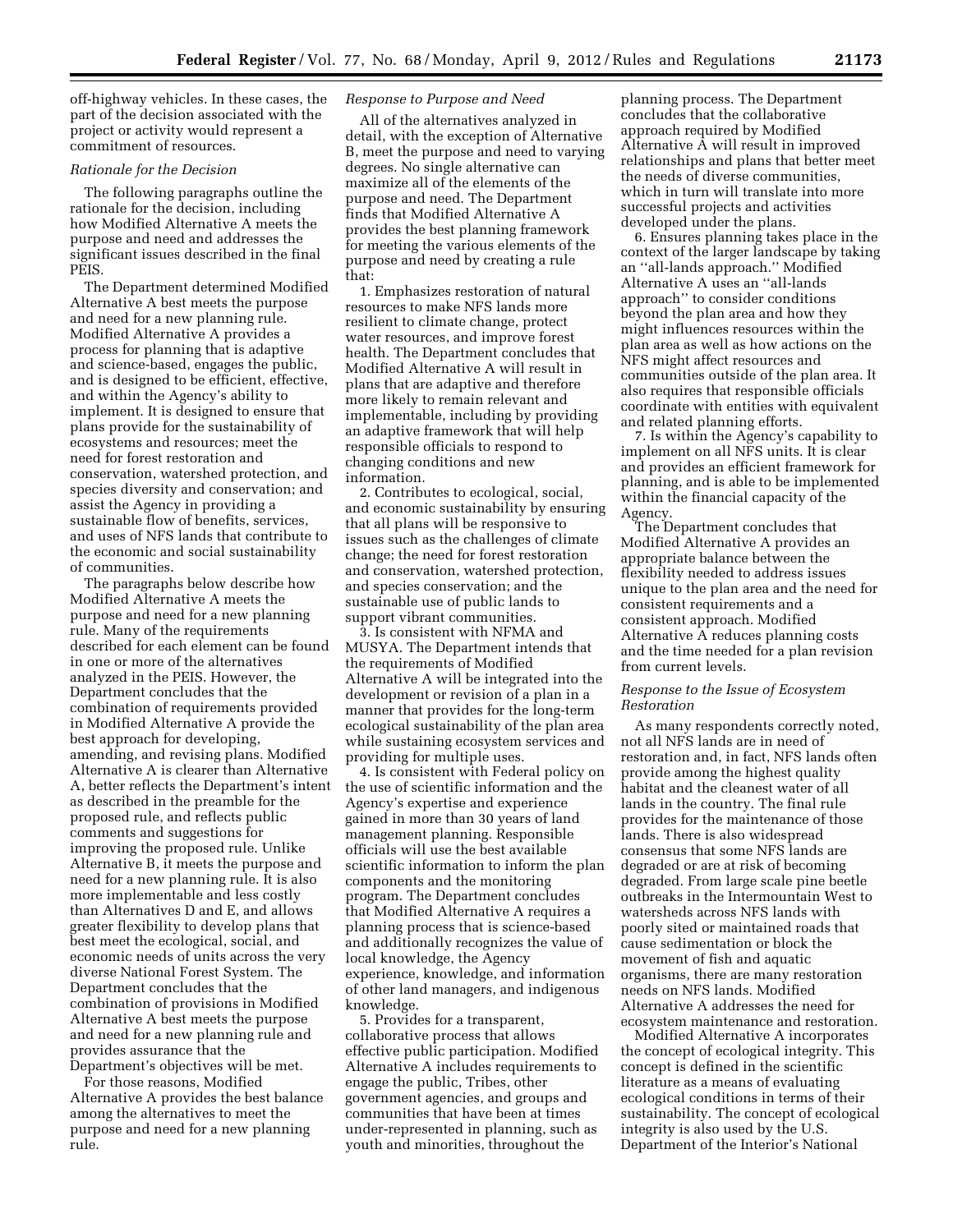Park Service and Bureau of Land Management. Aligning approaches across the broader landscape will facilitate an all-lands approach to ecological sustainability.

Under Modified Alternative A, information relevant for ecosystem maintenance and restoration will be identified and evaluated during the assessment phase. Plan components are required for the maintenance and restoration of the ecological integrity of riparian areas and air, soil, and water resources. Responsible officials will consider opportunities to restore fire adapted ecosystems and for landscape scale restoration. The monitoring program will track ecological and watershed conditions and measure progress towards meeting desired conditions and objectives.

Modified Alternative A captures many of the concepts of ''best practices'' in restoration that are already occurring on NFS lands. Examples of such best practice efforts include the Collaborative Forest Landscape Restoration Program established under section 4003(a) of Title IV of the Omnibus Public Land Management Act of 2009, (*[http://www.fs.fed.us/](http://www.fs.fed.us/restoration/CFLR/index.shtml)  [restoration/CFLR/index.shtml](http://www.fs.fed.us/restoration/CFLR/index.shtml)*), which promotes healthier, safer, and more productive public lands through partnership efforts, and the Four Forest Restoration Initiative to accomplish landscape scale restoration of ponderosa pine ecosystems in the Southwest. These restoration efforts bring people together to work across ownerships, restore ecosystems, increase organizational capacity, and in the process create jobs and economic opportunities that contribute to sustainable economies. Modified Alternative A provides a platform for working with the public and other land managers to identify restoration needs across the landscape and manage NFS lands to support meeting shared restoration objectives.

# *Response to the Issue of Watershed Protection*

Watersheds and water resources on NFS lands are important for many reasons: For example, they are the source of drinking water for one in five Americans, provide important species habitat for terrestrial and aquatic species, and support recreation opportunities in the plan area.

Modified Alternative A includes a strong set of requirements associated with maintaining and restoring watersheds and aquatic ecosystems, water resources, and riparian areas in the plan area. It incorporates the protection or mitigation requirements of the 1982 rule, but goes beyond the 1982 rule in requiring a proactive approach for maintaining or restoring terrestrial and aquatic ecosystems and watersheds in the plan area.

Under Modified Alternative A, information relevant to watersheds, aquatic ecosystems, and water resources will be identified and evaluated during the assessment phase. Plans will be required to identify priority watersheds for maintenance or restoration. Plan components are required for the maintenance and restoration of the ecological integrity of aquatic ecosystems and watersheds, water quality, and water resources in the plan area, including lakes, streams, wetlands, and sources of drinking water.

Plan components are also required for the maintenance and restoration of the ecological integrity of riparian areas, including structure, function, composition, and connectivity; taking into account a number of factors; and plan components must establish widths for riparian management zones. Because riparian resources across NFS units are very diverse, Modified Alternative A retains the 1982 rule requirements to give special attention to land and vegetation within approximately 100 feet of all perennial streams and lakes and prevent management practices that have serious or adverse impacts, but does not require a single national width for riparian management zones. Riparian areas may be forested or open, they are connected with all types of streams, lakes and wetlands, and they vary widely in existing condition and types of use. Modified Alternative A allows for the requirements to be tailored to specific conditions on the plan area. The set of requirements included in Modified Alternative A for riparian areas is more implementable and less costly than the requirements in Alternative D, and will lead to a more effective and appropriate set of plan components across a diverse system.

Under Modified Alternative A, responsible officials must ensure that projects and activities in riparian areas are consistent with plan requirements for maintaining or restoring riparian areas, do not seriously or adversely affect water resources, are suitable uses, and are compatible with desired conditions for those lands. The consistency requirement places the decision about what types of projects or activities may or may not be allowed and what management direction will guide these activities at the plan level. The Department concludes that this is the appropriate level at which to make these decisions.

NFS lands provide some of the highest quality water in the country and are important sources of drinking water, but there are streams that do not meet State water quality standards. Modified Alternative A requires that the Chief of the Forest Service establish requirements for best management practices for water quality, and that plans ensure implementation of those practices.

The Department concludes that Modified Alternative A appropriately elevates the emphasis on the conservation of water and riparian resources, can be implemented on all NFS units, and is soundly supported by recent advances in conservation biology and ecology.

# *Response to the Issue of Diversity of Plant and Animal Communities*

Perhaps no other aspect of the proposed planning rule has sparked as much interest or generated as much debate as the requirement to provide for plant and animal diversity. In particular, there is disagreement between those who believe that without strong, specific requirements in the rule for maintaining species diversity and viability, the persistence of many species will be at increased risk, and those who believe that putting specific requirements in the rule will result in endless litigation that will keep the Agency from moving forward with planning and with projects and activities.

The Department's intent is to provide for the diversity of plant and animal communities, and keep common native species common, contribute to the recovery of threatened and endangered species, conserve proposed and candidate species, and maintain species of conservation concern within the plan area, within Agency authority and the inherent capability of the land.

Modified Alternative A requires that future plans be based on a complementary ecosystem and speciesspecific approach to provide for the diversity of plant and animal communities in the plan area and the long-term persistence of native species in the plan area. This approach is often referred to as the coarse-filter/fine-filter approach.

The ecosystem integrity and diversity requirements in Modified Alternative A are meant to provide a coarse-filter designed to maintain biological diversity. By working toward diverse, connected ecosystems with ecological integrity, the Agency expects that over time, management will create ecological conditions which support the abundance, distribution, and long-term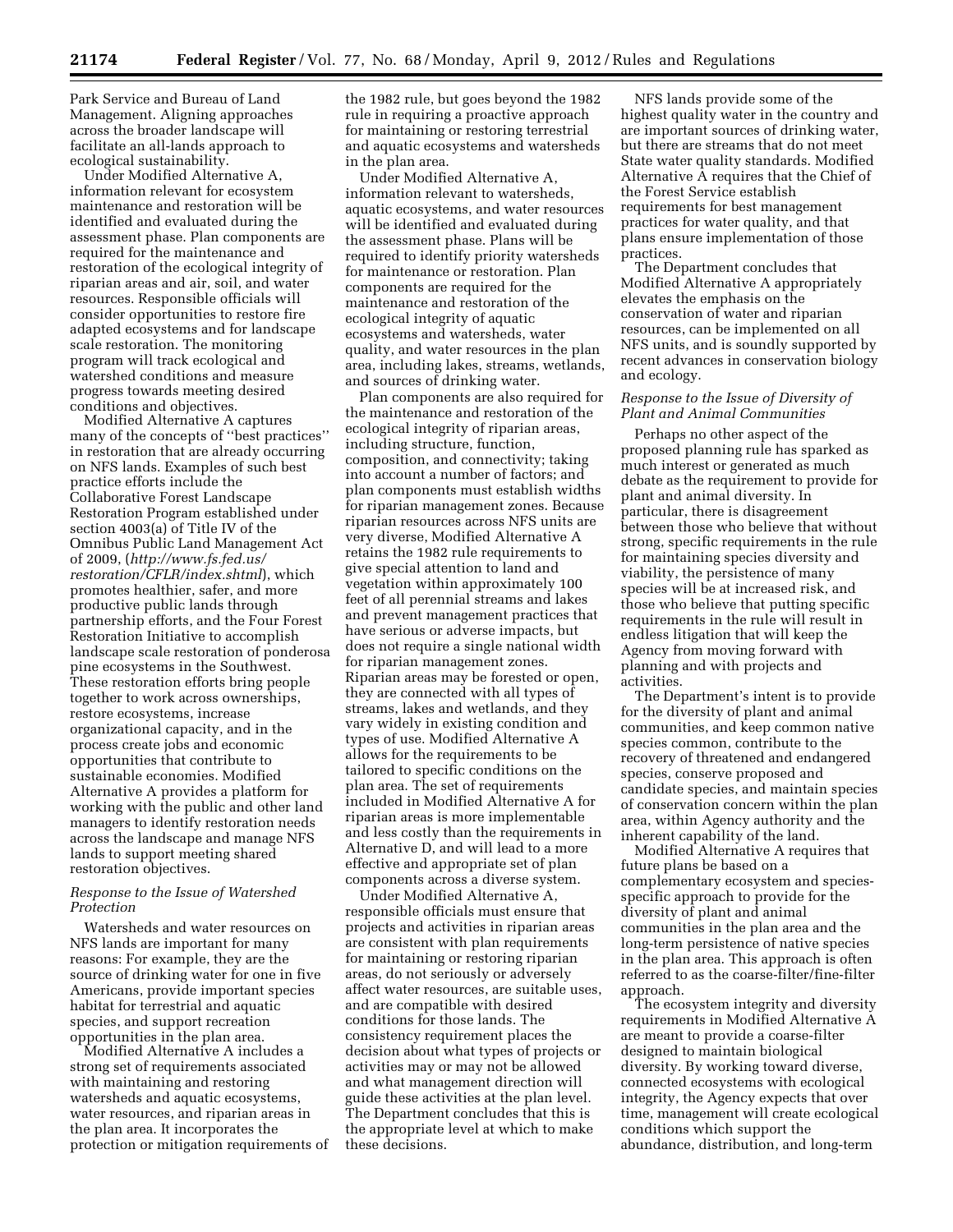persistence of most native species within a plan area, as well as provide for diversity of plant and animal communities. The fine-filter provisions are intended to provide a safety net for those species whose specific habitat needs or other influences on their life requirements may not be fully met under the coarse-filter provisions.

The coarse-filter/fine-filter approach is a well-developed concept in the scientific literature and has broad support from the scientific community and many stakeholders. It incorporates the considerable advances of the past three decades in understanding of biological and conservation science. The coarse-filter/fine-filter approach is already incorporated into many recently revised plans and is yielding positive results. For example, restoration of longleaf pine in the South is resulting in increases in red-cockaded woodpecker populations, and restoration of watersheds and instream habitat in the Pacific Northwest is yielding benefits for salmon.

The provisions in Modified Alternative A recognize the importance of maintaining biological diversity of native species on each national forest and grassland, and the compositional, structural, and functional components that comprise the biological diversity on each NFS unit, and recognize the importance of native species and their contributions to maintaining the ecological integrity of ecosystems.

Considering habitat needs for nonvertebrates is not new to the Forest Service. Non-vertebrate species can be federally recognized as threatened or endangered. In addition, the Agency has developed and maintained a list of regional forester sensitive species (RFSS) for over two decades. An RFSS list can include any native plant or animal species. RFSS are those plant and animal species identified by a regional forester for which population viability is a concern, as evidenced by: significant current or predicted downward trends in population numbers or density or significant current or predicted downward trends in habitat capability that would reduce a species' existing distribution. RFSS are thus similar to species of conservation concern. The conservation and management of many RFSS has been a part of many land management plans and projects and activities for decades.

The Department intends to provide for the persistence of all native species by the use of the coarse-filter/fine-filter approach, within Forest Service authority and the inherent capability of the plan area. Modified Alternative A

provides a three-fold treatment of all native species.

First, Modified Alternative A requires coarse-filter plan components for the maintenance and restoration of the ecological integrity and diversity of ecosystems in the plan area. Plan components will support the long-term persistence of most native species in the plan area, including providing for species that are common or secure.

Second, species that are federally recognized species under ESA (threatened, endangered, proposed, and candidate species) may not have viable populations on NFS lands and whose recovery, in most cases, cannot be achieved on a single NFS plan area. Modified Alternative A requires the responsible official to develop coarsefilter plan components, and fine-filter plan components where necessary, to contribute to the recovery of listed species and conserve proposed and candidate species.

Third, Modified Alternative A requires the responsible official to develop coarse-filter plan components, and fine-filter plan components where necessary, to provide the desired ecological conditions necessary to maintain viable populations of species of conservation concern within the plan area, or to contribute to maintaining a viable population of a species of conservation concern across its range where it is not within the Agency's authority or is beyond the inherent capability of the plan area to provide the ecological conditions to maintain a viable population of that species within the plan area.

Species of conservation concern are those plant and animal species whose long-term persistence within the plan area is of known conservation concern. The rule requires that species of conservation concern must be ''known to occur in the plan area'' and that the regional forester identify the species of conservation concern for which ''the best available scientific information indicates substantial concern about the species' capability to persist over the long term in the plan area.''

The Department has considered the concerns raised by many that the requirement for maintaining viable populations of species of conservation concern on the plan area is an impossible task and that attempting to meet this requirement will come at the cost of all other management of the NFS lands. The Department concludes that Modified Alternative A provides a more holistic, consistent, realistic, and effective approach to maintaining native fish, wildlife, and plant species on national forests and grasslands than

provided under the 1982 rule, while meeting restoration goals and the mandate of multiple use.

Modified Alternative A recognizes that there are limits to the Agency's authority and the inherent capability of the land, whereas the 1982 rule required management prescriptions to ''[p]rovide for adequate fish and wildlife habitat to maintain viable populations of [all] existing native vertebrate species,'' (See 1982 rule at § 219.27 (a)(6)) regardless of whether there are circumstances outside of the authority or the control of the Agency. Examples of circumstances that may be outside of the Agency's authority or the inherent capability of the plan area are provided above in the rationale for non-selection of Alternative B.

The Department concludes the management emphasis on species of conservation concern is more focused than the viability provisions under the 1982 rule, which included all vertebrate species whether there was concern about their persistence in the plan area or not. Since these species may be wide ranging or may occur on multiple units, the regional forester, in coordination with the responsible official, will identify species of conservation concern. Requiring that the regional forester identify species of conservation concern will increase consistency across units and build efficiency into the Agency's collective efforts to maintain the diversity of plant and animal communities.

The Department also considered the challenges the Forest Service has faced in monitoring management indicator species (MIS) under the 1982 rule. MIS monitoring has been the subject of much of the legal debate around the species provisions of the 1982 rule. Modified Alternative A does not include requirements to designate MIS or monitor their population trends. The concept of MIS as a surrogate for the status of other species is not supported by current science, and population trends are difficult and sometimes impossible to determine within the lifespan of a plan.

In the final rule, MIS monitoring has been replaced with monitoring of focal species. The concept of focal species is well supported in the scientific literature and community. Focal species are not surrogates for the status of other species. Focal species monitoring provides information regarding the effectiveness of the plan in providing the ecological conditions necessary to maintain the diversity of plant and animal communities and the persistence of native species in the plan area. Modified Alternative A does not require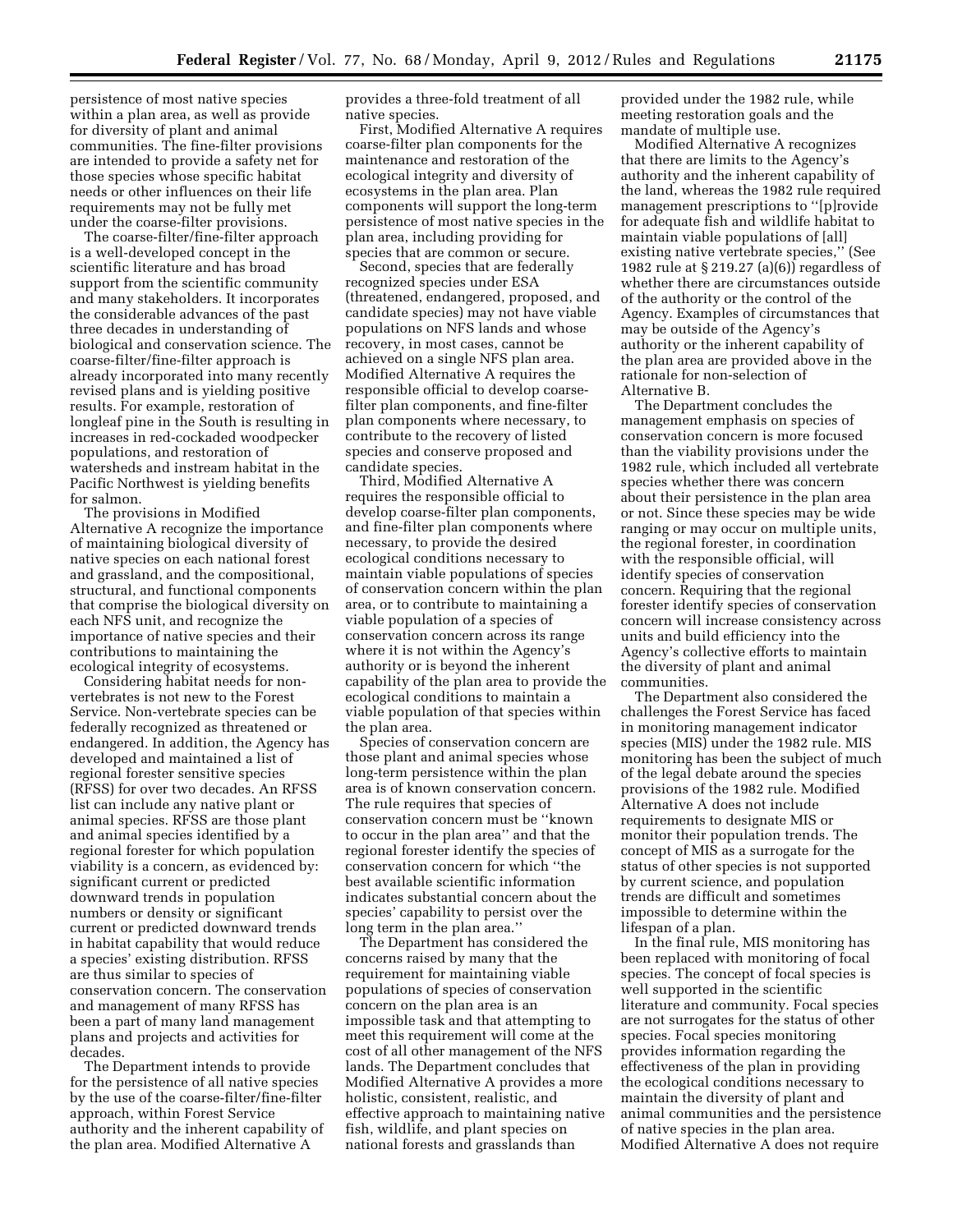or prohibit monitoring of population trends of focal species. Instead, it allows the use of any existing or emerging approaches for monitoring the status of focal species that are supported by current science. Monitoring methods for evaluating the status of focal species may include measures of abundance, distribution, reproduction, presence/ absence, area occupied, survival rates, or others.

The Department expects that monitoring key ecosystem and watershed conditions along with monitoring the status of a set of wellchosen focal species will provide timely information regarding the effectiveness of plan components related to plant and animal diversity.

The requirements in Modified Alternative A regarding sustainability and diversity of plant and animal communities are part of the planning framework cycle that requires public participation, assessments, and monitoring. Additionally, provisions in these sections require the responsible official to coordinate with other land owners. These requirements support cooperation and an all-lands approach to ecosystem and species diversity and conservation.

Under plans developed under Modified Alternative A, the Department expects NFS lands to more consistently provide the ecological conditions necessary to maintain the diversity of plant and animal communities and the persistence of native species. Over time, the Department expects habitat quantity to increase and habitat quality to improve for most native species across the NFS including aquatic and riparian species. The Department also expects ecological conditions for many federally listed species, species proposed, and candidates for listing and species of conservation concern to improve within and among plan areas because Modified Alternative A gives emphasis to maintaining and restoring ecological conditions needed by these species. The final rule provides for collaborative approaches to addressing the rangewide concerns of species whose range and long term viability is associated with lands beyond the plan area.

The Department concludes that the combination of requirements in Modified Alternative A reflects a strong, implementable approach to providing for the diversity of plant and animal communities and the persistence of native species in the plan area, and is supported by the scientific literature and community. This approach meets the requirements of NFMA and MUSYA, and provides a holistic, consistent, realistic, and effective

approach to providing for diversity of plant and animal communities on national forests and grasslands, while meeting restoration goals and the mandate of multiple use and sustained yield.

#### *Response to the Issue of Climate Change*

Consideration of changing conditions including climate in planning is not new to the Forest Service. The Climate Change Resource Center has been developed as a reference for Forest Service resource managers and decision makers who need information and tools to address climate change in planning and project implementation on NFS lands. For more than 20 years, Forest Service scientists have been studying and assessing climate change effects on forests and rangelands. Forest Service Research and Development provides long term research, scientific information, and tools that can be used by managers and policymakers to address climate change impacts to forests and rangelands. Climate changerelated activities are carried out within research stations covering the whole country. In 2009, the Agency issued guidance for climate change considerations to provide the Agency with the support needed to incorporate climate change into land management planning and project-level NEPA documentation. Recent plan revisions include consideration of climate change.

Modified Alternative A incorporates a strategic framework for adaptive management: assess conditions on the ground using readily available information, build plan components recognizing that conditions may be changing, and monitor to determine if there are measurable changes related to climate change and other stressors on the plan area.

Under Modified Alternative A, responsible officials will identify and evaluate information relevant to understanding ecological conditions and trends and to forming a baseline assessment of carbon stocks. Plans will include plan components to maintain or restore ecological integrity, so that ecosystems can resist change, are resilient under changing conditions, and are able to recover from disturbance. Modified Alternative A also requires monitoring measurable changes on the plan area related to climate change and other stressors that may be affecting the plan area. Taken together, the planning framework and these requirements will ensure that information related to climate change will be addressed in a consistent and strategic fashion.

Modified Alternative A is consistent with and complements the Agency's

climate change National Roadmap and Performance Scorecard, the Watershed Condition Framework and ecological restoration and sustainability policies. The climate change roadmap directs national forests and grasslands to develop climate change vulnerability assessments and identifies monitoring strategies. Elements in the scorecard will help the Agency to determine whether assessments and monitoring are being developed in a way that will help inform decisionmaking at the unit level. The scorecard includes requirements that complement or are complemented by requirements in Modified Alternative A. The climate change roadmap and scorecard are available online at *[http://www.fs.fed.us/climatechange/](http://www.fs.fed.us/climatechange/advisor/) [advisor/.](http://www.fs.fed.us/climatechange/advisor/)* 

The national watershed condition framework (WCF) approach uses an annual outcome-based performance system to measure progress toward improving watershed condition on NFS lands. The WCF improves the way the Forest Service approaches watershed restoration by targeting the implementation of integrated suites of activities in those watersheds that have been identified as priorities for restoration. A short description of the framework is discussed in Chapter 3 of the final PEIS under watershed protection and a Forest Service publication is available at *[http://](http://www.fs.fed.us/publications/watershed/Watershed_Condition_Framework.pdf) [www.fs.fed.us/publications/watershed/](http://www.fs.fed.us/publications/watershed/Watershed_Condition_Framework.pdf)  Watershed*\_*Condition*\_*[Framework.pdf.](http://www.fs.fed.us/publications/watershed/Watershed_Condition_Framework.pdf)* 

Modified Alternative A capitalizes on existing Agency work such as the baseline carbon assessments conducted under the Climate Change Scorecard, the assessment and monitoring conducted under the Watershed Condition Framework, and the monitoring of climate change indicators occurring in the Forest Inventory and Analysis program, by ensuring integration of these activities into the land management planning process.

In selecting Modified Alternative A, the Department considered the present capability of the Agency to address climate change in planning. The Department also considered existing Agency policy on climate change and the ways in which the different alternatives could be integrated effectively with those policies. The Department concludes that the requirements for addressing climate change in the final rule can be carried out on all NFS units.

#### *Response to the Issue of Multiple Uses*

Modified Alternative A embraces the multiple use mandate of the Multiple-Use Sustained-Yield Act and recognizes the importance of multiple uses in many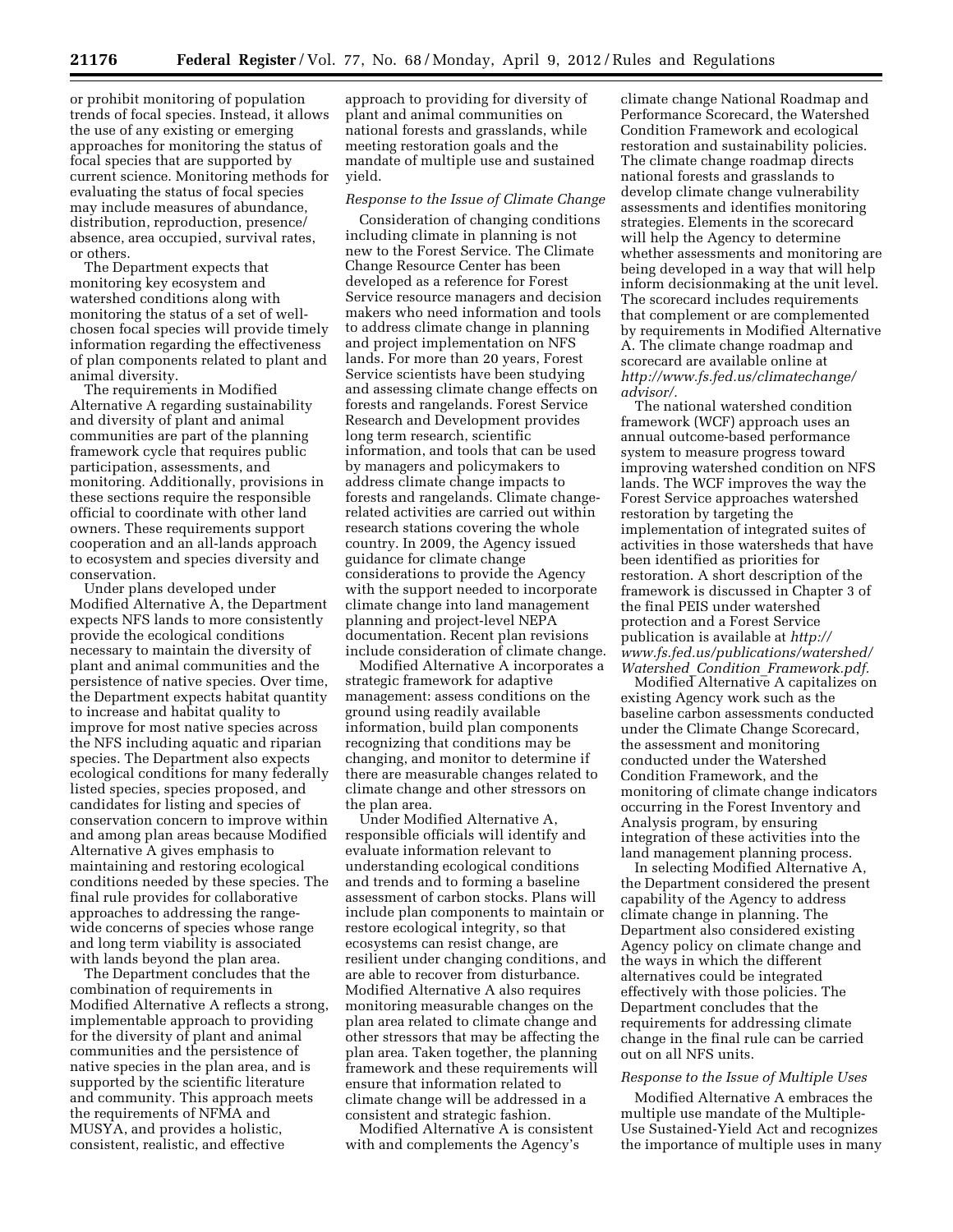sections of the alternative. Recreation, timber, grazing, and other multiple uses provide jobs and income to local communities, help to maintain social cultures and long standing traditions, connect people to the land, and contribute to the quality of life for many Americans.

The Agency has reported that spending by recreation visitors in areas within 50 miles of national forests and grasslands amounts to nearly \$13 billion each year. Those dollars sustain more than 224,000 full and part-time jobs. Recreation accounts for more than half of all job and income effects attributable to Forest Service programs. Harvest of timber and other forest products from NFS lands contributed to more than 44,000 full- and part-time jobs with labor income totaling more than \$2 billion in 2009. Livestock grazing on NFS lands contributes to an estimated 3,695 jobs and labor income totaling \$91.9 million per year.

Timber harvest on NFS lands has declined from over 12 billion board feet in 1985 to approximately 2 billion board feet in 2009. In 1985, there were over 8 million cattle, sheep, and other domestic animals grazing on NFS lands. In 2009, this number dropped to approximately 6 million. In contrast, recreation visits to NFS lands have increased over this same period. There are many factors that influence the levels of timber harvest, grazing, and recreation, as well as other individual multiple uses of the NFS. These factors include increasing population, changing cultural and social values, greater access to NFS lands, changing rural and global economies, NFS budgets, and competing resource concerns. It is difficult to predict at this programmatic level the extent to which a new planning rule is likely to affect specific multiple uses in the future. As a result, the Department considered how each of the alternatives in the PEIS provides a framework for supporting the continued delivery of ecosystem services and multiple uses from the NFS.

Modified Alternative A considers ecological, economic, and social sustainability as equal and interdependent factors. Modified Alternative A emphasizes restoration of ecosystems so that they are capable of sustaining multiple uses over time. Restoration activities will produce jobs and income; at the same time; restored, functioning ecosystems can support species diversity while allowing multiple uses to continue. Under Modified Alternative A, timber production and grazing will continue to provide jobs, income, and ways of life for many Americans. Modified

Alternative A emphasizes the importance of the continued delivery of sustainable recreation. Providing high quality recreation opportunities and a range of access to NFS lands creates jobs and income and connects people to the land.

Under Modified Alternative A, plans must contribute to economic and social sustainability and must provide for ecosystem services and multiple uses in the plan area. Responsible officials will use an integrated resource management approach to provide for multiple uses and ecosystem services in the plan area, considering a full range of resources, uses, and benefits relevant to the unit, as well as stressors and other important factors. As part of the multiple use requirements, Modified Alternative A will require plan components for sustainable recreation, including recreation settings, opportunities, access, and scenic character. Modified Alternative A also includes requirements for plan components for timber management, consistent with the requirements of NFMA.

Information relevant to multiple uses and their contributions to local, regional, and national economies, along with information about the benefits (ecosystem services) people obtain from the plan area, will be identified and evaluated in the assessment phase.

Monitoring will track progress towards meeting desired conditions and objectives for recreation and other multiple uses. Broad and unit scale monitoring may provide information on resource and social concerns and conflicts before they result in insurmountable challenges. Most importantly, the Department concludes that the requirements in Modified Alternative A for encouraging public participation, working across boundaries, and engaging other Federal agencies, State, local, and Tribal governments, will help identify multiple uses in the plan area, resolve conflicts, and facilitate the forward movement of effective land management activities.

The Department concludes that Modified Alternative A meets the Agency's multiple-use and sustainedyield obligations under MUSYA and provides an effective framework for sustaining the flow of goods and services from NFS lands over time.

# *Response to the Issue of Efficiency and Effectiveness*

Under Modified Alternative A, the Department expects that individual plan revisions will cost less money and consume less time than they do under the 1982 rule procedures. The 1982 rule

procedures are considered the baseline for comparing changes in cost and time for plan revisions because, until a new planning rule is in place, the 1982 rule procedures are being used as permitted by the transition provision of the 2000 rule to develop, revise, and amend all plans.

According to the Agency's regulatory impact analysis and cost-benefit analysis under Modified Alternative A, the Agency estimates that land management planning will cost an estimated \$97.7 million per year, which is \$6.3 million per year less than it currently costs to conduct planning under the 1982 procedures. More significantly, under Modified Alternative A, the Agency estimates that plan revisions will take, on average, 3 to 4 years as compared to 5 to 7 years under Alternative B, and will cost, on average, \$3 to \$4 million as compared to \$5 to \$7 million. As a result of these savings and efficiencies, the Forest Service will be able to revise significantly more plans during the 15 year revision cycle, than under the current planning structure.

Beyond cost and time savings, there are important ancillary benefits to increasing the efficiency of the planning revision process. Under shorter time frames it will be easier for the public to remain engaged throughout the revision process. One of the common concerns expressed by members of the public is that there is a significant amount of turnover in key Agency staff during the long timeframes required for plan revision under the current planning process. This can cause disruption and confusion as established relationships are severed and time and effort is needed to develop new relationships.

The new rule's requirements for increased collaboration and monitoring will lead to higher costs than are projected under Alternative B, but are expected to increase the effectiveness and relevance of land management plans. Increased collaboration provides benefits throughout the planning process and well into implementation. Analysis time may be shortened, administrative objections and the time needed to resolve them may be reduced, and projects developed under the resulting plans may be better understood and supported. Monitoring is important for adaptive management, and can help the Agency to test assumptions, track changing conditions, and measure management effectiveness over time. However, the Agency has long recognized that monitoring efforts when viewed across the Agency as a whole have often lacked consistency and, at times, credibility. The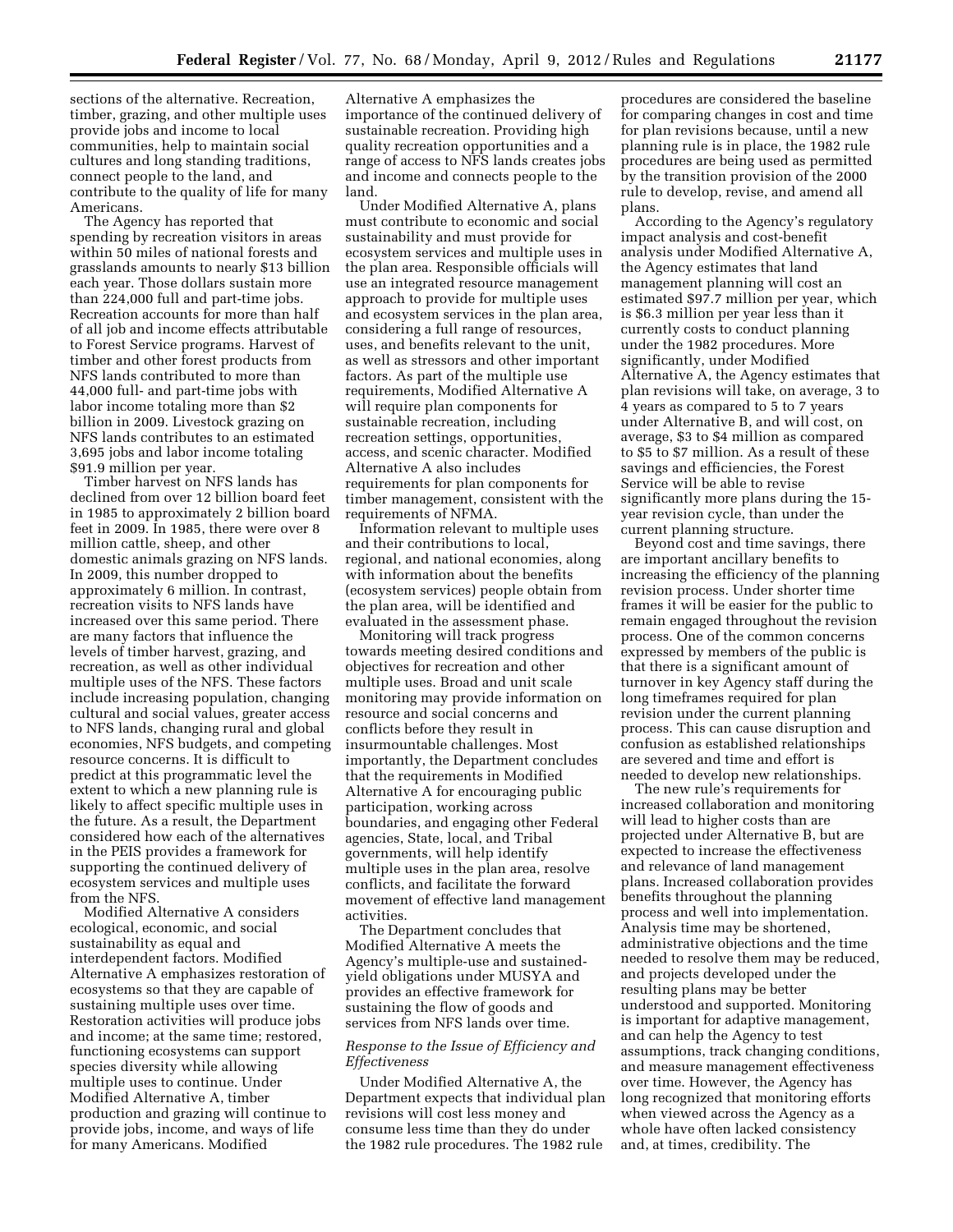monitoring requirements of Modified Alternative A complement broader Agency efforts to increase the efficiency and effectiveness of its inventory, monitoring and assessment programs, and make better use of the money currently spent on monitoring.

While the cost of each requirement is included in the total cost estimate of Modified Alternative A, many of the requirements involve work that is already occurring and that will continue to occur regardless of whether this, or another alternative is selected as the final rule. Modified Alternative A was developed as part of an integrated Agency framework to manage the NFS lands more efficiently. Other initiatives and Agency priorities that will complement and support the implementation of the new land management planning process and address critical NFS resource issues include the Watershed Condition Framework, Climate Change Scorecard, landscape scale restoration, an all lands approach, and a new system for inventory, monitoring, and assessment work that addresses core resource information and data needs at all levels of the Agency.

Modified Alternative A is neither the least nor the most costly of the alternatives the Department considered. Modified Alternative A reduces the costs and time required for plan development, amendment, and revision. However, the Department does not believe that selecting the least costly alternative should be the overriding criterion. Planning is an important investment. The requirements in Modified Alternative A are designed to lead to more effective plans, to yield greater efficiencies over time by ensuring a consistent approach to planning, to build on existing information, to facilitate adaptive management, and to allow the use of amendments and administrative changes to keep plans current so that future revisions are less costly.

The Department recognizes that some of the definitions, concepts, and terms used in Modified Alternative A are new or broadly worded. This Alternative sets forth process and content requirements to guide the development, amendment, and revision of land management plans across very diverse national forests and grasslands and over a long period of time. By setting out substantive and procedural requirements, the rule establishes the decision space within which the planning process is to be carried out and within which plan content must fit. The Forest Service will develop directives (the Forest Service Manual and Handbook) that will

provide additional guidance and more detailed interpretation to ensure consistent and effective implementation of the rule. These directives will be available for public review and comment before they are finalized. Plans developed, revised and amended under the rule will be consistent with the rule and the directives.

# *Response to the Issue of Transparency and Collaboration*

Modified Alternative A supports a transparent and collaborative approach to planning. As described in the PEIS, best practices in public involvement and collaboration emphasize the importance of engaging a broad spectrum of participants. Participants might live close to a plan area or not. What matters is they care about that area for some reason, can contribute to an understanding of relevant issues, can help get planning or project work done, and can help increase organizational and community capacity. A plan revision or amendment process that offers a broad spectrum of participation opportunities is much more likely to produce a meaningful, shared understanding of the social, economic, or ecological factors of importance in the plan area. Forests and grasslands that already engage a broad spectrum of public interests early and often report that their proposed projects and plans more accurately incorporate public vision and interests. They further report that upfront public involvement builds more understanding of proposed actions, and that people typically respond more positively to these proposals.

Under Modified Alternative A, responsible official will be required to provide meaningful opportunities for public participation in each phase of the planning framework. Modified Alternative A includes requirements for outreach, Tribal consultation, and coordination with other planning efforts. Responsible officials will continue to engage State and local governments, Tribes, private landowners, other Federal agencies, and the public at large, but additionally will encourage participation by youth, lowincome and minority populations, who have traditionally been underrepresented in the planning process. Having the forest or grassland supervisor as the responsible official provides greater opportunity for people to interact directly with the decision maker than under current rule procedures. Use of a pre-decisional review (objection) process is also consistent with a more collaborative approach.

Modified Alternative A allows flexibility at the local level to determine the most appropriate method and scale of the public involvement. Much of the literature on building effective collaboration discusses the need for flexibility to select public involvement methods appropriate for the unique needs of specific situations and participants.

Modified Alternative A is consistent with current practice on effective public engagement and incorporates approaches that have proven successful and implementable on NFS units.

The requirements for public participation, notification, and documentation required in Modified Alternative A support transparency in planning. This alternative's requirements to consider the accessibility of the process and of information, to use contemporary tools to engage the public and to post all notifications online further increase transparency.

# *Response to the Issue of Coordination and Cooperation Beyond NFS Boundaries*

Ecological and social systems are not confined within NFS unit boundaries. Ecosystem services produced by national forests and grasslands affect and are affected by land management activities on adjacent private, State, local, and other Federal Government lands.

Under Modified Alternative A, the responsible official will consider the landscape-scale context for management and will look across boundaries throughout the assessment, plan development/revision, and monitoring phases of the planning process. The assessment phase will provide information about conditions and trends relevant to management of the plan area in the context of the broader landscape. Responsible officials will take an alllands approach into account when developing plan components for ecological sustainability and multiple uses and ecosystem services. Plan and broader-scale monitoring, along with direction to engage the public and other land managers in each phase, will also support an all-lands approach. Responsible officials will leverage their resources and knowledge with those of other agencies to increase effectiveness and gain efficiency in planning and future implementation of their plans.

The PEIS includes several examples of landscape scale planning, projects, and assessments that are currently using an all-lands approach in planning, assessment and monitoring. They have resulted from an increased recognition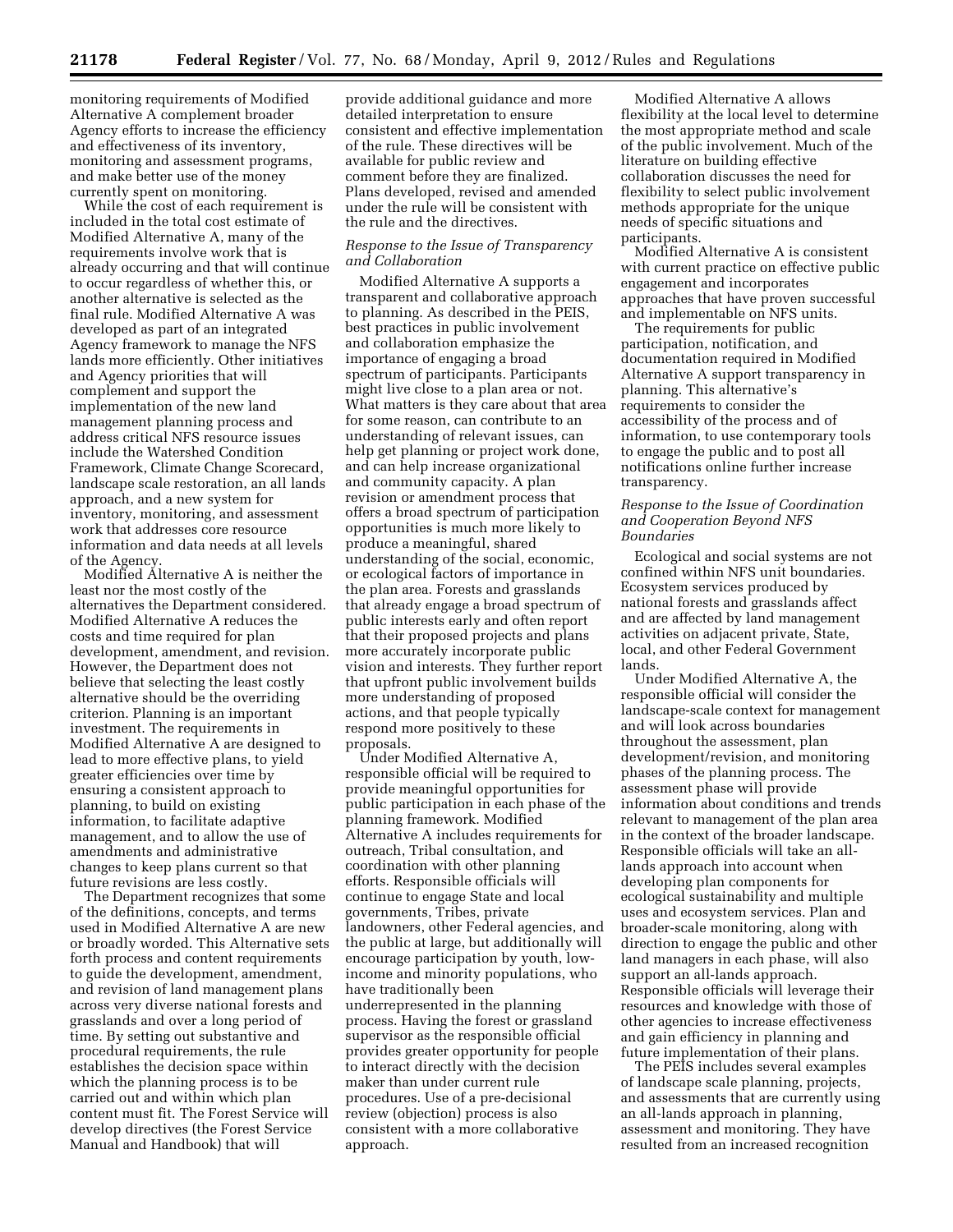that NFS land management must be considered in the broader landscape and that only this kind of approach can address problems such as maintaining watershed conditions, conserving wideranging species, and providing for effective transportation and infrastructure on and off NFS lands. The Department concludes that Modified Alternative A incorporates these best practices and provides a framework for continuing and expanding them.

### **Compliance With the Endangered Species Act of 1973, as Amended**

Beginning in September, 2010 and continuing through the development of the final rule and its accompanying final programmatic environmental impact statement (PEIS), representatives from the U.S. Fish and Wildlife Service (USFWS) and the National Oceanic and Atmospheric Administration (NOAA) Fisheries (the reviewing agencies) met regularly with members of the Forest Service to discuss Endangered Species Act of 1973 issues related to the final rule. During that time, the three agencies worked closely together to identify the relevant issues and appropriate level of analysis associated with this rule and the environmental analysis for it. They collaborated on a consultation process and on the biological assessment (BA). The Agency requested consultation under section 7(a)(1) and 7(a)(2) of the Endangered Species Act of 1973 with the reviewing agencies in July, 2011. Additionally, the Agency requested conferencing on the potential effects of the rule on all species that are proposed for Federal listing and currently occur on NFS lands, and those that are candidates for Federal listing that occur on or are suspected to occur on NFS lands. A summary of the consultation meetings between the Forest Service, NOAA Fisheries, and the USFWS can be found in Appendix E of the final PEIS.

NOAA Fisheries and USFWS have each prepared a biological opinion pursuant to section 7(a)(2) of the Endangered Species Act including a conservation review pursuant to section 7(a)(l) Act (16 U.S.C. 1536(a)(1) and (2)). Each agency issued a biological opinion that adoption of the final planning rule is not likely to jeopardize the continued existence of the endangered or threatened species under its jurisdiction and is not likely to destroy or adversely modify any of those species' critical habitat. Each agency's biological opinion also concluded that the planning rule would set forth a system for land use plans that would further the conservation purposes of the

Endangered Species Act under section 7(a)(1).

Copies of the biological assessment, its addendum, and the biological opinions are in the project record and can be viewed online at: *[http://www.fs.](http://www.fs.usda.gov/planningrule) [usda.gov/planningrule.](http://www.fs.usda.gov/planningrule)* 

# **Response to Comments**

The following is a description of specific comments received on the proposed rule, responses to comments, and changes made in response to comments. Each comment received consideration in the development of the final rule. In addition, following the publication of the PEIS, the Department received comments on the PEIS and the preferred alternative. These comments were also considered by the Department in the development of the final rule, and any changes made in response to those comments are described below. A response to comments on the draft EIS and the proposed rule may be found in the response to comments appendix of the EIS located online (see **ADDRESSES**).

## *General Comments*

The Department received the following comments not specifically tied to a particular section of the 2011 proposed rule.

General Comments on Rulemaking Effort

*Comment: Use of public forums for rule development and meeting locations.* A respondent was critical of the public forums, as the forum they attended was full of private sector representatives and not members of the public. Another respondent felt there were not enough public meetings held on the East Coast. A respondent felt after scoping, the proposed rule was developed ''behind closed doors.'' The respondent felt the meetings on the proposed rule were not opportunities to discuss specific rule wording.

*Response:* The public engagement effort prior to development of the proposed rule was the most extensive, transparent and participatory process ever used to develop a proposed planning rule. The Department began by using the Notice of Intent (NOI) to solicit initial public input, rather than going out with an already developed proposal. This decision was made in recognition of the level of public interest in this rule-making effort, and in a desire to build a proposed rule based on public input. The Department received 26,000 comments on the NOI. Following the NOI, the Department hosted a science forum, 4 national roundtables, and 9 regional roundtables which reached 35 locations around the

country, using an independent facilitator to run the roundtables and capture public feedback.

The purpose of the public forums before publication of the proposed rule was to openly and transparently discuss possible content of the proposed rule. Participants in the meetings were invited to suggest specific topics and specific wording during the sessions. Materials and summaries from the roundtables were posted online. Many roundtables used video teleconferencing or Webcasts to provide for participation by members of the public unable to attend in person. This use of technology also provided opportunities for the public to participate from their local Forest Service office. The Agency also hosted a blog site for people to engage in dialogue and provide feedback, as well as participate remotely in the national roundtables. More than 3,000 members of the public participated in these sessions and provided important feedback that the Agency used in developing the proposed rule.

After the proposed rule was published, the Agency hosted 28 regional public forums and one national public forum to answer questions and help the public understand what was in the proposed rule. These sessions were attended by more than 1,350 people and reached 72 satellite locations across the country. These forums were intended to help the public submit informed comments during the comment period for the proposed rule, but the Agency did not accept public comments directly at the forums because of the need to have a consistent way of accepting and recording comments.

After the public comment period closed, the Agency used the more than 300,000 comments received to inform development of this final rule.

*Comment: Proposed rule commenting process.* A respondent felt there was no convenient way for the everyday person to provide comments on the proposed rule.

*Response:* Multiple avenues for the public to submit comments on the proposed rule were provided, including submitting comments electronically via the respondent's choice of two Web sites, or submitting comments using mail or fax. Information on how to submit comments was posted on the Forest Service Web site, distributed at public meetings, and published in the **Federal Register** notice. Additionally, interested parties could sign up for a listserv that provided updates via email.

*Comment: Lack of responses.* A respondent felt the 26,000 comments received during the comment period for the notice of intent (NOI) to develop a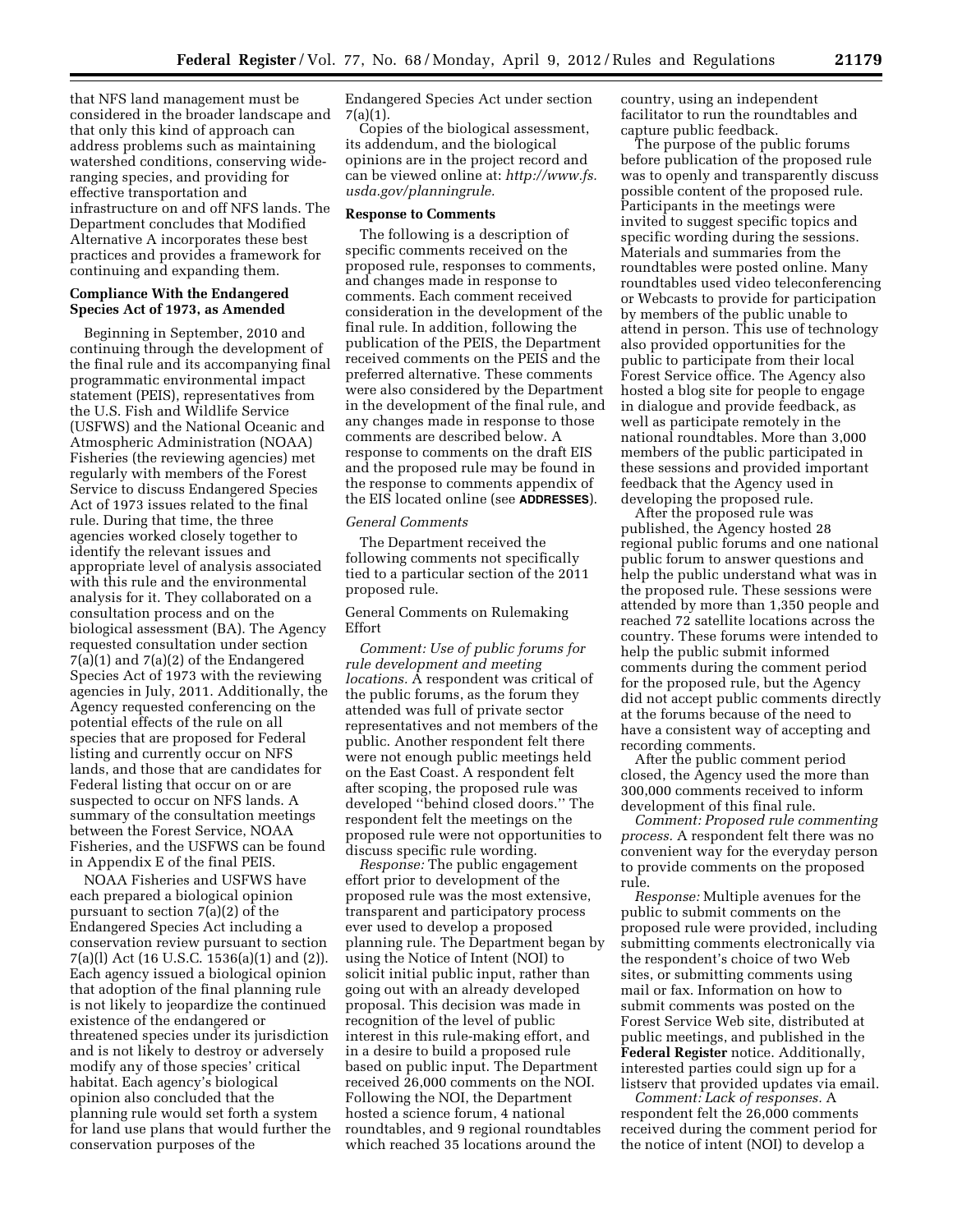new planning rule meant the Department must undertake further efforts to ensure the public is sufficiently involved in the planning process and further ensure that actions taken as a result of the rule are supported and understood by the public.

*Response:* In addition to the 26,000 comments received in response to the NOI, the Department engaged more than 3,000 people around the country in public forums to receive input between the NOI and the proposed rule, and received more than 300,000 public comments during the 90-day comment period for the proposed rule. After publication of the final rule, public participation in planning at the unit level is mandated by § 219.4, which requires the responsible official to offer meaningful opportunities for public involvement and participation early and throughout the development of a land management plan or plan revision. The Agency is also exploring ways to engage more broadly with the public to implement this final rule.

*Comment: Cooperating status for rulemaking.* Some respondents expressed concern that their requests for cooperating agency status were not granted by the Department.

*Response:* The National Environmental Policy Act (NEPA) allows for cooperating agency status for States, local governments, and Tribes with jurisdiction or special expertise for the development of an environmental document. Several States or local governments requested cooperating agency status. However, a national rule requires a broader look beyond an individual State's or local government's expertise. The Agency also took a unique and unprecedented collaborative and open approach in reaching out to the public, governments, and Tribal entities in developing the rule. Therefore, requests for cooperating agency status during development of the planning rule were not granted. The Department recognizes the valuable role of local and State governments and Tribes in the planning process and provided multiple opportunities for their involvement throughout the country during the collaboration efforts for the planning rule, in addition to the formal public comment periods.

*Comment: Oral comments.* Several respondents felt oral comments during the public forums on the proposed rule should have been allowed.

*Response:* When applicable, the Administrative Procedures Act directs that agencies provide an opportunity for written comment, but allows agencies the discretion whether or not to allow

oral presentation of data or views. The Forest Service hosted open public forums in Washington, DC, and across the country to answer questions about the proposed rule during the public comment period. The Forest Service held these forums to help the public understand the content of the proposed rule. The Forest Service did not, however, accept written formal public comments at the forums or provide an opportunity to record oral comments, due to the anticipated volume of public comments, to ensure proper documentation and consideration of all comments, and in the interest of efficiency and accuracy in accepting and reviewing comments. All comments on the proposed rule and DEIS had to be submitted in writing during the 90 day comment period by postal system, fax, or one of two Web sites.

*Comment: Personal comments.* A respondent expressed concern that their scoping comments were not incorporated into the proposed rule.

*Response:* No rule can satisfy the entire spectrum of opinion. The final rule seeks to balance different, and often competing, public needs and perspectives on planning into a process that is practical, workable, based on science, and reflective of overall public and Agency values and input.

*Comment: Incorrect or missing address for submission of comments, phone contact, and Web site utility.*  Some respondents expressed confusion on why the Department did not provide an email address for comments to be sent to. Others expressed frustration that the contact phone number was published incorrectly in the DEIS, and expressed a desire to submit comments or ask questions by phone. Some wanted a better sitemap on the Forest Service planning Web site to help navigation through the site.

*Response:* Instead of an email address, the Department provided the addresses of two Web sites the public could choose from to submit comments, in addition to mail or fax options. Because of the volume of anticipated comments, the Department concluded that comments submitted via a Web site would be more efficient to manage than an electronic mail in-box, and would reduce costs and the risk of human error. In addition, comments are more efficiently and rapidly placed in the record and made available for public inspection when submitted via a Web site rather than email.

After being made aware of the incorrect phone number published in the DEIS, the Department corrected the contact information immediately. The Administrative Procedure Act requires

agencies to ''give interested persons an opportunity to participate in the rulemaking through submission of written data, views, or arguments with or without opportunity for oral presentation'' (5 U.S.C. 553(c)). Due to the anticipated volume of public comments, and in the interest of efficiency and accuracy in accepting and reviewing comments, the Department did not accept comments over the telephone. It is not standard practice to accept telephone comments. Opportunities to provide comment were amply provided through the respondent's choice of two Web sites, mail or fax.

The planning rule Web site does contain a site map link on the left-hand menu on the main page. The Department appreciates feedback on our Web design and seeks to continuously improve our Web presence.

*Comment: Verification comments received.* Some respondents wanted to verify that their comments on the planning rule were received.

*Response:* Respondents are able to verify that their comments were received by reviewing the public reading room for the planning rule at *<http://contentanalysisgroup.com/fsrd/>*. To ensure transparency, comments submitted during the comment period were posted to the reading room for public review.

*Comment: List serv.* A respondent felt the Department should use a listserv to keep the public apprised of the status of the planning rule.

*Response:* A planning rule listserv was announced in June 2010, and has been used since then to communicate with the public. Members of the public may request to be added to the planning rule listserv on the planning rule Web site, or directly at *[http://www.fs.fed.us/](http://www.fs.fed.us/news/pr-listserv-subscribe.html)  [news/pr-listserv-subscribe.html](http://www.fs.fed.us/news/pr-listserv-subscribe.html)*.

*Comment: Requests for extension of the comment period.* Some respondents requested an extension of the comment period because some members of the public were not able to participate in Agency meetings addressing the proposed rule. Other respondents requested an extension of the comment deadline because of the late release of a scientific review. Some respondents said that the public did not have enough time to comment on the science review before the comment period closed.

*Response:* The Department went through extraordinary lengths to facilitate the ability of the public to understand and comment on the proposed rule and proposed environmental impact statement. In fact, the Administration identified this rule as a flagship for open government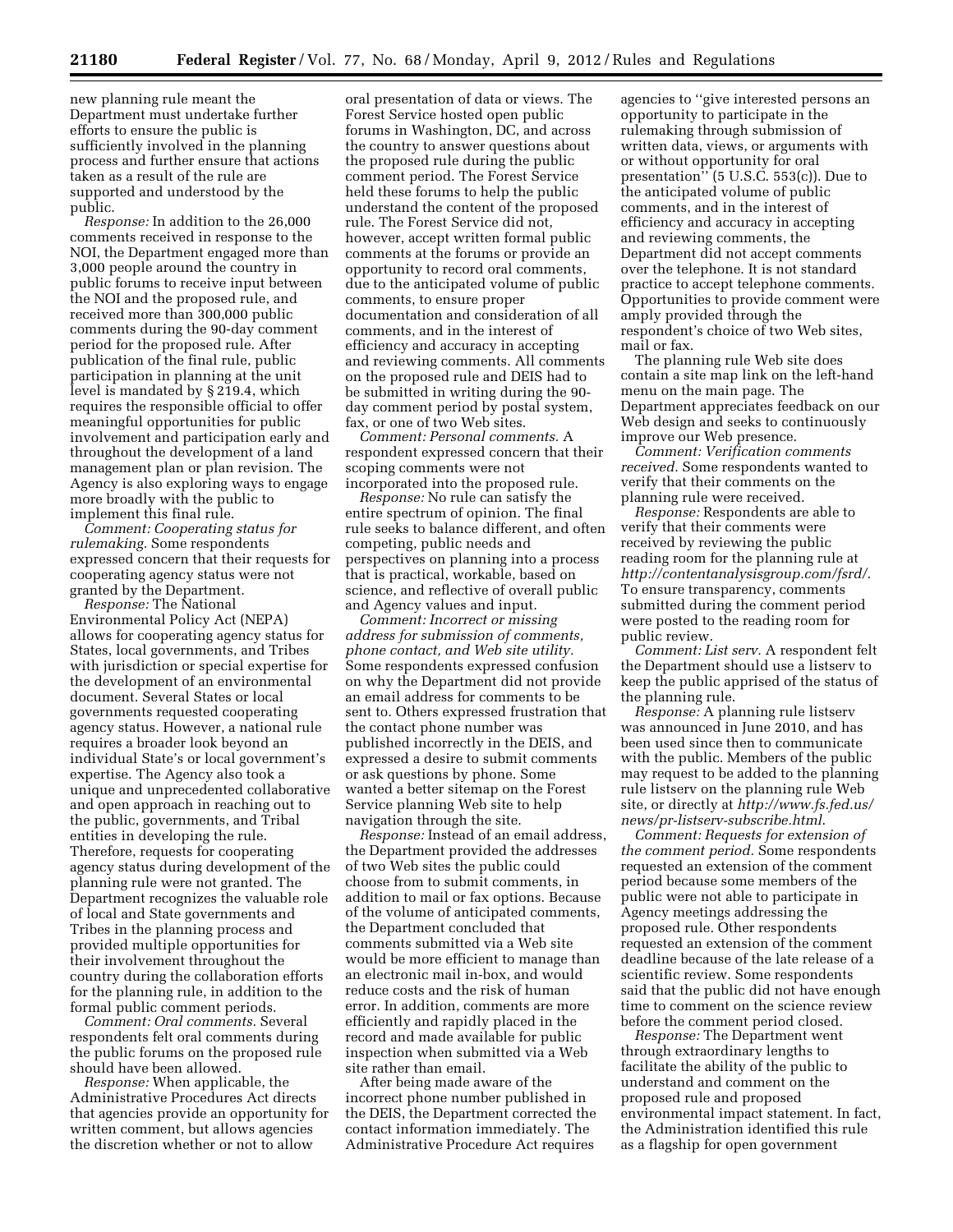within the U.S. Department of Agriculture. The Department published in the **Federal Register** a notice of intent to propose a new rule and prepare its accompanying environmental impact statement on December 18, 2009, and took public comment on that notice for 60 days. The proposed rule was informed by approximately 26,000 comments to the notice of intent, a science forum, regional and national roundtables held in 35 locations with over 3,000 people in attendance, national and regional Tribal roundtables, 16 Tribal consultation meetings, Forest Service employee feedback, and over 300 comments posted to the planning rule blog. Throughout that process, the Agency shared a clear timeline with the public, including our intent to publish the final rule by the end of 2011.

The Department considered all the public input, science, and the Agency's expertise to develop the proposed rule and draft environmental impact statement (DEIS). The proposed rule and notice of availability for the DEIS were published in the **Federal Register** and included a 90-day comment period ending on May 16, 2011. A 90-day comment period was used because of the importance of the proposed planning rule. This was 30 days more than the Agency's customary comment period for rulemaking and is 45 days more than the review and comment period for draft environmental impact statements required by National Environmental Policy Act regulations.

The Department reached well beyond its normal practices to provide the public with information to assist in the public comment phase of this rulemaking. During March and April, 2011, after the notices were published in the **Federal Register**, the Forest Service hosted 29 national and regional public forums to provide stakeholders with information about the proposed rule and respond to questions. The forums were attended by almost 1,350 members of the public and reached 74 locations across the country through video and teleconferencing. The National Forum was held within 3 weeks of the opening of the comment period and a video of the forum and forum materials were posted on the planning rule Web site. The regional forums were also held early in the comment period. While the forums were designed to assist the public in understanding the proposed rule and foster informed comments, it was not necessary for any member of the public to attend a forum to develop and submit comments. The Forest Service ensured that the planning rule Web site

contained background information on the proposed rule as well as summaries of the various collaboration and public involvement activities held during the preparation of the proposed rule. Also, the DEIS was posted on that Web site, as published in the **Federal Register**  notification. In order to proactively facilitate commenting, the Forest Service provided multiple options for members of the public to submit comments: two Web sites, by hard copy mail, and by facsimile.

In addition, the Department contracted with a neutral third party to arrange an independent review of the DEIS by respected and well known scientists outside of the Forest Service to ensure that the science behind the proposed rule and environmental analysis is current, relevant, accurate, and appropriately applied. In order to ensure the integrity and independence of the review process, the identity of the reviewers and the content of their individual analysis were kept confidential by the third party, until the review was completed. In keeping with our open and transparent process, the Agency committed to make the reviews in their entirety public and did so within 3 business days of receiving them. The Agency posted the reviews on the Internet on April 26, 2011. The summary of the reviews and each independent review can be found on the Internet at *[http://www.fs.usda.gov/](http://www.fs.usda.gov/planningrule) [planningrule](http://www.fs.usda.gov/planningrule)*. Neither requesting the review nor sharing the result of the review was legally required. The Forest Service considered the science reviews, along with public comments, in preparing the final programmatic environmental impact statement (PEIS) and final rule.

The Department believes the public had sufficient time to review these materials and consider them when commenting on the proposed planning rule. The Department decided not to extend the 90-day comment period because extra time had been provided for comments beyond the customary practices and an unprecedented amount of information and access to the Agency employees to assist the public in understanding that information was provided to the public via Web site and public meetings.

*Comment: External science review and Federal Advisory Committee Act.*  Some respondents were concerned that the external science review of the DEIS violated the Federal Advisory Committee Act (FACA) because they believed the Agency set up an advisory committee but did not follow the FACA requirements. Some respondents were concerned that the Agency did not

follow the National Forest Management Act (NFMA) requirements in setting up a committee of scientists.

*Response:* The external science review of the DEIS did not violate FACA. FACA applies when a Federal agency establishes, controls, or manages a group that provides the Agency with consensus advice or recommendations. The external science review of the DEIS was conducted by seven non-Federal scientists, each of whom separately conducted an independent evaluation of whether appropriate scientific information, content, and rigor had been considered, analyzed, and synthesized in the DEIS. These scientists did not operate as a group; they were not established, controlled or managed as a group by the Agency; and they did not provide the Agency with consensus advice or recommendations. Accordingly, the external science review was not subject to FACA's requirements.

A committee of scientists was not required for this rulemaking effort under the NFMA: a committee of scientists was required only for the 1979 planning rule, and that committee terminated upon promulgation of that regulation. The NFMA states that the Secretary may, from time to time, appoint similar committees when considering revisions of the regulations, but the Secretary need not do so (16 U.S.C. 1604(h)(1)).

*Comment: External science review and public comment.* Some respondents were concerned that science review meetings of the external reviewers were not open to the public, and that the documents considered and produced were not available to the public. Some respondents were concerned that the Agency did not make the reviews public when the proposed rule was published for comment on February 14, 2011.

*Response:* There were no ''science review'' meetings held by the external reviewers. The Agency did not provide the external reviewers with any documents that were not available to the public. Neither the public nor the Department knew the identities of the reviewers, nor was there interaction between Department personnel and the reviewers during the review phase. It was only after the reviews were completed, during the public comment phase, that the Department learned the identities of the reviewers and the substance of their reviews. Within 3 business days of the Department's receipt of that information, each of the reviews (unedited), the contractor's summary of the reviews, and the identities of the reviewers were made public. The reviews were not available in February because the reviewers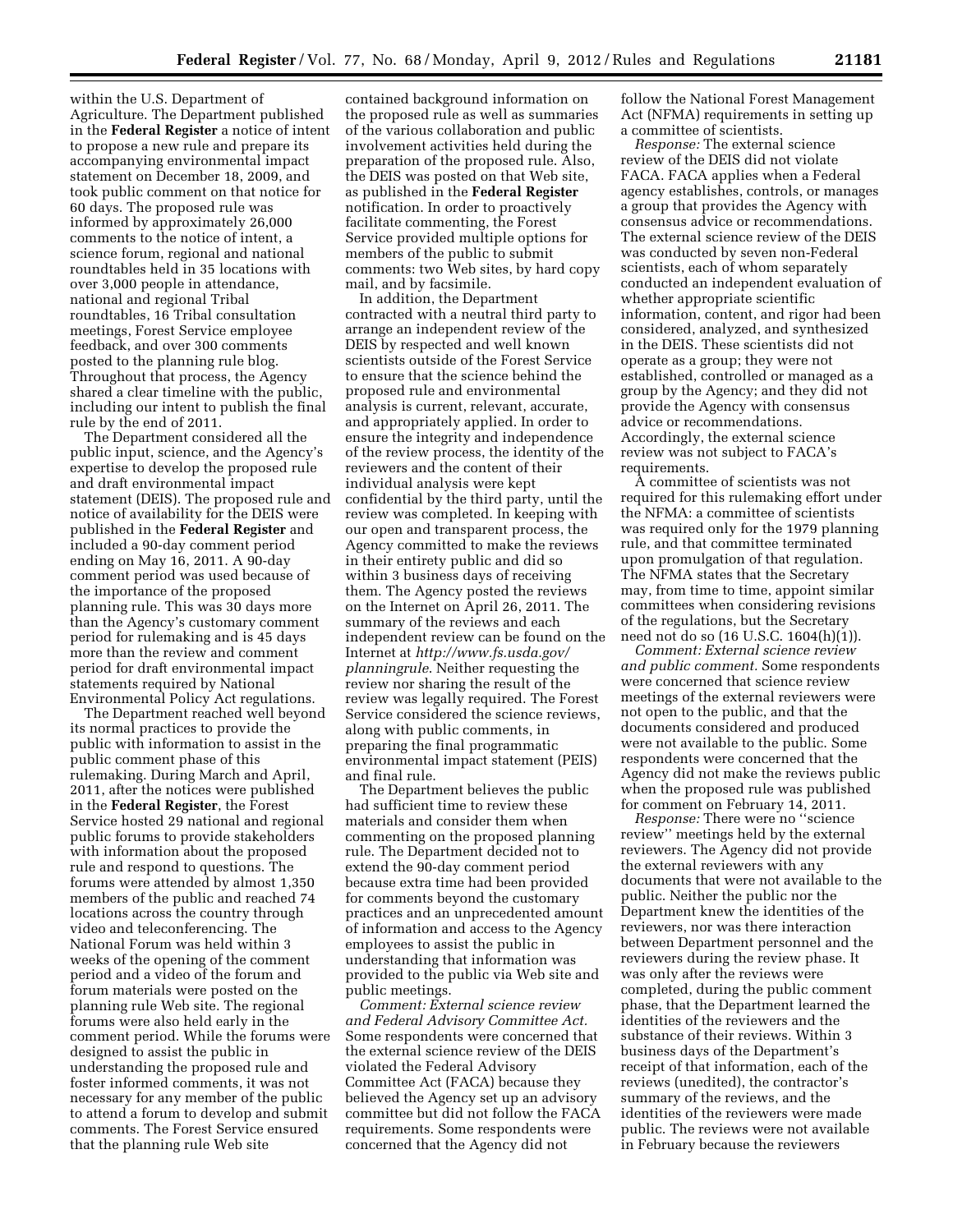received the DEIS for review at the same time as the rest of the public.

*Comment: External science review and the rule.* Some respondents were concerned that the scientists reviewed the rule and not the DEIS, as appeared evident from their reviews.

*Response:* The basic charge to the science reviewers was to evaluate how well the proposed planning rule's draft environmental impact statement (DEIS) considered the best available science. The contractor gave each science reviewer three key questions to address, regarding scientific caliber, treatment of uncertainty, and comprehensiveness of the DEIS. The reviewers were not asked to review the proposed planning rule or to comment on the alternatives. However, the text of the proposed planning rule and alternatives was included in the appendices of the DEIS that was posted online and made available to the public as well as the science reviewers. Some of the reviewers chose to provide feedback on the proposed rule and alternatives, although they were not asked to comment on those parts.

*Comment: External science reviewers.*  Some respondents were concerned that the background of the reviewers did not include expertise that they felt was important to include, including mining, timber, or recreation. Some suggested that the reviewers were biased in their reviews.

*Response:* The Department contracted with RESOLVE to administer the science reviews to ensure the independence of the reviews. RESOLVE is a non-partisan organization that serves as a neutral, third-party in policy decisionmaking. One of RESOLVE's specialties is helping to incorporate technical and scientific expertise into policy decisions. The Agency provided the contractor with a draft of the DEIS and required it to select the reviewers and provide their responses to the Agency.

*Comment: External science review and CEQ documents.* Some respondents commented that the CEQ report from 1982 should not be used because it is too old. Also, some respondents suggested that other references used in the DEIS were too old to use.

*Response:* The references to which the comment referred were the ''Forty Most Asked Questions Concerning CEQ's National Environmental Policy Act Regulations,'' which was published in the **Federal Register** in 1981 (46 FR 18026 (March 23, 1981)) and the April 30, 1981 memorandum from the Executive Office of the President on scoping. Both are current and still relevant; see the CEQ Web site on NEPA

guidance at *[http://ceq.hss.doe.gov/](http://ceq.hss.doe.gov/nepa/regs/guidance.html) [nepa/regs/guidance.html.](http://ceq.hss.doe.gov/nepa/regs/guidance.html)* Furthermore, scientific literature from decades ago may still be relevant and even considered the best science that is available on some topics. Some classic literature from well known scientists still is used frequently (for example, Pickett et al. 1978) and was used in the DEIS.

*Comment:* Some respondents commented that a concerted effort be made to address the issues raised by the science reviewers.

*Response:* The planning rule team considered and responded to the comments made by the science reviewers, along with other comments submitted by the public. The issues raised in the reviews informed the final PEIS, along with the other feedback received during the public comment period.

*Comment:* Some respondents were concerned that only the Science Review summary was posted online.

*Response:* The Science Review report included a summary of the science review and the full and unedited reviews of each of the science reviewers. The report was prepared by RESOLVE and was posted on the Forest Service Web site without any changes or omissions.

#### General Proposed Rule Comments

*Comment: Degree of compliance or restriction.* Some respondents said the rule should provide more discretion and flexibility to develop a forest plan by reducing the use of ''shalls'' and ''musts.'' Other respondents felt phases ''take into account'' and ''consider'' should be removed and replaced with more prescriptive terminology as these terms left implementation largely to the discretion of the responsible official.

*Response:* The wording in the final rule was chosen to reflect the degree of structure the Department decided as appropriate for various aspects of the rule. The Department's goal in creating the final rule was to create an implementable framework for planning along with a structure and set of requirements for plan components and other plan content that would support the purpose of the final rule. In addition, the Department allows flexibility for plans to reflect the different unique circumstances across the National Forest System (NFS), including in response to best available scientific information, public input, and information about changing conditions at the unit level. The Department believes that the final rule strikes a good balance.

The Department recognizes that there may be significant differences in circumstances across the NFS that make specific national standards unworkable or not reflective of the best available scientific information for a given plan area. The final rule balances the need for national consistency with the need for local flexibility to reflect conditions and information on each unit. Additional direction will be included in the Forest Service Directives System, and a new requirement was added to § 219.2 that requires the Chief to establish a national oversight process for accountability and consistency of planning under this part.

*Comment: Advocacy for a particular outcome or regulatory wording.* Some respondents expressed general support for or opposition to the proposed rule. Among the items respondents supporting the proposed rule listed are the following: the use of larger ecological regions to provide context for forest, grassland and prairie units; cooperation between the Agency and adjacent governmental entities in planning and plan revision processes; public participation opportunities in the decision making process; the approach on ecological sustainability, watershed restoration and protection, and recognition of ecosystem services. Supportive respondents also were in favor of the emphasis on recreational uses and users; the streamlining and simplifying of the planning process the use of active management techniques; the continued emphasis on multiple use purposes including economic impacts and benefits; the use of best available science; and the appropriate use of regulations and management strategies to mitigate climate change effects. Those respondents expressing a general opposition to the proposed rule felt the way it was written and the requirements it contained were vague, complex, unrealistic, and needed clarification. They felt it would invite litigation; would not provide adequate protection for wildlife and resources; or would limit public access, use, rights, and participation. Some felt the proposed rule was inappropriate because they felt it allowed for continued timber, livestock, mining, and special interest groups' use; wasted tax dollars; would harm economic benefits for rural communities; failed to incorporate the multiple use mandate; failed to include sound science in planning and measurable tools for management; failed to incorporate and analyze Tribal interests and activities; allowed too much discretion to the responsible official; failed to give recreational uses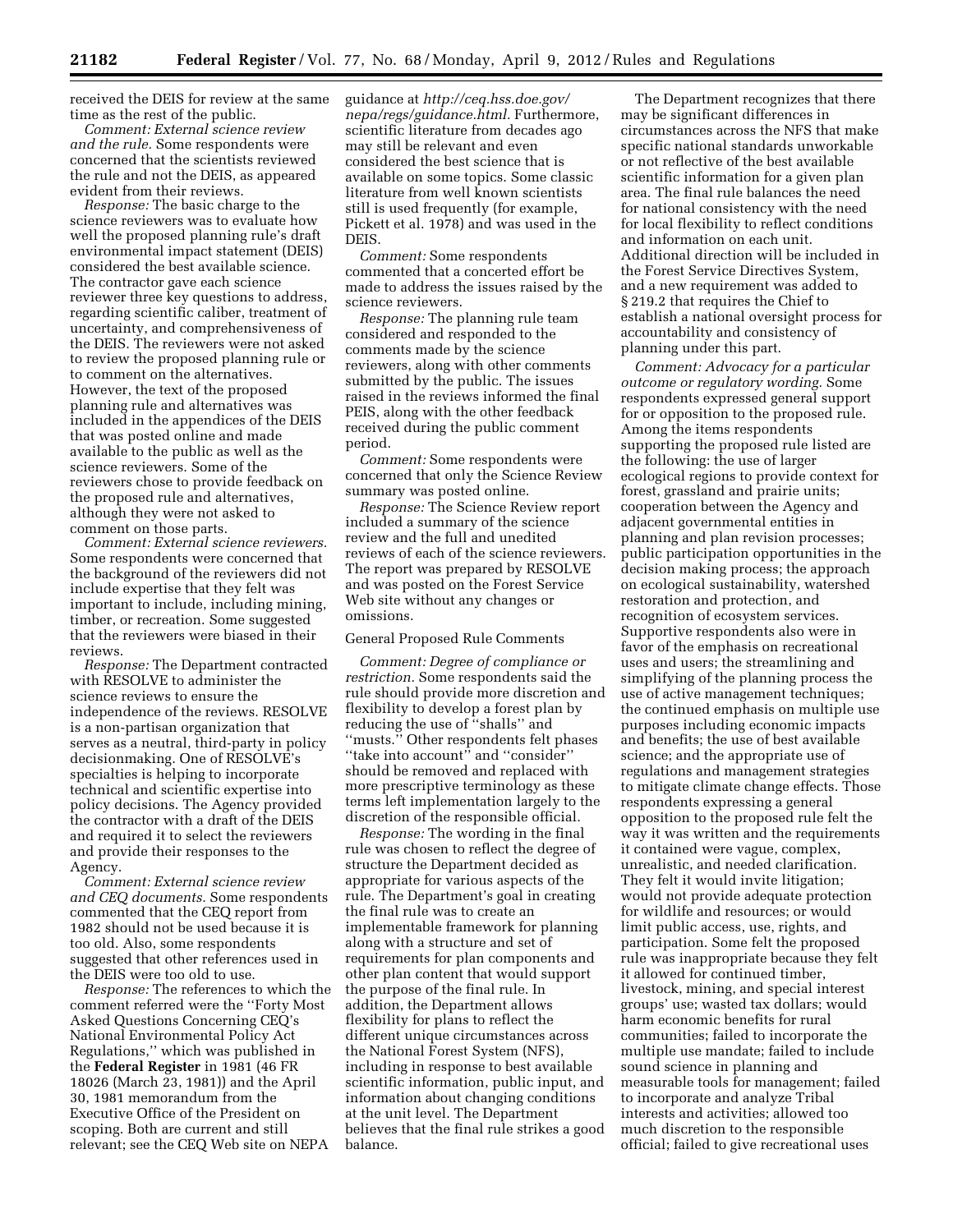a greater priority; or failed to address cumulative effects these regulations would cause. Additionally, they expressed concerns over inclusion of climate change requirements. Some respondents expressed endorsement of comments submitted by other organizations or individuals, or referred to attachments submitted in support of their comments.

*Response:* The Department has reviewed all of these comments and enclosures, and appreciates the degree of public interest in the proposed rule. Where changes have been made in the final rule, these discussions can be found in the following section-bysection discussions. Responses to these comments and their relationship with the supporting final programmatic environmental impact statement (PEIS) can be found in Appendix M of the final PEIS.

*Comment: Preservation of the national forests for future generations.*  Some respondents stated a desire for the rule to mandate stronger standards to ensure wildlife and wildlife habitats are healthy and resilient; for greater forests protections, and better integration of environmental, economic, and/or social sustainability into future plans and future generations. Some wanted inclusion of guidelines for responsible/ sustainable recreation, more restrictions on mining and logging activities, and provisions to limit access to preserve land.

*Response:* The Department agrees that the preservation of our national forests and grasslands is vital to meet the needs of present and future generations. These comments were reviewed and changes are discussed in the section-by-section responses below. The final rule sets the stage for a planning process that can be responsive to the desires and needs of present and future generations of Americans for the multiple uses of NFS lands. The final rule does not make choices between the multiple uses of a plan area. The unit plans developed under the final rule will provide guidance for future projects and activities.

*Comment: General action to protect national forests and grasslands.* Some respondents expressed the need for the Forest Service to protect and not destroy the national forests. They expressed the importance of protection for wildlife, diverse ecosystems, riparian areas, priority watersheds, aquatic resources, clean drinking water, endangered species, climate change and air pollution, access for socioeconomic purposes, cultural and traditional resource use, and the natural beauty of the land. They suggested strengthening

the wording of the proposed rule for forest protection, compliance, and consistency; inclusion of protection of access to land for recreation; and allowing natural processes to occur. They felt an effective planning rule will reflect the aspirations of diverse communities.

*Response:* The Department has revised the proposed wording on sustainability, diversity of plant and animal communities, multiple uses, and timber requirements as well as wording in other sections of the final rule to reflect public comments and better ensure the needs of present and future generations. See discussions under the section-by-section response to comments.

*Comment: References to individual forests, projects, and individuals.* Some respondents commented on issues important to them, but not related to this rulemaking effort. Examples of such concerns include the use of DDT, Millennium Ecosystem Assessment, issues with rental housing, sustainable living, a tornado in southeast Tennessee, a vital wildlife crossing in Montana, Willamette National Forest timber harvest levels, and a suggested wolf/gorilla/elephant/chimpanzee/lion/ giraffe sanctuary.

*Response:* These and other similar comments have been determined to be outside the scope of the development of a planning rule, because they discuss aspects unique to specific forests, grasslands, or municipalities. Many of the concerns raised would be more properly addressed in specific forest and grassland plans themselves, or in the subsequent decisions regarding projects and activities on a particular national forest, grassland, prairie, or other administrative unit, or may be outside the scope of NFS planning.

*Comment: Wilderness evaluation procedures.* Several respondents felt ''sights and sound'' should be removed Forest Service directives as a criterion for wilderness inventories.

*Response:* Criteria for the evaluation of areas for wilderness recommendations are in Forest Service directives, which are in the process of being revised. There will be an opportunity for public comment on the directives before they are finalized. The Department encourages members of the public to provide comment on issues specific to the directives during their revision.

*Comment: Changes to other Forest Service regulations.* Some respondents commented about which resource uses or activities should be supported or not supported by the Department on NFS lands. They requested requiring,

changing, or eliminating regulations for specific activities. These activities included, but are not limited to, NEPA implementation, grazing, mining, logging, road construction and maintenance, special use permits, hunting, certain recreational activities, trail use conflicts, wildland fire suppression, fuels management, educational opportunities, cultural and historic resources, as well as protections for wild horses and burros.

*Response:* The Department agrees the issues raised are important. However, these comments have been determined to be outside the scope of development of a planning rule. The final rule is intended to provide overall direction for how plans are developed, revised, and amended and for required plan components and other plan content. The final rule and alternatives found in the supporting final PEIS do not provide regulatory direction for the management of any specific resource, except for the NFMA timber requirements. Agency regulations for specific uses can be found in other sections of 36 CFR parts 200–299, which govern management of the national forests, grasslands, and prairie. For example, part 212 regulates administration of the forest transportations system (roads and trails), part 222 regulates range management, including wild horses and burros, and part 223 regulates the sale and disposal of NFS timber. Additional direction may be found in individual plans or in project or activity decision documents. Those communities, groups, or persons interested in these important issues can influence plan components, plan monitoring programs, or subsequent projects or activities by becoming involved in unit planning efforts throughout the process, and by submitting comments on the Forest Service Directives System during opportunities for public comment.

*Comment: Funding and staffing levels.* Some respondents suggested increased funding and staffing for the enforcement of protection and mitigation standards; the collection of fees from and licensing requirements for users; bonding to ensure restoration activities; sustainable funding for fuel reduction activities; and the retention or creation of specific Agency positions.

*Response:* These comments have been determined to be outside the scope of the development of a planning rule. The U. S. Congress determines Agency funding levels under its budgetary process. Staffing issues are more properly addressed by specific forest and grasslands, or regional and national offices.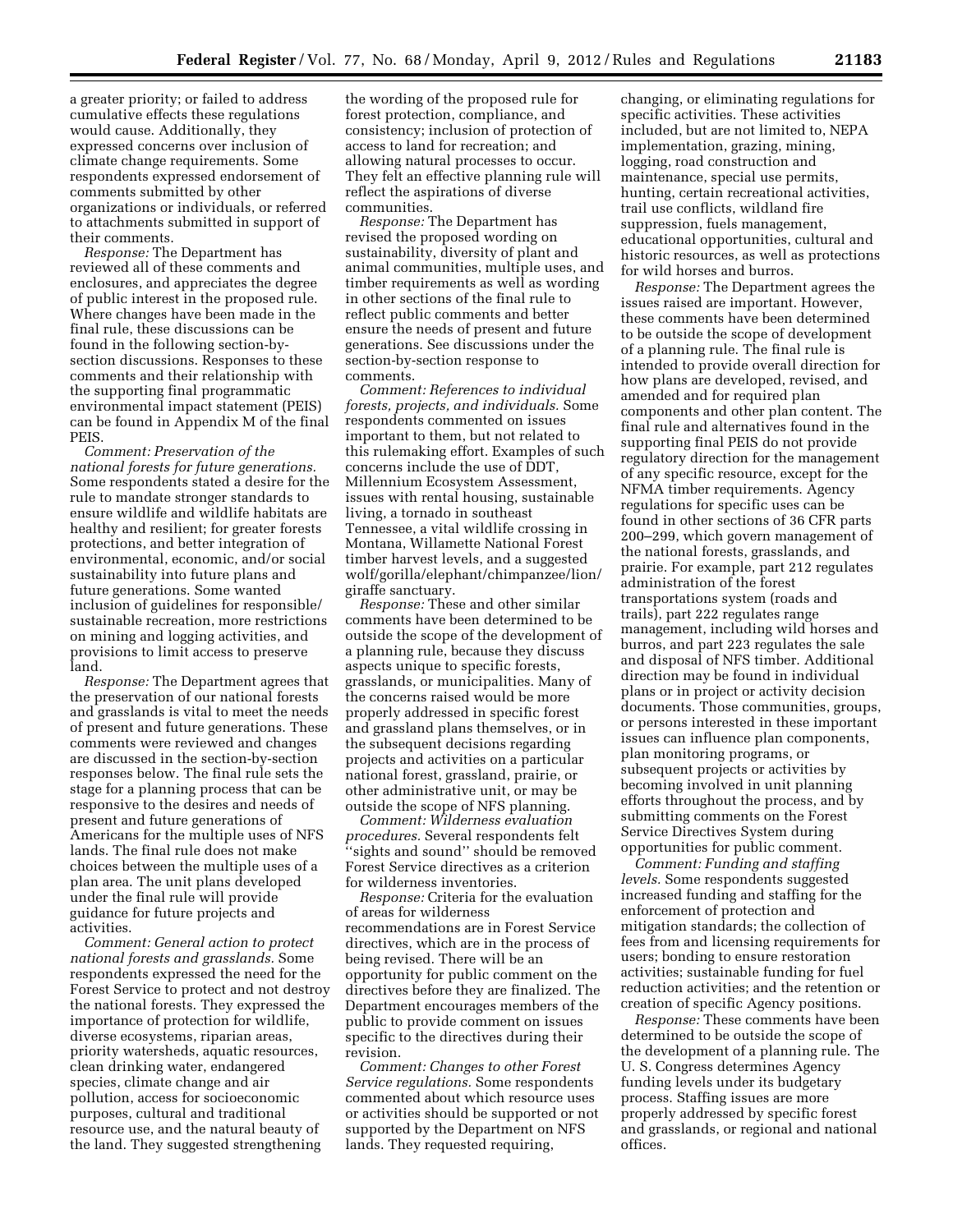*Comment: Transparency and collaboration.* Some respondents wanted the public process of land management planning to be kept clear and transparent. Others commented that in addition to transparency, the specific science being used should be shared. Some respondents were concerned that collaboration would result in too much input from local interests and groups. A respondent stated there is no clear definition of collaboration in the DEIS. Another respondent felt the public participation requirements will not result in collaboration and the Forest Service staff would still be doing all of the planning work.

*Response:* The Department agrees the public process for land management planning must be clear and transparent. Section 219.3 of the final rule requires the responsible official to document how the best available scientific information was used to inform the assessment, plan decision, and design of the monitoring program. Such documentation must: identify what information was determined to be the best available scientific information, explain the basis for that determination, and explain how the information was applied to the issues considered. This requirement will provide transparency and an explanation to the public as to how the best available scientific information was used to inform how the responsible official arrived at important decisions. Section 219.14 includes additional requirements for the plan decision document to increase transparency and explain the rationale for decisionmaking.

Section 219.4 of the final rule lists the minimum specific points during the planning process when opportunities for public participation will be provided, and includes direction to provide meaningful opportunities for public engagement and share information with the public in an open way. To meet these requirements, the responsible official must be proactive in considering who may be interested in the plan, those who might be affected by a plan or a change to a plan, and how to encourage various constituents and entities to engage, including those interested at the local, regional, and national levels. All members of the public will be provided opportunities to participate in the planning process. Section 219.16 provides requirements for public notification to ensure that information about the planning process reaches the public in a timely and accessible manner.

Section 219.19 of the final rule includes definitions for participation and collaboration. Because the make-up

and dynamics of the communities surrounding each planning area differ, and because the level of interest in decisionmaking may vary, the final rule provides the responsible official with the flexibility to select the public participation methods that best fit specific planning needs.

Land management planning for NFS lands falls under Forest Service authority and is a responsibility of the Agency. As such, Agency employees are responsible for the preparation of the actual planning documents. Section 219.5(b) states that interdisciplinary teams will be established to prepare assessments; new plans, plan amendments, plan revisions, and unit monitoring programs. However, under § 219.4, the public will have numerous opportunities to participate in the process and contribute to the content of those documents.

*Comment: Tribal activities.* Some respondents felt the rule should support Tribal activities on NFS land because of important Tribal historical, cultural, sacred areas located there; should facilitate the Tribes' exercise of treaty hunting, fishing and gathering rights; and should require partnering with Tribal entities in the planning process.

*Response:* The final rule recognizes and does not change the unique government-to-government relationship between the United States and Indian Tribes. The final rule recognizes and does not modify prior existing Tribal rights, including those involving hunting, fishing, gathering, and protecting cultural and spiritual sites. The rule requires the Agency to work with federally recognized Indian Tribes, government-to-government, as provided in treaties and laws, and consistent with Executive orders when developing, amending, or revising plans. The final rule encourages Tribal participation in NFS planning. Further, the rule recognizes the responsibility of Forest Service officials to consult early with Tribal governments and to work cooperatively with them where planning issues affect Tribal interests. Nothing in the final rule should be construed as eliminating public input or Tribal consultation requirements for future projects. The final rule requires consideration of cultural and historic resources, ecosystem services including cultural services, areas of Tribal importance, and habitat conditions needed for public uses such as hunting, fishing and subsistence, in addition to input from Tribes and Alaska Native Corporations.

*Comment: Compliance with Federal laws and regulations.* Some respondents raised concerns over compliance with

Federal laws governing the management of the national forests. Some examples cited include the National Heritage Preservation Act, the Organic Act, the General Mining Act of 1872, the Wilderness Act, the Endangered Species Act of 1973 (ESA), the Alaska National Interest Lands Conservation Act (ANILCA), and the Tongass Timber Reform Act (TTRA). Some were concerned with the influence of court decisions on the scope of the rule.

*Response:* All alternatives in the final PEIS are faithful to and require compliance with all laws governing the Forest Service, including ANILCA, TTRA, and the other laws identified by respondents. This is reaffirmed in the final rule, § 219.1(f), which states that plans must comply with all applicable laws and regulations—some, but not all, of which are mentioned as examples.

The Secretary has clear authority to promulgate the final rule, and the final rule does not conflict with existing law and policy. The foundation for any exercise of power by the Federal Government is the U.S. Constitution. The Constitutional provision that provides authority for management of public lands is the Property Clause (Article IV, Section 3). The Property Clause states that Congress has the power to dispose of and make all needful rules and regulations respecting land or other property belonging to the United States. Using this authority, Congress entrusted the Secretary of Agriculture with broad powers to protect and administer the National Forest System by passing laws, such as the Organic Administration Act of 1897 (the Organic Act), the Multiple-Use Sustained-Yield Act of 1960 (MUSYA), and the National Forest Management Act of 1976 (NFMA).

The duties that Congress assigned to the Secretary include regulating the occupancy and use of National Forest System lands and preserving the forests from destruction (16 U.S.C. 551). Through the MUSYA, Congress directed the Secretary to administer the National Forest System for multiple use and sustained yield of renewable resources without impairment of the productivity of the land (16 U.S.C. 528–531), thus establishing multiple-use as the foundation for management of national forests and grasslands. The statute defines ''multiple use'' broadly, calling for management of the various uses in the combination that will best meet the needs of the American people (16 U.S.C. 531). Under this framework, courts have recognized that the MUSYA does not envision that every acre of National Forest System land be managed for every multiple use, and does envision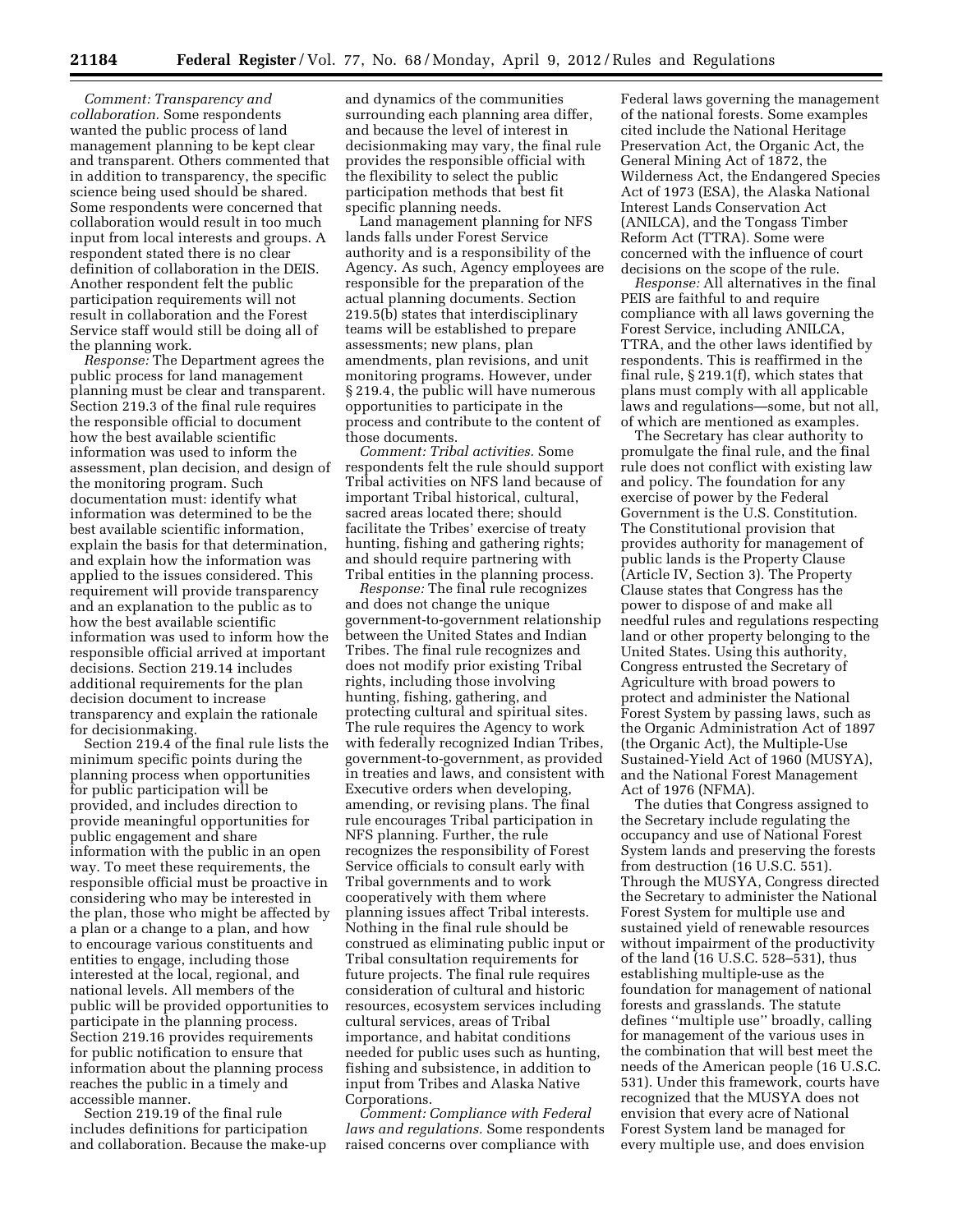some lands being used for less than all of the resources. As a consequence, the Agency has wide discretion to weigh and decide the proper uses within any area. (*Wyoming* v. *USDA,* 661 F.3d, 1209, 1267–1268 (10th Cir. 2011); *Perkins* v. *Bergland,* 608 F.2d 803, 806– 807 (9th Cir. 1979); and *City & Cnty. of Denver* v. *Bergland,* 695 F.2d 465, 476 (10th Cir. 1982)). In passing the MUSYA, which directs the Forest Service to administer the national forests for ''sustained yield of the several products and services obtained therefrom.'' Congress also affirmed the application of sustainability to the broad range of resources the Forest Service manages, and did so without limiting the Agency's broad discretion in determining the appropriate resource emphasis and mix of uses.

The NFMA reaffirmed multiple use and sustained yield as the guiding principles for land management planning of National Forest System lands (16 U.S.C. 1600, 1604). Together with other applicable laws, the NFMA authorizes the Secretary of Agriculture to promulgate regulations governing the administration and management of the National Forest Transportation System (16 U.S.C. 1608) and other such regulations as the Secretary determines necessary and desirable to carry out the provisions of the NFMA (16 U.S.C. 1613). These laws complement the longstanding authority of the Secretary to regulate the occupancy and use of the National Forest System (16 U.S.C. 551). Forest Service regulations governing subsistence management regulations for public lands in Alaska under the ANILCA are found at 36 CFR part 242, and changes to those regulations are outside the scope of the development of a planning rule.

Some of the Agency's past decisions have been challenged in court, leading to judicial decisions interpreting the extent of Forest Service discretion, or judgment, in managing National Forest System lands. Courts have routinely held that the Forest Service has wide discretion in deciding the proper mix of uses within any area of National Forest System lands. In the words of the Ninth Circuit Court of Appeals, the Agency's authority pursuant to the MUSYA ''breathes discretion at every pore.'' (*Perkins* v. *Bergland,* 608 F.2d 803, 806 (9th Cir. 1979)).

*Comment: Regulatory Flexibility Act (RFA) compliance.* A respondent questioned whether this rulemaking is in compliance with the RFA and the rule's capacity to respond to the needs of small governments.

*Response:* The rule has been considered in light of the RFA, as

amended by the Small Business Regulatory Enforcement Fairness Act of 1986 (5 U.S.C. 601 et seq.), as documented in the ''Forest Service Planning—Proposed Rule: Opportunities for Small Entities Report'' (09/22/2010). The Department has determined that the rule will not have a significant economic impact on a substantial number of small business entities as defined by the RFA. Therefore, a full regulatory flexibility analysis is not required. The Department recognizes a large number of small businesses use, extract, or otherwise benefit from access to forest resources. The background information provided in the ''affected environment'' in the ''Efficiency and Effectiveness'' section of Chapter 3 in the PEIS describes contributions of NFS lands to small rural and wildland dependent communities, including contributions to jobs and income.

The rule imposes no requirements on small or large entities, nor does it impose requirements or costs on specific types of industries or communities. Rather, the proposed rule sets out a planning process that is designed to provide more opportunities for all affected parties to collaborate in all phases of planning. These opportunities will increase capacity to consider the needs and desires of small entities and reduce the potential for adverse economic impacts. For example, under the final rule, requirements for considering ecosystem sustainability and contributing to social and economic sustainability should facilitate restoration activities and help sustain economic opportunities linked to local or rural communities. Further discussion of compliance with RFA is found in this document under the heading *Proper consideration of small entities.* 

*Comment: Cooperation beyond NFS boundaries.* Some respondents were concerned that the ''all lands'' approach is not within the Forest Service's authority.

*Response:* The final rule provides the framework for the development, amendment, or revision of land management plans for national forests, grasslands, prairies, or other administrative units of the NFS. It does not provide the Forest Service with authority to make management decisions for lands that are not NFS lands or activities that are not occurring on NFS units. The Department recognizes that conditions, resources and the management of NFS lands can influence, or be influenced by, the ecological, social and economic conditions and management of non-NFS lands. In recognition of this interaction, the final rule requires the responsible official to look beyond the unit boundary and develop an understanding of management issues on the plan area within the context of the broader landscape, and coordinate with and encourage participation of other relevant land or resource managers. These requirements are found in § 219.4 (public participation), § 219.6 (assessment), § 219.8 (sustainability), § 219.9 (diversity), and § 219.10 (multiple use) of the final rule.

Specific requirements that were brought up by respondents, such as consultation or coordination with the U.S. Fish and Wildlife Service for species listed under the Endangered Species Act of 1973 or with State Air Quality Boards for air quality management under the Air Quality Act, are addressed elsewhere in Agency regulation and policy. The final rule does not include or reiterate existing direction provided elsewhere.

*Comment: Public input on subsequent planning directives.* Some respondents felt the development of the planning directives should be open to public comment.

*Response:* It is the intent of the Department that the Agency continue to move forward with the open and collaborative approach taken to developing the proposed and final rules. The Agency will provide a public comment period for the planning directives.

# *Efficiency and Effectiveness Comments on the Proposed Rule*

*Comment: Process.* A respondent said there are too many mandates in the rule for the responsible official to follow, thus making the proposed rule burdensome and difficult to implement. Another respondent felt the amount of process requirements and paperwork in the proposed rule would slow down the planning process.

*Response:* The final rule uses an adaptive management framework that will facilitate an efficient and implementable planning process. Overall, there are fewer procedural requirements in this final rule than were required by the 1982 planning procedures, and the Agency expects that individual plans will take less time and cost less money to complete. There are a number of analysis and procedural requirements under the 1982 Planning Rule that will no longer be required under the final rule, which will save considerable time, effort, and money. The 1982 planning rule places a great deal of emphasis on using economic analyses to find the solution to planning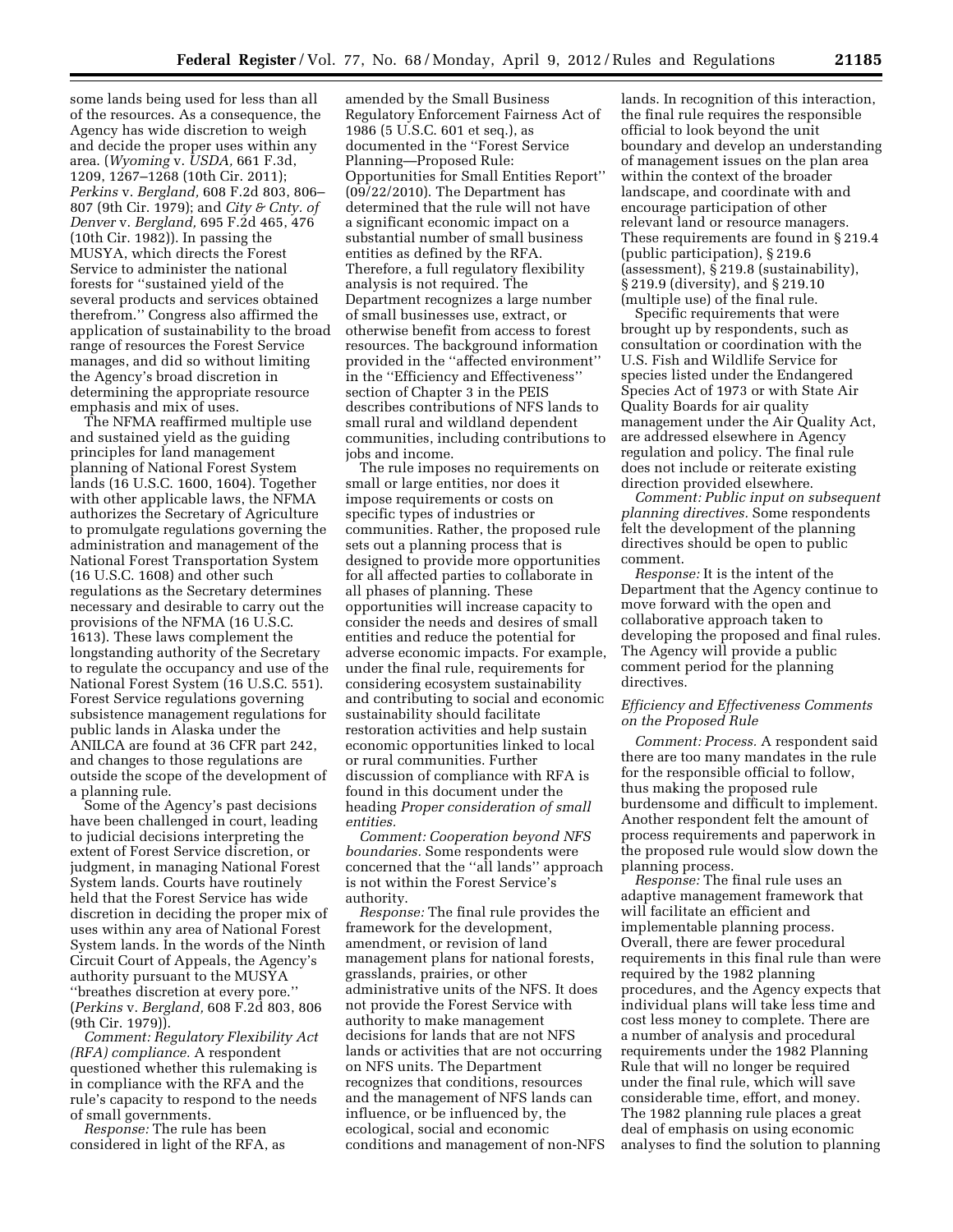problems and challenges. However, the final rule emphasizes public participation and science. Examples of requirements from the 1982 rule not included in the final are: planning criteria, required benchmark alternatives as part of the analysis of the management situation, the projections of demand using both price and nonprice information, alternative criteria including Resources Planning Act Program alternative, present net value analysis, comparison of final plan to maximizing present net value alternative, identification of the management intensity for timber production for each category of land which results in the largest excess of discounted benefits less discounted costs, vegetation management practices chosen for each vegetation type and circumstances, and projections of changes in practices for at least four decades.

The framework will facilitate more collaboration with the public and an efficient amendment process. The rule allows administrative changes to plan content other than plan components to help the responsible official adapt to changing conditions, while requiring the responsible official to notify the public.

*Comment: Significance of the rule.*  Some respondents felt that the Forest Service fails to address the rule as ''significant'' under E.O. 12866;

*Response:* The proposed rule was designated as significant by the Office of Management and Budget and, therefore subject to the Office of Management and Budget review. The Agency reviewed this proposed rule under the Department procedures and Executive Order (E.O.) 12866 issued September 30, 1993, as amended by E.O. 13563 on Regulatory Planning and Review (76 FR 3821 (Jan. 21, 2011)). The Agency prepared two Cost Benefit Analysis reports (Jan. 25, 2011 for the proposed rule, Nov. 17, 2011 for the final rule). The reports discuss the regulatory impact analysis requirements associated with E.O. 12866 and 13563 and OMB circulars. In comparison to the ''no action'' alternative, which would continue to use the 1982 procedures currently allowed under the transition provisions of the 2000 rule, the final rule is not considered an economically significant rule.

*Comment: Cost-benefit analysis.* Some respondents felt that the Forest Service did not account for a sufficient range of costs and benefits, including the costs, benefits, and economic impacts resulting from implementation of revised or new plans.

*Response:* The analysis in the ''Efficiency and Effectiveness'' section of the DEIS and final PEIS focused primarily on evaluations of programmatic planning efficiency. Additional details about the potential for specific planning costs and cost effectiveness to change under the final rule is provided in the final PEIS and Appendix A of the Cost Benefit Analysis Report (Nov. 17, 2011) for the final rule. Although overall planning costs for the Agency under the new rule are not projected to be substantially different from the 1982 rule, the projected cost per plan is expected to be lower than under the 1982 rule, the time it takes to revise a plan is projected to be shorter, and it is expected that more plans will be revised in a 15-year period. In addition, it is anticipated that units will have greater capacity to maintain the currency and reliability of plans to meet the objectives of the MUSYA, the NFMA, and the planning rule (§ 219.1(b)/(c)), thereby improving the quality of plans and therefore the efficiency of the planning process.

*Comment: Economic impacts such as minerals.* Some respondents felt that the Forest Service failed to assess economic impacts that reflect renewable and nonrenewable resource sectors (for example, minerals) as well as other sector-specific impacts.

*Response:* Economic impacts in terms of numbers of jobs and labor income supported by NFS lands, by program, are provided for 2009 in Appendix M of the final PEIS, accounting for direct, indirect, and induced effects. Though economic impacts are not estimated, Appendix C in the Cost Benefit Analysis report for the final rule (2011) provides a limited qualitative discussion of potential indirect effects related to timber, rangeland, and recreation opportunities under baseline conditions. Jobs and income for minerals activity have been included in baseline impact analysis, recognizing that minerals management is administered jointly between the Department of the Interior and the Forest Service. Impacts of the final rule to jobs within specific industry sectors as compared to the other alternatives in the PEIS have not been evaluated as these impacts cannot be determined in the absence of on-the-ground project activity at the unit level.

*Comment: Economic benefits of monitoring and ecosystem services.*  Some respondents felt that the Forest Service should identify benefits from comprehensive monitoring and provision of ecosystem services.

*Response:* The programmatic benefits of planning tasks or requirements such

as comprehensive monitoring (§ 219.12(b)), development of plans to sustain multiple uses (§§ 219.1(b) and 219.10), and accounting for ecosystem services when guiding unit contributions to sustainability (§ 219.8(b)) are accounted for in the discussion of contributions to overall planning efficiency in the ''Efficiency'' section of Chapter 3 of the final PEIS as well as the ''Cost Benefit Analysis'' for the final rule (2011).

As identified by the definition of ecosystem services in § 219.19 of the final rule, benefits from provision of ecosystem services are from provisioning services (for example, timber, forage, clean water, and so forth), regulating services (for example, water filtration, soil stabilization, carbon storage, and so forth), supporting services (for example, nutrient cycling, pollination and so forth), and cultural services (for example, spiritual, heritage, recreational experience, and so forth).

As noted in the Cost Benefit Analysis for the final rule in the ''Efficiency and Effectiveness Impacts'' section, the programmatic benefits of comprehensive monitoring include improved capacity to gather information and reduce uncertainty for a number of integrated and broader-scale conditions, trends, drivers, and stressors—including capacity to detect effects of management within unit boundaries as well as stressors beyond unit boundaries that affect (or are affected by) unit conditions and action. Emphasis on coordination between unit and broader-scale monitoring is expected to help reduce redundancy and ensure information is complementary and consistent.

*Comment: Collaboration costs.* Some respondents felt that the Forest Service did not properly identify that collaboration is not always efficient or cost-effective, may not result in planning efficiency, and that its use should be based on risk assessments.

*Response:* Collaboration and public participation costs are projected to increase from approximately \$1 million annually under the 1982 rule provisions, to \$11 million annually under this final rule. This increase reflects the requirements in the final rule for public participation opportunities at various stages of planning. The final rule also states that outreach and collaborative processes should be used where feasible and appropriate (§ 219.4(a)). The Department recognizes that gains in effectiveness and planning efficiency from collaboration may vary across units and be reflective of existing collaborative capacity. The Agency realizes collaboration cannot guarantee a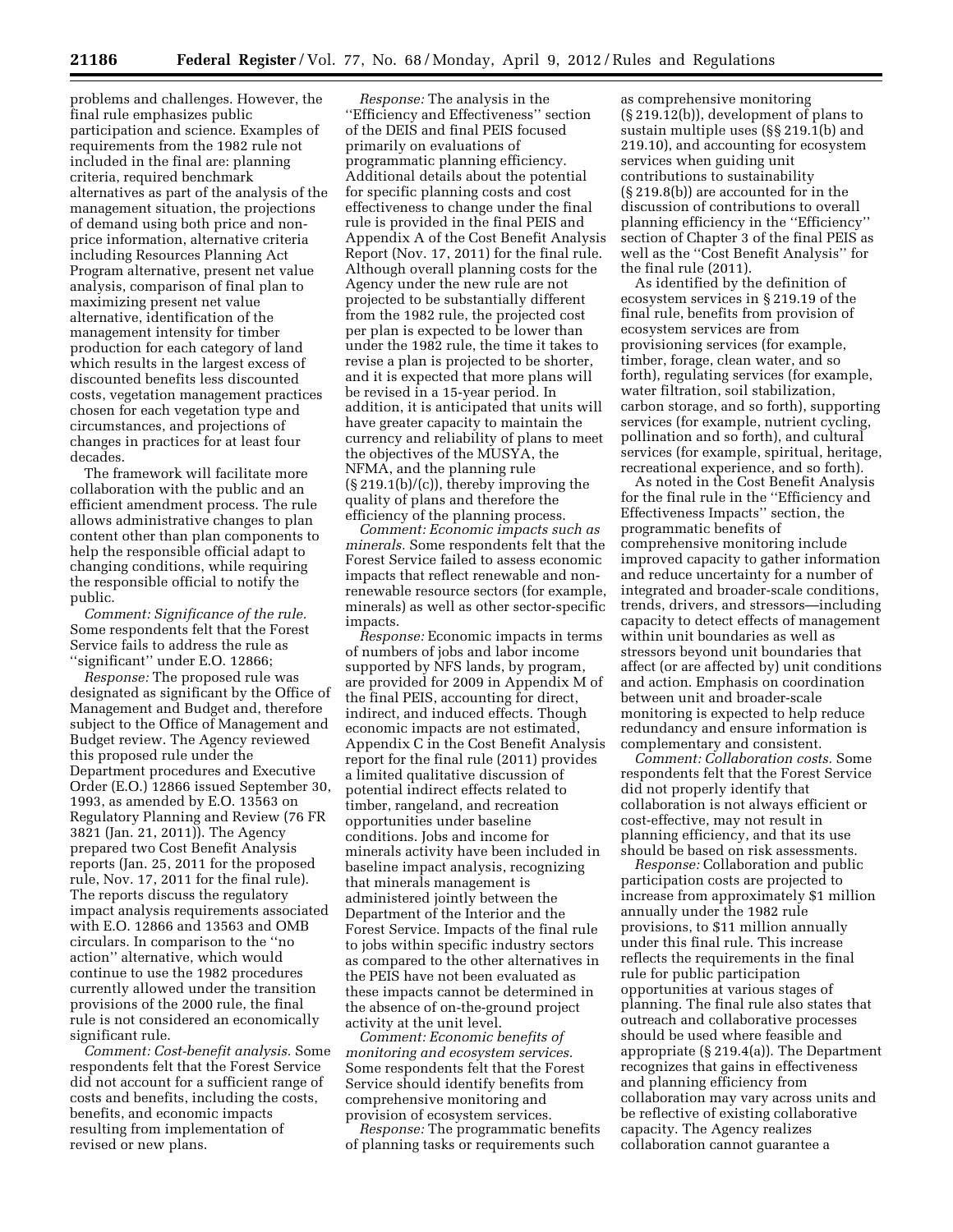successful planning process; however, the Department and the Agency believe that the increased investment in public participation will likely result in a more effective and ultimately more efficient planning process, by building support early in the process. Details on assumptions relevant to the consideration of the costs of collaboration can be found in the final PEIS section on Efficiency in Chapter 3.

*Comment: Cost of collaboration, diversity, and litigation.* Some respondents felt that the Forest Service omitted costs associated with amendments, litigation, involvement by non-Federal participants, and requirements related to viability and diversity so that these are not accurately reflected or underestimated. Some respondents also felt that the Forest Service projections about planning efficiency and cost effectiveness gains are incorrect, particularly when considering viability requirements, litigation, and use of collaborative processes.

*Response:* As noted in § 219.13 of the final rule, the requirements for amendments are simpler than requirements for plan development or revision. The final rule allows amendments to be proposed without completing an assessment. As a consequence, the amount of resources associated with amendments is expected to be substantially less than that required for plan development or revision in many cases. Amendments allow for plans to be changed more quickly to respond to changing conditions on the ground than plan revisions.

The Department expects that the adoption of new approaches under the final rule for addressing species viability and diversity within plan components, while recognizing local land and unit capabilities and limits, will increase the feasibility as well as the effectiveness of responding to species and ecosystem diversity, sustainability and recovery needs. Further it is expected the final rule will increase overall planning efficiency for both plan management planning and project-level analysis.

Estimates of the Agency's costs do not account for litigation costs. The costs of litigation are not included in the estimates of annual average Agency costs in the ''Efficiency and Effectiveness'' section in Chapter 3 of the final PEIS. The sources of information used to estimate planning costs, including past cost benefit analyses completed for previous planning rules, did not include litigation costs. Much of the litigation

related to planning occurs at the project level, and it is difficult to separate out litigation costs for land management planning from other Agency expenses. Though litigation costs are not included in the efficiency analysis, it is expected that the pre-decisional objection process contained in subpart B of the final rule and the investments in public participation will lower litigation costs compared to the former post-decisional appeal process and fewer opportunities for public input under the 1982 rule procedures.

*Comment: Efficiency analysis during plan revision.* Some respondents felt it important that shifts in resources in the planning process should not adversely affect or preclude analysis of impacts and effects. They further emphasized that analysis of effects including efficiency analysis are still needed to evaluate plan alternatives. Some respondents felt the rule should outline a planning process that reduces costs of planning and should require that plan alternatives be economically efficient. A respondent suggested that the Agency keep the goal of ''maximizing net public benefits'' from the 1982 planning procedures because the respondent believes that goal is necessary to insure consideration of economic and environmental aspects of renewable resource management. The respondent suggested the planning rule require evaluation of economic efficiency by a full accounting of all costs and benefits (especially non-market) using dollars and present net value.

*Response:* The Department believes that the framework for adaptive management provided in the final rule is efficient, effective, and will reduce the cost and time needed for development, revision, and amendment of individual plans. The final rule provides direction that the planning process and plan components and other plan content should be within the Agency's authority and the fiscal capability of the unit  $(\S 219.1(g))$ .

Analyses will focus on outcomes and analysis of impacts and effects. Analyses will in no way be eliminated or discouraged during the planning process under this new rule. Under the NEPA process during plan revisions and plan amendments, responsible officials will evaluate potential tradeoffs among alternatives as they relate to ecological, social, and economic sustainability and environmental effects.

The Department has chosen to emphasize a rule that supports ecological, social, and economic sustainability as the primary goal for management of NFS lands. The final rule does not include requirements to

demonstrate that plans will maximize net public benefits or require valuation of economic efficiency or require present net value analysis as the 1982 rule did. The Department believes the focus should be on collaboration, science, and sustainability, rather than the extensive analysis that was done under the 1982 rule procedures. The Department decided the purpose and applicability of the final rule (§ 219.1) is to produce plans under which the Forest Service will manage NFS lands to sustain multiple uses in perpetuity while maintaining long-term health and productivity of the land. Plans are intended to guide management of NFS lands so they are ecologically sustainable and contribute to social and economic sustainability while providing people and communities with a range of benefits, consistent with MUSYA and NFMA. Under the final rule, responsible officials have the discretion to decide what analysis is useful to inform the public about the effects of plans, plan amendments, and plan revisions.

*Comment: Diverting of funds from projects.* Some respondents felt that the rule must weigh the resources devoted to planning against the need to provide a foundation for management. In other words, excessive planning costs divert funds away from land management and projects.

*Response:* Overall, the cost and time of completing an individual plan, revision, or amendment is expected to be less than that needed using the 1982 rule procedures. Under the final rule the Department: (1) Applies flexibility within a clearly defined national-level framework, and (2) requires plans to be developed in a more cooperative context with both community and scientific involvement, thereby building stakeholder trust. In addition, as compared to the 1982 rule, the final rule changes the planning process and reallocates resources to improve the currency, reliability, and legitimacy of plans. This attention to building support early and throughout the process is intended to improve the effectiveness of plans and the Agency's ability to implement projects developed under plans.

*Comment: Non-market values.* Some respondents felt that the rule should require the need to determine nonmarket values to comply with NFMA requirements to consider economic aspects of various systems of renewable resources.

*Response:* The NFMA requires a planning rule to insure consideration of the economic and environmental aspects of the various systems of renewable resource management (16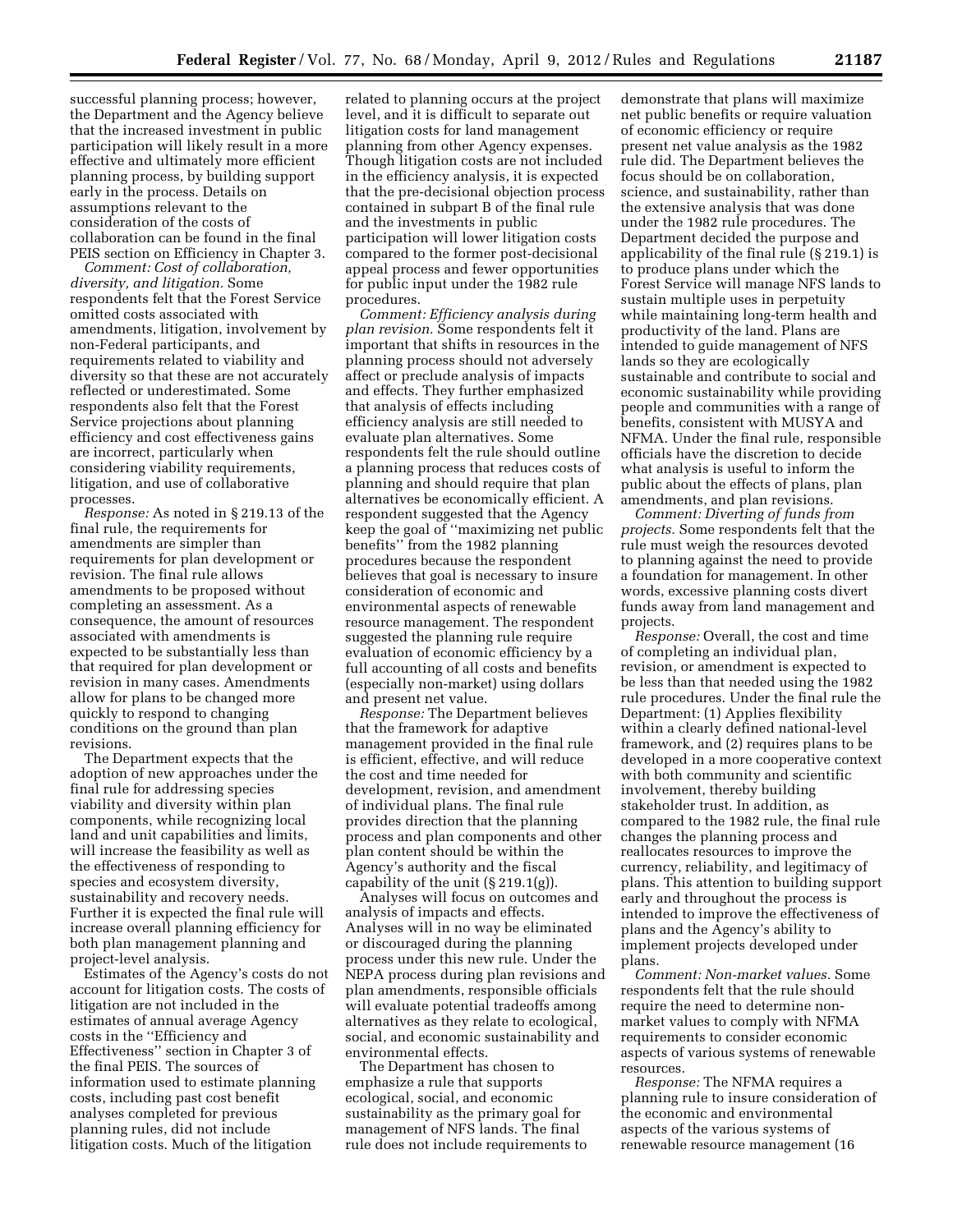U.S.C. 1604(g)(3)A). The rule requires consideration of economic aspects in the requirements for an assessment and when developing plan components. However, the NFMA does not require the responsible official to determine non-market values or to quantify nonmarket benefits. Because of the difficult nature of quantifying and valuing nonmarket goods and services, the Department has decided not to require those calculations as a part of planning under the final rule. The rule requires plan components to contribute to economic sustainability, which includes consideration of market and non-market benefits. Additionally, in a number of sections, the rule requires consideration of ecosystem services and multiple uses, including provisioning, regulating, and cultural services, all of which involve numerous non-market goods and services (for example, Assessment— § 219.6(b); Social and economical sustainability—§ 219.8(b); and Multiple use—§ 219.10(a)). These requirements, in combination with public participation early and throughout the planning process (§ 219.4), are expected to improve Agency capacity to acknowledge the relative values of both market and non-market goods and services. Under NEPA requirements, the responsible official will carry out effects analyses for significant issues and the environmental documents will discuss the comparative benefits and tradeoffs associated with non-market ecosystem services.

*Comment: Pilot testing.* One respondent noted that the rule should be pilot tested on a sample of units.

*Response:* The Agency intends on phasing in the implementation of the new rule by starting several plan revisions in 2012. This initial phase of implementation will provide opportunities for the Agency to adapt to and refine directives and technical advice for planning under the new rule. Units selected for the initial phase of implementation of the final rule represent a broad spectrum of conditions and are geographically representative. The final rule is intended to provide a flexible planning framework that allows for continuous learning and improvement in implementation.

*Comment: Budget shortfalls.* Some respondents felt that the rule should contain guidance for planning in the event of budget shortfalls.

*Response:* Uncertainties at all levels of decisionmaking, due to changing conditions outside the Agency's control as well as budget allocations, will affect implementation. These uncertainties also influence anticipated outcomes of

the rule (see Chapter 3 of the final PEIS, ''Staged Decisionmaking and Environmental Analysis''). It is not appropriate to give guidance about what planning activities may be reduced in the event of budget shortfalls in the national planning rule, since budgets, staffing, program emphasis, and planning needs differ among the units. However, the final rule does provide direction that the planning process and plan components and other plan content should be within the Agency's authority and the fiscal capability of the unit  $(\S 219.1(g)).$ 

*Comment: Budget expectations.* Some respondents felt that the rule should require estimates of budget expectations in analysis of efficiency and effectiveness, and plan alternatives.

*Response:* The final rule recognizes potential financial constraints by requiring the responsible official to ensure that the planning process, plan components, and other plan content be within the fiscal capability of the unit (§ 219.1(g)). In the context of developing alternative plan components, § 219.7(e)(1)(ii) of the rule states that ''Objectives should be based on reasonably foreseeable budgets.'' Also the final rule sets out the requirements for developing plan monitoring program within the financial and technical capabilities of the Agency  $(\S 219.12(a)(4)(ii))$ . The effects of plan alternatives such as budgetary effects will be disclosed when preparing an environmental impact statement for each new plan or plan revision.

*Comment: Secured appropriations.*  Some respondents felt that a lack of secured appropriations for planning rendered the rule ineffective. Some respondents felt that future budgets are unlikely to provide full funding for planning.

*Response:* If severe reductions or elimination of funding for land management planning were to occur, it would delay or reduce the Agency's ability to amend and revise plans. It is important to note that the estimated costs for the new rule (Table 6 in the final PEIS) are within the historic range of aggregate planning, inventory, and monitoring annual budgets (1995–2010).

*Comment: Economic analysis for plan revisions.* Some respondents felt that the rule should require the NEPA analysis for the plan to include a fiscal analysis of each alternative's implementation and mitigation costs and require that the cost of inspections, enforcement, and monitoring be included in the plan NEPA analysis. Several respondents felt that the planning rule should include a requirement for explicit disclosure of a variety of costs and benefits of Agency

actions to more accurately compare plan alternatives and plan components. Some respondents felt that the planning rule must require the estimates of present net value (PNV) for plan alternatives and projects and include all costs and benefits. Some respondents felt that the planning rule must require that the dollar cost of impacts on non-timber industries be estimated and included in estimates of PNV.

*Response:* Section 219.5(a)(2)(i) of the final rule states that a new plan or plan revision requires preparation of an environmental impact statement. The NFMA gives considerable discretion to the Agency when considering physical, economic, and other pertinent factors. The Department does not want the planning rule to prescribe specific processes for assessing and evaluating economic efficiency. Cost-benefit analyses, or net present value estimation, are not required when evaluating plan alternatives; however, such an analysis (quantitative and/or qualitative) may be useful in some cases to satisfy the NEPA objectives (42 U.S.C. Sec 4331, 101 and 102(2)) and to demonstrate fulfillment of MUSYA goals (for example, ''management of all the various renewable surface resources of the national forests so that they are utilized in the combination that will best meet the needs of the American people;'' (16 U.S.C. 531(a))). The Forest Service handbook for NEPA (FSH 1909.15, chapter 20, section 22.32) states that if a cost benefit analysis is being considered for a proposed action (for example, proposed plan revision), it must be incorporated by reference or appended to the environmental impact statement as an aid in evaluating the environmental consequences. The Forest Service Handbook (FSH 1909.15.section 22.32) as well as NEPA regulations (40 CFR 1502.23) state that for purposes of complying with the [NEPA], the weighing of the merits and drawbacks of the various alternatives need not be displayed in a monetary cost-benefit analysis and should not be when there are important qualitative considerations. The Handbook and NEPA regulations also state that an environmental impact statement should at least indicate those considerations, including factors not related to environmental quality, that are likely to be relevant and important to a decision. Those considerations and factors may include a variety of quantified or qualitative descriptions of costs and benefits that are linked to significant issue determinations for a particular forest plan. The Department requires that land management plans will be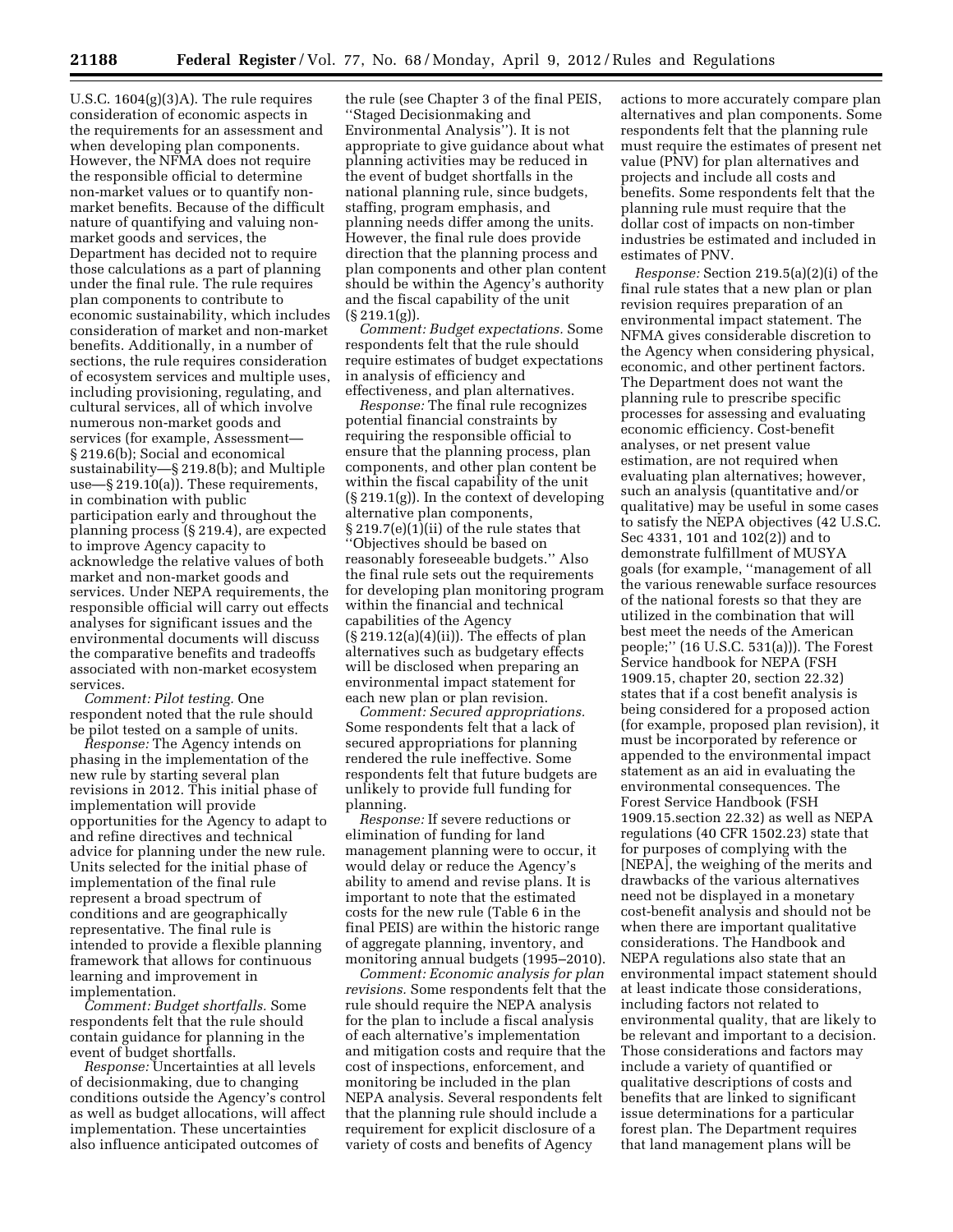within the fiscal capability of the unit (§ 219.1(g)). The rule requires that objectives be based on reasonably foreseeable budgets (§ 219.7(e)(1)(ii)) and that the monitoring program be within the financial and technical capabilities of the Agency (§ 219.12(a)(4)(ii)). Clarifications about disclosure of costs and benefits, as well as use of cost-benefit (or PNV) analysis are more appropriately included in the Agency directives.

*Comments: Collaboration costs.* Many respondents supported public participation opportunities in the decisionmaking process. Some respondents felt collaboration will not be cost effective. Some felt that coordination, as mandated by law, is effective and will save time and expense in planning, implementation, and management. They said increased costs for collaboration are foreseeable. Some respondents felt the assumptions that collaboration will reduce monitoring costs and bring broader support and resolution of issues with their critics were faulty. They felt the final PEIS should explain how collaboration will lead to cost savings and document savings expected from each alternative.

*Response:* The Department believes that involving the public early on through a participatory, open, and meaningful process is the best way to approach planning. The final rule sets out a planning process that is designed to provide more opportunities for the public to collaborate with the Agency and to become more involved in all phases of planning, including monitoring, assessment, and development of alternatives for land management plan revisions or amendments. Section 219.4 of the final rule requires the responsible official to engage the public in early and meaningful opportunities for participation during the planning process and to coordinate with other public planning efforts, including State and local governments. However, the final rule gives the responsible official discretion to tailor the scope, scale, and types of participation opportunities to be congruent with the need and level of interest, subject to the requirements of section 219.4. Collaborative processes would be used where feasible and appropriate.

The final PEIS does not demonstrate that collaboration will lead to Forest Service cost savings in planning. Because of the public participation and collaboration throughout the planning process, the Department expects that the cost for collaboration and engaging the public during the planning process would be higher than that under the

1982 procedures. However, it is anticipated that overall planning efficiency will be improved as other planning activities such as analyzing and revising plan components are anticipated to be streamlined. It is also expected that increased participation and collaboration throughout the planning process will increase support for eventual plan implementation.

*Comment: Jobs and income.* Some respondents felt that the proposed rule could have a significant effect on jobs, labor income, production, and competition of a particular resource during plan revision and plan amendment.

*Response:* The Department recognizes that plans developed, revised, or amended under the final rule will guide projects that could in turn affect distribution of employment, income, and payments to local governments. Impacts to jobs within specific industry sectors due to the final rule compared to the other alternatives have not been evaluated in detail as these impacts cannot be determined in the absence of on-the-ground project activity at the unit level. Direct effects on the levels of goods, services, and uses to which NFS lands contribute are the end-results of on-the-ground projects or activities.

The effects of plan proposals as well as proposed projects will continue to be evaluated in accordance with NEPA; impacts to employment, income, and payments will likewise continue to be evaluated as appropriate to the need to address plan or project-specific significant issues. The Department does not want the planning rule to prescribe specific processes for assessing and evaluating economic effects. Such direction, guidance, advice, or approaches for effects analysis in general are found in the Agency directives (for example FSM 1970 and FSH1909.17).

*Comment: Site-specific project costs.*  Some respondents felt that the Agency incorrectly assumes that the site-specific project costs are not affected by the proposed rule.

*Response:* The Agency did not assume that the site-specific project costs are not affected by the proposed rule. However, the proposed rule cost and benefit analysis did not estimate the effects of the rule on site-specific projects developed under land management plans, because site-specific project costs are a function of unknown future site-specific plan or project proposals occurring under new, revised, or amended plans under the final rule; it is, therefore, not possible to estimate or characterize changes in projectspecific costs.

*Comment: Least burden to society.*  Some respondents felt the Forest Service should develop the rule in a way that imposes the least burden on society, businesses, and communities.

*Response:* The Department believes that the final rule supports management of the NFS to contribute to social and economic sustainability. The rule does not directly regulate individuals, individual businesses, or other entities such as local or State governments. Impacts to small entities are addressed in the Regulatory Flexibility Analysis (as summarized in the Regulatory Certifications section of the preamble for the final rule).

*Comment: Costs of cumulative regulations.* Some respondents felt the Forest Service should consider the costs of cumulative regulations.

*Response:* The potential effects of the rule in combination with other broad Agency actions and strategies (for example, roadless rules, strategic plans and other Agency goals, NEPA procedures, transition to implementing the final rule, management planning direction by other agencies, and collaboration) are presented in the ''Cumulative Effects'' section of the final PEIS.

*Comment: Costs to States (Federalism).* Some respondents felt the Forest Service incorrectly concludes that the rule will not impose direct or compliance costs on States (that is, Federalism).

*Response:* Executive Order 13132 (that is, Federalism) establishes requirements the Federal Government must follow as it develops and carries out policy actions that affect State or local governments. The Department concludes that the rule would not impose compliance costs on the States (or local governments) and would not have substantial direct effects on the States.

# *Section-By-Section Explanation of the Final Rule*

The following section-by-section descriptions are provided to explain the approach taken in the final rule to NFS land management planning.

Subpart A—National Forest System Land Management Planning

# Section 219.1—Purpose and Applicability

This section of the final rule describes the purpose of the rule and its applicability to units of the NFS. This section affirms the multiple-use, sustained-yield mandate of the Forest Service, and states that the purpose of this part is to guide the collaborative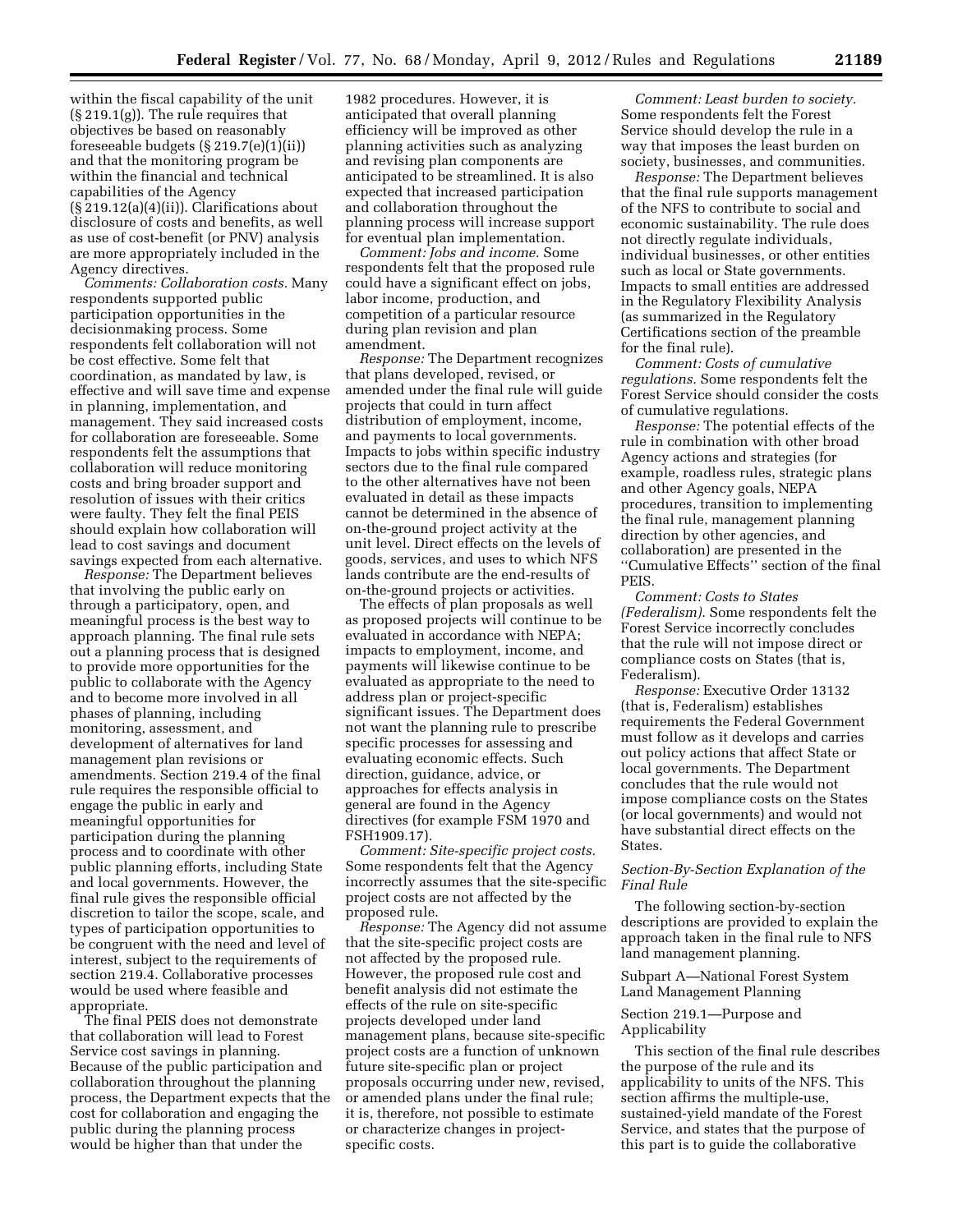and science-based development, amendment, and revision of land management plans that promote the ecological integrity of national forests and grasslands and other administrative units of the NFS. The NFMA requires the Agency to have a planning rule developed under the principles of the Multiple-Use Sustained-Yield Act of 1960 (MUSYA). The planning rule sets requirements for land management planning and content of plans and applies to all units in the NFS.

The requirements in the final rule should increase Agency and plan area capacity for adapting management plans to new and evolving information about stressors, changing conditions, and management effectiveness. The Department's intent is for responsible officials to use the planning framework to keep plans and management activity current, relevant, and effective.

#### Section 219.1—Response to Comments

Many comments on this section focused on consistency with MUSYA, compliance with or applicability of valid existing rights, treaties, and applicable laws, and the cost of the process for implementing the rule. The Department modified the wording of the proposed rule to move a reference to 'ecosystem services'' from paragraph (a) of this section to paragraph (c); add at paragraph (c) ''clean air'' as a benefit provided by ecosystem services and replace the term ''healthy and resilient'' with ''ecological integrity;'' move direction about the Forest Service Directives System previously in paragraph (d) of this section in the proposed rule to § 219.2(b)(5); and make other clarifications for readability. These changes are not changes in requirements; they are just clarifications and reorganizations.

The Department added direction at paragraph (g) of this section to ensure that the planning process, plan components and other plan content are within Forest Service authority, the inherent capability of the plan area, and the fiscal capability of the unit. In the proposed rule we had similar wording in §§ 219.8 through 219.11. Adding this requirement in paragraph (g) is a change because the requirement now applies more broadly to the process and content requirements of the final rule.

*Comment: Ecosystem services.* Some respondents objected to the use of ''ecosystem services'' in § 219.1(b) and throughout the rule. One respondent felt the term diluted the congressionally honored and sanctioned ''multiple use'' mission of the national forests.

*Response:* The use of the term ''ecosystem services'' has been removed

from § 219.1(b), added to § 219.1(c), and revised throughout the final rule; however, the final rule retains reference to ''ecosystem services.'' The final rule states that plans must ''provide for ecosystem services and multiple uses'' instead of ''provide for multiple uses, including ecosystem services'' as it was stated in the proposed rule. The Department believes this revised wording is consistent with the MUSYA, which recognizes both resources and services. The MUSYA requires the Forest Service is to ''administer the renewable surface resources of the national forests for multiple use and sustained yield of the several products and services obtained therefrom.'' (16 U.S.C. 529). The Act defines ''multiple use'' as ''the management of all the various renewable surface resources of the national forests so that they are utilized in the combination that will best meet the needs of the American people; making the most judicious use of the land for some or all of these resources or related services'' (16 U.S.C. 531(a)). The Department believes MUSYA anticipated changing conditions and needs, and the meaning of ''several products and services obtained'' from the national forests and grasslands incorporates all values, benefits, products, and services Americans know and expect the NFS to provide. Resources like clean air and water are among the many ecosystem services these lands provide.

*Comment: Objective of planning.*  Some respondents felt the MUSYA refers expressly to five tangible objectives for forest management (recreation, range, timber, watershed, wildlife and fish, and wilderness), and does not include intangibles such as ''spiritual sustenance.'' They felt intangibles should be removed from objectives.

*Response:* The Department believes the mandate under the NFMA and MUSYA is not exclusive to a single resource or use, and that sustained yield applies to all multiple use purposes, including outdoor recreation, range, timber, watershed, wildlife and fish, and wilderness. Development of balanced plans for national forests and grasslands is a complex undertaking, and often there are diverse opinions on the desired conditions and objectives set in these plans. The rule sets up a process so individual forests and grasslands are managed with a balanced approach to best meet the needs of present and future generations of Americans. The Department recognizes Americans expect a range of benefits and services from the National Forest System, which can include both

tangible objectives and intangible benefits. Under § 219.4, the final rule sets forth an open process for public collaboration, participation, and coordination to inform desired conditions and objectives for NFS lands. The words ''spiritual sustenance'' in § 219.1(c) of the proposed rule have been changed to ''spiritual…benefits'' in this final rule because the word ''sustenance'' was confusing.

*Comment: Valid existing rights.* A respondent felt the rule should require plans to expressly state that their provisions cannot affect valid existing rights established by statute or legal instrument.

*Response:* Whether the plan expressly states it or not, a land management plan cannot affect treaty rights or valid existing rights established by statute or legal instruments. For clarity, the final rule acknowledges this fact in  $§ 219.1(d).$ 

*Comments: Inclusion of other laws.*  Some respondents requested that the list of laws at § 219.1 include the ANILCA, the Alaska Native Claims Settlement Act, the FLPMA of 1976, the General Mining Law of 1872, the National Heritage Preservation Act, the Tongass Timber Reform Act, amongst others.

*Response:* The list of laws in § 219.1 is not intended to be a complete list of laws and regulations requiring Agency compliance. The Department did not choose to include an exhaustive list of applicable laws and regulations, as the Agency is obligated to comply with all applicable laws and regulations regardless of whether it is referenced in the text of the final rule. All plans and planning decisions must comply with applicable laws and regulations.

*Comment: Use of fiscal capability.*  Some respondents felt the MUSYA does not allow the fiscal capability or economic analysis to limit management as discussed in §§ 219.10 and 219.11 of the proposed rule, while others felt these concepts should be applied to all requirements.

*Response:* Congress determines the annual fiscal allocation to the Agency. The Department concludes that responsible officials must constrain the development of management direction within the plan and planning process within a unit's expected fiscal capability. The Department came to this conclusion because if a responsible official develops a plan beyond a unit's fiscal capability, then management towards the plan objectives and thus plan desired conditions will not be realistic or possible. The Department removed the phrase ''and the fiscal capability of the unit'' from § 219.10 and § 219.11, and added at § 219.1(g) that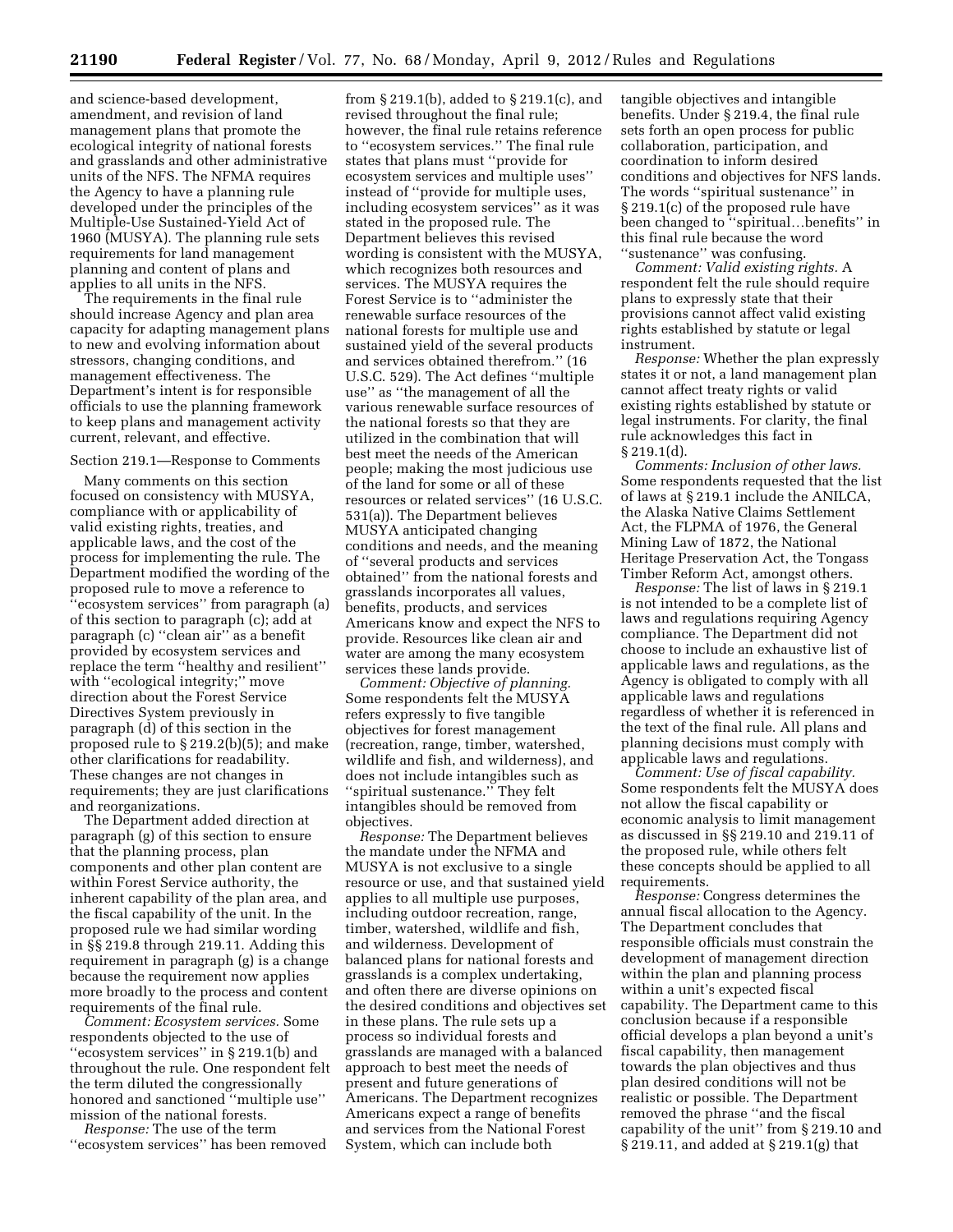the responsible official shall ensure that the planning process, plan components and other plan content are within Forest Service authority, the inherent capability of the plan area, and the fiscal capability of the unit. This requirement at § 219.1(g) applies to all sections of the rule, including sections 219.8, 219.9, 219.10, and 219.11.

# Section 219.2—Levels of Planning and Responsible Official

Planning occurs at three levels national strategic planning, NFS unit planning, and project or activity planning. Section 219.2 of the final rule describes these levels of Agency planning, identifies the responsible official, and describes specific attributes and requirements for unit-level planning. This section also provides the basic authorities and direction for developing, amending, or revising a plan. In addition, it identifies the responsibilities of the Chief for oversight, leadership, and direction.

Some people wanted to see very detailed requirements in the rule, such as monitoring methods and protocols, while others emphasized the need to keep the rule simple, so it would endure and could be implemented across different landscapes within the NFS. This section ensures that the Agency will establish additional needed details in the Directives for effective implementation of the planning rule, while allowing rule wording to remain relevant even as conditions change.

#### Section 219.2—Response to Comments

Many comments on this section focused on the level of the responsible official, the appropriate scale for planning, and consistency of plans across the NFS. The Department modified the wording from the proposed rule to address concerns raised by the public and other regulatory agencies that more specific requirements were needed to ensure consistent implementation of the rule. The Department moved wording formally in section 219.1 of the proposed rule to this section and added paragraph (b)(5) that requires the Chief:

(i) To establish direction for NFS land management planning under this part in the Forest Service Directives System (what was formerly § 219.1(d) in the proposed rule);

(ii) To establish and administer a national performance oversight and accountability process to review NFS land management planning under this part; and

(iii) To establish procedures in the Forest Service Directives System (Directives) to guide how data on

various renewable resources, as well as soil and water will be obtained to respond to 16 U.S.C. 1604(g)(2)(B).

The addition of the oversight requirement in (ii) is a minor change in requirements in response to the comments received. The other changes are not changes in requirements, they are just clarifications.

*Comment: Level of responsible official and consistency with regional or national programs.* Some respondents felt the proposed change from regional forester to forest supervisor for the level of responsible official would make the plan more responsive to local situations. Others felt this change would result in inconsistencies across unit boundaries, limit collaborators, and reduce the accountability provided by a higher level responsible official. Several respondents felt the discretion given to local responsible officials in the proposed rule could lead to individual forest and grassland level plans that are inconsistent with neighboring unit plans and with regional or national programs.

*Response:* The responsible official will usually be the forest or grassland supervisor, who is most familiar with the resources, issues, and the people relevant to and interested in the unit. However, § 219.2(b)(3) provides the option for higher-level officials to act as the responsible official for a plan, plan amendment, or plan revision across a number of plan areas. Regardless of what level they are, the responsible official must develop, amend, or revise plans within the framework set out by this final rule and is accountable for compliance with the rule and the multitude of relevant laws and policies. To ensure compliance, the final rule wording identifies in § 219.2(b) the Chief as responsible for leadership in carrying out the NFS land management planning program, establishment of planning direction, and administration of a national oversight process for accountability and consistency.

There are also a number of places in the final rule that call for coordination with other staff in the Agency, including the appropriate research station director. The Department anticipates that the regional forester and regional office planning and resource specialists will continue to be involved and provide an additional level of oversight, including reviewing draft and final products developed during the planning process and participating in the development of those products. Regional office engagement will help to provide consistency in interpretation and implementation of the planning

rule and other Agency planning requirements on units within the region.

The final rule includes other requirements at § 219.4 for public participation and coordination with other planning efforts. The final rule also requires in § 219.15 that other resource plans be consistent with the plan components. The Department anticipates that the final rule will be implemented in the context of a mosaic of other Agency programs, for example, the Climate Change Roadmap and Scorecard, the Watershed Condition Framework, and the Sustainable Recreation Framework. The Department expects that these programs and requirements will be mutually supportive and will contribute to good land management.

*Comment: Scale of planning.* Some respondents expressed different opinions about the scale of planning. Some suggested larger or smaller scales than the proposed administrative unit level. One respondent felt the rule should consider a level of planning by resource. Some respondents felt the rule should require use of the U.S. Geologic Survey 5th field hydrologic unit as the minimum size needed to conduct ecological coarse-filter assessments.

*Response:* The final rule allows planning at the most appropriate scale to address issues and resource concerns specific to that unit. The final rule does set forth requirements to consider other scales while developing plans. Section 219.7(f)(1)(ii) requires the responsible official to describe the distinctive roles and contributions of the plan area within the context of a broader landscape. Section 219.7(f)(1)(i), specifically discusses priority watersheds. Section 219.7(d) requires the use of management or geographic areas for a smaller scale geographic context and identification of management requirements that may be needed at the smaller scale. The final rule also provides that two or more responsible officials may undertake joint planning for their units.

Planning at the resource level would not comply with the NFMA requirements for interdisciplinary approach to achieve integration of all resources to achieve integrated consideration of physical, biological, economic, and other sciences to develop one integrated plan.

Requirements for broader-scale assessments and assessments for each individual watershed are not included in the final rule. Adding these requirements would add more preliminary steps to planning that may further delay completion of plan revisions or amendments and may not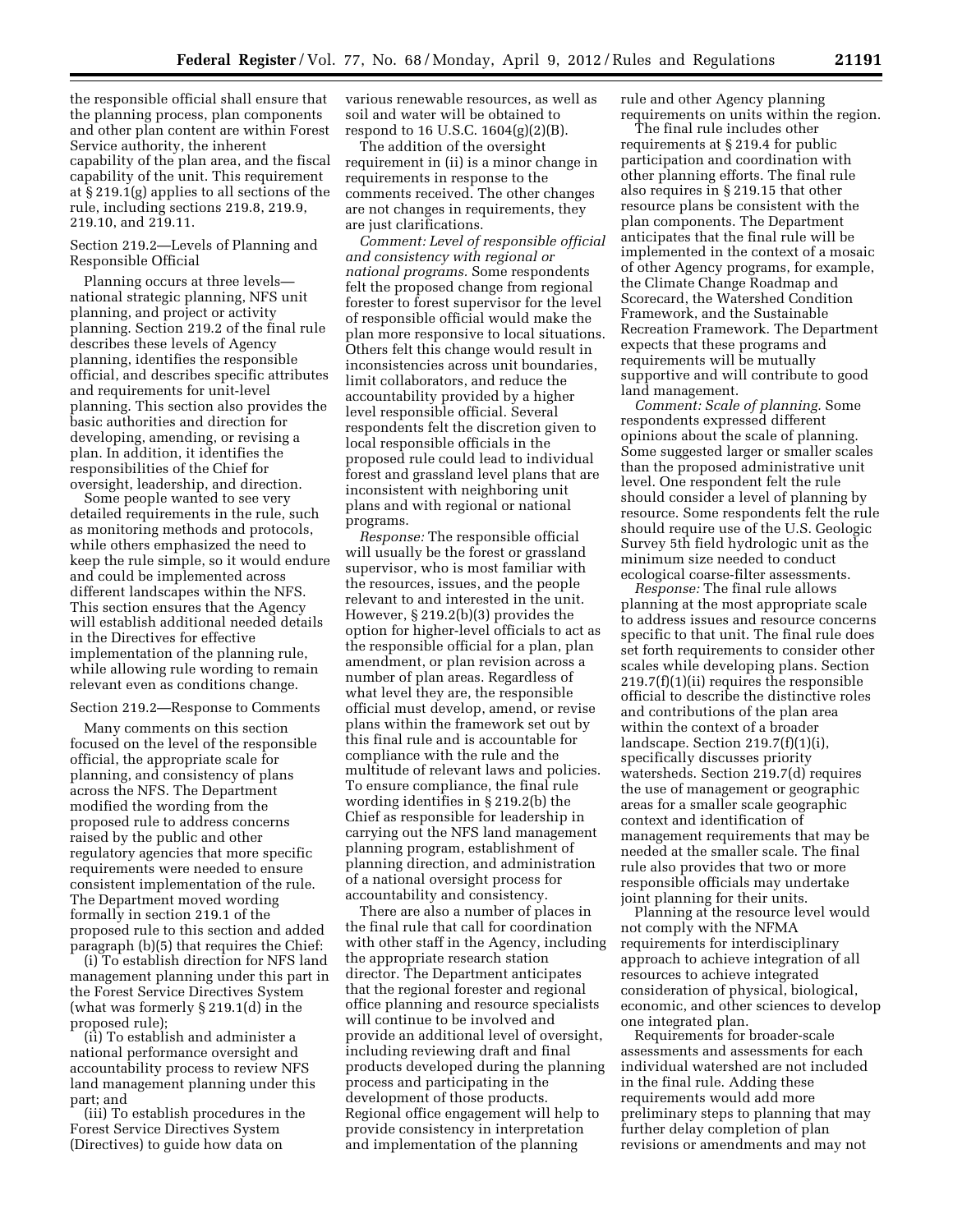be necessary for the planning process. The assessments envisioned in the planning rule are focused on gathering and evaluating existing information relevant to the plan or the specific plan area.

The 1982 rule required the preparation of a regional guide and a planning process for the development of that guide. The final rule does not include a requirement for regional planning. After several years of developing and using regional guides, the Agency found that they added an additional and time-consuming layer of planning that often delayed progress of unit planning. Regional plans also tended to remain static and did not change as new information or science became available.

*Comment: Relationship of plan decisions to project-level plans and decisions.* Several respondents felt the relationship between plan decisions and subsequent project-level decisions was unclear. A respondent felt the rule should explicitly state a programmatic decision is being made for the planning unit.

*Response:* The final rule sets the framework for the development, amendment, and revision of unit plans: The requirements set forth in the final rule are for plans, not for projects or activities that are developed under the plan. Section 219.15 requires projects and activities carried out under the plans developed under the final rule to be consistent with the plans. Unit plans may establish constraints on projects and identify possible activities; however, plans do not authorize activities or projects. Forest Service NEPA procedures must be followed when developing, revising, or amending plans. In addition, the Forest Service NEPA procedures must be followed for proposed site-specific projects or activities developed under the requirements of the unit plan. Section 219.15(d) of the final rule identifies how project and activities must be consistent with plan components.

*Comment: Repeating of laws and regulations.* Several respondents felt proposed § 219.2(b)(2) should clearly state plans ''may reference, but should not repeat'' laws, regulations, and so forth.

*Response:* The final rule does not prohibit referencing laws, regulations, or Forest Service directives if the responsible official feels that doing so will add clarity.

Section 219.3—Role of Science in Planning

This section requires that the responsible official use the best

available scientific information to inform the planning process and plan decisions, and provides requirements for documenting the use of the best available scientific information (BASI). The intent of this requirement is to ensure that the responsible official uses BASI to inform planning, plan components, and other plan content, that decisions are based on an understanding of the BASI and that the rationale for decisions is transparent to the public. The Department also expects that this requirement will increase the responsible official's understanding of risks and uncertainties and improve assumptions made in the course of decisionmaking.

Section 219.3—Response to Comments

Many people provided comments on this section of the proposed rule. Most comments focused on whether or not to include a requirement for use of the BASI, discretion about how science should be used, and the potential procedural burdens created by this requirement. The Department modified the wording of the proposed rule as follows: (1) To clarify how scientific information is to be used in the planning process; (2) to clarify the level of discretion the responsible official has in using scientific information; and (3) to manage the potentially burdensome requirements for documentation.

The Department clarified how BASI will be used in the planning process; changing the wording from ''the responsible official shall take into account the best available scientific information,'' to ''the responsible official shall use the best available scientific information to inform the planning process.'' This clarification is consistent with the Department's intent as described in the preamble to the proposed rule. This clarification is in response to public comments expressing concern that the proposed rule wording would allow the responsible official to ignore best available scientific information. This wording makes clear that the responsible official must use the BASI to inform the process and decisions made during the planning process.

The Department also modified the requirement that the responsible official ''determine what information is the most accurate, reliable, and relevant to a particular decision or action'' to a requirement that the responsible official ''determine what information is the most accurate, reliable, and relevant to the issues being considered.'' This change focuses the requirement on the issues being considered, because the underlying issues form the basis for

decisionmaking, and are the appropriate focus for the requirement to ensure that the responsible official uses scientific information to inform plan-related decisions.

The Department eliminated paragraphs (a), (b), and (c) of § 219.3 of the proposed rule. The remaining paragraph was modified to require the responsible official to document how the best available scientific information was used to inform the assessment, the plan decision, and the monitoring program. Changing these requirements is responsive to public comments about the process associated with meeting the requirements of this section.

*Comment: Best available scientific information.* A respondent felt the term ''best available scientific information'' used in the proposed rule is value laden and implies judgment that cited scientific information is potentially superior to other scientific information on the topic. This respondent felt using the term would put responsible officials in the position of choosing one scientist over another. Additionally, the concern was expressed that the lack of a clear definition of ''best available scientific information'' in the rule could allow a responsible official to use poorly constructed or subjective information to inform planning decisions. Still other respondents felt the proposed rule was unclear on who should determine what the best available scientific information is.

*Response:* The Department decided to retain the term ''best available scientific information'' (BASI) from the proposed rule, and to require that such information be used to inform the assessment, the planning process, and plan components and other plan content, including the monitoring program. The responsible official must determine what information is the most accurate, reliable, and relevant with regard to the issues being considered. In some circumstances, the BASI would be that which is developed using the scientific method, which includes clearly stated questions, well designed investigations, and logically analyzed results, documented clearly and subjected to peer review. However, in other circumstances the BASI for the matter under consideration may be information from analyses of data obtained from a local area, or studies to address a specific question in one area. In other circumstances, the BASI could be the result of expert opinion, panel consensus, or observations, as long as the responsible official has a reasonable basis for relying on that information.

The Department recognizes often there is uncertainty in science, and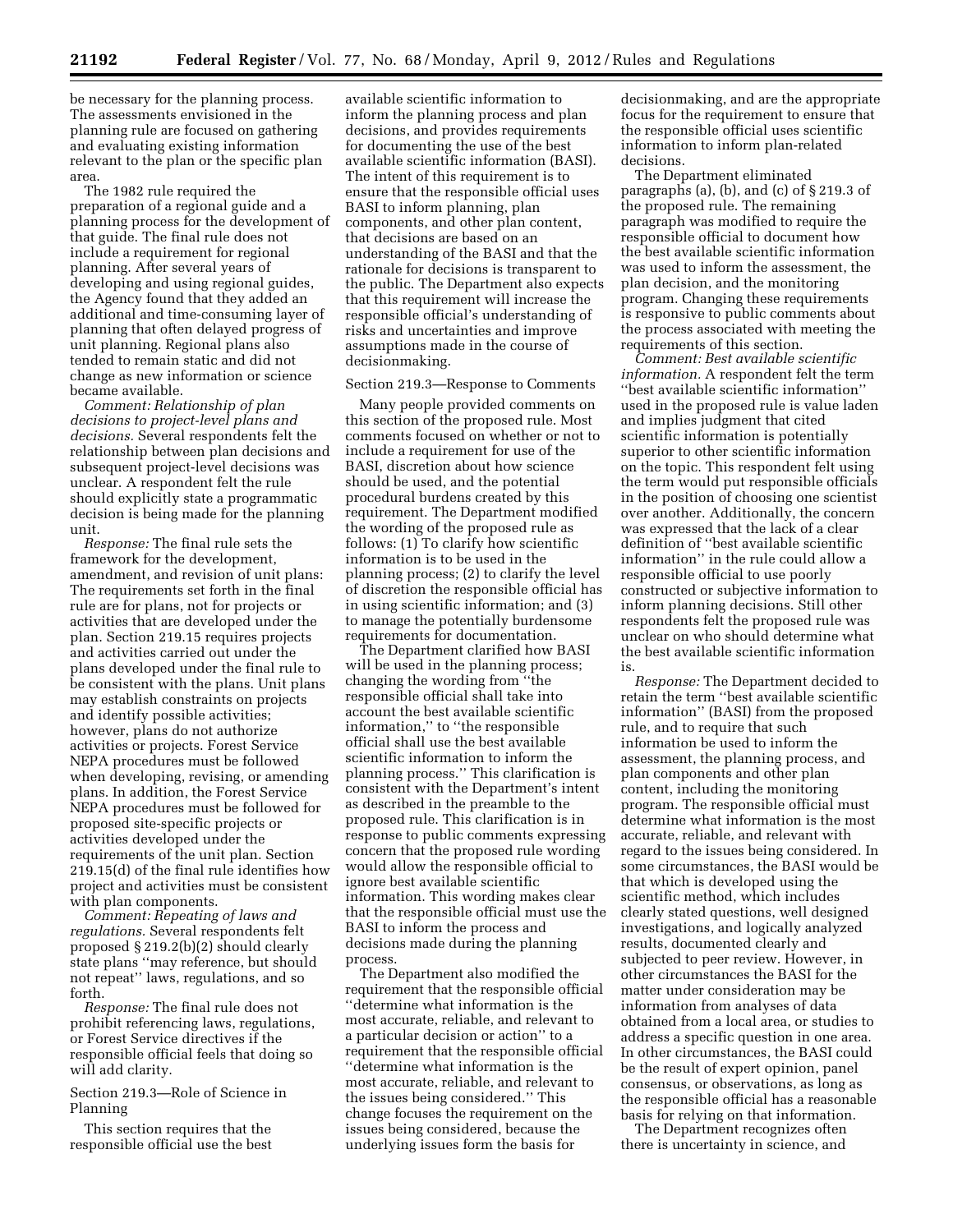there may be differing or inconclusive scientific information. Different disciplines, including the social and economic sciences as well as ecologic science, may provide scientific information that is the best available for the issues being considered. Gathering a range of scientific information and acknowledging potential uncertainties is critical to adequately inform the responsible official as well as the public during the planning process.

The Agency already has a fundamental legal requirement to consider relevant factors, including the relevant scientific information, and explain the basis for its decisions. The Department included this section in the rule, with its explicit requirements for determining and documenting the use of the best available scientific information, to inform the planning process and to help to ensure a consistent approach across the National Forest System.

To respond to comments about the level of documentation for individual units, the requirements for documentation were changed from the proposed rule. The Department eliminated paragraphs (a), (b), and (c) of § 219.3 of the proposed rule, and replaced them with the requirement that the responsible official document how the best available scientific information was used to inform the assessment, the plan decision, and the monitoring program. Section 219.14(a)(4) requires that the plan decision document must document how the best available scientific information was used to inform planning, plan components, and other plan content, including the monitoring program. The remaining paragraph was modified to require the responsible official to document how the best available scientific information was used to inform the design of the monitoring program, rather than in every monitoring report, because the monitoring results are scientific information. In addition, the new documentation requirements call for the responsible official to explain the basis for the determination, and explain how the information was applied to the issues considered.

The Forest Service Directives System will contain further detail on how to document the use of the best available scientific information, including identifying the sources of data such as peer reviewed articles, scientific assessments, or other scientific information. In addition, the Forest Service Directives System will contain further detail on the Forest Services' information quality guidelines. Direction about science reviews may be found in Forest Service Handbook

1909.12—Land Management Planning, Chapter 40—Science and Sustainability.

The final rule is consistent with USDA policy that requires agencies to meet science quality standards when developing and reviewing scientific research information and disseminating it to the public. Also, the final rule is consistent with the recent Executive Order 13563 (2011) that states ''when scientific or technological information is considered in policy decisions, the information should be subject to wellestablished scientific processes, including peer review where appropriate.'' Responsible officials will rely upon the USDA Office of the Chief Information Officer guidance to determine when the Office of Management and Budget (OMB) Information Quality Bulletin on Peer Review applies. USDA guidelines are found at *[http://www.ocio.usda.gov/](http://www.ocio.usda.gov/qi_guide/index.htm)  qi*\_*[guide/index.html.](http://www.ocio.usda.gov/qi_guide/index.htm)* 

*Comment: Weight of scientific information.* Some respondents felt the proposed rule allowed science to be weighed more heavily than other relevant information. Some respondents felt the proposed rule allows decisions to be made based on politics or special interests rather than science. Some respondents felt the proposed rule requirement for the best available science to be taken into account was not strong enough, and suggested the rule require decisions to conform to the best science. Other respondents felt the proposed rule made use of science mandatory rather than discretionary.

*Response:* The Department never intended that the responsible official could have the discretion to disregard best available scientific information (BASI) in making a decision. To clarify the Department's intent, the final rule requires the responsible official to use the BASI to inform the planning process rather than take BASI into account. While the BASI must inform the planning process and plan components, it does not dictate what the decision must be: BASI may lead a responsible official to a range of possible options. There also may be competing scientific perspectives and uncertainty in the science. Furthermore, scientific information is one of the factors relevant to decisionmaking. Other factors include budget, legal authority, local and indigenous knowledge, Agency policies, public input, and the experience of land managers.

*Comment: Funding for BASI.* Some respondents felt the requirements to use the best available scientific information were going to be too financially burdensome. Other respondents suggest the term should be removed from the

rule as it would only create delays and legal challenges.

*Response:* The Agency is already required to take relevant scientific information into account in decisionmaking. The Agency already has a fundamental legal requirement to consider relevant factors, including relevant scientific information, and explain the basis for its decisions.

This section is not intended to impose a higher standard for judicial review than the existing ''arbitrary and capricious'' standard. The requirements of this final rule section are also separate from those of the Council on Environmental Quality's NEPA regulations, (40 CFR 1502.22(b)), which in some circumstances require the responsible official to seek out missing or incomplete scientific information needed for an environmental impact statement, unless the costs of doing so are prohibitive. This final rule section does not change that requirement. The requirements in section 219.3 are focused on ensuring the responsible official uses the BASI that is already available to inform the planning process. Thus, while an assessment report or monitoring evaluation report may identify gaps or inconsistencies in data or scientific knowledge, the final rule does not impose the affirmative duty that the CEQ regulation applies to EISs—that is, to engage in new studies or develop new information, or to document that the costs of seeking new information are prohibitive.

Including this section in the rule, with its explicit requirements, for determining and documenting the use of the BASI to inform planning the planning process, will help to ensure a consistent approach across the National Forest System that will lead to more credible and supportable plan decisions.

*Comment: Transparency of science used.* Some respondents felt an addition of a requirement for the disclosure of what science was being used would enhance transparency.

*Response:* Section 219.3 of the final rule requires the responsible official to document how the BASI was used to inform the assessment, plan decision, and design of the monitoring program. Such documentation must: identify what information was determined to be the BASI, explain the basis for that determination, and explain how the information was applied to the issues considered. This requirement will provide both transparency and an explanation to the public as to how BASI was used by responsible officials to arrive at their decisions.

*Comment: Risk, uncertainty, and the precautionary principle.* A respondent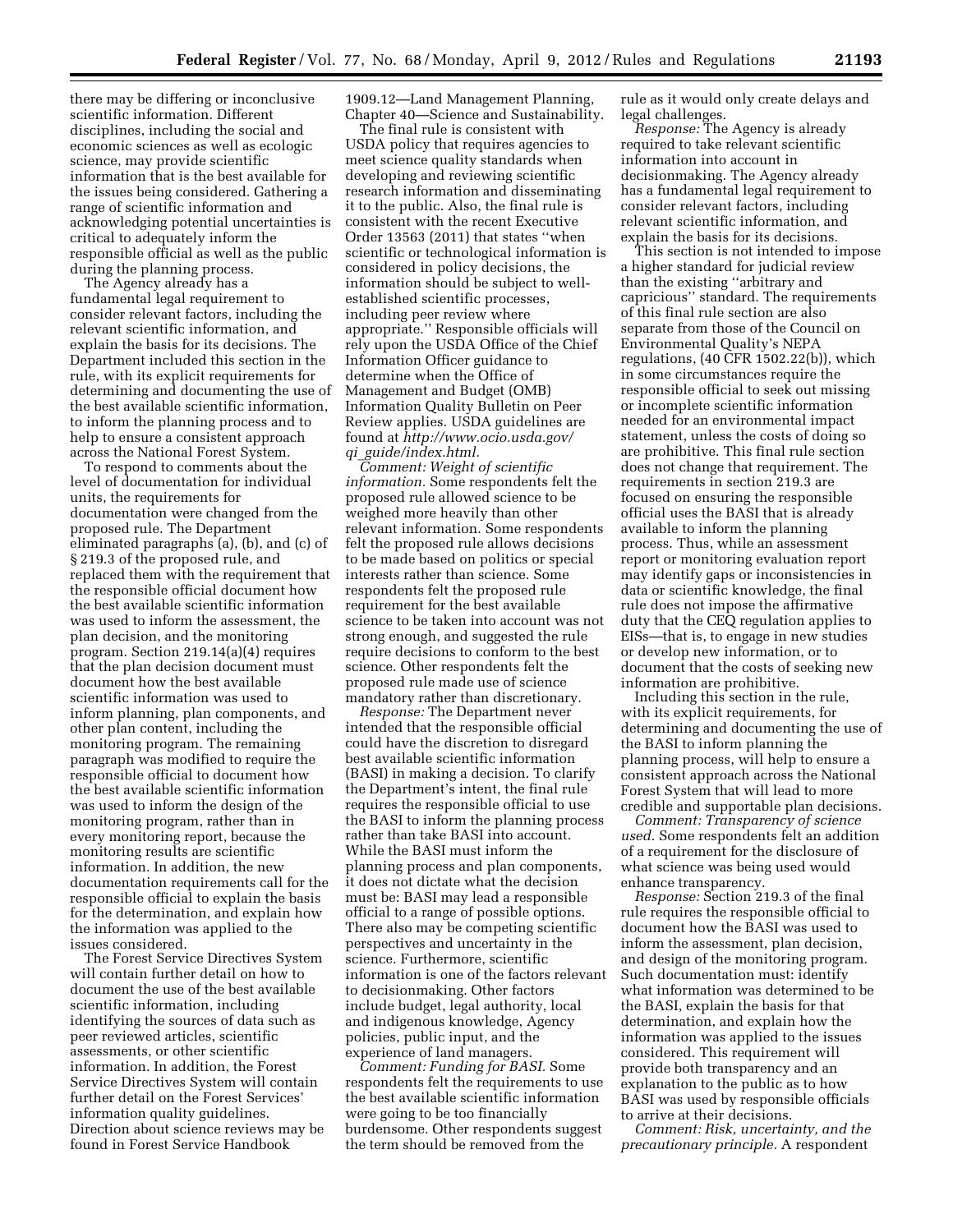stated the words ''risk'' and ''uncertainty'' found throughout the preamble and DEIS are missing from the rule itself. The respondent felt the rule should include wording about risks and uncertainties and require techniques for assisting responsible officials in evaluating risks and uncertainties. Some respondents felt the rule should adopt the ''precautionary principle'' in planning on the NFS to account for uncertainty. One respondent also felt the wording ''lack of full scientific certainty shall not be used as a reason for postponing a cost-effective measure to prevent environmental degradation'' should be added.

*Response:* The Department concludes that the adaptive management framework of assessment, revision or amendment, and monitoring in this final rule provides a scientifically supported process for decisionmaking in the face of uncertainty and particularly under changing conditions. The intent of this framework is to create a responsive planning process and allows the Forest Service to adapt to changing conditions and improve management based on new information. Monitoring provides the feedback for the planning cycle by testing assumptions, tracking relevant conditions over time, and measuring management effectiveness.

The assessment report will document information needs relevant to the topics of the assessment and the best available scientific information that will be used to inform the planning process.

The science of risk management is rapidly evolving. To require specific techniques or methodologies would risk codifying approaches that may soon be outdated. The responsible official will inform the public about the risks and uncertainties in the environmental impact statements and environmental assessments for plans, plan revisions, and plan amendments.

*Comment: Climate change and climate science.* Some respondents felt the rule should require use of climate change science in decisionmaking. Others felt the rule should address and implement regulations for mitigation of climate change while others felt the rule should not address climate change.

*Response:* The rule sets forth an adaptive land management planning process informed by both a comprehensive assessment and the best available scientific information. Section 219.6(b)(3)–(4) requires responsible officials to identify and evaluate information on climate change and other stressors relevant to the plan area, along with a baseline assessment of carbon stocks, as a part of the

assessment phase. Section  $219.8(a)(1)(iv)$  requires climate change be taken into account when the responsible official is developing plan components for ecological sustainability. When providing for ecosystem services and multiple uses, the responsible official is required by § 219.10(a)(8) to consider climate change. Measureable changes to the plan area related to climate change and other stressors affecting the plan area are to be monitored under § 219.12(a)(5)(vi). Combined with the requirements of the Forest Service Climate Change Roadmap and Scorecard, these requirements will ensure that Forest Service land management planning addresses climate change and supports adaptive management to respond to new information and changing conditions.

Section 219.4—Requirements for Public Participation

This section of the final rule requires the responsible official to provide meaningful opportunities for public participation throughout the planning process. It gives direction for providing such opportunities, including for outreach, Tribal consultation, and coordination with other public planning efforts. The intent of this section is to emphasize the importance of active public engagement in planning and to provide direction for the responsible official to take an active, modern approach to getting public input, including recognition of the need for accessibility of the process and engagement of all publics, the responsibility for Tribal consultation, and engagement with other land managers as part of an all lands approach. The outcomes of public participation can include a greater understanding of interests underlying the issues, a shared understanding of the conditions on the plan area and in the broader landscape that provide the context for planning, the development of alternatives that can accommodate a wide range of interests, and the potential development of a shared vision for the plan area, as well as an understanding of how and why planning decisions are made. Engaging the public early and throughout the process is expected to lead to better decisionmaking and plans that have broader support and relevance.

#### Section 219.4—Response to Comments

Many comments on this section focused on the requirements for the kinds and level of participation opportunities and outreach, coordination with local and State

governments and planning efforts, and Tribal consultation. This section was reorganized and new paragraph headings were assigned to increase clarity. Wording affirming that the Forest Service retains decisionmaking authority and responsibility for all decisions was moved from the definition of collaboration of the proposed rule to paragraph (a) of this section. The Department also listed State fish and wildlife agencies, and State foresters in paragraph § 219.4(a)(1)(iv) as illustrative examples of relevant State agencies.

The Department modified the wording about trust responsibilities in § 219.4(a)(2) that was designated at § 219.4(a)(5) of the proposed rule. The proposed rule said: the Department recognizes the Federal Government's trust responsibility for federally recognized Indian Tribes. The final rule says: the Department recognizes the Federal Government has certain trust responsibilities and a unique legal relationship with federally recognized Indian Tribes. This change was made to ensure accurate recognition of the relationship between the Federal Government and federally recognized Tribes.

The Department deleted the phrase, ''to the extent practicable and appropriate,'' from the end of paragraph § 219.4(b) for coordination with other public planning efforts, in response to public comment. The change is intended to make clear that the requirements for coordination with other public planning efforts have not been reduced from previous rules. However, this change is not intended to require the Agency's planning efforts to tier to, or match the timing of other public planning efforts. These changes are not changes in requirements, they are clarifications.

*Comment: Specific requirements for public engagement.* Some respondents felt that the rule should allow responsible officials to have the discretion to determine public outreach methods, while others felt the rule should contain specific method and process requirements for public engagement because vague requirements could result in courts second-guessing whether the public participation was sufficient. Others felt the public participation opportunities held during planning need to be flexible and accommodate the people living and working in the area. Others requested specific recreation clubs and organizations be added to proposed § 219.4(a)(2). A respondent felt the responsible official should be required to identify other non-traditional means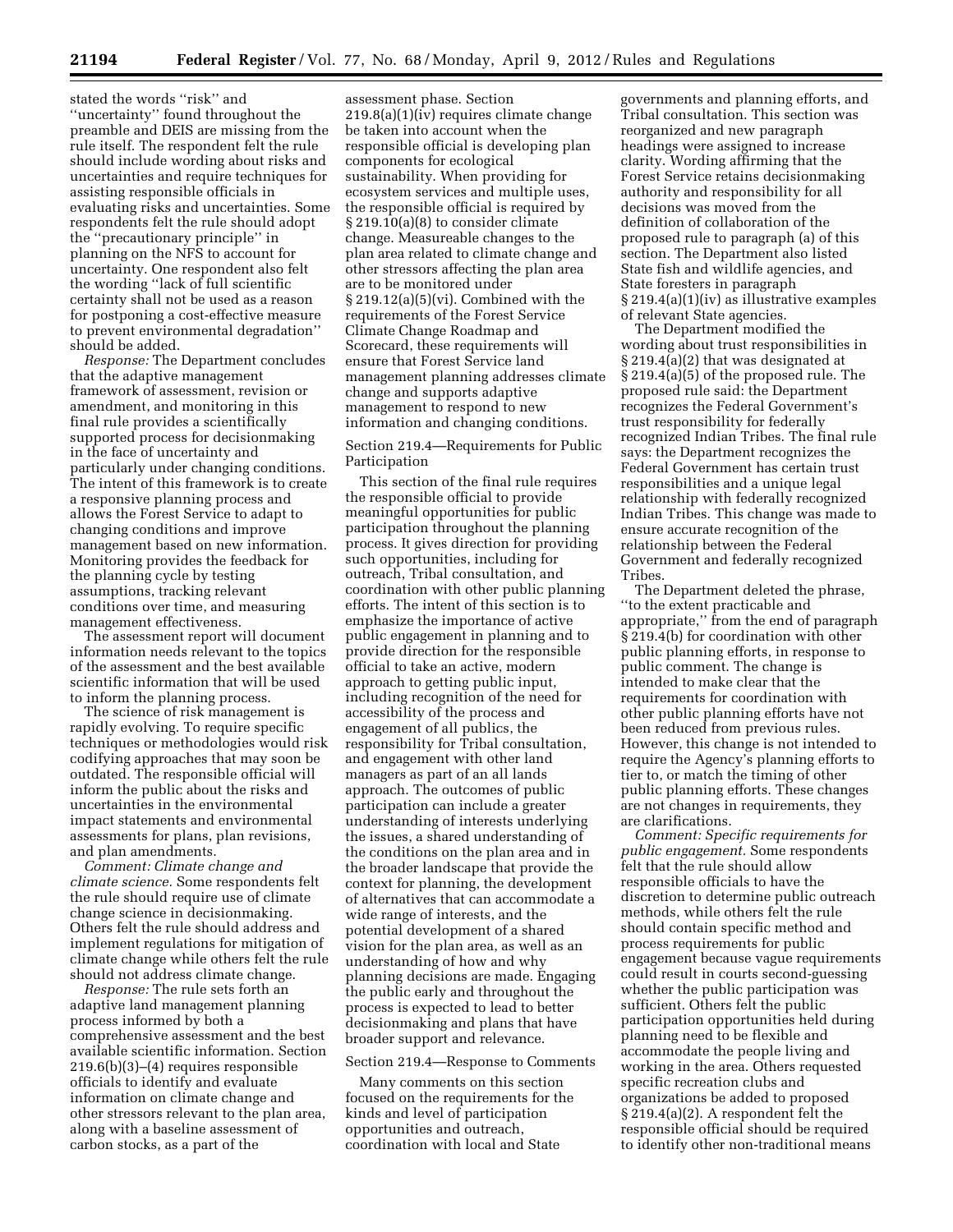of engagement and to identify in advance the participation of specific populations in each area with historical and traditional connections to the land, including forestry workers, their associations, and specific communities who retain or wish to retain historic connections to the land. Some respondents felt individuals and organizations engaged in forest planning should be limited to either economic stakeholders or those with an existing interest in forest management as the Forest Service cannot make individuals or groups with no interest or economic stake in national forests participate in forest planning, regardless of the effort the Agency puts into targeted scoping.

*Response:* The rule requires the responsible official to engage and encourage participation by a diverse array of people and communities throughout the planning process. This includes those interested at the local, regional, and national levels and covers all groups and organizations that are interested in the land management planning process. The Department recognizes the need to engage a full range of interests and individuals in the planning process. The national forests and grasslands belong to all Americans and not just those who have economic or previously expressed interest. The Department concluded it was important for the final rule to recognize that opportunities for public participation in the planning process must be fair and accessible, while recognizing and taking into account the diverse interests, responsibilities, and jurisdictions of interested and affected parties. The final rule does not require participation from any specific group. The rule also allows flexibility in the methods of offering opportunities for engagement, recognizing that the best way to engage will vary at different times and in different places. The responsible official has the discretion to determine the scope, timing, and methods for participation opportunities necessary to address local, regional, and national needs, while meeting the requirements of § 219.4.

The planning procedures established for land management planning in the Forest Service Directives System will also provide further direction to ensure consistent implementation of the requirements of the final rule.

*Comment: Clarification on collaborative process.* Some respondents felt the rule should clarify when a collaborative process would or would not be ''feasible and appropriate.'' A respondent felt the rule should ensure public participation occurs when forest plans are revised

and amended. Some respondents felt their local Forest Service office is already collaborating with the public and that the proposed rule would discourage the unit from continuing with methods already working locally.

*Response:* This final rule contains a balanced approach that requires the responsible official to engage a diverse array of people and communities throughout the planning process. Participation opportunities must be provided throughout all stages of the land management planning process, including during plan revision and amendment.

The CEQ publication *Collaboration in NEPA—A Handbook for NEPA Practitioners* at: *[http://ceq.hss.doe.gov/](http://ceq.hss.doe.gov/ntf/Collaboration_in_NEPA_Oct_2007.pdf) [ntf/Collaboration](http://ceq.hss.doe.gov/ntf/Collaboration_in_NEPA_Oct_2007.pdf)*\_*in*\_*NEPA*\_*Oct*\_*2007.* [pdf,](http://ceq.hss.doe.gov/ntf/Collaboration_in_NEPA_Oct_2007.pdf) describes a spectrum of engagement, including the categories of inform, consult, involve, and collaborate. Each of these categories is associated with a set of tools, from traditional activities such as notice and comment on the inform end of the spectrum, to consensus building, or a Federal advisory committee on the collaborative end of the spectrum. Because the term ''collaboration'' is often associated with only those activities on one end of the public engagement spectrum, the Department chose to retain the term ''public participation'' in the final rule to make clear that the full spectrum of tools for public engagement can be used in the planning process. Every planning process will involve traditional scoping and public comment; in addition, the responsible official will determine the combination of additional public participation strategies that would best engage a diverse set of people and communities in the planning process.

The final rule absolutely provides the flexibility to support the use of already working processes, including existing collaborative processes. Because the make-up and dynamics of the communities surrounding each planning area differ, and because the level of interest in decisionmaking may vary, based on the scope and potential impact of the decision being contemplated, the responsible official needs the flexibility to select the public participation methods that would best meet the needs of interested people and communities. The wording ''feasible and appropriate'' provides the responsible official the flexibility needed to develop effective participation opportunities, including using existing opportunities for collaboration.

Planning procedures established in the Forest Service Directives System

will provide further guidance and clarification for how the public participation requirements of the final rule will be implemented.

*Comment: Time and cost of public involvement.* Some respondents felt the proposed public participation requirements are cumbersome and unrealistic in regards to time and cost and the ability for individuals to fully participate. Others felt the public participation requirements would not result in a more efficient planning process.

*Response:* The final rule directs the responsible official to take the accessibility of the process, opportunities, and information into account when designing opportunities for public participation, precisely because individuals may vary in their ability to engage, including in how much time and money they have to spend on participating in the process. Likewise, the final rule directs the responsible official to consider the cost, time, and available staffing when developing opportunities for public participation that meet needs and constraints specific to the plan area. This is to ensure that the process is feasible and efficient. In addition, § 219.1(g) requires that the planning process be within the authority of the Forest Service and the fiscal capability of the unit.

However, the rule does place a strong emphasis on developing opportunities early and throughout the planning process, with costs of planning projected to be redirected toward collaboration, assessment, and monitoring activities and away from development and analysis of alternatives, as compared to the 1982 procedures. The public participation requirements are expected to improve plans and increase planning efficiency in a variety of ways. Collaborative efforts during the early phases of planning are expected to result in improved analysis and decisionmaking efficiency during the latter stages of planning; lead to improved capacity to reduce uncertainty by gathering, verifying, and integrating information from a variety of sources; reduce the need for large numbers of plan alternatives and time needed for plan revisions; potentially offset or reduce monitoring costs as a result of collaboration during monitoring; improve perceptions regarding legitimacy of plans and the planning process; increase trust in the Agency, and potentially reduce the costs of litigation as a result of receiving public input before developing and finalizing decisions. Overall, it is the Department's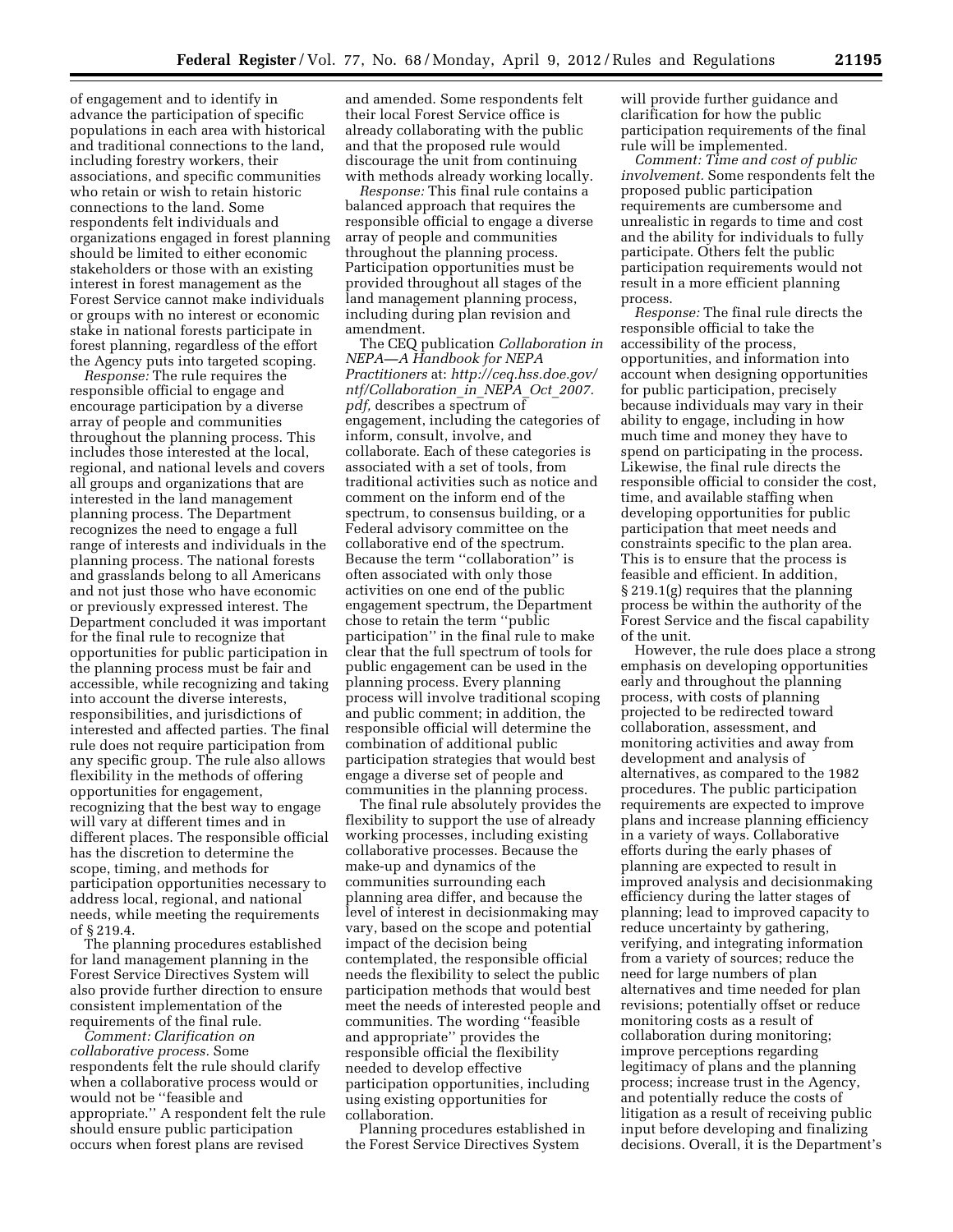view that investment in providing opportunities for public engagement will lead to stronger and more effective and relevant plans.

*Comment: Undocumented knowledge.*  A respondent felt the planning process should take into account other forms of knowledge besides written documentation, and this knowledge should be shared with all interests and individuals throughout the planning process.

*Response:* The Department recognizes that other forms of information besides written documentation, such as local and indigenous knowledge and public experiences, should also be taken into account. Opportunities for the public to provide information during the assessment phase will help the responsible official to capture other forms of knowledge, and to reflect that information in the assessment report that will be available to the public. This section of the final rule requires the responsible official to encourage public participation, thus sharing knowledge, ideas, and resources. In addition, paragraph (a)(3) of this section requires the responsible official to request information about native knowledge, land ethics, cultural issues, and sacred and culturally significant sites.

*Comment: Participation requirements accountability.* Some respondents felt the rule should contain measures ensuring the responsible officials meet the public participation requirements.

*Response:* To ensure accountability in implementation for all of the requirements in the final rule, the Department added § 219.2(b)(5) requiring the Chief to administer a national oversight process for accountability and consistency of NFS land management planning. In addition, the planning procedures established in the Forest Service Directives System will provide further guidance and clarification for how the public participation requirements of the final rule will be implemented.

*Comment: Decisionmaking authority.*  Some respondents felt the rule must disclose the Forest Service retains full decisionmaking authority.

*Response:* While § 219.4 of the rule commits the Agency to public participation requirements and encourages collaboration, by law the Forest Service must retain final decisionmaking authority and responsibility throughout the planning process. Paragraph (a) of this section has been modified to include the sentence ''The Forest Service retains decisionmaking authority and responsibility for all decisions throughout the process,'' which was

previously in the definition for collaboration in the proposed rule.

*Comment: Specific requirements for youth, low-income, and minority populations.* Some respondents supported requirements to engage youth, low-income and minority populations, and advocated including additional requirements. One respondent felt that references to youth, low-income, and minority populations should be removed. A respondent felt the rule should integrate elements related to equitable recreation access for youth, low-income, and minority populations into the assessment, planning, and monitoring elements of the rule.

*Response:* Many people discussed the need for the Forest Service to make a stronger effort to engage groups and communities that traditionally have been underrepresented in land management planning. This is reflected in the requirement that responsible officials encourage the participation of youth, low-income populations, and minority populations in the planning process and in the requirements to be proactive and use contemporary tools to reach out to the public and consider the accessibility of the process to interested groups and individuals. The Department recognizes the need to engage a full range of interests and individuals in the planning process and the responsibility to promote environmental justice. To encourage wide-ranging participation, the final rule retains the requirement for the responsible official to seek participation opportunities for traditionally underrepresented groups like youth, low-income populations, and minority populations.

The Department added requirements in §§ 219.8 and 10 to take into account opportunities to connect people with nature when developing plan components to contribute to social and economic sustainability and for multiple uses, including recreation, in addition to the requirements for outreach to youth, low-income, and minority populations included in this section. Specific issues regarding recreation access on a unit will be addressed at the local level during the planning process.

*Comment: Predominance of local or national input.* Some respondents felt the proposed § 219.4 did not place enough emphasis on input from the local community, while others felt the proposed collaboration process would result in too much input from local interests and groups. Other respondents felt the public participation process needs to be all-inclusive, including at the local, State, and national levels and

should be directed at the general public and not focus on participation from specific segments of the population. Other respondents felt the proposed rule only provides participation opportunities for State and local governments. A respondent felt comments or recommendations by a local Board of Supervisors should be given equal consideration as to those comments received from State and Federal agencies.

*Response:* Section 219.4(a)(1)(iv) of the final rule clarifies the responsible official's duty for outreach to other government agencies to participate in planning for NFS lands, including State fish and wildlife agencies, State foresters, and other relevant State agencies, local governments including counties, and other Federal agencies. However, a successful planning process must be inclusive in order to adequately reflect the range of values, needs, and preferences of society. All members of the public would be provided opportunities to participate in the planning process. Section 219.4(a) of the final rule lists specific points during the planning process when opportunities for public participation would be provided. To meet these requirements, the responsible official must be proactive in considering who may be interested in the plan, those who might be affected by the plan or a change to the plan, and how to encourage various constituents and entities to engage. Responsible officials will encourage participation by interested individuals and entities, including those interested at the local, regional, and national levels.

*Comment: Coordination with State and local governments.* Some respondents felt the proposed rule downplayed requirements to coordinate with State and local governments and that public participation is elevated over coordination. Other respondents felt State wildlife agencies should specifically be coordinated with when designing and implementing plans, onthe-ground management activities, monitoring, and survey design. Some respondents felt the rule should use the wording from § 219.7 of the 1982 planning rule regarding coordination with State and local governments. Others felt wording from Alternative D of the DEIS should be included. Some respondents felt forest plans should be written in partnership with the States in which the national forest or grassland is located. A respondent supported the review of county planning and land use policies and documentation of the review in the draft EIS as stated in proposed § 219.4(b)(3). Several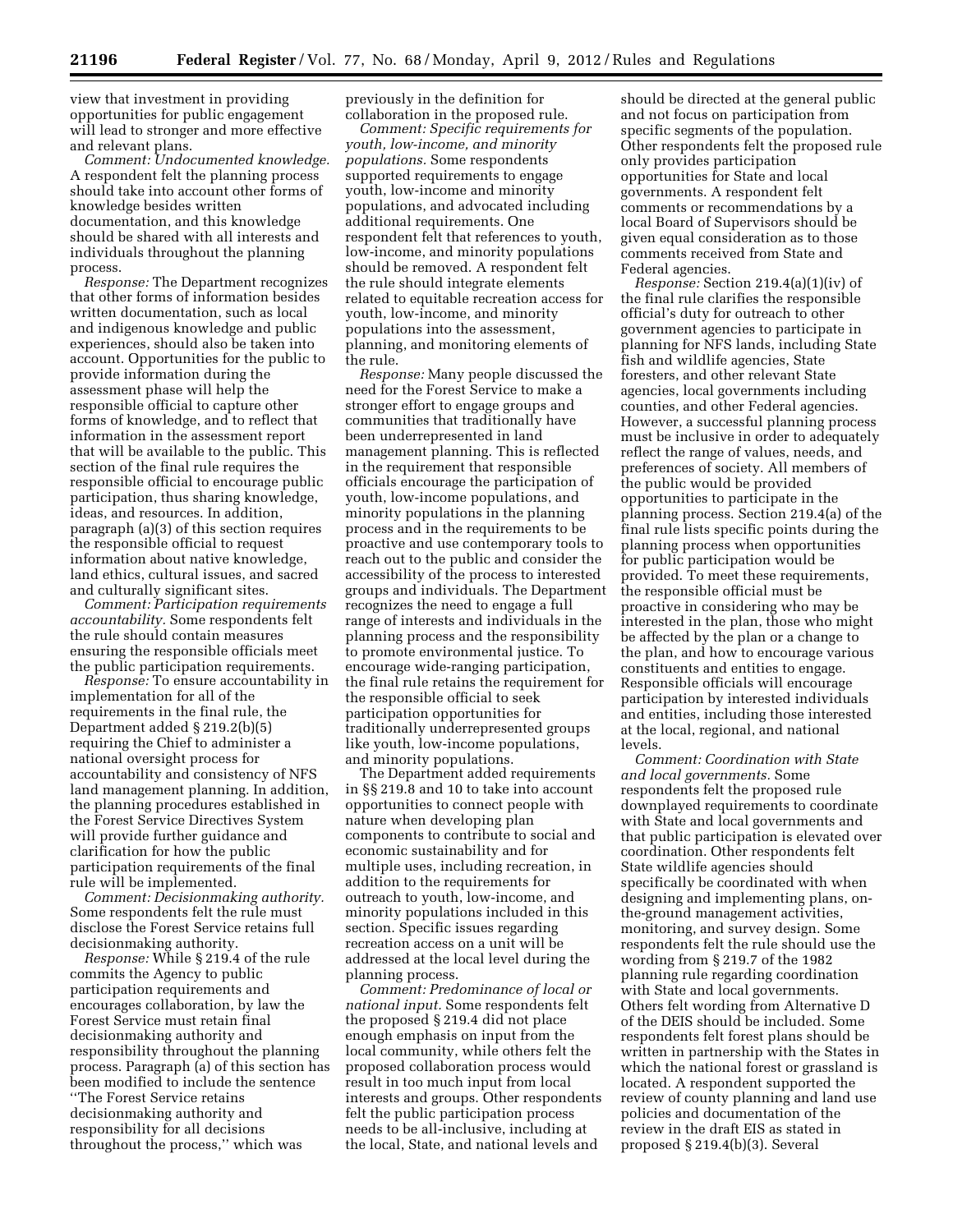respondents noted the 1982 planning rule at § 219.7(b) requires county governments to be given direct notice of forest plan revisions and oppose the proposed elimination of the requirement in the proposed rule. A respondent stated input from local governments is required by NFMA's mandate for coordination with local agencies that acknowledges the contributions and responsibilities unique to local agencies, including planning responsibilities for the private lands that fall under the ''all lands'' umbrella.

*Response:* Many of the coordination requirements of the 1982 planning rule have been carried forward into § 219.4(b)(1) and (2) of the final rule. Section 219.4(b)(3) clarifies requirements for coordination efforts.

Under § 219.4(a), the final rule requires the responsible official to encourage participation by other Federal agencies, Tribes, States, counties, and local governments, including State fish and wildlife agencies, State foresters and other relevant State agencies. The final rule also requires the responsible official to encourage federally recognized Tribes, States, counties, and other local governments to seek cooperating agency status in the NEPA process for planning, where appropriate, and makes clear that the responsible official may participate in their planning efforts.

Under § 219.4(b) of the final rule, the responsible official must coordinate planning efforts with the equivalent and related planning efforts of federally recognized Indian Tribes, Alaska Native Corporations, other Federal agencies, and State and local governments. The Department deleted the phrase, ''to the extent practicable and appropriate,'' from the end of paragraph § 219.4(b), in response to public comment. This change is not intended to require the Agency's planning efforts to tier to, or match the timing of other public planning efforts. It was made to make clear that the requirements for coordination with other public planning efforts have not been reduced from previous rules.

The requirement for coordination from the 1982 rule to identify and consider other information is found in § 219.6(a) of the final rule. Section 219.6(a) of the final rule requires consideration of relevant information in assessments of other governmental or non-governmental assessments, plans, monitoring evaluation reports, and studies. The final rule does not adopt the coordination requirements of Alternative D of the DEIS because the coordination requirements are part of the species viability requirements of

Alternative D. The final rule does require the responsible official to coordinate to the extent practicable with other Federal, State, Tribal, and private land managers having management authority over lands relevant to a population of species of conservation concern (§ 219.9(b)(2)(ii)). To discuss the role of the Forest Service unit in the broader landscape, final rule §§ 219.4(a)(1), 219.6(a), 219.7(c)(1), and 219.12(a) require coordination with other levels and deputy areas within the Agency as well as the public, appropriate Federal agencies, States, local governments, and other entities throughout the planning process. The final rule recognizes that participants have different roles, responsibilities, and jurisdictions, which the responsible official will take into account in designing opportunities for participation. The final rule does not adopt the requirement of the 1982 rule to meet with a designated State official and representatives of Federal agencies and local governments because people can often collaborate together without a face-to-face conference. The Department expects responsible officials to effectively engage States, Tribes, and local officials and other representatives in collaborative planning processes.

*Comment: Commitments to and consistency with local plans.* Some respondents felt the rule needs a stronger commitment to local government plans, including statewide forest assessments and resource strategies. Some respondents felt proposed § 219.4(b)(3) wording ''nor will the responsible official conform management to meet non-Forest Service objectives or policies'' should be removed because it may contradict with the purpose of coordinating with local government. Others felt the primary goal of coordination should be achieving consistency between Federal and local plans within the legal mandates applicable to all entities. Some respondents felt the analysis must document there is no superior alternative to a proposed plan or action as required by NEPA.

*Response:* When revising plans or developing new plans, under § 219.4(b) the responsible official must review the existing planning and land use policies of State and local governments, other Federal agencies, and federally recognized Tribes and Alaska Native Corporations, where relevant to the plan area, and document the results of the review in the draft EIS. Section 219.4(b) requires that review to consider a number of things, including opportunities for the unit plan to contribute to joint objectives and

opportunities to resolve or reduce conflicts where they exist. The review would consider the objectives of federally recognized Indian Tribes, and other Federal, State, and local governments, as expressed in their plans and policies, and would assess the compatibility and interrelated impacts of these plans and policies. In addition, responsible officials in the assessment phase are required to identify and consider relevant existing information, which may include relevant neighboring land management plans and local knowledge. This information may include State forest assessments and strategies, ecoregional assessments, nongovernmental reports, State comprehensive outdoor recreation plans, community wildfire protection plans, public transportation plans, and State wildlife action plans, among others.

However, plans are not required to be consistent with State forest assessments or strategies or plans of State and local governments under the final rule. The Forest Service must develop its own assessment and plans related to the conditions of the specific planning unit and make decisions based on Federal laws and considerations that may be broader than the State or local plans. Requiring land management plans to be consistent with local government plans would not allow the flexibility needed to address the diverse management needs on NFS lands and could hamper the Agency's ability to address regional and national interests on Federal lands. In the event of conflict with Agency planning objectives, consideration of alternatives for resolution within the context of achieving NFS goals or objectives for the unit would be explored. The final rule does not repeat legal requirements found in public law, such as NEPA and NFMA, but § 219.1(f) would require plans to comply with all applicable laws and regulations.

*Comment: Cooperating agencies for unit plan development.* A respondent felt the rule should identify State, Tribal, and local governments as cooperating agencies. Other respondents asked why a Tribe would request cooperating agency status and what the benefit would be. Another respondent felt the role of State and local governments is compromised, because the propose rule allows a responsible official to decide when cooperating agency status would be allowed. A respondent noted the Forest Service should be willing to share information and not impose cost-prohibitive barriers to such information, and the proposed rule does not allow cooperating agency status for State and local governments,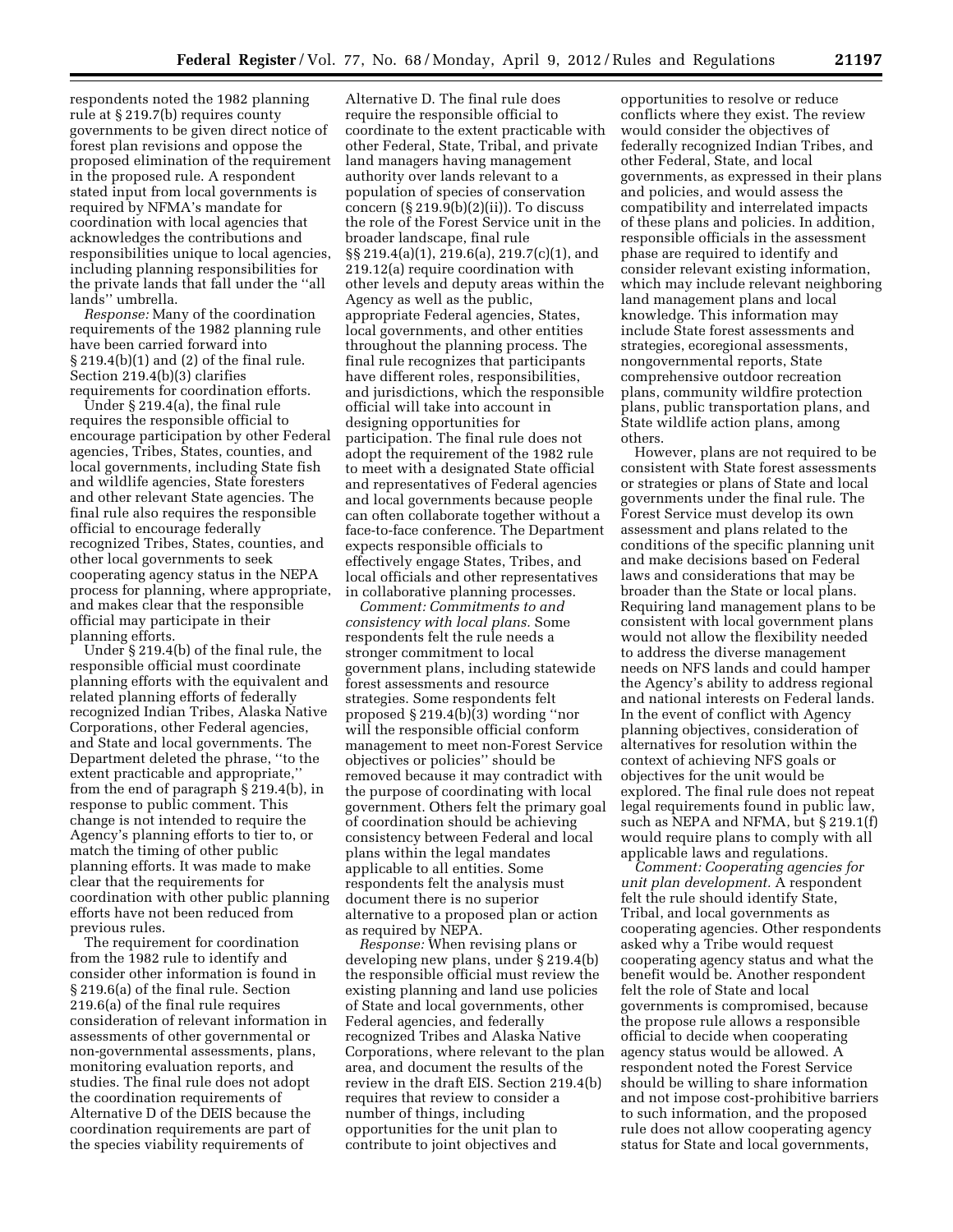because the process folds them into the public at large. Several organizations commented on the preferred alternative that the final rule should require responsible officials to grant cooperating agency status under NEPA to entities if federally recognized Tribes, States, counties, or local governments appropriately apply for such status.

*Response:* The responsible official will encourage federally recognized Tribes, States, counties, and other local governments to seek cooperating agency status where appropriate. The final rule does not preclude any eligible party from seeking cooperating agency status; rather, it provides direction to Forest Service responsible officials to encourage such engagement where appropriate. Cooperating agency status under NEPA is determined under the Council of Environmental Quality (CEQ) requirements for cooperating status (40 CFR 1501.6). Further guidance may be found at *[http://www.fs.fed.us/emc/](http://www.fs.fed.us/emc/nepa/index.htm) [nepa/index.htm.](http://www.fs.fed.us/emc/nepa/index.htm)* The final rule does not affect that process. For federally recognized Tribes, cooperating agency status does not replace or supersede the trust responsibilities and requirements for consultation also recognized and included in the final rule. Any request for cooperating agency status will be considered pursuant to the CEQ requirements and Agency policy.

*Comment: Tribal consultation.* Some respondents felt that Alaska Native Corporations should not be given the same status as federally recognized Indian Tribes, while another respondent felt that the final rule should recognize and provide for consultation with affected Alaska Native Corporations and Tribal organizations. Several Tribes and Alaska Native Corporations are concerned about keeping information confidential to protect sites from vandalism.

*Response:* The final rule acknowledges the Federal Government's unique obligations and responsibilities to Indian Tribes and Alaska Native Corporations in the planning process. The statute, 25 U.S.C. 450 note, requires that Federal agencies consult with Alaska Native Corporations on the same basis as Indian Tribes under Executive Order 13175. While the final rule requires consultation and participation opportunities for Alaska Native Corporations, the Department engages in a government-to-government relationship only with federally recognized Indian Tribes, consistent with Executive Order 13175. Responsible officials will protect confidentiality regarding information given by Tribes in the planning process and may enter into agreements to do so.

*Comment: Coordination with Tribal land management programs.* Some respondents felt the responsible official should actively engage in coordination with Tribal land management programs and that the proposed rule weakens requirements to coordinate planning with Tribes. One respondent requested that the Tribal coordination provisions from the Federal Land Policy and Management Act of 1976 (43 U.S.C. 1712(b)) be included in the final rule.

*Response:* The final rule provides participation, consultation, and coordination opportunities for Tribes during the land management planning process, under § 219.4. This section also states at § 219.4(b) that the responsible official shall coordinate land management planning with the equivalent and related planning efforts of federally recognized Indian Tribes and Alaska Native Corporations. A citation for 43 U.S.C. 1712(b) has been added to the final rule at § 219.4(b)(2). Participation in a collaborative process would be voluntary and would supplement, not replace consultation.

*Comment: Government-to-government relationship.* One respondent felt the proposed rule does not go far enough in identifying the unique government-togovernment relationship between Tribes and the Forest Service.

*Response:* The Department recognizes the unique government-to-government relationship that the Federal Government has with Tribes, and has engaged Tribes throughout the rulemaking process. The final rule includes requirements for engaging Tribes during the land management planning process. At § 219.4(a)(2) the final rule states that the responsible official shall honor the government-togovernment relationship between federally recognized Indian Tribes and the Federal Government, in accordance with Executive Order 13175. Additionally, § 219.4 requires that the responsible official provide opportunities for participation and consultation for federally recognized Indian Tribes and Alaska Native Corporations.

### Section 219.5—Planning Framework

This section provides an overview of the framework for land management planning, and identifies what occurs during each phase. It also includes the requirement for the establishment of an interdisciplinary team for planning. This framework reflects key themes heard from the public, as well as experience gained through the Agency's 30-year history with land management planning.

The framework requires a three-part learning and planning cycle: (1) Assessment; (2) plan development, plan revision, or plan amendment; and (3) monitoring. This framework is sciencebased (§ 219.3), and provides a blueprint for an open and participatory land management process (§§ 219.4 and 219.16). It is intended to create a better understanding of the landscape-scale context for management and support an integrated and holistic approach to management that recognizes the interdependence of ecological resources and processes, and of social, ecological, and economic systems. The framework creates a structure within which land managers and partners will work together to understand what is happening on the land. It is intended to establish a responsive process that would allow the Agency to adapt management to changing conditions and improve management based on new information and monitoring, using narrower, more frequent amendments to keep plans current between revisions.

#### Section 219.5—Response to Comments

Many comments on this section focused on the need for more clarity in the framework. The Department made changes to § 219.5(a)(1) to describe the assessment and emphasize that the assessment process is intended to be rapid, and use existing information related to the land management plan within the context of the broader landscape. The Department removed the discussion about the preliminary need to change the plan from paragraph (a)(1) because the discussion has been removed from the assessment (§ 219.6) and discussed in paragraph (a)(2) of this section and in § 219.7. The Department removed the introductory text of paragraph (a)(2) of this section because it was redundant to paragraph (a)(2)(i) of this section and to § 219.7(b). Section 219.5(a)(2)(ii) was slightly modified to clarify that the first step to amend a plan is to identify a preliminary need to change the plan. Additional edits were made for clarity. The changes to this section are not changes in requirements, they are just clarifications.

*Comment: Planning framework.* Some respondents felt more clarity was needed on the three phases of the framework (assessment, development, and monitoring). Further clarity was sought on how the phases are interrelated.

*Response:* This section was included to provide clarity with regard to each phase of the framework and how they are interrelated. Detailed requirements and relationships for each phase are provided in other sections of the rule. In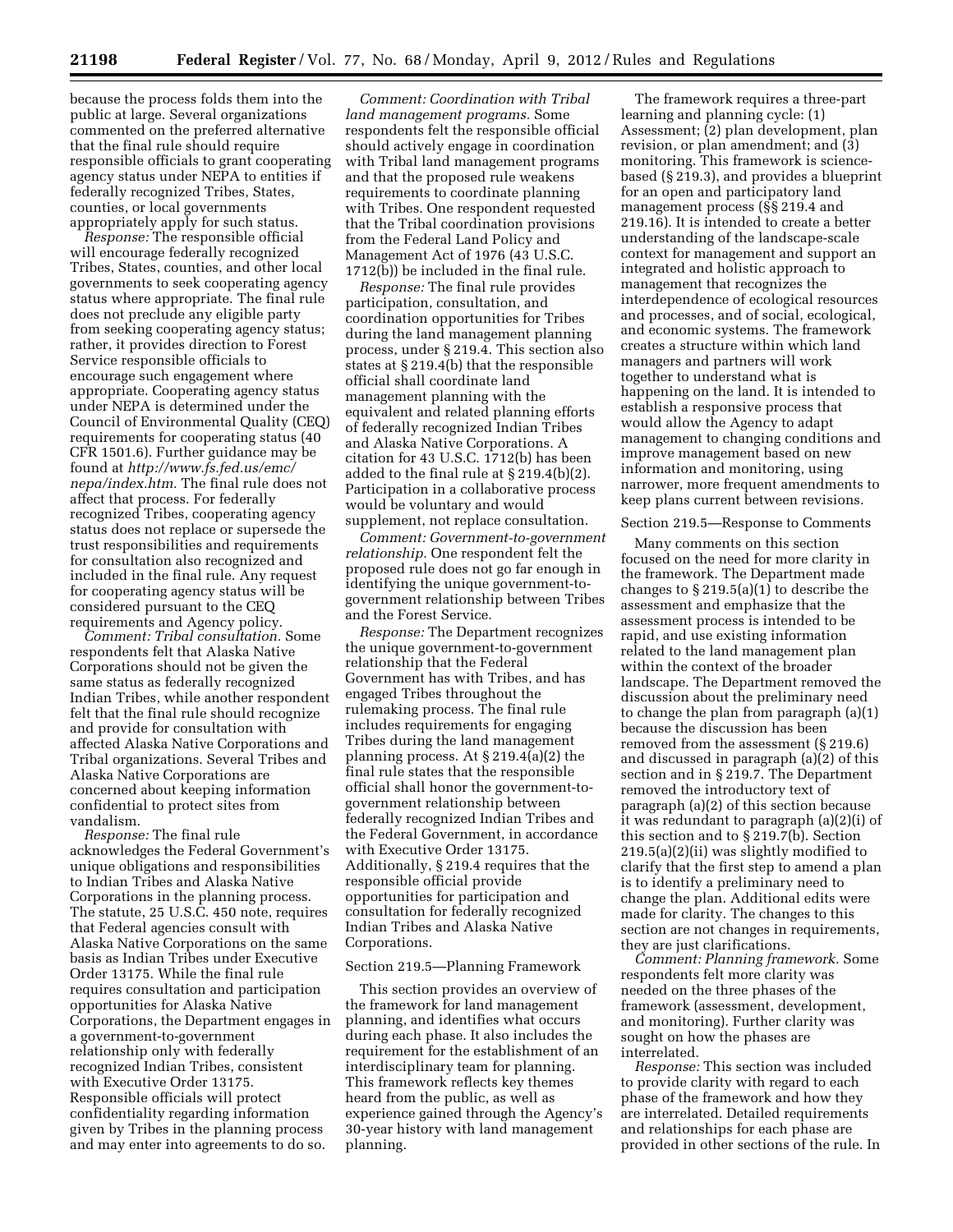addition to the descriptions of what occurs during each phase provided in this section, changes were made to §§ 219.6, 219.7 and 219.12 to make clear that information from each phase should be used to inform each of the other phases. In § 219.6, assessments are required for new plan development and plan revision, and a new list of topics for the assessment was included to more closely link the assessment requirements to the requirements for plan components and other plan content. The responsible official must identify and consider relevant information contained in monitoring reports during the assessment phase. These monitoring evaluation reports are developed in the monitoring phase as required in § 219.12(d), which requires that they be used to inform adaptive management. Section 219.7 requires the responsible official to review relevant information from the assessment and monitoring to identify a preliminary need for change and to inform the development of plan components and other plan content, including the monitoring program. In this way, the framework builds on information gathered and developed during each phase of the planning process and supports adaptive management for informed and efficient planning.

*Comment: Resource exclusion.* Some respondents felt the proposed rule allows too much discretion to the responsible official to exclude resources or uses of interest under the three phases of the planning framework.

*Response:* There are numerous opportunities throughout the process for the public to identify resources and uses that are of interest to them, along with information about those resources or uses relevant to the plan area. If a resource or use is identified as of interest, it will be considered during of the planning process. The responsible official must meet all the requirements contained in the final rule, including the requirement to identify resources present in the plan area and consider them when developing plan components for §§ 219.8 through 219.11, including for ecological sustainability, diversity, and multiple use.

*Comment: Composition of planning interdisciplinary teams.* Several respondents felt the rule should specify the composition of the interdisciplinary teams required under proposed § 219.5(b).

*Response:* The Department concluded that the responsible official should have the discretion to determine the disciplines, or areas of expertise, to be represented on the Agency

interdisciplinary team for preparation of assessments; new plans, plan amendments, or plan revisions; and plan monitoring programs. Because planning efforts are based on an identified need for change, it would not be appropriate to require the same disciplines to be represented on every interdisciplinary team. Also, individual team members often have broad areas of expertise and may represent multiple disciplines.

# Section 219.6—Assessments

This section sets out both process and content requirements for assessments. In the assessment phase, responsible officials will rapidly identify and evaluate relevant and existing information to provide a solid base of information and context for plan decisionmaking, within the context of the broader landscape. The final rule identifies and provides examples of sources of information to which the responsible official should refer, requires coordination and participation opportunities, and requires documentation of the assessment in a report to be made available to the public. This phase is intended to be rapid, and changes were made to the final rule to improve the efficiency of the assessment process. The Department expects the assessment required by the final rule will take about 6 months to complete.

The content of assessments will be used to inform the development of plan components and other plan content, including the monitoring questions, and to provide a feedback loop. The final rule narrows and clarifies the requirements for the content of plan assessments, to increase efficiency and provide a clearer link to the requirements for plan components and other plan content in the other sections of the final rule. During the assessment phase, the public will have the opportunity to bring forward relevant information. Gathering and evaluating existing, relevant information will help both the responsible official and the public form a clear base of information related to management issues and decisions that will be made later in the planning process.

#### Section 219.6—Response to Comments

Many comments on this section focused on concerns about the assessment phase in the proposed rule being too open ended, lengthy and costly, and/or not closely enough linked to the requirements for plan components and monitoring in the other phases of the framework. The Department determined that these

concerns were valid, and made a number of changes to this section in response. The Department reorganized the section to clarify the process and direction for assessments.

In the introductory paragraph, the Department removed the description of what an assessment is, and provided a cross-reference to description of the assessment in  $\S 219.5(a)(1)$ . This change was made to avoid redundancy, and is not a change in requirements. Changes to the description of the assessment in § 219.5(a)(1) were made to focus on the use of existing information in a rapid process. This change reflects the intent for this phase as stated in the preamble to the proposed rule, and makes that intent clear in the final rule. Additional changes to reflect this focus were made throughout this section. These changes reflect the preamble discussion of the proposed rule about rapid assessments; therefore, these changes are clarifications based on public comments to make the assessment more efficient.

In paragraph (a) of the final rule the Department made several changes, including:

(1) Removed specific requirements for formal notification and encouragement of various parties to participate in the assessment (designated at § 219.6(a)(1) and (a)(2) of the proposed rule); these specific requirements were removed in response to public comments. Requirements for public participation and notification during this phase are still present in §§ 219.4 and 219.16. This is a change in requirements that is based on public comments to make the assessment more efficient.

(2) Moved the type of information to identify and consider from paragraph (b)(2) of this section of the proposed rule to paragraph (a)(1) in this section. The Department added public transportation plans and State wildlife data to the list of example documents to consider contained in paragraph (a)(1). The Department further clarified in this paragraph that relevant local knowledge will be considered if publicly available or voluntarily provided. These additions are not changes in requirements as they clarify the Department's intent.

(3) Changed the description of the report at paragraph (a)(3) from a set of reports to a single assessment report; changed discussion of additional information needs to clarify that they should be noted in the assessment report, but that new information need not be developed during the assessment phase; and changed the requirement from documenting how science was ''taken into account'' to how the best available scientific information was ''used to inform'' the assessment for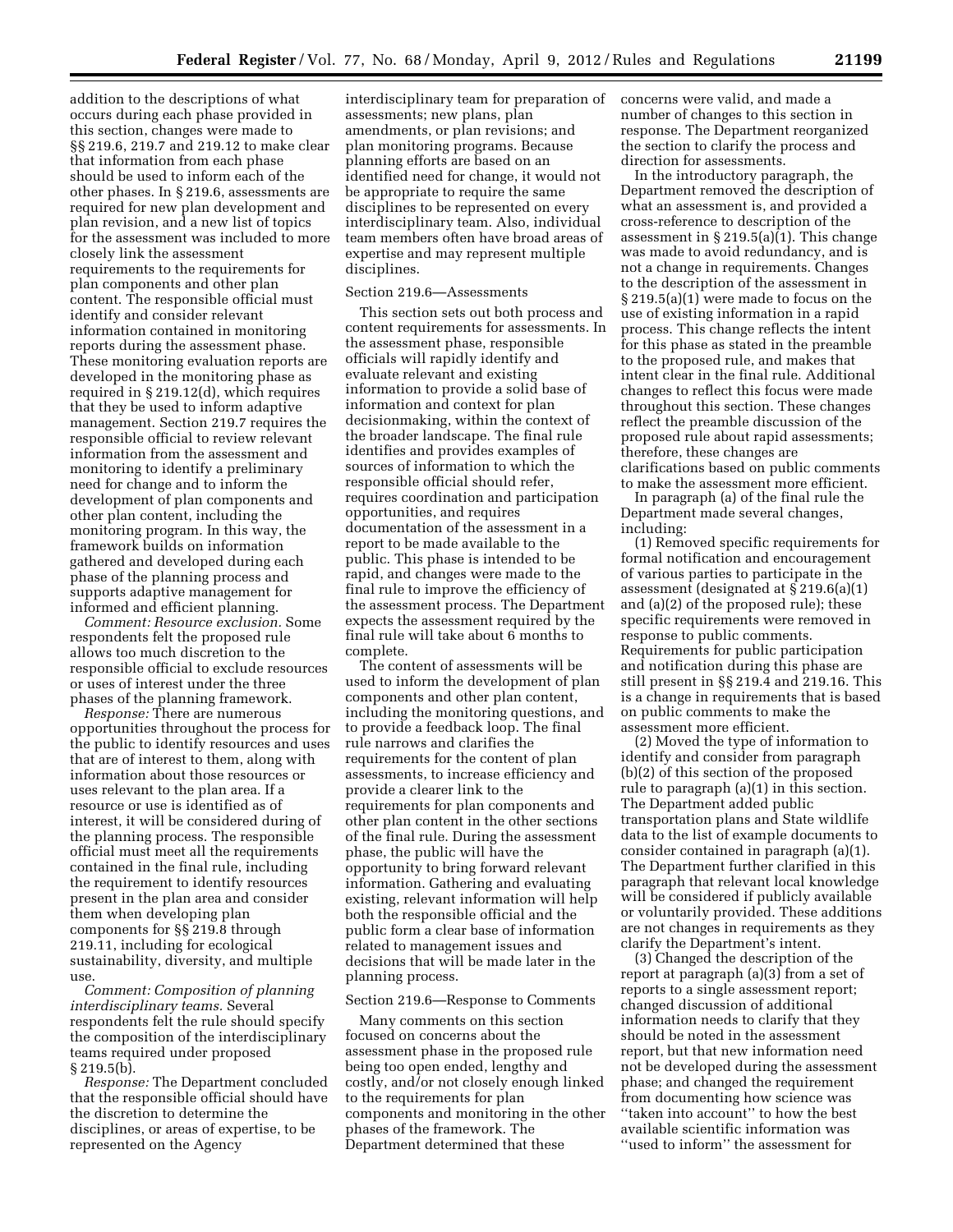consistency with § 219.3. These changes reflect public comments on making the assessment phase more efficient, as well as public comments on § 219.3.

(4) Removed the requirement for the assessment to identify the need to change the plan from this section and added that requirement as an early step in the planning process in § 219.7. The Department moved the requirement to § 219.7 because after reading the public comments it was decided that identifying a need to change the plan in the assessment phase may cause confusion with the NEPA process. The planning rule continues to emphasize a ''need for change'' approach to planning but this now begins with a preliminary identification of the need to change the plan identified in the beginning of plan development (§ 219.7) within the formal NEPA process.

Paragraph (b) describes the content of assessments for plan development or plan revision. The Department added a specific listing of 15 topics that would be identified and evaluated relevant to the plan area, and removed the requirement in the proposed rule that the assessment report identify and evaluate information related to the substantive sections of the plan (§§ 219.7, 219.8, 219.9, 219.10, and 219.11). This change was made in response to comments that the assessment phase needed to be both more efficient and more narrowly and specifically focused on the information needed to form a basis for developing plan components and other plan content. These changes represent a change in requirements. Changes made to § 219.7 provide additional clarity to link the two phases.

One term in the list of 15 items may be unfamiliar to the reader: baseline assessment of carbon stocks. The final rule requires that the responsible official use existing information to do a baseline assessment of carbon stocks. Carbon stocks are the amount of carbon stored in the ecosystem, in living biomass, soil, dead wood, and litter. This requirement was included in response to public comments to ensure that information about baseline carbon stocks is identified and evaluated before plan revision or development, and to link this phase to the requirements of the Forest Service Climate Change Roadmap and Scorecard. The Department's expectation is that this information would be generated via implementation of the Roadmap and Scorecard prior to planning efforts on a unit, and that the assessment phase would use that information to meet the direction in § 219.6(b)(4). The Forest Service has developed a National Roadmap and

Performance Scorecard for measuring progress to achieve USDA strategic goals (USDA Forest Service 2010d, 2010j). The roadmap describes the Agency's strategy to address climate change and the scorecard is an annual reporting mechanism to check the progress of each NFS unit.

The requirements for the assessment to identify distinctive roles and contributions and potential monitoring questions previously included in paragraph (b) were removed from this section of the rule because they implied there would be decisions in the assessment phase that should be made as part of the plan decision. Both requirements are still present in other sections of the final rule; therefore, the removal of these requirements from this section of the rule is a minor change.

At § 219.6(c) the Department removed requirements for plan amendments that were consolidated with requirements for plan amendments in § 219.13(b)(1) for clarity and to avoid duplication. In addition, the Department changed the word ''issue'' to ''topic'' to avoid confusion with the term ''issues'' as used in the NEPA process. These changes are not changes in requirements, they are just clarifications.

*Comment: Assessment process.* Some respondents felt the proposed assessment process should be removed from the rule as it is an added and potentially costly step to the planning process. They felt it would be more efficient and effective if assessments used to justify an amendment or plan revision were combined into one document for the proposed amendment or revision. They also felt the rule should provide more guidance and parameters for the decisionmaking occurring along with assessment reports. Other respondents felt the proposed rule requirements were vague on the nature of assessments and more standards or guidelines for determining proper time frames, content, and need for assessment is necessary. Others were concerned that the assessments should be more comprehensive, that too much discretion was given to the responsible official to determine what to include in the assessment, and the responsible official should be required to use, not just consider, the information.

*Response:* Section 219.6 of the final rule changes the requirements for assessments. A single document identifying and evaluating key information for a plan revision or amendment will serve as an important source to set the stage for planning in both the development of the plan and in the evaluation of environmental effects

through an environmental impact statement.

The final rule stresses the assessment as an information gathering and evaluation process specifically linked to the development of plan components and other plan content, in the context of the broader landscape. The final rule requires information about the list of topics in § 219.6(b) to be identified and evaluated in the assessment. The inclusion of this list as opposed to the broader direction included in the proposed rule is intended to make the process both more efficient, and more clearly focused on the specific information needed to inform the development of plan components and other plan content as required by other sections of the final rule.

The requirement of the proposed rule to find a ''need to change'' during the assessment phase of planning has been removed to clarify that the assessment is not a decisionmaking process and does not require a NEPA document to be prepared. Changes to § 219.7 clarify that the responsible official must review material gathered during the assessment to identify a preliminary need to change the existing plan and to inform the development of the plan components and other plan content. The information may be used and referenced in the planning process, including environmental documentation under NEPA. However, the assessment report is not a decision document.

The responsible official is required to provide public participation opportunities to all interested parties during the assessment process, and must provide notice of such opportunities, as well as the availability of the assessment report. The public will have a formal opportunity to comment on information derived from the assessment later in the NEPA process of the plan development, amendment, or revision.

The Department decided to retain the flexibility provided in the proposed rule for the responsible official to determine when an assessment prior to plan amendment is needed, along with the scope, scale, process, and content for plan amendments, in order to keep the amendment process flexible. Amendments can be broad or they can be narrow and focused only on a subset, or even on a single one, of the topics identified in the list of 15 in the final rule, or on something not on the list. Or the amendment could take place while the information in the assessment done for the plan revision or initial development is still up-to-date, such that a new assessment would not be needed. The circumstances and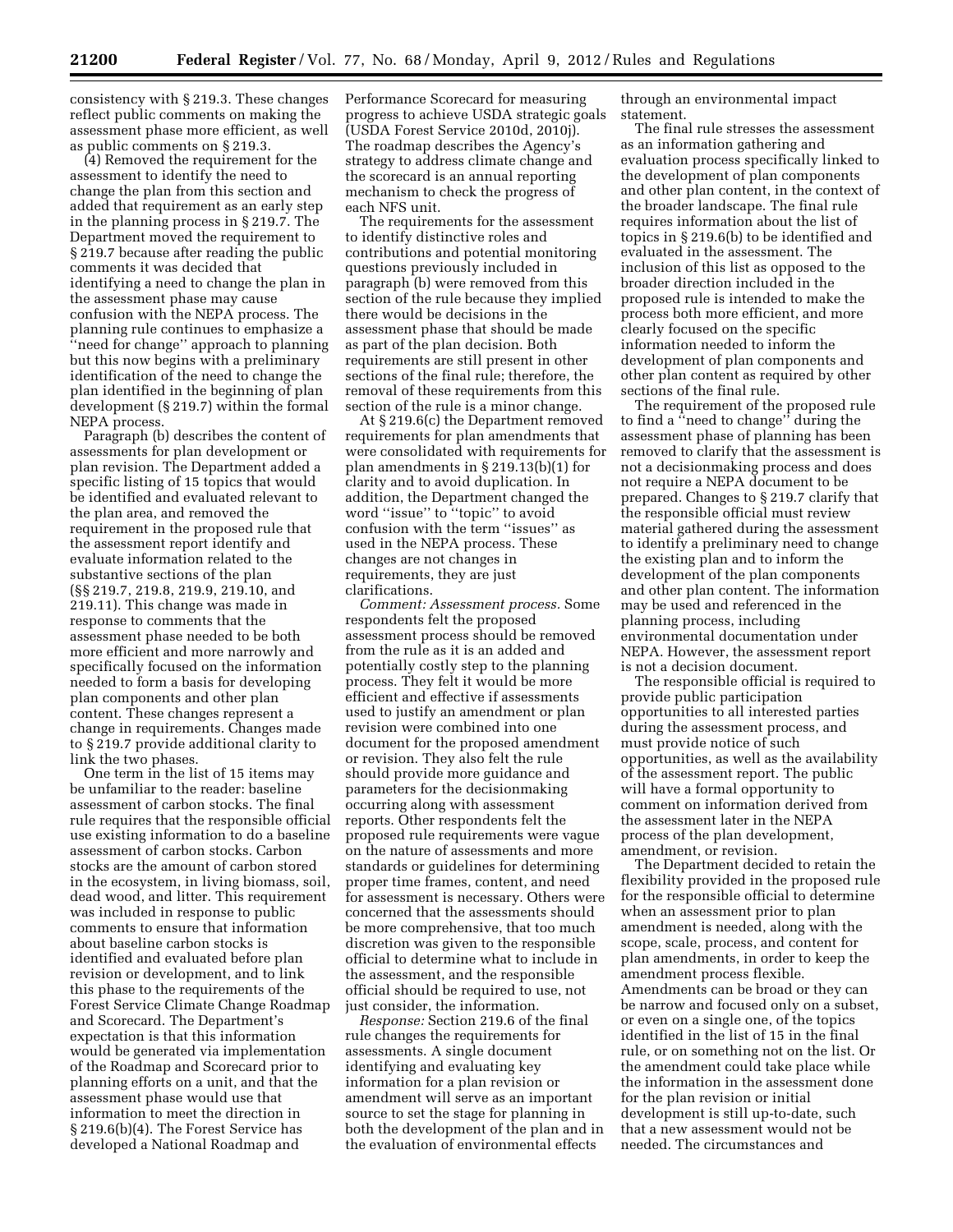considerations for when a plan amendment assessment should occur are too variable to specify in the final rule.

*Comment: Use of existing information.* Some respondents felt the rule should clarify that the responsible official need only consider existing information during the assessment phase. The concern raised was that if a responsible official had to develop new information such as new scientific studies to fill gaps in the existing science, the planning process would be further delayed. Others expressed that limiting the assessment to rapid evaluation of existing information may result in lack of input from the public or actually be of little use when the Forest Service has very little information.

*Response:* The Department agrees the assessment phase needs to be efficient and effective. The Department focused the final rule on rapidly gathering and evaluating existing information on the topics identified in paragraph (b) of the final rule. The intent is for the responsible official to develop in the assessment phase a clear understanding of what is known about the plan area, in the context of the broader landscape, in order to provide a solid context for decision-making required during the planning phase. The Forest Service will use relevant existing information from a variety of sources, both internal to the Agency and from external sources. The responsible official is required to provide public participation opportunities to all interested parties during the assessment process. The Department concludes that engaging the public to inform the assessment report will help the responsible official and the interested public to develop a common base of information to use in the planning phase, increasing the legitimacy and integrity of future decisions.

*Comment: Additional assessment considerations.* Some respondents noted reasonably foreseeable conditions, stressors, and opportunities (for example forecasts for continued urbanization and ecological changes resulting from climate change) need to be considered when measuring present conditions, stressors, and opportunities. The respondents implied this information should be calculated and considered during the assessment phase of land management planning. Still others indicated there should be requirements for water quality, minerals, historic, social, economic, and other resources. Others mentioned the responsible official should be required to accept material submitted by

universities, and should consider best available science.

*Response:* The list in § 219.6(b) includes the topics identified in these comments. The Department accepts that the list included in the final rule represents a focused set of topics relevant to the development of plan components and other plan content required in other sections of the final rule. The final rule requires that the best available scientific information be used to inform all phases of the planning process. Documents submitted by universities would be accepted by the Agency and considered as part of the assessment.

*Comment: Annual regional evaluations.* Some respondents indicated the proposed assessment process needs to provide for regular over-arching investigations of potential need to change issues above the individual forest level. Some suggested the final rule should provide for annual evaluations by each Forest Service region for developing information affecting broader-scale factors and how the information may indicate a need to initiate forest plan revisions or amendments.

*Response:* The final rule does not require annual evaluations of monitoring results by each region or for the broader-scale monitoring strategy. The three-part planning cycle of assessments, planning, and monitoring will provide a framework to identify changing conditions and respond with adaptive management. Broader-scale monitoring will help to identify and track changing conditions beyond the individual forest level. The final rule requires consideration of information from both the broader and plan scales of monitoring. This information would be described in the biennial plan monitoring report for each unit if applicable to plan area. Annual investigations and review, in addition to what is provided for in the rule, would be procedurally difficult and was deemed not necessary.

*Comment: Assessments versus monitoring.* Some respondents remarked that the rule needs to state the Agency cannot rely on one-time assessments in lieu of monitoring data.

*Response:* The Department does not intend for assessments to replace monitoring. The final rule requires monitoring and biennial monitoring reports. Results from monitoring will be considered when developing an assessment and during the planning phase, just as the information gathered during the assessment phase will inform the planning phase, including development of the monitoring program.

*Comment: Assessments and performance.* Some respondents pointed out that the rule should link the assessment process with the Agency's integrated management reviews to assess performance in implementation of plan priorities.

*Response:* While management reviews can be a tool to assess plan progress toward meeting the intended results, the final rule does not require management review be linked with the assessment process. Management reviews are part of the management process for all mission areas, and are broader in scope, looking at many issues. The final rule is limited in scope to the planning process to develop, amend, or revise plans.

*Comment: Notification of scientists.*  Some respondents stated the proposed rule's requirement to encourage and notify scientists to participate in the process was unwieldy.

*Response:* The detailed notification requirements previously included in this section have been removed in order to make the process more efficient and clearer. However, the final rule still requires that the responsible official coordinate with Forest Service Research and Development, identify and evaluate information from relevant scientific studies and reports, provide participation opportunities to the public, and use best available scientific information to inform the planning process.

*Comment: Public comment and participation on assessment reports.*  Some respondents felt the rule should provide the public with the opportunity to review, comment, and provide additional information during the assessment phase. Other respondents felt the proposed rule was not clear as to what role the public would play in determining the scope of the assessment. The desire was also expressed for the opportunity to appeal the development or use of the assessment report.

*Response:* The rule requires the responsible official to provide opportunities for the public to participate in and provide information for the assessment process. For a new plan or plan revision, the final rule specifies the minimum scope of the assessment. For a plan amendment assessment, the need for and scope of the assessment will be determined by the responsible official based on the circumstances. The assessment is an informational document, not a decision document; therefore, a formal comment period is not required. As such, an opportunity to appeal or object to an assessment report is not required by the final rule. Other opportunities for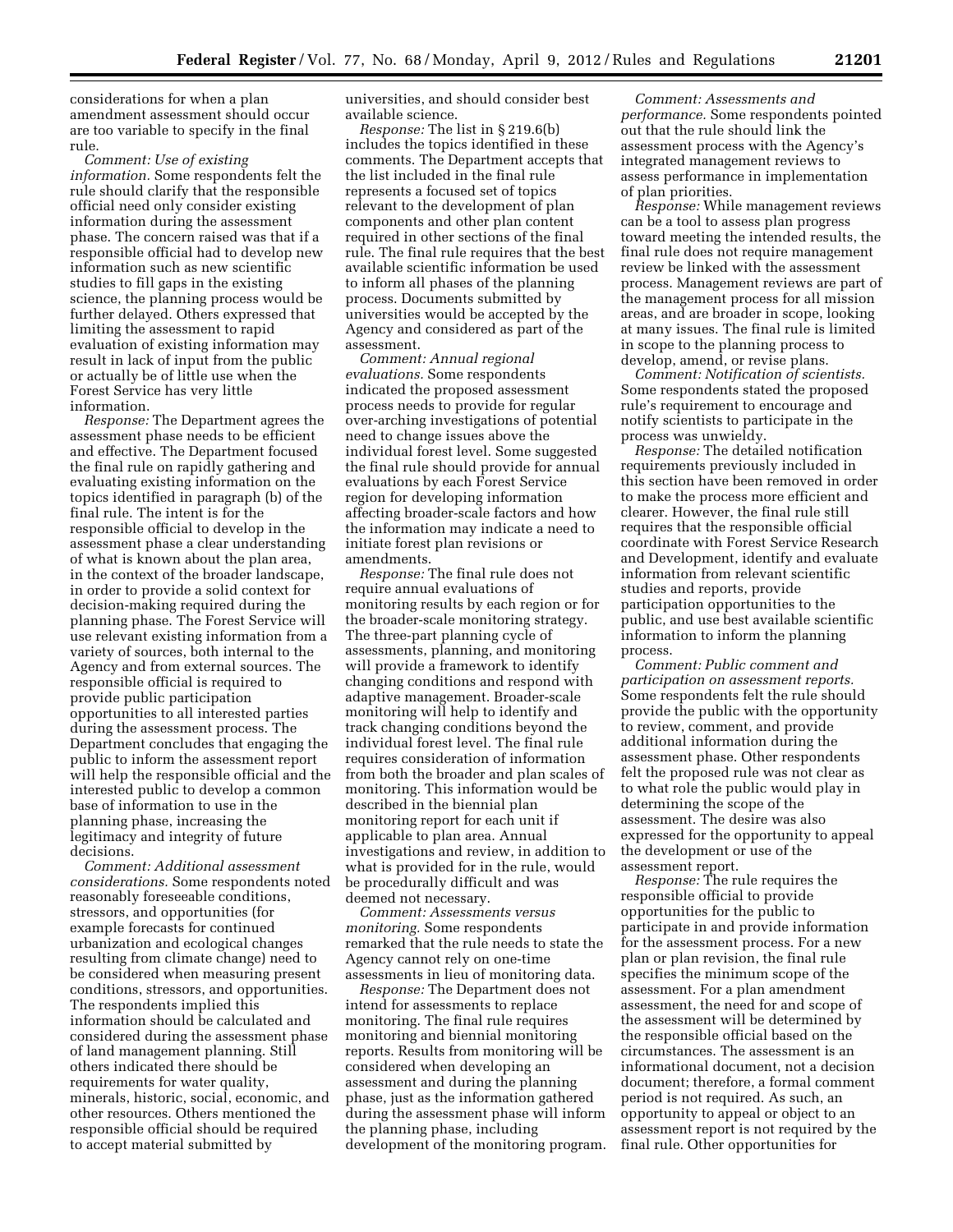formal comment and objection are provided in the rule for plan decisions.

*Comment: Distinctive roles and contributions.* Some respondents felt the requirement for assessments to identify ''distinctive roles and contributions of the unit within the broader landscape'' should be retained; while others felt it should be removed.

*Response:* The final removes this requirement from the assessment as it implies a decision that should be made when approving the distinctive roles and contributions of the unit as part of the other plan content (§ 219.7(f)). It is retained in the requirement for other plan content in § 219.7 of the final rule.

*Comment: Assessments and plan components.* A respondent suggested assessments should include development of plan components to meet the substantive requirements of other rule provisions such as water quality standards.

*Response:* Assessments do not develop plan components, but only gather and evaluate existing information that can be used later in the development of plan components.

*Comment: Information gaps or uncertainties.* Some respondents declared the rule should require a component in the assessment identifying information gaps or uncertainties.

*Response:* Section 219.6(a)(3) of the final rule requires the assessment to document in the report information needs related to the list of topics in paragraph (b) as part of the assessment report. Adding a requirement for the responsible official to document all information gaps or uncertainties could become burdensome and was inconsistent with the rapid evaluation of existing information.

*Comment: Cumulative effects disclosure.* Some respondents stated proposed § 219.6(b)(3) should specifically address the need to document cumulative effects to the condition of lands, water, and watersheds.

*Response:* The final rule does not add a cumulative effects requirement to the assessment. The assessment identifies and evaluates information on conditions and trends related to the land management plan. This will include influences beyond the plan area and influences created by the conditions and trends in the plan area. Cumulative effects analysis is part of the NEPA process and disclosed in the environmental documentation for planning or project decisionmaking.

Section 219.7—Plan Development or Plan Revision

This section sets out requirements for how to develop a new plan or revise an existing plan. This section has two primary topics: (1) The process for developing or revising plans and (2) direction to include plan components and other content in the plan. The intent of this section is to set forth a process for planning that reflects public input and Forest Service experience. The process set forth in the final rule requires the use of the best available scientific information to inform planning (§ 219.3), and requires public participation early and throughout the process (§ 219.4). By conducting an assessment using a collaborative approach before starting a new plan or plan revision, and by working with the public to develop a proposal for a new plan or plan revision, the Department expects that the actual preparation of a plan would be much less time consuming then under the 1982 rule procedures, and that plans will be better supported. These requirements incorporate the best practices learned from the past 30 years of planning, and the Department concludes these practices can be carried out in an efficient and effective manner.

This section also sets out requirements for plan components. These plan components are based on techniques widely accepted and practiced by planners, both inside and outside of government. The set of plan components must meet the substantive requirements for sustainability (§ 219.8), plant and animal diversity (§ 219.9), multiple use (§ 219.10), and timber requirements based on the NFMA (§ 219.11) as well as other requirements laid out in the plan. Except to correct clerical errors, plan components can only be changed through plan amendment or revision. Plan components themselves cannot compel Agency action or guarantee specific results. Instead, they provide the vision, strategy, objectives, and constraints needed to move the unit toward ecological, social, and economic sustainability

In addition to the plan components, this section includes requirements for other plan content. Other required plan content differs from plan components in that an amendment or revision is not required for changes to be made that reflect new information or changed conditions.

Section 219.7—Response to Comments

Many comments on this section focused on aspects of the plan

component and NEPA requirements. The Department retains the 2011 proposed rule wording in the final rule except for minor changes and the following:

(1) At paragraph (c)(2)(i) of this section, the Department consolidated the requirement to identify a preliminary need to change the plan from § 219.6(a) and § 219.7(a). This change is not a change in requirement for the planning process, but moves this requirement from the assessment phase to the start of the planning phase. Also, in this paragraph, the Department modified the wording to make the link between the assessment and monitoring phases with the plan phase clearer: the final rule requires that the responsible official review relevant information from the assessment and monitoring to identify a preliminary need to change the plan and to inform the development of plan components and other plan content. This change reflects the intent of the Department as stated in the preamble to the proposed rule and responds to public comment. It is a change in requirement.

 $(2)$  At paragraph  $(c)(2)(ii)$  of this section, the Department added a requirement to consider the goals and objectives of the Forest Service strategic plan. The Department added this requirement to respond to public comments and to address the requirement of 16 U.S.C.  $1604(g)(3)$  to specify guidelines for land management plans developed to achieve the goals of the ''Program.'' Today the ''Program'' is equivalent to the Forest Service strategic plan. This is an additional requirement to implement the NFMA.

(3) At, paragraph  $(c)(2)(v)$  of this section, the Department edited the wording regarding whether to recommend any additional area for wilderness to remove the confusing term ''potential wilderness areas.'' The paragraph was also edited to clarify that lands that may be suitable, as well as lands that are recommended for wilderness designation, must be identified. These changes clarify the proposed rule and respond to public comment.

(4) At paragraph (c)(2)(vii), the Department added a new requirement to identify existing designated areas other than wilderness or wild and scenic rivers, and determine whether to recommend any additional areas for designation. The changes make clear that if the responsible official has the delegated authority to designate a new area or modify an existing area, then the responsible official may designate such lands when approving the plan, plan revision, or plan amendment. Based on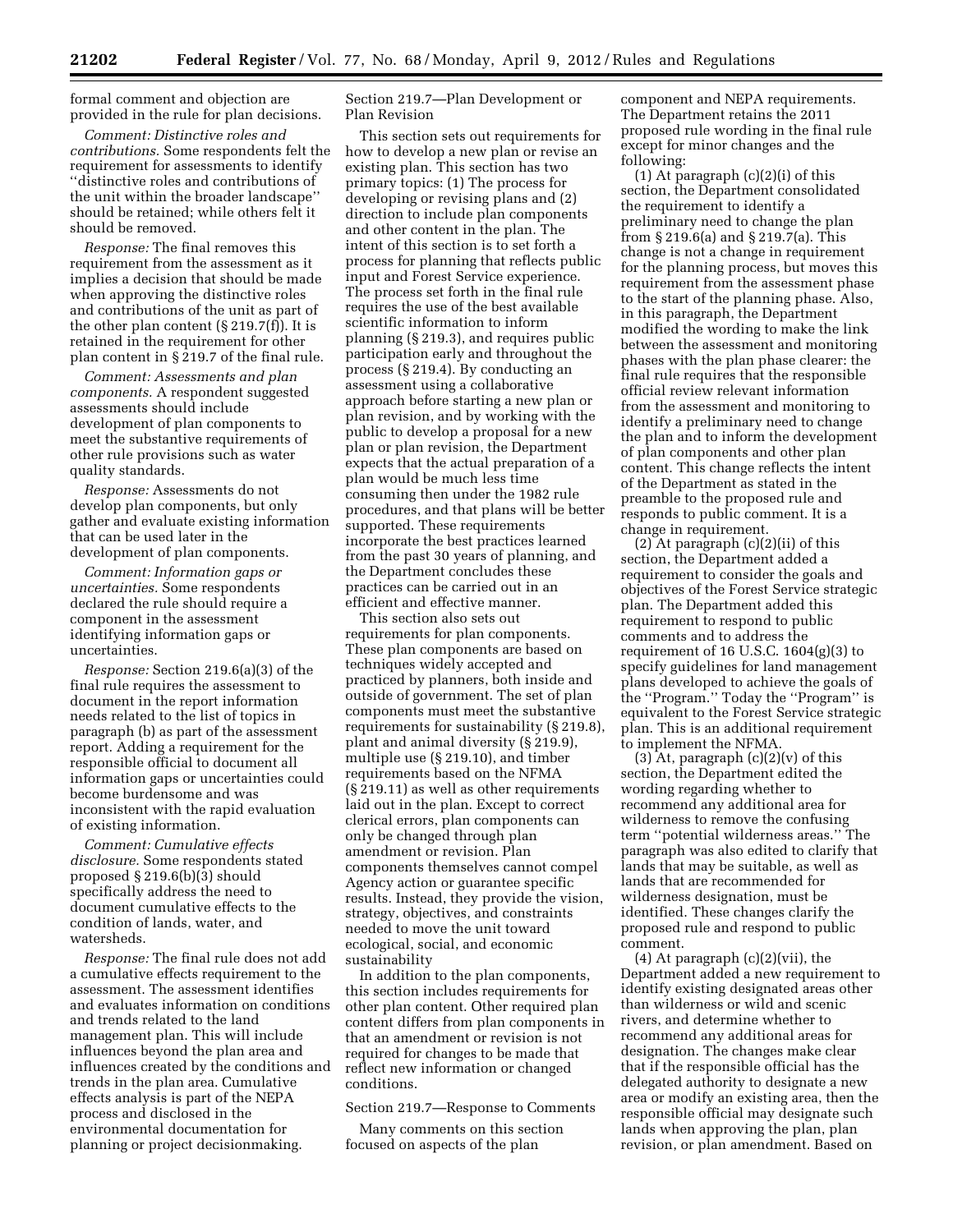public comment, the Department added this requirement to clarify the requirement of § 219.10(b)(1)(vi) of the proposed rule.

(5) At paragraph (c)(3) the Department added the requirement for the regional forester to identify species of conservation concern for the plan area in coordination with the responsible official in paragraph (c)(2) of this section. The Department added this requirement in response to public comment to provide more consistency and accountability in selecting the species of conservation concern. This is a new requirement.

(6) At paragraph (d) of this section, the Department clarified that management areas or geographic areas are required in every plan. This is a clarification of paragraph (d) of the proposed rule and reflects the Department's intent for the proposed rule. Under the proposed rule, inclusion of management and/or geographic areas was implied by paragraph (d); the change to the final rule makes clear that every plan must include management areas or geographic areas or both, to which plan components would apply as described in paragraph (e) of the final rule. The Department removed the provision of the proposed rule that stated every project and activity must be consistent with the applicable plan components, because  $\S 219.15(b)$  and (d) also state this, and this statement would be redundant. These changes are not changes in requirements; they are clarifications.

(7) At paragraph (e)(1)(iv), the Department clarified the wording in the description of a guideline to respond to comments on the preferred alternative. The Department changed the word ''intent'' to ''purpose.'' The final wording is: ''a guideline is a constraint on project and activity decisionmaking that allows for departure from its terms, so long as the *purpose* of the guideline is met.'' In addition, in the second sentence of paragraph (e)(1)(iv), Department added the words ''or maintain'' because guidelines, like standards, may be established to help achieve or maintain a desired conditions or conditions.

 $(8)$  At paragraph  $(e)(1)(v)$ , the Department clarified that plans will include identification of specific lands as suitable or not suitable for various multiple uses and activities, in response to public comment on this section. It retains the wording that makes clear that the suitability of an area need not be identified for every use or activity, and adds clarifying wording stating that suitability identifications may be made after consideration of historic uses and

of issues that have arisen in the planning process. This is a clarification of the proposed rule paragraph  $(d)(1)(v)$ to carry out the intent of the proposed rule.

*Comment: Alternate plans.* A respondent said wording contained in the 1982 rule at § 219.12(f)(5) requiring the Agency to develop alternatives to address public concerns should be restored.

*Response:* The rule requires preparation of an EIS as part of the plan revision process. The NEPA requires development of a range of reasonable alternatives in the EIS. Therefore, a duplicative requirement in the rule is not necessary.

*Comment: Requests for revision.* A respondent said there should be a process for others to request plan revisions. The responsible official would retain the option of determining whether such a request would warrant starting the assessment process.

*Response:* The public may request a plan revision at any time. The public does not need special process to make this request.

*Comment: Combining multiple national forests under one plan.* Some respondents felt a multi-forest plan would need separate tailored requirements for the different ecosystems, landscapes, landforms, forest types, habitats, and stream types that exist in each of the national forests affected.

*Response:* The final rule allows the responsible official the discretion to determine the appropriateness of developing a multi-forest plan, or a separate plan for each designated unit. Plan components would be designed as appropriate for those units to meet the requirements of the final rule, whether for a single or a multi-forest plan.

*Comment: Environmental Policy Act compliance and plan development, amendment, or revision (NEPA).* Some respondents felt plans should be as simple and programmatic as possible and that the preparation of an EIS for a new plan or plan revision is not appropriate. NEPA compliance should occur only at the project level. One respondent wanted a clear commitment for preparation of an EIS for forest plan revisions. Another respondent said categorical exclusions should be used for minor amendments, environmental assessments for more significant amendments, and EISs should be reserved for major scheduled plan revisions. A respondent said responsible officials should not be allowed to combine NEPA and planning associated public notifications (§ 219.16). A respondent said to please consider and

discuss an efficient amendment process in the proposed rule. Another respondent proposed § 219.7(e)(1)(iv) be rewritten to clarify any aspect of any planning document are proposals subject to NEPA.

*Response:* The final rule requires the preparation of an EIS for plan revisions and new plans. Plan amendments must be consistent with Forest Service NEPA procedures, which require an EIS, an EA, or a CE, depending on the scope and scale of the amendment. Projects and activities will continue to be conducted under Forest Service NEPA procedures. The Department believes the NEPA analysis requirements are appropriate to inform the public and help responsible officials make decisions based on the environmental consequences. The requirements for public participation are described in § 219.4 and notifications in § 219.16. The Department retained the wording on combining notifications where appropriate to allow for an efficient amendment process while continuing requiring public notice.

The NEPA regulations at 40 CFR 1508.23 provides that a proposal ''exists at that stage in the development of an action when an agency subject to the Act has a goal and is actively preparing to make a decision on one or more alternative means of accomplishing that goal and the effects can be meaningfully evaluated.'' Not all aspects of planning and planning documentation fall under this definition, and the Department considers classifying every aspect of every planning document as a ''proposal'' subject to NEPA would be an unnecessary and burdensome requirement on the Agency.

*Comment: Additional coordination requirements.* Some respondents suggested additional coordination requirements for noxious weed management, reduction of the threat of wildland fire, assessment of existing aircraft landing sites, and guidelines to ensure project coordination across forest and grassland boundaries where discrepancies between individual unit plans may occur.

*Response:* The Department agrees the issues raised are important. The final rule does emphasize an all lands approach precisely to address issues like these. This emphasis is in each phase of planning: in the assessment phase, responsible officials are directed to identify and evaluate relevant information in the context of the broader landscape; in § 219.8, the final rule requires that the responsible official consider management and resources across the landscape; and in § 219.4 the responsible official is directed to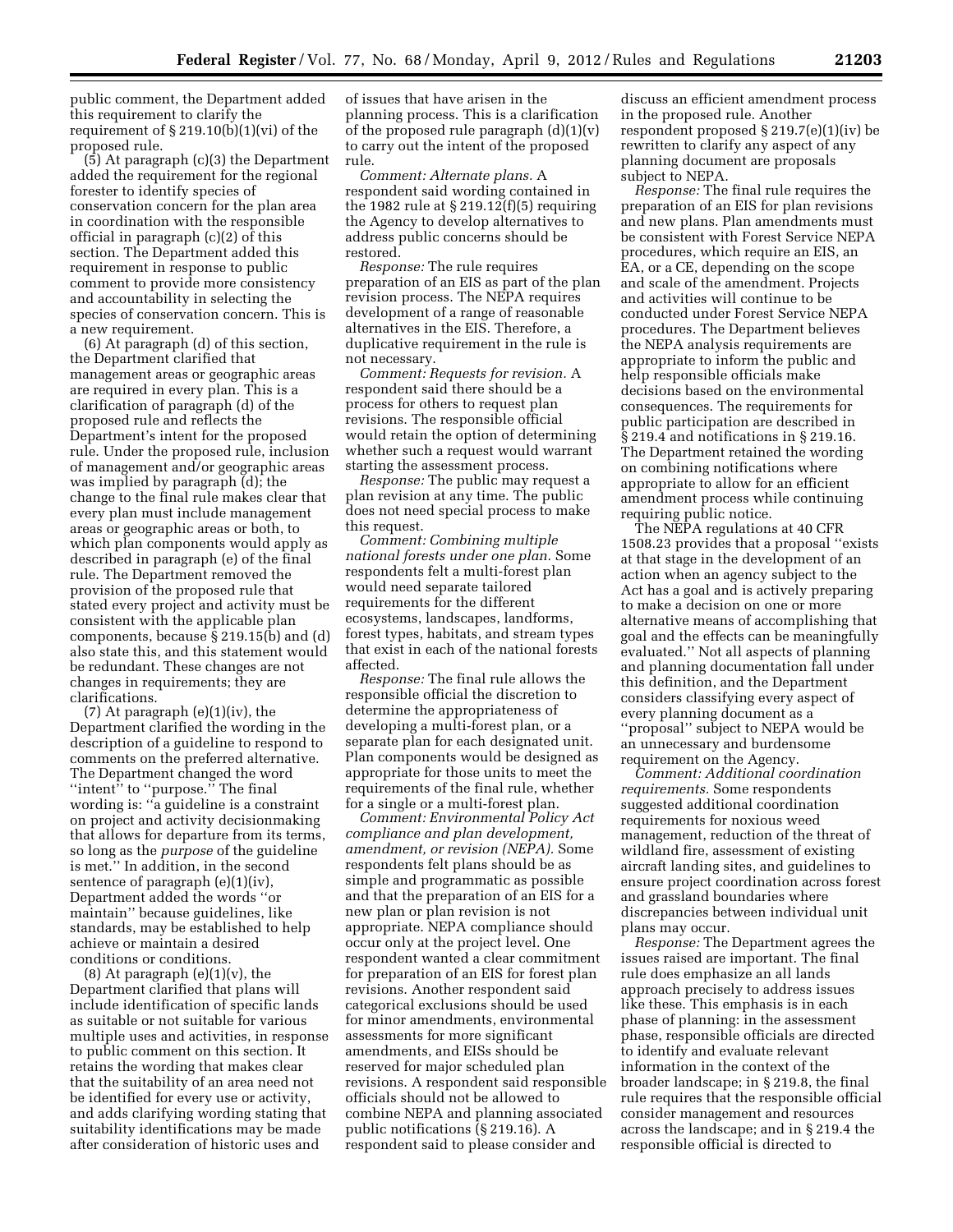consider opportunities for the plan to address the impacts identified or contribute to joint objectives across jurisdictions. Section 219.12 provides a framework for coordination and broader-scale monitoring. However, the rule provides overall direction for plan components and other plan content, and for how plans are developed, revised, and amended. More specific guidance with regard to particular resources is properly found in the plans themselves, or in the subsequent decisions regarding projects and activities on a particular national forest, grassland, prairie, or other comparable administrative unit. Those communities, groups, or persons interested in these important issues can influence plan components and plan monitoring programs by becoming involved in planning efforts throughout the process, including the development and monitoring of the plan, as well as the development of proposed projects and activities under the plan.

*Comment: Scope of the responsible official's discretion.* Some respondents raised concerns over the responsible official's discretion to determine conditions on a unit have changed significantly so a plan must be revised, because the proposed rule fails to define significant and does not include an opportunity for public involvement in this determination. Other respondents felt use of the terms ''consider'' and ''appropriate,'' as in proposed § 219.7(c)(2)(ii) are vague, too discretionary, and could mean the official would look at conditions and trends, but then fail to address them, leading to a poor assessment and planning.

*Response:* A primary goal of the new rule is to create a framework in which new information is identified and used to support adaptive management. The Department expects the new rule to facilitate, over time, the increased use of the amendment process to react more quickly to changing conditions. Placing overly prescriptive requirements in this section could inhibit the responsible official's ability to adaptively manage within the planning rule framework. Section 219.7(c)(2)(ii) in the proposed rule, now (c)(2)(iii) in the final rule, is simply intended as a process step to identify the relevant resources present in plan area for the purpose of developing plan components. This is not intended to be a new assessment, but is linked to the requirements for the assessment in section 219.6(b) of the final rule. Sections 219.8–219.11 contain the requirements for developing plan components to address those resources.

# Plan Components

*Comment: Plan component wording, standards, and guidelines.* A respondent remarked that it was unclear if plans could meet the requirements in this section for plan components by including only one of each of the different kinds of plan components, or whether the Agency is making a binding commitment to include more than one standard, which the respondent believed to be more binding than desired conditions or guidelines.

*Response:* This section of the rule identifies what plan components are, and requires that every plan contain desired conditions, objectives, standards, guidelines, and suitability. The intent of the Department in the proposed rule was that the responsible official would determine the best mix of plan components to address the rule's substantive requirements. However, some respondents were concerned that the rule could be interpreted to require only one of each kind of plan component for every plan. Therefore, the final rule includes changes to the wording in sections 219.8–11 to require that plans include ''plan components, including standards or guidelines.''

*Comment: Desired Future Condition plan component.* A respondent felt desired future condition should be included as a plan component, as it is more than the sum total of the individual desired conditions for each of the important ecological, social, and economic resources on the forest and causes individual desired conditions to occur somewhat in sync.

*Response:* Plans under the rule will identify the forest or grassland's distinctive roles and contributions within the broader landscape and the desired conditions for specific social, economic, and ecological characteristics of the plan area. The Department believes those requirements, combined with the requirements for public participation and integrated resource management, will result in plans that reflect an overall vision for the future desired condition of the plan area as a whole.

*Comment: Desired conditions.* Some respondents stated defining a desired condition as specific social, economic, and/or ecological conditions may continue ecologically unsustainable social and economic practices leading to unsustainable outcomes. A respondent commented that States are responsible for setting fish and wildlife population objectives and the wording must be changed to prevent the Agency from taking on the role of the States. Other respondents wanted more direction on

how the responsible official determines desired conditions.

*Response:* Desired conditions are a way to identify a shared vision for a plan area. In some instances, desired conditions may only be achievable in the long-term. At times, the desired conditions may be the same as existing conditions. Desired conditions may be stated in terms of a range of conditions. Other plan components would provide the strategy and guidance needed to achieve that vision. Plans must meet the requirements of §§ 219.8 through 219.11, including to provide for ecological sustainability. Projects and activities must be consistent with desired conditions as described in § 219.15. The Forest Service Directives System will describe how desired conditions should be written and developed.

States do have responsibilities for managing fish and wildlife, but the rule requires plans to include plan components for ecological conditions (habitat and other conditions) to maintain diversity of fish and wildlife species, as required by NFMA. Responsible officials will continue to coordinate with Federal, State, and local governments and agencies on other public planning efforts.

*Comment: Procedures for analysis.*  Some respondents suggested that the final rule should include specific procedures for analysis. These include specific economic indicators for the economic analysis part of the planning process, the model paradigm for social and economic resources important to rural communities, and means of weighing relative values of multiple uses.

*Response:* Such guidance is not included in this final rule. Analysis methods and technical procedures are constantly changing; the planning rule would quickly be outdated if specific methods were mandated. Additional guidance with regard to social and economic resource analysis is more appropriate in the Forest Service Directives System, and revisions to the Forest Service directives will be available for public comment.

*Comment: Objectives.* Several respondents supported clear, measurable, and specific objectives to enhance transparency and accountability. Several respondents felt basing objectives on reasonable foreseeable budgets unduly constrains planning analysis. Another respondent thought a desired condition without objectives is completely meaningless.

*Response:* The rule uses objectives to support measureable progress toward a desired condition. Objectives will lead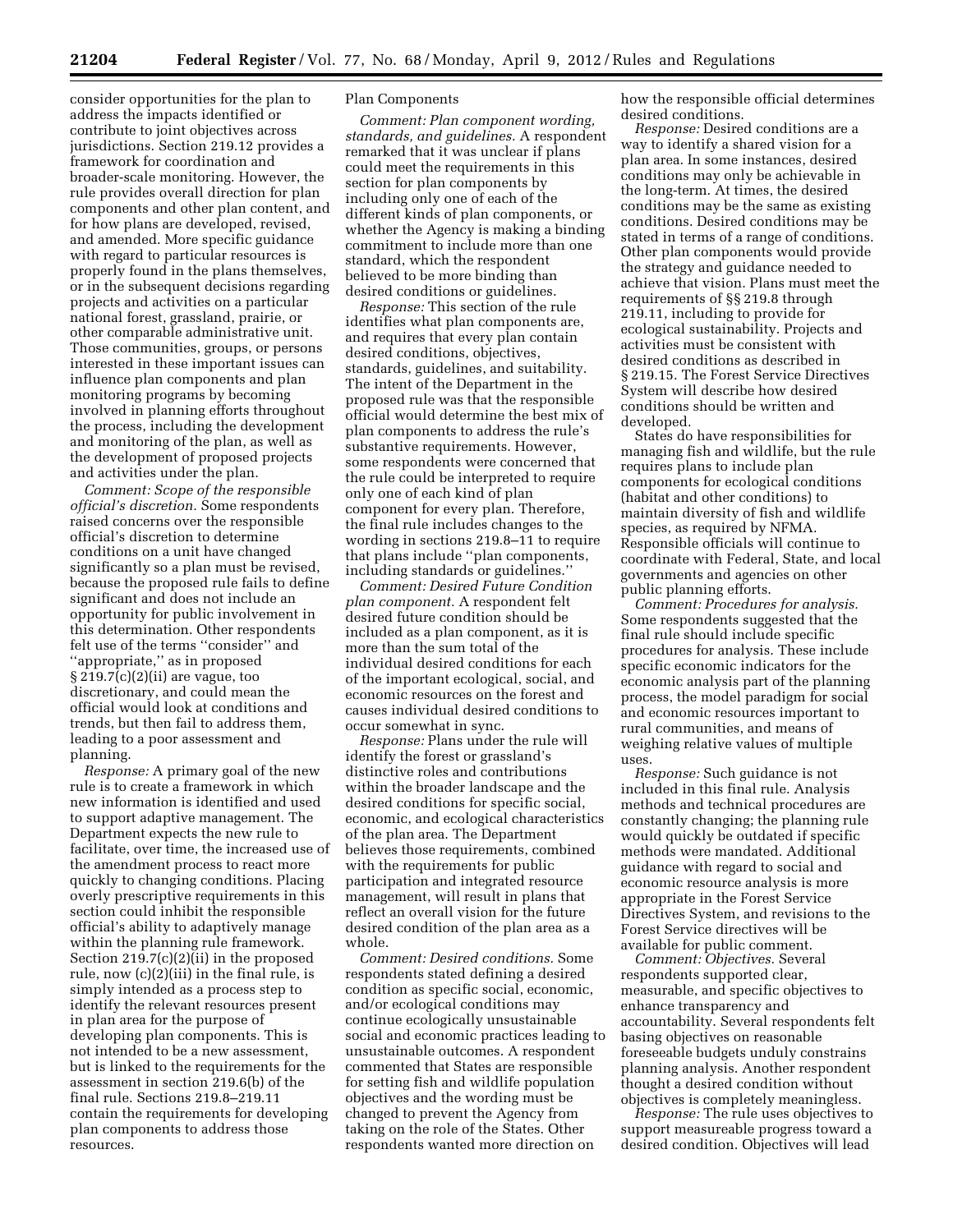to the development of a proactive program of work to achieve the desired condition by describing the focus of management in the plan area. Objectives will be based on achieving and monitoring progress toward desired conditions, and will be stated in measurable terms with specific time frames. Objectives based on budgets and other assumptions help set realistic expectations for achievement of plan objectives over the life of the plan and assist in building public trust in the Agency being able to make progress towards achieving desired conditions and objectives.

*Comment: Goals.* Several respondents felt goals should be mandatory because broad general goal statements describe how the desired future conditions will be achieved and create the overall framework for the other plan components. Others felt they should be optional. Another respondent suggested inclusion of a goal to connect youth, minority, and urban populations to the national forest or grassland to better assure required plan components incorporate and reflect the needs of diverse populations.

*Response:* The proposed wording for goals is unchanged in the final rule because the proposed optional use of goals allows responsible officials to determine whether or not they are a useful plan component in addressing the local situation. Inclusion of a goal for youth, minority, and urban populations is not required in the final rule because the final rule requires the responsible official to encourage participation of youth, low-income populations, and minority populations throughout the planning process, and to consider opportunities to connect people with nature as well as to contribute to social and economic sustainability when developing plan components. See §§ 219.4, 219.8(b), and 219.10(a).

*Comment: Suitability for uses other than timber.* Some respondents felt the rule should require suitability determinations for multiple uses. In addition to suitability for timber use as required under NFMA, a respondent felt suitability of lands for livestock grazing, fire suppression, energy developments, mineral leasing, and off highway vehicles should be required to meet the Act. Another respondent felt economics should be a part of the analysis and land suitability determinations. A respondent felt identification of lands where specific uses are not allowed is de facto regulation of those uses, and proposed § 219.2(b)(2) wording ''a plan does not regulate uses by the public'' appears inconsistent with NFMA direction

regarding the identification of lands as suitable for resource management activities, such as timber harvest. In addition, the respondent stated this wording may be inconsistent with proposed  $\S 219.7(d)(1)(v)$  wording that a ''plan may also identify lands within the plan area as not suitable for uses that are not compatible with desired conditions for those lands.''

*Response:* Determining the suitability of a specific land area for a particular use or activity is usually based upon the desired condition for that area and the inherent capability of the land to support the use or activity. NFMA does not impose a requirement to make suitability determinations for all multiple uses. The NFMA requires that plans ''determine \* \* \* the availability of lands and their suitability for resource management'' (16 U.S.C. 1604(e)(2).

The Department clarified the wording of paragraph (e)(1)(v) to make clear that plans will include identification of specific lands as suitable or not suitable for various multiple uses and activities, in response to public comment on this section; however, the Department decided not to require determinations in every plan for specific uses other than timber. The final rule retains the wording that makes clear that the suitability of an area need not be identified for every use or activity, and adds clarifying wording stating that suitability identifications may be made after consideration of historic uses and of issues that have arisen in the planning process. The responsible official will determine when to identify suitability for various uses and activities as part of the set of plan components needed to meet the requirements of §§ 219.8–219.11.

The identification of suitability is not de facto regulation of those uses. However, responsible officials may, and often do, develop closure orders to help achieve desired conditions. If a responsible official were to develop a closure order, that closure order is a regulation of uses and would prohibit or constrain public use and occupancy. Such prohibitions are made under Title 36, Code of Federal Regulations, Part 261—Prohibitions, Subpart B— Prohibitions in Areas Designated by Order. Issuance of a closure order may be made contemporaneously with the approval of a plan, plan amendment, or plan revision.

*Comment: Suitability for mineral materials.* Several respondents felt the determination of the suitability of lands for energy developments, leasing and extraction, mineral exploration, or mineral leasing must be required. Other respondents felt the rule should not imply the Agency has regulatory or administrative authority to determine which portions of NFS lands are suitable for mineral exploration and development as such a determination would be a de facto withdrawal not in accordance with existing laws.

*Response:* Responsible officials should not make suitability determinations for any resource such as minerals where another entity has authority over the disposal or leasing. Congress has given the Secretary of the Interior authorities over the disposal of locatable minerals (gold, silver, lead, and so forth) and leasable minerals (oil, gas, coal, geothermal, among others). The Secretary of Agriculture has authority over saleable minerals (sand, gravel, pumice, among others). The final rule or a plan developed under the final rule cannot make a de facto withdrawal. Withdrawals occur only by act of Congress or by the Secretary of the Interior through a process under 43 CFR 2300. The Forest Service minerals regulation at 36 CFR 228.4(d) govern how the Agency makes decisions about the availability of lands for oil and gas leasing, and those decisions are not suitability determinations. Decisions about availability of lands for oil and gas leasing under 36 CFR 228.4(d), have been made for most national forests and grasslands. Decisions about the availability of lands for oil and gas leasing under 36 CFR 228.4(d) are not plan components; however, availability decisions may be made at the same time as plan development, plan amendment, or plan revision; but that is not required.

*Comment: Guidelines.* One respondent noted the preamble for the proposed rule stated that guidelines are requirements, but felt guidelines should be optional. Another respondent felt the proposed rule eliminates the distinction between plan guidelines and standards, making guidelines legally enforceable standards with which all projects must comply. The respondent felt that making guidelines enforceable in the same way as standards eliminates what the respondent believed to be the Department's that guidelines are discretionary to provide management flexibility. One respondent policy advocated making guidelines binding, because if they are discretionary, why include them. Several respondents commented on the preferred alternative that the Department should remove the discretion to meet the rule's substantive mandates through either standards ''or'' guidelines by requiring ''standards *and*  guidelines.''

*Response:* The final rule retains the proposed rule's distinction between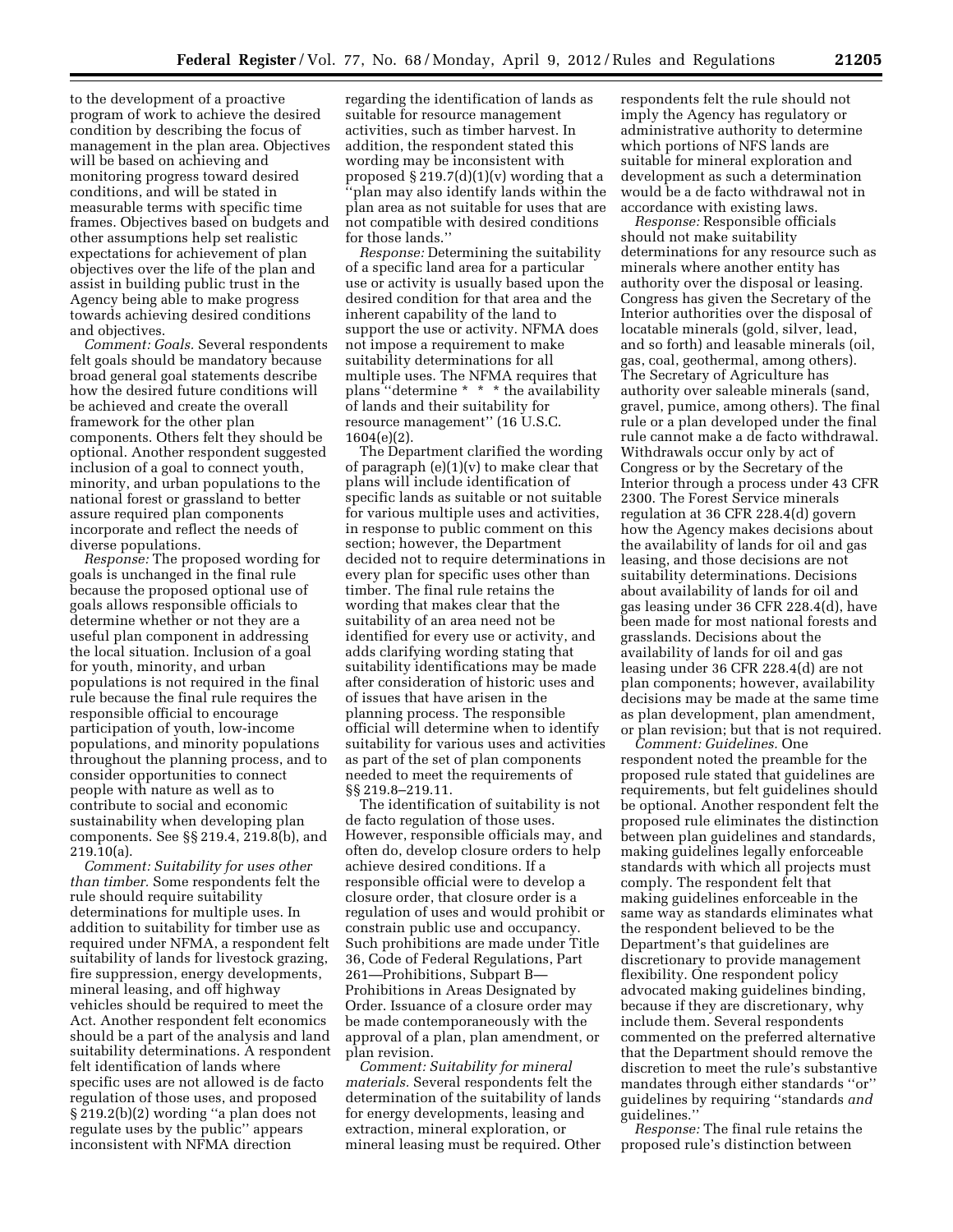standards and guidelines. Under the final rule, standards and guidelines are both mandatory—projects and activities must be consistent with the applicable standards and guidelines. Consistency with a standard is determined by strict adherence to the specific terms of the standard, while consistency with a guideline allows for either strict adherence to the terms of the guideline, or deviation from the specific terms of the guideline, so long as the purpose for which the guideline was included in the plan is met (§ 219.15). This approach to guidelines allows for flexibility as circumstances warrant, for example, when there is more than one way to achieve the intended purpose, or new information provides a better way to meet the purpose, without lessening protections. Guidelines included in plans pursuant to this final rule must be written clearly and without ambiguity, so the purpose is apparent and project or activity consistency with guidelines can be easily determined.

The final rule retains the preferred alternative's wording of ''standards or guidelines'' throughout sections 219.8– 219.11. While every set of plan components developed to meet a substantive requirement of the rule must include standards or guidelines, including both may not be appropriate in every circumstance.

*Comment: Use of standards and guidelines to promote action.* A respondent suggested standards and guidelines should be used to promote or mandate certain management actions, like managing suitable timberlands towards the desired future condition or reducing fuels around wildland-urban interface areas.

*Response:* The Department expects that the set of plan components developed in response to one or more requirements in the rule will facilitate management to move the unit towards one or more desired conditions. Standards and guidelines set out design criteria which are applied to projects and activities, but do not by themselves result in specific management actions taking place.

*Comment: Mandatory standards.*  Some respondents stated the final rule must include measurable standards for specific resources such as climate change, species viability, sustainable recreation, valid existing rights, or watershed management, in order to implement the intent of the rule and to ensure consistency. Others were opposed to the use of standards and guidelines.

*Response:* The rule includes specific requirements for plan components in §§ 219.8 through 219.11. The final rule

has been modified to clarify that ''standards or guidelines'' must be part of the set of plan components required by each of those sections. However, the Department does not agree there should be specific national standards for each of the resources or uses mentioned in the comment, because significant differences in circumstances across the National Forest System could make specific national standards unworkable or not reflective of the best available scientific information for a given plan area. The final rule balances the need for national consistency with the need for local flexibility to reflect conditions and information on each unit. Additional direction will be included in the Forest Service Directives System, and a new requirement was added to § 219.2 that require the Chief to establish a national oversight process for accountability and consistency of planning under this part.

*Comment: Management areas and special areas.* Some respondents indicated management areas and prescriptions should be required plan components and identification of areas with remarkable qualities for special designation should be required as part of the planning process.

*Response:* The final rule requires each plan to include management areas or geographic areas, allows for the plan to identify designated or recommended areas as management areas or geographic areas, allows the responsible official to identify or recommend new designated areas, and clarifies the term ''designated area'' under § 219.19, in response to public comment.

*Comment: Potential wilderness area evaluation and management.* Some respondents found the term ''potential wilderness area'' confusing or inadequate, and the wilderness evaluation process unclear or in conflict with congressional action.

*Response:* The final rule wording removes the term ''potential wilderness areas'' from the final rule in response to public comments. The wording in § 219.7 clarifies that the Agency will identify and evaluate lands that may be suitable for inclusion in the National Wilderness Preservation System and determine whether to recommend them for wilderness designation. Section 219.10(b)(iv) wording has also been changed to clarify that areas recommended for wilderness designation will be managed to protect and maintain the ecological and social characteristics that provide the basis for their suitability for wilderness designation. Direction for the evaluation process and inventory criteria is listed in Forest Service Handbook 1909.12Land Management Planning Handbook, Chapter 70—Wilderness Evaluation. Chapter 70 is part of the Forest Service Directives System being revised following the final rule and the public is encouraged to participate in the upcoming public comment period for those directives. The wilderness evaluation requirement in the rule is not in conflict with the law. In addition, many State wilderness acts require the Forest Service to review the wilderness option when the plans are revised. The Utah Wilderness Act of 1984 is one example, Public Law 98–428. § 201(b)(2); 98 Stat. 1659.

*Comment: Roadless area management and inventory.* Some respondents noted that direction should be added to identify, evaluate, and protect inventoried roadless areas, and a requirement to remove these areas from lands suitable for timber production. Some respondents suggested inclusion of ''unroaded areas,'' as defined in § 219.36 of the 2000 planning rule, in evaluation of lands that may be suitable for potential wilderness and protocols for such evaluation be included in the rule. An organization commented on the preferred alternative that the Department should clarify that the intended starting point for the wilderness evaluation is a full inventory of all unroaded lands.

*Response:* Agency management direction for inventoried roadless areas is found at 36 CFR part 294—Special Areas, and plans developed pursuant to the final rule must comply with all applicable laws and regulations  $(S 219.1(f))$ 

The wording of  $\S 219.7(c)(2)(v)$  was changed in the final rule to clarify that areas that may be suitable for inclusion in the National Wilderness System must be identified as part of the planning process, along with recommendations for wilderness designation. This change makes clear that each unit will identify an inventory of lands that may be suitable as a starting point for evaluating which lands to recommend. Inventories of lands that may be suitable for inclusion in the National Wilderness Preservation System will be conducted following direction in Forest Service Handbook 1909.12—Land Management Planning Handbook, Chapter 70 Wilderness evaluation, which also includes criteria for evaluation. Chapter 70 is part of the Forest Service Directives System which will be revised following the promulgation of this rule. The public is encouraged to participate in the upcoming public comment period for those directives. It is currently Agency policy that unless otherwise provided by law, all roadless,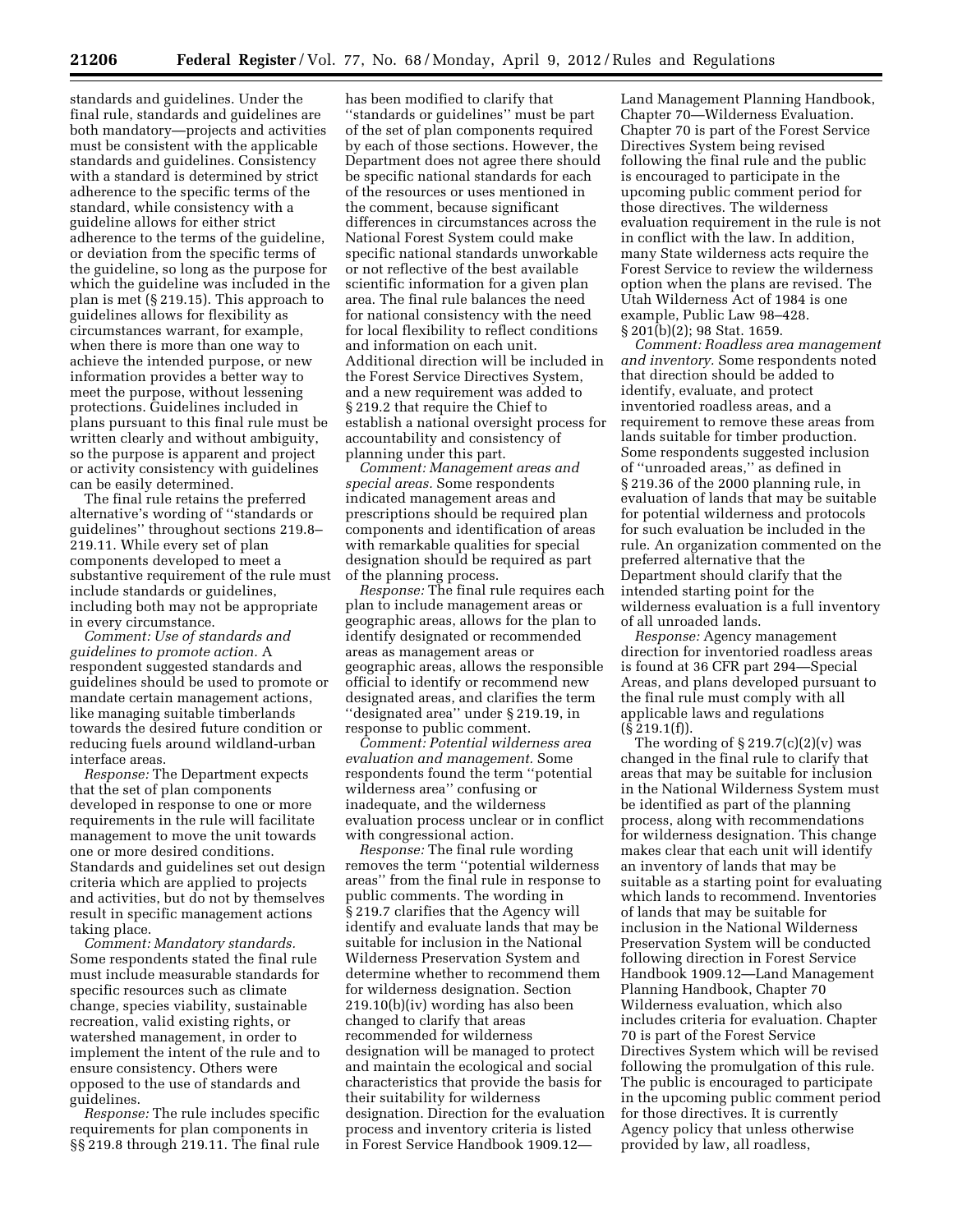undeveloped areas that satisfy the definition of wilderness found in section 2(c) of the Wilderness Act of 1964 be evaluated and considered for recommendation as potential wilderness areas during plan development or revision (FSM 1923).

*Comment: Time limit on Congressional action.* A respondent suggested the rule should include a 10 year time limit for Wild and Scenic River or Wilderness recommendations to be acted upon by Congress or the Agency's recommendation is withdrawn.

*Response:* The Constitution does not grant the U.S. Department of Agriculture authority to set time limits on Congressional action. The Department decided it is not going to require responsible officials to withdraw any such recommendations.

### Other Plan Content

*Comment: Forest vegetation management practices.* Some respondents requested clarification of proposed § 219.7(f)(1)(iv) phrase 'proportion of probable methods of forest vegetation management practices expected'' as it is unclear what type of management practices must be undertaken to successfully satisfy this requirement.

*Response:* Section 16 U.S.C. 1604(f)(2) of the NFMA requires plans to ''be embodied in appropriate written material \* \* \* reflecting proposed and possible actions, including the planned timber sale program and the proportion of probable methods of timber harvest within the unit necessary to fulfill the plan.'' Therefore, under the final rule and Forest Service Directives System, the Department expects plans to display the expected acres of timber harvest by the categories, such as: regeneration cutting (even- or two-aged), unevenaged management, intermediate harvest, commercial thinning, salvage/ sanitation, other harvest cutting, reforestation, and timber stand improvement in an appendix. Examples of such exhibits are displayed in Forest Service Handbook 1909.12, Land Management Planning, Chapter 60, Forest Vegetation Resource Planning is available at *[http://www.fs.fed.us/im/](http://www.fs.fed.us/im/directives/fsh/1909.12/1909.12_60.doc) [directives/fsh/1909.12/1909.12](http://www.fs.fed.us/im/directives/fsh/1909.12/1909.12_60.doc)*\_*60.doc.*  The list of proposed and possible actions may also include recreation and wildlife projects. The final rule allows the list to be updated through an administrative change (§ 219.13(c)).

*Comment: Distinctive roles and contributions.* Some respondents said there is no legal requirement for identification of a forest or grassland's distinctive roles and contributions, and

the requirement will bias and polarize the planning process in favor of some uses, products, and services and against others. Other respondents felt the unit's distinctive roles should be plan components requiring a plan amendment to change, or the wording strengthened to require assessment of underrepresented ecosystems and successional classes across the broader landscape.

*Response:* Under the public participation process, the Department believes the development of the distinctive roles and contributions, while not required by NFMA, will be a unifying concept helping define the vision for the plan area within the broader landscape. The preferred vision is expected to assist the responsible official in developing plan components for the multiple uses. However, projects and activities would not be required to be consistent with the plan area's distinctive roles and contributions, so the Department decided to keep this description as other plan content.

*Comment: Additional plan components and content.* Some respondents suggested additional required plan components like partnership opportunities, coordination activities, monitoring program, or specific maps.

*Response:* Plan components are the core elements of plans. Projects and activities must be consistent with plan components (§ 219.15), and an amendment or revision is required to change plan components. Plan components in the rule are usually reserved for ecological, social, or economic aspects of the environment, but the responsible official has discretion in developing plan components to meet the requirements of the final rule.

Some items like a monitoring program are included as other required content in the plan, but not as a required plan component. The final rule allows the responsible official to add other plan content for unit issues and conditions. Other plan content can be other information that may be useful to Forest Service employees when designing projects and activities under the plan components. The other content in the plan (§ 219.7(f)) differs from plan components in that an amendment or revision would not be required for changes to be made to reflect new information or changed conditions. Monitoring is not included as a plan component, so the monitoring program can be refined and updated without a plan amendment in response to new information or changing conditions. Listing of specific methods for

partnership opportunities or coordination activities as part of the plan is optional content for a plan. The Department did not require specific maps as part of the final rule.

*Comment: Priority Watersheds.* Some respondents asked what process is used to identify priority watersheds and why priority watersheds are not a plan component. Some respondents noted the proposed rule requirement to identify priority watersheds for maintenance and restoration did not include specific criteria for selecting watersheds and did not prescribe what activities or prohibitions would occur in priority watersheds.

*Response:* Section 219.7(f)(1)(i) requires identification of priority watersheds for restoration. This will focus integrated restoration of watershed conditions. Setting priorities can help ensure that investments provide the greatest possible benefits. The Department realizes that priority areas for potential restoration activities could change quickly due to events such as wildfire, hurricanes, drought, or the presence of invasive species. Therefore, this requirement is included as ''other required content" in  $\S 219.7(f)(1)(i)$ rather than as a required plan component, allowing an administrative change (§ 219.13) to be used when necessary to quickly respond to changes in priority. Any changes would require notification.

The Department intends to use the Watershed Condition Framework (WCF), *[http://www.fs.fed.us/](http://www.fs.fed.us/publications/watershed/Watershed_Condition_Framework.pdf) [publications/watershed/Watershed](http://www.fs.fed.us/publications/watershed/Watershed_Condition_Framework.pdf)*\_ *Condition*\_*[Framework.pdf,](http://www.fs.fed.us/publications/watershed/Watershed_Condition_Framework.pdf)* for identifying priority watersheds, developing watershed action plans and implementing projects to maintain or restore conditions in priority watersheds. However, the WCF is a relatively new tool that will be adapted as lessons are learned from its use, as new information becomes available, or as conditions change on the ground. Therefore, because the criteria for selecting watersheds may change in the future, it is not appropriate to codify such criteria in a rule. The adaptive management approach incorporated in the WCF provides the best opportunity and most efficient way to prioritize watersheds for restoration or maintenance. The Department expects that implementation of the final rule and the WCF will be mutually supportive.

### Section 219.8—Sustainability

The requirements of this section of the final rule are linked to the requirements in the assessment (§ 219.6) and monitoring (§ 219.12). In addition,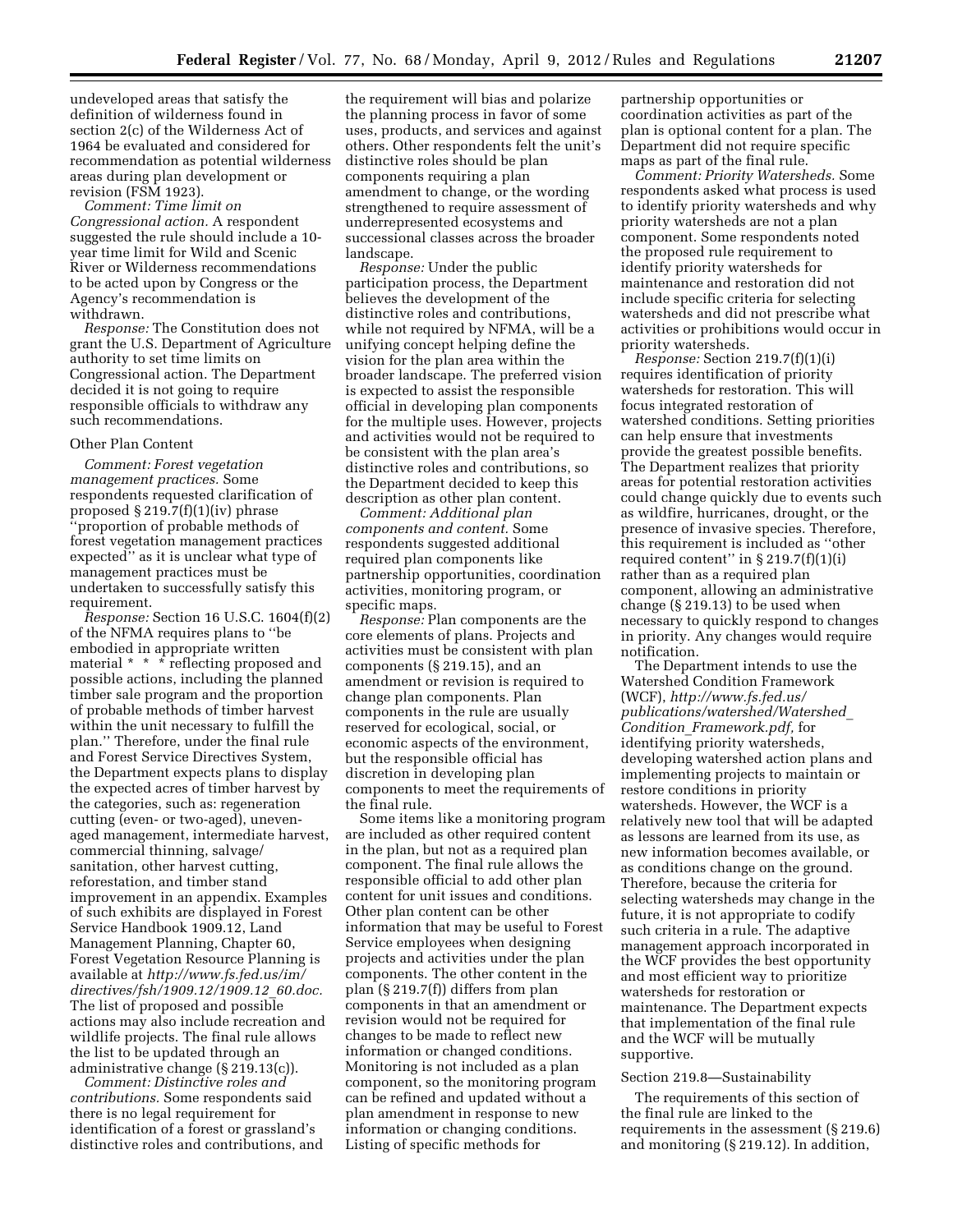this section provides a foundation for the next three sections regarding diversity of plant and animal communities (§ 219.9), multiple use (§ 219.10), and timber requirements based on the NFMA (§ 219.11). Together these sections of the final rule require plans to include plan components designed to maintain or restore ecological conditions to provide for ecological sustainability and to contribute to social and economic sustainability.

The requirements of this section, and all sections of the rule, are limited by the Agency's authority and the inherent capability of the plan area. This limitation arises from the fact that some influences on sustainability are outside the Agency's control, for example, climate change, national or global economic or market conditions, and urbanization on lands outside of or adjacent to NFS lands. Given those constraints, the Department realizes it cannot guarantee ecological, economic, or social sustainability. It is also important to note that plan components themselves do not compel agency action or guarantee specific results. Instead, they provide the vision, strategy, guidance, and constraints needed to move the plan area toward sustainability. The final rule should be read with these constraints in mind.

Additional requirements for contributing to social and economic sustainability are found in § 219.10 and § 219.11.

# Section 219.8—Response to Comments

Many comments on this section focused on the concepts of ecological health, resilience and integrity, requirements for riparian area management, the relationship between social, ecological, and economic sustainability, and the requirements for social and economic sustainability. The Department reorganized this section to improve clarity, and made the following changes in response to public comment.

1. The Department changed the order of the wording of the introductory paragraph.

2. At paragraph (a)(1) of this section, the Department changed the caption ''Ecosystem plan components'' to ''Ecosystem Integrity.'' In addition, the Department replaced the phrase ''healthy and resilient'' to ''ecological integrity'' in this paragraph and throughout this subpart. The Department also modified additional wording of this section to reflect this change. This change responds to public concern about how to define and measure ''health'' and ''resilience.'' Ecosystem integrity is a more

scientifically supported term, has established metrics for measurement, and is used by both the National Park Service and the Bureau of Land Management. Requirements included in this section, as well as in § 219.9 require plans to include plan components designed to ''maintain or restore ecological integrity.'

3. The Department modified the list of factors the responsible official must take into account when developing plan components at paragraph  $(a)(1)(i)$ – $(v)$ . The Department removed the term ''landscape scale integration'' and replaced it with a requirement for the responsible official to take into account the interdependence of terrestrial and aquatic ecosystems, the contributions of the plan area to the broader landscape, and the conditions of the broader landscape that influence the plan area. The Department also added a requirement to take into account opportunities for landscape scale restoration. The additional wording clarifies the Department's intent that the planning framework be designed to ensure that managers understand the landscape-scale context for management, and the interdependence of ecosystems and resources across the broader landscape.

The Department removed air quality from paragraph (a)(1) and added air quality to paragraph (a)(2). This change is in response to public comment that requested that air resources be treated in a similar manner to soil and water resources. Additionally, the paragraph was modified to add the term ''standards or guidelines'' to clarify here and in similar sentences throughout §§ 219.8 through 219.11 that standards or guidelines must be part of the set of plan components developed to comply with requirements throughout the rule. Except for the change for air quality, these changes to paragraph (a)(1) are not changes in requirements, because they reflect the Department's intent as stated in the preamble for the proposed rule, and provide additional clarity.

4. At paragraph (a)(2) of this section, the Department changed the caption ''Ecosystem elements'' to ''Air, soil, and water.'' This reorganized paragraph requires the plan to have plan components, including standards or guidelines, to maintain or restore the elements of air, soil, and water resources. The Department also changed the phrase ''maintain, protect, or restore'' of the proposed rule to ''maintain or restore'' here and throughout the final rule. This change is in response to public comment, and to make the rule consistent throughout the sections, and recognizes that the

concept of protection is incorporated as part of how a responsible official accomplishes the direction to maintain or restore individual resources. These changes are not changes in requirements, they are clarifications.

5. At paragraph (a)(2) the Department reorganized the elements that plan components are designed to maintain or restore. The Department removed the provisions about terrestrial elements and rare plant communities from paragraph (a)(2); these items are now discussed in § 219.9(a) of the rule. At paragraph (a)(2)(iv) the Department combined the wording about aquatic elements and public water supplies of paragraphs (a)(2)(i) and (a)(2)(iv) of the proposed rule. The wording about water temperatures changes, blockages of water courses, and deposits was removed from this paragraph and is now more appropriately discussed with riparian areas at paragraph (a)(3)(i) of this section.

6. Paragraph (a)(3) adds specific requirements to the proposed rule to maintain or restore riparian areas. It provides that plan components must maintain or restore the ecological integrity of riparian areas, including ''structure, function, composition and connectivity,'' to make clear that the plan must provide direction for proactive management of riparian areas. Paragraph (a)(3) also sets out a list of elements relevant to riparian areas that must be considered when developing plan components to maintain or restore ecological integrity, and it changes the proposed rule's requirement for a ''default width'' for riparian areas to a requirement for a riparian management zone. These changes respond to public comment to provide more clear and specific direction for riparian areas. In addition, at paragraph (a)(3), the Department added a requirement to give special attention to the area 100 feet from the edges of perennial streams and lakes; and a requirement that plan components must ensure that no management practices causing detrimental changes in water temperature or chemical composition, blockages of water courses, or deposits of sediment that seriously and adversely affect water conditions or fish habitat shall be permitted within the zones or the site-specific delineated riparian areas. These requirements are carried forward from the 1982 rule. These additional requirements were added because public comments suggested the proposed rule was too vague or too open to interpretation with regard to minimum requirements.

7. At paragraph (a)(4), the Department added a requirement for the Chief to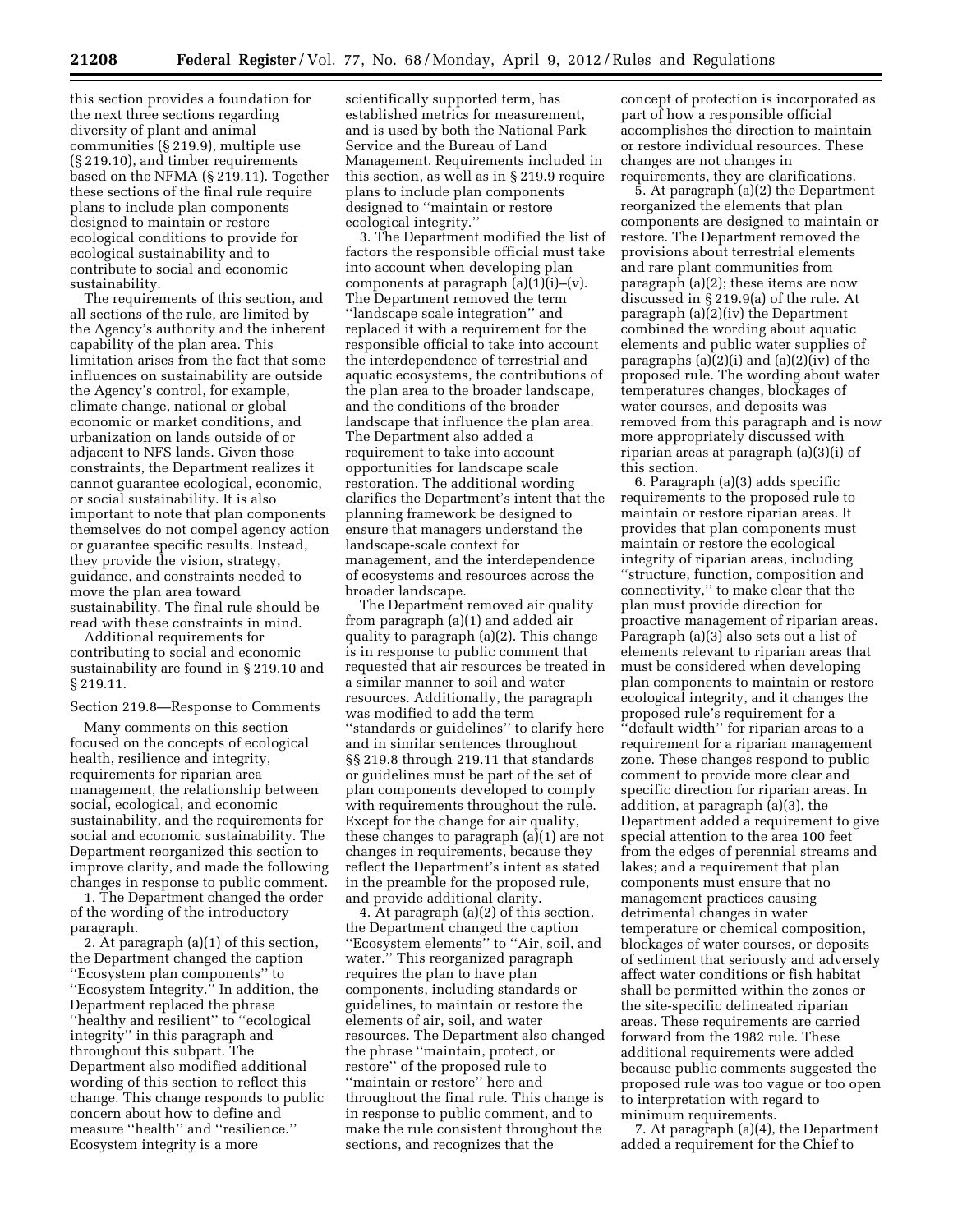establish requirements for national best management practices for water quality in the Forest Service directives and for plan components to ensure implementation of these practices. The public will have an opportunity to comment on these Forest Service directives. The Department added this requirement to respond to comments that the rule needed provisions to protect water quality and other comments about the use of best management practices.

8. At paragraph (b) of this section, the Department requires plan components to guide the unit's contribution to social and economic sustainability. The Department modified this paragraph to:

(i) Add reference to ''standards or guidelines,'' consistent with changes in other sections.

(ii) Remove wording about distinctive roles and contributions contained in the proposed rule, because the requirement is in § 219.7. This is not a change in requirements.

(iii) Add scenic character, recreation settings, and access in response to public comment about recreation. This change reflects the intent of the Department as stated in the preamble to the proposed rule.

(iv) Add a new requirement to take into account opportunities to connect people with nature to respond to public comments about the need to connect Americans, especially young people and underserved communities, with the NFS. This additional requirement adds specificity to the proposed rule direction to contribute to social sustainability and provide for ecosystem services as defined in the proposed rule.

(v) Make additional edits for clarity. *Comment: Maintain, protect, or restore.* Some respondents did not understand why in some sections of the rule (such as § 219.9) the phrase ''maintain or restore'' was used and in other sections (such as § 219.8) the phrase ''maintain, protect, or restore'' was used. They questioned whether the two phrases were intended to mean different things or provide different levels of protection.

*Response:* The use of the two different phrases in the proposed rule was unintended. There was no intent to impart differing levels of protection or different requirements by the use of the two phrases. After review of the proposed rule and the preamble, it is apparent that the two phrases are used interchangeably and often inconsistently. To avoid future confusion, the phrase ''maintain and restore'' has been used consistently throughout §§ 219.8 and 219.9. The Department believes that ''protection'' is

inherent in maintaining resources that are in good condition and restoring those that are degraded, damaged, or destroyed. The Department did not intend to imply that plan components would not ''protect'' resources where the word ''protect'' was not part of the phrase. Maintenance and restoration may include active or passive management and will require different levels of investment based on the difference between the desired and existing conditions of the system.

*Comment: Best management practices and specificity for water sustainability.*  Some respondents felt the requirements for maintaining and restoring watersheds, sources of drinking water, and riparian areas of the proposed rule lacked the specificity necessary to consistently implement the rule. A respondent said the rule should reemphasize a commitment to maintaining water quality standards through the limitation of uses incompatible with clean water, management for restoration of water quality, and the mandatory use of best management practices. One respondent suggested that plans may list best management practices that a project is required to adopt. Other respondents said the final planning rule should also require monitoring for water quality standard compliance and implementation and effectiveness of best management practices.

*Response:* Wording was added to § 219.8 of the final rule to clarify and add detail to the requirements for plan components for watersheds, aquatic ecosystems, water quality, water resources including drinking water resources, and riparian areas, in response to public comment.

Wording was also added to require that the Chief establish requirements for national best management practices (BMPs) for water quality in the Forest Service Directives System, and that plan components ensure implementation of those practices. The relevant directives (FSM 2532 and FSH 2509.22) are currently under development and will be published for public comment. At this time, the Department anticipates that the proposed directives will require the use of the national core BMPs (*National Core BMP Technical Guide,*  FS–990a, in press).

The final rule does not require monitoring of implementation and effectiveness of best management practices, but does require monitoring of select watershed and ecosystem conditions, as well as progress toward meeting the plan's desired conditions and objectives.

These changes and the requirements in this and other sections reflect the intent as stated in the preamble of the proposed rule to place a strong emphasis on water resources and develop a framework that will support watersheds, aquatic ecosystems, and water resources throughout the National Forest System.

*Comment: Riparian area management zone size.* Some respondents felt the rule should include a minimum default width for riparian areas ranging from 100 feet to 300 feet or to the width of the 100 or 200-year flood plain. Without specific requirements, respondents felt there would be inconsistent implementation of the rule. Others preferred the riparian area default width vary depending on ecological or geomorphic characteristics approach used in the proposed rule.

*Response:* The Department added wording at § 219.8(a)(3) to require special attention to land and vegetation for approximately 100 feet from the edges of all perennial streams and lakes. The Department decided to make this change to respond to public comment and retain the special attention provided in the 1982 rule, but decided not to require a minimum default width because the scientific literature states riparian area widths are highly variable and may range from a few feet to hundreds of feet. The final rule requires the responsible official to use the best available scientific information (§ 219.3) to inform the establishment of the width of riparian management zones around all lakes, perennial and intermittent streams, and open water wetlands. Plan components to maintain or restore the ecological integrity of riparian areas will apply within that zone, or within a sitespecific delineation of the riparian area.

*Comment: Management activities in riparian areas.* Some respondents felt the riparian area guidance in the proposed rule represented a weakening of protection from the 1982 rule and wanted to see stronger national standards. They felt some management activities, like grazing and off-highway vehicle (OHV) use, should be prohibited or limited in riparian areas as they can be harmful to riparian area health. Others felt management activities in riparian areas should be left to only restoration efforts. Some respondents felt the riparian management requirements in the proposed rule were vague or too open to interpretation. Others felt the proposed rule may preclude active management within riparian areas.

*Response:* Section 219.8 has been revised in the final rule to address these concerns. The final rule requires the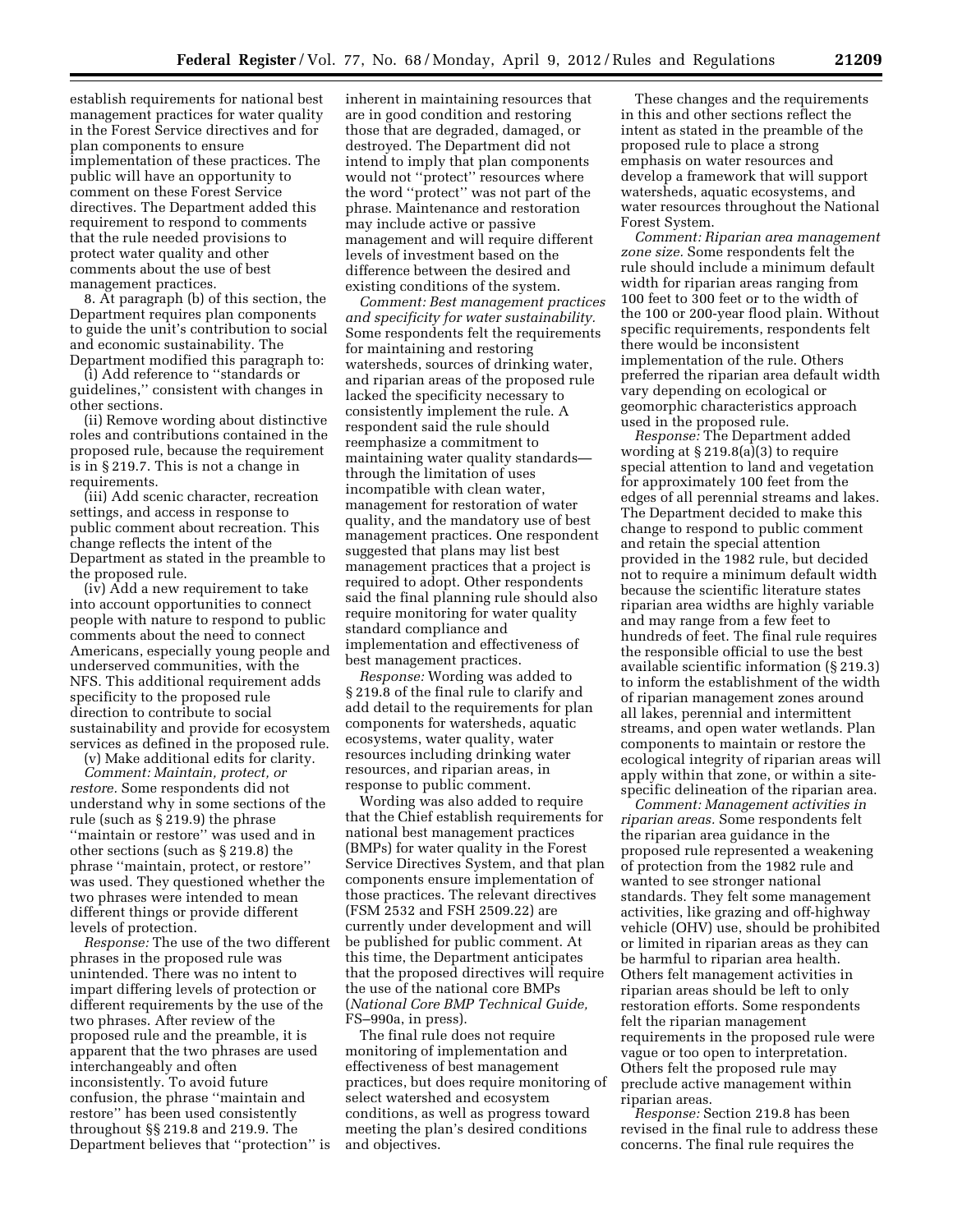responsible official to give special attention to land and vegetation for approximately 100 feet from the edges of all perennial streams and lakes and further requires that plan components must ensure that no management practices causing detrimental changes in water temperature or chemical composition, blockages of water courses, or deposits of sediment that seriously and adversely affect water conditions or fish habitat shall be permitted within the riparian management zones or the site-specific delineated riparian areas. The Department expects projects and activities, including restoration projects, will occur in riparian areas. Plans may allow for projects and activities in riparian areas that may have short term or localized adverse impacts in order to achieve or contribute to a plan's desired conditions or objectives, so long as they do not seriously and adversely affect water conditions or fish habitat.

These requirements are similar to the requirements of the 1982 rule. They are in addition to the final rule requirements in  $\S 219.8(a)(3)$  that plans must include plan components, including standards or guidelines, to maintain or restore the ecological integrity of riparian areas in the plan area, including plan components to maintain or restore structure, function, and composition. The changes to the proposed rule make clear that plans must provide for the ecological integrity of riparian areas in the plan area, and must include a set of plan components, including standards or guidelines, to do so. The responsible official must also take into account water temperature and chemical composition, blockages of water courses, deposits of sediment, aquatic and terrestrial habitats, ecological connectivity, restoration needs, and floodplain values and risk of flood loss when developing these plan components. These requirements are in addition to the requirements in § 219.8(a)(2) to include plan components to maintain or restore water quality and water resources, and the requirement in § 219.7(f) to identify priority watersheds for restoration or maintenance.

The Department believes that these requirements provide strong direction for proactive management (active and passive) of water resources beyond what was required in the 1982 rule, while allowing the responsible official to use the best available scientific information, public input, and information about local conditions to inform development of plan components in response to these requirements.

*Comment: Sustainability and multiple use.* Some respondents felt the proposed rule did not adequately recognize the importance of the multiple use mandate because the proposed rule at § 219.8 omitted any reference to multiple use.

*Response:* The proposed rule and the final rule both explicitly recognize multiple uses in § 219.8(b), with additional direction provided in § 219.10 with regard to management for multiple uses.

*Comment: Maintain ecological conditions.* Some respondents felt the proposed requirements to maintain or restore ecological conditions in §§ 219.8 and 219.9 would allow for the Agency to develop plan components maintaining current degraded ecological conditions.

*Response:* The intent of the rule is for plan components to maintain desired conditions, and restore conditions where they are degraded. However, the Department recognizes in some instances it may be impracticable or impossible to restore all degraded, damaged or destroyed systems that may be present in a plan area because of cost, unacceptable tradeoffs between other resource and restoration needs, or where restoration is outside the capability of the land or Forest Service authority. There are also degraded areas on NFS lands where the tools or methods are not currently available to effectively restore them to desired conditions. The Department recognizes that at times, management activities maintaining existing, less than desirable conditions in the short-term may be critical to preventing further degradation and for successful restoration towards desired conditions over the long-term. For example, the primary management emphasis in some areas may be controlling the spread of invasive species when eradication is not currently feasible.

# Ecological Integrity

*Comment: Integration of terrestrial and aquatic ecosystems.* Some respondents felt the proposed rule was unclear in the requirement that the responsible official take into account the integration of terrestrial and aquatic ecosystems in the plan area when creating plan components to maintain or restore the health and resilience of terrestrial and aquatic ecosystems and watersheds in the plan area.

*Response:* The final rule adds clarifying wording to § 219.8. The word ''integration'' was changed to ''interdependence'' to better reflect the Department's intent, and new wording was added requiring the responsible official to consider contributions of the

unit to ecological conditions within the broader landscape influenced by the plan area and conditions in the broader landscape that may influence the sustainability of resources and ecosystems, as well as opportunities for landscape scale restoration. These changes clarify the former requirement in the proposed rule and strengthen the planning framework by ensuring responsible officials understand the interdependence of ecosystems in the plan area, as well as the role and contribution of their units and the context for management within the broader landscape.

*Comment: Invasive species.* Some respondents felt the rule should have more explicit requirements on how invasive species management would be included in plans.

*Response:* It is clear that the introduction of invasive species to national forest and grassland ecosystems has had, and is continuing to have, profound effects on the ecological integrity of these ecosystems. The final rule explicitly addresses invasive species in § 219.6, which requires information about stressors such as invasive species to be identified and evaluated, and in corresponding requirements in §§ 219.8 and 219.10. Plan components are required to maintain or restore ecological integrity under §§ 219.8, taking into account stressors including invasive species, and the ability of the ecosystems on the unit to adapt. Plan components for multiple uses must also consider stressors, including invasive species, and the ability of the ecosystems on the unit to adapt.

### Social and Economic Sustainability

*Comment: Relationship between ecological, social and economic sustainability.* Some respondents felt ecological sustainability should be prioritized over social and economic sustainability, whereas other felt that economic sustainability should be prioritized. Others felt NFS lands should be managed primarily for multiple uses that contribute to economic and social sustainability. Some respondents felt the proposed rule incorrectly prioritizes plan components by use of ''maintain or restore'' elements of ecological sustainability over the use of the term ''to contribute'' for social and economic sustainability. Some respondents expressed differing opinions about the relative importance of ecological, social, and economic sustainability in relation to multiple uses. A respondent felt social and economic sustainability should not be included in the rule, while another felt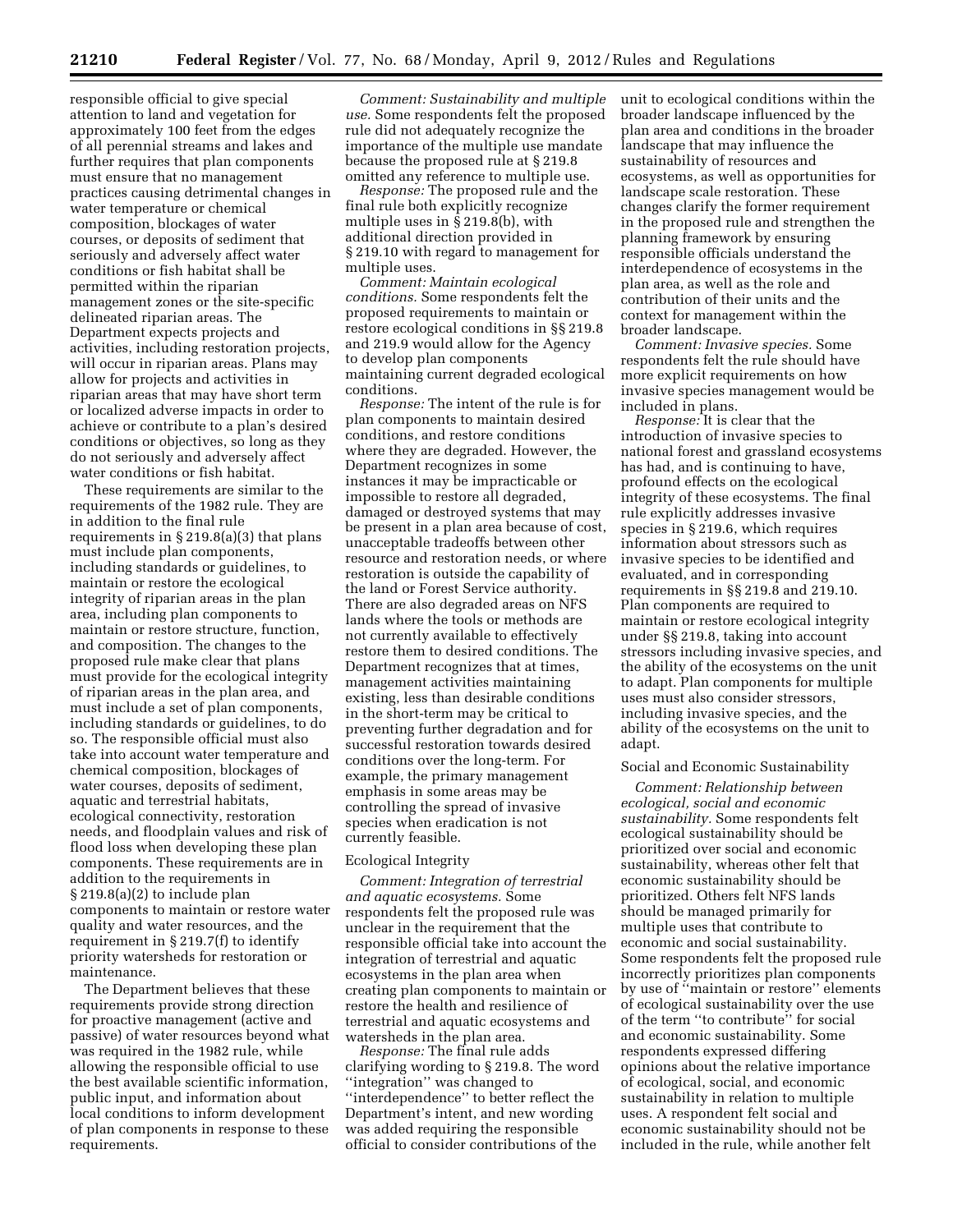ecological sustainability should not be included. Some respondents felt social, environmental, and economic considerations are not competing values but interdependent and all play a role in management. Some respondents disagreed with the concept that the Agency has more control over ecological sustainability than social and economic sustainability. Some respondents felt the proposed rule definition of sustainability was not clear.

*Response:* The MUSYA requires ''harmonious and coordinated management of the various resources, each with the other, without impairment of the productivity of the land, with consideration being given to the relative values of the various resources, and not necessarily the combination of uses that will give the greatest dollar return or greatest unit output'' (16 U.S.C. 531). Under this final rule, ecological, social, and economic systems are recognized as interdependent, without one being a priority over another. The rule requires the consideration of ecological, social, and economic factors in all phases of the planning process. However, the final rule recognizes that the Agency generally has greater influence over ecological sustainability on NFS lands than over broader social or economic sustainability, although it cannot guarantee sustainability for any of three. The Department recognizes that management of NFS lands can influence social and economic conditions relevant to a planning area, but cannot ensure social and economic sustainability because many factors are outside of the control and authority of the responsible official. For that reason, the final rule requires that the plan components contribute to social and economic sustainability, and provide for ecological sustainability, within Forest Service authority and the inherent capability of the plan area.

Ecological sustainability will help provide people and communities with a range of social, economic, and ecological benefits now and in the future. In addition, plan components will provide directly for a range of multiple uses to contribute to social and economic sustainability. The final rule includes a modified definition of sustainability by defining the terms ecological sustainability, economic sustainability, and social sustainability as part of the definition of sustainability.

*Comment: Connecting people to nature.* Some respondents felt the rule should contain wording to encourage a sense of value for public lands necessary in maintaining these lands for

enjoyment by future generations. In an increasingly urbanized society, they felt access to NFS lands is necessary for people to visit, learn, recreate, and generate their livelihood.

*Response:* Section 219.8(b)(6) of the final rule requires the responsible official take into account opportunities to connect people with nature.

*Comment: Cultural sustainability.*  Some respondents felt the rule should include management of cultural resources as a separate aspect of sustainability. A respondent felt proposed § 219.8(b)(4) should be expanded to include ''cultural landscapes.''

*Response:* The final rule does not create a separate aspect of sustainability for management of cultural resources, but does address cultural resources and uses. The definition in the final rule of ''social sustainability'' recognizes the ''relationships, traditions, culture, and activities that connect people to the land and to one another, and support vibrant communities.'' In addition: Section 219.1(c) recognizes that NFS lands provide people and communities with a wide array of benefits, including ''cultural benefits.'' Section 219.4 requires opportunities for public and Tribal participation and coordination throughout the planning process. Section 219.4(a)(3) requires that the responsible official request ''information about native knowledge, land ethics, cultural issues, and sacred and culturally significant sites'' during consultation and opportunities for Tribal participation. Section 219.6(b) requires the assessment to include identification and evaluation of information about cultural conditions and cultural and historic resources and uses. Section 219.8 in the final rule recognizes cultural aspects of sustainability by requiring ''cultural and historic resources and uses'' be taken into account when designing plan components to guide contributions to social and economic sustainability. Section 219.10(b)(1)(ii) of the rule requires ''plan components \* \* \* for a new plan or plan revision must provide for protection of cultural and historic resources,'' and ''management of areas of Tribal importance.'' The final rule also includes recognition of and requirements for ''ecosystem services,'' which include ''cultural heritage values.'' These requirements, in combination with the requirement that plan content include descriptions of a unit's roles and contributions within the broader landscape under § 219.7(e), ensure the cultural aspects of sustainability will be taken into account when developing plan components that

guide unit contributions to social sustainability.

*Comment: Local economies, communities, and groups.* Some respondents felt the rule should require coordination with or participation of local communities. Some respondents felt the rule should recognize that how units are managed can greatly influence local communities and economies. Some respondents felt the rule should include maintaining ''vibrant communities.'' Some respondents felt the proposed rule preamble discussion about the Agency's relative influence over ecological as compared with social and economic sustainability was incorrect, as the Agency has more influence or impact on local communities than the preamble implied. A respondent felt the rule should consider all communities, not just local. A respondent felt the proposed rule inappropriately allows the Agency to dictate social and economic sustainability of local communities.

*Response:* Nothing in the final rule would dictate the social or economic sustainability of local communities—to the contrary, the rule recognizes that plans cannot dictate social or economic sustainability. However, the Department recognizes that management of NFS lands can influence local communities as well as persons and groups outside of these communities, and that some local economies may be more dependent on the management of the plan area and NFS resources than others. Section 219.4 requires the responsible official to engage local communities, as well as those interested at the regional and national levels, as well as to coordinate with other public planning efforts, including State and local governments, and Tribes. Section 219.6(b) requires in the assessment phase that responsible officials identify and evaluate existing relevant information about social, cultural, and economic conditions, benefits people obtain from the NFS planning area, and multiple uses and their contribution to the local, regional, and national economies. Section 219.8 requires that plans provide plan components to contribute to economic and social sustainability, and section 219.10 requires plans to provide for ecosystem services and multiple uses. Section 219.12 requires monitoring progress toward meeting the desired conditions and objectives in the plan, including for providing multiple use opportunities. These requirements will help plans contribute to vibrant communities.

*Comment: Specific processes for assessing social and economic*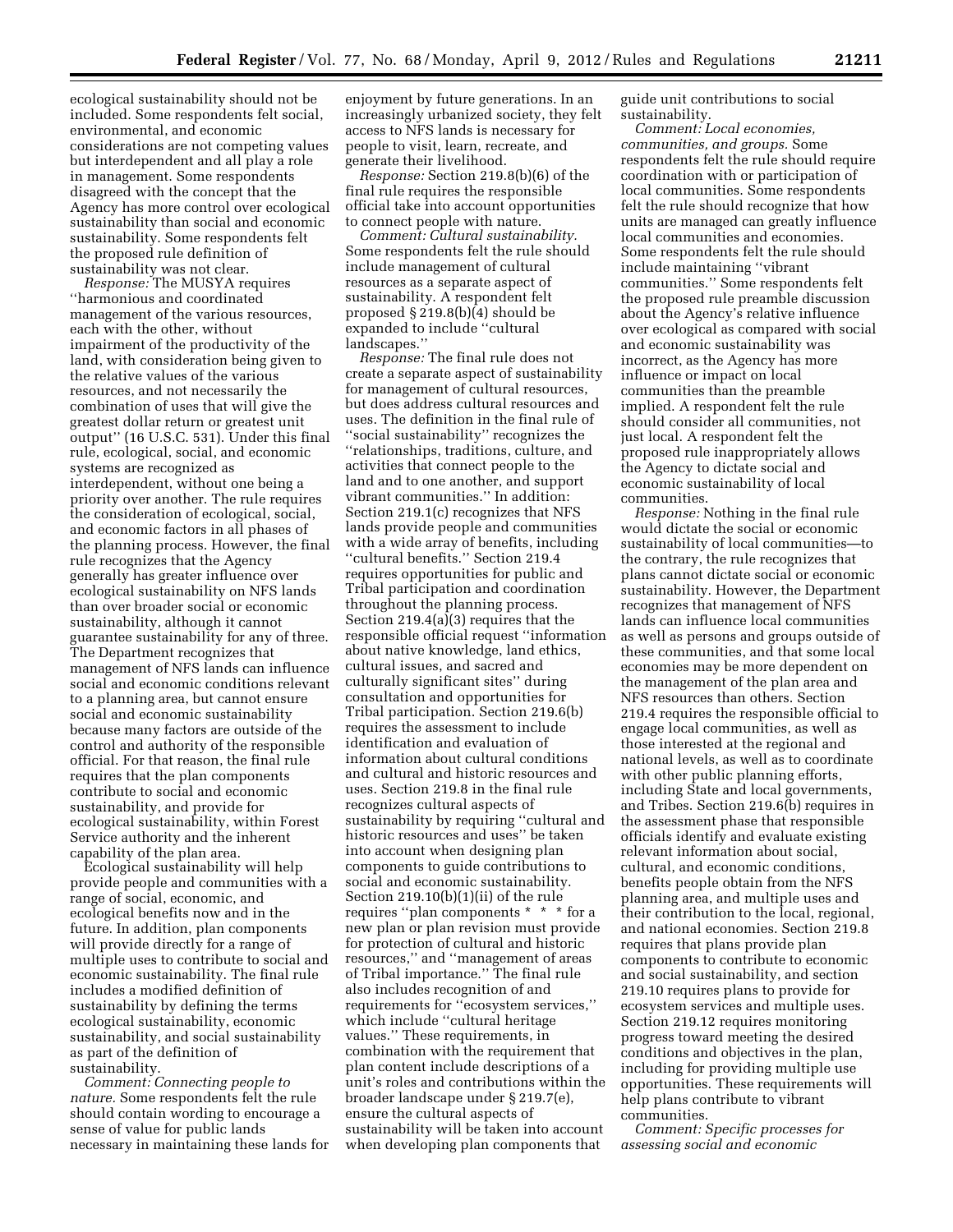*sustainability.* Some respondents felt the final rule should include specific processes for assessing social and economic sustainability, such as analyzing the role of forest receipts (Federal revenues that are shared with states and counties) on local economies. A respondent felt the proposed rule required less involvement by social and economic experts than by other types of experts or scientists.

*Response:* The final rule provides a framework for plan development, amendment, and revision with sufficient flexibility to accommodate the continuously evolving range of social and economic conditions across the Forest Service administrative units. The final rule does not prescribe a specific process for assessing and evaluating social and economic sustainability, nor does it include descriptions of area boundaries for social and economic impact analysis. Such direction, guidance, or advice, is more appropriate in the Forest Service directives. The public will be given an opportunity to review and comment on any Forest Service Manual or Forest Service Handbook revision associated with land management planning. Social, economic, and ecologic experts are all welcome to participate in the planning process: This final rule does not discriminate or give more weight to one group or kind of expert over another.

# Section 219.9—Diversity of Plant and Animal Communities

This section of the final rule fulfills the diversity requirement of the NFMA, which directs the Forest Service to ''provide for diversity of plant and animal communities based on the suitability and capability of the specific land area in order to meet multiple-use objectives, and within the multiple-use objectives of a land management plan adopted pursuant to this section [of this Act], provide, where appropriate, to the degree practicable, for steps to be taken to preserve the diversity of tree species similar to that existing in the region controlled by the plan'' (16 U.S.C. 1604(g)(3)(B)).

The final rule adopts a complementary ecosystem and speciesspecific approach to provide for the diversity of plant and animal communities and the long-term persistence of native species in the plan area. Known as a coarse-filter/fine-filter approach, this is a well-developed concept in the scientific literature and has broad support from the scientific community and many members of the public. This requirement retains the strong species conservation intent of the 1982 rule but with a strategic focus on

those species that are vulnerable paired with a focus on overall ecosystem integrity and diversity. The final rule requires the use of the best available scientific information to inform the development of the plan components including the plan components for diversity. It also recognizes limits to agency authority and the inherent capability of the plan area.

The Department's intent in providing the requirements in this section is to provide for diversity of plant and animal communities, and provide ecological conditions to keep common native species common, contribute to the recovery of threatened and endangered species, conserve candidate and proposed species, and maintain viable populations of species of conservation concern within the plan area.

The premise behind the coarse-filter approach is that native species evolved and adapted within the limits established by natural landforms, vegetation, and disturbance patterns prior to extensive human alteration. Maintaining or restoring ecological conditions similar to those under which native species have evolved therefore offers the best assurance against losses of biological diversity and maintains habitats for the vast majority of species in an area, subject to factors outside of the Agency's control, such as climate change. The final rule recognizes the importance of maintaining the biological diversity of each national forest and grassland, and the integrity of the compositional, structural, and functional components comprising the ecosystems on each NFS unit.

The coarse-filter requirements of the rule are set out as requirements to develop plan components designed to maintain or restore ecological conditions for ecosystem integrity and ecosystem diversity in the plan area. Based upon the current science of conservation biology, by working toward the goals of ecosystem integrity and ecosystem diversity with connected habitats that can absorb disturbance, the Department expects that over time, management would maintain and restore ecological conditions which provide for diversity of plant and animal communities and support the abundance, distribution, and long-term persistence of native species. These ecological conditions should be sufficient to sustain viable populations of native plant and animal species considered to be common or secure within the plan area. These coarse-filter requirements are also expected to support the persistence of many species currently considered imperiled or

vulnerable across their ranges or within the plan area.

For example, by maintaining or restoring the composition, structure, processes, and ecological connectivity of longleaf pine forests, national forests in the Southeast provide ecological conditions that contribute to the recovery of the red-cockaded woodpecker (an endangered species) and conservation of the gopher tortoise (a threatened species), in addition to supporting common species that depend on the longleaf pine ecosystem.

Similarly, maintaining or restoring shortgrass prairies on national grasslands in the Great Plains contributes to the conservation of blacktailed prairie dogs (regional forester sensitive species (RFSS) of the Rocky Mountain Region), mountain plovers (proposed threatened), and burrowing owls (RFSS), in addition to supporting common species that depend on the shortgrass prairie ecosystem. Maintaining or restoring watershed, riparian, and aquatic conditions in the national forests in the Northeast contributes to the conservation of the eastern brook trout (RFSS), in addition to supporting common species that depend on functioning riparian areas and aquatic ecosystems in the area.

The final rule would further require additional, species-specific plan components, as a ''fine-filter,'' to provide for additional specific habitat needs or other ecological conditions of certain categories of species, when the responsible official determines those needs are not met through the coarsefilter. The species for which the rule requires fine-filter plan components, when necessary, are federally listed threatened and endangered (T&E) species, proposed and candidate species, and species of conservation concern. If the responsible official determines that compliance with the coarse-filter approach is insufficient to provide the ecological conditions necessary to contribute to the recovery of federally listed threatened and endangered species, conserve species that are proposed or candidates to Federal listing, or maintain within the plan area a viable population of a species of conservation concern, then additional species-specific plan components that would do so are required, within Agency authority and the inherent capability of the land.

Species-specific plan components provide the fine-filter complement to the coarse-filter approach. For example, while coarse-filter requirements to restore longleaf pine ecosystems may provide most of the necessary ecological conditions for the endangered red-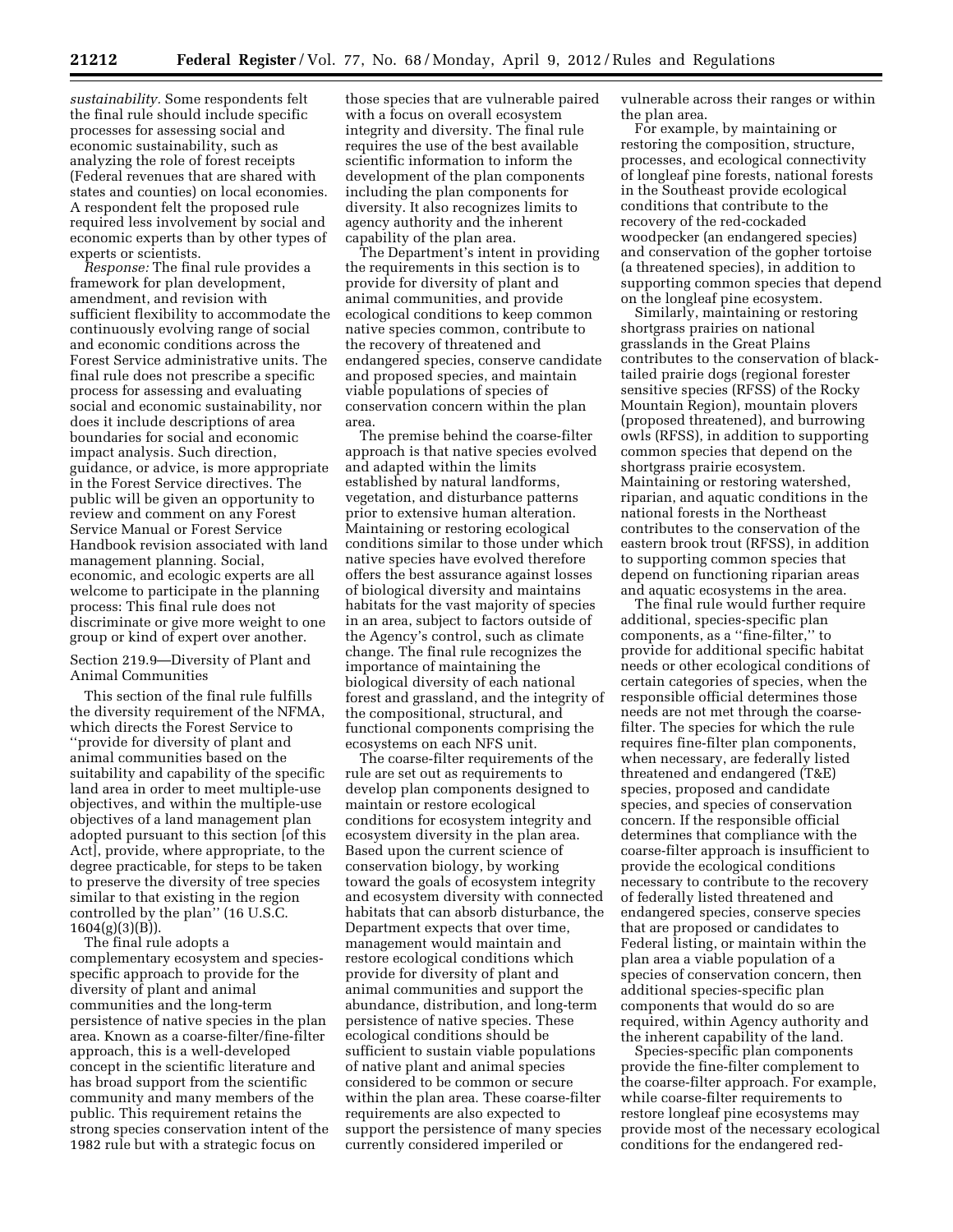cockaded woodpecker, additional finefilter species-specific plan components may also be needed, for example, a plan standard to protect all known redcockaded woodpecker cavity trees during prescribed burning activities. Examples for other species might include requiring proper size and placement of culverts to allow for aquatic organism passage on all streams capable of supporting eastern brook trout, or requiring closure devices on all cave and mine entrances to prevent the spread of white-nose syndrome to bat populations in the plan area.

Unlike the 1982 rule, the final rule explicitly acknowledges that there are limits to Agency authority and the inherent capability of the land. With respect to species of conservation concern (SCC), the responsible official may determine that those limits prevent maintenance or restoration of the ecological conditions necessary to maintain a viable population of a species of conservation concern within the boundaries of the plan area. The responsible official must then include plan components to maintain or restore ecological conditions within the plan area to contribute to maintaining a viable population of that species within its range. In doing so, the responsible official would be required to coordinate to the extent practicable with other land managers.

Examples of factors outside the control of the Agency could include: A species needing an area larger than the unit to maintain a viable population; non-NFS land management impacts to species that spend significant parts of their lifecycle off NFS lands; activities outside the plan area (for example, increasing fragmentation of habitat or non- and point source pollution often impact species and their habitats, both on and off NFS lands); failure of a species to occupy suitable habitat; and climate change and related stressors, which could impact many species and may make it impossible to maintain current ecological conditions. Other stressors, such as invasive species, insects, disease, catastrophic wildfire, floods, droughts, and changes in precipitation, among others, may also affect species and habitat in ways that the Agency cannot completely control or mitigate for.

In section 219.19, the Department defines native species as ''an organism that was historically or is present in a particular ecosystem as a result of natural migratory or evolutionary processes; and not as a result of an accidental or deliberate introduction into that ecosystem. An organism's presence and evolution (adaptation) in an area are determined by climate, soil and other biotic and abiotic factors.'' By defining species as ''was historically or is present in a particular ecosystem,'' the Department is not suggesting that historically native species that are no longer present must be reintroduced. The Department is recognizing that if such species were to return or to be reintroduced to the area, they would still be considered native.

In addition to developing, amending, and revising plans under the diversity requirements of this section, the final rule includes requirements for ecological sustainability in § 219.8, and in § 219.10 for providing for multiple uses including wildlife and fish, considering ecosystem services, fish and wildlife species, habitat and habitat connectivity, and habitat conditions for wildlife, fish, and plants commonly enjoyed and used by the public when developing plan components for integrated resource management. Requirements in the assessment and monitoring phases are also linked to and support the requirements of this section.

# Section 219.9—Response to Comments

The Department received many comments on this section. People suggested a broad range of approaches, including reinstating the 1982 viability requirements; protecting and maintaining healthy habitats with no species specific provisions; increasing viability requirements; and mirroring the NFMA wording for diversity without including reference to viability. In addition, some people emphasized that there is a need to coordinate and cooperate beyond NFS unit boundaries for purposes of identifying and protecting critical habitat, migration corridors, and other habitat elements.

The Department also received many comments expressing concern or confusion over the relationship between the ecosystem diversity requirement in paragraph (a) and the species conservation requirement in paragraph (b) in this section of the proposed rule. In particular, there was concern over whether the complementary coarse-filter and fine-filter strategy described in the preamble and DEIS for the proposed rule was clearly expressed in the proposed rule wording itself. Additionally, there was a lack of understanding of how these two requirements would maintain both the diversity of plant and animal communities and the persistence of native species within the plan area as expressed in the preamble.

In response to public comments, the Department modified the proposed rule wording and made additions to it. The

result is a final § 219.9 that has the same intent as the proposed rule but is clearer and will better effectuate the Department's approach to providing for diversity.

The Department added wording to the introduction to explain, as expressed in the preamble for the proposed rule, that plans adopt a complementary ecosystem (coarse-filter) and species-specific (finefilter) approach to maintaining the diversity of plant and animal communities and the persistence of native species in the plan area. This combined approach for maintaining biological diversity over large landscapes is a well-developed concept in the scientific literature, and is generally supported by the science community for application on Federal lands.

Paragraph (a) was modified with the new heading of ''Ecosystem plan components,'' and subdivided into 2 parts. The new paragraph (a)(1) has a heading of ''Ecosystem integrity'' and includes the requirements of paragraph (a) of the proposed rule, consistent with the equivalent requirement in § 219.8(a). As in § 219.8 the ''health and resilience'' of the proposed rule was replaced with ''ecological integrity'' as described in the discussion of 219.8. The concept of ecological integrity is also being advanced by the U.S. Department of the Interior for National Park System lands. Having similar approaches to assessing and evaluating ecological conditions across the broader landscape will facilitate an all-lands approach to ecological sustainability.

The Department added a new paragraph  $((a)(2))$ , which retains the proposed rule heading of ''ecosystem diversity.'' This paragraph includes new wording to make clear that the plan must include plan components to maintain the diversity of ecosystems and habitat types in the plan area. This change was made to explain, as described in the preamble to the proposed rule that plans provide for ecosystem diversity. As part of providing for this requirement, paragraph (a)(2) includes direction to provide plan components to maintain and restore key characteristics of ecosystem types (similar to requirements of proposed rule § 219.8(2)(i) and (ii)), rare native plant and animal communities (moved from proposed rule § 219.8(a)(2)(iii)), and diversity of native tree species (moved from paragraph (c) of proposed § 219.9). Both subsections of paragraph (a) direct that the responsible official include ''standards or guidelines'' in the set of plan components developed to meet these requirements.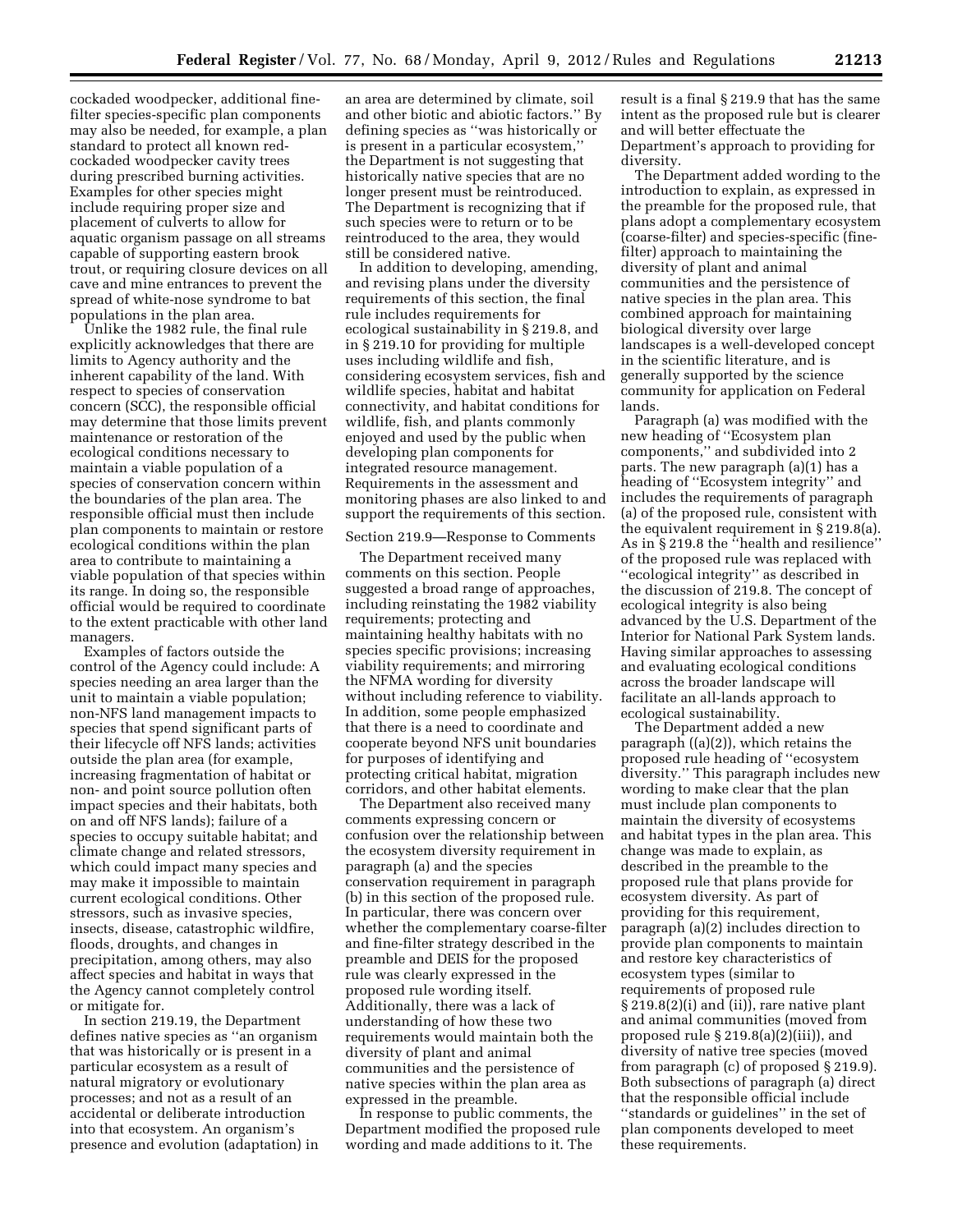The heading of paragraph (b) was changed from ''Species Conservation'' to ''Additional, species-specific plan components'' to clarify the fact that both the ecosystem plan components (coarsefilter) and the additional speciesspecific plan components (fine-filter) contribute to species conservation. Paragraph (b)(1) adds proposed species to candidate species as species to be conserved. The substance of paragraph (b) was modified in the final rule to make it clear that the plan components required by this paragraph are intended to complement and supplement the coarse-filter requirements, where necessary.

In response to comments on the preferred alternative, a change was made to the wording in § 219.9(b)(1) to clarify the Department's intent that the responsible official must make a determination as to whether additional, species-specific plan components are required. The final rule states that ''the responsible official shall determine whether or not the plan components required by paragraph (a) provide the ecological conditions necessary to: contribute to the recovery of federally listed threatened and endangered species, conserve proposed and candidate species, and maintain a viable population of each species of conservation concern within the plan area.''

The ''if then'' statement in paragraph (b)(1) conveys the Department's expectation that for most native species, including threatened, endangered, proposed, candidate, and species of conservation concern, the ecosystem integrity and ecosystem diversity requirements (coarse-filter) would be expected to provide most or all of the ecological conditions necessary for those species' persistence within the plan area. However, for threatened, endangered, proposed, candidate, and species of conservation concern, the responsible official must review the coarse-filter plan components, and if necessary, include additional, speciesspecific (fine-filter) plan components to provide the ecological conditions to contribute to recovery of threatened and endangered species, to conserve proposed and candidate species, and to maintain viable populations of species of conservation concern in the plan area. As in many places in the final rule, paragraph (b) clarifies that the responsible official will include ''standards or guidelines'' in the set of plan components developed to meet these requirements. The word "developed" in this paragraph was changed to the word ''included'' to be consistent with similar construction in

this and other sections that the plan will include plan components to meet various requirements.

Within paragraph (b)(1), the Department changed the requirement for ecological conditions to maintain ''viable populations of species of conservation concern'' (§ 219.9 (b)(3) of the proposed rule) to ''*a* viable population of *each* species of conservation concern'' (emphasis added). The change reflects the Department's intent from the proposed rule, but provides clarity in response to confusion about whether the proposed rule wording referred to populations of different species or multiple populations of the same species in the plan area, as well as concern that the proposed rule wording could be interpreted to mean that plans did not have to address every species of conservation concern. This clarification is consistent with the preamble of the proposed rule which discusses the agency's obligation in terms of maintaining ''a viable population of a species of conservation concern \* \* \* to maintain the long-term persistence of that species.'' 76 FR 8493 (February 14, 2011).

As in the proposed rule, the ecosystem and species-specific requirements in the final rule are both limited by Forest Service authority and the inherent capability of the plan area. As in the proposed rule, the final rule provides an alternative standard for species of conservation concern if it is beyond the Forest Service's authority or the inherent capability of the plan area to provide ecological conditions to maintain a viable population of a species of conservation concern within the plan area. In such cases, the final rule requires that the responsible official document that determination (new requirement in the final rule) and include plan components, including standards or guidelines, to maintain or restore ecological conditions within the plan area to contribute to maintaining a viable population of the species within its range. The words ''to the extent practicable'' following the word ''contribute'' were removed from the final rule because they caused confusion and were unnecessary given other provisions of the rule, including Section 219.1(g). The final rule retains a modified requirement that in providing such plan components, the responsible official shall coordinate to the extent practicable with other Federal, State, Tribal, and private land managers having management authority over lands ''relevant to that population,'' to reflect the need for a cross boundary approach to species conservation.

The Department added paragraph (c) to the final rule to modify and clarify the definition of species of conservation concern, formerly in section 219.19. The new wording clarifies that the species of conservation concern must be ''known to occur in the plan area,'' that the regional forester is the line officer who identifies the species of conservation concern, and the standard for that is ''the best available scientific information indicates substantial concern about the species' capability to persist over the long term in the plan area.''

The Department believes these revisions more clearly describe the application of the coarse-filter/fine-filter strategy for maintaining biological diversity as discussed in scientific literature and the PEIS. As plan components designed to meet these requirements are created and complied with, the broad spectrum of habitat and other ecological conditions necessary to support the diversity of plant and animal communities and the persistence of native plant and animal species would be expected through this complementary strategy.

*Comment: Relationship between ecosystem diversity and species conservation.* Some respondents felt the proposed rule was confusing in its description of the relationship between the ecosystem diversity requirement in proposed § 219.9(a) and the species conservation requirement in § 219.9(b). They felt the complementary coarsefilter/fine-filter strategy described in the preamble and DEIS was not clearly expressed in the proposed rule wording. Additionally, they felt it was unclear on how these two requirements would maintain the diversity of plant and animal communities and the persistence of native species within the plan area.

*Response:* In response to public comments, the Department clarified the proposed rule wording and made additions to the final rule. The coarsefilter/fine-filter approach used in the final rule and the modifications made to the proposed rule are explained in the introductory paragraphs of the response to comments on section 219.9.

*Comment: Threatened, and endangered species.* Some respondents felt the Department should consult with the U.S. Fish and Wildlife Service and the National Marine Fisheries Service on potential effects to threatened and endangered species as a result of the proposed planning rule. Others felt recovery plans are not legally enforceable documents; therefore, they are not mandatory for Federal agency adoption.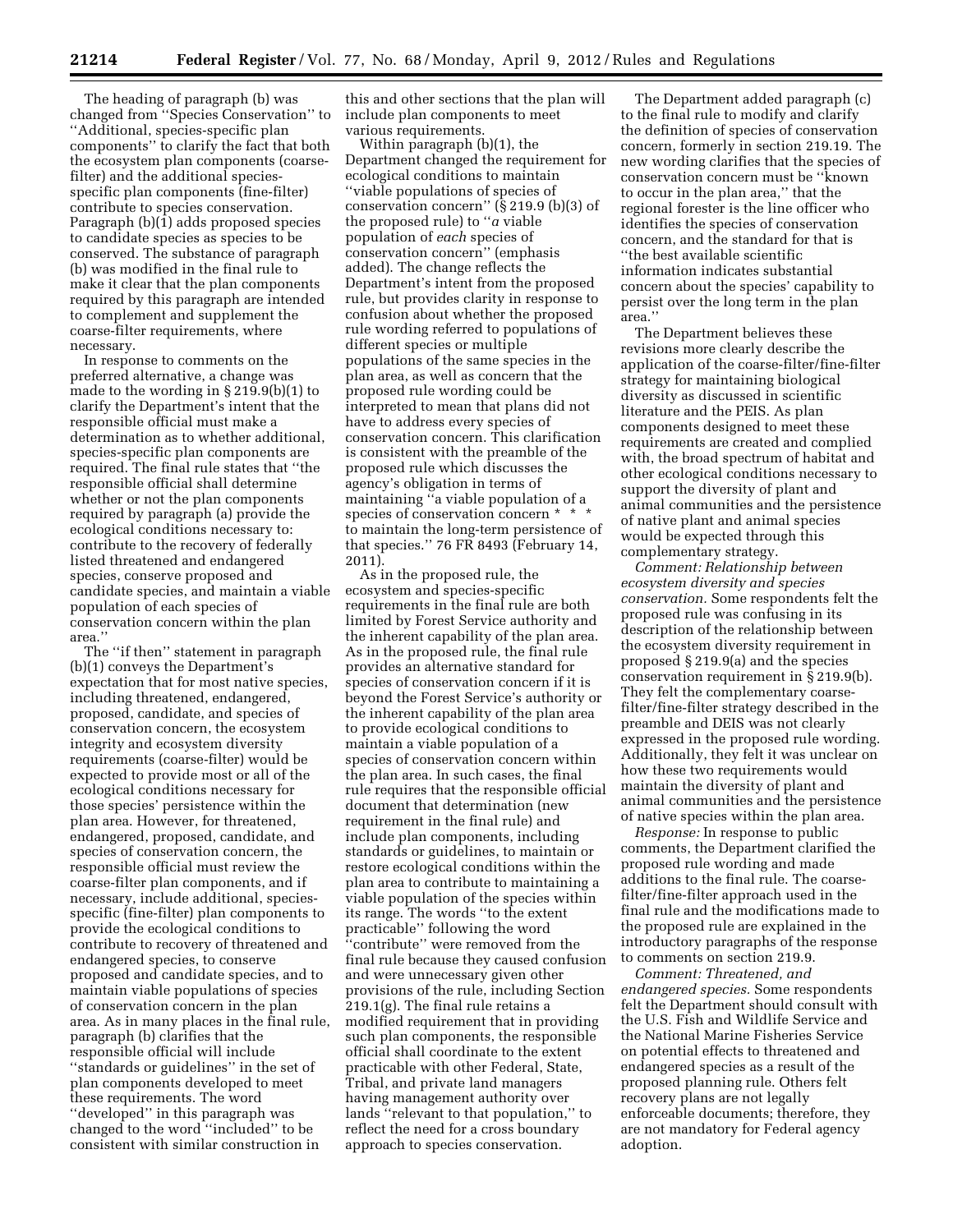*Response:* Beginning in 2009 and continuing through the development of this planning rule and its accompanying PEIS, representatives from the U.S. Fish and Wildlife Service and the National Marine Fisheries Service met regularly with the Forest Service to discuss ESA issues related to the rule. The three agencies worked together to identify the relevant issues and appropriate level of analysis associated with the final rule and environmental analysis, and have collaborated on a consultation process and on the biological assessment. The Agency requested consultation with these regulatory agencies in July 2011. Additionally, the Agency requested conferencing on the potential effects of the rule on all species proposed for Federal listing that currently occur on NFS lands and those that are candidates for Federal listing occurring on or are suspected to occur on NFS lands. The Agency completed consultation, as discussed in this preamble in the section with the caption of: *Compliance with the Endangered Species Act of 1973, as Amended.* 

NFS lands are a major contributor to threatened and endangered species recovery plans and actions, maintaining habitat for such species as red-cockaded woodpecker, Canada lynx, bull trout, steelhead, and many other listed species. As part of the Forest Service mission, the actions needed to recover T&E species and maintain or restore critical habitats are a high priority. These species are at risk of extinction and are protected under the ESA. Under the ESA, the Forest Service is to carry out ''programs and activities for the conservation of endangered species and threatened species'' (16 U.S.C.  $1536(a)(1)$  and "insure that any action" authorized, funded or carried out by [it] is not likely to jeopardize the continued existence of any endangered species or threatened species or result in the destruction or adverse modification of [designated critical habitat]'' (16 U.S.C. 1635(a)(2)).

As did the proposed rule, the final rule requires that the plan include plan components to provide ecological conditions in the plan area necessary to contribute to the recovery of T&E species, using coarse-filter plan components and adding species-specific plan components where necessary. While the 1982 rule at section 219.19(a)(7) did have specific requirements for protection of T&E critical habitat, and required objectives to remove T&E species from listing, where possible, through appropriate conservation measures, the requirement in the final rule that requires plan components to provide ecological

conditions to ''contribute to the recovery of'' T&E species is more comprehensive. The final rule recognizes that these species may not be viable or have a viable population at this time, and in many cases may rely on lands and conditions outside NFS boundaries and beyond Agency control. Thus an individual NFS unit rarely can fully meet the recovery needs of a listed species. Under this final rule, the Department anticipates that plan components, including standards or guidelines, for the plan area would address conservation measures and actions identified in recovery plans relevant to T&E species. When implemented over time, these requirements would be expected to result in plans that will be proactive in the recovery and conservation of the threatened, endangered, proposed, and candidate species in the plan areas. These requirements will further the purposes of § 7(a)(1) of the ESA, by actively contributing to threatened and endangered species recovery and maintaining or restoring the ecosystems upon which they depend.

The Forest Service frequently collaborates with the U.S. Fish and Wildlife Service (USFWS) and the National Oceanic and Atmospheric Administration (NOAA) in the development and implementation of recovery plans for many species. The Forest Service will continue to work with USFWS, NOAA, States, and other partners to conserve and recover federally listed plant and animal species. The responsible official may also contribute to other recovery actions, such as species reintroductions to increase species distribution and threatened and endangered species monitoring programs. In addition, the Agency will continue to evaluate effects of proposed management actions to T&E species or designated critical habitat. Consultation with the appropriate regulatory agency(s) will also occur at the plan development, amendment, or revision stage and again at the project stage, if they may affect any federally listed species or designated critical habitat. Additional guidance will be forthcoming on procedures for conducting ESA section 7(a)(1) conservation reviews of plans in the Forest Service directives.

Complementary sections of the final rule, §§ 219.3, 219.4, and 219.6, in combination emphasize: the role of science in preparing, revising, or amending a plan; collaboration, including coordination with other planning efforts; consideration of objectives of other agencies and entities; the encouragement of appropriate

agencies and entities to participate in determining assessment needs and identify contributions of relevant broadscale assessments and plans of other agencies and governments; and the incorporation of broad-scale monitoring to address questions that are more appropriately answered at scales beyond NFS boundaries. These processes, programs, and activities would be incorporated into future unit planning processes and plans, and as these plans are implemented, they will actively contribute to ESA goals.

*Comment: Candidate and proposed species.* Many respondents supported the proposed rule requirement to conserve species that are candidates for Federal listing. Other respondents questioned why the proposed rule requires candidate species conservation as these species have not received Federal protection under ESA, and this may lead to more petitions for species listings being filed in the future and further limit the management options of the Agency.

*Response:* The Department added definitions for ''candidate species,'' and ''proposed species,'' and ''conserve'' to § 219.19 of the final rule to clarify the definitions of these terms and to avoid misunderstanding. Under the ESA, candidate and proposed species do not receive the special legal protections afforded to threatened and endangered species. However, the Department believes it is important to develop plan components for those plant and animal species that are proposed or candidates for Federal listing that occur on NFS lands, in order to assist in their recovery such that a Federal listing is no longer required. Similar to T&E species, candidate and proposed species may not have a viable population that can be maintained in the plan area at this time. In the final rule, the Agency would provide coarse-filter, and where necessary, additional fine-filter plan components for ecological conditions that would conserve candidate and proposed species, reducing risks to those species and providing for the maintenance or restoration of needed ecological conditions.

*Comment: Authority for viability.*  Some respondents felt the proposed rule's concept of species viability may be outside the Agency's authority to implement; they take the position that managing for species diversity and viability is the responsibility of State agencies, the National Marine Fisheries Service, and the U.S. Fish and Wildlife Service.

*Response:* The requirement, to ''provide for diversity of plant and animal communities'' as set forth under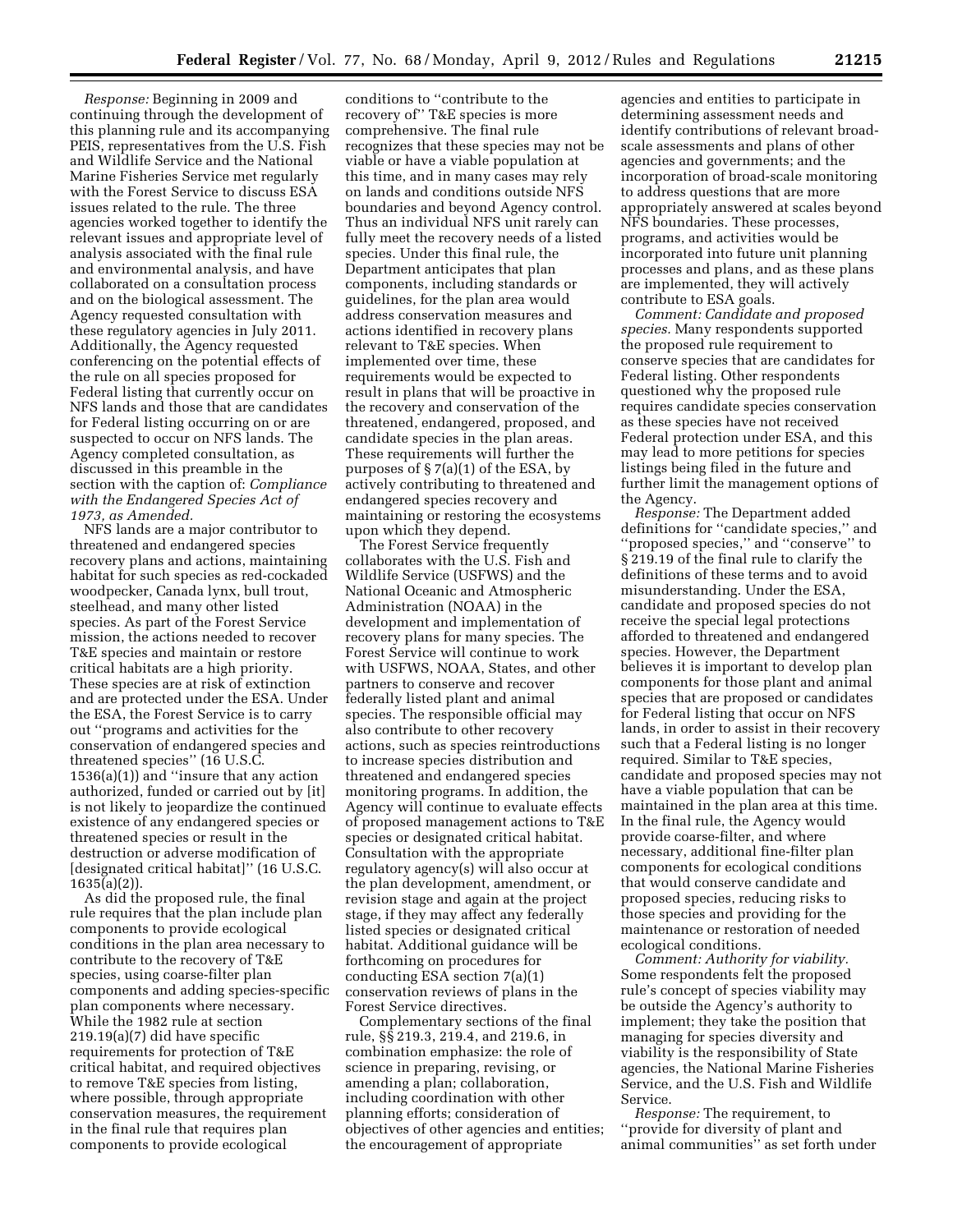§ 1604(g)(3)(B) of the NFMA, does not specifically reference the diversity or viability of particular species. It is a statutory requirement that there be a planning rule that provides for diversity. However, it is within the Department's authority to require that plans provide ecological conditions to maintain viable populations of species of conservation concern. The Department's ability to maintain the diversity of plant and animal communities is dependent on protecting the plant and animal species and the interactions and processes the species perform. The Department developed the final rule in recognition that many Agency plans, programs, and activities are important influences on providing the desired ecological conditions for plant and animal communities and native species on NFS lands. In accordance with the MUSYA, plans must also provide for multiple uses including wildlife and fish.

The provisions in this final rule are focused on providing the ecological conditions necessary to support the diversity and persistence of native plant and animal species. The final rule maintains and provides additional direction to work with State fish and wildlife agencies, other Federal agencies, as well as others, to conserve fish, wildlife, and plant habitats and populations on NFS lands and to contribute to shared goals, such as those provided in state wildlife action plans or in threatened or endangered species recovery plans. Requirements in §§ 219.4, 219.6, 219.10, and 219.12 of this final rule complement and support interagency collaboration on habitat and species conservation.

*Comment: Species of Conservation Concern (SCC) and Viability.* Some respondents felt the rule should include the following wording from § 219.19 of the 1982 rule: ''Fish and wildlife habitat shall be managed to maintain viable populations of existing native and desired non-native vertebrate species in the planning area.'' Some felt this standard should be extended to plants and invertebrates as well as vertebrates, and not only to SCC. Some respondents felt the proposed rule weakens current protections for plant and animal species therefore, the rule needs inclusion of clear, strong requirements focused on protecting and maintaining all native species within a plan area. On the other hand several respondents felt the proposed requirement to maintain viability of SCC is too expensive and cumbersome to implement. They felt this requirement is unattainable and procedurally impossible to demonstrate. Some respondents were opposed to

providing protections for species other than vertebrates as it could lead to the possibility of maintaining viable populations of invertebrates, fungi, microorganisms, and other life forms, which these respondents suggest is inappropriate and beyond the Agency's authority.

*Response:* The Department concludes that managing ecological conditions for species protection is well within the authority of the Forest Service to manage the NFS for multiple use, and that the requirements of this section are more strategic and implementable than the 1982 rule while providing strong requirements focused on maintaining diversity and the persistence of native species within the plan area. The 1982 rule required that ''habitat shall be managed to maintain viable populations of existing native and desired nonnative vertebrate species in the planning area.'' There may be hundreds of vertebrate species on a particular plan area. For some vertebrate species there may be little scientific information about their life requirements and habitat relationships, even though they may be considered common and secure within habitats provided on a NFS unit. For other vertebrate species, the requirement to maintain viable populations in the planning area may be unattainable, for reasons outside of the Agency's control.

The final rule instead relies on current scientific literature to adopt the complementary ecosystem and speciesspecific approach described above in the introduction to this section, and to focus species-specific management attention on those species that are vulnerable. Ecosystem (coarse-filter) plan components are expected to provide the necessary ecological conditions for species that are common, with viable populations in the plan area and no reason for concern about their ability to persist in the plan area over the long term. For species that are known to be imperiled (threatened, endangered, proposed and candidate species), the final rule requires coarsefilter, and where necessary, fine-filter plan components to provide ecological conditions that contribute to recovery or conservation of the species, recognizing that there is likely not a viable population of such species in the plan area at the time of plan approval.

The final rule provides direction for a third category of species: species that are vulnerable within the plan area, but not federally recognized for purposes of the ESA. These are species known to occur in the plan area, for which the best available scientific information indicates a substantial concern about

the species' capability to persist in the plan area over the long term. The Department called this category ''species of conservation concern.''

For this category of species, the final rule requires coarse-filter, and where necessary, fine-filter plan components to provide ecological conditions to maintain a viable population of such species within the plan area, where it is within Forest Service authority and the inherent capability of the land to do so. If providing the ecological conditions to maintain a viable population within the plan area is beyond Forest Service authority or the inherent capability of the land, then the final rule requires coarse-filter, and where necessary, finefilter plan components to provide ecological conditions to contribute to maintaining a viable population of the species within its range. For example, if a unit is incapable of providing a sufficient amount of the ecological conditions necessary to maintain a viable population of a species of conservation concern within the plan area, then the responsible official must include plan components that provide the ecological conditions in the plan area necessary to contribute to a viable population of that species in the broader landscape. The rule requires the responsible official to work in coordination with other relevant land managers when developing such plan components.

Species of conservation concern, like the categories of common species and imperiled species, is not limited to native and desired non-native vertebrates (as in the 1982 rule); it may include any native plant or animal species that meets the definition. The Department has the authority to include requirements for species other than vertebrate species under the NFMA and the MUSYA. Non-vertebrate species can be federally recognized as threatened or endangered. In addition, in each NFS region, the regional forester has developed and maintained a list of regional forester sensitive species (RFSS) for over two decades. The RFSS list can include any native plant or animal species. RFSS are those plant and animal species identified by a regional forester for which population viability is a concern, as evidenced by: significant current or predicted downward trends in population numbers or density; or significant current or predicted downward trends in habitat capability that would reduce a species' existing distribution. RFSS are similar to SCC. The conservation and management of many RFSS has been a part of many land management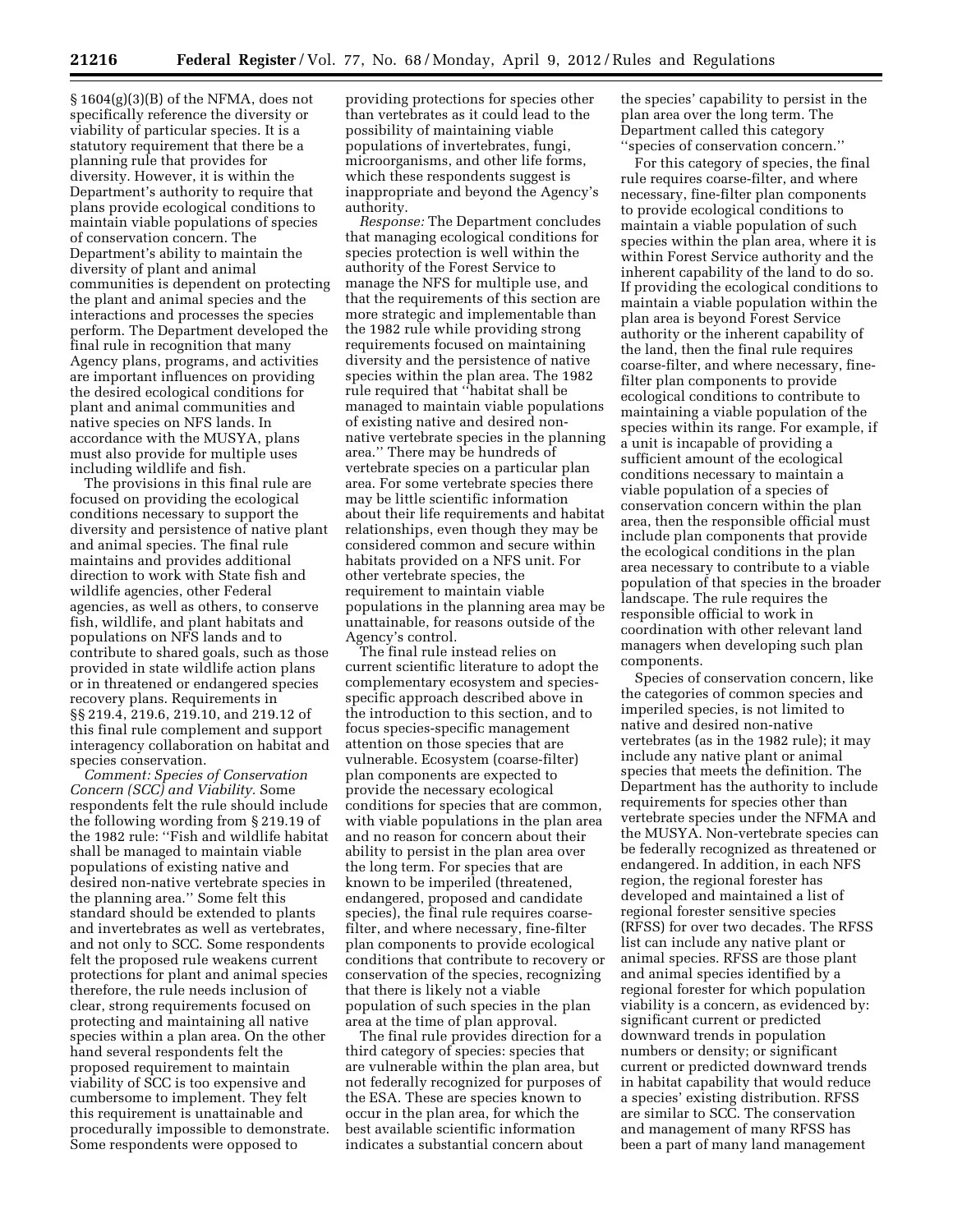plans and projects and activities for decades.

The projected costs of carrying out the rule are found in the Regulatory Planning and Review section of the preamble and in the final PEIS supporting this final rule. These costs are not expected to be too expensive or cumbersome to be carried out by the Agency. Because these requirements adopt a scientifically supported approach, acknowledge that there are limits to Agency control, and focus management attention more strategically on ecosystem plan components that will provide for most species and where necessary on additional species-specific plan components for species that are vulnerable, the Department believes that the requirements of this section, combined with the requirements in other sections of the rule for public participation, assessment and monitoring, will result in a strong, more effective, efficient, and implementable framework for providing for species diversity and persistence.

*Comment: Distribution of species or habitat.* Some respondents raised concerns that the definition of a viable population and the requirements for species of conservation concern do not include the requirement that these species or habitats be ''well-distributed'' as is required in the 1982 rule and they feel that this omission results in a lessening of protection for species between the 1982 rule and this final planning rule.

*Response:* NFMA does not require that species or habitats be welldistributed within the plan area. The 1982 rule stated at § 219.19 that: ''Fish and wildlife habitat shall be managed to maintain viable populations of existing native and desired non-native vertebrate species in the planning area. For planning purposes, a viable population shall be regarded as one which has the estimated numbers and distribution of reproductive individuals to insure its continued existence is well distributed in the planning area. In order to insure that viable populations will be maintained, habitat must be provided to support, at least, a minimum number of reproductive individuals and that habitat must be well distributed so that those individuals can interact with others in the planning area.''

This final rule includes requirements to restore or maintain ecological conditions to support viable populations of species of conservation concern. It requires that the responsible official determine whether or not the plan components required by paragraph (a) ''provide the ecological conditions necessary to \* \* \* maintain a viable

population of each species of conservation concern within the plan area. If the responsible official determines that the plan components required in paragraph (a) are insufficient to provide such ecological conditions, then additional, species-specific plan components, including standards or guidelines, must be included in the plan to provide such ecological conditions in the plan area''  $(\S 219.9(b)(1))$ . The rule defines a viable population as: ''A population of a species that continues to persist over the long term with *sufficient distribution to be resilient and adaptable* to stressors and likely future environments'' (§ 219.19) (emphasis added).

The intent behind both the 1982 provisions and the final rule provisions is the same: To provide habitat to maintain viable populations. However, there are a number of reasons for the Department's decision not to include the term ''well-distributed'' in the final rule and instead used the phrase ''with sufficient distribution to be resilient and adaptable.'' The term is not defined in the 1982 rule, has been inconsistently interpreted in plans, and has been applied in many different ways.

Importantly, the term ''welldistributed'' on its own is not clearly biological: Many people have interpreted the term in a geographical context as opposed to a biological context. This geographic interpretation has proven problematic at times, because the plan area is not an ecological boundary; it is an administrative boundary that may overlap completely or only partially with a species' natural ecological range. In addition, for some species, those areas of overlap may be changing in response to changing conditions.

Since 1982, we have learned more about what is important for a species to persist on the landscape, with an evolving understanding of important ecological concepts like resilience, connectivity, and adaptability, and of stressors such as climate change. For these reasons, instead of relying on the term ''well-distributed,'' the Department chose instead to include a more ecologically-based definition of a viable population, ''with sufficient distribution to be resilient and adaptable to stressors and likely future environments'' such that the population ''continues to persist over the long term.''

Combined with the requirement in section 219.3 to use the best available scientific information to inform the plan, this definition is intended to focus the development of plan components on providing ecological conditions where they will be most useful and important

to the species, which may or may not lead to habitat that is evenly or ''well'' distributed across the plan area for every species. For some species, that may mean having the appropriate ecological conditions throughout the plan area. For others, it may mean focusing on a small portion of the plan area. For others, it may mean working to restore or provide ecological conditions for a species whose range is migrating in response to changing conditions. For still others, it may mean providing a corridor or corridors to connect habitat.

The change from ''well distributed'' to ''sufficient distribution to be resilient and adaptable'' is intended to clarify that we are using ''distribution'' in an ecological context to support species' long term persistence and to help increase consistency in implementation. The Department recognizes that the long-term security of species improves as distribution increases and habitat and other ecological conditions are maintained or improved. Whether distribution is ''sufficient'' will be evaluated in the context of what a population needs for resilience and adaptability such that it can continue to persist over the long term, considering the species' natural history, the ability of individuals to interact, historical distribution and potential future distribution, and recognizing that habitat and species distribution will be dynamic over time. The responsible official will use the best available scientific information to inform this evaluation. In making this evaluation, it is the Department's expectation that for the purposes of this subpart, the individuals of a species of conservation concern that exist in the plan area will be considered to be members of one population of that species. The responsible official would consider the distribution of individuals or groups that would support a viable population of that species in the plan area. Additional guidance will be included in the directives, which will be available for public notice and comment.

It is important to recognize that the requirements of  $\S 219.9(b)(1)$  and the definition of viable population support and are part of a broader set of requirements in the final rule that are important for species conservation, including the requirements in §§ 219.8 and 219.9 to maintain or restore ecological integrity, including connectivity of ecosystems in the plan area; and the requirement in § 219.9(a) to provide a diversity of ecosystem types throughout the plan area.

Combined, the requirements in the final rule are expected to provide the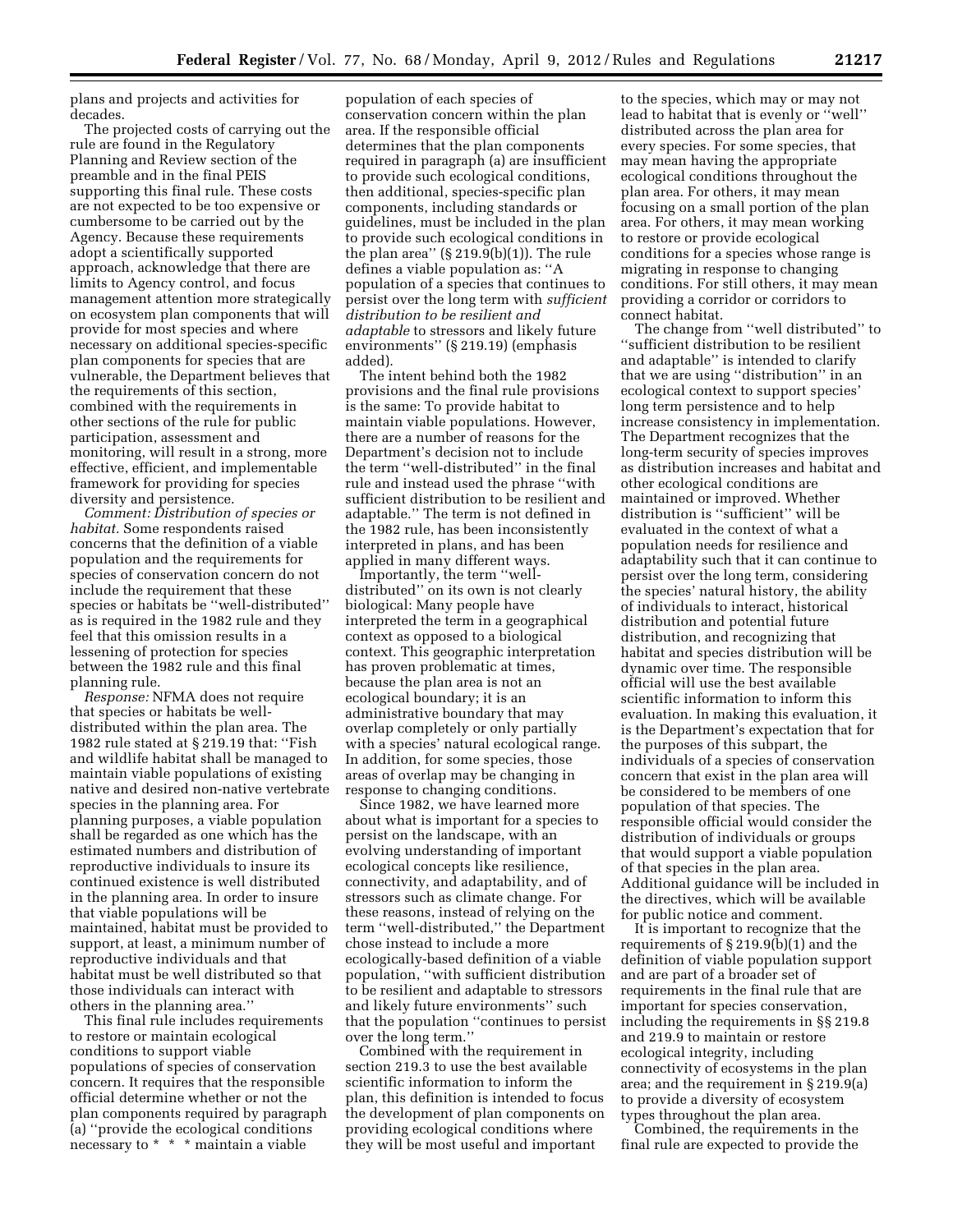**21218 Federal Register** / Vol. 77, No. 68 / Monday, April 9, 2012 / Rules and Regulations

conditions that support the persistence of native species in the plan area and maintain the diversity of plant and animal communities. For these reasons, the Department believes that the set of requirements in the final rule is not a lessening of protection from the 1982 rule, and represents a science-based approach to species conservation.

*Comment: Identification and definition of species of conservation concern.* Some respondents felt the proposed rule was unclear on who the responsible official for identifying SCC was, what criteria would be used to identify SCC; and whether or not that criteria should be established in the planning rule. Some respondents offered suggested criteria for identifying SCC. Several respondents expressed concern the proposed rule provides too much discretion to the responsible official in deciding which species will receive protection.

*Response:* In response to these comments, the definition of species of conservation concern was moved from § 219.19 to a new paragraph (c) in this section and was modified. The Department changed the line officer who identifies the SCC for the plan area from the responsible official (normally the forest supervisor) to the regional forester in the final rule. The change was made to provide additional consistency and promote efficiency in identifying species of conservation on and among national forests and grasslands within a region. The broaderscale monitoring strategy will also be developed by the regional forester.

The final rule's definition of SCC makes the criterion for identifying such species narrower and more scientific than the definition in the proposed rule. The species must be ''known to occur in the plan area,'' and ''the best available scientific information'' must indicate ''substantial concern'' about the species' capability to persist over the long-term in the plan area.

Additional guidance for the identification of species of conservation concern will be included in the Forest Service Directives System, with an opportunity for public comment. The Department expects that State or Tribal lists of endangered, threatened, rare, endemic, or other classifications of species, such as those listed as threatened under State law; and other sources such as the NatureServe conservation status system may be used to inform the identification of SCC.

*Comment: Circumstances not within Forest Service authority, consistent with the inherent capability of the plan area.*  Some respondents felt the rule needs to clarify what is meant by ''within Forest

Service authority, and consistent with the inherent capability of the plan area,'' to provide consistency in their application and intent. Others felt use of these terms allowed the Agency to avoid responsibilities for maintaining the diversity of plant and animal communities and the persistence of native species within the plan area. Still others felt the rule should describe the types of circumstances that make the Agency's ability to meet the requirement for maintaining viable populations of species of conservation concern infeasible or impractical. Some respondents said the rule should provide more discretion and flexibility.

*Response:* The acknowledgment of limits to Agency authority and the inherent capability of the land do not ''allow'' the Agency to avoid responsibility for maintaining the diversity of plant and animal communities and the persistence of native species within the plan area. These limits exist whether they are acknowledged in the rule or not. The Department believes it is more transparent and effective to require a robust and scientifically supported approach to providing for the diversity of plant and animal communities and the persistence of native species within the plan area and openly acknowledge that there are some circumstances outside of Agency control, allowing responsible officials to adjust, adapt, and work more collaboratively with other land managers to protect species in the context of the broader landscape.

The ''inherent capability of the land'' is defined in § 219.19 of the final rule as: ''The ecological capacity or ecological potential of an area characterized by the interrelationship of its physical elements, its climatic regime, and natural disturbances'' Examples of circumstances where the plan area may lack the inherent capability to maintain a viable population of a species include where a plan area is not large enough to produce sufficient habitat on the unit or where, due to current or projected changes in climate, it would be impossible for the plan area to produce or maintain the required amount or quality of habitat conditions necessary to sustain a viable population of the species within the plan area. Additional examples of circumstances outside the Agency's control, including those that may be outside the Agency's authority or the inherent capability of the land, are discussed earlier in this document as part of the rational for non-selection of Alternative B (No Action).

There may also be circumstances where the plan area has the inherent

capability over time to provide for certain ecological conditions, but cannot produce such ecological conditions within the lifetime of the plan: for example, where a species needs old growth or late successional habitat where there is none (for example, where bark beetle has killed all of the late successional stands in a plan area). The plan would include plan components to move the plan area towards providing that habitat in the future, but would not have the capability to produce it instantly.

Examples of circumstances not within the authority of the Agency include land use patterns on private lands within or adjacent to NFS units that fragment and reduce habitat for a species whose range extends well beyond the plan area, habitat loss or degradation along important migration routes or wintering grounds for a species who spends some of its life history on other lands or in other countries, or the influence of disease or invasive species.

Section 219.3 requires the use of the best available scientific information to inform the plan components required by this section, and § 219.14 requires the responsible official to document how the requirements of this section were met. Section 219.2 requires that the Chief establish a national oversight process for accountability and consistency. The Forest Service Directives System will include additional direction for implementing the requirements of this section, and will be available for public comment.

*Comment: Diversity of tree and other plant species.* Some respondents felt the rule is not protective enough of the diversity of tree and other plant species. Others felt the rule should have specific requirements for old growth and large, intact blocks of forest; leaving more snags and dead wood; reforestation guidelines that include diverse tree mixtures; and use of herbicides.

*Response:* The Department based the requirements of  $\S 219.9(a)(2)(iii)$  on the NFMA.

The final rule requires in paragraph (a)(2)(i) and (ii) plan components to provide for key characteristics associated with terrestrial and aquatic ecosystem types and rare aquatic and terrestrial plant and animal communities, which may include old growth stands, meadows, snags, or other characteristics. These characteristics are similar to what was required in the proposed rule at § 219.8(2)(i) and (ii) and (iii)). More specific requirements were not included in the final rule, because these issues are best identified and determined at the forest or grassland level, reflecting ecosystems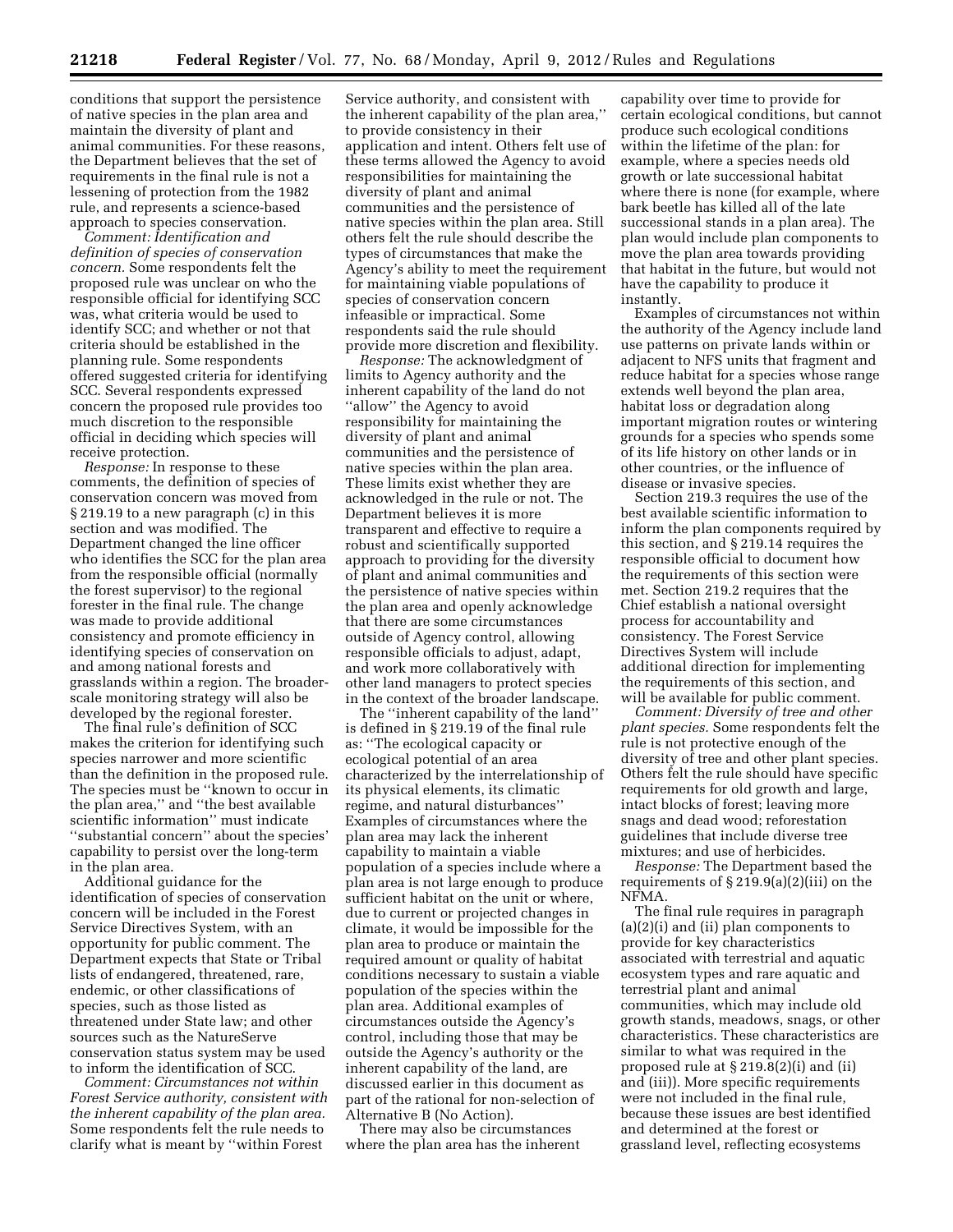and plant and animal communities on the unit. Further direction will be provided in the Forest Service Directives System and in individual plans.

*Comment: Additional species comments.* Some respondents felt the rule should include direction on species assessments, developing the coarsefilter, and disclosing specific environmental effects.

*Response:* The Department agrees the issues raised are important. The final rule is intended to provide overall planning direction applicable throughout the entire National Forest System. The type of guidance requested by these respondents is more appropriately found in the Forest Service Directives System and/or in the plans themselves or in the subsequent decisions regarding projects and activities on a particular national forest, grassland, prairie, or other comparable administrative unit. Some of the requested guidance, such as how to do assessments for particular species, would not apply to planning throughout the entire System. Other types of guidance, instructing the Agency on how to carry out the rule's requirements, may be so detailed that if, included in the rule, may make it unmanageably long and complicated. Also, including instructions in the rule on how to carry out various planning tasks may tie the Agency to procedures even when it learns better ways to carrying out those tasks. The Department concludes that placing such direction in Forest Service directives, which can change more readily than a rule, or allowing the Agency to try out various ways to carry out the rule, is likely to result in more effective and efficient planning than including such detail in the final rule itself.

*Comment:* ''*survey and manage.''*  Several respondents requested the planning rule require ''survey and manage'' procedures currently employed in the Pacific Northwest under the Northwest Forest Plan. Several respondents said one foreseeable outcome could be court ordered service-wide requirements for ''survey and manage'' as they believe is currently mandated in the Northwest Forest Plan. One respondent believes by expanding the requirements for viability beyond vertebrates the Forest Service will be forced to use ''survey and manage'' procedures of the Northwest Forest Plan on a nationwide basis.

*Response:* The final rule does not require ''survey and manage'' procedures similar to those in the Northwest Forest Plan. ''Survey and manage'' is a Northwest Forest Plan

program where, before ground disturbing projects can be approved, the Forest Service must inventory late successional and old structure stands for nearly 400 species including fungi, lichens, bryophytes, mollusks, and several vascular plants, arthropods and vertebrates. None of the species are listed under ESA, but little is known about them. The final rule requires an assessment of existing, relevant information, and the use of best available scientific information to inform plan components to meet the species and diversity requirements of the rule. The final rule clarifies that species of conservation concern must be known to occur in the plan area and that the best available scientific information must indicate substantial concern about the species' capability to persist over the long term in the plan area.

#### Section 219.10—Multiple Use

This section requires that plans provide for ecosystem services and multiple uses, including outdoor recreation, range, timber, watershed, wildlife, and fish, within Forest Service authority and the inherent capability of the plan area, through integrated resource management. The responsible official must consider a range of uses, resources, services, and opportunities relevant to the plan area when developing plan components to provide ecosystem services and multiple uses, along with reasonably foreseeable risks to ecological, social, and economic sustainability. In addition, this section includes specific requirements for plan components for a new plan or plan revision. This section builds on the requirements in § 219.8 for plans to provide for ecological sustainability and contribute to social and economic sustainability.

### Section 219.10—Response to Comments

Many comments on this section focused on multiple use requirements, requirements for ecosystem services, recreation, cultural and historic resources, wilderness and wild and scenic rivers, and designated areas. In response to public comment, the Department made a number of changes to this section to clarify intent.

The Department rearranged the wording of the introductory paragraph of this section to clarify the intent of the Agency that plans must provide for ecosystem services and multiple uses. The Department removed the term ''fiscal capability'' from the introductory paragraph because direction about fiscal capability is now included in § 219.1(g), and to be consistent with §§ 219.8 and 219.9.

The Department modified the requirements of paragraph (a) to clarify the wording, make these requirements parallel to other sections of the rule, and to respond to public comments. The Department added a requirement to have plan components, including standards or guidelines, for integrated resource management to provide for ecosystem services and multiple uses in the plan area. This change is in response to public comment to clarify that plan components for integrated resource management are to provide for ecosystem services and multiple uses, and to require standards or guidelines as part of the set of plan components developed to comply with the requirements of paragraph (a). As in earlier sections, the Department also changed the phrase ''multiple uses, including ecosystem services'' to ''ecosystem services and multiple uses,'' consistent with the MUSYA (see response to comments for § 219.1). The Department added a definition of integrated resource management in § 219.19, reflecting the interdependence of ecological resources as well as economic, ecological, and social systems.

Paragraph (a)(1) to (a)(10) includes a list of elements the responsible official shall consider when developing plan components for integrated resource management to provide for ecosystem services and multiple uses in the plan area. The Department modified this list in response to public comments; some of these modifications are additional requirements. The Department modified the list as follows: In paragraph (a)(1), changed the term recreational values to recreation opportunities to make the wording consistent with other sections and with paragraph (b)(1), and added ''and uses'' to the end of the list in paragraph (a)(1) to recognize that the list includes both resources and uses and that there may be other resources and uses relevant to the plan area; in paragraph (a)(3), added the words ''appropriate placement of infrastructure'' to recognize that there may be new infrastructure needs or proposals in addition to the need for sustainable management of already existing infrastructure; in paragraph (a)(5), modified wording to emphasize that responsible officials, in addition to meeting the requirements in § 219.9 for diversity and species and providing for wildlife and fish as part of the earlier direction in § 219.10 and paragraph (a)(1), should specifically consider habitat conditions for species that are used or enjoyed by the public for recreational opportunities such as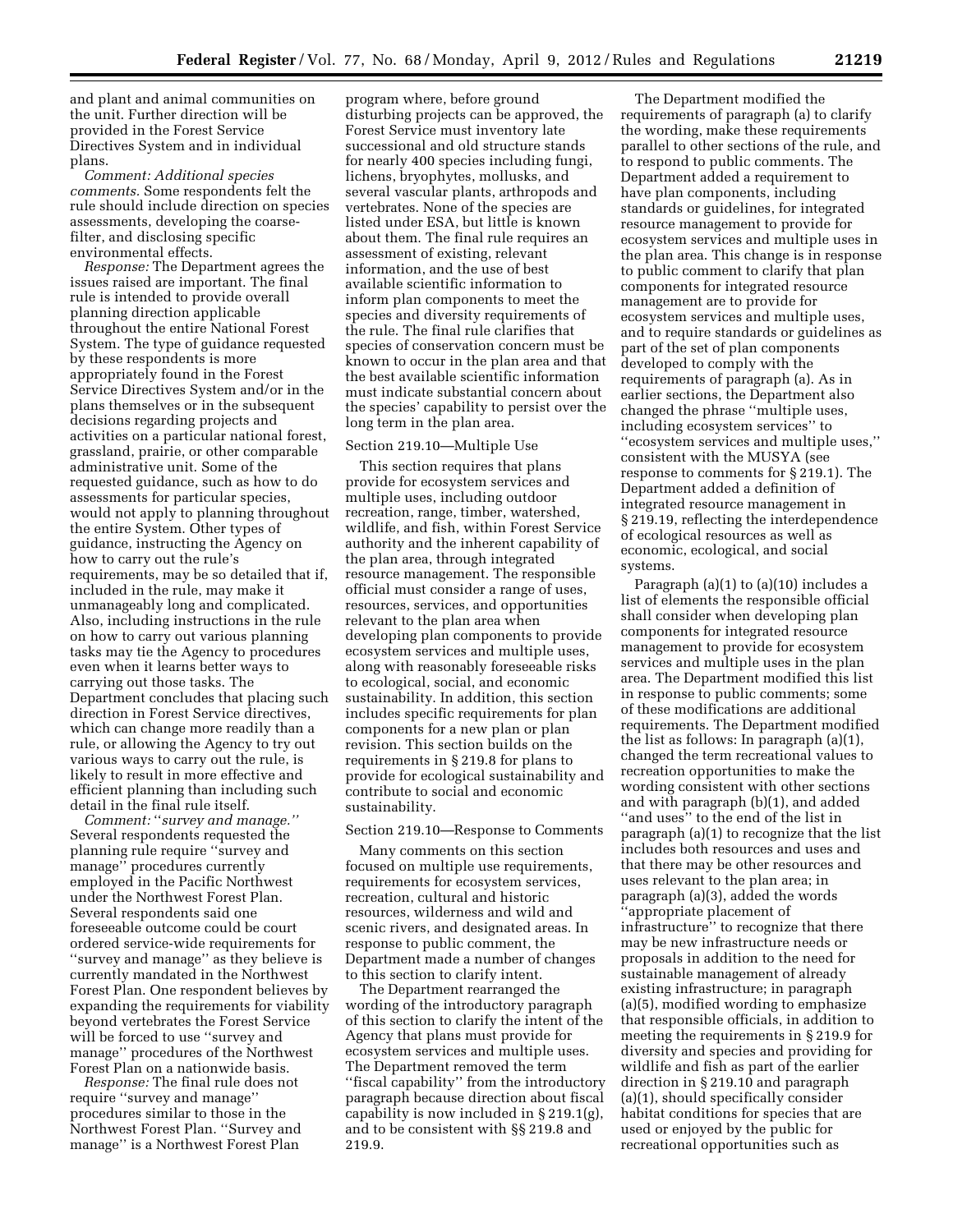hunting and fishing, or for subsistence, and added a requirement that the responsible official collaborate with other land managers in doing so; in paragraph (a)(6), dropped the wording in the proposed rule to consider ''the landscape context for management as identified in the assessment'' because it was redundant with modifications made to the requirements in § 219.7, and moved the text at proposed paragraph (a)(7) to the final paragraph (a)(6); moved the text from proposed rule paragraphs (a)(7), (8) and (9), with some modifications, to the final rule paragraphs  $(a)(6)$ ,  $(7)$ , and  $(8)$ ; in paragraph (a)(9) in the final rule added a new requirement, to consider ''public water supplies and associated water quality,'' in recognition of the role that national forests and grasslands play in providing drinking water to nearly one in five Americans; and added a requirement at (a)(10), to require consideration of opportunities to connect people to nature, recognizing that plans should consider both the resources on the plan area and people's connection to them.

Paragraph  $(b)(1)(i)$  to  $(b)(1)(vi)$  sets forth a list of requirements for plan components for new plans or plan revisions, adding the requirement that the set of plan components developed to meet these requirements include standards or guidelines, consistent with similar changes in other sections. The Department modified the requirements of paragraph (b) to clarify the wording, make these requirements parallel to other sections of the rule, and to respond to public comments. In paragraph (b)(1)(i), the Department slightly modified the requirement to require that plans must provide for sustainable recreation, including recreation settings, opportunities, and access; and scenic character; and to make clear in this section that recreation opportunities may include nonmotorized, motorized, developed, and dispersed recreation on land, water, and in the air.

In addition, the Department modified paragraph (b) by: Changing the wording for protection of wilderness and management of areas recommended for wilderness to be clearer; adding a requirement for management of rivers ''determined suitable'' for inclusion in the Wild and Scenic River System; changed paragraph (b)(1)(vi) to be consistent with changes made to § 219.7(c)(2)(vii) that clarify that the responsible official may establish new designated areas as part of the plan; and made additional edits for clarity. Some of these are additional requirements to respond to public comment.

*Comment: Inclusion of MUSYA, multiple use.* Some respondents felt proposed § 219.10 does not specifically reference MUSYA. Other respondents felt that administering the NFS lands for multiple uses should not be included in the final rule. Some respondents requested the rule include specific uses.

*Response:* The Department made changes to this section to clarify that plans must include plan components to provide for multiple uses. The MUSYA has guided NFS management since it was enacted in 1960, and will continue to do so, regardless of whether it is specifically referenced in this section, or any other section, of the rule. The MUSYA expanded upon the original purposes for which national forests may be established and administered, which were identified in the Organic Administration Act: ''to improve and protect the forest within the boundaries, or for the purpose of securing favorable conditions of water flows, and to furnish a continuous supply of timber for the use and necessities of citizens of the United States.'' (Act of June 4, 1897 (16 U.S.C. 475)).

The MUSYA states that the Forest Service is to ''administer the renewable surface resources of the national forests for multiple use and sustained yield of the several products and services obtained therefrom.'' (16 U.S.C. 529). The Act defines ''multiple use'' as ''The management of all the various renewable surface resources of the national forests so that they are utilized in the combination that will best meet the needs of the American people; making the most judicious use of the land for some or all of these resources or related services \* \* \*.'' (16 U.S.C. 531(a)).

The Department acknowledges and applies the MUSYA throughout the final rule. In the very first section of the final rule, § 219.1(b) states that the Forest Service manages the NFS to sustain the multiple use of its renewable resources in perpetuity while maintaining the long term health and productivity of the land, consistent with MUSYA. The rest of the sections in subpart A give additional direction on how to do that. The assessment phase and public participation will help the responsible official determine the range of ecosystem services and multiple uses provided by the unit. Section 219.10 requires plan components to provide for ecosystem services and multiple uses, using an integrated approach to resource management. These plan components will be informed by the assessment, public input, and the best available scientific information, as well as monitoring.

*Comment: Ecosystem services and methods for assessing multiple use.*  Some respondents felt the proposed rule improperly expands the MUSYA's specified multiple use purposes to include ecosystem services, which the proposed rule defines as educational, aesthetic, spiritual, and cultural heritage values. Some respondents felt ecosystem services should be determined by research.

*Response:* The phrase ''multiple uses, including ecosystem services'' has been changed throughout the rule to ''ecosystem services and multiple uses.'' The Department believes this revised wording is consistent with the MUSYA, which directs the Agency to ''develop and administer the renewable surface resources of the national forests for multiple use and sustained yield of the several products and services obtained therefrom'' (16 U.S.C. 529). MUSYA anticipated and provided for ''periodic adjustments in use to conform to changing needs and conditions.'' (16 U.S.C 531). ''Ecosystem services'' may be a relatively new term, but it is entirely within the scope of the Act to acknowledge that the ''several products and services obtained'' from national forests and grasslands incorporates the full range of values, resources, uses and benefits that these lands provide.

Research has provided insights into the ecosystem services to be obtained from the NFS. During the planning process, the assessment phase, public input, monitoring, and the best available scientific information will help the responsible official identify and develop plan components to provide for the ecosystem services to be obtained from each NFS unit.

*Comment: Relationship of ecosystem services to other multiple uses.* Some respondents felt proposed § 219.10 gave ecosystem services higher priority than other multiple uses.

*Response:* The final rule does not give ecosystem services higher priority than multiple uses. It provides an integrated resource management approach, where interdependent elements of sustainability are considered as a whole, instead of as separate resources or uses. The mix of plan components included in each plan will reflect local conditions in the broader landscape, the best available scientific information, and public input.

*Comment: Procedures for economic analysis.* Some respondents felt the rule should include specific economic indicators for the economic analysis, the model paradigm for social and economic resources, and means of weighing relative values of multiple uses. Some respondents suggested the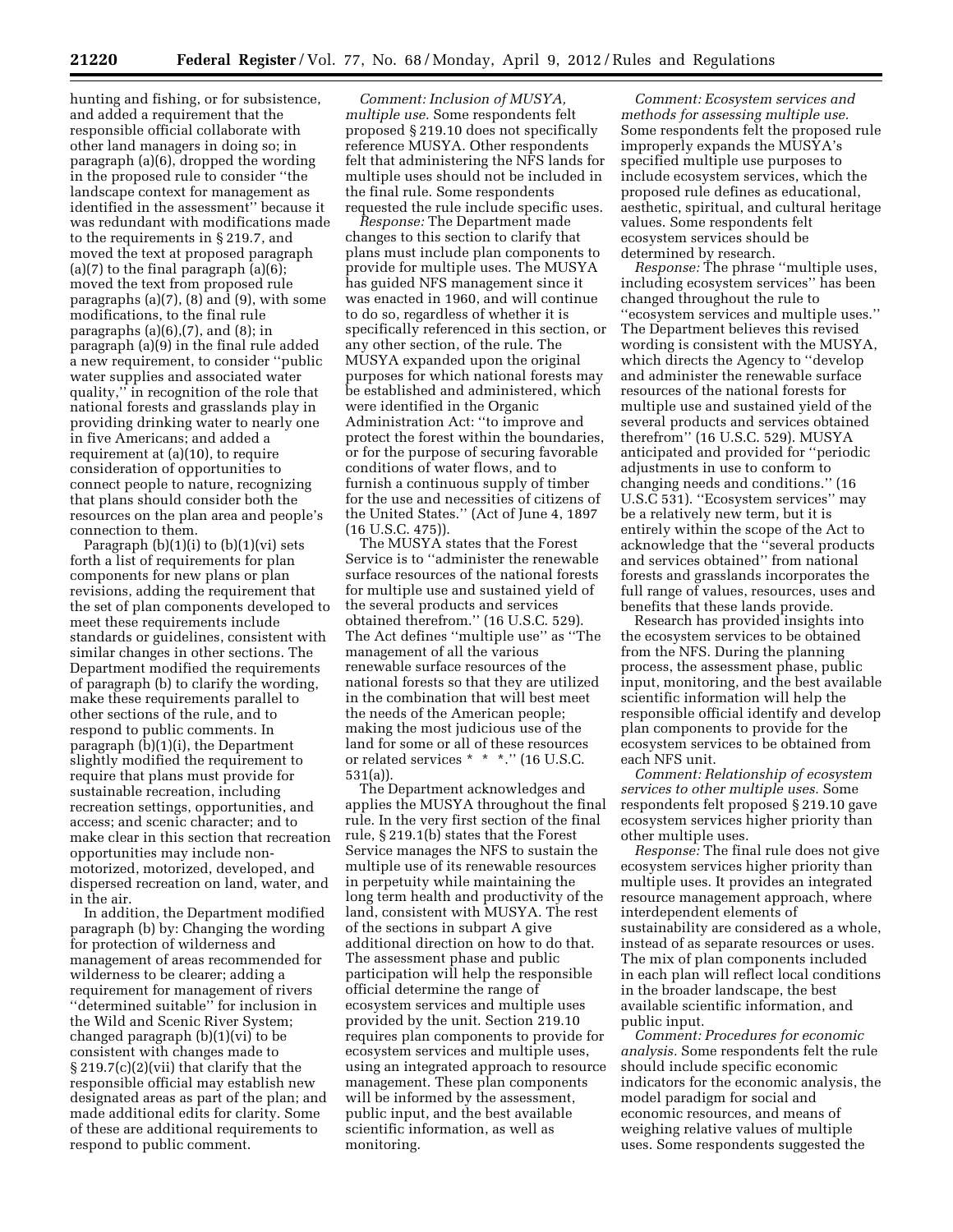rule should include specific procedures for analysis of ecosystem services. Several respondents suggested the rule include specific methods for assessing multiple uses.

*Response:* The final rule does not include this type of guidance as it is more appropriate in the Agency's directives, because methods, models, and indicators will alter over time. Forest Service directives will be developed for the final rule, and members of the public will have the opportunity to comment on them. In addition, economic information and models represent one kind of best available scientific information that the responsible official must use to inform the planning process and plan components.

*Comment: Identification of those providing multiple use information.*  Some respondents felt the rule should specify who should be included to provide information about multiple uses.

*Response:* Section 219.4 of the final rule requires the responsible official to provide opportunities for public participation in all phases of the planning framework. Section 219.3 requires the identification and use of the best available scientific information to inform the planning process. Section 219.6 requires identifying and evaluating existing information relevant to the plan area, including with regard to multiple uses. Monitoring will also provide information about multiple uses. Communities, groups, or individuals interested in these issues can provide input on plan components for multiple uses by becoming engaged in the public participation process required under this section.

*Comment: Specific objectives, prohibitions, and inclusion of specific multiple uses and ecosystem services.*  Several respondents felt the final rule should establish specific objectives for resources and prohibitions of uses. Several respondents requested that the rule include specific uses. Some respondents were for and others against a rule requirement for specific ecosystem services. Some respondents felt the rule provides the responsible official with too much discretion over multiple uses and instead should prioritize multiple uses or require inclusion of specific multiple uses. Some respondents felt it was unclear if multiple uses listed in proposed § 219.10 would have priority over those not listed.

*Response:* The final rule recognizes that conditions on each plan area will vary. The final rule therefore focuses on providing a framework for sustainability and integrated resource management and requiring associated plan components, including standards and guidelines. Objectives for resources and constraints on uses will be established by the responsible official in the plans themselves, or in the subsequent decisions regarding projects and activities. Agency regulations at 36 CFR part 261 establish certain national prohibitions. The final rule provides a planning framework to be used on all units in the NFS. As part of the planning process, the final rule includes direction for the responsible official to identify, evaluate, and consider all relevant resources when developing plan components for ecosystem services and multiple uses. Section 219.6 includes general direction to identify and evaluate existing relevant information for ecosystem services and multiple uses, in addition to direction to identify and evaluate information about specific resources and uses such as air, soil, water, and recreation. Section 219.7 includes direction to develop a list of relevant resources as part of the plan revision or development process, building on the assessment and any additional information developed in the planning process. Sections 219.8–219.11 include requirements for some specific resources, in addition to the requirement in § 219.10(a) to consider all relevant resources and uses in developing plan components. Throughout, the responsible official will use the best available scientific information, and will be informed by public participation.

The final rule does not prioritize multiple uses; rather, it requires the responsible official to provide plan components for integrated resource management, based on the resources and uses relevant to the plan area. Specific direction or guidance for specific uses will be included in the Forest Service Directives System, the plans themselves, and/or in the subsequent decisions regarding projects and activities.

*Comment: Mineral exploration and development.* Some respondents felt that the Forest Service should establish specific, detailed requirements to address mining of mineral resources on NFS lands while some respondents felt the Forest Service fails to address delays and impediments to mineral exploration and development caused by the failure of the rule to address minerals consistent with applicable statutes.

*Response:* The planning rule does not impose requirements that would create inconsistencies with existing laws or regulations governing mineral exploration and development on

Federal lands. Plans developed under the final rule must comply with all applicable laws and regulations (§ 219.1(f)). It is not expected that the rule will cause delays or impede mineral exploration and development on NFS units. Section 219.10(a) specifically recognizes mineral resources and directs the responsible official to consider mineral resources when developing plan components for integrated resource management for multiple use and sustained yield under the MUSYA. In addition, § 219.8 requires the responsible official take into account multiple uses that contribute to the local, regional or national economies.

*Comment: Relationship of livestock grazing with ecological sustainability and other uses.* Some respondents felt range resource activities should not be supported in the rule, while others felt it should be supported. Some respondents felt the rule should include more specific direction for livestock grazing.

*Response:* The final rule sets the stage for a planning process that is responsive to the multiple use desires and needs of present and future generations of Americans. Rangeland ecosystems are part of many units, and the MUSYA specifically provides that range is one of the multiple uses for which the national forests are managed. The appropriate level of grazing on a unit or other direction regarding range use in the plan area is best determined in individual plans and at the site-specific level, so that direction is appropriate to the conditions in the plan area.

*Comment: Game species.* Some respondents felt the rule should include requirements for species that are hunted, fished, or trapped, including recognition of their social and economic importance to sportsman, photographers, and other enthusiasts who enjoy viewing all wildlife. Several Indian Tribes and State game and fish departments said that certain species play a special role in contributing to social, cultural, and economic sustainability, and that plans should consider habitat for those species beyond what is required to provide diversity.

*Response:* The Agency recognizes the important role of NFS lands in providing the habitat for these species. Plan components designed to meet the ecosystem integrity and ecosystem diversity requirements of § 219.9, along with additional components where needed if the species is in the categories listed in § 219.9(b), will provide the habitat and other ecological conditions necessary to support these species.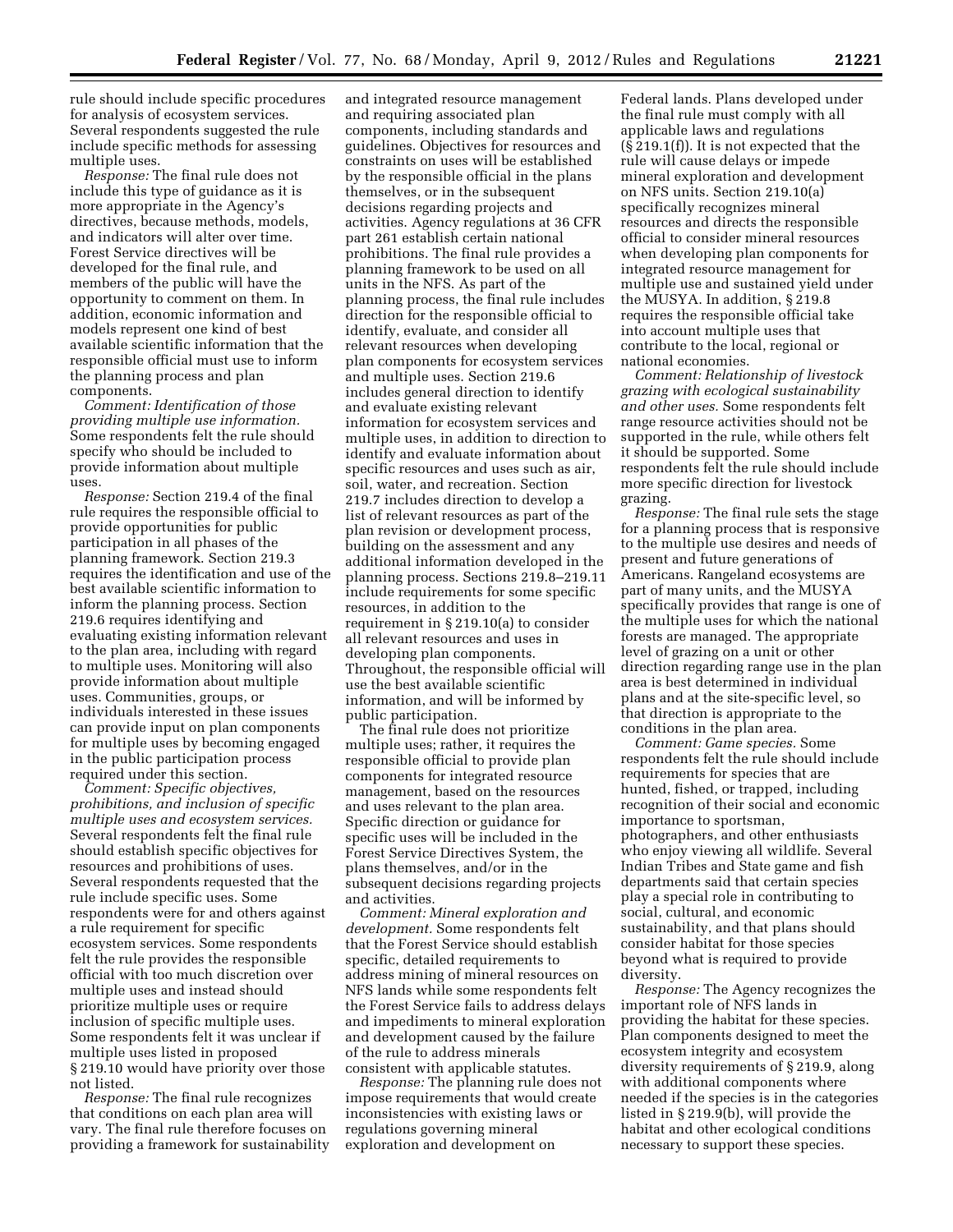Sections 219.6, 219.8 and 219.12 also recognize the importance of outdoor recreation opportunities and uses, including hunting and fishing. In addition, section 219.10 of the final rule retains the provision of the proposed rule that specifically requires consideration of habitat conditions for wildlife, fish, and plants commonly enjoyed and used by the public for hunting, fishing, trapping, gathering, observing, and subsistence. The final rule adds a provision that such consideration is to be done in collaboration with federally recognized Tribes, Alaska Native Corporations, other Federal agencies, and State and local governments. This addition, combined with the requirements of §§ 219.4 and 219.6, should ensure appropriate consideration is given to species of importance to these groups and entities. The final rule is not intended to require that units maintain ecological conditions that meet all population goals of State agencies.

*Comment: Recreational priority and opportunities.* Several respondents felt recreation and its relationship with ecological sustainability deserves greater importance in the rule, including discussion of specific recreational opportunities under a separate section. Other respondents felt more specific requirements for recreational activities and opportunities should be included in the rule. Some respondents felt it was inappropriate to include recreational facilities with transportation and utility corridors as examples of infrastructure.

*Response:* The final rule recognizes the importance of recreation, both for its contributions to economic and social sustainability, and as an important use connecting people to the land. The high value placed on recreation has been a common theme throughout the public participation process leading to this final rule. Americans make over 170 million visits to national forests and grasslands each year. These visits provide an important contribution to the economic vitality of rural communities as spending by recreation visitors in areas surrounding national forests amounts to nearly 13 billion dollars annually. Recreation is also a critical part of social sustainability, connecting people to nature, providing for outdoor activities that promote long-term physical and mental health, enhancing the American public's understanding of their natural and cultural environments, and catalyzing their participation and stewardship of the natural world. Providing for sustainable recreation is one of the biggest challenges and opportunities facing the Forest Service,

and land management planning is a critical process in meeting this need.

The final rule provides direction for sustainable recreation throughout the planning process. The final rule retains the term ''sustainable recreation'' to recognize that planning should identify, evaluate, and provide a set of recreational settings, opportunities and access for a range of uses, recognizing the need for that set to be sustainable over time. Ecosystem services include ''cultural services'' such as recreational experiences, and social sustainability recognizes the activities and traditions that connect people to the land. The rule recognizes and states in § 219.10 and the definition section in § 219.19 that recreational opportunities include non-motorized, motorized, developed, and dispersed recreation on land, water, and in the air. Examples include activities such as hiking, biking, hunting, fishing, horseback riding, skiing, off-highway vehicle use, camping, picnicking, bird and other wildlife watching, canoeing, kayaking, geocaching, recreational aviation, hang gliding, and many more. A detailed list was not included in § 219.10 so as not to inadvertently leave a recreation use out, and also in recognition that new recreational uses are always being developed.

In the assessment phase (§ 219.6), the responsible official must identify and evaluate existing information relevant to recreation settings, opportunities, and access, in addition to recreational infrastructure, benefits people obtain from the plan area and the contribution of multiple uses to the local, regional, and national economies. Section 219.8 requires the responsible official to take sustainable recreation and scenic character into account when developing plan components to contribute to social and economic sustainability.

Section 219.10 requires plan components to provide for multiple uses including outdoor recreation. In paragraph (a), responsible officials must consider aesthetic values, ecosystem services, recreation settings and opportunities, and habitat conditions specifically for species used and enjoyed by the public for recreational opportunities such as hunting, fishing, and wildlife observation. Responsible officials must also consider placement and management of infrastructure, including recreational facilities. It is appropriate to refer to such facilities as infrastructure because recreational facilities are fixed capital installations that enhance recreational experiences. These facilities include: campgrounds, roads, trails, backcountry airstrips, and drinking water and wastewater

infrastructure. In paragraph (b), the final rule requires that plan revisions and new plans include plan components to provide for sustainable recreation; including recreation settings, opportunities, access; and scenic character. Section 219.12 requires monitoring for visitor use and progress toward meeting recreational objectives.

These requirements are in response to public comment and in recognition of the importance of recreation.

*Comment: Objectives, standards and guidelines for sustainable recreation.*  Several respondents felt the rule should require the plan to identify objectives, standards and guidelines for sustainable recreation. A respondent felt the rule should use the term ''must'' instead of ''should'' with respect to identifying recreational settings, and desired conditions for scenic landscape character. Some respondents felt the proposed rule provision that the plan should identify desired conditions for ''scenic landscape character'' was too narrow; others felt it expanded Agency authorities beyond legal mandates.

*Response:* The requirement in § 219.10(b)(1)(i) is changed in the final rule; where the proposed rule provided that the plan ''should identify recreational settings and desired conditions for scenic landscape character,'' the final rule requires that a new plan or plan revision must include plan components, including standards or guidelines, to provide for sustainable recreation; including recreation settings, opportunities, and access; and scenic character. The term ''landscape character'' in proposed § 219.19 has been replaced in the final rule with ''scenic character'' to clarify what resource is being considered. The scenic resource falls under the Agency's multiple use and sustained yield mandate. ''Landscape character'' in the proposed rule was defined in terms of visual and cultural identity; ''scenic character'' is defined in the final rule in terms of scenic identity.

*Comment: Use of land allocations.*  Some respondents felt the rule should require land allocations to allow the Agency to establish a recreation zoning system.

*Response:* Section 219.7(d) of the final rule requires management areas or geographic areas in every plan. A plan could include management areas based on recreation settings and opportunities.

*Comment: Preservation easement.* A respondent expressed concern the Agency is considering putting grazing allotments under a ''preservation easement.''

*Response:* ''Preservation easements'' were not proposed for inclusion in the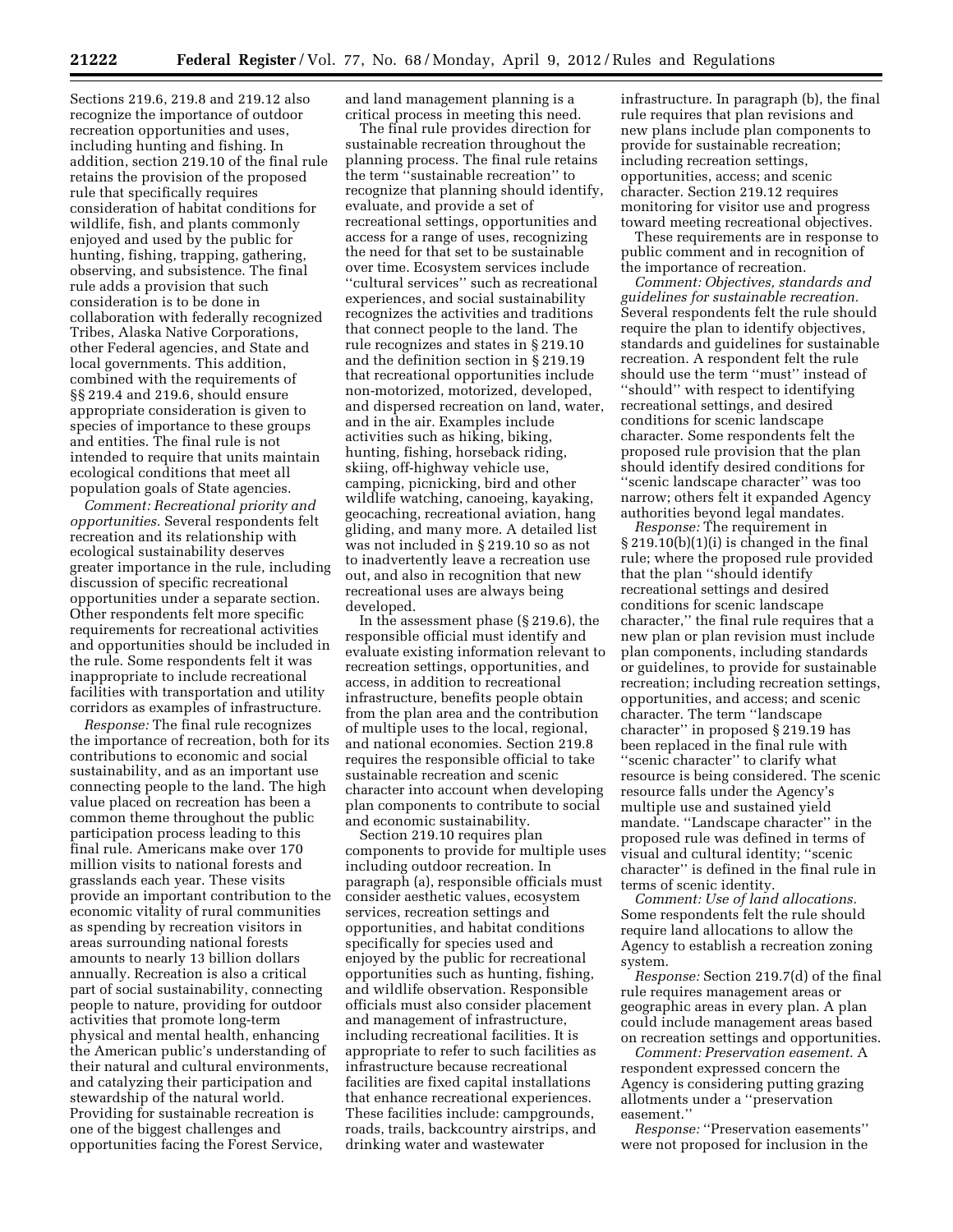planning rule and are not included in the final rule.

*Comment: Protection of cultural and historic resources.* Several respondents felt the proposed rule would allow responsible officials to damage or destroy cultural and historic resources if done for the purpose of achieving other resources objectives. Some respondents felt specific direction for management of cultural and historic resources and uses should be added to the rule. Some respondents suggested that § 219.10(b)(1)(ii) include protection of the ''uses'' and ''cultural landscapes.'' Other respondents felt the rule should establish priorities between cultural and historic resources and other resource objectives.

*Response:* The Department considers cultural and historic resources to be very important for social sustainability as well as important economic contributors. Benefits of cultural and historic sites include: expanded knowledge and understanding of history; cultural and spiritual connections to our heritage; scientific data about past cultures or historical conditions and similar matters; and tourism that benefits rural economies. The final rule provides direction for cultural and historic resources throughout the planning process. The assessment phase requires identifying and evaluating information about cultural and historic resources and uses and areas of Tribal importance, in addition to ecosystem services, which include ''cultural services.'' Section 219.8 also requires the responsible official to take cultural and historic resources on the plan area into account when developing plan components to contribute to economic sustainability and social sustainability, which includes the traditions and culture that connect people to the land.

In § 219.10, paragraph (a) requires that the responsible official consider cultural and heritage resources, habitat conditions for species used and enjoyed by the public, and opportunities to connect people with nature, when developing plan components for integrated resource management to provide for ecosystem services and multiple uses, which include cultural and historic resources and uses. Paragraph (b) retains the requirement of the proposed rule that plan components must provide for the protection of cultural and historic resources. The use of the word ''protect'' is to ensure that the responsible official takes into account the effect a plan may have on cultural and historic values and provide for these resources, within the context of managing for multiple use purposes.

It does not create a preservation mandate, but where actions might impair the resources or use, the Department expects that the responsible official would seek to avoid or minimize potential harm by following established procedures for cultural and historic resource management. The rule does not remove or change Agency obligations to meet the National Historic Preservation Act and other laws and Executive orders for the protection of these resources.

The final rule does not include more specific direction for cultural and historic uses or activities and does not establish priorities among the multiple uses. Additional process requirements and guidance are more appropriately located in Agency directives, land management plans, and projects or activities.

*Comment: Non-Tribal indigenous rights.* Several respondents stated the final rule should address the management of areas of importance for non-Tribal indigenous entities with preexisting cultural and natural resources access, maintenance and use rights based on historical and documented claims to lands now managed by the Forest Service.

*Response:* Section 219.1(d) of the final rule states that the planning rule ''does not affect treaty rights or valid existing rights established by statute or legal instruments.'' Section 219.4(a) of the final rule requires the responsible official to provide opportunities for public participation, during which non-Tribal indigenous entities can inform the responsible official of areas of importance to them. Section 219.6(a)(1) requires the responsible official to identify and consider, ''relevant information, including local knowledge,'' and to identify areas of Tribal importance, as well as cultural and historic resources and uses. Section 219.10 requires plan components to provide for management of areas of Tribal importance. Specific issues of access and use will be addressed at the levels of unit planning or project or activity planning.

*Comment: Spiritual sustenance.* Some respondents felt the rule should not provide for spiritual sustenance, because there is no legal mandate for doing it. A respondent stated that the First Amendment prohibits ''making of any law respecting an establishment of religion.''

*Response:* Plans are not required to provide for spiritual sustenance. The final rule recognizes in § 219.1(c) and in the definition of ''ecosystem services'' that spiritual values is one of the benefits people derive from the NFS. To contribute to social and economic

sustainability, plans must provide for ecosystem services and multiple uses as provided in this section. Managing NFS lands and resources such that they provide opportunities for spiritual benefits does not establish a religion, and no preference is given to one religion over another.

*Comment: Management of wilderness areas and areas recommended for wilderness designation.* Some respondents felt the rule should ensure wilderness protection is not extended to recommended wilderness areas so de facto wilderness areas are not created by the Agency. Some respondents felt the rule should address activities affecting designated wilderness areas or with the potential to degrade areas recommended for wilderness and reduce their potential for designation. One respondent states the rule should include wilderness management direction parallel to the Wilderness Act wording. Another respondent felt the rule should provide wilderness management flexibility to respond to changing conditions.

*Response:* Wilderness areas provide important places for recreation, solitude, and renewal; are refuges for species; and can attract tourism that benefits rural economies. Section 219.1 of the final rule states plans must comply with all applicable laws and regulations, including the Wilderness Act. The Department changed the wording of § 219.10(b)(iv) of the final rule from ''protection of wilderness areas as well as the protection of recommended wilderness areas to protect the ecologic and social values and character for which they might be added to the National Wilderness System,'' in the proposed rule to ''protection of congressionally designated wilderness areas as well as management of areas recommended for wilderness designation to protect and maintain the ecological and social characteristics that provide the basis for their suitability for wilderness designation.'' The changes were made to increase clarity and better reflect the Department's intent from the proposed rule. This requirement, in addition to related requirements in §§ 219.6, 219.7, and 219.10(a)(1), reflect the Agency's responsibilities under the Wilderness Act and are consistent with the recognition in the MUSYA that wilderness is consistent with its purposes and provisions.

The protection of designated wilderness areas is a requirement of law. Management of areas recommended for wilderness designation to protect and maintain the characteristics that provide the basis for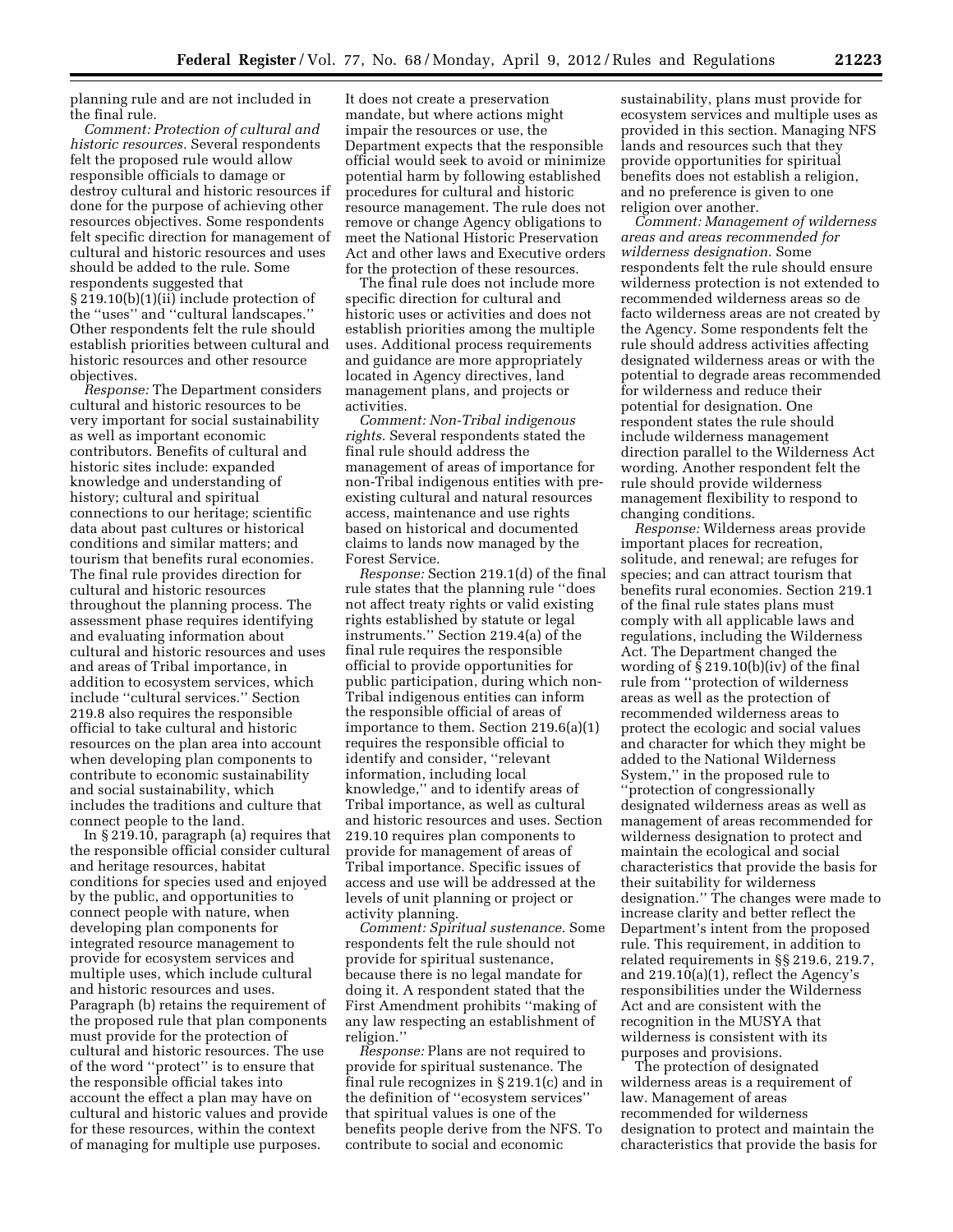their suitability for designation is lawful and within the Agency's authority. In fact, many State wilderness acts require that any areas recommended for wilderness designation are to be managed for the purpose of protecting the area's suitability for wilderness. The Utah Wilderness Act of 1984 is one example (Pub. L. 98–428. § 201(b)(4); 98 Stat 1660).

The Department believes the requirement in the final rule meets the Agency's intent to ensure that the types and levels of use allowed would maintain wilderness character and would not preclude future designation as wilderness. Specific direction regarding incompatible uses in recommended wilderness areas will be found in the Forest Service Directives System and in plans themselves.

*Comment: Responsible official discretion to recommend areas for wilderness designation.* Some respondents felt the proposed rule provides the responsible official with too much discretion about evaluations for, determinations of, and management of areas recommended for wilderness designation.

*Response:* Section 219.7 of the final rule was modified to require the identification and evaluation of areas that may be suitable for inclusion in the National Wilderness Preservation System. Public input during the opportunities for public participation will help the responsible official determine whether to recommend any such areas for wilderness designation. State wilderness acts, typically require the Forest Service to review the wilderness option of areas during plan revision. The Utah Wilderness Act of 1984 is one example (Pub. L. 98–428. § 201(b)(2); 98 Stat. 1659). The responsible official's recommendation in a plan is not the President's recommendation to Congress. So, the recommendation is not necessarily what is recommended to Congress. The Agency's process for identifying and evaluating areas for recommendation is established in the Forest Service Directives System in the Forest Service Handbook 1909.12, which will be revised and made available for public comment. Specific direction and requirements for management of wilderness areas are also included in the Forest Service Directives System, and are in the process of being revised and put out for public comment.

*Comment: Wilderness designation.*  Several respondents felt that the Agency should increase wilderness areas, while others felt that the Agency should reduce wilderness areas.

*Response:* Only Congress has the authority to designate wilderness areas or change the boundaries of designated wilderness areas, under the Wilderness Act of 1964. Wilderness areas provide a number of benefits, and the MUSYA recognizes wilderness as consistent with its multiple use purposes and provisions. The responsible official will determine whether or not to recommend any new areas for designation as part of the planning process.

*Comment: Wild and scenic river protection.* Some respondents supported protection of rivers not designated as a wild and scenic river, while others did not. One respondent commented that proposed  $\S 219.10(b)(1)(v)$  provides protection for only eligible rivers.

*Response:* The final rule has been changed to include suitable rivers in § 219.10(b)(1)(v). The Wild and Scenic Rivers Act requires ''every wild, scenic, or recreational river in its free-flowing condition, or upon restoration to this condition, shall be considered eligible for inclusion in the national wild and scenic river system.'' To be eligible for inclusion, a river must be free-flowing and, with its adjacent land area, possess one or more ''outstandingly remarkable'' values. The determination of eligibility is an assessment that does not require a decision or approval document, although the results of this inventory need to be documented as a part of the plan document or plan set of documents.

Once a river is determined to be eligible, a suitability study gives the basis for determining which rivers to recommend to Congress as potential additions to the National Wild and Scenic Rivers System (National System). Therefore, the Department decided it is appropriate and consistent with the Act for the Agency to protect rivers determined to be suitable until Congress decides on designation and those eligible until the Agency determines if the rivers are suitable for the values for which they may be included in the national wild and scenic river system.

*Comment: Special designations.* Some respondents felt the rule should provide for special designations including a comprehensive list of designated or recommended special areas. Several respondents felt the rule should include specific procedures for identifying areas for special designation. A respondent felt the rule should provide the responsible official the opportunity to designate special areas.

*Response:* The Agency manages many kinds of designated areas in addition to wilderness areas and wild and scenic rivers, including experimental forests, national heritage areas, national

monuments, national recreational areas, national scenic trails, research natural areas, and scenic byways. These areas can contribute in important ways to social and economic sustainability as well as ecologic sustainability.

The definition of designated areas in § 219.19 has been modified so that it is clear that designated areas may be established in the land management planning process or by a separate process by statute or by an administrative process in accord with NEPA requirements and other applicable laws. Section 219.7(c)(2) has been modified to make clear that responsible officials may designate an area if they have the delegated authority to do so. Section 219.10(b)(1)(vi) of the final rule requires plan components to provide for the ''appropriate management of other designated or recommended special areas in the plan area, including research natural areas.'' Specific guidance on designation procedures is more appropriate for the Agency's directives, and is not found in the rule.

Section 219.11—Timber Requirements Based on the NFMA

This section of the final rule includes provisions for identifying lands as not suitable for timber production and for limitations on timber harvest. This section meets the statutory requirements of the NFMA related to management of the timber resource. The NFMA, along with the requirements of this section, would provide for mitigation of the effects of timber harvest on other resources and multiple uses. Other sections of the final rule contain provisions that supplement the requirements of this section.

Timber is one of the multiple use purposes of the NFS, as recognized by the MUSYA and the Act of 1897, also known as the Organic Administration Act. Timber is also recognized by § 219.10 of this subpart. The National Forest Management Act of 1976 signaled a new direction for the planning and management of NFS lands, especially with regard to management of the timber resource and impacts to other resources. Management and use of timber harvest on NFS lands continues to evolve. Today, harvest of timber on NFS lands occurs for many different reasons, including ecological restoration, community protection in wildland urban interfaces, habitat restoration, and protection of municipal water supplies. Timber harvest also supports economic sustainability through the production of timber, pulp for paper, specialty woods for furniture, and fuel for small-scale renewable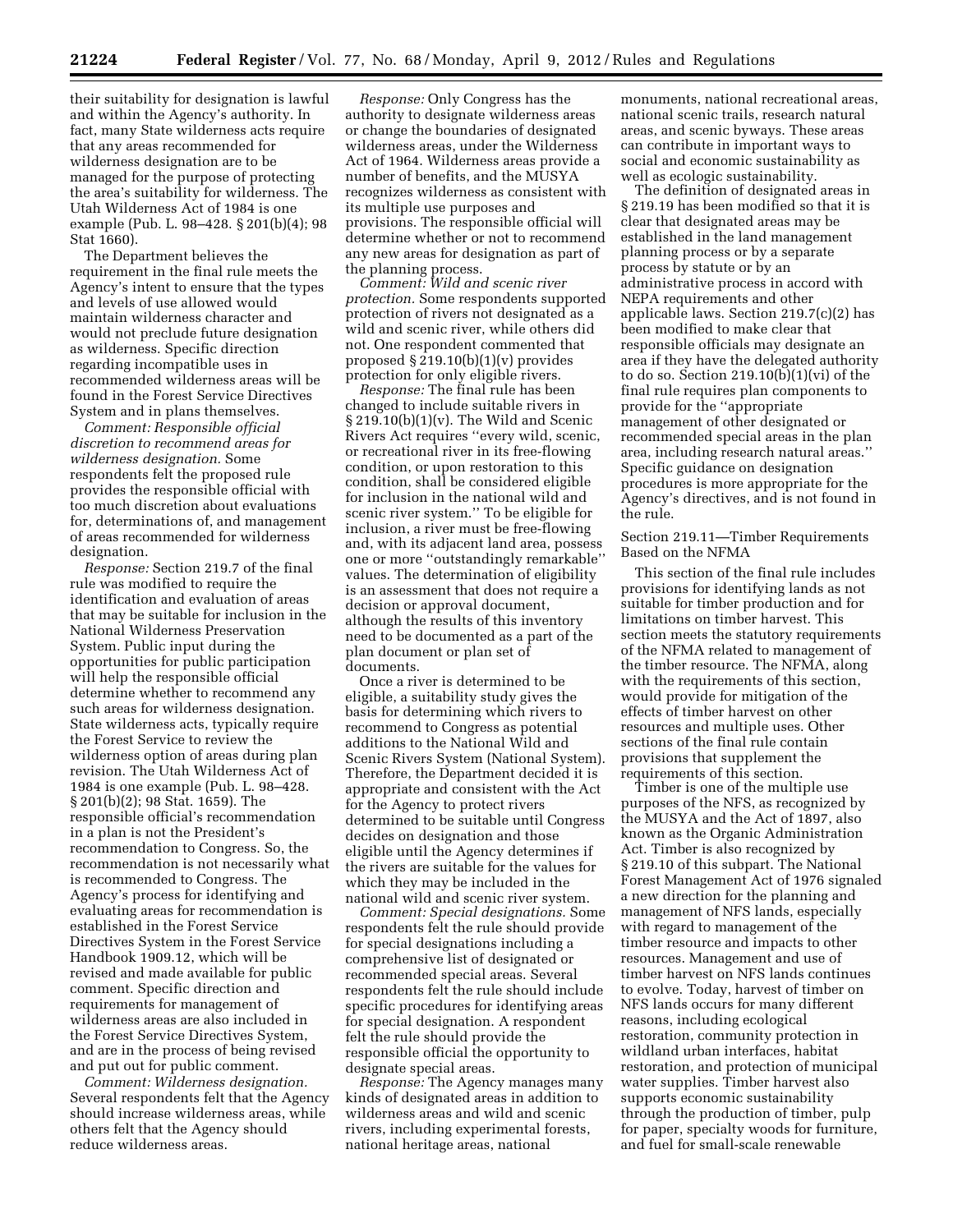energy projects. Timber harvesting, whether for restoration or wood production objectives, also supports employment and provides payments in lieu of taxes in many counties throughout the country.

This final rule provides the guidance for developing plans, not guidance for individual projects, and it is important to recognize that any individual timber project or activity could not provide for all aspects of social, economic, or ecological sustainability. However, all projects and activities must be consistent with the plan components in the plan, including those developed to meet the requirements of sustainability, diversity, multiple use, and timber (§§ 219.8 through 219.11), as required by § 219.15.

#### Section 219.11—Response to Comments

Many concerns were raised over direction for timber harvest for purposes other than timber production, responsible official discretion in determining timber harvest on lands not suited for timber production, and suitability of lands for timber production. For clarity, the Department modified this section from the wording of the proposed rule.

In the opening paragraph of this section, the Department removed the phrase ''the plan must provide for multiple uses and ecosystem services including timber'' because that requirement is found in § 219.10 and replaced that phrase with the words ''the plan must include plan components, including standards or guidelines, and other plan content regarding timber management'' to more accurately reflect the requirements of this section. The Department changed the term ''capability'' to ''inherent capability'' to be consistent with other sections of this subpart. The Department defines the term inherent capability in § 219.19. The Department removed the term ''fiscal capability'' from this section. Fiscal capability is now discussed in § 219.1 and is an overarching consideration throughout the planning process, rather than being pointed out for only selected portions of the planning process. Other minor wording changes were made for clarity.

Paragraph (a) has a new caption of ''Lands not suited for timber production.'' In paragraph (a)(1) of this section, in the discussion of identifying lands not suitable for timber production, the Department removed the sentence ''The responsible official may determine, considering physical, economic, and other pertinent factors, that lands are not suitable for timber production.'' The Department removed

this sentence about factors because the criteria at paragraphs (a)(1)(i) through (a)(1)(vi) are the physical, economic, and other pertinent factors to deal with the requirements of the statute (16 U.S.C. 1604(k)), and include the consideration of other desired conditions and objectives in the plan. In particular, paragraph (a)(1)(iii) of this section deals with the economic factors as the responsible official develops desired conditions to provide for social, economic, and ecological sustainability (§§ 219.8–219.11).

The provision discussing the 10-year review of lands not suitable for timber production that was in paragraph (a) of the proposed rule has been removed from paragraph (a)(1) and moved to modified paragraph (a)(2) of this section.

The specific factors in paragraph (a) for identifying lands not suitable for timber production are based on the NFMA requirements limiting timber harvest (16 U.S.C. 1604(g)(3)(E)) and the Agency policy. Paragraph (a)(1)(iv) of this section contains a specific criterion that would not allow lands to be identified as suitable for timber production unless technology is currently available for conducting timber harvest without causing irreversible damage to soil, slope, or other watershed conditions. Available technology may vary from place to place, and could be, for example: horse logging, ground based skidding, aerial systems, or cable logging systems. This provision has been in place since the 1979 rule, to meet the NFMA obligation to consider physical factors to determine the suitability of lands for timber production. The factor has been effective in protecting watershed conditions. However, the Department removed the words ''or substantial and permanent impairment of the productivity of the land'' from paragraph (a)(1)(iv) in the final rule because it caused confusion and the Department's intent was captured by the remaining term ''irreversible damage to soil, slope, or watershed conditions.''

Paragraph (a)(2) of this section now discusses the requirements of the 10 year review of lands not suitable for timber production. This paragraph combines and modifies discussions from paragraph (a)(1) and paragraph (a)(3) of the proposed rule for clarity.

Paragraph (a)(2) of the proposed rule has been modified and redesignated as paragraph (b) with a new caption of ''Timber harvest for the purposes of timber production.'' The Department removed the wording of the proposed rule about lands which are not identified in the plan as ''not suitable''

for timber production are suited for timber production because some respondents believed this required the designation of these lands as suitable for timber production, which was not the Department's intent. In addition, the Department added a requirement in paragraph (b) of this section to clarify that where a plan identifies lands as suitable for timber production the plan must include plan components to guide timber harvest for timber production or for other multiple purposes on such lands.

Modified paragraph (c) of this section combined provisions from paragraph (b)(2) and paragraph (c) of the proposed rule. Paragraph (c) has a new caption of ''timber harvest for purposes other than timber production.''

Paragraph (c) of this section sets forth that the plan may include plan components to allow for timber harvest for purposes other than timber production as a tool to assist in achieving or maintaining one or more applicable desired condition(s) or objective(s) of the plan in order to protect other multiple-use values, and for salvage, sanitation, or public health or safety. The wording ''in order to protect other multiple-use values'' was added for consistency with the intent of the NFMA, which allows for timber harvest "necessitated to protect \* \* \* multiple use values'' other than timber production on lands not suited for timber production (16 U.S.C. 1604(k)). The wording of this paragraph also reflects longstanding Agency practices of using timber harvest to protect other multiple use values and public health and safety in areas not suited for timber production.

In modified paragraph (d) of this section, the rule discusses the limitations on timber harvest based on statutory requirements, incorporating and modifying wording from the paragraphs (b)(1) and (d) of this section of the proposed rule. Paragraph (d)(1) of this section in the final rule states the same requirement as paragraph (b)(1) of the proposed rule.

At paragraph (d)(2) in this section, the rule includes the provision that plan components shall ensure timber harvest would occur only where soil, slope, or other watershed conditions would not cause irreversible damage, which is a requirement of NFMA (16 U.S.C.  $1604(g)(3)(E)(i)$ ; the proposed rule (at paragraph (d)(1)) included a citation to this part of NFMA, therefore this change does not add a new requirement.

Paragraph (d)(3) of this section includes the same requirement as paragraph (d)(2) of the proposed rule.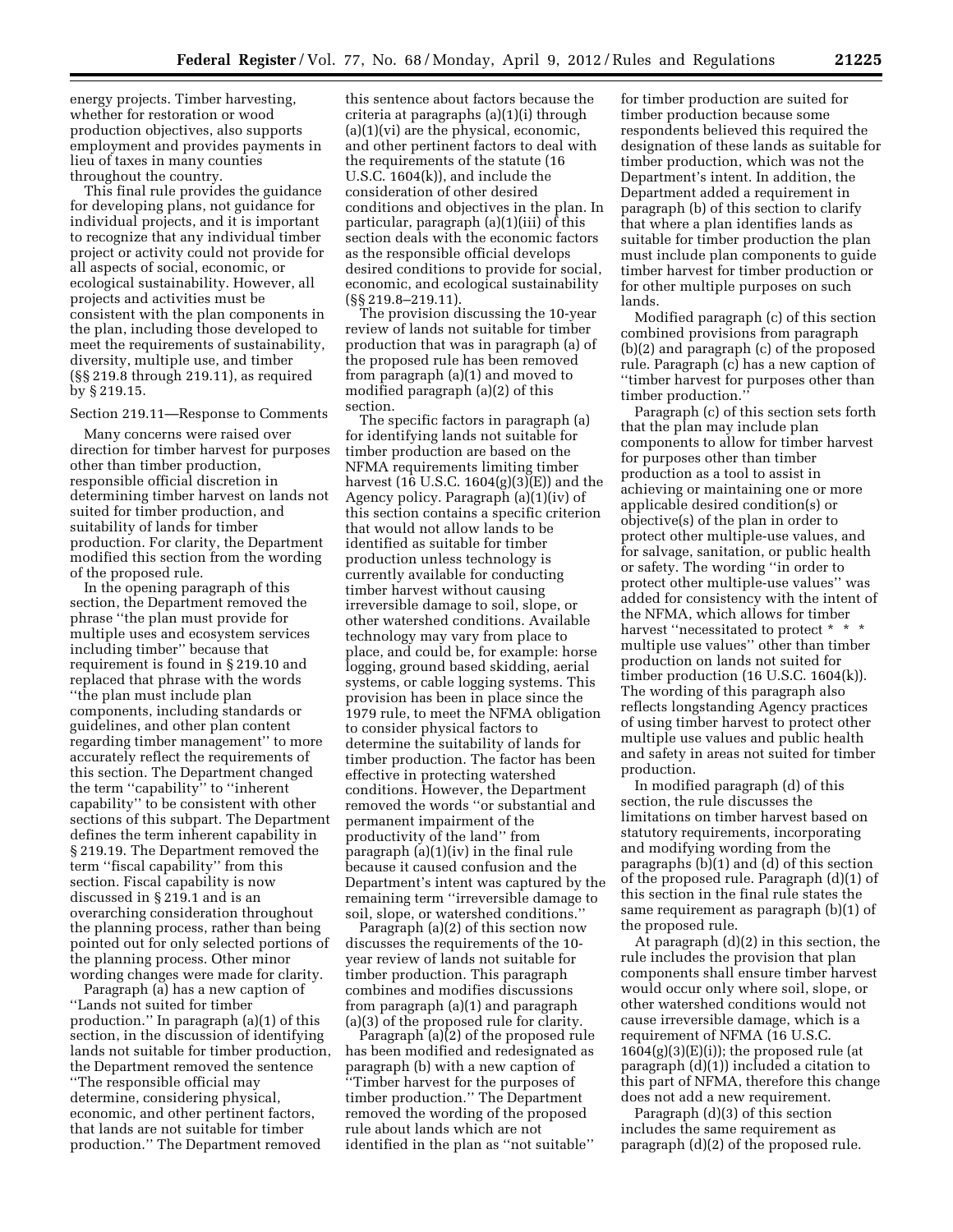In paragraphs (d)(4)(i) through (d)(4)(iii) of this section, the rule directs that plan components must ensure that plans include size limits for regeneration of even-aged stand of trees in one harvest operation. The rule retains wording of paragraphs (d)(3),  $(d)(3)(i)$ ,  $(d)(3)(ii)$ , and  $(d)(3)(iii)$  of the proposed rule, with minor changes for clarity. The changes include: (1) Clarifying what the plan may or may not provide, rather than set out a prohibition on projects; (2) the term ''areas to be cut in one harvest operation'' has been replaced with ''openings that may be cut in one harvest operation;" and (3) the discretion for plans to exceed the default maximum size of paragraph (d)(3)(i) of the proposed rule has been changed from ''Cut openings larger than those specified may be permitted where larger units will produce a more desirable combination of benefits'' to ''Plan standards may allow for openings larger than those specified in paragraph (d)(4) of this section to be cut in one harvest operation where the responsible official determines that larger harvest openings are necessary to help achieve desired ecological conditions in the plan area.'' These changes in wording from the proposed to the final rule are not changes in requirements, but simply clarify the Department's intent.

In paragraph (d)(5) of this section, the rule directs that plan components must ensure that timber will be harvested only where the harvest complies with resource protection requirements of the NFMA. Paragraph (d)(5) is a modification of paragraph (d)(1) of the proposed rule and this modification is not a change in requirements. These requirements reference the provisions of NFMA to limit harvest to situations where the productivity of the land could be sustained and harvesting prescriptions are appropriately applied. For example, by referencing NFMA paragraph (d)(5) requires plan components for even-aged timber harvest that: (1) Limit clearcutting to locations where it is determined to be the optimum method for regenerating the site; (2) require interdisciplinary review of the harvest proposal; and (3) require cutting to be blended with the natural terrain. These requirements are referenced but not repeated in the final rule because the Department believes they are incorporated and enhanced by the requirements for resource protection in other sections of the rule and plan consistency requirements of § 219.15. In addition, some requirements are not repeated because they are addressed by other regulations; for example, the

NEPA regulations direct environmental analysis and the use of interdisciplinary teams.

In paragraph (d)(6) of this section, the rule directs that plan components must set forth the limit on the quantity of timber that may be sold in the national forest. The Department modified the wording of paragraph (d)(4) of the proposed rule, and moved the provision to paragraph (d)(6) of the final rule as follows:

(1) The proposed rule required plan components to limit the quantity of timber that can be removed annually in perpetuity on a sustained-yield basis. The final rule says plan components must ensure the quantity of timber that may be sold from the national forest is limited to an amount equal to or less than that which can be removed from such forest annually in perpetuity on a sustained-yield basis. This change was made to agree with the NFMA wording.

(2) The Department added a sentence that this limit may be measured on a decadal basis to reflect the Agency practice, and 16 U.S.C. 1611. Note that under this paragraph the quantity sold in any given year may exceed the annual average for the decade, but the total quantity sold over a 10-year period may not exceed the decadal limit.

(3) The Department changed the provision that required the plan to ''provide for departure from the limit, as provided by NFMA'' to ''The plan may provide for departures from this limit as provided by the NFMA where departure would be consistent with the plan's desired conditions and objectives.''

(4) The Department added that exceptions for departure from this limit on the quantity sold must be made with a public review and comment period of at least 90 days, to be consistent with the NFMA.

The Department concludes that these changes in wording at revised paragraphs (d)(6) of this section clarify the Department's intent and reflect the requirements of the NFMA.

In paragraph  $(d)(7)$  of this section, the rule directs that plan components must ensure that the regeneration harvest of even-aged stands of trees is limited to stands that generally have reached the culmination of mean annual increment of growth (CMAI). The Department retains the wording of paragraphs (d)(5) of the proposed rule, with minor changes for clarity. The changes include: Changing the provision that ''Exceptions, set out in 16 U.S.C. 1604(m), are permitted only if consistent with the land management plan'' to ''Plan components may allow for exceptions, set out in 16 U.S.C. 1604(m), only if such harvest is

consistent with other plan components of the land management plan.'' The Department removed the provision of the proposed rule at paragraph (d)(5) that stated: ''If such exceptions are anticipated, the responsible official should include those exceptions in the land management plan as standards or guidelines'' because it is now redundant with the sentence ''Plan components may allow for exceptions \* \* \*.'' The Department removed the provision about directives and CMAI, because that sentence is redundant with the provision at  $\S 219.2(b)(5)(i)$  requiring Forest Service directives. These modifications at revised paragraphs (d)(7) of this section are not changes in requirements but clarify the Department's intent and reduce redundancy.

*Comment: Timber harvest for other purposes.* Some respondents felt the proposed rule at § 219.11(b)(2) was either too discretionary or too restrictive in meeting NFMA's allowance for salvage sales and other limited timber harvest on lands not suited for timber production. Some respondents felt the proposed rule should prohibit timber harvesting on unsuitable lands or specify that timber salvage on those lands be solely for non-commercial purposes.

*Response:* Today, timber harvest is often used to achieve ecological conditions and other multiple use benefits for purposes other than timber production. Therefore, the Department clarified at § 219.11(c) that a plan may include plan components to allow for timber harvest for purposes other than timber production as a tool to assist in achieving or maintaining one or more applicable desired conditions or objectives of the plan to protect other multiple-use values. Consistent with Section 1604(k) of NFMA, § 219.11(c) of the proposed rule also allows timber harvest for salvage, sanitation or public health or safety in areas not suitable for timber production. The Department believes that the provisions of this section provide a balanced approach recognizing that timber harvest will be necessary in many places to assist the Agency in accomplishing restoration and other multiple use objectives.

Section 219.11(d)(1) of the final rule restates the prohibition that had been in the proposed rule at 219.11(b)(1), that no harvest for the purpose of timber production may occur on lands not suitable for timber production. The final rule at § 219.11(d) also requires plan components to ensure no timber harvest may occur on lands where timber harvest would cause irreversible damage to soil, slope, or other watershed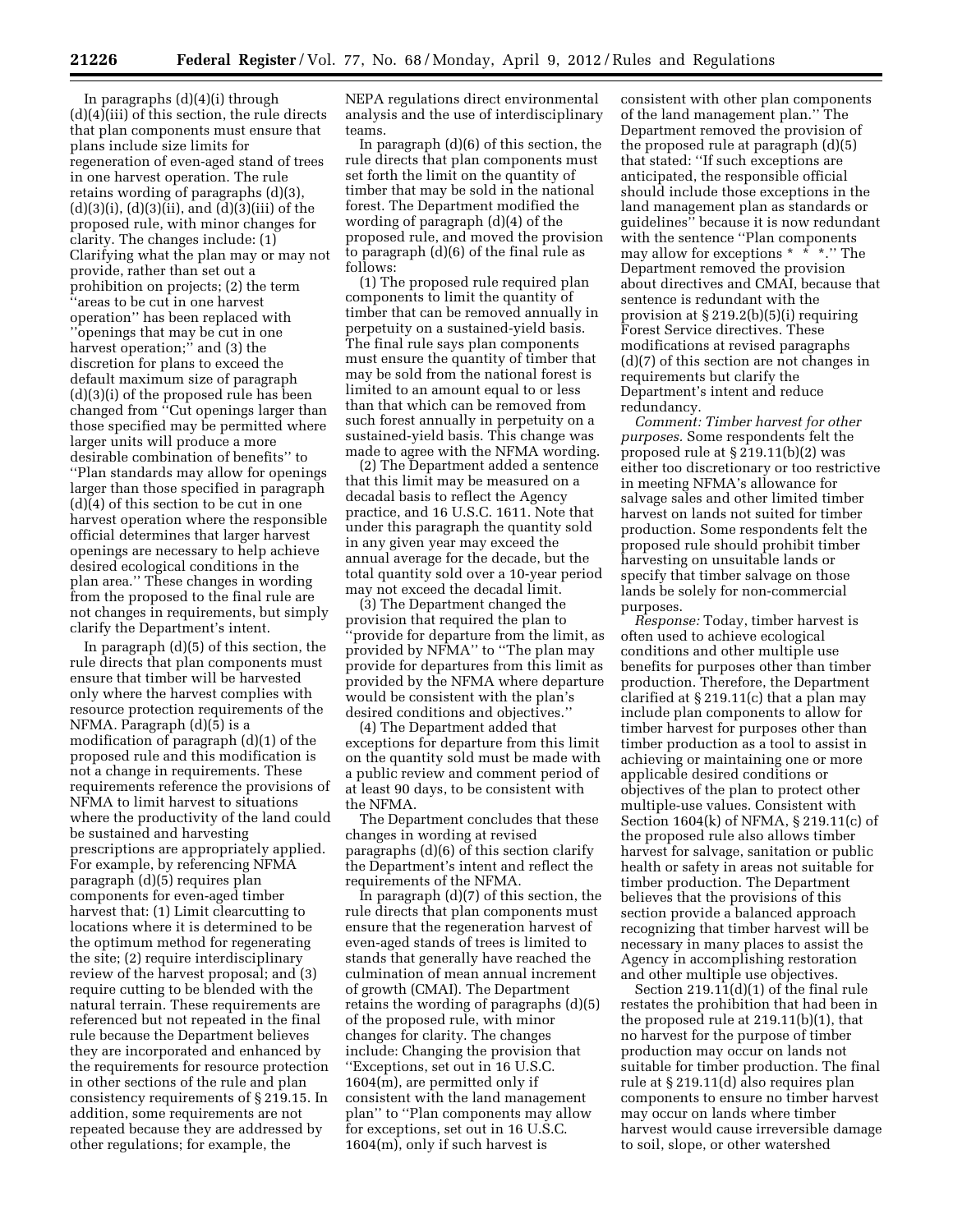conditions. Timber harvest must be consistent with the desired conditions set out in the plan (§ 219.15).

*Comment: Responsible official discretion in determining timber harvest on lands not suited for timber production.* Some respondents felt the proposed rule allows the responsible official too much discretion in allowing or permitting timber harvesting on lands not suited for timber production.

*Response:* This section, as well as other sections of the rule, provides sideboards to the responsible official's discretion. The rule identifies factors to be considered by the responsible official in paragraph (c) of this section consistent with the NFMA, specific limitations that require standards or guidelines for timber harvest, and consistency with other applicable plan components.

Section 219.3 of the rule requires the responsible official to use the best available scientific information. The rule also allows those interested communities, groups, or persons to engage in the public participation process for the development of plan components and monitoring programs and for the subsequent development of proposed projects and activities under the plan. Individual proposed projects for timber harvesting will still undergo additional opportunities for public involvement during the project's NEPA process. The Department believes that these requirements provide an appropriate balance of requirements and discretion.

*Comment: Suitability of lands with a primary conservation focus.* A respondent felt the rule should state that timber production is not suitable on lands managed with a primary conservation or restoration focus, including inventoried roadless areas, old-growth forests, priority and municipal watersheds, and riparian areas.

*Response:* The proposed rule provides overall direction for how plans are developed, revised, and amended. Section 219.11(a)(1)(iii) requires that where timber production would not be compatible with desired conditions and objectives established by the plan, including those established in accordance with the requirements for suitability (§ 219.8), diversity (§ 219.9), and multiple use (§ 219.10), the responsible official shall identify such lands as not suitable for timber production. Additional guidance regarding suitability of lands will be found in the plans themselves, or in the subsequent decisions regarding projects and activities on a particular national forest, grassland, prairie, or other

comparable administrative unit. The rule also allows those interested communities, groups, or persons to engage in the public participation process for the development of plans. Public participation will also be used during the subsequent development of proposed projects and activities under the plan, during which concerns regarding suitability of lands may be raised.

*Comment: Cost and revenues of timber harvesting.* Some respondents felt the rule should require full and explicit disclosure of costs and benefits of timber harvesting in order for the public to more accurately compare plan alternatives and plan components. They felt timber harvesting should only be allowed where direct revenues will exceed all direct costs, and lands not cost-efficient should be designated unsuitable. Some felt the Government should not subsidize the logging industry or compete against private timber forest owners.

*Response:* The costs and benefits of each alternative for a plan developed under the final rule is required to be disclosed under the NEPA process at the time of plan development, revision, or (if relevant) amendment. The Department recognizes that the cost of timber harvest is a major concern. The real measure of the worth of the timber program; however, is not net cost versus revenues, but costs versus public benefits. The final rule requires plan components for restoration which will likely result in projects to achieve multiple benefits. Some of these benefits can be measured as receipts; others are public benefits for which revenues are not received, such as restored watersheds; improved wildlife habitat; and improved bird watching, fishing, and hunting opportunities. The emphasis of the final rule is sustainability; and managing vegetation can help attain sustainability. Selling timber and managing vegetation is a key tool for restoration and providing wildlife habitat (cover types and age classes), creating diversity in the visual appearance of the landscape, improving the overall ecological integrity, producing timber products, providing jobs, and providing additional recreational opportunities by increasing forest access. Increasingly, the Agency uses stewardship contracts to offer projects to achieve multiple objectives including harvesting timber for restoration purposes.

For lands to be identified in the plan as suitable for timber production, timber production on those lands must be compatible with the achievement of the desired conditions and objectives

established by the plan. The desired conditions include those to meet requirements for plan development or revision (§ 219.7); social, economic, and ecological sustainability (§ 219.8); plant and animal diversity (§ 219.9); multiple use (§ 219.10); and timber (§ 219.11). The responsible official will establish management areas with different desired conditions based on providing social, economic, and ecological sustainability. This suitability determination is complex and will be based on analysis of costs, benefits, and values.

Additional rule requirements for a detailed analysis of costs and benefits other than the final rule requirement for an EIS for plan development and plan revision and that plans be amended to be consistent with Forest Service NEPA procedures are not necessary.

*Comment: Review of lands suitable for timber production.* A respondent felt lands suitable and not suitable for timber production should be reviewed every 10 years to ensure these designations are still appropriate. A respondent said the proposed rule has incorrectly expanded and interpreted the base requirements of the NFMA by: (1) falsely stating that the NFMA requires the identification of lands suitable for timber production (the respondent declared that the NFMA only requires identification of land not suited for timber production); and (2) stating that all lands not identified as not suitable are therefore suitable.

*Response:* The NFMA requires a review of lands designated not suitable every 10 years, and the rule follows this mandate. The rule requires identification of land not suited for timber production and imposes specific factors to be considered. The purpose of identifying lands not suitable for timber production is to identify the land base upon which timber production harvest levels are subsequently calculated (lands suitable for timber production). To avoid confusion, the provision saying that ''all lands not identified in the plan as not suitable for timber production are suited for timber production'' has been removed from the final rule. The Department believes the respondent's assumption behind this comment is that all lands except those determined to be not suitable will be harvested. That is not the Agency's expectation. The identification of lands suitable for timber production is not a final decision compelling or approving projects and activities. A final determination of suitability is made through project and activity decisionmaking.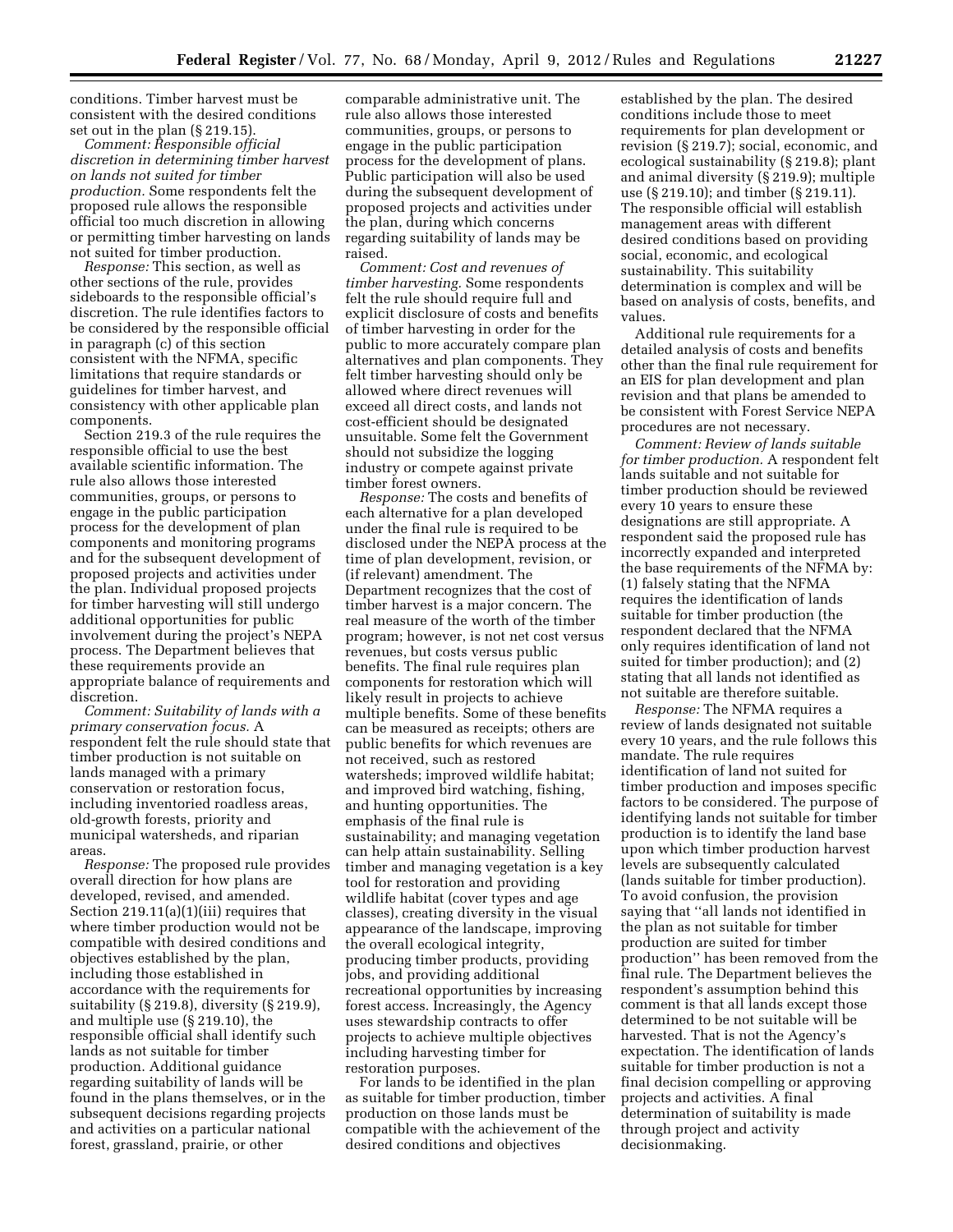*Comment: Aesthetic resources.* A respondent felt ''aesthetic resources'' should be removed from proposed § 219.11(d)(2) wording because timber harvesting can create less appealing aesthetics but can be an integral part of sustaining high quality wildlife habitat.

*Response:* The final rule retains the wording of the proposed rule at § 219.11(d) ensuring timber harvesting is consistent with protection of aesthetic resources, because the wording matches the NFMA at 16 U.S.C.  $1604(g)(3)(F)(v)$ . However, the Department recognizes that selling timber and managing vegetation are important tools for providing wildlife habitat (cover types and age classes), creating diversity in the visual appearance of the landscape, and improving the overall forest health.

*Comment: Allowable sale quantity.* A respondent felt the planning rule should include a requirement for allowable sale quantity as in the 1982 rule.

*Response:* Section 219.11 includes timber requirements based on the NFMA. The term ''allowable sale quantity'' (ASQ) is a term of art of the 1982 rule. The term ASQ is used in the NFMA in discussions about departures that exceed the quantity of timber that may be sold from the national forest (16 U.S.C. 1611). However, the NFMA does not require that the term be used in the implementing regulations (16 U.S.C. 1604). The term has caused confusion about whether ASQ is a target or an upper limit under the 1982 rule procedures, the Agency wants to avoid this confusion under this final rule. Plans will have an upper limit for timber harvest for the quantity of timber sold as required in § 219.11(d)(6). The requirements in § 219.7(f) that plan content must include information about the planned timber sale program and timber harvesting levels, and in § 219.11(d)(6) that the plan must limit the quantity of timber that may be sold from the national forest to that which can be removed annually in perpetuity on a sustained-yield basis, provide a more practicable way to give direction than using the term ''ASQ.'' Additional requirements will be found in the Forest Service Directive System.

*Comment: Changing plan harvest levels relationship with plan amendments.* A respondent felt changing the timber harvesting level specified in the unit plan should be done through a revision or amendment of the unit plan because timber harvesting is an important objective.

*Response:* Any change to plan components related to timber harvesting level requires a plan amendment under this final rule. Such plan components may include objectives for annual

timber harvest or standards limiting the amount of timber harvested in the first decade. However, changing the tables or graphs of associated timber information in other plan content (§ 219.7(f)) may be done with an administrative change.

*Comment: Levels of timber harvest.* A respondent felt the rule should require forest plans to identify three timber production levels. Those three levels were: (1) The long-term sustained-yield capacity, which is the theoretical maximum sustainable level in perpetuity; (2) the timber harvest level associated with achieving the desired future conditions contemplated in the plan; and (3) the probable timber harvest level given anticipated budgets and other priorities.

*Response:* Final rule §§ 219.7(f) and 219.11(d)(6) require determination of the long-term sustained-yield capacity (the quantity of timber that may be sold from the national forest) and require determination of the planned timber sale program. A requirement for the timber harvest level associated with achieving the desired future conditions is not included because the NFMA does not require such a calculation and it would be a highly speculative harvest level that would not likely be realistic. Harvest levels must be within the fiscal capability of the unit.

*Comment: Timber harvest unit size limits.* Some respondent felt the proposed rule standards for maximum size limits for areas to be cut in one regeneration harvest operation should be determined by local conditions, individual forest plans objectives, based on science, and mimic historic forest disturbance regimes.

*Response:* These limits on the maximum opening sizes were established in the 1979 planning rule and have been in use under the 1982 rule. In 1979, the committee of scientists recommended the maximum size for openings created by timber cutting be set by regional plans or regional silvicultural guides, not be set as a national standard. However, the Department decided in 1979 to set maximum size of harvest cut openings (40-, 60-, or 100-acre maximums depending on geographic location) with exceptions provided for through regional plans where larger openings will produce more desirable combinations of benefits. In the final rule, the Department continues these standards with the exceptions provided through the responsible official, who is normally the forest or grassland supervisor. The procedure for varying these limits is an established process that has worked effectively, providing a limit on opening size and public

involvement with higher level approval for exceeding the limits. The Department believes that the procedure for varying from these limits may be particularly justifiable in the future for ecological restoration, species recovery, improvement of vegetation diversity, mitigation of wildland fire risk, or other reasons. For example, some rare species are adapted to large patch sizes with similar habitat attributes for critical parts of their life cycle.

*Comment: Limiting the quantity of timber removed annually.* Some respondents felt the proposed rule was unclear on direction for limiting the quantity of timber removed annually in perpetuity on a sustained-yield basis as it simply repeats NFMA wording.

*Response:* The Department changed the wording in paragraph (d)(6) of this section of the final rule to add clarity. In addition, the Department requires the Chief to set forth procedures for planning in the Forest Service Directives System to further explain the methods for determining the limit of the quantity of timber removed annually in perpetuity on a sustained-yield basis for an individual unit plan (§ 219.11(d)(6)).

*Comment: Use of culmination of mean annual increment.* A respondent felt the proposed use of culmination of mean annual increment (CMAI) of growth to limit regeneration harvests of even-aged stands will not address issues of poor forest health, and the likelihood of uncharacteristic insect, disease, and fire. Another respondent felt CMAI should also be used where timber is cut in non-even-aged stands.

*Response:* The Department does not agree that the national policy of CMAI as required by 16 U.S.C. 1604(m) has caused problems with issues of forest heath and the likelihood of uncharacteristic insect, disease, and fire. The national policy gives the Agency authority for exceptions from this standard for recreation, wildlife habitat, and other purposes. The NFMA requires that standards shall not preclude the use of sound silvicultural practices, such as thinning or other stand improvement measures. CMAI does not apply to uneven-aged stands as these stands are multi-aged; therefore, the final rule continues to limit the use of CMAI to regeneration harvests of even-aged stands.

# Section 219.12—Response to Comments

Many comments on this section focused on requirements for the plan monitoring program, broad-scale monitoring strategies, and use of the monitoring information and the monitoring report. Throughout this section of the final rule, the Department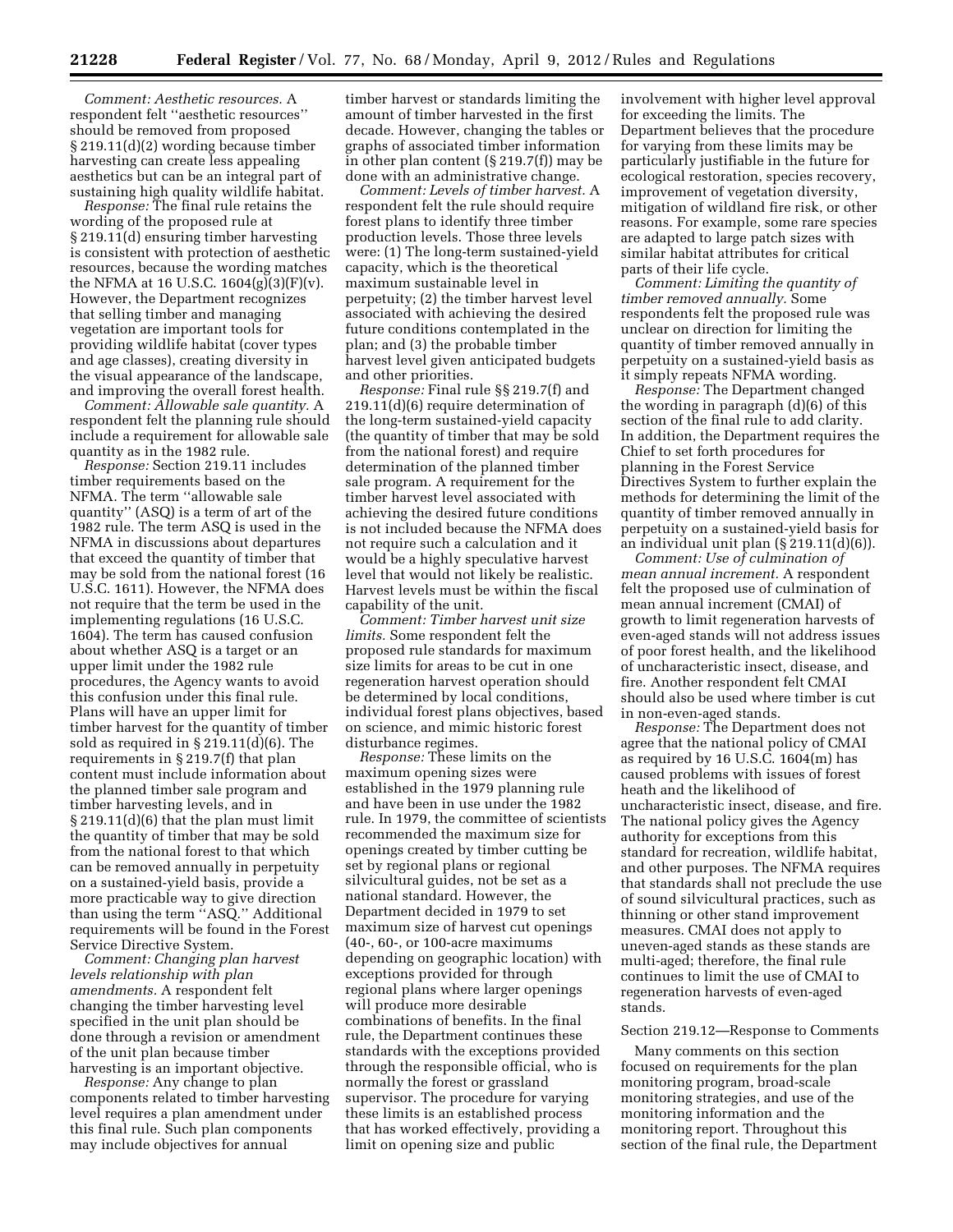made minor edits for clarity and changed the name from ''unit monitoring program'' in the proposed rule to the ''plan monitoring program'' In the final rule. This change to the name clarifies that monitoring is intended to focus on the plan components and is not geographically defined or applicable to other resource program monitoring on the unit. Additionally, the Department added a sentence to paragraph (a) to draw a clearer link between the monitoring program and the use of monitoring information for adaptive management of the plan area.

The Department removed the requirements for science in paragraph (a)(4)(ii) because the requirements of § 219.3 apply to the entire subpart and therefore do not need to be repeated here. The Department is committed to using science to inform monitoring and the decisions based on monitoring information.

At paragraph (a)(5) of this section, the Department corrected the phrase monitoring ''questions or indicators'' to ''questions and associated indicators'' to better reflect the way questions and indicators are used for monitoring. In response to public comment the Department made several changes to the list of required monitoring questions and associated indicators of paragraph (a)(5) as follows:

(1) At paragraph (a)(5)(ii) of this section, the Department added direction that the monitoring for the status of select ecological conditions include questions and indicators for key characteristics of terrestrial and aquatic ecosystems, to link this monitoring requirement to the ecological requirements in §§ 219.8 and 219.9.

(2) At paragraph (a)(5)(iii) of this section, the Department clarified that questions and indicators for the status of focal species are to assess the ecological conditions required under § 219.9, to link this monitoring requirement more clearly to the coarse-filter requirements.

(3) At paragraph (a)(5)(iv) the Department added a new requirement for questions and indicators for the status of a select set of ecological conditions required under § 219.9 to contribute to the recovery of federally listed threatened and endangered species; conserve proposed and candidate species; and maintain a viable population of each species of conservation concern. This change was made in response to comments to more closely link monitoring with the need to assess progress towards meeting plan components for the species requirements in § 219.9. Additional discussion of this addition is discussed

in the comment on *monitoring of at risk species.* 

 $(4)$  At paragraph  $(a)(5)(v)$ , the Department added the status of visitor satisfaction to the requirement for questions and indicators for the status of visitor use designated at paragraph (a)(5)(iv) of the proposed rule, in response to public comment.

(5) At paragraph (a)(5)(vi), the Department retained the requirement for questions and indicators related to climate change designated at paragraph (a)(5)(v) of the proposed rule, and changed the words ''and other stressors on the unit'' to ''and other stressors that may be affecting the plan area.''

(6) The Department removed the requirement for questions and indicators for the carbon stored in above ground vegetation previously designated at paragraph (a)(5)(vi) of the proposed rule. This change is accompanied by a change to  $\S 219.6(b)(4)$  that requires responsible officials to identify and evaluate existing information for a baseline assessment of carbon stocks as part of the assessment. This change in requirements will lead to a more comprehensive assessment of carbon stocks (as opposed to carbon stored in above ground vegetation) earlier in the planning process. The Department retains the requirement to monitor changes related to climate change and other stressors  $(\S 219.12(a)(5)(vi))$ .

(7) At paragraph (a)(5)(vii), the Department removed the requirement for questions and indicators for the progress toward fulfilling the unit's distinctive roles and contributions and added a requirement for questions and indicators addressing the progress toward meeting the desired conditions and objectives in the plan, including for providing multiple use opportunities. This change more accurately reflects what the Department intended to accomplish with the previous requirement at paragraph (a)(5)(vii) and the other requirements of (a)(5), and will help inform management effectiveness.

(8) At paragraph (a)(5)(viii), the Department changed the term ''management system'' to ''each management system'' to use words of the NFMA at 16 U.S.C. 1604(g)(3)(C) and respond to public comments.

The Department added wording to paragraph (a)(7) to clarify that project and activity monitoring may be used to gather information for the plan monitoring program, and that plan monitoring may inform the development of specific projects and activities; but that the plan monitoring requirements of this section are not a prerequisite for making a decision to carry out a project or activity.

At paragraph (c) of this section on timing and process, the Department removed the requirement at paragraph (c)(1) where the proposed rule required the responsible official to work with the public to identify potential monitoring needs during the assessment. The Department removed this requirement from the assessment phase in response to public comments to make the assessment phase more efficient and focused. As required in § 219.7, the assessment information will inform the development of monitoring questions and indicators during the plan development or revision phase.

The Department removed paragraph § 219.12(c)(4) of the proposed rule, the requirement that responsible officials ensure that scientists are involved in the design and evaluation of unit and broadscale monitoring, because wording of the requirement was confusing and the substance of the requirement was redundant with the coordination requirements at §§ 219.12(a)(1) and (b)(2) of the rule.

The Department reorganized paragraph (d) for clarity. The Department removed the second sentence of paragraph (d)(1) of the proposed rule and moved to paragraph (d)(2) the requirement the monitoring evaluation report indicate whether a change to plan components or other plan content may be warranted. In addition, at paragraph (d)(2) the Department added the requirement that the report must be used to inform adaptive management of the unit.

At paragraph (d)(1)(iii) of the proposed rule the Department removed the requirement that the monitoring evaluation report must describe how best available science was taken into account, because the report is intended to be an evaluation of data and information gathered by the plan monitoring program, which must be informed by best available scientific information. A new requirement was added to section 219.14(a)(4) to make clear that the plan decision document must document how the responsible official used best available scientific information to inform the plan monitoring program.

In addition, paragraph (d)(3) of the proposed rule is now paragraph (d)(1)(iii) of the final rule, paragraph  $(d)(2)$  of the proposed rule is now  $(d)(3)$ of the final rule, but no changes to these requirements were made.

*Comment: Scope of monitoring.* Some respondents felt the proposed rule was unclear as to the extent of topics, including ones for desired conditions, responsible officials could consider when choosing the scope and scale of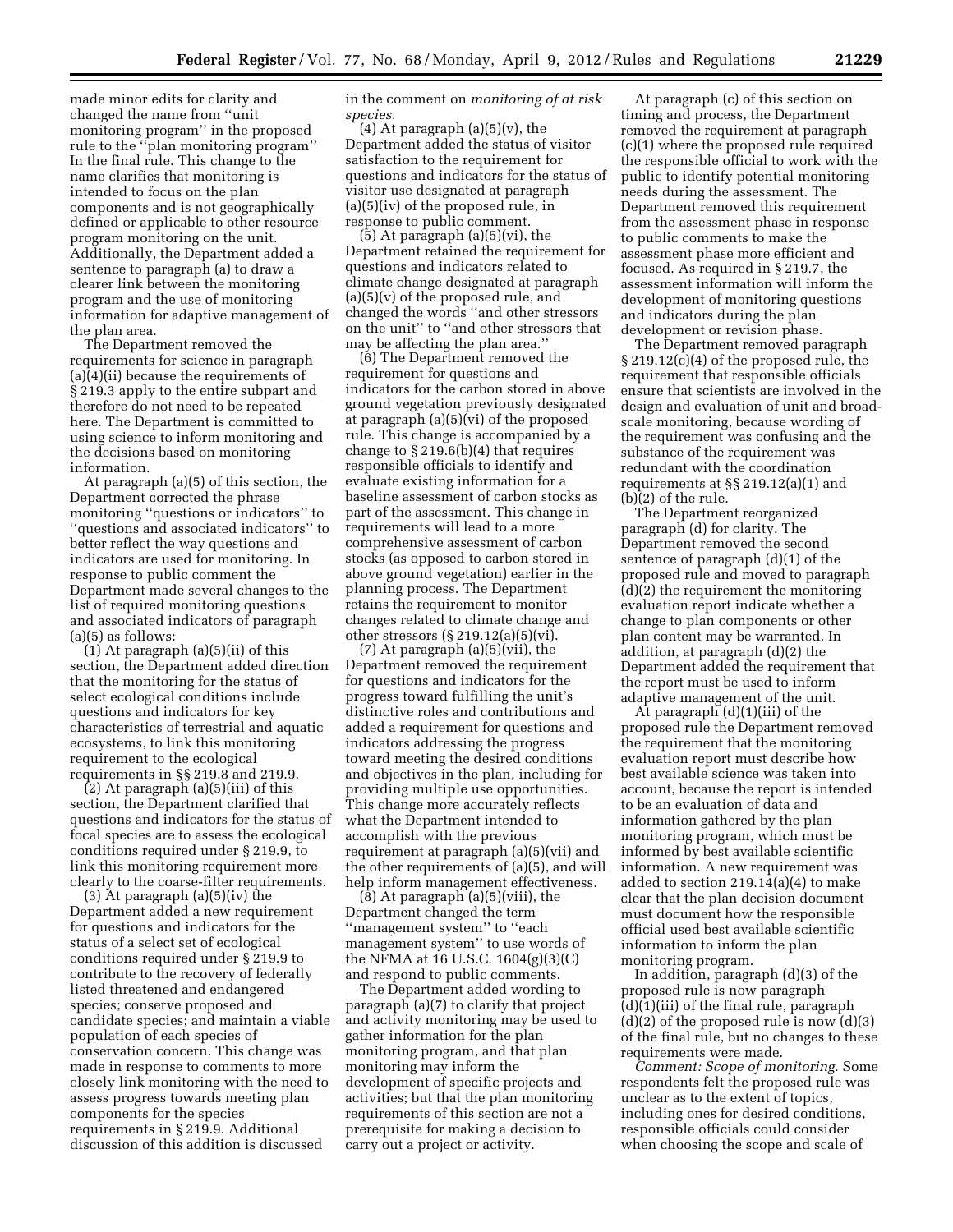plan monitoring. A respondent felt the rule should require the scope of the monitoring question be as complete as possible even if the scope of the final monitoring program cannot address all the questions.

*Response:* Because the information needs most critical for informed and adaptive management will vary by unit, the rule allows the responsible official the discretion to set the scope and scale of the plan monitoring program, subject to the minimum requirements in paragraph (a)(5) of this section. Paragraph (a)(2) directs that questions and indicators should be based on one or more desired conditions, objectives, or other plan component(s), but makes clear that not every plan component needs to have a corresponding monitoring question. Furthermore, the questions and indicators must be designed to inform the management of resources on the plan area, including by testing assumptions, tracking changes, and measuring management effectiveness and progress towards achieving or maintaining the plan's desired conditions or objectives. This direction allows the responsible official to develop the most strategic, effective and useful monitoring program for the plan area, based on the plan components in the plan and informed by best available scientific information and public input. This direction also recognizes possible limits to the technical or financial capabilities of the Agency: not all parts of a plan, or every acre, can be monitored each year—and it may not be a strategic investment to do so.

However, section 219.12(a)(5) of the final rule provides direction for a set of monitoring questions and associated indicators that must be part of every plan monitoring program. The list reflects substantive requirements of the final rule and links to the assessment phase. The responsible official can always consider additional factors and add questions and indicators.

Every plan monitoring program would contain one or more questions and associated indicators that address each of the following: (1) The status of select watershed conditions; (2) the status of select ecological conditions including key characteristics of terrestrial and aquatic ecosystems; (3) the status of focal species to assess the ecological conditions required under § 219.9; (4) the status of a select set of ecological conditions required under § 219.9 to contribute to the recovery of federally listed threatened and endangered species; conserve proposed and candidate species; and maintain a viable population of each species of

conservation concern within the plan area; (5) the status of visitor use, visitor satisfaction, and progress toward meeting recreation objectives; (6) measurable changes on the plan area related to climate change and other stressors affecting the plan area; (7) progress toward meeting the desired conditions and objectives in the plan, including for providing multiple use opportunities; and (8) the effects of each management system to determine that they do not substantially and permanently impair the productivity of the land.

*Comment: Accountability and public oversight for monitoring:* Some respondents felt the rule should provide sufficient opportunity for public enforcement of monitoring quality and for public input on the Agency's use of monitoring information affecting project decisions. Several respondents felt the proposed rule did not establish accountability for monitoring and suggested the rule either require review by the Chief or specify the consequences of not conducting monitoring. Another suggested that the monitoring effort be periodically reviewed objectively by disinterested parties. Some respondents felt to improve accountability findings from monitoring program reports, the reports should be decisions subject to review.

*Response:* The rule cannot grant enforcement authorities to the public. Those authorities can only be granted by Congress. However, the rule's public participation and reporting requirements allow for a more transparent Government and holds officials accountable for sharing monitoring information and data with the public. This data will be open to public scrutiny, criticism, and objective review. The public will be able to evaluate and provide input on the Agency's use of the monitoring information to inform future decisions during opportunities for public participation and comment for those decisions, including future plan amendments, plan revisions, projects, and activities.

Accountability is achieved through the rule by requiring officials to develop monitoring, plan monitoring programs with questions and indicators and broader-scale monitoring strategies, and to prepare biennial monitoring reports. All these requirements allow for public involvement and review. Section 219.2(b)(5) of the rule further requires the Chief of the Forest Service to administer a national oversight and accountability process to review NFS land management planning which includes monitoring programs. The

Agency already follows Departmental standards for the objectivity of information used to inform significant decisions under the Information Quality Act (Section 515 of Public Law 106– 554). In addition, the responsible official is subject to performance review and accountability for fulfilling requirements of the rule and policies of the Agency. The Forest Service is required to report monitoring information consistent with the USDA Strategic Plan. (*[http://www.ocfo.usda.](http://www.ocfo.usda.gov/usdasp/sp2010/sp2010.pdf) [gov/usdasp/sp2010/sp2010.pdf](http://www.ocfo.usda.gov/usdasp/sp2010/sp2010.pdf)*).

Monitoring reports (like assessment reports) will include information that will be used to inform decisions, but are not decision documents because they do not compel an action or make a decision on an action; therefore, subjecting monitoring specifications to objection or appeal procedures is not necessary.

*Comment: Monitoring requirements.*  A respondent felt the rule should include monitoring requirements for scientific grounding, thoughtful design, and sufficient funding, regularly scheduled, and analysis of cumulative impacts.

*Response:* The final rule requires the use of the best available scientific information to inform the monitoring program, requires the responsible official to identify the fundamental questions and indicators that will inform the design of monitoring programs, and will lead to a robust monitoring program that will be used to inform management. The public will have opportunities to provide input into the design of the monitoring program and to review the monitoring data. The monitoring information can be used in a number of ways, including analyzing cumulative effects. The final rule includes direction to take financial and technical capabilities of the Agency into account in designing the monitoring program, and requires in § 219.1(g) that the plan be within the fiscal capability of the unit.

*Comment: Monitoring and consistency of methods.* Some respondents felt the rule should include national monitoring standards to enable consistency across units so each national forest and grassland could be compared to others. Some respondents felt units could not develop monitoring programs efficiently in the absence of regional or national standards or guidance. Some respondents felt units will need additional guidance to enable them to design and conduct monitoring because the necessary resources and expertise is not often available on each unit. A respondent felt clarification was needed for how broader-scale monitoring could be associated with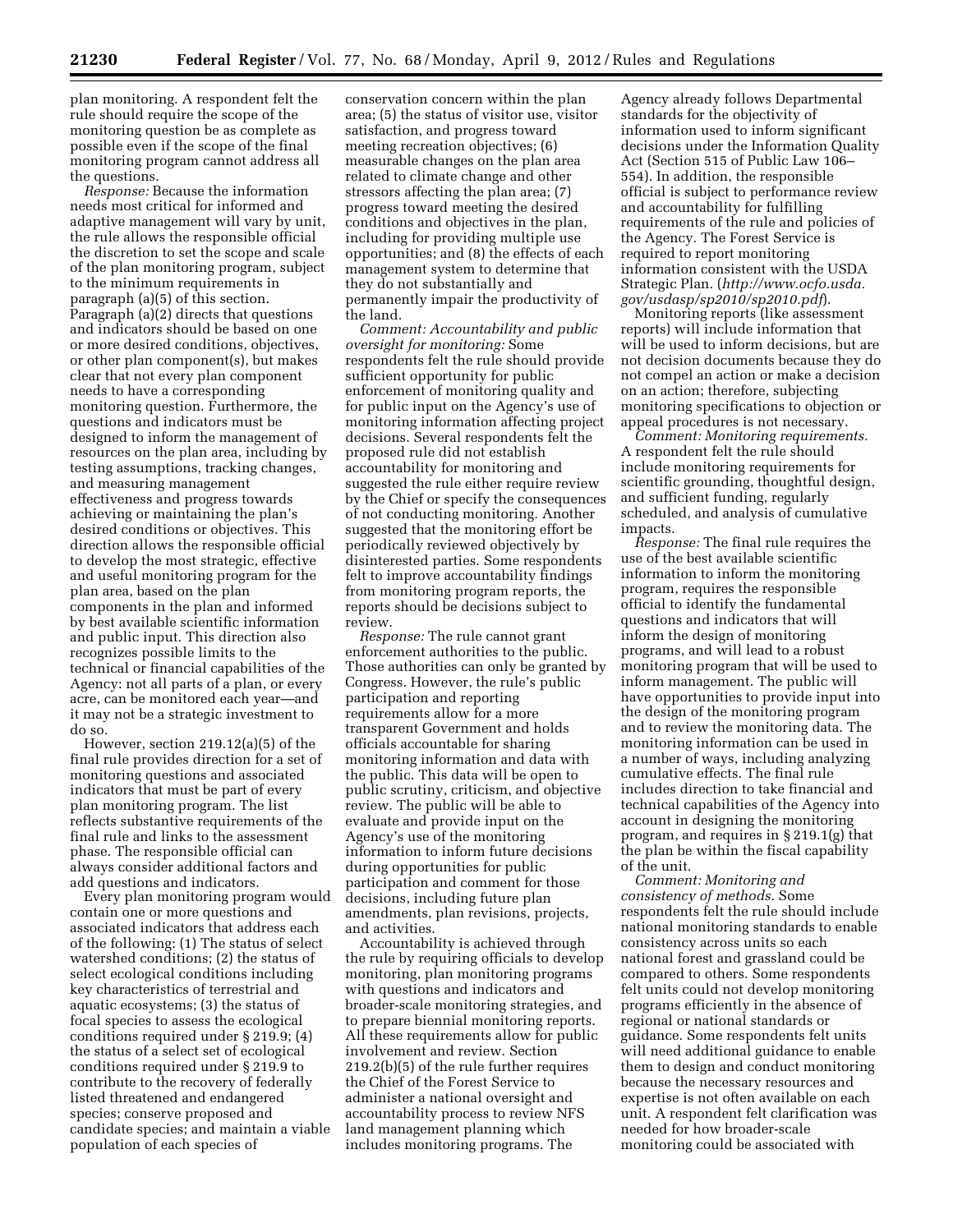assessments by the plan unit in the absence of regional guidelines. A respondent felt specific terminology should be used regarding monitoring types: range and distribution monitoring, status and change monitoring, and cause and effect monitoring. Some respondents felt the rule should require technical details like methods for data collection, sampling methods, specific measurements to sample, statistically sound set of monitoring guidelines, reference conditions or baseline data, cause-effect designs for monitoring, or possible contaminants to water quality, or that schedules of work be required in monitoring programs and documented in plans.

*Response:* The Department and Agency recognize the importance of having a system of monitoring that allows for information to be collected, used and compared across planning units. For that reason the final rule directs that the plan monitoring program must be coordinated and integrated with broader scale monitoring strategies to ensure that monitoring is complementary and efficient, and gathered at the appropriate scales, along with direction to coordinate with Research and Development, State and Private Forestry, and others. To support implementation of these requirements, the Agency is currently reviewing its inventory and monitoring system. However, the final rule does not include national monitoring standards for consistency across units because there is no fully tested national approach available at this time. The kinds of things to be monitored are varied, monitoring techniques and protocols evolve and improve over time, and different techniques may be more or less appropriate depending on what is being monitored and the information needs most critical to inform adaptive management on the unit. In addition, monitoring techniques may vary by partner, impacting opportunities to coordinate monitoring across landscapes and among neighboring land managers.

For these reasons the Department concluded it would be more appropriate to include additional direction and guidance, including for the kinds of technical specifications identified by the respondents, in the Forest Service Directives and in the unit plans. The final rule makes clear in paragraph (a)(6) of this section that a range of monitoring techniques may be used to carry out the monitoring required by this section: different questions and indicators will require the use of different, and

evolving, techniques or methodologies. The responsible officials will use the best available scientific information to inform those choices. Monitoring protocols and methods would be coordinated with the regional forester and Forest Service State and Private Forestry and Research and Development.

*Comment: Monitoring triggers.* Some respondents thought that the monitoring program should include triggers or thresholds for action.

*Response:* The rule did not include triggers or thresholds because not all monitoring elements and indicators are suited to triggers. Establishing triggers can be complex and time consuming. The rule does not preclude the inclusion of triggers where they can be developed and where they are informed by the best available scientific information. The Department does intend the three phases of planning to be connected, and for each phase to inform the others. The information gathered and evaluated in the assessment phase will help the responsible official to develop a strategic monitoring program, and the information from monitoring will be used to indicate whether a new assessment is warranted, and to inform future assessments and plan components and other plan content. Wording was added to § 219.7 to make clear that the assessment and monitoring reports should be used to inform the plan development or revision, and to § 219.12 to make clear that the monitoring report should be used to inform adaptive management.

*Comment: Use of non-agency data.*  Some respondents felt the Agency is reluctant to accept monitoring data about environmental conditions from a third party, like livestock permittees, and that the proposed rule funding requirements would further reduce funding available for monitoring. These conditions would cause the Agency to unfairly restrict some special uses, like grazing. Other respondents felt the rule should clearly provide opportunities for the responsible official to use information and assistance from nonagency organizations and individuals to contribute to monitoring programs. Other respondents felt non-agency data must meet Agency data standards. Still others felt the rule should allow the public opportunity to assist in gathering and submitting data.

*Response:* The rule provides more encouragement to use secondary data including sources external to the Agency than previous planning rules. Section 219.4 requires opportunities for public participation throughout the

planning process, including developing the monitoring program. Section 219.12(c)(3)(i and ii) specifically directs the responsible official to take into account existing NFS and non-NFS inventory, monitoring and research programs, and to take into account opportunities to design and carry out multi-party monitoring. Many current monitoring programs and assessments rely on secondary data from a variety of sources, governmental and nongovernmental sources. Monitoring data will be used to inform adaptive management. The requirements in this rule are intended to result in a more strategic use of monitoring dollars, and to leverage those investments where it is feasible and appropriate to do so.

*Comment: Collection of data beyond unit boundaries.* Some respondents felt the proposed rule inappropriately makes the responsible officials undertake broader-scale monitoring analyses, monitoring of significant areas not federally owned, and to collect data beyond unit boundaries.

*Response:* The final rule does not impose a requirement for responsible officials or regional foresters to monitor non-NFS lands. The monitoring requirements do not give responsible officials license to monitor where they lack authority.

It is appropriate and efficient to recognize that some monitoring questions are best evaluated at scales broader than one unit, to best inform management of a 193 million acre National Forest System that spans the country. The final rule directs the regional forester to develop a broaderscale monitoring strategy, in coordination with others, and encourages identifying opportunities for multi-party monitoring. The rule encourages responsible officials to coordinate monitoring across NFS units. The rule allows the Agency to continue efforts to use data from other agencies and sources because monitoring cooperation is in the best interest of Americans and the land, informing effective management and facilitating the strategic use of monitoring dollars.

*Comment: Use of the Forest Inventory and Analysis system (FIA).* A respondent suggests the rule should use the FIA system to monitor the health of forests and changes related to climate change.

*Response:* Many Agency units actively use FIA information as an integral part of their monitoring programs. The final rule directs the responsible official to take into account existing national and regional inventory, monitoring, and research programs, including from Forest Service State and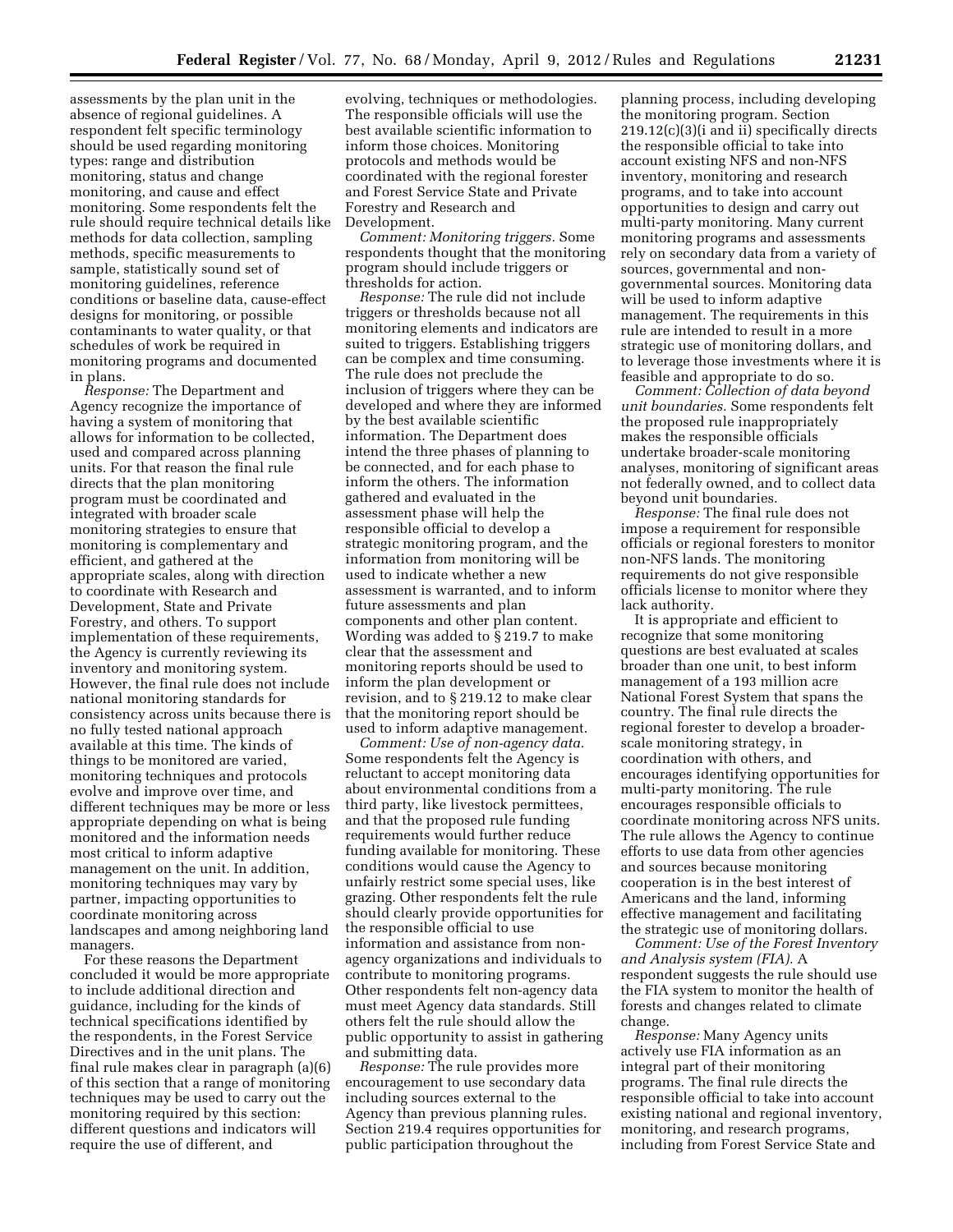Private Forestry and Research and Development which includes FIA data.

*Comment: Scientist involvement in plan and broader-scale monitoring design.* A respondent felt the proposed rule sets too high a standard of ensuring scientists are involved in plan and broader-scale monitoring design. Another respondent felt the proposed rule did not specify in detail how the external scientific community would be involved.

*Response:* The requirement under § 219.12(c)(4) of the proposed rule for scientists to be involved in the design and evaluation of unit and broader-scale monitoring has been removed in response to public comment because the requirement was confusing and can be met through the coordination requirements at §§ 219.12(a)(1), (b)(2) and (c)(3)(ii) of the final rule. The final rule requires the use of best available scientific information to inform the design and content of the monitoring program, opportunities for public participation, and coordination in development of the monitoring program with Forest Service Research and Development, along with other partners and the public. The external science community may be involved in variety of ways, for example, through public participation opportunities or the use of external scientific reports.

*Comment: Changes to specific subjects to be addressed in monitoring programs.* A respondent suggested the responsible official discretion would be improved by deleting proposed wording ''related to climate change and other stressors'' and ''carbon stored in vegetation.'' Others felt requirements to monitor accomplishment of plan objectives and progress towards achieving plan ''desired conditions'' should be added. Some respondents felt the proposed rule's monitoring requirements for specific resource areas unduly limited responsible official discretion in determining what questions and indicators to include in the unit monitoring program. Some respondents felt specific subjects should be required in all plan monitoring programs including: grazing impacts, off-road vehicle use, species populations, vegetation, ecological conditions, social and economic sustainability, effects of long-term uses, noise pollution, water quality, recreational use satisfaction, and public safety, among others. Some respondents felt the proposed rule would limit monitoring programs to consider only one monitoring question or indicator.

*Response:* Section 219.12(a)(5) of the rule requires the responsible official to develop a plan monitoring program that

describes, at a minimum, one or more questions and associated indicators on eight specific topics. The number of monitoring questions and indictors may vary by topic. The Department believes that the set of minimum requirements for the plan monitoring program included in paragraph (a)(5) of the final rule is appropriate, reflects the substantive requirements of the final rule, builds on the information gathered during the assessment phase, and is focused on informing adaptive management of the plan area.

Paragraph (a)(5) does not limit the questions and indicators in any given plan. The responsible official has the authority to determine whether additional monitoring elements are warranted or necessary to inform management decisions if they are within the fiscal capability of the unit to implement. The Department's intent is for the responsible official to determine what information needs are most critical for informed and adaptive management of the plan area. Because most resource management concerns vary by forests or grasslands, the rule allows the responsible official discretion to set priorities for monitoring where it is most needed. This discretion is also important for fostering opportunities to coordinate monitoring with other government agencies and nongovernment entities. Therefore, an extensive list of other possible monitoring requirements in addition to the set in paragraph (a)(5) is not included in the final rule.

The requirements to include questions and associated indicators to monitor measurable changes on the plan area related to climate change and other stressors was retained in the final rule, because it is important to track changing conditions. The final rule removes the monitoring requirement for carbon stored in above ground vegetation because the Department added a requirement in the assessment phase (§ 219.6(b)) to identify and evaluate existing information for a baseline assessment of carbon stocks. This change reflected comments to this section and the assessment section, and is consistent with the Agency's Climate Change Scorecard which also requires a baseline assessment of carbon stocks. The Department added a requirement for the plan monitoring program to monitor progress toward meeting the plan's desired conditions and objectives and a requirement to monitor visitor satisfaction in § 219.12(a)(5) of the final rule.

*Comment: Ecological Conditions and Focal Species* (§ 219.9). Some respondents felt the required monitoring

questions and indicators of § 219.12(a) of the proposed rule did not adequately address fish and wildlife populations or gauge progress towards meeting the requirements of § 219.9 of the proposed rule.

*Response:* In response to these comments, the Department added wording to the required questions and indicators of § 219.12 to link them to the ecological conditions required by §§ 219.8 and 219.9, added the requirement in paragraph (a)(5)(iv) to monitor ecological conditions associated with the species requirements in § 219.9, and modified two definitions. The changes to the requirements for questions and indicators are explained in the introduction to the response to comments of this section. The Department modified the definition of ''ecosystem'' to explain these interrelated ecosystem elements so the relationship between monitoring questions and indicators are clearly related to the ecological conditions of §§ 219.8 and 219.9. The Department modified the definition of focal species to clarify the intended role of focal species in assessing the effectiveness of the plan in maintaining the diversity of plant and animal communities in the plan area.

*Comment: Questions about focal species.* Respondents asked questions about focal species. (1) What are they? (2) What do they represent? (3) What criteria will be used to select them? (4) How many will there be for a particular plan area? (5) How will they be monitored?

*Response:* (1) The inclusion of the focal species (§ 219.19) in the monitoring section is based on concepts from the March 15, 1999, Committee of Scientists report, which recommended focal species as an approach to monitor and assess species viability. The term ''focal species'' is defined in the rule as: A small subset of species whose status permits inference to the integrity of the larger ecological system to which it belongs and provides meaningful information regarding the effectiveness of the plan in maintaining or restoring the ecological conditions to maintain the diversity of plant and animal communities in the plan area. Focal species would typically be selected on the basis of their functional role in ecosystems.

(2) The requirement for monitoring questions that address the status of focal species is linked to the requirement of § 219.9 of the final rule to provide for ecosystem integrity and diversity, which describes the coarse-filter approach for providing diversity of plant and animal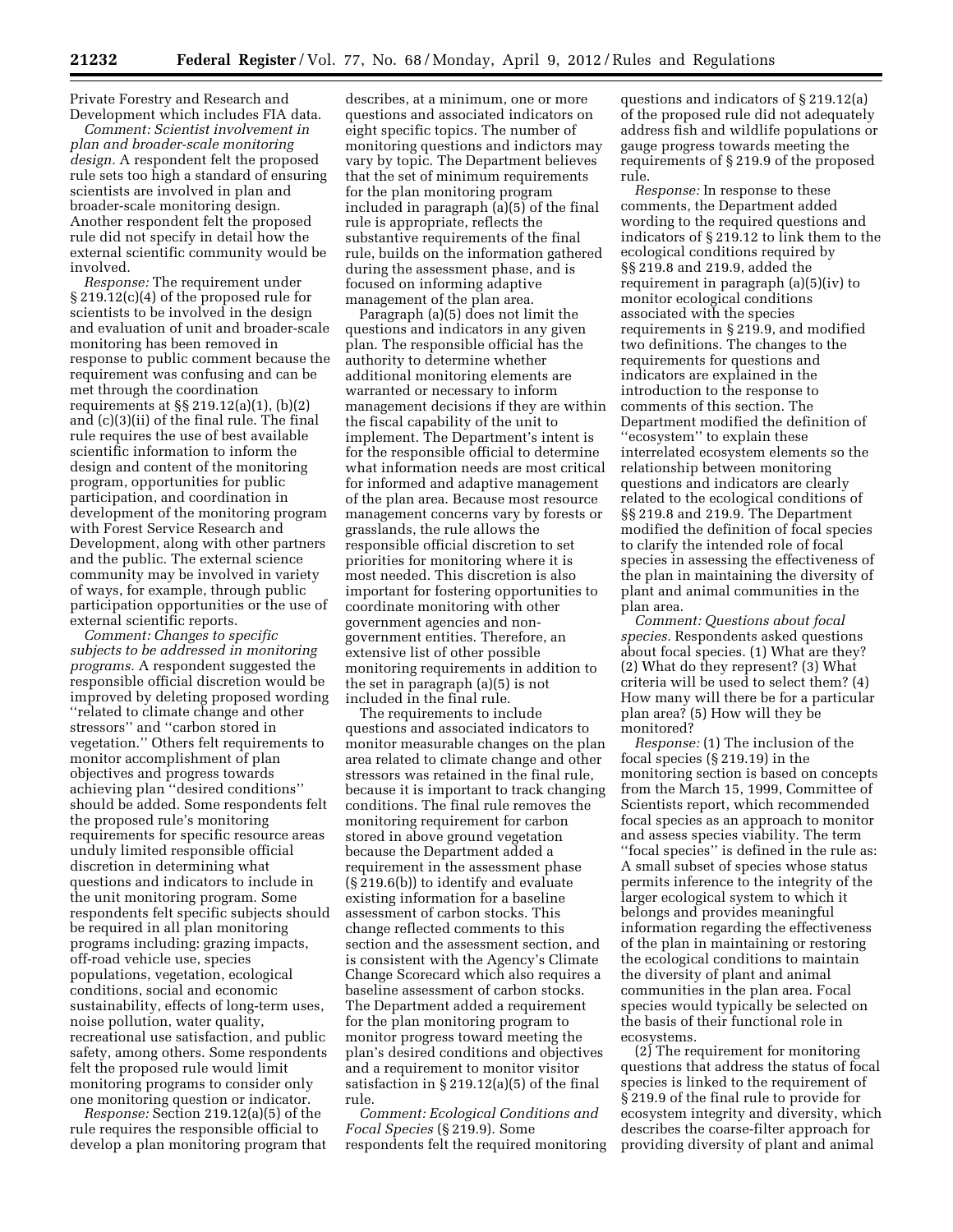communities and the persistence of native species in the plan area. The rule requires plan components designed to maintain or restore a range of ecological conditions at a variety of spatial and temporal scales (§§ 219.8 and 219.9). Appropriate monitoring of focal species will provide information about the integrity of the ecosystem and the effectiveness of the plan components in maintaining diversity of plant and animal communities in the plan area. In other words, focal species monitoring is used as means of understanding whether a specific ecological condition or set of conditions is present and functioning in the plan area. Focal species monitoring is not intended to provide information about the persistence of any individual species. The rule does not require managing habitat conditions for focal species, nor does it confer a separate conservation requirement for these species simply based on them being selected as focal species.

(3) The Committee of Scientists report said focal species may be indicator species, keystone species, ecological engineers, umbrella species, link species, or species of concern. Agency directives will provide guidance for considering the selection of a focal species from these or other categories. Criteria for selection may include: the number and extent of relevant ecosystems in the plan area; the primary threats or stressors to those ecosystems, especially those related to predominant management activities on the plan area; the sensitivity of the species to changing conditions or their utility in confirming the existence of desired ecological conditions; the broad monitoring questions to be answered; factors that may limit viability of species; and others. This does not preclude the use of an invasive species as a focal species, whose presence is a major stressor to an ecosystem.

(4) The final planning rule does not require a specific number or numeric range of focal species to be selected. The number will vary from unit to unit. The definition of focal species requires a small subset of species. The responsible official has discretion to choose the number of focal species that he or she determines will be useful and reasonable in providing the information necessary to make informed management decisions. It is not expected that a focal species be selected for every element of ecological conditions.

(5) The rule does not specify how to monitor the status of focal species. Monitoring methods may include measures of abundance, distribution,

reproduction, presence/absence, area occupied, survival rates, or others. The objective is not to choose the monitoring technique(s) that will provide the most information about the focal species, but to choose a monitoring technique(s) for the focal species that will provide useful information with regard to the purpose for which the species is being monitored.

The final rule does not require monitoring species population trends. Species population trend monitoring is costly, time intensive, and may not provide conclusive or relevant information. In addition, traditional monitoring of species population size and trend is not reliable for many species because of wide variations in population size. For certain species, for example, a more reliable method may be presence-absence data obtained through non-invasive genetic sampling. Presence-absence modeling could be used to map and predict species distribution, help model habitat requirements and use occurrence data to help estimate the probability of a species being present in sustainable numbers within a geographic area. Genetic sampling, which is drawing DNA from physical species evidence collected at sites under evaluation, can be used to acquire data for this approach. Other monitoring techniques in addition to these examples may be more appropriate in a given circumstance. Therefore, although population trend monitoring may be used where feasible and appropriate, the final rule explicitly provides discretion to the responsible official to choose the most appropriate methods for monitoring, using the best available scientific information to inform the monitoring program.

Specific guidance on focal species selection and monitoring methodology is expected to be further described in the Agency's planning directives. Some focal species may be monitored at scales beyond the plan area boundary, while others may be more appropriately monitored and assessed at the plan area scale.

*Comment: Focal species vs. management indicator species.* Many respondents expressed concern or confusion over the role of focal species monitoring in meeting the requirements of § 219.9; and how focal species would be used differently from management indicator species (MIS) as required under the 1982 planning rule.

*Response:* The Department's decision to require monitoring of focal species as well as select ecological and watershed conditions is a shift from the 1982 rule's requirement to specifically monitor

population trends of ''management indicator species,'' or MIS. The theory of MIS has been discredited since the 1982 rule. Essentially, monitoring the population trend of one species should not be extrapolated to form conclusions regarding the status and trends of other species. The requirement for monitoring questions that address the status of focal species is linked to the requirement of § 219.9 of the final rule to provide for ecosystem integrity and diversity, which describes the coarse-filter approach for providing diversity of plant and animal communities and the persistence of native species in the plan area. Focal species are not intended to provide information about the persistence of any individual species.

In addition, population trends for most species are extremely difficult to determine within the 15-year life of a plan, as it may take decades to establish accurate trend data, and data may be needed for a broader area than an individual national forest or grassland. Nor is this data the most useful to inform management for the purposes of meeting the diversity requirements of the rule. Instead, the Agency expects to take advantage of recent technological advancements in monitoring the status of focal species, such as genetic sampling to estimate area occupied by species.

The provisions under § 219.9 of the final planning rule are focused on maintaining or restoring the ecological conditions necessary to maintain the diversity of plant and animal communities and support the persistence of native species in the plan area. Because of the problems with MIS as stated above, and because the concept of monitoring focal species, as described by the Committee of Scientists report of March 15, 1999, is used to assess the integrity of ecological systems, the final planning rule incorporates the concept of focal species for monitoring the ecological conditions required in § 219.9. Focal species are not intended to be a proxy for other species. Instead, they are species whose presence, numbers, or status are useful indicators that are intended to provide insight into the integrity of the larger ecological system, the effects of management on those ecological conditions, and the effectiveness of the § 219.9 provisions. The monitoring questions and associated indicators required in § 219.12(a)(5)(i–iv) as discussed above are expected to assess progress towards meeting the desired ecological conditions required under §§ 219.8 and 219.9, and the effectiveness of those conditions in maintaining the diversity of plant and animal communities and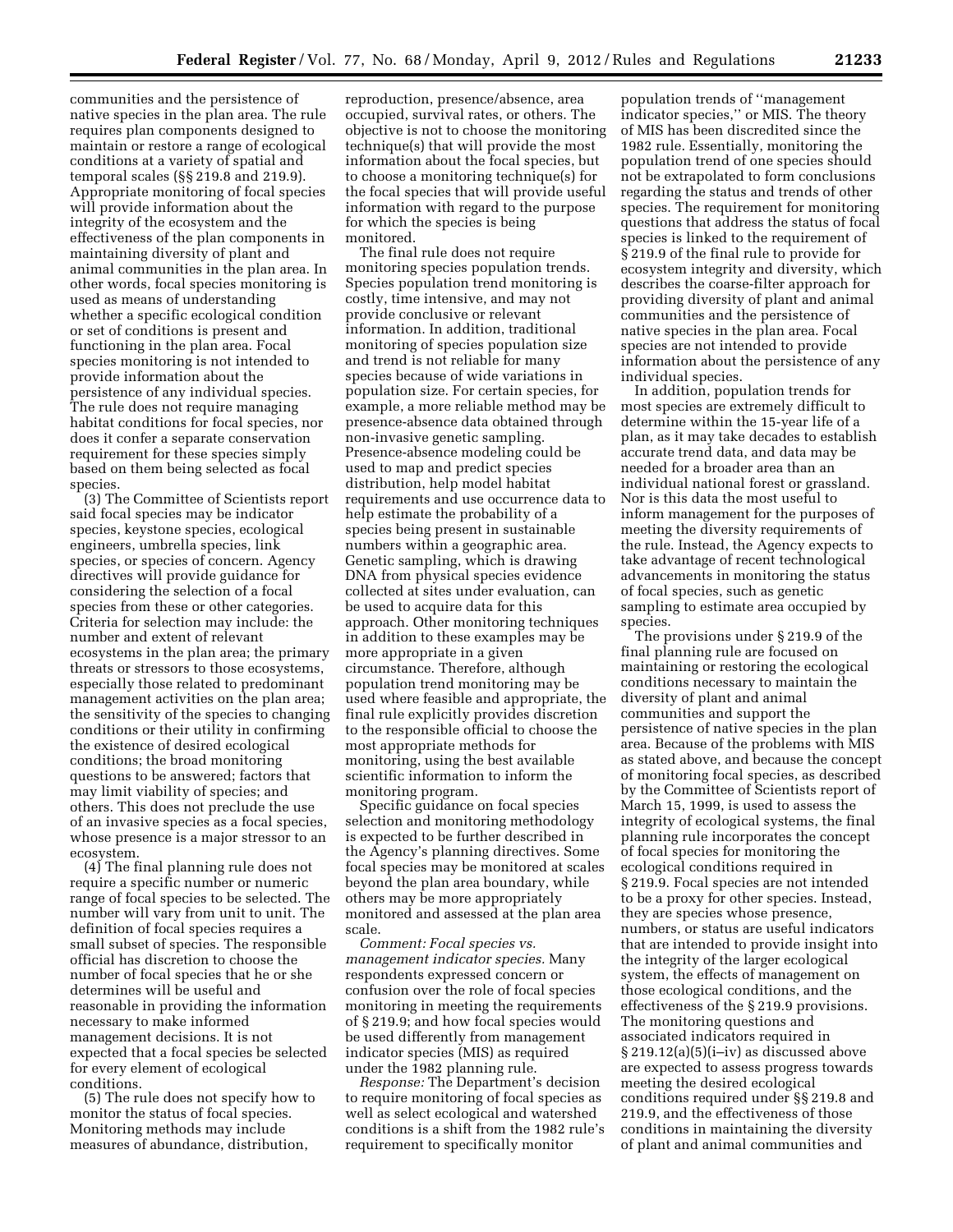supporting the persistence of native species in the plan area.

*Comment: Selection and monitoring of focal species.* Respondents felt the rule should require 3 items for selection and monitoring of focal species: (1) The best available scientific information; (2) the engagement of research, state fish and wildlife agencies, and others; and (3) a broader spatial scale then one plan area.

*Response:* The rule requires (1) all aspects of planning to use the best available scientific information to inform the planning process, plan components, and other plan content, including the monitoring program (§§ 219.3 and 219.14); (2) coordination with research, and consideration of opportunities to design and carry out monitoring with a variety of partners including state agencies (§§ 219.12(a)(1),  $(b)(2)$ , and  $(c)(3)(ii)$ ; and  $(3)$  broaderscale monitoring strategies be developed in addition to the plan monitoring program, to address questions that are best answered at a broader scale than one plan area (§ 219.12(b)), which may include monitoring for one or more focal species.

*Comment: Monitoring of at risk species.* Some respondents felt the rule should require monitoring of populations of federally listed threatened and endangered species, species that are candidates for Federal listing, and species of conservation concern.

*Response:* In response to public comments, the Department added a requirement to the rule for monitoring questions and associated indicators to monitor the status of a select set of the ecological conditions required under § 219.9 to contribute to the recovery of federally listed threatened and endangered species; conserve proposed and candidate species; and maintain a viable population of each species of conservation concern within the plan area  $(\S 219.12(a)(5)(iv)$ . It is expected that monitoring a select set of the ecological conditions required by these species will give the responsible official information about the effectiveness of the coarse and fine-filter plan components included to meet the requirements of at risk species. The intent of the term ''a select set'' is to focus the monitoring on a few important ecological conditions that may be monitored in an efficient way. Monitoring for watershed conditions, other ecological conditions, and focal species will also provide information about the effectiveness of plan components for at risk species.

In some circumstances, a threatened, endangered, proposed, or candidate

species, or a species of conservation concern may be the most appropriate focal species for assessing the ecological conditions required by § 219.9. However, as explained in earlier responses in this section, population trend monitoring is not required by the final rule.

*Comment: Monitoring of habitat conditions.* Respondents felt that monitoring habitat conditions only, specifically related to vegetation composition and structure, will not adequately address the reasons why species may or may not occupy those habitats; and that there may be other stressors unrelated to habitat that make suitable habitat conditions unsuitable for occupation by a particular species.

*Response:* The final rule requires monitoring the status of select ecological conditions. The concept of ecological conditions as defined in the proposed rule and the final rule includes more than vegetation composition and structure: it is designed to encompass those factors as well as others, including stressors that are relevant to species and ecological integrity.

Examples of ecological conditions include the abundance and distribution of aquatic and terrestrial habitats, connectivity, roads and other structural developments, human uses, and invasive species.

*Comment: Distinctive roles and contributions.* A respondent felt ''distinctive roles and contributions'' wording in proposed § 219.12(a)(5)(vii) is inappropriate and should be stricken from the monitoring section.

*Response:* The final rule removes ''distinctive roles and contributions'' from § 219.12 in response to public comment because the Department has decided that the new requirement at paragraph (a)(5)(vii) for questions and indicators addressing the progress toward meeting the desired conditions and objectives in the plan, including for providing multiple use opportunities, more accurately reflects what the Department intended to accomplish with the previous requirement at paragraph (a)(5)(vii) in the proposed rule and the other proposed requirements of (a)(5).

*Comment: Management systems in NFMA.* Some respondents felt the proposed rule misinterprets the NFMA reference to management systems by not repeating the word ''each'' and by overly restricting the types of management systems.

*Response:* The final rule adds the word ''each'' to the monitoring requirement for management systems. As clarification, § 219.19 of the final

rule also includes a definition of management system as a timber management system such as even-aged management or uneven-aged management. Management system is a term of art of the NFMA (16 U.S.C.  $1604(g)(3)(C)$ . The term management system must be understood in the context of the NFMA which was developed to give guidance to the Agency in how to manage timber. The Department understands the intent of Congress was that research and evaluation would be done on a sample basis. The Forest Service Research and Development staff began the long-term soil productivity program in 1989 to examine the long term consequences of soil disturbance on fundamental forest productivity through a network of designed experiments. (Powers, R.F. 2006. Long-Term Soil Productivity: genesis of the concept and principles behind the program. Can. J. For. Res. 36:519–528.)

*Comment: Monitoring effects of management procedures.* A respondent felt the 1982 provisions for requiring documentation of the measured prescriptions and effects of management procedures (practices) are superior to the monitoring requirements of the proposed rule. The respondent felt the proposed provisions would fail to ensure that actions do not jeopardize biodiversity.

*Response:* The Department requires monitoring questions and indicators to monitor eight topics including the status of ecological conditions. Ecological conditions include vegetation composition and structure, abundance and distribution of aquatic and terrestrial habitats, connectivity, roads and other structural developments, human uses, and invasive species. Questions and indicators associated with the required topics in § 219.12(a)(5) of the final rule can be used to evaluate effects of management procedures (practices) based on the outcomes observed in ecological conditions. The Department concludes that these monitoring requirements support the substantive requirements for ecological integrity and ecosystem and species diversity in the final rule.

*Comment: Conservation education:* A respondent felt monitoring should include conservation education.

*Response:* Conservation education can be a valuable outcome from collaborative planning and reaching out to engage others in design of monitoring programs. The rule gives discretion to the responsible officials to consider the extent and methods chosen to address conservation education. Other sections direct the responsible official to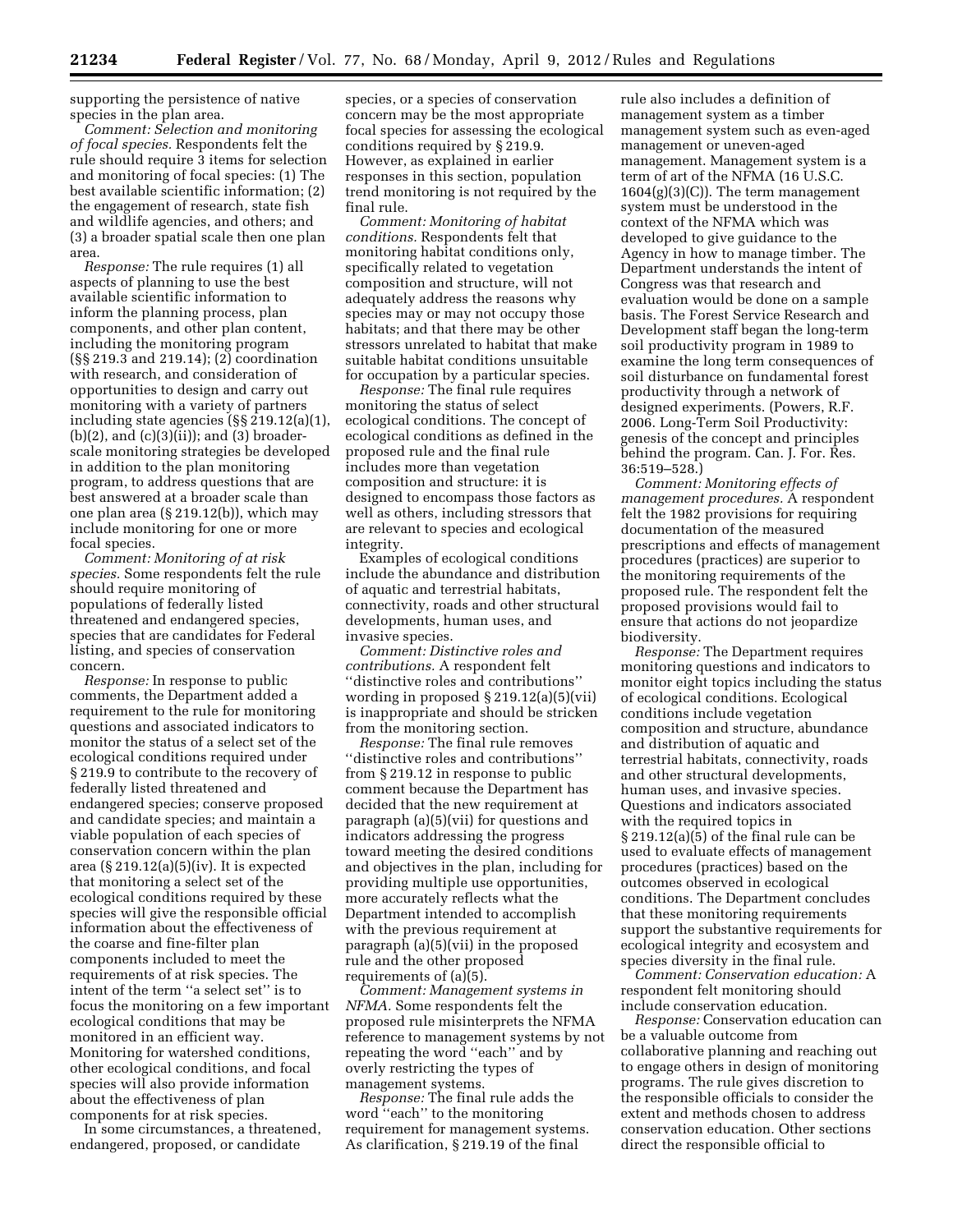consider opportunities to connect people to nature. However, a specific requirement for monitoring conservation education was not added to the final rule.

*Comment: Financial feasibility of monitoring.* Some respondents felt the proposed rule was obligating the Agency to undertake unaffordable or unachievable monitoring work, in particular broad-scale monitoring extending beyond the boundaries of NFS lands. Some felt the monitoring requirements may cause the Agency to increase fees to cover costs or that broad-scale monitoring would become a precondition before issuing special use permits.

*Response:* The proposed rule does not obligate the Agency to monitor beyond its fiscal means. Final rule §§ 219.1(g), 219.12(a)(4)(ii) and 219.12(b)(3) ensures that responsible officials must exercise discretion to develop technically and financially feasible monitoring programs. Although monitoring information will be used by responsible officials to inform the need to change plan components, including standards or guidelines, the rule specifically makes clear in § 219.12(a)(7) that monitoring is not a prerequisite for carrying out a project or activity such as the renewal of special use permits.

*Comment: Financial feasibility of monitoring economic and social structures of communities.* A respondent felt the financial feasibility of monitoring under the proposed rule was unattainable and additional discussion was needed on how economic and social structures of local communities will be monitored.

*Response:* The rule requires certain subjects be addressed with one or more questions and associated indicators as the basis for plan monitoring. The NEPA compliance in support of proposed plans and projects will disclose the economic and social effects to local communities, and paragraph (a)(5)(vii) of this section requires monitoring progress towards meeting desired conditions and objectives in the plan, which will include plan components developed to contribute to social and economic sustainability. However, there is no requirement to monitor the economic and social structures of local communities. The Department believes that the monitoring requirements of the final rule will be achievable.

*Comment: Feasibility of climate change monitoring.* Some respondents felt the requirement for plan monitoring programs to include one question and indictor associated with measurable changes on the unit related to climate

change and other stressors would be neither affordable nor achievable.

*Response:* The Department believes that including monitoring questions and indicators associated with measureable changes on the unit related to climate change and other stressors is achievable. The Agency is already conducting monitoring for climate change and other stressors such as insects, diseases, invasive species, wildfire, and more. In addition, the Agency is implementing the Climate Change Roadmap and Scorecard, which includes monitoring for climate change. This section allows the responsible official to use and build on other data and programs, encourages coordination with others and multiparty monitoring, and recognizes that some monitoring questions may best be answered at a scale broader than on plan area. The flexibility provided in this section will allow the responsible official to develop a strategic, effective, and financially achievable monitoring program, while meeting the requirements of paragraph (a)(5).

*Comment: Project monitoring.* Some respondents felt project monitoring requirements should be included in the rule. Citing Department of Army regulations, a respondent felt the rule should require project monitoring funding be allocated before project implementation. Some respondents felt proposed § 219.12(a)(7) meant project monitoring would not occur.

*Response:* The Department agrees project monitoring is important and is a valuable means of understanding the effects of projects and can provide information useful to adapt future project plans to improve resource protection and restoration. The Department added wording to paragraph  $(a)(7)$  to clarify that project and activity monitoring may be used to gather information for the plan monitoring program, and that plan monitoring may inform the development of specific projects and activities. The Department anticipates that project and activity monitoring will be used as part of the plan monitoring program, but the responsible official has the discretion to strategically select which projects to monitor and the monitoring questions related to those projects that will best inform the monitoring program and test assumptions, track changing conditions, or evaluate management effectiveness. However, the final rule makes clear the monitoring requirements of this section are not a prerequisite for making a decision to carry out a project or activity. Each project carried out under the plan will not automatically include the monitoring requirements for the plan.

Project monitoring may also occur for purposes other than supporting the plan monitoring program, and the final rule does not preclude project-specific monitoring requirements developed as part of project or activity decisions. The planning rule does not discuss requirements for project monitoring; therefore, funding of project monitoring is an issue outside the scope of the planning rule.

*Comment: Risks from lack of monitoring or monitoring information.*  Some respondents felt the lack of monitoring, or information not available through monitoring, could delay management actions or foreclose activities and projects because of uncertainties. A respondent felt the rule should clearly state monitoring goals are not preconditions to approve, continue, or renew special use permits or provide for public uses, or State fish and wildlife management activities.

*Response:* Although monitoring information may be used by responsible officials to inform the need to change the plan, monitoring is not a precondition of conducting projects or carrying out management actions. The rule establishes those elements of monitoring necessary to inform adaptive management of the resources on the unit. None of the requirements of monitoring for the plan monitoring program apply to individual projects or activities. These monitoring requirements do not delay or foreclose management activities.

*Comment: Monitoring and extractive actions.* A respondent felt the rule should require all extractive actions to cease on a unit until timely monitoring has been completed.

*Response:* The planning rule does not apply to any ongoing projects or activities except as provided by § 219.15.

*Comment: Monitoring and assessment data.* A respondent felt the rule should specifically state new and accurate data is important to the success of monitoring and assessment, and use of new and accurate data is required.

*Response:* The final rule requires the use of best available scientific information to inform the development of the monitoring program. However, the final rule does not add the requirement suggested by the respondent as some monitoring questions or indicators may be adequately addressed with existing data. Accuracy in data is met through data protocols and quality control standards covered in other Agency guidance outside the planning regulations.

*Comment: Feedback needed from monitoring to planning and*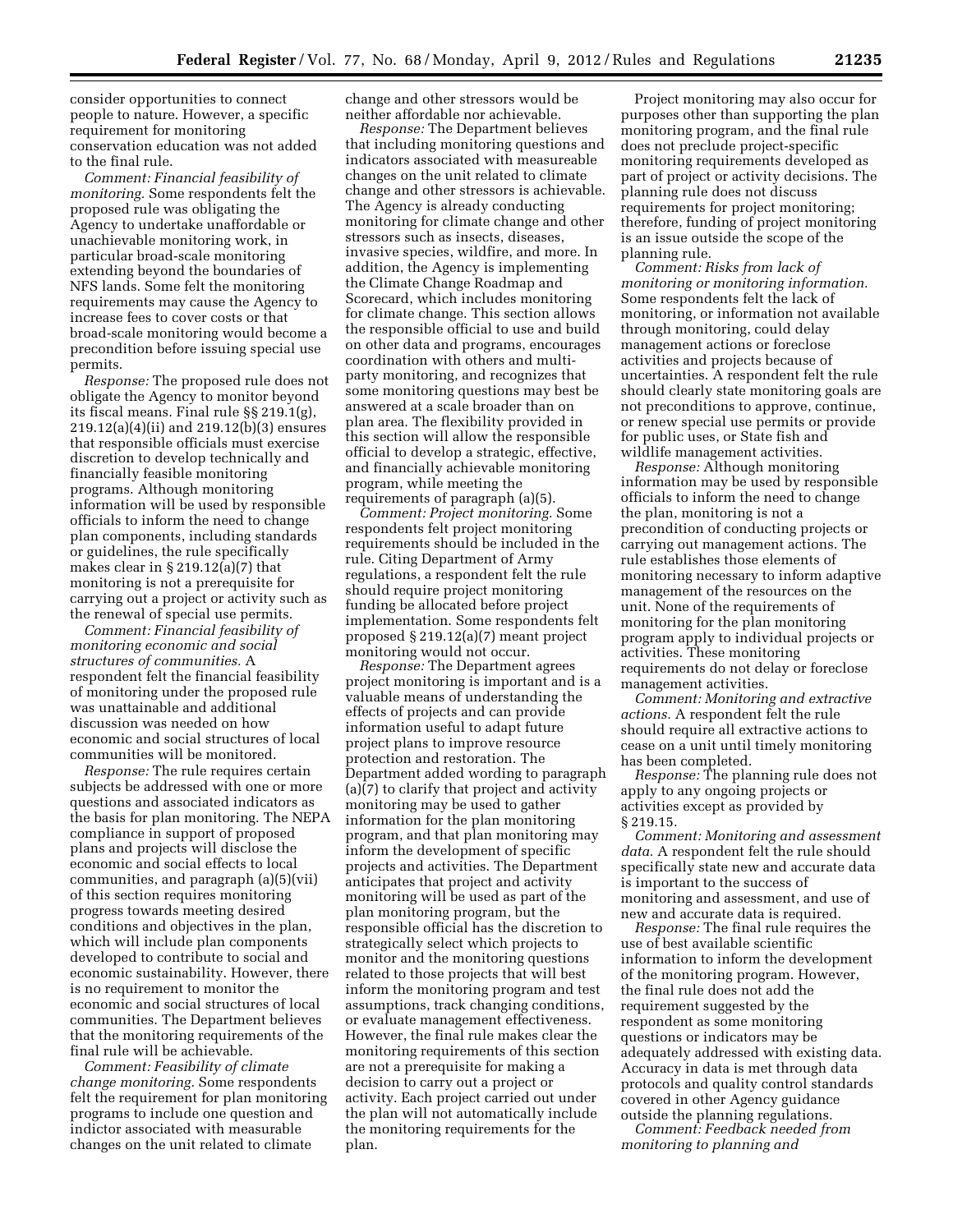*management actions.* Some respondents felt the proposed rule lacks feedback between monitoring and changes to plan components. Some respondents felt the rule should include accountability measures and explicitly include ''adaptive management'' requirements rather than just describing a framework for planning consistent with principles of ''adaptive management.''

*Response:* The Department made changes in response to public comments to make clear the focus on adaptive management. The monitoring program is required to be designed to inform management (§ 219.12(a)). The final rule requires that the monitoring evaluation report be used to inform adaptive management of the plan area (§ 219.12(d)(2)), in addition to the requirement that the report indicate whether new information indicates that changes are warranted. The final rule requires that the responsible official review relevant information from both the assessment and monitoring to inform the development of plan components and other plan content (§ 219.7(c)(2)(i)). Section 219.5(a) sets forth a responsive planning process that informs integrated resource management and allows the Agency to adapt to changing conditions, including climate change, and improve management based on new information and monitoring. The final rule also requires the Chief to administer a national oversight process for accountability and consistency to review NFS land management planning in the context of this framework  $(S 219.2(b)(5))$ .

*Comment: Biennial evaluations.* Some respondents felt the proposed biennial evaluations requirement would be too costly, time consuming and complex. Others felt the rule should require an annual evaluation. Others thought the biennial evaluation time is too short because of long-term aspects, such as climate change, require long periods of time before meaningful evaluations can be conducted. Still others felt the rule should require a public comment period on the biennial evaluation. One respondent felt the rule should not allow the responsible official to publish monitoring evaluation reports without approval at a higher level. Some respondents felt the proposed requirement for biennial reporting would not meet NFMA's requirement for continuous monitoring.

*Response:* The Department decided to retain the requirement that the responsible official conduct a biennial evaluation of the monitoring information and issue a written report of the evaluation and make it available to

the public. The biennial evaluation of monitoring is intended to collect, evaluate, and report on new data or results that provide information for adaptive management: for example, information about management effectiveness, progress towards meeting desired conditions or objectives, changing conditions, or validation (or invalidation) of assumptions. The biennial monitoring evaluation does not need to evaluate all questions or indicators on a biennial basis but must focus on new data and results that provide new information for adaptive management. The responsible official may postpone the monitoring evaluation for 1 year after providing notice to the public in the case of exigencies such as a natural disaster or catastrophic fire. The Department believes that this requirement is implementable and important to inform adaptive management.

The Agency's experience is that an annual evaluation is too frequent to determine trends or to accumulate meaningful information and the 5-year time frame (§ 219.10(g) of the 1982 rule) is too long to wait in order to respond to changing conditions or new information. Therefore, the Department determined the monitoring evaluation would occur at a 2-year interval. The Department recognizes some kinds of monitoring indicators require longer time frames for thorough evaluation of results, but a biennial review of what information has been collected will ensure evaluation of available information is timely and can be used to inform planning and adaptive management of the unit.

The Department also retained the requirement that the responsible official publish the monitoring evaluation report, so that it is available to the public. Section 219.4(a) of the final rule requires the responsible official to provide opportunities for the public to participate in reviewing the results of monitoring information. The responsible official may elect various methods for this participation, but the rule does not direct any specific form for this participation such as requiring formal comment on the biennial evaluation. Public notice of the availability of the monitoring evaluation report is required, and must be posted online. Additional notice may be made in any way the responsible official deems appropriate. Any changes to the monitoring program require consideration of public comment.

Section 219.5(a)(3) of the final rule states that under the planning framework ''monitoring is continuous.'' The biennial monitoring evaluation

report would not halt monitoring; it would simply report new information obtained from that monitoring.

*Comment: Evaluation reports and changes to plan components based on information from petition(s).* A respondent suggested the biennial evaluation report incorporate science contained in environmental analyses and the plan be updated to incorporate information from petition(s).

*Response:* The requirement in this section for a biennial evaluation report is focused on providing systematic and transparent reporting and evaluation of information obtained pursuant to the monitoring program established consistent with this section. The report will be used to inform adaptive management on the unit. As part of the planning process, the responsible official may also consider any additional relevant information contained in other sources, such as petitions or new environmental analyses.

*Comment: Required actions in response to monitoring.* Some respondents felt monitoring results might be of no consequence if there are no requirements in the rule to take specific actions to respond to monitoring results. These changes should not wait for another planning cycle. Others felt the rule should include criteria as to when a need to change the plan is indicated by monitoring. A respondent suggested unit monitoring incorporate efforts to focus on non-native invasive species not present but can reasonably be foreseen as posing a risk to eventually enter the plan area. Another respondent felt proposed § 219.12(a)(7) would result in monitoring programs not dealing with watershed degradation associated with projects or activities, such as grazing, and the rule should focus on watersheds in poor condition, degraded riparian and upland habitats, substantial and permanent losses in soil productivity, and streams. A respondent felt the requirement to monitor ''the status of select watershed conditions'' was vague and could lead to the collection of disparate types of information across planning units and could create local conflicts over the requirement's interpretation. A respondent felt more explanation was necessary in the rule on why topics were not included in requirements under § 219.12(a)(5). A respondent felt the rule should require the monitoring program to substantiate why certain portions of the plan do not warrant monitoring. A respondent suggested the rule specify a framework for reporting on forest conditions such as the Montreal Protocol.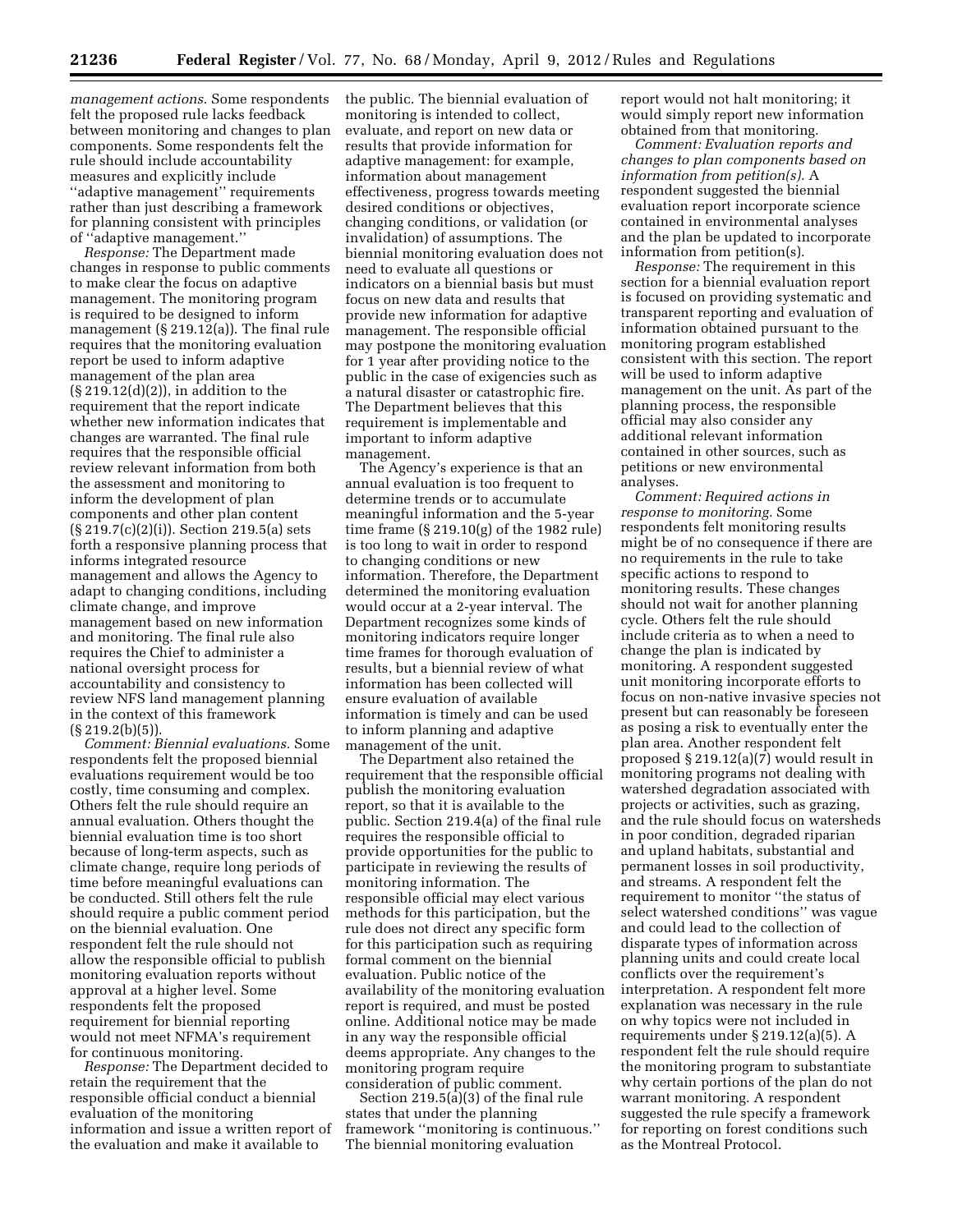*Response:* The final rule requires that the monitoring evaluation report indicate whether a change to the plan, management activities, the monitoring program, or a new assessment may be warranted based on the new information. It also requires that the monitoring evaluation report be used to inform adaptive management of the plan area to ensure that the plan remains effective and relevant. The responsible official will need to evaluate when the information warrants a change to the plan. The public will have the opportunity to review the biennial monitoring report, and is welcome to provide input to the responsible official. The Department modified the requirements of paragraph (a)(5) in response to public comments and to more closely link the monitoring requirements to the assessment topics and to the substantive requirements in §§ 219.7 through 219.11. The responsible official is not limited to the monitoring requirements identified in paragraph (a)(5) of this section. The responsible official may add questions and indicators to reflect the monitoring needs most appropriate to inform effective management for that unit. In addition, the broader-scale monitoring strategies will identify questions and indicators best monitored at a broader geographic scale than the plan area.

The Department concluded that the set of monitoring requirements in the final rule provides an appropriate balance between requiring core monitoring on each unit and recognizing that there will be a wide and diverse array of monitoring needs across each system, including with regard to what specific questions and indicators may be most relevant for the topics in paragraph (a)(5) of this section. The responsible official will need to document the rationale for decisionmaking, as well as how best available scientific information was used to inform the monitoring program. Additional direction will be included in the Forest Service Directive System, and may be provided as a result of the Agency's ongoing review of its monitoring system.

The final rule requires monitoring of watershed conditions, as well as ecological conditions associated with aquatic ecosystems, and progress towards meeting desired conditions and objectives. The Department believes that these monitoring requirements will support the substantive requirements in the final rule for plan components for watersheds, water quality, water resources, and riparian areas, including those considerations with regard to water identified in the comment, and

will inform management effectiveness and adaptive management.

The Department expects monitoring will be informed by FIA data. The FIA program inventories and reports on changing conditions across all forested lands and provides information that reflects many Montreal Process indicators.

*Comment: Adjusting plans without adequate monitoring information.* A respondent felt the proposed rule's emphasis on making rapid changes may cause the responsible official to make changes to plan components without the benefit of monitoring over an appropriate period of time, as some monitoring questions and indicators cannot be adequately evaluated annually. A respondent felt the proposed rule's support of rapid adjustment of management through monitoring could lead to mistakes when causal factors are not understood. Another respondent felt the adaptive management approach was too vague and the rule needed wording to endorse a precautionary approach when the responsible official has only limited data available for a decision about a significant change in resource management.

*Response:* The Department agrees numerous monitoring questions and indicators could take many years of monitoring data collection before the information can be credibly evaluated. The use of the monitoring information is one factor in deciding when and how to change a plan. Any amendment or revision conducted as a result of new information from monitoring would be carefully done in accordance with the NEPA and the requirements of this final rule. Rapid, narrow amendments can help plans stay current and relevant, while recognizing that more information will be available over time. Since responsible officials already have discretion to consider precautionary measures when risks to resources are uncertain during NEPA analysis, the Department decided it is not necessary to add precautionary wording to the final rule. Any significant change in resource management would need to be consistent with the sustainability and other requirements in the final rule.

*Comment: Administrative change applied to monitoring program.* A respondent felt modifying monitoring programs with an administrative change would pose a risk of not conducting good monitoring because changes could be done too easily.

*Response:* Section 219.2 requires national oversight and process for accountability for planning. In addition, a substantive change to a monitoring

program via an administrative change can only be made after public notice and consideration of public comment. Monitoring design and specification of details about measurement quality objectives, techniques, and frequency are subject to changing scientific knowledge. The final rule allows monitoring programs to be changed in a timely way to respond to evolving science and to maintain scientific credibility. Additionally, monitoring programs do not rely exclusively on protocols authored by the Agency. For example, other agencies such as Environmental Protection Agency, US Geological Survey, and National Park Service possess expertise and have already incurred substantial expense developing, reviewing, and testing protocols. It will be important, especially for multi-party monitoring, to be able to evaluate and incorporate these protocols when appropriate in the plan monitoring program as new partnerships are formed.

# Section 219.13—Plan Amendment and Administrative Changes

This section of the rule sets out the process for changing plans through plan amendments or administrative changes. The section would allow the responsible official to use new information obtained from the monitoring program or other sources and react to changing conditions to amend or change the plan. The Department's intent is that plans will be kept more current, effective, and relevant by the use of more frequent and efficient amendments, and administrative changes over the life of the plan, also reducing the amount of work needed for a full revision.

#### Plan Amendments

Plan amendments incrementally change the plan as need arises. Plan amendments could range from project specific amendments or amendments of one plan component, to the amendment of multiple plan components. For example, a monitoring evaluation report may show that a plan standard is not sufficiently protecting streambeds, indicating that a change to that standard may be needed to achieve an objective or desired condition in the plan for riparian areas. In that case, the responsible official could choose to act quickly to propose an amendment to change that particular standard.

The process requirements for plan amendments and administrative changes are simpler than those for new plan development or plan revisions in order to allow responsible officials to keep plans current and adapt to new information or changed conditions.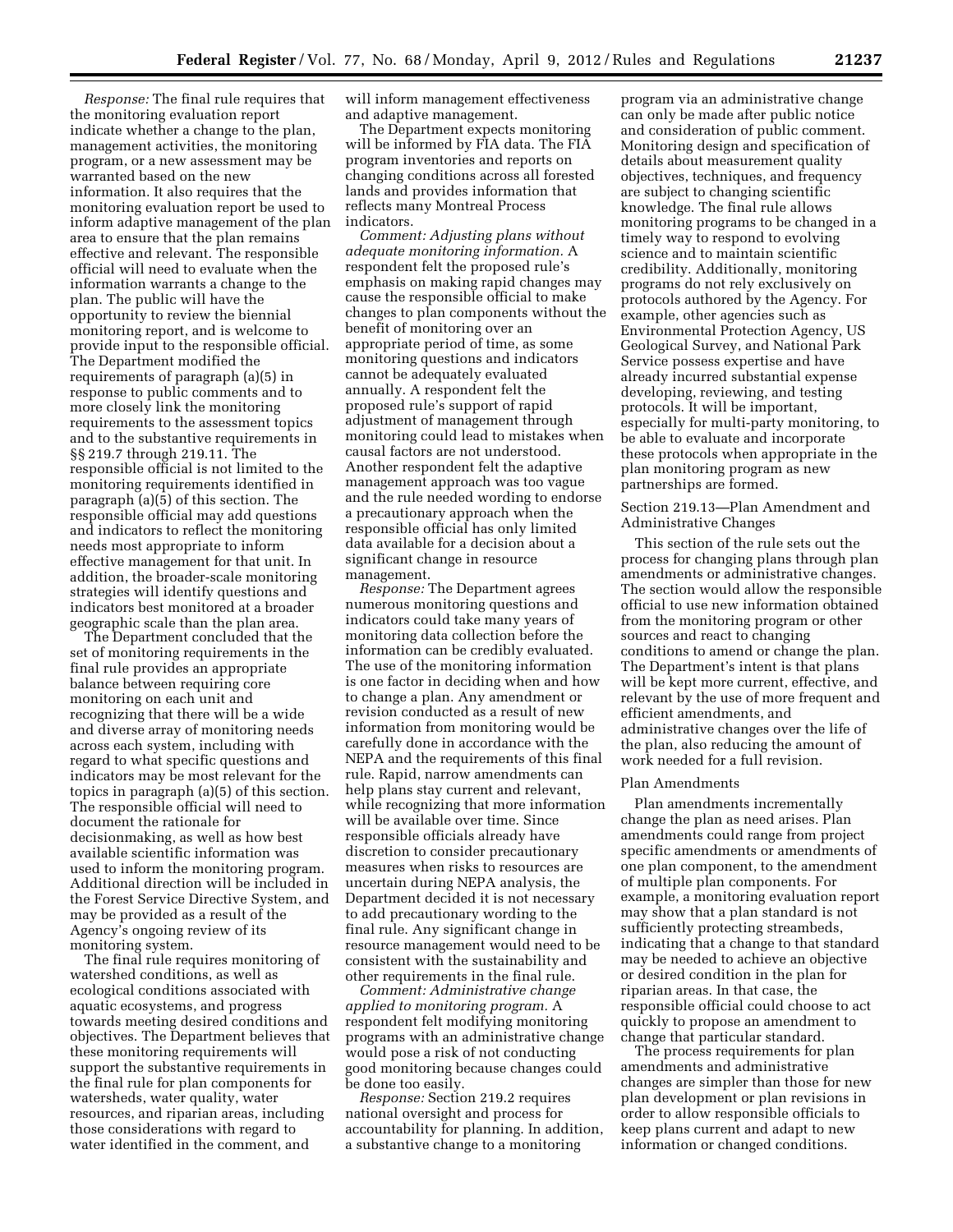As discussed in § 219.6, the final rule does not require an assessment prior to initiating a plan amendment, because a new assessment will not always be necessary or useful. However, the responsible official can always choose to conduct an assessment and take additional time to develop a proposal when the potential amendment is broader or more complex or requires an updated understanding of the landscape-scale context for management. For example, a monitoring evaluation report may indicate that a new invasive species is affecting forest health on the plan area. The responsible official may want to conduct a new, focused assessment to synthesize new information about the spread of that species, how other plan areas or land management agencies are dealing with the threat, what stressors make a resource more vulnerable to the species, how the species may be impacting social or economic values, or how neighboring landowners are approaching removal of the species. The responsible official, consistent with the requirements for public participation in § 219.4, would then collaboratively develop a proposal to amend several plan components to deal with the invasive species.

All plan amendments must comply with Forest Service NEPA procedures. This final rule provides that appropriate NEPA documentation for an amendment could be an EIS, an environmental assessment (EA), or a categorical exclusion (CE) depending upon the scope and scale of the amendment and its likely effects. A proposed amendment that may create a significant environmental effect and thus require preparation of an EIS is considered a significant change in the plan for the purposes of the NFMA.

### Administrative Changes

Administrative changes allow for rapid correction of errors in the plan components. In addition, other content in the plan, as identified in § 219.7(f), could be altered with an administrative change, including the monitoring plan, the identification of watersheds that are a priority for maintenance or restoration, the plan area's distinctive roles and contributions, and information about proposed or possible actions that may occur on the plan area during the life of the plan. This final rule requires the responsible official to provide public notice before issuing any administrative change. If the change would be a substantive change to the monitoring program, the responsible official must also provide an opportunity for the public to comment

on the intended change and consider public concerns and suggestions before making a change. The Department believes that allowing administrative changes to other content, other than plan components, would help the responsible official rapidly adapt that content to changing conditions and respond to new information, while requiring the responsible official to keep the public informed. For example, a major fire event may make a particular watershed a new priority, or a new collaborative monitoring effort may require the addition of one or more monitoring questions.

#### Section 219.13—Response to Comments

The Department made minor modifications to the wording of this section from the 2011 proposed rule for clarity.

At the end of paragraph (a), the words ''(including management areas or geographic areas)'' were added to reflect the modifications of § 219.7, and to clarify that an amendment is required for any change in how or whether plan components apply to those areas.

The Department merged provisions about plan amendments found in two sections of the proposed rule (§§ 219.6(c) and 219.13(b)(1)) into one paragraph (paragraph (b)(1) of this section) of the final rule, for clarity. The provisions were removed from § 219.6(c) of the final rule.

The Department added a sentence to the end of paragraph (b)(3) of this section to make clear that a proposed amendment that may have a significant environmental effect and thus require preparation of an EIS is considered a 'significant change in the plan'' for purposes of the NFMA. The NFMA at 16 U.S.C. 1604(f)(4) states that plans shall be amended in any matter whatsoever after public notice, and, if such amendment would result in a significant change in a plan, the plan must be amended in accordance to the requirements of 16 U.S.C. 1604(e) and (f) and public involvement required by 16 U.S.C. 1604(d). Likewise, as part of the NEPA process, the responsible official must determine whether the significance of the proposed amendment's impact on the environment would require an environmental impact statement. This addition to the final rule makes the NEPA and NFMA findings of ''significance'' one finding. If under NEPA a proposed amendment may have a significant effect on the environment and an EIS must be prepared, the amendment would automatically be considered a significant change to a plan.

The Department finds that the process requirements for an EIS, the 90-day public comment period required by this final rule, and the additional requirements for amendments under this final rule meet the requirements for a amendment that results in a significant change to the plan under 16 U.S.C. 1604(f)(4). Thus, the responsible official must make only one determination of significance, under the well-known standards of NEPA.

For other plan amendments, less detailed levels of NEPA compliance such as the preparation of environmental assessment or a decision memo using a categorical exclusion may be appropriate. There is the same opportunity for persons to file objections to all proposed amendments as there is for proposed revisions (subpart B of the final rule).

Paragraph (c)(1) of both the proposed and the final rule provide that changes to ''other plan content,'' may be made via an administrative change (unlike the plan components, which require an amendment to make substantive changes). Because of the importance of the monitoring program to the public, the proposed rule provided and the final rule retained a requirement that substantive changes to the monitoring program made via an administrative change can be made only after notice and consideration of public comment. In the final rule, the Department added the word ''substantive'' to convey the Department's intent that minor changes or corrections to the monitoring program can be made via an administrative change without providing an opportunity for public comment.

*Comment: Appropriate NEPA for plan amendments.* Some respondents felt plans should be as simple and programmatic as possible and NEPA compliance should occur only at the project level. Another respondent said categorical exclusions should be used for minor amendments, environmental assessments for more significant amendments. Some respondents felt any action requiring an amendment should be considered a significant action, therefore requiring development of an EIS to disclose the anticipated effects of the amendment. A respondent felt it was unclear as to when an EIS was done for an amendment and when it was done for a plan revision. Other respondents felt use of categorical exclusions was inappropriate for a plan amendment as any changes to the plan should be subject to careful environmental review, scrutiny, and analysis.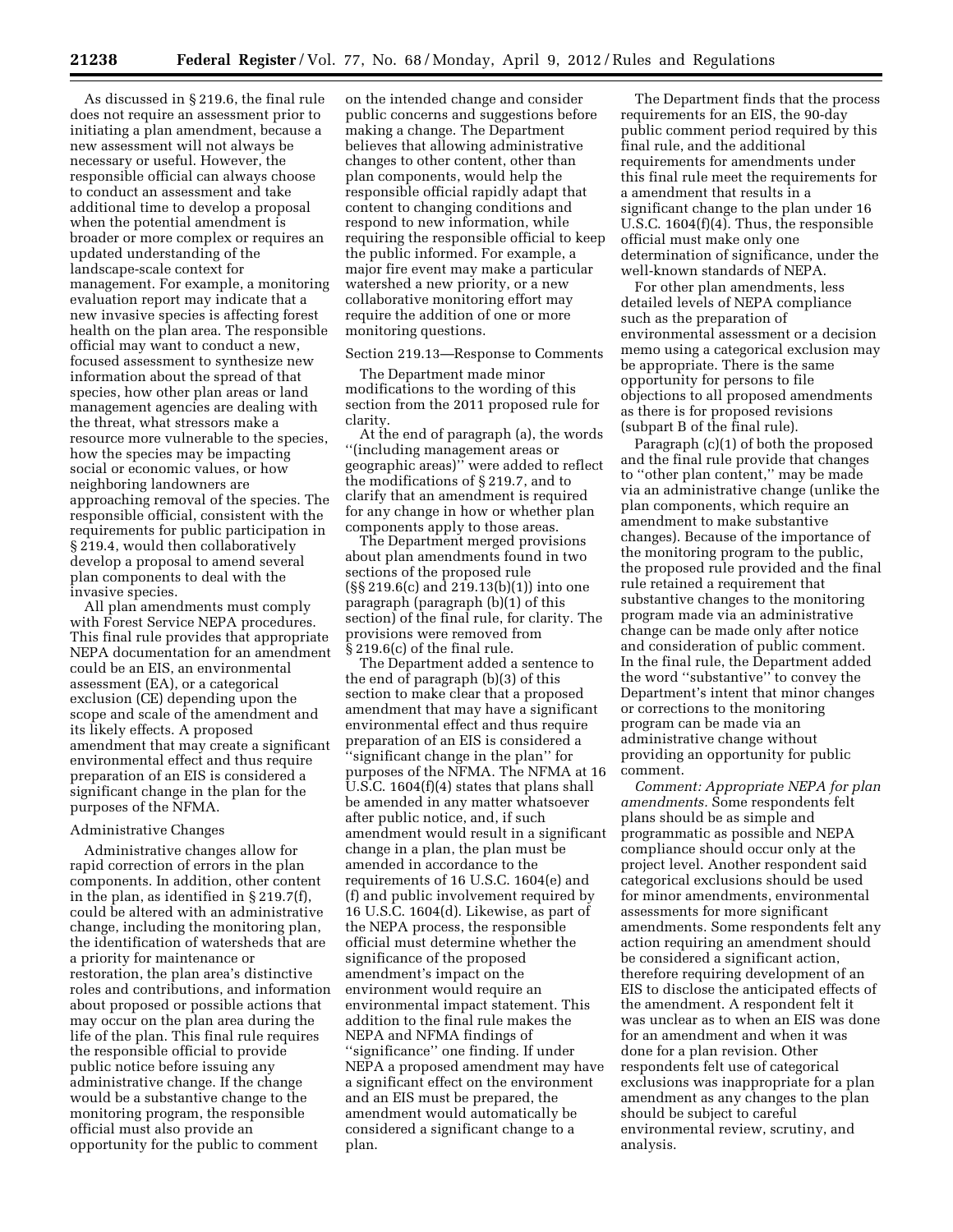*Response:* Requiring an EIS for all amendments would be burdensome, and unduly expensive for amendments with no significant environmental effect. It would also inhibit the more frequent use of amendments as a tool for adaptive management to keep plans relevant, current and effective between plan revisions based on changing conditions and new information. The Department requires the responsible official to follow NEPA procedures and choose the appropriate level of analysis: EIS, EA, or CE, based on the scale and scope of the amendment. As clarification, § 219.13 of the final rule clarifies that any plan amendment that may create a significant environmental effect and therefore require preparation of an EIS will be considered ''a significant change in the plan'' for the purposes of the NFMA; requiring a 90 day comment period under § 219.16. An EIS is always required for a plan revision or for development of a new plan.

*Comment: Amendment verses administrative change.* Some respondents felt the proposed rule was confusing regarding when an amendment and when an administrative change was to be used.

*Response:* Plan components are the plan's desired conditions, objectives, standards, guidelines, suitability of areas, or goals described in § 219.7. An amendment is required if a change, other than correction of a clerical error or a change needed to conform to new statutory or regulatory requirements, needs to be applied to any of these plan components.

Administrative changes are made to correct clerical errors to plan components, to alter content in the plan other than the plan components, or to achieve conformance of the plan to new statutory or regulatory requirements. A clerical error is an error of the presentation of material in the plan such as phrasing, grammar, typographic errors, or minor errors in data or mapping that were appropriately evaluated in the development of the plan, plan revision, or plan amendment. An administrative change could not otherwise be used to change plan components or the location in the plan area where plan components apply, except to conform the plan to new statutory or regulatory requirements. Changes that could be made through an administrative change may also be made as part of a plan amendment or revision instead.

*Comment: Thirty-day comment period on environmental assessments (EAs).*  Some respondents felt more than 30 days was needed for public review of a

large and complicated plan amendment supported by an EA. They proposed a three tiered public response period: 90 days for proposals requiring an EIS, 60 days for those requiring an EA, and 30 days for all others.

*Response:* The final rule retains the 30-day minimum comment period for a plan amendment (§ 219.16(a)). Agency practice shows 30 days can be reasonable when an EA is prepared.

*Comment: Project specific plan amendments.* Some respondents expressed concern with the use of project specific plan amendments because they felt that they do not get sufficient analysis, review, public input, and may not use the best available science. A respondent felt these amendments should only be allowed for unforeseen events or special circumstances. Another respondent felt the supporting NEPA documentation should include a 'no amendment' alternative which accomplishes the proposed action without amending the plan.

*Response:* No change was made to this provision in the final rule. Projectspecific amendments are short-lived with the project, and localized to the project area. The point of a projectspecific amendment is to allow a project that would otherwise not be consistent with the plan to be authorized and carried out in a manner appropriate to the particular time and place of the project, without changing how the plan applies in other respects. Project specific amendments give a way to deal with exceptions. An exception is similar to a variance to a county zoning ordinance. If the amendment changed plan components that would apply to future projects, the exception would not be applicable. Section 219.16(b) requires use of the Agency's notification requirements used for project planning at 36 CFR parts 215 or 218 for projectspecific of amendment.

*Comment: Amending plans under existing regulations.* A respondent felt the rule should allow for the option of amending existing plans under the existing planning regulations.

*Response:* Final rule § 219.17(b)(2) allows amendments to existing plans to be initiated for a period of 3 years under the provisions of the prior planning regulation. This provision is unchanged from the proposed rule.

*Comment: Administrative changes.*  Some respondents felt allowing wilderness area boundaries to be changed with administrative changes was inappropriate. Some respondents felt changes to monitoring programs should not be done administratively as these changes should be transparent and have public accountability.

*Response:* Wilderness area boundaries may only be changed by an act of Congress, therefore a change to the wilderness area boundaries identified in the plan would only be made to conform the plan to the congressionally mandated change, with no discretion available to the responsible official or to the public. When there is no agency discretion, an administrative change to the plan is appropriate.

The rule requirements for administrative changes will facilitate more rapid adjustment of plans. The technical aspects of monitoring may need adjustment due to new information or advances in scientific methods, or a change may be needed to reflect a new monitoring partnership or for other reasons. The responsible official must involve the public in the development of the plan monitoring program and post notice of changes to the monitoring program online. If the change to the monitoring program is substantive, the public must be given an opportunity to comment. These requirements are intended to keep the public engaged and informed of the monitoring program, while allowing the program to build on new information and stay current.

Section 219.14—Decision Documents and Planning Records

This section of the rule requires the responsible official to record approval of a new plan, plan revision, or amendment in a decision document prepared according to Forest Service's NEPA procedures and this section. This section describes requirements for decision documents and associated records for approval of plans, plan amendments, or plan revisions. These requirements will increase the transparency of the decision and the rationale for approval, and require the responsible official to document how the plan complies with the requirements in this final rule.

This section also sets forth basic requirements for the responsible official to maintain public documents related to the plan and monitoring program. It requires the responsible official to ensure that certain key documents are readily accessible to the public online and through other means, and that the planning record be available to the public.

#### Section 219.14—Response to Comments

Comments on this section focused on the availability of documents. The Department largely retained the wording from the 2011 proposed rule; however,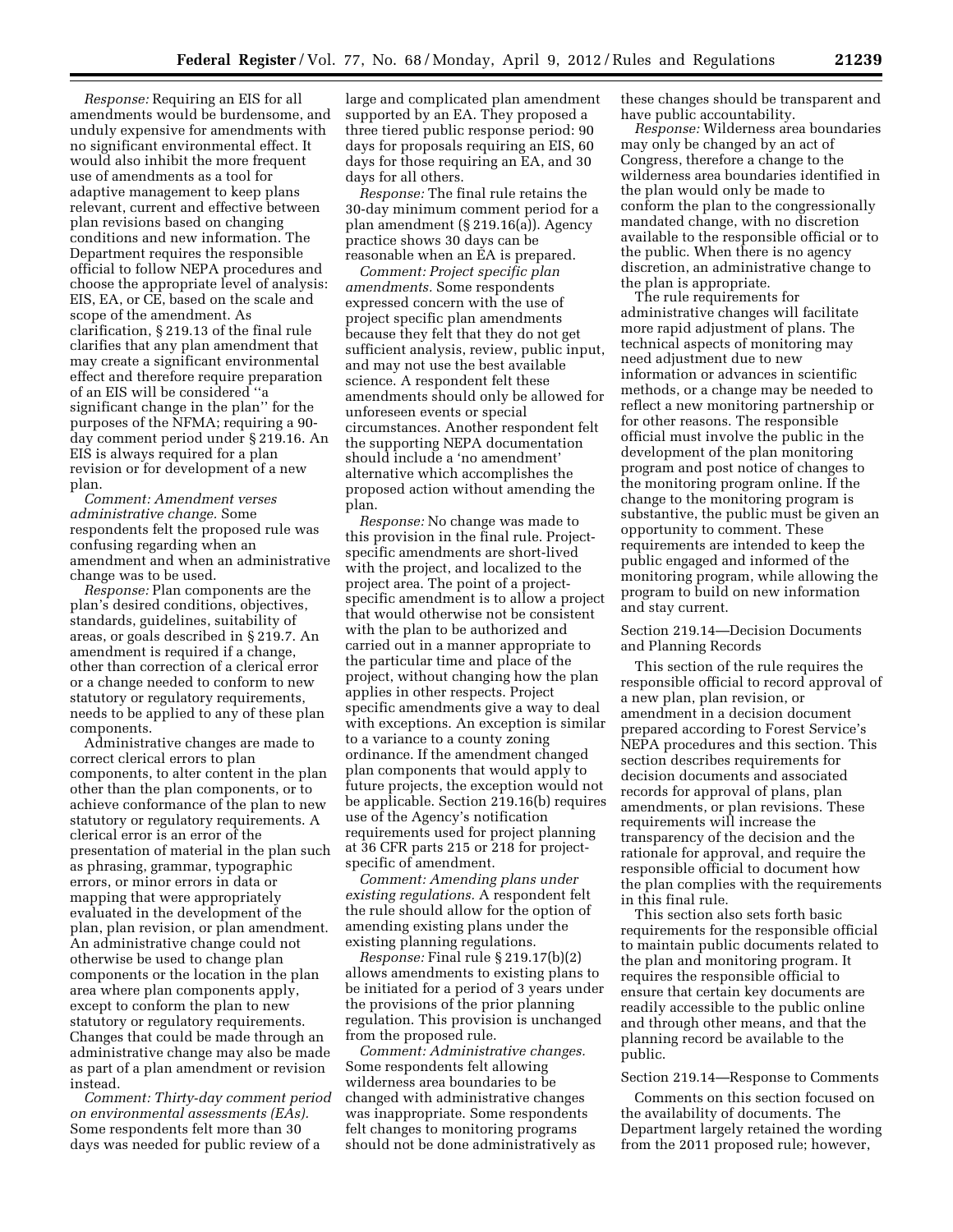the Department did make changes for consistency in this section to reflect changes made in other sections of the rule.

At paragraph (a)(2) the proposed rule wording of ''An explanation of how the plan components meet the sustainability requirements of § 219.8 and the diversity requirements of § 219.9, taking into account the limits of Forest Service authority and the capability of the plan area'' was modified to ''An explanation of how the plan components meet the sustainability requirements of § 219.8, the diversity requirements of § 219.9, the multiple use requirements of § 219.10, and the timber requirements of § 219.11.'' The Department added the requirements to explain how plan components meet the requirements of §§ 219.10 and 219.11 to cover all the substantive requirements for plan components. The Department removed the words taking into account the limits of Forest Service authority and the capability of the plan area, because they are part of §§ 219.8–11 and § 219.1(g).

At paragraph (a)(4), the Department changed the wording from the proposed rule wording of ''taken into account and applied in the planning process,'' to ''how the best scientific information was used to inform planning, the plan components, and other plan content, including the plan monitoring program'' to be consistent with the final rule wording of § 219.3. This change was made to make clear that § 219.3 applies to every aspect of planning, and the public must be able to see and understand how it has been applied. Additional minor edits were made for clarity.

*Comment: Content of decision document.* Some respondents felt these proposed requirements should be reduced to what is required by the NEPA. Others felt a discussion on multiple use and timber requirements per the NFMA, and use of best available scientific information should be included.

*Response:* The Council on Environmental Quality NEPA regulations at 40 CFR 1505.5 requires a record of decision to identify and discuss all factors and essential considerations of national policy which were balanced by the Agency in making its decision and state how those considerations entered into its decision. The plan only provides the management direction approved by the decision, while the decision document provides the rationale for the decision; therefore, the factors used in decisionmaking are most appropriate for the discussion in the decision document. The requirements of this section will help

increase transparency and public understanding of the responsible official's decisions. Based on public comment, the Department added the multiple use requirements of § 219.10 and the timber requirements of § 219.11 to the list of items (§ 219.14(a)(2)) that the responsible official address in explaining how plan components meet the requirements of the rule. Section 219.14(a)(4) of the final rule also requires the decision document to document how the best available scientific information was used to inform the planning process, the plan components, and other plan content.

*Comment: Availability of planning documents on the Internet.* Some respondents supported the proposed requirement to make available online assessment reports; plan decision documents; proposed plans, plan revisions, or plan amendments; public notices and environmental documents associated with a plan; the monitoring program and monitoring evaluation reports. Some respondents felt the plan should also include all documents supporting analytical conclusions made and alternatives considered throughout the planning process source data, including GIS data, the monitoring program, and any plan revision. Some respondents made specific requests about when and how documents are made available online.

*Response:* Section 219.14(b)(1) of the final rule requires online availability of documents including assessments, the monitoring evaluation report, the current plan and proposed plan changes or decision documents, and any public notices or environmental documents associated with the plan. The final rule keeps the wording of the proposed rule that these documents must be ''readily accessible'' online; the expectation is that the documents would be posted as soon as they are finished and formatted for public viewing. Documents that require formal notifications will be posted when formal notice is made, if not before. In addition, the final rule requires that documents identified in § 219.52(c)(1) must be available online at the time of notification of the start of the objection period.

Making all data and information used in the planning process available online would be very time-consuming and expensive. However, to ensure that units continue to make all planning records available for those who may be interested, the final rule requires the responsible official to make all documents available at the office where the plan, plan revision, or amendment was developed. The final rule does not prohibit the responsible official from

using other means of making documents available.

*Comment: Availability of NEPA documents.* Some respondents stated the final EIS supporting a plan should be made available no later than the start of objection process.

*Response:* The Department requires the objection process to begin after the NEPA documents are final and made available. Section 219.52(c) lists the required items that the public notice must contain in notifying the public of the beginning of the objection process including a draft plan decision document. In addition, the final rule requires that documents identified in § 219.52(c)(1) must be available online at the time of notification of the start of the objection period.

# Section 219.15—Project and Activity Consistency With the Plan

This section of the final rule provides that projects and activities authorized after approval of a plan, plan revision, or plan amendment developed pursuant to the final rule must be consistent with plan components as set forth in this section. The NFMA requires that ''resource plans and permits, contracts and other instruments for the use and occupancy of National Forest System lands shall be consistent with the land management plans'' (16 U.S.C. 1604(i)). However, no previous planning rule provided specific criteria to evaluate consistency of projects or activities with the plan.

This section provides that every project and activity authorized after approval of a plan, plan amendment, or plan revision developed pursuant to the final rule must be consistent with the plan and the applicable plan components as set forth in this section. Project decision documents must describe how the project or activity is consistent with the plan. This final rule specifies criteria to use to evaluate consistency with the plan components.

The Agency has experienced difficulty in the past in determining how new plan components and content in a plan apply to projects and activities approved prior to the effective date of a plan amendment or revision. With respect to such projects and activities, the rule requires that: 1) the plan decision document must expressly allow such projects to go forward or continue, and thus deem them consistent, or 2) in the absence of such express provision, the authorizing instrument (permit, contract, and so forth) approving the use, occupancy, project, or activity must be adjusted as soon as practicable to be consistent with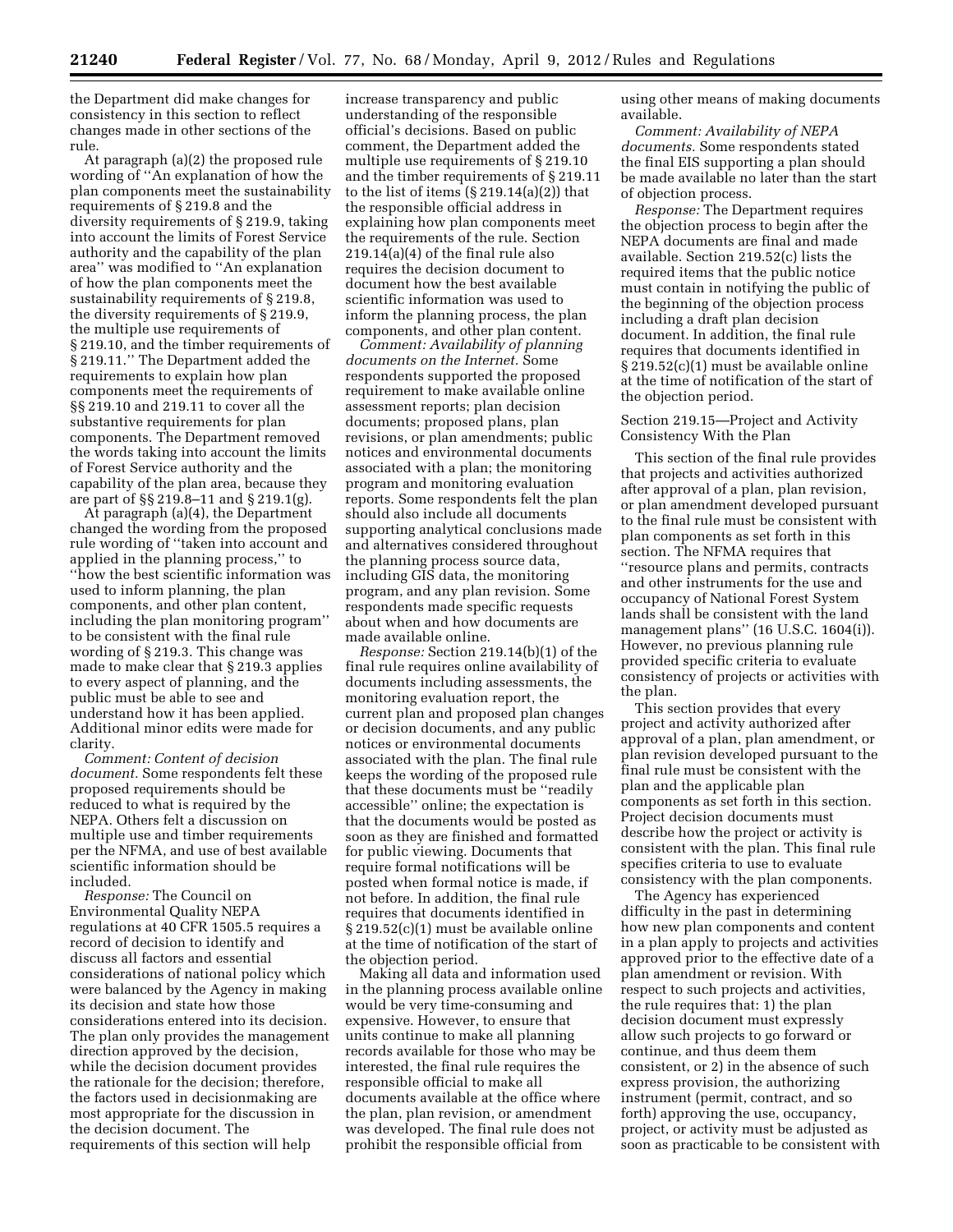the plan, plan amendment, or plan revision, subject to valid existing rights.

Other types of plans may be developed for the lands or resources of the planning area. These resource plans, such as travel management plans, wild and scenic river plans, and other resource plans, may be developed for the lands or resources of the planning area. This section requires that other resource plans be consistent with the land management plan and applicable plan components. If such plans are not consistent, modifications of the resource plan must be made or amendments to the land management plan must be made to resolve any inconsistencies.

## Section 219.15—Response to Comments

The Department retained the wording of the proposed rule, except for three modifications. The Department clarified the first sentence of paragraph (a)(1) to say every decision document approving a plan, plan amendment, or plan revision must state whether authorizations of occupancy and use made before the decision document may proceed unchanged.

At paragraph (d), the Department added that every project and activity must be consistent with the applicable plan components and removed those words from § 219.7(d) of the proposed rule, because this provision is more appropriate in this section of the final rule.

At paragraph (d)(3), in response to comments received on the preferred alternative, the Department modified the direction for determining consistency with guidelines to make the Department's intent more clear. Paragraph (d)(3)(i) was modified to reflect the structure of the requirement for standards in paragraph (d)(2), and now reads: ''Complies with applicable guidelines as set out in the plan.'' In paragraph (d)(3)(ii), the Department replaced ''carrying out the intent'' to ''achieving the purpose'' of the applicable guidelines.

The Department removed the wording at § 219.15(d)(3)(ii) of the proposed rule that repeated text from  $\S 219.7(e)(1)(iv)$ , to avoid duplication and because the reference to  $\S 219.7(e)(1)(iv)$  is adequate.

*Comment: Consistency requirement.*  Some respondents felt the proposed rule was too vague and unclear about project or activity consistency with the plan. They felt the rule needs specific criteria for determining if a project or activity is consistent with the plan, and achieving consistency may not be feasible unless guidelines are made mandatory.

*Response:* No previous planning rule provided specific criteria to evaluate consistency of projects or activities with

the plan. The Forest Service policy was that consistency could only be determined with respect to standards and guidelines, or just standards, because an individual project alone could almost never achieve objectives and desired conditions. See the 1991 Advanced Notice of Proposed Rulemaking 56 FR 6508, 6519–6520 (Feb 15, 1991) and the 1995 Proposed Rule, at 60 FR 18886, 18902, 18909 (April 13, 1995).

The Department continues to believe that the consistency requirement cannot be interpreted to require achievement of the desired conditions or objectives of a plan by any single project or activity, but we believe that we can provide direction for consistency to move the plan area toward desired conditions and objectives, or to not preclude the eventual achievement of desired conditions or objectives, as well as direction for consistency with the other plan components.

This section requires that every project and activity authorized after the approval of a plan, plan revision or plan amendment must be consistent with the plan as provided in paragraph (d) of this section. Paragraph (d) specifies criteria to evaluate consistency, and requires that project approval documents describe how the project or activity is consistent. Given the very large number of project and activities, and the wide variety of those projects and activities, it is not feasible to provide any direction more specific than that set out in paragraph (d).

### Section 219.16—Public Notifications

In this section, the final rule sets forth requirements for public notification designed to ensure that information about the planning process reaches the public in a timely and accessible manner. This section describes when public notification is required, how it must be provided, and what must be included in each notice. This section of the final rule is meant to be read with § 219.4 of the rule in mind, which sets forth direction for responsible officials to engage the public and provide opportunities for interested individuals, entities, and governments to participate in the planning process.

This final rule represents a significant new investment in public engagement designed to involve the public early and throughout the planning process. The Department is making this investment in the belief that public participation throughout the planning process will result in a more informed public, better plans, and plans that are more broadly accepted by the public than in the past. The requirements in this section

respond to the consensus that people want to be informed about the various stages of the planning process, with clear parameters for when and how they can get involved.

Public input at several points during the development of the rule emphasized the importance of updating the way we provide notice to the public to ensure that we successfully reach a diverse array of people and communities and inform them about the process and how they could participate. Many people said that using only one outreach method would not reach all needed communities. In response, this section directs responsible officials to use contemporary tools to provide notice to the public, and, at a minimum, to post all notices on the relevant Forest Service Web site.

This section of the final rule provides that ''notifications may be combined where appropriate.'' This provision would allow flexibility for plan amendments to have a more streamlined, efficient process than new plans or plan revisions, where appropriate. This approach is in keeping with the public's desire and the Agency's need for a process that allows plan areas to quickly and efficiently adapt to new information and changing conditions. (see § 219.13 for further discussion.)

### Section 219.16—Response to Comments

The Department made the following changes to this section of the final rule:

In the introduction to paragraph (a) the Department changed the term ''formal notifications'' to ''notifications.'' This change is a clarification.

The Department removed the requirement at paragraph (a)(1) for a formal notice for the preparation of an assessment, in response to public comments on the efficiency of the assessment process. A requirement for notice of opportunities to provide information for assessments is now in paragraph (c)(6) of this section: notice must be posted online, and additional notice may be provided in any way the responsible official deems appropriate.

The wording of paragraph (a)(1) in the final rule, formerly paragraph (a)(2) in the proposed rule, was modified to remove the words ''when appropriate'' before plan amendment. The change reflects the Department's intent in the proposed rule and responds to public comments about confusion over whether notice to initiate the development of plan amendments is required (it is). This change is not a change in requirement, this is a clarification.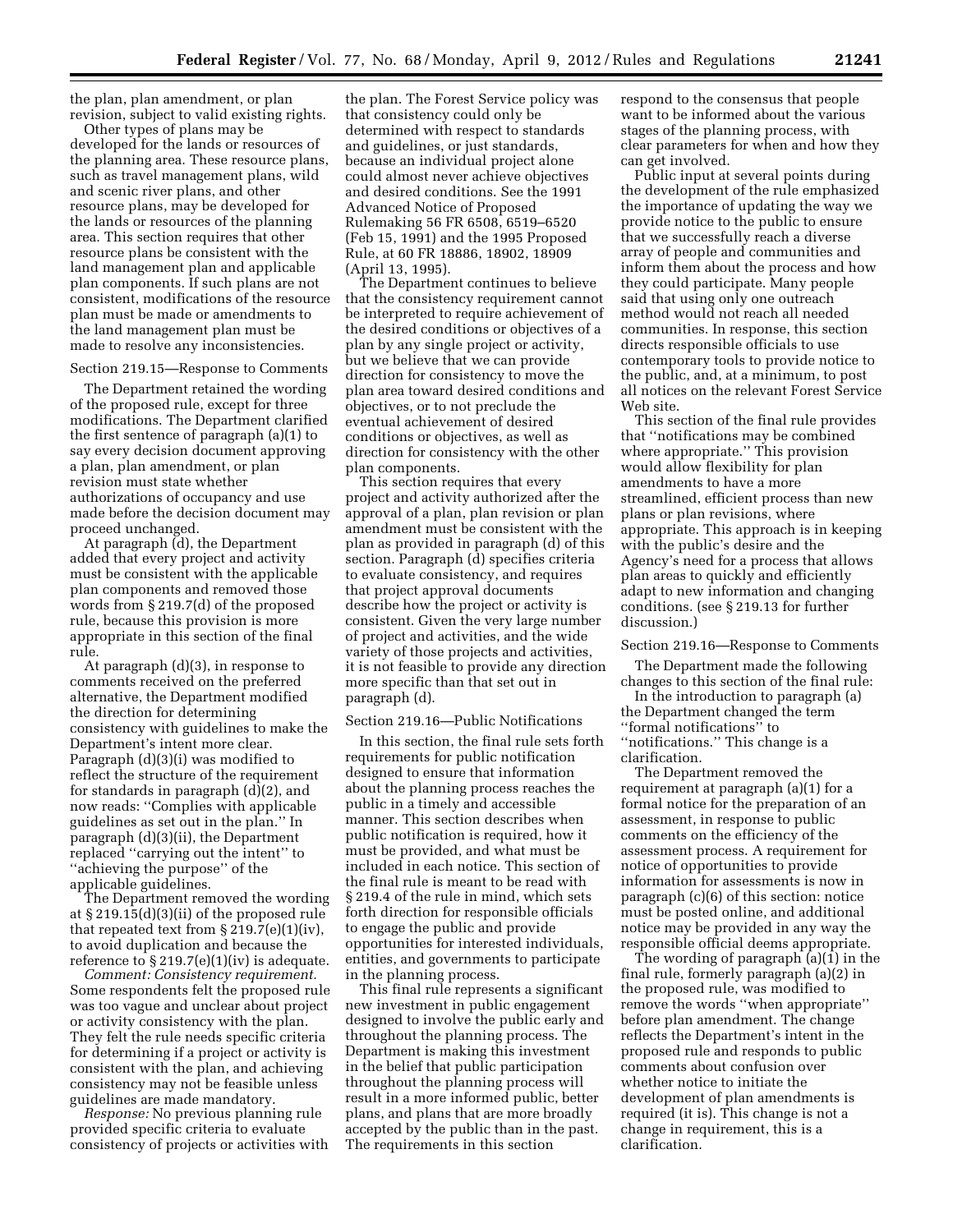At paragraph (c)(3) the Department added a new paragraph that requires that when the notice is for the purpose of inviting comments on a proposed plan, plan revision, or plan amendment, and a draft EIS is prepared, the Environmental Protection Agency (EPA) **Federal Register** notice of availability of an EIS shall serve as the required **Federal Register** notice. This change makes the procedure similar to the prior rule procedures and eliminates an additional **Federal Register** notice at the time of a DEIS.

At paragraph (c)(6), the Department modified ''plan amendment assessments'' to ''assessment reports'' in the list of public notices that may be made in any way the responsible official deems appropriate that was in paragraph (c)(5) of the proposed rule. This change clarifies how the public will receive notice of a completed assessment report. The word ''additional'' was added to the beginning of paragraph (c)(6) to make clear that, at a minimum, notice for the items in the paragraph must be posted online. This change is a clarification.

At paragraph (d), the Department added an exception for the content for public notices when the notice is for the purpose of inviting comments on a proposed plan, plan amendment, or plan revision for which a draft EIS is prepared. This change is necessary because of the change at paragraph (c)(3), stating that the **Federal Register**  notice of availability for the draft EIS will serve as the required public notice. The EPA has a standard format for notices that does not include the requirements of paragraph (d). The public will be able to find the additional information online.

*Comment: When appropriate.* Some respondents felt proposed rule § 219.16(a)(2) wording ''when appropriate'' should be removed in reference to public notification of plan amendments.

*Response:* The final rule removes the wording ''when appropriate'' in relation to plan amendments in what is now § 219.16(a)(1) in the final rule, in response to public comment and to clarify the Department's intent from the proposed rule.

*Comment: Notification.* Some respondents felt the words ''deems appropriate'' in paragraph (c)(5) of the proposed rule should be removed, and requested clarification of what contemporary tools would be used. Some respondents requested direct notification, or notification of changes to a specific use. A respondent felt **Federal Register** notice should be mandatory for all plan amendments and

any other notification such as administrative changes. Some respondents suggested changes to the proposed notification process to better inform those individuals and groups who would be most affected and interested in these activities. Some respondents felt that use of a newspaper of record is not effective since newspaper subscriptions are declining across the country.

*Response:* Section 219.16 of the final rule requires, at a minimum, that all public notifications must be posted online and the responsible official should use contemporary tools to provide notice to the public. These could include an array of methods, such as meetings, town halls, email, or Facebook posts. The best forms of notice will vary by plan area and over time, therefore the rule does not seek to predetermine what those tools might be. The wording ''deems appropriate'' in paragraph (c)(6) for the notices not listed in paragraph (a) allows the responsible official the flexibility to determine the notification method that best meets the needs of interested individuals, groups, and communities; therefore, it has been retained in the final rule.

Additionally, there are requirements outlined in (c)(1)–(5) for posting notices in the **Federal Register** and applicable newspaper(s) of record for the notices required in paragraph (a). The use of the **Federal Register** to give notice for all amendments and administrative changes would be inefficient for the Agency; therefore the requirements in paragraph (c) vary.

Persons desiring notification of changes to a specific use on a national forest or grassland should contact that office. A requirement for direct notification has not been added. The Department concludes that such a requirement would be unworkable, and that the forms of public notice required by this section, including the requirement that all notices be posted online, will enable informed and active public engagement.

# Section 219.17—Effective Dates and Transition

This section of the final rule describes when approval of plans, plan revisions, or plan amendments would take effect and when units must begin to use the new planning regulations.

# Section 219.17—Response to Comments

Many comments on this section focused on the efficiency of the process, clarity, and potential additional requirements. The Department retained

the wording from the proposed rule except for the following changes:

The Department changed the wording of paragraph (a) of the proposed rule about effective dates of the proposed rule in response to public comments about the efficiency of the planning process. The final rule retains the requirement that a plan or plan revision, is effective 30 days after publication of notice of approval, and also retains that requirement for a plan amendment for which an EIS is prepared. The final rule removes the 30 day delay for amendments that do not require an EIS; such amendments are effective immediately upon publication of the notice of approval. This change in requirements improves the efficiency of amendments.

Paragraphs (b)(1)–(3) were modified slightly to reflect that the effective date of the final rule will be 30 days after the date of publication of the final rule in the **Federal Register**.

In paragraph (b)(2) of this section, the Department modified the wording and added a new first sentence to clarify that all new plan amendments initiated after the effective date of this rule must use the objections process of subpart B, even if the amendment is developed using the planning procedures of the prior planning regulation. This is a change made to require that subpart B apply to all plans, plan revisions and plan amendments initiated after the effective date of the final rule. In the rest of paragraph (b)(2) the Department: Revised the sentences to improve the ease, flow, and clarity of this paragraph, and clarified that when initiating plan amendments the optional appeal procedures are not available.

In paragraph (b)(3) of this section, the Department clarified that the objection process of subpart B of this part applies if the responsible official completing a plan process initiated prior to this part chooses objections instead of optional appeal procedures. This change was made to avoid confusion about which objection procedures would apply in that case (prior rule of December 18, 2009, or subpart B of this final rule). In addition, the Department clarified that the objection process of subpart B may be chosen only if the public is provided the opportunity to comment on a proposed plan, plan amendment, or plan revision, and associated environmental analysis. These clarifications are not a change in requirements.

In paragraph (c) the Department added wording in response to public comments to clarify that existing plans will remain in effect until revised, and that the final rule does not compel a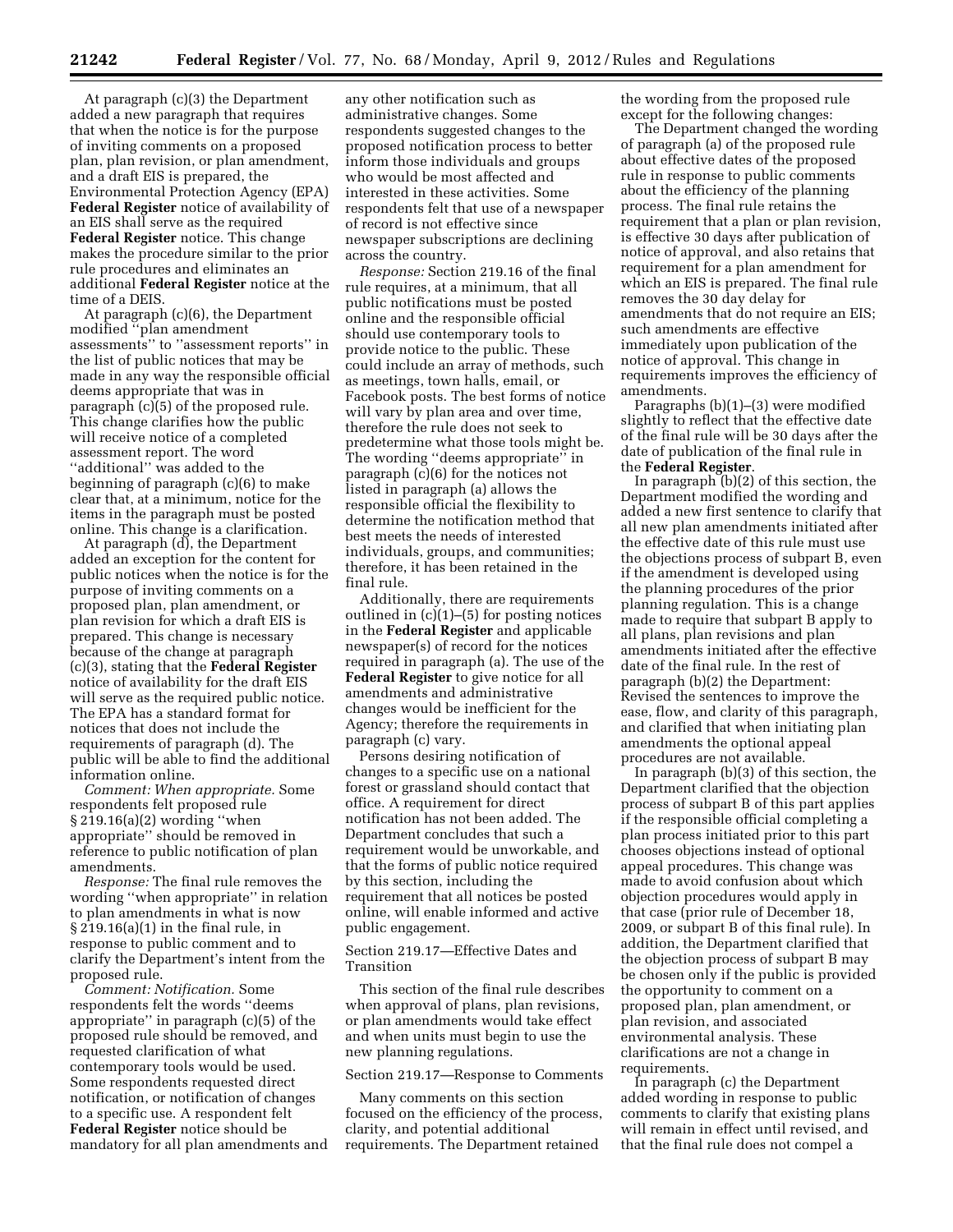change to any existing plan, except as required in  $\S 219.12(c)(1)$ . In addition the Department added wording that none of the requirements of this part apply to projects or activities on units with plans developed or revised under a prior planning rule until the plan is revised under this part, except that projects and activities must be consistent with plan amendments developed under this final rule. These changes are not changes in requirements; the changes clarify the intent of the Department in the proposed rule. This paragraph in the final rule is needed for clarity so that all NFS units understand they are subject to the new planning rule for plan development, plan amendment, and plan revision, while still requiring NFS units to follow the plan provisions of their current plans.

*Comment: Timing of compliance.*  Some respondents felt the rule should establish a time limit beyond which any action which is being performed under a previous regulation must be brought into compliance with this part, and the responsible official should not have discretion to apply prior planning regulation in completing a plan development, plan amendment, and plan revisions initiated before the effective date of this part. A respondent felt newly started plan amendments should follow the new planning direction without exception. Another respondent felt the rule should allow the option of amending existing plans under either the existing planning regulations or the new planning rule requirements until the current plan is revised under the new rule. Some respondents felt the rule's transition provisions should state the Agency will operate under existing plans until all legal challenges to a new plan or plan revision are resolved to avoid disruption of existing contracts.

*Response:* There is no transition period for new plans or plan revisions initiated after the effective date of the final rule: all new plans and plan revisions must conform to the new planning requirements in subpart A. Plan revisions that are currently ongoing or initiated prior to the effective date of the final rule may be completed using either the previous rule or the final rule. Many of the ongoing plan revision efforts have taken many years, and it could be expensive in terms of both time and costs to require them to follow the new procedures, in addition to delaying needed improvements to outdated plans. It could also be unfair to the public who have invested time in these efforts. The responsible official does have the discretion to conform an

ongoing revision effort to the requirements of the new rule after providing notice to the public, if doing so would be feasible and appropriate for that effort.

For amendments, there would be a 3 year transition window during which amendments may be initiated and completed using the 2000 rule, including the 1982 procedures via the 2000 rule's transition provisions, or may conform to the new rule. After 3 years, all new plan amendments must conform to the new rule. This transition period for new amendments would give the responsible official the option to facilitate amendments for plans developed under previous rules for a limited time, using a familiar process, until full familiarity with the new rule develops.

Plan decisions will not be approved until the Agency has resolved any objections filed under subpart B. This delay of the effective date until after the objections are resolved should adequately avoid disruptions. Many legal challenges to plans go on for years, however, and it would not be workable to wait to implement a plan until after all legal challenges are resolved.

*Comment: Climate change requirements for 1982 revisions.* A respondent felt the rule's transition provisions should require forests currently planning revisions under the 1982 planning rule to consider climate change impacts and actions to address climate change and to reduce stressors to provide for greater habitat resiliency.

*Response:* The Department decided not to include this requirement in the transition provisions of the final rule. However, all NFS units are working to implement the climate change roadmap released in 2009, and are using the climate change scorecard, which requires consideration of climate change impacts, vulnerability, and adaptability, as well as monitoring and other requirements. The Department decided that the Roadmap and Scorecard implementation is the most appropriate method for working to address climate change in plan revisions currently being conducted under the 1982 rule.

*Comment: Conflicts between rules.* A respondent felt the proposed rule's transition section is confusing because there will be situations where the old rule can be in conflict with the new rule and the final rule should therefore include guidance to handle those conflicting situations. Another respondent also felt the entire section needs more clarity.

*Response:* The transition provision is important to provide a smooth change to the new rule, and is workable. Changes

were made as described above to improve clarity.

*Comment: Planning schedule for revisions.* A respondent felt the rule should establish some schedule by which overdue plans, or ones due within the next year or two, will be revised as currently 68 plans of 127 plans are past due for revision.

*Response:* The Agency does not have the resources to revise all 68 plans that need revision within the next few years. The Agency posts the Chief's schedule for plan revision online at *[http://](http://www.fs.fed.us/emc/nfma/index.htm)  [www.fs.fed.us/emc/nfma/index.htm.](http://www.fs.fed.us/emc/nfma/index.htm)* 

*Comment: Compliance with regulatory scheme.* A respondent felt the Forest Service should eliminate the proposed rule § 219.2(c) (none of the requirements of the final rule applies to projects) and § 219.17(c) (projects completed under existing forest plans need only be consistent with the plan and not the 1982 rule). They believe the provisions are inconsistent with case law. They cite several judicial decisions. Another respondent felt § 219.17(c) of the proposed rule allows plans to be revised free of any obligation to demonstrate compliance with the regulatory scheme under which it was developed.

*Response:* The Ninth Circuit and Tenth Circuits Court of Appeals have confirmed the Agency's position that the 1982 rule was superseded by the 2000 Rule, and no longer applies. See, *Land Council* v. *McNair,* 537 F. 3d 981, 989 n. 5 (9th Cir. 2008); *Forest Guardians* v. *U.S. Forest Service,* 641 F. 3d. 423 (10th Cir. 2011). This provision is needed for clarity so that all NFS units understand they are subject to the new planning rule for plan development, plan amendment, and plan revision, but otherwise are governed by the plan provisions of their current plans. Responsible officials, who continue plan development, revisions or amendments initiated prior to the effective date of the final rule using the procedures of the 1982 rule, must comply with the 1982 rule procedures in developing those plans, plan revisions or amendments. Plan amendments initiated after the effective date of this rule, may for three years follow the 1982 rule procedures or the requirements of this rule for amendments.

*Comment: Delay of project-specific plan amendments.* Some respondents felt the rule should require a 30-day delay for the effective date of all projectspecific plan amendments, as plan amendments are significant actions and no amendment may apply only to a single concurrent project.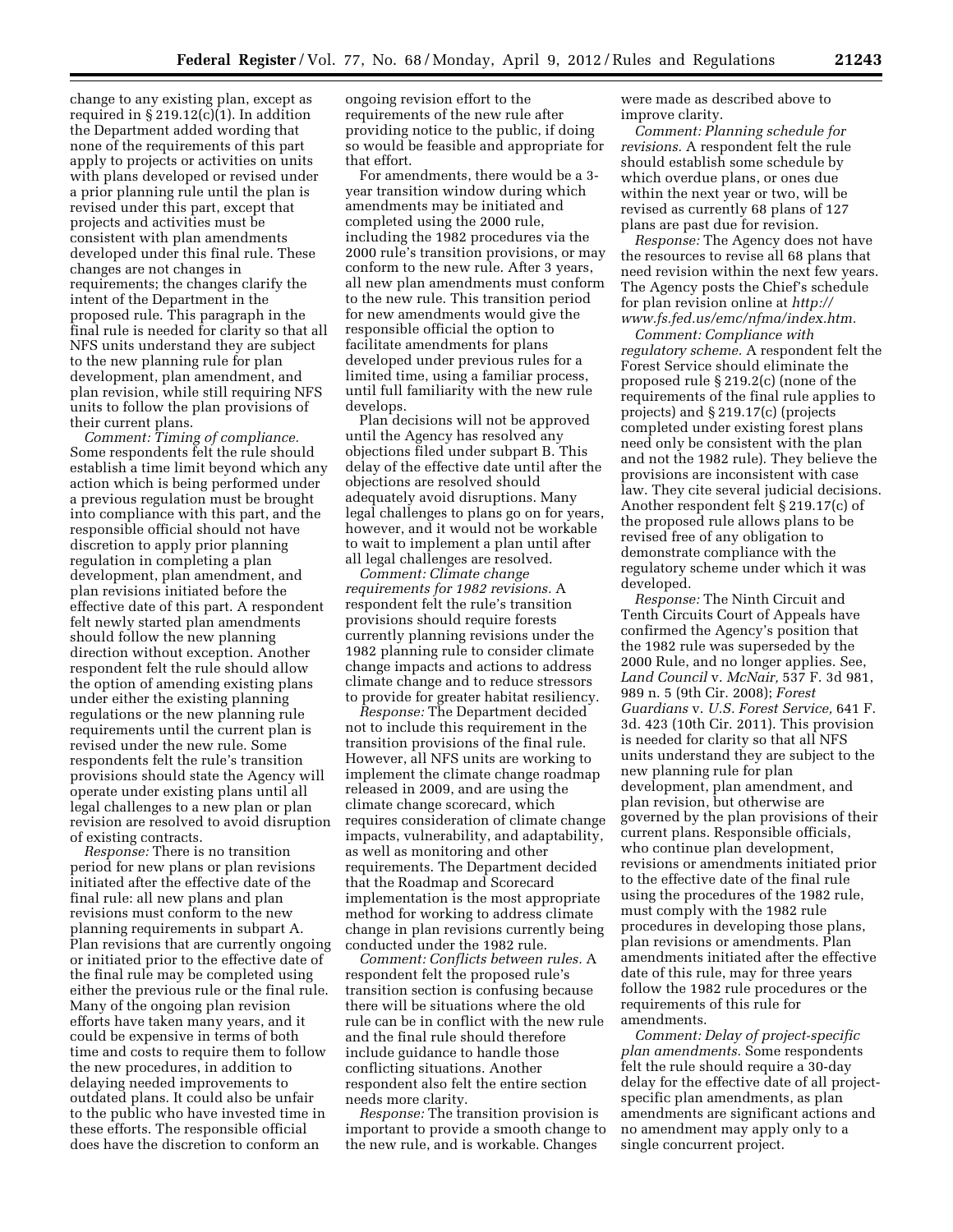*Response:* Not all plan amendments are significant actions. The final rule does not require a 30 day-delay for project-specific plan amendments, and provides for site-specific project amendments, in keeping with the Department's intent that the amendment process be efficient and used more frequently.

# Section 219.18—Severability

If any part of this final rule is held invalid by a court, this section provides that the invalid part would be severed from the other parts of the rule, which would remain valid.

# Section 219.18—Response to Comments

This section explains that it is the Department's intent that the individual provisions of the final rule be severable from each other. The Department retains the 2011 proposed rule wording in the final rule.

*Comment: Invalidation of entire rule.*  A respondent felt if any part of the proposed rule is judged invalid by a court the rule should state the entire rule is invalid.

*Response:* The Department retained the provision in the final rule, because rulemaking is an extensive Departmental and public undertaking, and the entire rule should not be dismissed if a court finds only a portion of the rule is inappropriate.

## Section 219.19—Definitions

This section sets out and defines the special terms used in the final subpart A. Changes to this section were made in response to public comments.

The Department added definitions for: best management practices, candidate species, conserve, disturbance regime, ecological integrity, inherent capability of the plan area, integrated resource management, maintain, management system, native species, persistence, proposed species, recreation opportunity, restore, recovery, riparian management zone, scenic character, and stressors for clarity and to define new terms.

The Department removed definitions for: Health(y), landscape character, potential wilderness areas, and resilience, because the terms are not used in the final rule. The Department moved a modified definition of species of conservation concern from § 219.19 to § 219.9. The Department removed the definition of system drivers, because the term is defined in the rule in § 219.6 as disturbance regimes, dominant ecological processes, and stressors including wildland fire, invasive species, and climate change.

The Department modified the definitions for: assessment, collaboration, connectivity, conservation, designated areas, ecological conditions, ecosystem, focal species, landscape, multiple use, recreation setting, restoration, riparian areas, sole source aquifer, sustainability, and sustainable recreation to improve clarity.

The Department modified the definition of ''ecosystem'' to further explain and describe the key characteristics related to ecosystem composition, structure, function, and connectivity so the relationship between monitoring questions and indicators are clearly related to the ecological conditions of §§ 219.8 and 219.9.

### Section 219.19—Response to Comments

*Comment: Definitions for various terms.* Some respondents felt more detailed definitions or explanations about specific terms should be included in the rule, including: access, aesthetic value, air quality, capability, clerical error, concurrence, coordination, cultural images, cultural sustenance, decision document, documented need, ecological integrity, educational, evaluation, extent practicable, feedbacks, fiscal capability of the unit, grasslands, identify, Indian, interested parties, irreversible damage, landscape character, no reasonable assurance, opportunity, partners, reasonably foreseeable budgets, renewable energy projects, renewable resources, scenic attractiveness, scenic integrity, smallscale reasonably foreseeable risks, spatial mosaic, spiritual, substantial and permanent impairment, sustainable management of infrastructure, transportation and utility corridors, valid existing rights, and watershed conditions.

*Response:* Some of the requested definitions were included in the final rule, where including a definition provides additional meaning or clarity, or where the term is uncommon terms or used with a specific meaning. Other requested definitions were not included, either because the term was not included in the final rule, or the Department used the terms in their ordinary meaning.

*Comment: Requests for inclusion of definitions.* Some respondents felt additional definitions should be included in the rule, including: airstrip, alternate disputes resolution methods, animal welfare, appropriately interpreted and applied, biodiversity, biological integration, completeness or wholeness, cost effectiveness, cost efficiency, default width, ecological unit, ecologically sustainable, economic

efficiency, efficiency, environmental justice, healthy and resilient ecosystem, incidental recreation, Indian land, internal trailheads, materially altered, measureable progress, national historic trails, net public benefits, non-Tribal indigenous entity, primitive road, reasonable basis, recreational values, roadless area, scenic landscape character, science-based understanding, silviculture, soundscape, substantive way, sustainable multiple uses, and timely manner.

*Response:* The final rule either does not use the term; therefore, a definition is not provided or the final rule uses the commonly understood meaning, making definition unnecessary.

*Comment: Definition of assessment.* A respondent felt the definition of assessment should be revised to allow for the development of new information if and when it is necessary for a successful assessment.

*Response:* The Department has modified the definition to be clear that an assessment is to focus on and rapidly evaluate existing information to provide an informed basis and context for initiating a change to a plan or plan development. The need for new information may be identified in the assessment report, but development of new information is not required or intended during the assessment process.

*Comment: Definition of collaboration processes.* A respondent felt the Agency should define collaborative process. A respondent requested the Agency add the concept of feedback to collaboration definition.

*Response:* The proposed rule defined collaboration; the final rule defines both collaboration and collaborative process using the proposed rule's definition of collaboration. The definition is unchanged except that the last sentence of the proposed rule's definition was moved to § 219.4. The concept of feedback is indirectly included in the proposed rule definition. The concept of feedback is an important part of why the Department supports an adaptive framework that provides meaningful opportunities for public participation early and throughout the process. The moved sentence clarifies that under collaboration the Forest Service retains decisionmaking authority and responsibility for all decisions throughout the process.

*Comment: Definitions for congressionally designated areas and administratively designated areas.* A respondent felt separating of congressionally designated and administratively designated areas through the definition would help in clarifying their differences, including a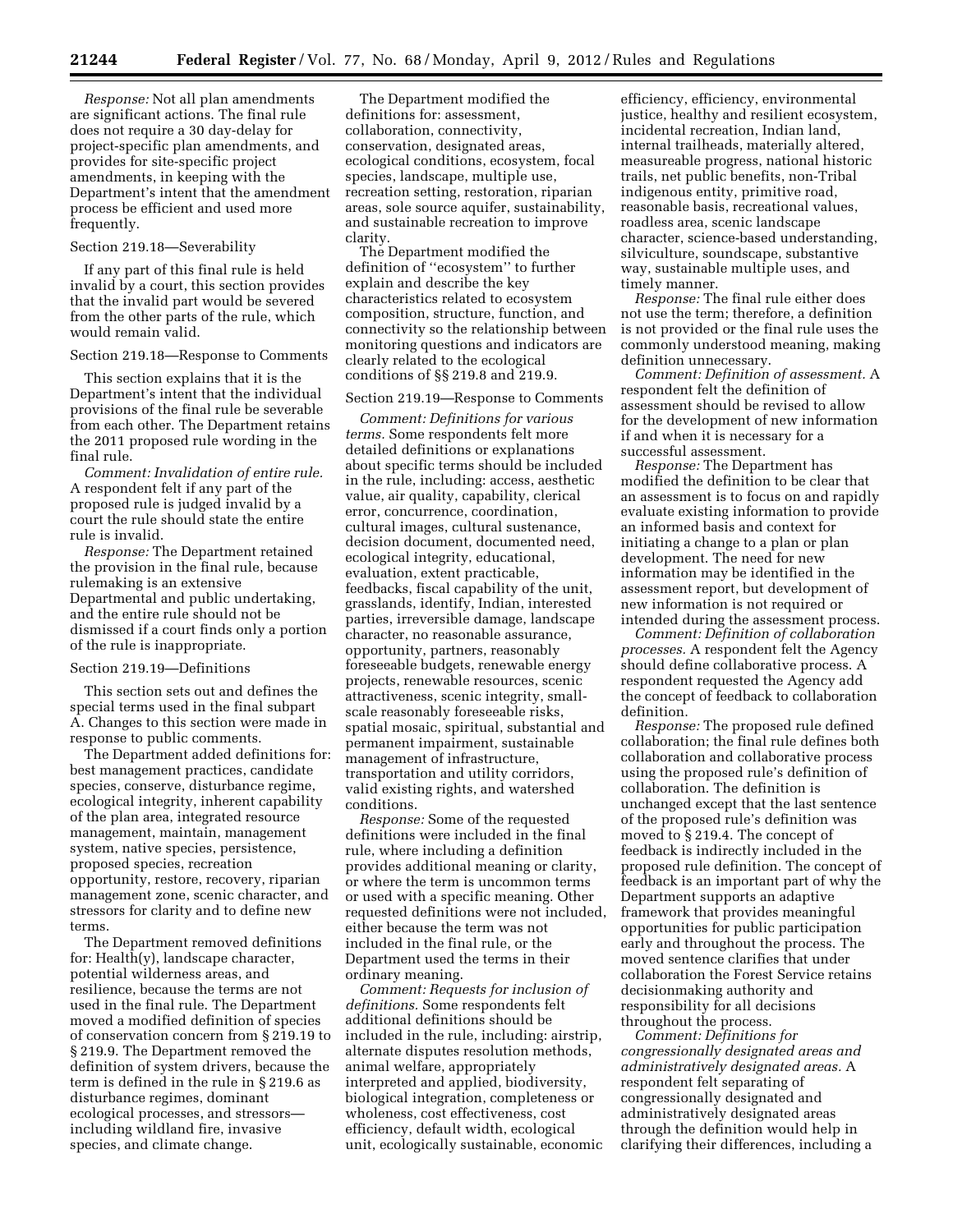definition for national scenic and historic trail. A comment was received on the preferred alternative, asking if the lists in the definition of designated areas were exhaustive.

*Response:* The Department clarified the definition of designated areas in the final rule. The definition encompasses both congressionally and administratively designated areas, and provides examples of areas that are designated by each process. National scenic trails are referenced as one of the examples of a designated area, but a separate definition was not added to the final rule. The final rule provides direction for wilderness and wild and scenic rivers in § 219.10(b) separately from other designated or recommended areas because their associated legislation contains specific requirements for the Secretary of Agriculture. The final rule in § 219.10(b)(vi) provides for appropriate management of other designated or recommended areas, which would include areas such as congressionally designated national historic trails. To respond to the comment on the preferred alternative, the Department clarified the definition of designated areas to explicitly show that the list of examples is not exhaustive by removing the word ''include'' and added the words: Examples of \* \* \* designated areas are.

*Comment: Definition of connectivity.*  Some respondents felt the definition should remove the word ''separate'' so that it includes connectivity both within and between national forests at multiple scales, reflecting the disparate needs of different species with different capacities for mobility. A respondent said the term is not appropriate because it might trigger counterproductive litigation.

*Response:* Connectivity is an important part of the concept of ecological integrity. The Department therefore retained the term in the final rule, and modified it in response to public comments. The Department modified the definition of connectivity, removing the words that would limit the concept to ''separate national forest or grassland areas.'' The final rule definition is worded to apply to several scales and to identify the types of the biophysical aspects of ecological functions that the term encompasses.

*Comment: Definition of conservation.*  Respondents felt the proposed rule definition fails to include elements of resource use and wise use, or should not include preservation or should not include management.

*Response:* The Department retains the definition of conservation because the

definition is consistent with the use of the term in the rule. However, the Department added species to the list of resources included in the definition so that conservation is defined as the protection, preservation, management, or restoration of natural environments, ecological communities, and species.

*Comment: Definition of disturbance.*  A respondent felt the definition of disturbance should go beyond biological resources and extend to cultural, historic, recreational, and aesthetic resources as well.

*Response:* In the final rule, the concept of disturbance is limited to any disruption of an ecosystem, watershed, plant and animal community, or species population: therefore the Department retained the proposed rule definition. Such disturbance may result in impacts to cultural, historic, recreation, aesthetic, or other resources or uses.

*Comment: Definition of diversity.* A respondent felt the rule needs a definition of ''diversity.'' One respondent requested a definition of biodiversity.

*Response:* When the term diversity is used alone in the rule, its meaning is the commonly understood use of the term and therefore no rule definition of the term is necessary. The final rule retains a definition of the term ecosystem diversity. The term biodiversity is not in the rule, and therefore no definition of that term is needed.

*Comment: Definition of ecosystem services.* Some respondents felt specific aspects of services should be included in the definition. Other respondents felt the proposed definition is too limiting to ''direct human utility.'' A respondent felt the proposed rule definition mixes services with uses and resources, making the term ''ecosystem services'' confusing.

*Response:* The final rule retains the proposed definition, which focuses on the ''benefits people obtain from ecosystems.'' The definition is consistent with the MUSYA mandate to ''administer the renewable surface resources of the national forests for multiple use and sustained yield of the several products and services obtained therefrom'' (16 U.S.C. 529), and allows for changing conditions and needs.

*Comment: Definition of focal species.*  A respondent felt the definition of focal species is too narrow: it should not be limited to a small number because of fiscal capability.

*Response:* The Department changed the definition of focal species based on public comment to clarify the intended role of focal species in assessing the effectiveness of the plan in maintaining the diversity of plant and animal

communities in the plan area, as required in § 219.9. The Department retained the concept of a small number in the final rule because the responsible official has discretion to choose the small subset of focal species that he or she determines will be useful and reasonable in providing the information necessary to make informed management decisions. The Department does not expect a focal species to be selected for every element of ecological conditions.

*Comment: Definition of integrated resource management.* Several respondents felt the phrase ''integrated resource management'' needed to be defined.

*Response:* In the final rule the term has been defined as multiple-use management that recognizes the interdependence of ecological resources and is based on the need for integrated consideration of ecological, social, and economic factors. The approach of integrated resource management considers all relevant interdependent elements of sustainability as a whole, instead of as separate resources or uses. ''Integrated resource management'' is not the same as the ''all-lands approach.'' ''Integrated resource management'' refers to the way in which the resources are to be considered, as a whole instead of by individual resource. The ''all-lands approach'' refers to the area of analysis for the planning phases, which can extend beyond the national forest and grassland boundary.

*Comment: Definition of landscape.* A respondent felt landscapes should not be defined as being irrespective of ownership.

*Response:* The Department recognizes and respects ownership boundaries. The definition applies to a perspective for assessment purposes for resources and influences that may extend beyond the NFS boundary. The Department retained the landscape term in the final rule because conditions and trends across the broader area may influence, or be influenced by projects or activities on NFS lands. Plan components would apply only the NFS lands, but the responsible official should be informed by an understanding of the broader landscape when developing plan components.

*Comment: Definition of local and indigenous knowledge.* Some respondents felt the rule should provide a definition for local and indigenous knowledge, and this knowledge should not be considered on the same level as scientifically- or historically-based information.

*Response:* Section 219.19 of the final rule retains the proposed rule's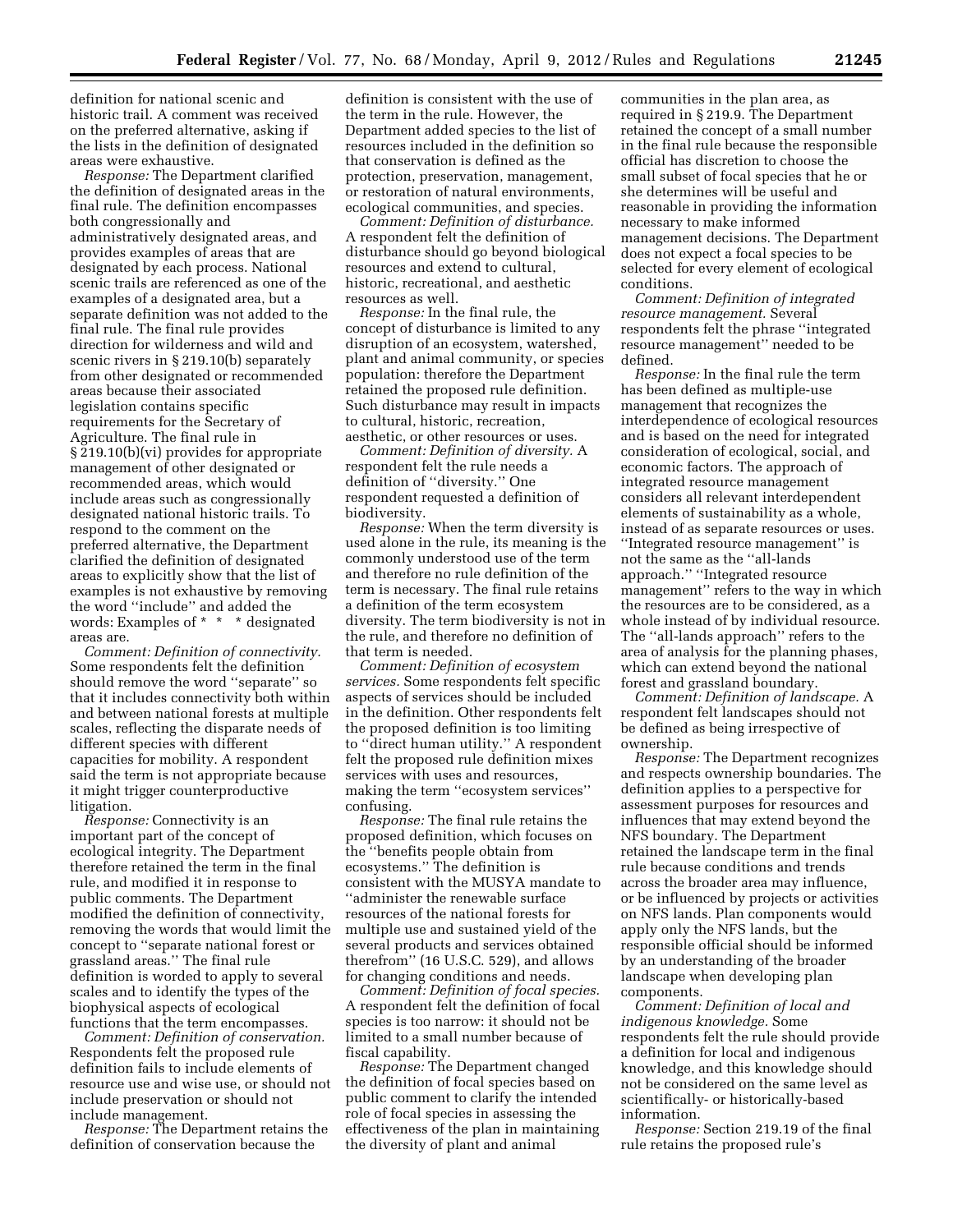definition for native knowledge. The final rule requires the use of the best available scientific information to inform decisions. The final rule strikes a balance for using science as an integral and foundational, but not the sole, influence on planning, allowing for other sources of information or input, including native knowledge, to be considered during the planning process.

*Comment: Definition of monitoring.* A respondent felt the definition of monitoring should be revised to capture the concept of measuring the response of resources to land management over time. Another respondent felt the definition should include the concepts of inventory, continuity, desired conditions, public participation, and open and transparent process.

*Response:* The final rule revised the proposed rule definition to remove the words ''over time and space'' to ensure that the definition is broad enough to incorporate the concept of measuring the response of resources to land management over time, or at a single instant, at a broad geographic scale, or at a specific location, depending on the objective for an individual monitoring question or indicator. The rule framework itself is based on the concept that the set of monitoring questions and indicators that make up the monitoring program will be used to inform adaptive management on the unit over time. The terms that the commenter wishes added to the definition are key concepts and terms in the rule, but adding them to the definition of monitoring is unnecessary.

*Comment: Multiple use definition.*  Some respondents requested specific inclusions and exclusions from the definition of ''multiple use. Other respondents requested more detailed definitions or explanations about specific terms associated with § 219.10 Multiple use, such as access, aesthetic value, small-scale renewable energy projects and transportation and utility corridors.

*Response:* The definition does not reference specific uses or services. The definition was established by Congress at 16 U.S.C. 531. The type of direction requested by the respondents is more appropriate as part of the specific requirements of the final rule, as part of plans, or as part of projects or activities carried out under the plans.

Other terms used in § 219.10 are defined where necessary; see the first response to comments in this section for additional discussion.

*Comment: Definition of participation.*  A respondent felt that the definition of participation be defined as engagement in activities.

*Response:* The Department retained the proposed rule definition for participation because the Department cannot require engagement; but it can offer participation opportunities.

*Comment: Definition of productivity.*  A respondent felt the current definition of ''productivity'' should be amended to include economic productivity.

*Response:* The Department's use of the term productivity in the rule does not include economic productivity; therefore, the proposed rule definition is retained in the final rule.

*Comment: Definition of restoration.*  Several respondents felt the definition should not include the concept of going back to ecosystem conditions that once existed, especially under changing climatic conditions. Still others felt that the definition should be clearer and more in line with definitions found in the scientific literature.

*Response:* The final planning rule adopts the definition advanced by the Society for Ecological Restoration International, but retains from the proposed rule (with minor word changes) the additional explanation that ecological restoration focuses on reestablishing the composition, structure, pattern, and ecological processes necessary to facilitate terrestrial and aquatic ecosystem sustainability, resilience, and health under current and future conditions. Chapter 3 of the Final PEIS discusses the relevance of evaluating the range of natural variation in the ''Historical Range of Variability (HRV) as a Way of Understanding the Historical Nature of Ecosystems and Their Variation'' under the ''Dynamic Nature of Ecosystems'' portion of the Affected Environment discussion.

*Comment: Definition of riparian area vs. riparian management zones.* Some respondents felt the use of the terms ''riparian areas'' and ''riparian management zones'' between the preamble and the proposed rule were inconsistent. Some felt the proposed definition of riparian areas was outdated and did not reflect current science and understanding of riparian areas function and management.

*Response:* The final rule rewords the proposed rule's definition for ''riparian areas'' and adds a definition for ''riparian management zone.'' Riparian areas are ecologically defined areas of transition between terrestrial and aquatic systems and have unique characteristics, values, and functions within the landscape. Riparian management zones are portions of watersheds areas where ripariandependent resources receive primary emphasis. ''Riparian areas'' are defined in physical and biological terms; riparian management zones are defined in administrative terms. A riparian area and a riparian management zone would overlap, but one may be wider or narrower than the other.

*Comment: Definition of risk.* A respondent felt the definition of ''risk'' should refer to ''probability'' and ''magnitude.''

*Response:* The Department retains the definition of the proposed rule for risk because ''probability and magnitude'' are equivalent to ''likelihood and severity'' in the proposed rule definition, which is ''a combination of the likelihood that a negative outcome will occur and the severity of the subsequent negative consequences.''

*Comment: Definition of social science.*  A respondent felt the final rule should define social science.

*Response:* The term ''social science'' was not in the proposed rule and is not in the final rule, and therefore need not be defined. The final rule includes reference to social sustainability in the definition for sustainability.

*Comment: Definition of stressor.* A respondent felt the Agency should define the term stressor.

*Response:* The Department defines the term stressor in the final rule as a factor that may directly or indirectly degrade or impair ecosystem composition, structure, or ecological process in a manner that may impair its ecological integrity, such as invasive species, loss of connectivity, or the disruption of a natural disturbance regime.

*Comment: Definition of sustainable recreation.* A respondent felt the term was defined vaguely and should be deleted from the rule. A respondent felt ecosystem services and sustainable recreation are equivalent concepts but defined differently so that it is confusing. A respondent felt the definition should include the predictability of opportunities, programs, and facilities over time. A respondent said the definition should include ecologically sustainable, economically sustainable, fiscally sustainable, socially sustainable, and be focused on outcomes. A respondent objected to the inclusion of the undefined term ''social sustainability'' in the definition of sustainable recreation, because social sustainability might be an opportunity to remove hunting and fishing from the NFS.

*Response:* The Department decided to keep the term but modify the definition for clarity. The definition in the rule is: ''the set of recreation settings and opportunities on the National Forest System that is ecologically, economically, and socially sustainable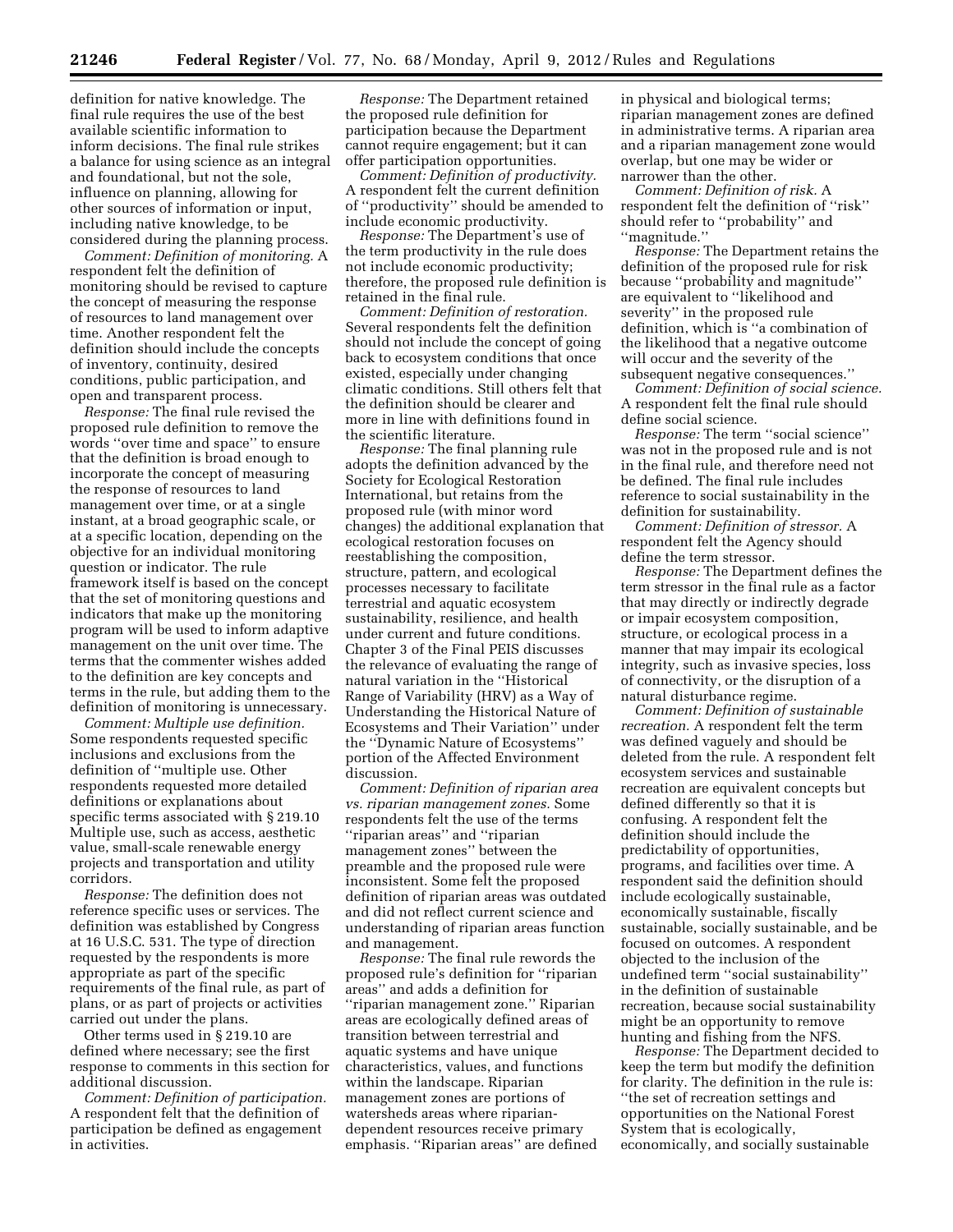for present and future generations.'' In addition, the Department defined the terms economic sustainability and social sustainability as part of the definition of sustainability. The socially sustainable part of sustainable recreation (when considered within the boundaries of the NFS, which is how we have now defined it) deals largely with addressing conflicts between uses.

The Department's use of the term socially sustainable is intended to give the opposite direction as the respondent's concern, leading to support for hunting and fishing opportunities because hunting and fishing are important to sustain traditions and connect people to the land and to one another.

*Comment: Definition of viable population.* Some respondents felt the rule should replace ''sufficient distribution to be resilient and adaptable'' in the proposed definition and incorporate the phrase ''welldistributed in habitats throughout the plan area'' and ''high likelihood'' over a specified time period (50 years) into the definition of viable population.

*Response:* See the response to comments to section 219.9 for a discussion of the term well-distributed.

The final planning rule does not specifically incorporate ''high likelihood'' or a specified time period into the definition of viable population because it is difficult to interpret and measure consistently and because estimating the probabilities of maintaining a viable population of a particular species of conservation concern over a certain period time will vary from species to species and from unit to unit, depending on existing conditions and potential existing and future threats and stressors, especially those related to climate change, that may affect species differently on different NFS units.

# Subpart B—Pre-Decisional Administrative Review Process

### Introduction to This Subpart

Subpart B sets forth the requirements for the objection process in this final rule.

Prior to the 2000 rule, the administrative review process for plan decisions provided an opportunity for a post-decisional appeal. With this process, a plan was generally put into effect before the appeal was resolved. This scenario has often been problematic because when reviewing appeals, if a reviewing officer finds fault with a plan already in effect, the remedy can be costly to both the Forest Service and the public in terms of time and

money. Such a situation can also damage public trust in the planning process. Interim direction is often put into place while the responsible official prepares further analysis and other appropriate corrections.

After receiving initial public input, reviewing public comments, and taking into account agency history and experience regarding pre- or postdecision administrative appeal processes, the Department decided to include a pre-decisional administrative review process, called an objection process, in the final rule. An objection prompts an independent administrative review by an official at a level above the deciding official and a process for resolution of issues. This process allows interested individuals to voice objections and point out potential errors or violations of law, regulations, or agency policy prior to approval and implementation of a decision. The Forest Service has successfully used a similar process since 2004 for administrative review of hazardous fuel reduction projects developed pursuant to the Healthy Forests Restoration Act.

#### Section 219.50—Purpose and Scope

This section states that the purpose of the subpart is to establish a process for pre-decisional administrative review of plans, plan amendments, and plan revisions.

### Section 219.50—Response to Comments

This subpart describes a predecisional administrative review (objection) process for plans, plan amendments, or plan revisions. The Department retains the 2011 proposed rule wording in the final rule of § 219.50. To respond to comments on the preferred alternative, the Department changed the wording in § 219.50 and throughout subpart B to clarify that the parties that may object include States and Tribes as well as organizations and individuals. The preferred alternative and the proposed rule used the terms ''individual'' and ''organization'' for those who may file an objection. States and Tribes are not organizations; therefore, the Department changed the term ''organization'' to ''entity'' in sections 219.50, 219.53, 219.55 and 219.61. These modifications to subpart B are clarifications, not changes in requirements,

*Comment: Objection process over appeals process.* Some respondents expressed support for the objection process while some respondents want the objection process removed and replaced with the appeals process, or want to see both processes used.

*Response:* The Department's choice of this approach is based on two primary considerations. First, a pre-decisional objection is more consistent with the collaborative nature of this final rule and encourages interested parties to bring specific concerns forward earlier in the planning process, allowing the Forest Service a chance to consider and respond to potential problems in a plan or decision before it is approved and implemented. Second, pre-decisional objections lead to a more timely and efficient planning process, reducing waste of taxpayer and agency time and dollars spent implementing projects under plans subsequently found to be flawed.

With a pre-decisional objection process, the responsible official, the reviewing official, interested parties, and the objector have the opportunity to seek reasonable solutions to conflicting views of plan components before a responsible official approves a plan, plan amendment, or plan revision. This approach fits well with a collaborative approach to planning, and encourages resolution before a plan, plan amendment, or plan revision is approved.

The Department believes that having both a pre-decisional objection process and a post decision appeals process would be redundant and inefficient.

# Section 219.51—Plans, Plan Amendments, or Plan Revisions Not Subject To Objection

This section identifies those plans, plan amendments, or plan revisions that would not be subject to the predecisional objection process under the final rule.

### Section 219.51—Response to Comments

The Department retains the 2011 proposed rule wording in the final rule except to change the term formal comments to substantive formal comments. This change was made throughout this subpart.

*Comment: Secretary decisions subject to administrative review.* Some respondents felt decisions made by the Secretary or the Under Secretary for Natural Resources and Environment affecting the Forest Service should be subject to administrative review.

*Response:* Land management plan decisions made by the Secretary or Under Secretary for Natural Resources and Environment have never been subject to appeal or objection. The Department chooses not to change this approach. The Agency anticipates that approvals of plans, plan amendments, or plan revisions by the Secretary or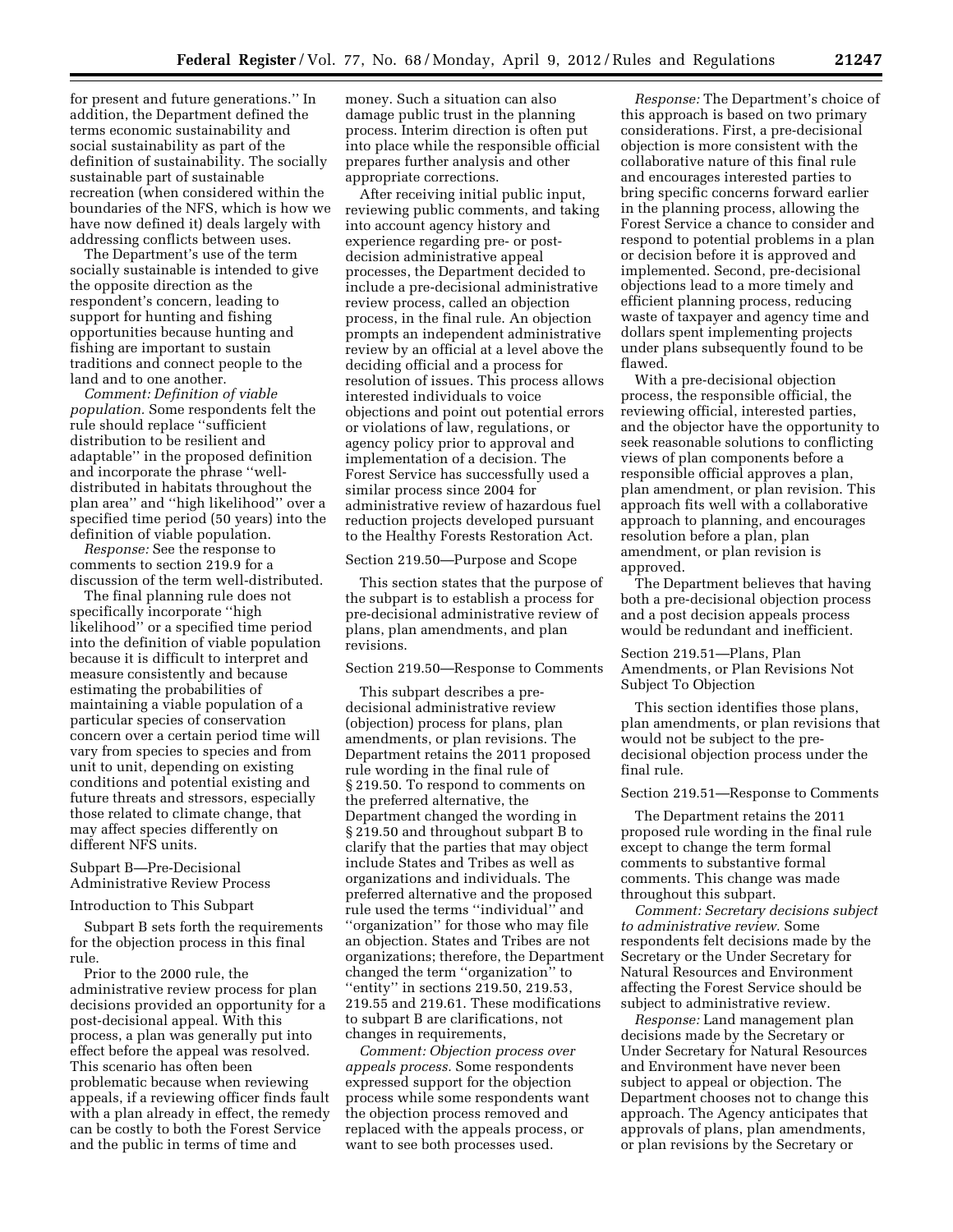Under Secretary will continue to be rare occurrences.

Section 219.52—Giving Notice of a Plan, Plan Amendment, or Plan Revision Subject To Objection Before Approval

Section 219.52 provides additional information for providing the public notice, required by § 219.16 subpart A, that would begin the objection filing period. This notice serves three particular purposes: (1) To notify parties eligible to file objections that the objection filing period is commencing; (2) to notify parties eligible to file objections and others of the availability of planning documents and how to obtain those documents; and, (3) to establish a publicly and legally verifiable start date for the objection filing period.

Section 219.52 would require the Forest Service to make a special effort to ensure the public understands how the objection process in this subpart would be used for each plan, plan amendment, and plan revision. Specifically, the responsible official would be required to disclose the objection procedures by stating that this process will be used during scoping under the NEPA process and in the appropriate NEPA documents. Early disclosure will help ensure that those parties who may want to file objections are aware of the necessary steps to be eligible.

The final rule also requires the responsible official to make the public notice for beginning the objection filing period available to those who have requested the environmental documents or who are eligible to file an objection. This requirement is intended to ensure that the necessary information reaches those who have specifically requested it and those who could have a particular interest in the start of the objection filing period by virtue of their eligibility to file an objection.

Paragraph (c) outlines the format and content of the public notice to ensure potential objectors have necessary procedural information, can find underlying documents, and understand the process, timing, and requirements for filing an objection.

# Section 219.52—Response to Comments

Changes were made to wording in this section to be consistent with changes made in response to public comments on other sections in this subpart, including changing the term ''formal comments'' to ''substantive formal comments'' and the objection periods from 30 days in the proposed rule to 45 days, or 60 days if an EIS was prepared.

The Department added a sentence to paragraph (a) of this section to allow the responsible official to choose to use the objection process for a plan, plan amendment, or plan revision initiated before the effective date of the rule even when the scoping notice had not indicated that an objection process would be used. To ensure meaningful notice is given, however, the notice that the objection process will be used must be given prior to an opportunity to provide substantive formal comment on a proposed plan, plan amendment, or revision and associated environmental analysis.

A requirement to make the documents identified in paragraph (c)(1) of this section available online at the time of public notice was added for clarity, to reflect the Department's intent.

*Comment: Notice of a plan, plan amendment, or plan revision subject to objection.* Some respondents felt ''making available'' the public notice for the beginning of the objection period for a plan, plan amendment, or plan revision was not adequate notification.

*Response:* Section 219.16(a)(3) of subpart A requires formal notification of the beginning of the objection period by posting the information online, and via the **Federal Register** and/or the newspaper of record as set forth in § 219.16(c). The term ''making available'' is used in this section to allow the responsible official the flexibility to use other tools at his or her disposal for notification, for example, sending an email to a list of interested parties or issuing a news release, in addition to the formal notifications identified in § 219.16.

*Comment: Specific date for the start of the objection process.* Some respondents felt there is a need for a specific publication date for the beginning of the objection period.

*Response:* The Department believes the matter is best addressed by having the objection filing deadline begin the day after publication of the public notice as outlined in § 219.56(b)(2). Although the Agency can request newspapers publish notices on a certain date, a publication date is not guaranteed. When publication occurs on a different date than estimated, the result could lead to confusion. By not publishing a (potentially different) starting date, the Department believes the potential for confusion is reduced or eliminated and leaves all parties with the same information.

*Comment: Need to guess and predict decision.* Some respondents said the objection process forces the public to guess and predict what the actual decision will be.

*Response* A draft plan decision document is one of the items § 219.52 (c) requires to be made available to the public when public notice of the beginning of the objection process is given. If no objections are filed, the draft, once signed would become the decision. If an objection is filed, there may be changes made for the final decision. The objection process allows objectors and interested parties to meet with the reviewing officer to try to resolve issues raised in an objection before a final plan decision. This process is more efficient and more consistent with the participatory approach used in the final rule.

## Section 219.53—Who May File an **Objection**

This section of the rule identifies eligibility requirements for filing an objection under this subpart. This section is written in the context of § 219.4 in subpart A, which expresses the Agency's intent to involve the public early and throughout the planning process in keeping with the collaborative nature of this final rule.

#### Section 219.53—Response to Comments

Except for minor corrections of editorial errors, the Department retains the proposed rule wording. The Department changed the term ''formal comments'' to ''substantive formal comments.'' In the proposed rule, we used both terms; in the final rule, we used the term ''substantive formal comments'' consistently throughout. The Department clarified in paragraph (a) that objections must be based on previously submitted substantive formal comments ''attributed to the objector'' to be consistent with  $\S 219.54(c)(7)$ . As discussed in response to comments for § 219.50, the Department changed the term ''organizations'' to ''entities'' in this section. These changes are not changes in requirements, but are clarifications.

*Comment: Substantive formal comment.* Some respondents requested the rule define ''substantive formal comment.''

*Response:* The proposed rule included a definition for ''formal comments.'' The final rule includes instead a definition of ''substantive formal comments,'' the term used throughout this subpart in the final rule, at § 219.62 of the final rule, in response to this comment. The definition is consistent with the definition used in Agency appeal regulations 36 CFR part 215 for ''substantive comment.''

*Comment: Who may file an objection*? Some respondents felt limiting the opportunity for filing an objection to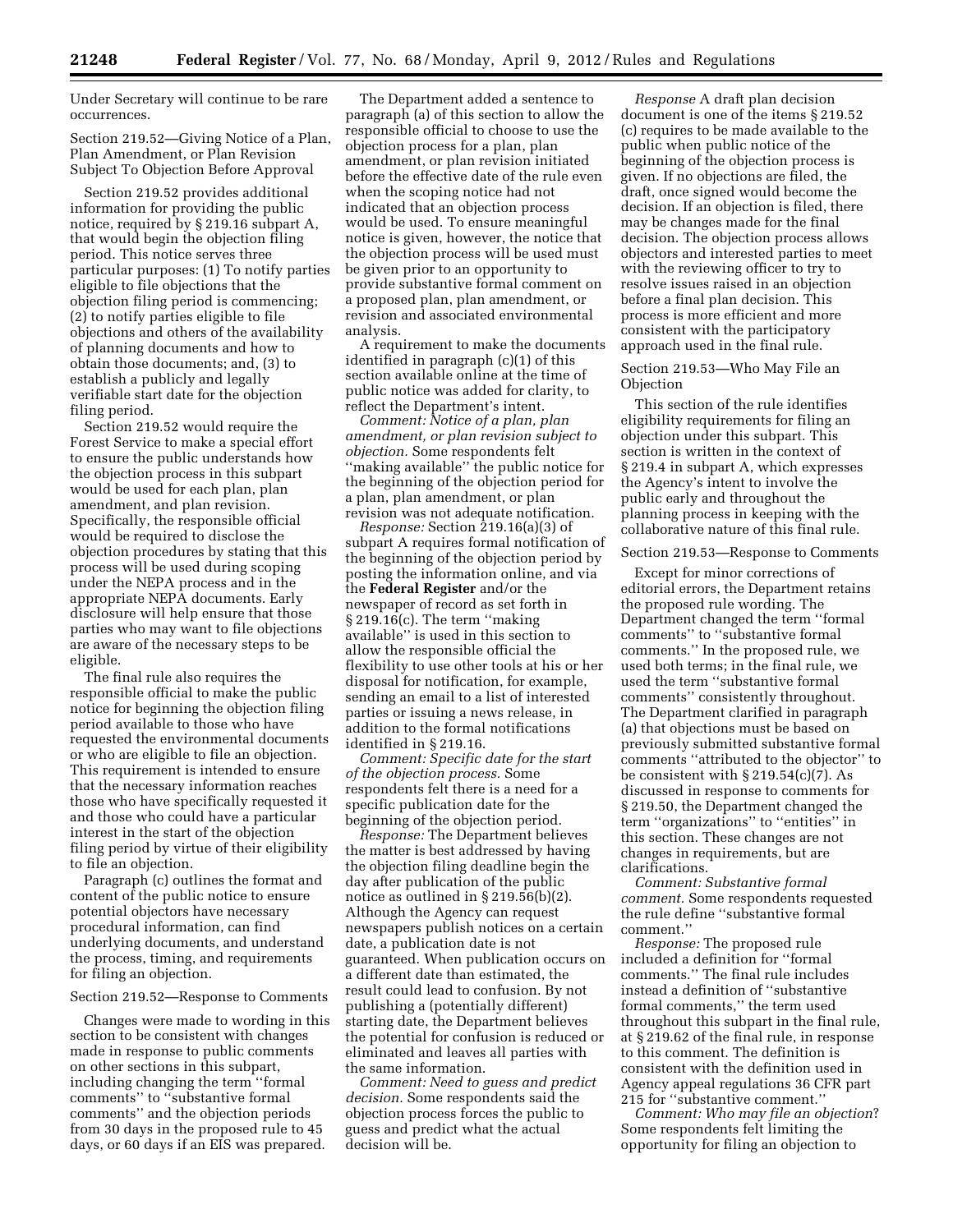those who have participated in providing substantive formal comments was the correct approach. Other respondents felt anyone should be able to file an objection.

*Response:* The rule requires the responsible official to engage the public early and throughout the planning process in an open and transparent way, providing opportunities for meaningful public participation to inform all stages of planning. The requirement for limiting the opportunity for filing an objection to those who have provided substantive formal comments during at least one public participation opportunity is intended to encourage public engagement throughout the planning process and help ensure that the Agency has the opportunity to hear and respond to potential problems as early as possible in the process. Without this requirement some substantive problems might not be identified until the end of the planning process.

This requirement will increase the efficiency of the planning process and the effectiveness of plans by encouraging early and meaningful public participation. Engaging the public early and often results in better identification of issues and concerns and allows the Agency to respond earlier in the process and in a way that is transparent to all members of the public.

*Comment: Substantive comment submittal requirement.* Some respondents felt the proposed rule requirement for participation by a formal comment submittal in order to file an objection is an undue burden on the public because organizations and individuals with limited resources cannot be expected to participate in all public involvement opportunities. Others felt it places an unreasonable limitation on the ability of citizens to participate in the objection process. Still others disagree with the basic concept of not submitting formal comments equates to not having an opportunity to object.

*Response:* Because the final rule requires significant investment in providing opportunities for public participation, the Department believes it is important to honor that process and ensure that issues arise as early in the process as possible, when then can best be addressed. The Department does not believe it is too high a burden for a potential objector to first engage in and provide formal substantive comments during at least one of the numerous opportunities for public participation during the planning process for a plan, plan amendment, or plan revision. Subpart B does not require participation

in every one of those opportunities. This requirement should assist in the timely involvement of the public. The objection process is expected to resolve many potential conflicts by encouraging resolution before a plan, plan amendment, or plan revision is approved.

*Comment: Objection eligibility.* Some respondents felt the objection process forces the public to submit comments on everything in order to preserve their right to object based on submitted comments. A number of respondents stated objections should be permitted on issues raised by any party at any time.

*Response:* The planning process is intended to engage interested individuals and entities in an ongoing dialogue in which all substantive issues and concerns are identified. The Department decided to retain the requirements in this section to make sure that issues are identified as early as possible, by the parties interested in those issues. At the same time, this subpart recognizes that there may be issues that arise after the opportunities for public comment, and allows parties who have participated earlier to object on those issues.

*Comment: Objections by other Federal agencies and Federal employees.* A respondent stated that objections from other Federal agencies should be allowed. Another respondent stated that a Federal employee should be allowed to file an objection and should be allowed to include and discuss nonpublic information in their objection.

*Response:* The objection process is an administrative review opportunity for individuals and entities, other than Federal agencies. Federal agencies have other avenues for working together to resolve concerns, including consultations required by various environmental protection laws. It is expected that Federal agencies will work cooperatively during the planning process.

Federal employees who meet eligibility requirements of § 219.53(a) and choose to file an objection may do so, but not in an official capacity. They must not be on official duty or use Government property or equipment in the preparation or filing of an objection, nor may they include information only available to them in their official capacity as Federal employees.

### Section 219.54—Filing an Objection

This section of the final rule sets out how to file an objection, and the minimum content that must be included.

### Section 219.54—Response to Comments

Minor changes were made to this section in response to public comment. Paragraph (a) was changed to clarify that all objections must be submitted to the reviewing officer for the plan. The Department added ''other published Forest Service documents'' to (b)(2) of this section to indicate that, along with Forest Service Directives System documents and land management plans, published Forest Service documents may be referenced rather than included in an objection. The Department also clarified in Paragraph (b) that any documents not listed in (b)(1)–(4) that are referenced in an objection must be included with the objection or a web link must be provided. These minor changes and clarifications reflect public comments.

*Comment: Proposed prohibition on incorporation by reference.* Some respondents felt the proposed prohibition on incorporation by reference is unduly burdensome. Some felt the wording on what references are required to be included in an objection were unclear.

*Response:* Section 219.54(b) of the final rule retains the proposed rule wording. The Department believes the requirements are clear, and will help the reviewing officer understand the objection and review it in a timely way. The documents that can be included by reference include: Federal laws and regulations, Forest Service Directives System documents, land management plans, and other published documents, documents referenced by the Forest Service in the planning documentation related to the proposal subject to objection, and formal comments previously provided to the Forest Service by the objector during a proposed plan, plan amendment, or plan revision comment period. The final rule was modified to allow for published Forest Service documents to be included by reference as well. All documents not identified in the list in § 219.54(b), or Web links to those documents, must be included with the objection, if referenced in the objection.

*Comment: Internet submission of objections.* Some respondents felt the rule should allow filing of objections via Internet communication.

*Response:* An email submittal to the appropriate email address is an acceptable form of filing an objection.

*Comment: Remedy inclusion requirement.* Some respondents felt requiring inclusion of a potential remedy presents an obstacle for participation in the objection process.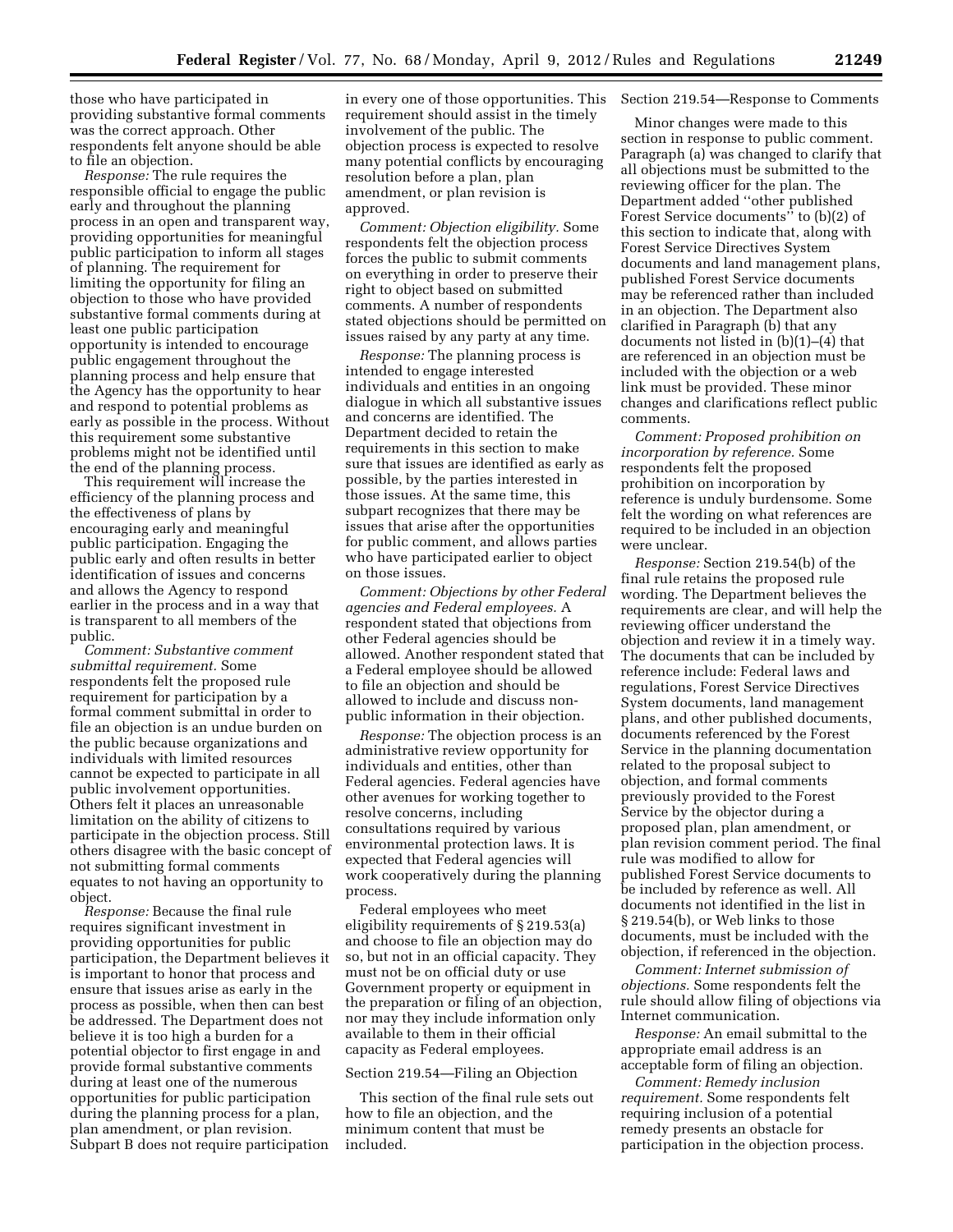*Response:* The objection process sets the stage for meaningful dialogue on how a proposed plan, plan amendment, or plan revision could be improved. The objection, including suggesting about how the proposed plan may be improved, can be concise, but should provide a basis for dialogue to resolve concerns. The reviewing officer should be able to use the objection to engage with the objector and other interested parties during the objection period to determine an appropriate course of action.

Section 219.55—Objections Set Aside From Review

This section describes the various circumstances that would require a reviewing officer to set aside an objection from review and the notification requirements related to setting an objection aside.

Section 219.55—Response to Comments

The Department made minor changes for clarity and consistency. Comments on this section were answered in response to comments regarding § 219.53. As discussed in response to comments for § 219.50, the Department changed the term ''organization'' to ''entity'' in this section.

Section 219.56—Objection Time Periods and Process

This section details the time in which objections can be filed, how time periods are calculated, the evidence required to demonstrate a timely filing, the role and responsibilities of the reviewing officer, publication of notifications, and the reviewing officer's response requirements.

#### Section 219.56—Response to Comments

Two changes were made to this section. The Department lengthened the amount of time from 30 days to 60 days to file an objection if an EIS has been prepared and the Department lengthened the time from 30 days to 45 days if an EIS is not prepared. This change in procedural requirements was made to give more time to the public in response to public comment on the proposed rule. Changes to other sections in this subpart were made to be consistent with this change.

In addition, in paragraph (e) of this section, the Department added the requirement that for an objection or part of an objection related to the selection of species of conservation concern, the reviewing officer may not be the regional forester who identified those species, but must be a different line officer. The Chief may be the reviewing officer or may delegate the reviewing

officer authority and responsibility to a line officer at the same administrative level as the regional forester. In addition, the Department added a requirement for the reviewing officer for the plan to convey any such objections to the appropriate line officer. These changes in requirements are needed because of the change in § 219.9(c) subpart A requiring that the regional forester, rather than the responsible official for the plan, identify the species of conservation concern.

*Comment: Thirty-day comment period.* Some respondents felt the 30 day time limit for filing an objection is too short.

*Response:* Section 219.56 was changed to modify the objection filing period to 60 days for a new plan, plan revision, or a plan amendment for which an EIS is prepared, and 45 days for amendments for which an EIS is not prepared in response to this comment.

*Comment: Interested person's timeframe.* Some respondents felt the proposed interested person's timeframe of 10 days is insufficient and would limit interested parties ability to fully participate in the objection process.

*Response:* The final rule retains the 10-day requirement. Persons who have been participating throughout the process should already be familiar with those issues, and should be able to file a request to participate within this timeframe. Granting a longer timeframe for filing a request to participate in an objection would affect the reviewing officer's ability to schedule meetings in a timely manner to discuss issues raised in the objection with the objector and interested parties, thereby delaying resolution of an objection and impacting the reviewing officer's ability to respond to all objections within the timeframe provided by § 219.57.

# Section 219.57—Resolution of **Objections**

This section explains the Department's requirements for the process and responsibilities related to the resolution of objectives. The intent of this process is to have a meaningful dialogue with objectors and interested parties in order to resolve as many concerns as possible prior to approval of a plan, plan amendment, or plan revision.

## Section 219.57—Response to Comments

The Department retains the proposed rule wording in the final rule.

*Comment:* Some respondents felt that not requiring a point by point written response to objections is contrary to the objective of resolving issues before decisions are made.

*Response:* It is the intent of the Agency that all issues raised through objection will be responded to, although the responses may not necessarily address each issue individually. Consolidating objection issues and answering with a single response may be appropriate for objection issues of a similar or related nature. Consolidated responses allow similar issues to be examined and responded to consistently and efficiently.

Section 219.58—Timing of a Plan, Plan Amendment, or Plan Revision Decision

This section describes when a responsible official could approve a plan, plan amendment, or plan revision.

## Section 219.58—Response to Comments

Other than a minor correction to paragraph (c) to change ''30-day time period'' to ''allotted filing period'' to be consistent with the option of either the 60-day or 45-day time period for filing of an objection under § 219.56, the Department retains the proposed rule wording in the final rule.

*Comment:* A respondent felt that the 5-day business period following the objection period should be increased to 10 days.

*Response:* The Department determined that 5 business days are an adequate time period for an objection that was timely filed to be received by the reviewing officer, under any delivery option.

# Section 219.59—Use of Other Administrative Review Processes

This section would allow for the use of other administrative review processes in lieu of the objection process in certain circumstances when the Forest Service is participating in a multi-Federal agency planning process or when a plan amendment is approved in a decision document approving a project or activity.

# Section 219.59—Response to Comments

The proposed rule authorized the reviewing officer to choose whether to adopt the administrative review procedure of another Federal agency. The final rule instead gives the responsible official this authority, to better reflect the Department's intent, and consistent with the requirement for the responsible official to notify the public early in the planning process that a review process other than the objection process of this subpart would be used.

*Comment: Public burden.* Some respondents expressed concern about the unreasonable and unfair burden placed on the public for site-specific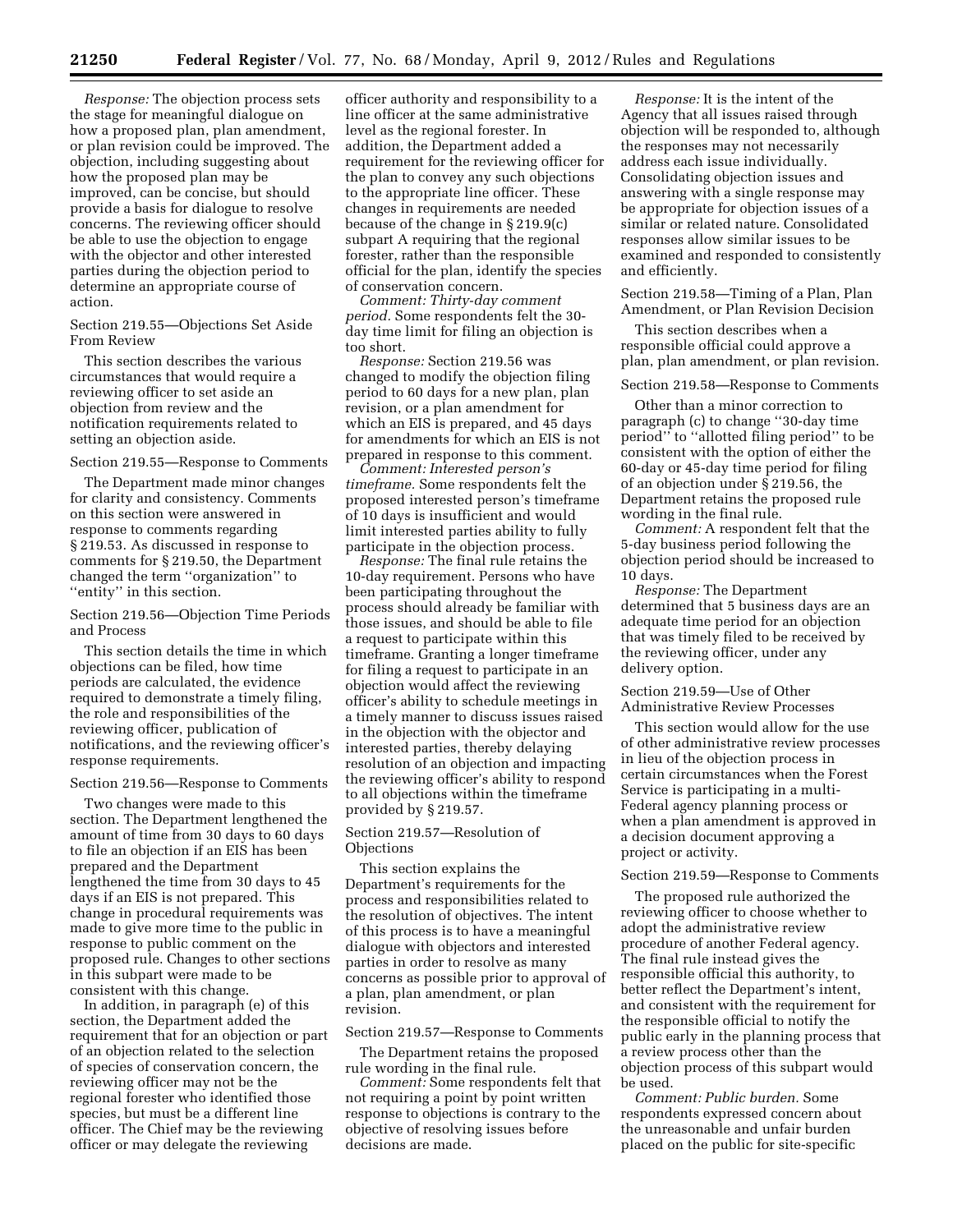plan amendments by having to respond to two processes, the NEPA appeal of project level activity and the planning NFMA objection process for planning decision.

*Response:* The Department recognizes there may be limited circumstances when a plan amendment decision applicable to a project and all future projects in the plan area is made at the same time as that project or activity decision. In such circumstances, the objection process applies to the plan amendment decision, and the review process of 36 CFR part 215 or 218 would apply to the project or activity decision (§ 219.59(b)). In these circumstances, while the NEPA analysis for amendment and project may be combined, the responsible official is making two separate decisions: A project or activity decision and a plan amendment that applies to all future projects or activities. Each action, project, and amendment, should be reviewed under its appropriate review procedures. A person or entity may seek review of either or both, depending upon the person's or entity's concerns.

The Department requires the public be notified during the NEPA process that the objection process will be used (unless the option provided by paragraph (a) of this section to use another process is available and chosen). The Agency's NEPA requirements serve to assure ample opportunities for notification of the public of the use of the objection process as well as the beginning of the objection process.

Section 219.60—Secretary's Authority

This section clarifies that nothing in this subpart restricts the statutory authority of the Secretary of Agriculture regarding the protection, management, or administration of NFS lands.

Section 219.60—Response to Comments

The section of the final rule is unchanged from the proposed rule. No comments were submitted by the public on this section.

Section 219.61—Information Collection Requirements

This section explains that this subpart's requirements regarding information that an objector must provide are ''information collection requirements'' as defined by 5 CFR part 1320 and that these requirements have been approved by the Office of Management and Budget.

Section 219.61—Response to Comments

This section of the final rule is unchanged from the proposed rule. No comments were submitted by the public on this section.

### Section 219.62—Definitions

This section defines some of the terms and phrases used in subpart B of the proposed rule.

Section 219.62—Response to Comments

The Department has made a few minor changes throughout this section.

The final rule dropped the definition of ''formal comments'' and added a definition of ''substantive formal comments.'' This definition includes the definition of the proposed rule's term, ''formal comments,'' and added wording to clarify when comments are considered substantive. The final rule also modified the definition of ''objection period'' by replacing the proposed rule's ''30 calendar day period'' with ''allotted filing period.'' As discussed in response to comments for § 219.50, the Department changed the term ''organization'' to ''entity'' in this section.

*Comment: Substantive formal comment:* Some respondents requested the rule define ''substantive formal comment.''

*Response:* In response to this comment, and because the term ''substantive formal comment'' is now used consistently throughout this subpart, the final rule defines ''substantive formal comments.'' The definition is consistent with the definition used in Agency appeal regulations 36 CFR 215 for ''substantive comment.''

# **Regulatory Certifications**

#### *Regulatory Planning and Review*

The Agency reviewed this final rule under U.S. Department of Agriculture (Department) procedures and Executive Order (E.O.) 13563 issued January 18, 2011, and E.O. 12866 issued September 30, 1993. Executive Orders 13563 and 12866 direct agencies to assess all costs and benefits of available regulatory alternatives and, if regulation is necessary, to select regulatory approaches that maximize net benefits (including potential economic, environmental, public health and safety effects, distributive impacts, and equity). E.O. 13563 emphasizes the importance of quantifying both costs and benefits, of reducing costs, of harmonizing rules, and of promoting flexibility.

The final rule will not have an annual effect of \$100 million or more on the economy or adversely affect productivity, competition, jobs, the environment, public health or safety, or

State or local governments. This final rule will not interfere with an action taken or planned by another Agency. Finally, this final rule will not alter the budgetary impact of entitlements, grants, user fees, or loan programs or the rights and obligations of recipients of such programs. However, because of the extensive interest in National Forest System (NFS) planning and decisionmaking, this rule has been designated a significant regulatory action, although not economically significant, under section 3(f) of Executive Order 12866. Accordingly, the rule has been reviewed by the Office of Management and Budget (OMB).

A cost benefit analysis, including the regulatory impact analysis requirements associated with Executive Orders 13563 and 12866 and OMB circulars, has been developed. The analysis evaluates the regulatory impact and compares the costs and benefits of implementing the final rule to the baseline, which assumes planning pursuant to the 1982 rule procedures, as allowed by the transition provisions of the 2000 planning rule (36 CFR 219.35(b), 74 FR 67073 (December 18, 2009)). This analysis is posted on the World Wide Web at: *[http://www.fs.usda/](http://www.fs.usda/planningrule)  [planningrule,](http://www.fs.usda/planningrule)* along with other documents associated with this final rule.

The scope of this analysis is limited to programmatic or agency procedural activities related to plan development, plan revision, and plan amendment of land management plans for management units (for example, national forests, grasslands, prairies) within the NFS. No costs or benefits associated with on-theground projects or activities are characterized or projected. Potential procedural effects evaluated in the analysis include potential changes in agency costs for planning and changes in overall planning efficiency. In this analysis, costs refer to planning costs to the Agency. Benefits refer to the benefits of the alternatives in terms of planning efficiency and capacity for land management plans to maintain longterm health and productivity of the land for the benefits of human communities and natural resources. This analysis identifies and compares the costs and benefits associated with developing, maintaining, revising, and amending NFS land management plans under six alternatives: Alternative A the proposed NFS planning rule (proposed rule); Modified Alternative A modification of the proposed rule (final rule); Alternative B the implementation of 1982 rule procedures under the 2000 rule (No Action); Alternative C the minimum to meet the National Forest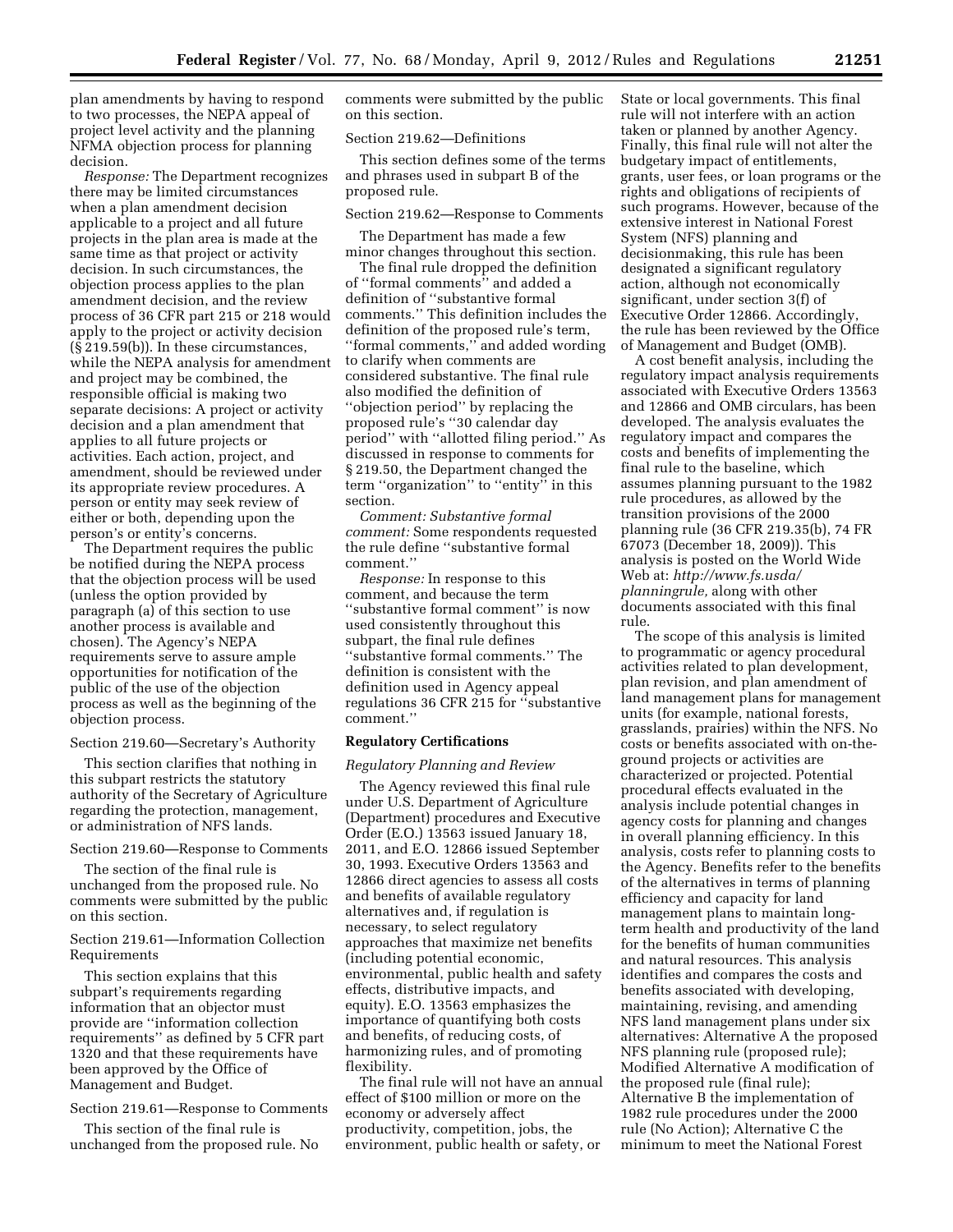Management Act (NFMA) and purpose and need; Alternative D a modified version of the proposed rule with an alternative approach to species diversity and an emphasis on watershed health; Alternative E a modified version of the proposed rule with emphasis on monitoring performance and collaboration. Alternative B is the no action alternative and therefore the baseline for this analysis.

The final rule includes the same concepts and underlying principles as the proposed rule. However, there are a number of changes to the rule text and to the document structure. The changes are based on public comment received during the comment period on the DEIS and the proposed rule (Alternative A).

The cost and benefits of the final rule are evaluated within the context of a planning framework consisting of the three-part learning and planning cycle: Assessment, development/revision/ amendment, and monitoring. The costbenefit analysis focuses on key activities related to this three-part planning cycle for which agency costs can be estimated with the 1982 rule procedures as a baseline. Differences in costs across alternatives are estimated when possible, but benefits are discussed qualitatively as potential changes in procedural or programmatic efficiency. The key activities for which costs were analyzed include: (1) Assessments (for example, identification and evaluation of existing information relevant to the plan area to establish a basis of information and the landscape-scale context for management prior to changing the plan); (2) public participation (for example, collaboration and public participation activities not including those required by the NFMA and NEPA); (3) development and analysis of plan revision and amendment decisions (developing of alternatives to address the need to change the plan, analyzing and comparing the effects of alternatives, notification and comment solicitation requirements under NEPA, and finalizing and documenting plan revision and plan amendment decisions); (4) science support (activities for assuring identification and use of the best available scientific information); (5) resolution of issues regarding plan revisions or plan amendments through the administrative processes of appeals or objections; (6) monitoring (limited to those monitoring activities that support planning); and (7) minimum plan maintenance (minimum expenses to maintain a plan during nonrevision years, excluding assessment, collaboration, and analysis/decision

costs associated specifically with plan amendments).

Primary sources of data used to estimate agency costs include recent cost-benefit analyses, business evaluations, and budget justifications for planning rules issued between 2000 and 2008 and recent historical data (1996–2009) regarding regional and unit-level budget allocations and paid expenditures for planning and monitoring activities related to planning. The 1982 rule procedures are considered the baseline for this analysis. Until a new planning rule is in place, the 1982 rule procedures are being used, as permitted by the transition provision of the 2000 rule, to develop, revise, and amend all plans. Agency costs are initially estimated for the 1982 rule procedures and then used as a baseline from which adjustments are made, based on explicit differences in planning procedures, to estimate the incremental impact of the final rule. However, it should be noted that cost projections of the final rule are speculative because there are challenges anticipating the process costs of revising and amending plans at this programmatic level of analysis. Annual costs are estimated separately for years during which units (with regional support) are engaged in plan revision and the years units are engaged in plan maintenance/amendment. The estimated costs are then aggregated to estimate total planning costs. Based on past studies and analyses of plan revisions under the 1982 rule procedures, the agency determines that plan revisions under the 1982 rule procedures will take approximately 5 years. These studies and analyses indicate that plan revisions for some units may take 7 years or longer. For estimation of average agency costs for planning over a 15-year planning cycle, it is assumed that management units will be engaged in plan revision for 3 to 4 years under the final rule and 5 years under the 1982 rule procedures, assuming annual plan maintenance or more frequent but shorter amendments than the 1982 rule procedures will be occurring for the remaining years between revision cycles.

Monitoring is assumed to occur every year, but monitoring differs slightly for plan revision years compared to maintenance years. Shorter revision periods reflect the expectation that the process for revising plans will be more efficient under the final rule because of procedural changes described below (see ''Efficiency and Cost Effectiveness Impacts''). It is also assumed that approximately 120 management units will initiate plan revision over the next

15 years (2012 through 2026). Total costs are assumed to cover activities directly related to planning (and monitoring for planning purposes) at the unit and regional office levels, as well as indirect or overhead (cost pools) activity for supporting planning activities, but do not include projectlevel costs. Costs associated with planning at the national office and research stations are assumed to remain relatively constant across alternatives; these costs are unknown but not expected to be substantial compared to other costs evaluated. Total costs (2009 dollars (\$)) are estimated for a 15-year planning cycle and then annualized assuming a 3 percent and 7 percent discount rate. Annualized costs accrued over the 15-year period reflect the annual flow of costs that have been adjusted to acknowledge society's time value of money.

Due to the programmatic nature of the final action, the benefits derived from land management plans developed, revised, or amended under the different alternatives are not quantified. Instead, the benefits of the alternatives are assessed qualitatively for procedural or programmatic efficiency. Efficiency is a function of (1) the time and resources used (costs) to complete and maintain plans, and (2) the degree to which those plans are capable of providing direction for resource monitoring, management, and use/access that sustains multiple uses (including ecosystem services) in perpetuity and maintains long-term health and productivity of the land for the benefit of human communities and natural resources, giving due consideration to relative values of resources (that is, meets the objectives of the NFMA and other key guiding legislation).

# Agency Cost Impacts

Results of the cost analysis indicate agency costs increase for some key activities and decrease for others under the final rule and alternatives. However, total annual planning costs are not projected to be substantially different between the final rule and the 1982 rule procedures. Estimates of potential differences in planning costs are complicated by the unknown effects of any future Forest Service directives that might be developed to support the final rule.

As shown in Table 1, the annual average undiscounted cost to the Agency for all planning-related activities under the final rule (\$97.7 million per year) are estimated to be \$4.8 million per year lower compared to the proposed rule (\$102.5 million per year), and \$6.3 million per year lower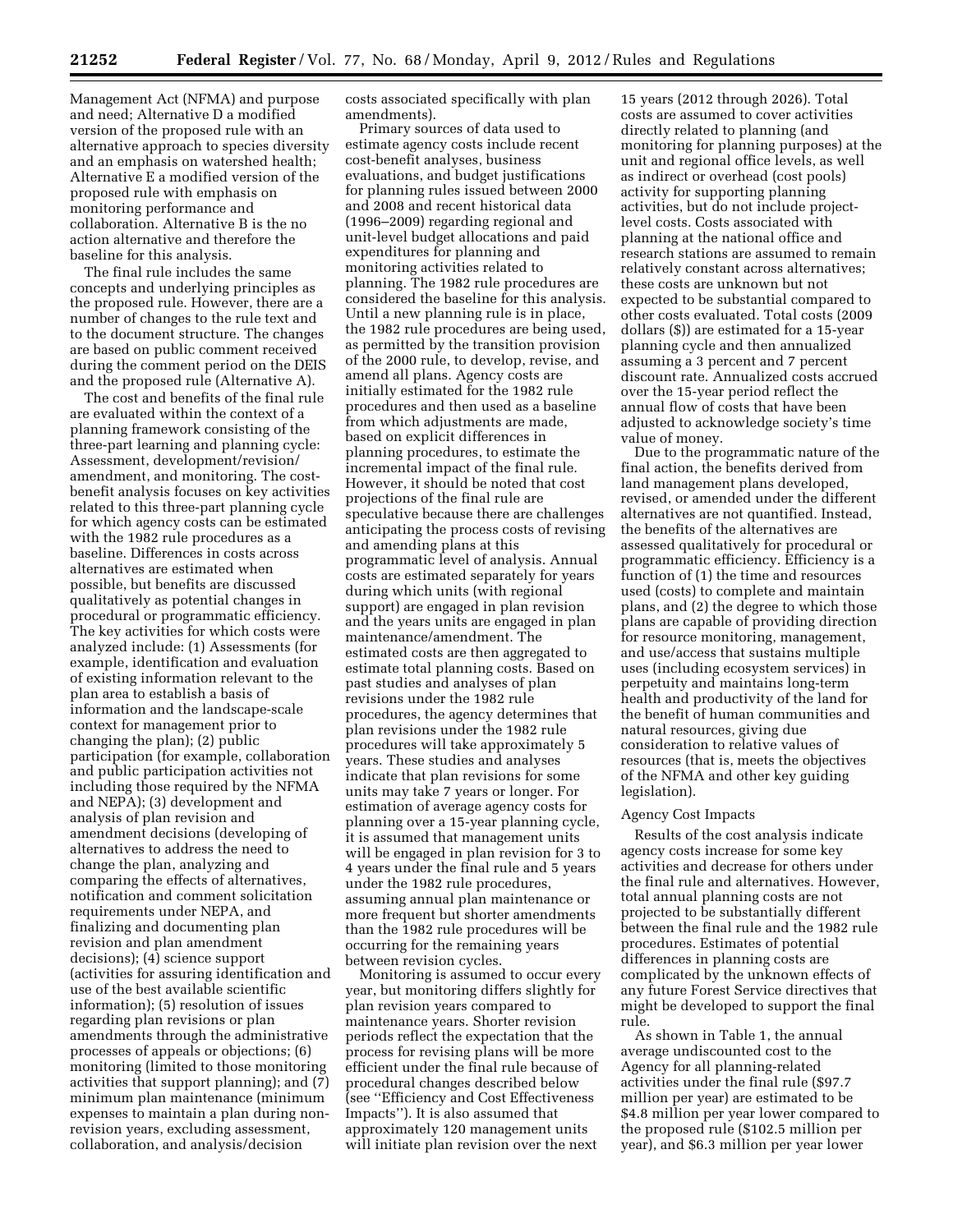compared to the 1982 rule procedures (\$104 million per year).

TABLE 1—SUMMARY OF ESTIMATED ANNUAL AVERAGE COSTS OF ALTERNATIVE RULES

[In million \$ per year \*]

| Estimated annual average costs |                       |                           | Net savings/(cost)<br>comparisons |                                            |
|--------------------------------|-----------------------|---------------------------|-----------------------------------|--------------------------------------------|
| Final rule                     | Proposed rule         | 1982 rule pro-<br>cedures | Final rule to<br>proposed rule    | Final rule to<br>1982 rule pro-<br>cedures |
| 97.7<br>97<br>96.3             | 102.5<br>102<br>101.2 | 104<br>103<br>102.2       | 4.8<br>5<br>4.9                   | 6.3<br>6<br>5.9                            |

\* Estimates are in 2009 dollars.

Assuming a 3 percent discount rate, the projected annualized cost for the final rule is estimated to be \$97 million, while the projected annualized cost for the proposed rule is \$102 million, implying an annualized cost difference between the final rule and the proposed rule of \$5 million, while the projected annualized cost for the 1982 rule procedures is \$103 million, implying a projected annualized cost difference of \$6 million. Assuming a 7 percent discount rate for the same timeframe, the projected annual cost estimate for the final rule is \$96.3 million compared to \$102.2 million under the 1982 rule procedures.

Given the relatively small change in estimated costs, combined with the uncertainty associated with costing assumptions, estimated annual planning costs for the final rule are not projected to be substantially different from the proposed rule and the 1982 procedures. However, over a 15-year period more plan revisions and amendments are expected to be completed under the final rule as compared to the 1982 rule procedures for about the same amount of cost estimated. It is anticipated that units will have greater capacity to maintain the currency, reliability, and legitimacy of plans to meet the objectives of the MUSYA, the NFMA, and the planning rule (§ 219.1(b) and (c)): Thereby improving the quality of plans and therefore the efficiency of the planning process.

Based on the above quantitative comparison, annual average planning costs to the Agency are projected to be similar for the final rule, the proposed rule, and the 1982 procedures. A learning curve is expected under the final rule. During the initial efforts by management units to develop, revise, or amend plans under the new rule, costs are expected to reflect additional time and resources needed to adjust to a new planning framework, including training. It is likely the cost of training will

decrease gradually over time. Therefore, during the first 15-year period, planning costs will be slightly elevated and not significantly different from the noaction alternative as units adjust to the new planning process and build collaborative capacity. In subsequent 15-year periods, planning costs are likely to decrease as the new process becomes more established. Planning costs in subsequent planning cycles are expected to decrease, recognizing there will still be efficiency gains during the initial planning efforts.

The cost and benefit analysis assumed eight management units will start plan revision annually. Therefore, approximately 120 management units will at least initiate plan revision over the next 15 years (2012 through 2026). This analysis also assumed each management unit would take 3 to 4 years to revise a plan under the final rule and 5 years under the 1982 rule procedures. Given these assumptions, over a 15 year period, there would be approximately 104 plan revisions completed under the final rule in contrast to an estimated 88 plans revised under the 1982 rule procedures, a net increase of 16 plans revised under the final rule.

# Efficiency and Cost-Effectiveness Impacts

The numerous public meetings, forums, and roundtable discussions revealed growing concern about a variety of risks, stressors, and challenges to planning (for example, climate change; insects and disease; recreation, timber, and other shifts in demands; population growth, and other demographic shifts; water supply protection and other ecosystem support services). Addressing these types of risks and contingencies requires a larger landscape perspective, information from a broad spectrum of sources, and a framework that can facilitate adaptation to new information. The new procedural

requirements under the rule are designed to recognize these needs. The requirements are intended to increase agency capacity to adapt management plans in response to new and evolving information about risks, stressors, contingencies, and management constraints as described in the section above. It is anticipated under the final rule that the Agency will be able to establish plans that are efficient and legitimate frameworks for managing resources that meet public demand in a sustainable fashion and satisfy the goals of the MUSYA and the NFMA, and that management units will be better able to keep plans updated and current with evolving science and public concerns without substantial changes in planning costs over a 15-year period.

Under the final rule, costs are projected to be redirected toward collaboration, assessment, and monitoring activities and away from development and analysis of alternatives compared to the 1982 rule procedures. Costs are also expected to be redirected more toward maintenance or plan amendments under the final rule, due in part to expectations that less time will be needed to complete plan revisions. These effects are projected to occur, in part, because of broader support and resolution of issues at earlier stages of plan revision, achieved through collaboration as well as other procedural changes.

The reallocation of efforts and costs across different phases of planning, and across key planning activities under the final rule is expected to improve overall planning efficiency. Shifts in emphasis and resources under the final rule are projected to improve the currency, reliability, and legitimacy of plans to serve as a guide for: (1) Reducing uncertainty by identifying and gathering existing and new information about conditions, trends, risks, stressors, contingencies, vulnerabilities, values/ needs, contributions, and management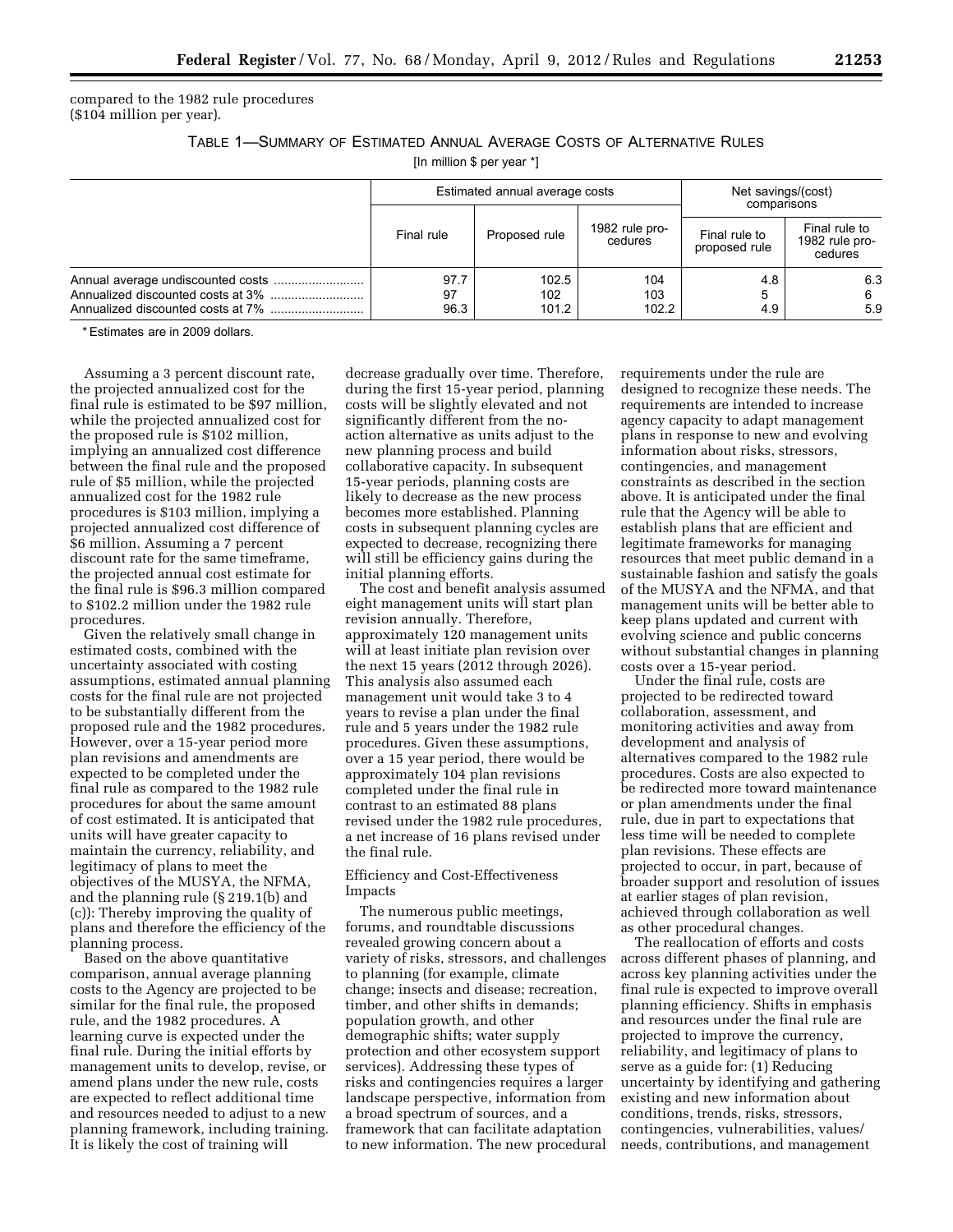constraints; (2) integrating and assessing ecological, social, and economic information to determine if outputs and outcomes related to unit contributions to ecological, social, and economic conditions indicate a need to change the plan; and (3) responding to the need for change in management activities, projects, or revisions and amendments to plan components. Potential increases and/or reallocation of costs associated with assessment, analysis, and monitoring requirements for elements such as diversity and sustainability are expected to provide clearer direction for subsequent project planning. Projectlevel costs are not included in the analysis of land management planning costs.

Agency planning costs under the final rule are estimated to be slightly lower compared to the proposed rule and the 1982 rule procedures, however, due to relatively small differences in estimated costs, combined with uncertainty associated with costing assumptions, the estimated agency costs are not projected to be substantially different between the proposed rule, the final rule, and the 1982 rule procedures. Changes in rule requirements under the final rule will enhance planning efficiency, and more plan revisions and amendments, as well as more effective plans, are expected as a result of the final rule. Details about the potential effects of specific procedural changes on agency costs and planning efficiency are described below, by activity category.

*Assessment:* Slight increases in assessment costs (compared to the cost of doing an analysis of the management situation under the 1982 rule procedures) are anticipated under the final rule. This is due to an increased emphasis on characterizing factors such as assessing conditions, trends, and sustainability within a broader ecological and geographic context (landscapes), ecosystem and species diversity, climate change, as well as other system drivers, risks, threats, and vulnerabilities. Gains in cost effectiveness are achieved through other elements such as direction to rely on existing information and the removal of required prescriptive benchmark analysis. Changes in the assessment requirements and guidance are expected to increase planning efficiency and effectiveness by improving capacity to assimilate and integrate existing and new information to inform changes to the plan.

Assessments would identify and evaluate information at landscape levels and at a geographic scale based on ecological, economic, or social factors relevant to the plan area, rather than

reliance on administrative boundaries. This broader approach would enhance capacity to incorporate information about conditions outside of NFS boundaries relevant to management of the plan area.

Risks and vulnerabilities to ecosystem elements and functions would be considered in assessments thereby encouraging consideration of the effects of long-term environmental or social/ economic variability, events, and trends on future outputs, ecosystem services, and outcomes.

For the final rule, the level of effort, or reallocation of effort (and cost) to the assessment phase is reduced as compared with the proposed rule, due to a narrower focus on rapid review and evaluation of existing information (for example, assessments completed by States and other entities, and so forth), as well as the inclusion of a specific set of topics to focus on for the assessment, as opposed to the broader direction in the proposed rule. Requirements to discuss roles and contributions, ''needto-change,'' as well as monitoring questions have been removed under the final rule. The 'benefits people obtain from NFS planning areas' (ecosystem services) have been highlighted under the final rule. Direction to gather and evaluate information about potential species of conservation concern is more explicit (and transparent) under the final rule. The changes in assessment requirements under the final rule are expected to improve the cost effectiveness of assessments. These changes are also designed to increase the likelihood of improving capacity to respond to changes in conditions and trends, as originally intended under the proposed rule.

*Public Participation:* Requirements for public participation (including collaboration) have not changed between the proposed and final rules. Costs associated with public participation are projected to increase under the final rule as compared to the 1982 rule procedures due primarily to requirements that opportunities for participation, including collaboration where feasible and appropriate, be provided throughout the planning process. Gains in cost effectiveness may occur, in part, by providing responsible officials with discretion to design collaborative strategies that meet unitspecific needs and constraints and recognize local collaborative capacity. Costs for some units may be higher where potential barriers to collaboration are present (for example, pre-existing relationships may exacerbate perceived inequities; absence of pre-existing social networks or capacity; or false

commitments). Recognizing these challenges, the final rule provides responsible officials with discretion to determine the scope, methods, and timing of opportunities for public participation that are appropriate to the circumstances specific to the action being taken, and the final rule states that opportunities for collaboration be offered when feasible and appropriate. However, changes in guidance and requirements for public participation under the final rule are expected to increase planning efficiency, especially as related to the relevance and effectiveness of plans, because of the following:

(1) Improved analysis and decisionmaking efficiency during latter stages of planning due to increases in public input during early phases;

(2) Improved capacity to reduce uncertainty by gathering, verifying, and integrating information from a variety of sources, including Tribal or other forms of knowledge, within and beyond unit boundaries;

(3) Potential to offset or reduce agency monitoring costs as a result of collaboration during monitoring plan development and monitoring itself;

(4) Improved capacity to consider values and concerns for all economic sectors and social segments, including amenity-driven demographic shifts associated with local or rural communities in wildland dependent counties;

(5) Reduced need for large numbers of plan alternatives as well as time needed to complete plan revisions as a consequence of broader support and resolution of issues achieved through public participation and collaboration during early phases of final plan development;

(6) Improved perceptions regarding the legitimacy of plans and the planning process and improved ability to address issues and concerns prior to the need for litigation by increasing transparency, developing awareness of the values and expected behavior of others, and seeking greater understanding about values, needs, tradeoffs, and outcomes during earlier stages of planning; and,

(7) Building unit (and regional) capacity to overcome existing barriers to collaboration (for example, absence of social networks or capacity; perceptions about pre-existing power relationships) through training and facilitation.

*Analysis and decisions (plan development, plan revision or amendment):* Costs associated with analysis and decisions are estimated to decrease overall under the final rule due primarily to the effect of fewer prescriptive requirements (relative to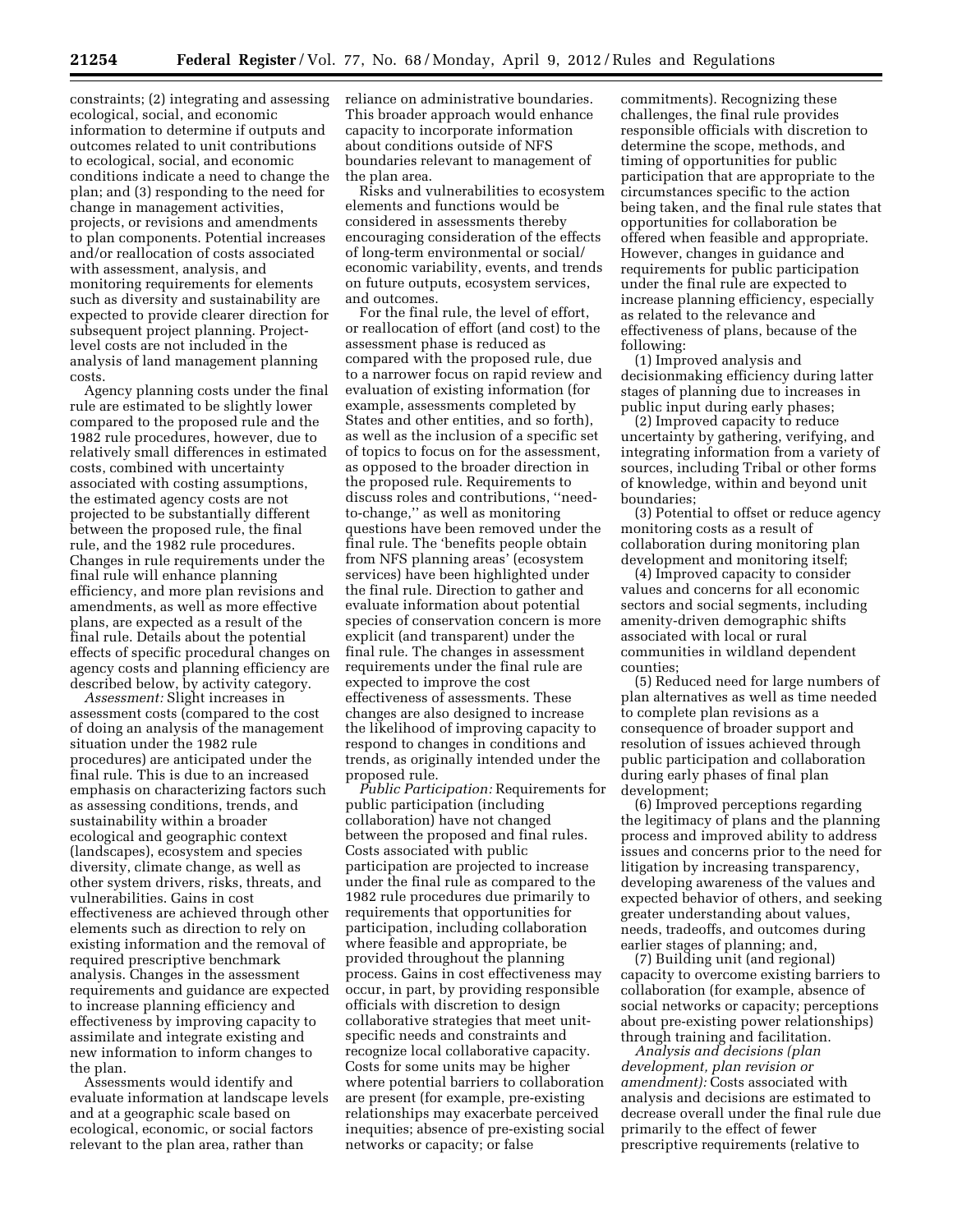1982 rule procedures) regarding probable (management) actions, timber program elements, number and types of alternatives, evaluation of alternatives, and minimum management requirements. The forces affecting the cost include (1) increased emphasis on consideration of resource attributes and conditions such as sustainability, watershed health, and water supply, and (2) adaptation to new approaches for addressing species viability and diversity in the short-term (with longterm potential for gains in costeffectiveness).

The following elements associated with the final rule are expected to increase planning efficiency by facilitating plan revisions and amendments, expanding capacity for adaptive management, and improving guidance for responding to diverse determinations of a need to change the plan:

The adoption of a coarse-filter/finefilter approach for addressing species viability and diversity within plan components, combined with the recognition of land management and resource limits which constrain the Agency, is expected to make management units better able to develop plans that provide feasible or realistic direction for responding to species and ecosystem sustainability and recovery needs and meeting requirements for plant and animal diversity.

A greater emphasis on sustainability and ecosystem integrity in plan components is expected to facilitate restoration responses triggered by new information regarding environmental, social, and economic risks and stressors, including climate change and changes in demand for goods and services. Expected results include reduced effects from anthropogenic stressors, thereby helping to restore healthy ecosystems and compatible uses (especially in areas sensitive to disturbance and changing conditions) as well as increased protection of riparian area function.

Refocusing the use of the term ''restoration'' to focus on recovery of resiliency and ecosystem functions (instead of historical reference points) provides greater flexibility to respond to need-for-change regarding damaged ecosystems.

Greater emphasis placed on identifying each unit's role in providing ecosystem services within a broader landscape or region should facilitate the design of management responses that recognize the marginal effects or contributions of ecological, social, or economic conditions originating from outside of the traditional unit study area boundaries.

More frequent amendments expected under the final rule could potentially lead to fewer need-for-change determinations when plans are revised. Assessments and proposal steps may not be needed for some amendments.

Under the final rule, slightly more effort is re-directed to activities associated with development and analysis of plan revisions (or amendments) compared to the proposed rule. Examples of changes under the final rule that can enhance overall planning efficiency include:

• Moving ''Need-to-change'' determinations from assessments to the plan revision phase to clarify the separation between the assessment and NEPA phases;

• Clarifying how plan area ecosystems are integrated into landscape-level ecological, social, and economic sustainability;

• Refining and clarifying requirements for riparian zones; and

• Clarifying unit responsibilities for the diversity of plant and animal communities.

These changes are expected to contribute to planning efficiency by improving the capacity of plans to provide for sustainability and diversity.

*Science support:* Slight cost increases for science support may occur under the final rule due in part to more prescriptive wording to use the best available scientific information during the planning process to inform the planning process, plan components, and other plan content, including the monitoring program. On the other hand, requirements under the final rule for using the best available scientific information to inform decisions contribute to planning efficiency by maximizing coverage of scientific input from diverse sources, integrating science throughout all stages of planning, and taking advantage of scientific knowledge from external partners and agency research stations, thereby strengthening the decisionmaking process. Also the final rule has fewer documentation requirements, concentrating the burden of documentation on the most relevant and appropriate points in the planning process. Additional changes are made to clarify the responsible official's use of best available scientific information in informing the planning process.

*Resolutions:* The cost effect of a shift from a post-decisional appeals process (under the 1982 rule procedures) to a pre-decisional objection period under the final rule is difficult to project. Ongoing litigation under the current planning rule is costly and time consuming and may continue under the new rule. However, the new planning

framework (i) places greater emphasis on public participation and collaboration early and throughout the planning process, (ii) adopts a predecisional objection process, and (iii) changes the regional office responsible official from regional forester to forest supervisor. These changes are expected to improve legitimacy and trust in the planning process and contribute to more efficient resolution of issues early in the process, prior to the plan development, plan revision or plan amendment approval. Making a decision on an objection before plan approval can be less disruptive than an appeal decision which can come months after plan implementation begins. The more frequent use of amendments expected under the final rule will keep plans more current and is expected to narrow the focus of changes over time. In addition, the assessment and monitoring phases of the planning framework are expected to build public support and improve the legitimacy and relevance of plans by providing and continually updating a transparent base of information to inform management decisions. There is no expectation of unanimous support for any given proposed plan development, plan revision or plan amendment under any of the alternatives, however early resolution of issues is expected to occur and contribute to overall planning efficiency under the final rule. Efficiency gains under the final rule are expected to be similar to the proposed rule for resolution of issues, recognizing that the objection period for actions involving environmental impact statements is extended to 60 days under the final rule and to 45 days when there is no environmental impact statement.

*Monitoring:* Relative increases in monitoring costs as compared to the 1982 rule procedures are anticipated as a consequence of a greater emphasis on broader input and participation in the design and implementation of monitoring, new approaches for characterizing diversity and resiliency, and two-level (plan and broad-scale) monitoring. However, over time, the two-level approach to monitoring is expected to increase monitoring efficiencies and decrease the cost of other planning related activities. Under the final rule, the two-level approach to monitoring is intended to inform the plan area management and make progress toward desired outcomes. By testing assumptions, tracking changing conditions, and assessing management effectiveness, monitoring information will inform adaptive management and lead to more effective and relevant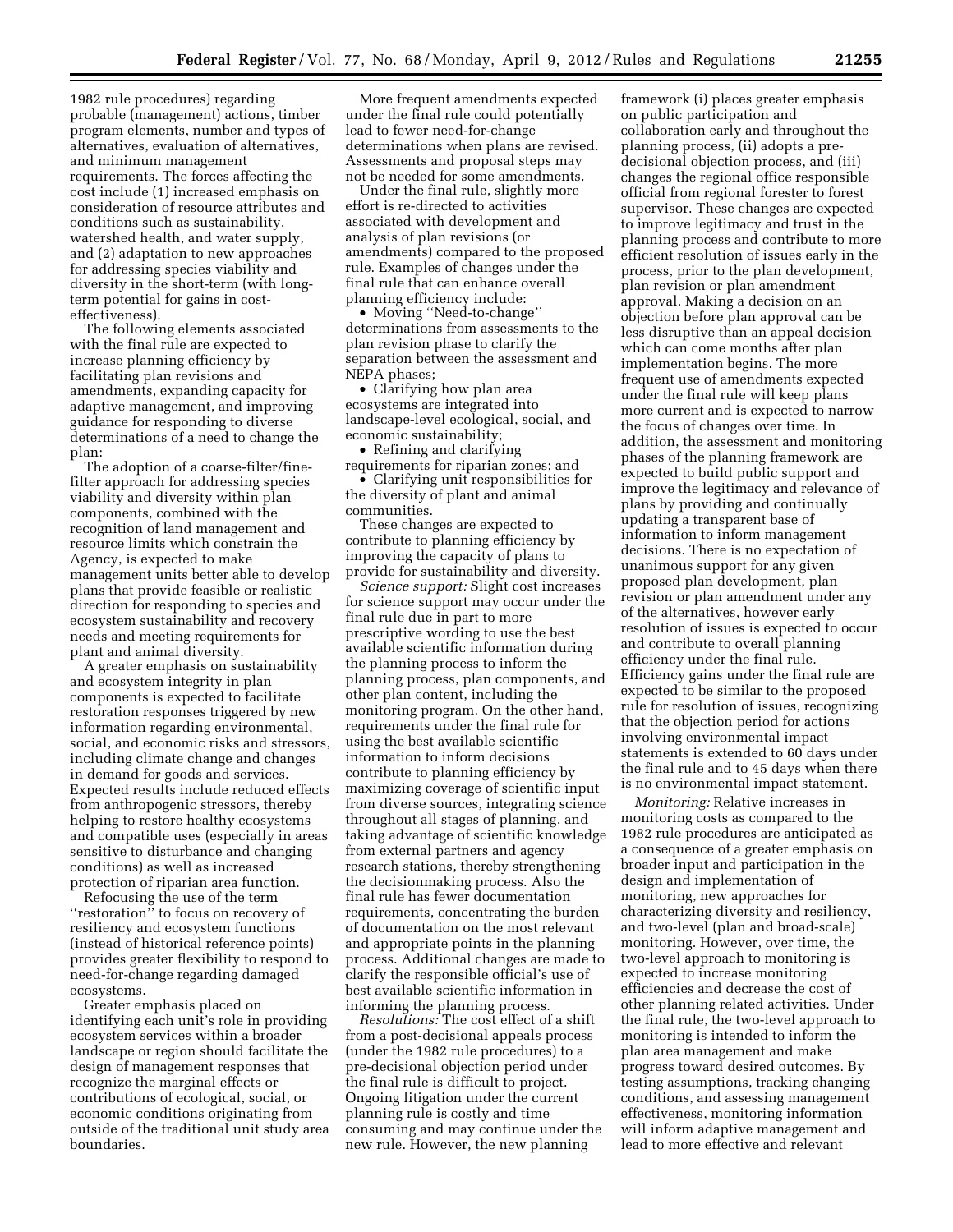plans. Plan monitoring and broaderscale monitoring levels are related. The monitoring framework would require monitoring to be more consistent across units of the NFS. The final rule would mobilize multi-party monitoring resources by working across all Forest Service branches and engage partners and other Government agencies in its monitoring efforts to help reduce the cost of added monitoring requirements and provide for monitoring efforts that are complementary. There is also potential that collaboration would result in more cooperative monitoring programs with other agencies and the public. This could help leverage resources to accomplish additional monitoring.

Changes in guidance and requirements for monitoring under the final rule as compared to the 1982 rule procedures are expected to increase planning effectiveness by improving capacity to gather information and reduce uncertainty for a number of integrated ecological, social, and economic conditions, trends, risks, stressors, constraints, and values within and beyond unit boundaries.

Monitoring under the final rule focuses to a greater extent on ecosystems, habitat diversity, and smaller numbers of species to monitor (relative to MIS under Alternative B), with the intent that tracking of species diversity and habitat sustainability will be more cost-effective and reflective of unit-specific capabilities. Two-level monitoring is intended to create a more systematic and unified monitoring approach to detect effects of management within unit boundaries as well as track risks, stressors, and conditions beyond unit boundaries that affect, or are affected by, unit conditions and actions.

Emphasis on coordination between plan area monitoring and broader-scale monitoring helps ensure information is complementary, is gathered at scales appropriate to monitoring questions, reduces redundancy, and improves costeffectiveness.

Efficiency gains under the final rule are expected to be similar to the proposed rule. Changes to monitoring requirements under the final rule should enhance those gains by: (1) Clarifying that monitoring information should inform need-to-change, (2) modifying requirements for engaging various partners in developing the monitoring program, and (3) clarifying the connection between the monitoring requirements and the requirements for diversity in § 219.9.

# Distributional Impacts

Due to the programmatic nature of this rule, it is not feasible to assess distributional impacts (for example, changes in jobs, income, or other measures for social and economic conditions across demographics or economic sectors) in detail. Under the final rule, units would continue to use their timber sale program and other forest management activities to enhance timber and other forest resource values and benefits over time (similar to the 1982 procedures). Continued monitoring of recreation use is expected under the final rule as a result of continuation of the national visitor use monitoring system. Collaboration under the final rule would help assure consideration of a broad spectrum of recreational values and an integrated mix of sustainable recreation opportunities relevant to each NFS unit.

Grazing allotments are parcels or designated areas of rangeland leased or permitted to a livestock grazer. Their use is planned and monitored to maintain sustainable production and rangeland health. Plans would include plan components to maintain or restore ecological integrity of lands, including rangelands, and grazing allotment management plans would continue to be modified to be consistent with plans developed under the final rule, as they are for plans developed using the 1982 rule procedures.

In general, the final rule is designed to facilitate engagement and involvement throughout all phases of planning, thereby improving capacity to consider and incorporate values and concerns for all economic sectors and social segments affected by any given plan, plan revision, or plan amendment. The final rule is also intended to facilitate assimilation of existing or new information about local or rural, as well as national, concerns and values throughout the planning process. Increased opportunities for considering and addressing social and economic concerns through participation and collaboration under the final rule therefore apply evenly across all sectors and populations.

The final rule requires plans to have plan components that ''guide the plan area's contributions to social and economic sustainability.'' The final rule also requires that plans include a statement of the roles and contributions of the unit within a broader landscape and that assessments, plan component development, and monitoring consider social and economic conditions, including a broad spectrum of goods and services. These requirements

provide a flexible means for acknowledging the varying and relative importance of plan area contributions to social and economic sustainability as it relates to a range of economic sectors and populations across units and regions.

The final rule is more prescriptive about considering and facilitating restoration of damaged resources as well as improving resource capacity to withstand environmental risks and stressors (that is, resiliency), thereby providing greater capacity for sustaining local or rural economic opportunities to benefit from forest resources and ecosystem services, including recreation/tourism and water supply/ watershed health as well as restoration based activities.

### Proper Consideration of Small Entities

The final rule has also been considered in light of Executive Order 13272 regarding proper consideration of small entities and the Small Business Regulatory Enforcement Fairness Act of 1996 (SBREFA), which amended the Regulatory Flexibility Act (5 U.S.C. 601 et. seq.). The Department has determined this action will not have a significant economic impact on a substantial number of small entities as defined by the E.O. 13272 and SBREFA, because the final rule imposes no requirements or costs on small entities, nor does it impose requirements or costs on specific types of industries or communities. In addition, the final rule provides more opportunities for small entities to engage with the Department and become more involved in all phases of planning, thereby expanding capacity to identify and consider the needs and preferences of small entities. Timelier planning and management decisions under the final rule should increase opportunities for small entities to benefit from implementation of updated land management plans. Additional emphasis on ecosystem resiliency to facilitate restoration activities and on sustainable recreation opportunities should help sustain economic opportunities linked to local or rural communities, many of which are host to small entities. Therefore, a regulatory flexibility analysis is not required for this final rule.

## *Energy Effects*

This final rule has been reviewed under Executive Order (E.O.) 13211 issued May 18, 2001), ''Actions Concerning Regulations That Significantly Affect Energy Supply, Distribution, or Use.'' It has been determined that this final rule does not constitute a significant energy action as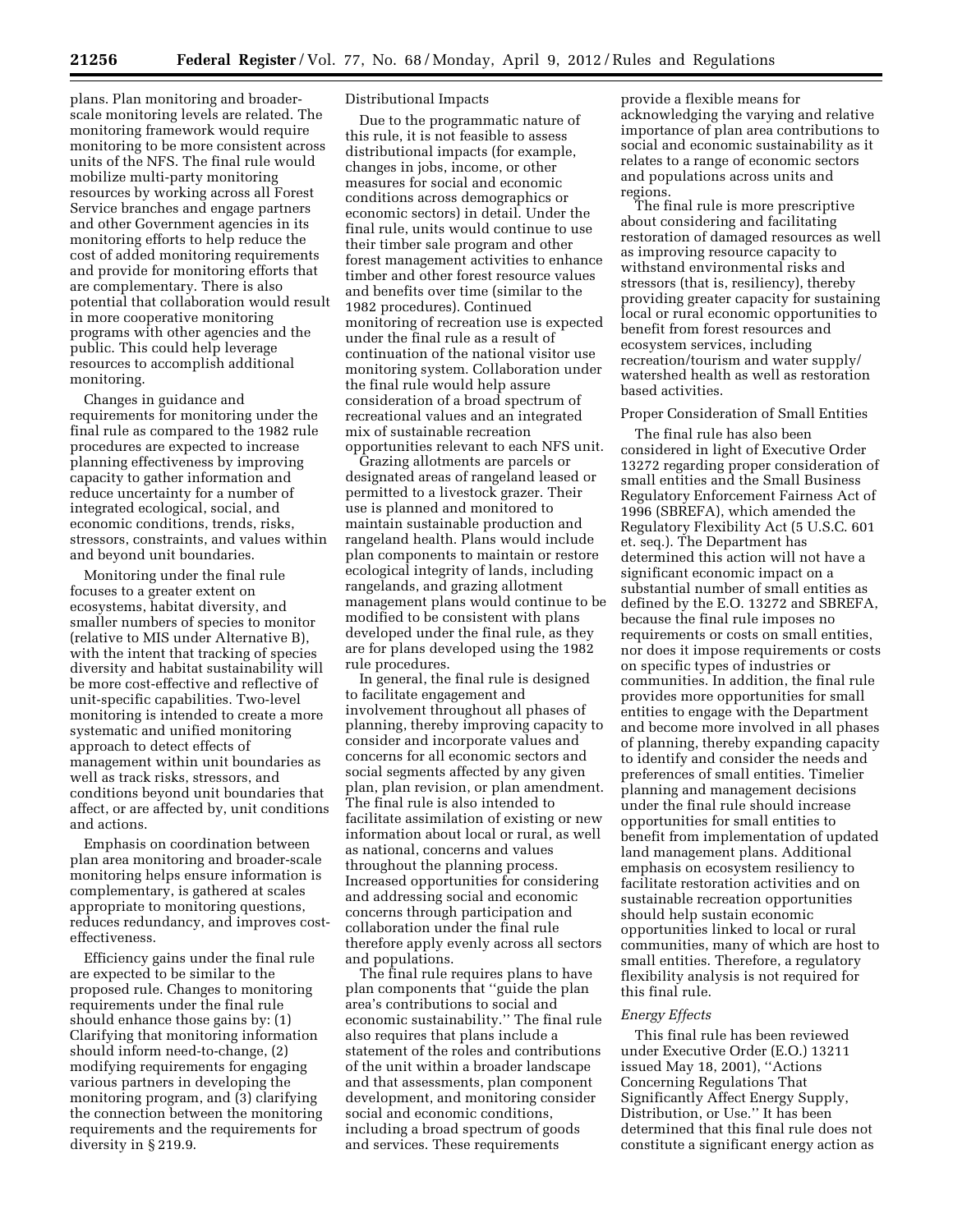defined in E.O. 13211. While the Agency does not manage subsurface minerals, mineral exploration and development does occur on NFS lands. Similarly, the Agency recognizes the growing demand for geothermal, wind, and solar energy development on NFS lands. Agency management of the renewable resources mandated by MUSYA recognizes ongoing and potential exploration and development while protecting and conserving these renewable resources. The final rule set out administrative procedural requirements whereby NFS land management plans are developed, revised, and amended. The final rule recognizes in § 219.10 that development of renewable and non-renewable energy resources are among the potential uses in a plan area. However, the final rule does not dictate the activities that may occur or not occur on administrative units of the NFS. Accordingly, the final rule does not have energy requirements or energy conservation potential.

Plans developed under the final rule will provide the guidance for making future project or activity resource management decisions. The final rule recognizes in § 219.10 that the placement and maintenance of infrastructure such as transmission lines are among the potential uses in a plan area. Land management plans may identify major rights-of-way corridors for utility transmission lines, pipelines, and water canals. The effects of the construction of utility transmission lines, pipelines, and canals are, of necessity, considered on a case-by-case basis as specific construction proposals. While these plans may consider the need for such facilities and may include standards and guidelines that may constrain energy exploration and development, they would not authorize construction of them; therefore, the final rule does not constitute a significant energy action within the meaning of E.O. 13211. Consistent with E.O. 13211, direction to incorporate consideration of energy supply, distribution, and use in the planning process will be included in the Agency's administrative directives for carrying out the final rule.

### *Environmental Impacts*

This final rule establishes the administrative procedures to guide development, amendment, and revision of NFS land management plans. The Agency has prepared a final programmatic environmental impact statement to analyze possible environmental effects of the final rule, present several alternatives to the final rule, and disclose the potential environmental impacts of those

alternatives. The final programmatic environmental impact statement is available on the Web at *[http://](http://www.fs.usda.gov/planningrule) [www.fs.usda.gov/planningrule](http://www.fs.usda.gov/planningrule)*.

The final rule requires plan development, amendment, or revision to follow NEPA procedures. The rule requires an EIS for plan development and plan revisions. The rule also requires that plan amendments comply with Forest Service NEPA procedures. The appropriate NEPA documentation for an amendment may be an EIS, an EA, or a CE, depending upon the scope and scale of the amendment and its likely effects.

# *Controlling Paperwork Burdens on the Public*

In accordance with the Paperwork Reduction Act of 1995 (44 U.S.C. 3501 *et seq.*), the information collection or reporting requirements for the objection process were previously approved by the Office of Management and Budget (OMB) and assigned control number 0596–0172 for the objection process included in the Title 36, Code of Federal Regulations, Part 218—Predecisional Administrative Review Processes, Subpart. A—Predecisional Administrative Review Process for Hazardous Fuel Reduction Projects Authorized by the Healthy Forests Restoration Act of 2003.

The information required by subpart B of this rule is needed for an objector to explain the nature of the objection being made to a land management plan, plan amendment, or plan revision. This final rule retains the objection process established in the CFR 218 objection regulation and does not require additional information be provided from the public. This rule does instead give direction that is more detailed to both the public and Forest Service personnel on the timelines, requirements, and procedures of the objection process.

### *Federalism*

The Agency has considered this final rule under the requirements of Executive Order (E.O.) 13132 issued August 4, 1999, ''Federalism.'' The Agency has made an assessment that the final rule conforms with the Federalism principles set out in this Executive Order; would not impose any compliance costs on the States; and would not have substantial direct effects on the States, on the relationship between the national Government and the States, nor on the distribution of power and responsibilities among the various levels of government. Therefore, the Agency concludes that this final rule does not have Federalism implications. Moreover, § 219.4(a) of this final rule

shows sensitivity to Federalism concerns by requiring the responsible official to encourage participation of State and local governments and Indian Tribes in the planning process. In addition, § 219.4(b) requires the responsible official to coordinate planning with State and local governments and Indian Tribes.

In the spirit of E.O. 13132, the Agency provided many opportunities for State and local officials, including their national representatives, to share their ideas and concerns in developing the final regulation. Respondents to the February 14, 2011, proposed rule included the following: 113 county government agencies or elected officials, 62 State government agencies, elected officials, or associations, and 18 American Indian government agency, or elected officials. Many Tribal, State, and local government agencies submitted comments requesting that collaboration and coordination be mandatory before beginning plan revisions. Some respondents suggested that forest plans be made locally and adapted to ''local management,'' ''local control,'' and ''local collaboration.'' Intergovernmental planning coordination was supported by many respondents as well. Many respondents cited Federal, Tribal, State, local, and other types of planning they felt the Agency should be careful to consider and integrate into forest plans. Respondents often agreed that the Agency's planning efforts are strengthened when achieved in careful collaboration with local governments and other local interests. Comments of this nature were sometimes followed up with considerations for ''cooperating agency'' provisions to solidify the process and outcomes to be achieved through the participation of cooperating agencies. The Department carefully considered these comments when making changes to the rule.

# *Consultation With Indian Tribal Governments*

On September 23, 2010, the Deputy Chief for the National Forest System sent letters inviting more than 600 federally recognized Tribes and Alaska Native Corporations to begin consultation on the proposed planning rule. The Forest Service continued to conduct government-to-government consultation on the planning rule while developing the final rule. The Forest Service considers Tribal consultation as an ongoing, iterative process through the issuance of the final rule.

The Agency held 16 consultation meetings across the country in November and December 2010. During these meetings, Forest Service leaders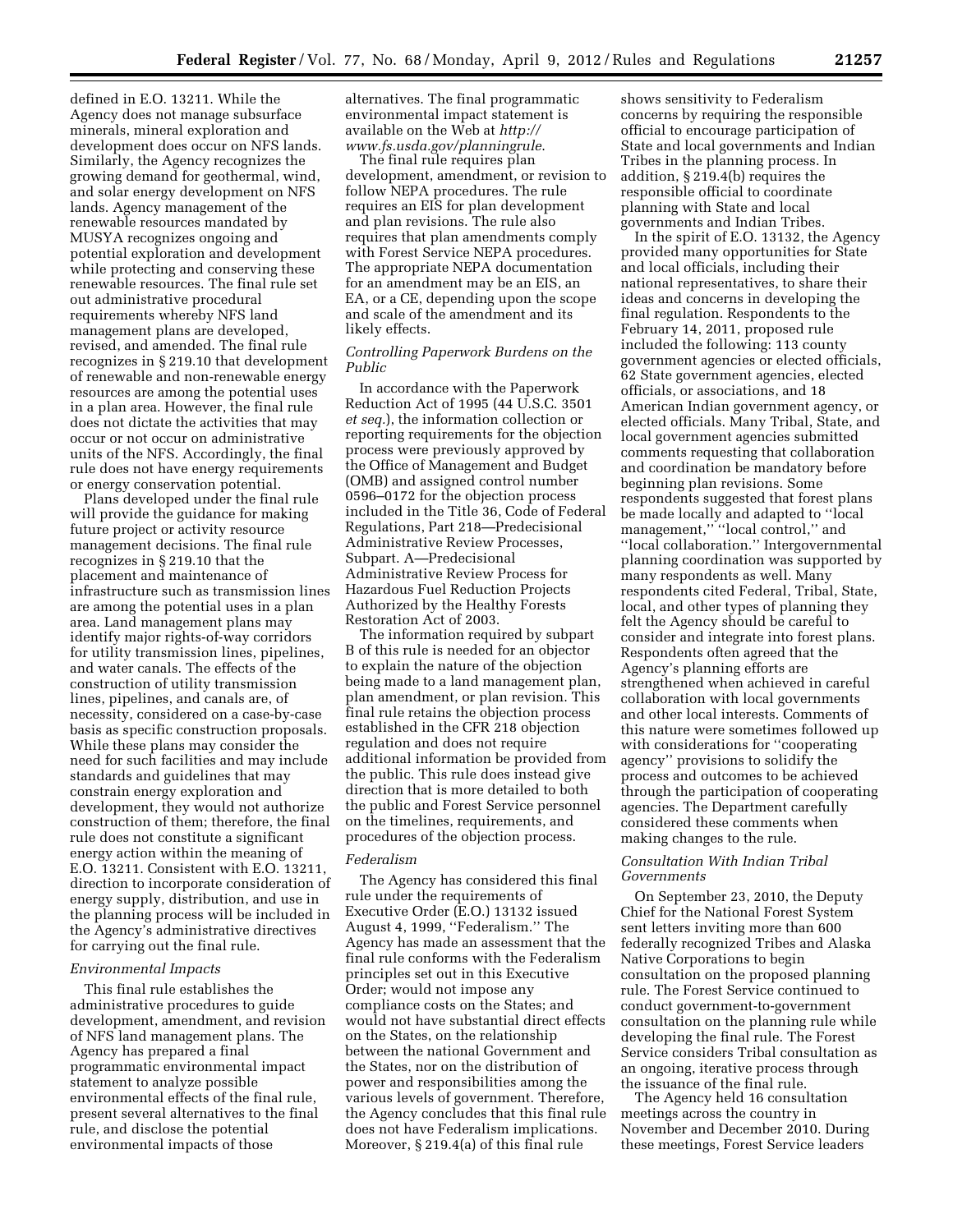met with Tribal and Alaska Native Corporation leaders, or their designees, to discuss a Tribal consultation paper, which described how the draft proposed rule discussed concerns Tribes had raised during the collaborative sessions held earlier in the year. Forest Service leaders also met one-on-one with Tribal leaders that requested consultation in this manner. In July 2011, the Deputy Chief for the National Forest System sent letters encouraging federally recognized Tribes and Alaska Native Corporations to continue consult prior to release of the final rule. Tribes have continued to consult one-on-one with Forest Service leaders, as well as through regional or sub-regional consultation meetings. All of the consultation meetings that have occurred throughout development of the proposed and final rule have strengthened the government-togovernment relationship with the Tribes as well as improved the final rule. Consultation is an ongoing process and can occur at any time, including following publication of the final rule.

The Agency incorporated the input received through consultation before December 13, 2010, into the proposed rule. Those concerns heard during Tribal consultation after December 13 and which were given to the Agency by October 21, 2011, were considered for incorporation in the final rule.

The Agency also held two national Tribal roundtable conference calls to provide additional opportunities for Tribes and Tribal associations to comment prior to the development of the proposed planning rule. More than 45 Tribes and Tribal associations participated in the First National Tribal Roundtable on May 3, 2010, and more than 35 Tribes and Tribal associations participated in the Second National Tribal Roundtable on August 5, 2010. Transcripts and summaries of these meetings are available on the planning rule Web site. Additionally, six Tribal roundtables were held in California, Arizona, and New Mexico.

On March 11, 2011, after publication of the proposed rule, the Forest Service held a Tribal teleconference to provide information on the proposed rule and answer questions. Sixteen Tribes participated in the discussion and had the opportunity to have their questions answered by the Ecosystem Management Coordination Director and the Associate Chief of the Forest Service. A number of Tribes submitted comments on the proposed rule during the public comment period and the content of these letters has been carefully considered in developing the final rule.

The Agency heard from Tribal leaders that the rule should clearly state how the special rights and interests of Tribes would be provided for in the planning process and show how Tribes will be engaged early throughout the planning process. They emphasized the obligation the Forest Service has to Tribes to fulfill treaty obligations and trust responsibilities, protect and honor reserved rights, and fully recognize the unique government-to-government relationship that exists between the Federal Government and Tribes. Tribal leaders also stated that the role of science in the planning process must account for traditional Tribal knowledge. In response to these concerns, the final rule recognizes and does not modify the unique government-to-government relationship between the United States and Indian Tribes. The final rule recognizes and does not modify prior existing Tribal rights, including those involving hunting, fishing, gathering, and protecting cultural and spiritual sites. The rule requires the agency to work with federally recognized Indian Tribes, government-to-government, as providing in treaties and laws and consistent with Executive orders when developing, amending, or revising plans. The final rule encourages Tribal participation in NFS planning. Further, the rule recognizes the responsibility of Forest Service officials to consult early with Tribal governments and to work cooperatively with them where planning issues affect Tribal interests. Nothing in the final rule should be construed as eliminating public input or Tribal consultation requirements for future projects conducted in accordance with the final rule. The responsible official shall request information from Tribes about native knowledge, including information about land ethics, cultural issues, and sacred and culturally significant sites, during the planning process.

At § 219.4(b)(2), for plan development or revision, the responsible official shall review the planning and land use policies of federally recognized Indian Tribes, Alaska Native Corporations, other Federal agencies, and State and local governments. The results of the review would be displayed in the environmental impact statement for the plan. The final rule at  $\S 219.4(a)(1)(v)$ requires, where appropriate, the responsible official to encourage federally recognized Tribes to seek cooperating agency status. This provides an additional opportunity for Tribes to be engaged in the planning process and provides further avenues for Tribes to

provide input during the planning process. Additionally, the responsible official may participate in planning efforts of federally recognized Indian Tribes and Alaska Native Corporations, where practicable and appropriate. For federally recognized Tribes, cooperating agency status does not replace or superseded the trust responsibilities and requirements for consultation also recognized and included in the final rule.

Tribal leaders stated that they want to see non-federally recognized Tribes and groups included in the consultation or planning process, as well as the involvement of youth. Non-federally recognized groups and Tribes would be able to participate in the planning process under the public requirements in § 219.4. Section 219.4(a)(1)(ii) requires the responsible officials to encourage participation by youth, as well as low-income and minority populations.

Tribes place great emphasis on protection of water resources and want to see the planning rule include stipulations for water protection. Water resources are discussed throughout this final rule, including specifically in § 219.7 (New plan development or plan revision), § 219.8 (Sustainability), § 219.9 (Diversity of Plant and Animal Communities), and § 219.10 (Multiple Use). Tribes support a management approach that moves away from monoculture management and promotes sustainable and diverse populations of plants and animals. Section 219.9 of the final rule requires land management plans to contain components, including standards or guidelines, to maintain or restore the ecological integrity of terrestrial and aquatic ecosystems and watersheds in the plan area.

The definition of native knowledge in § 219.19 has been retained based on the feedback that we received during consultation. The definition acknowledges that native knowledge is a way of knowing or understanding the world derived from multiple generations of indigenous peoples' interactions, observations, and experiences with their ecological systems, and that it is also place-based and culture-based knowledge in which people learn to live in and adapt to their own environment through interactions, observations, and experiences with their ecological system.

Many Tribes had a variety of concerns regarding social, economic, and ecological sustainability, and suggested that the Agency specifically discuss cultural sustainability within the final rule and protect cultural resources. The definition in the final rule of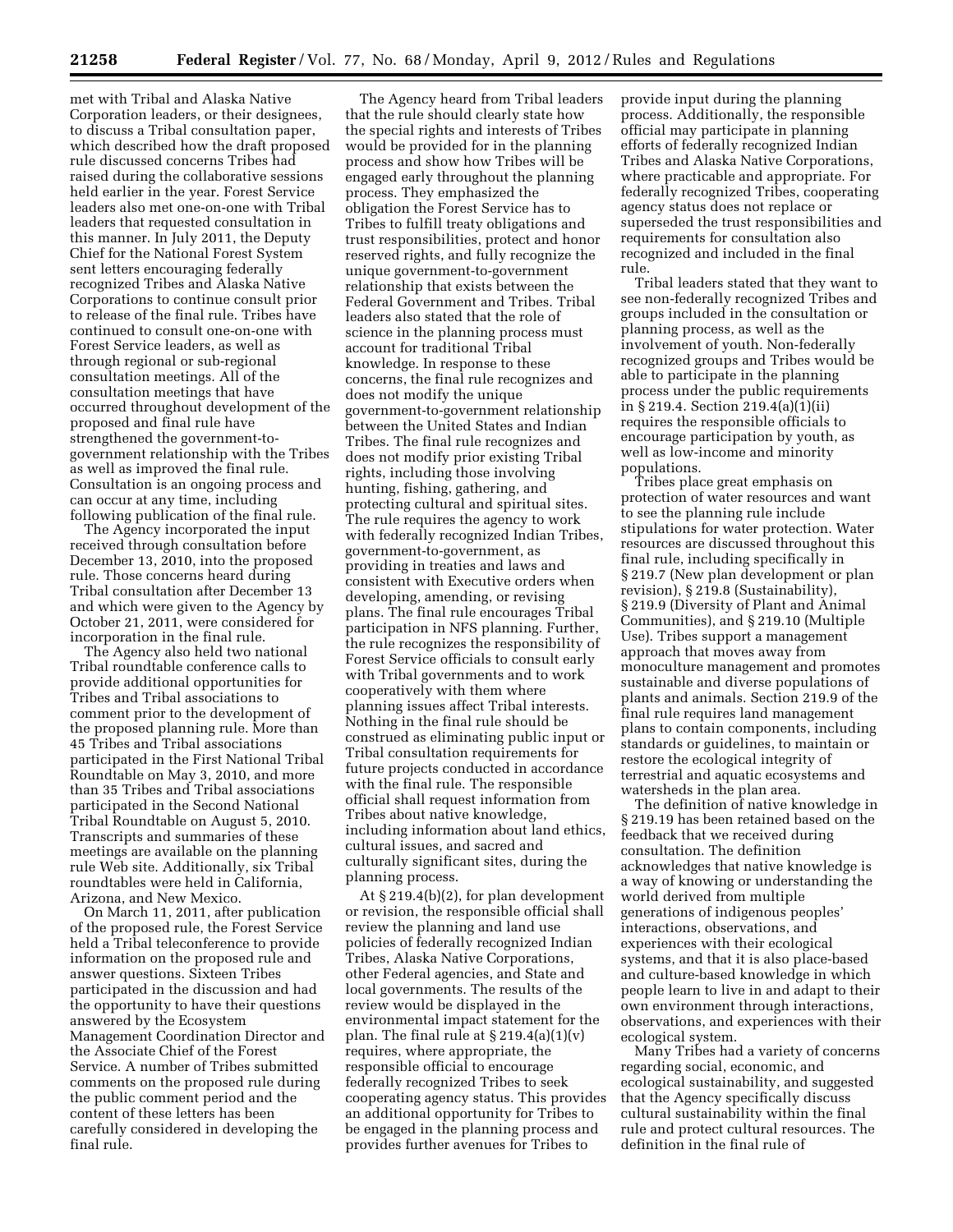''sustainability'' notes that ''social sustainability refers to the capability of society to support the network of relationships, traditions, culture, and activities that connect people to the land and to one another, and support vibrant communities.'' In addition, § 219.1(c) recognizes that NFS lands provide people and communities with a wide array of benefits, including ''cultural benefits.'' Section 219.4 requires opportunities for public and Tribal participation and coordination throughout the planning process. Section 219.4(a)(3) requires that the responsible official request ''information about native knowledge, land ethics, cultural issues, and sacred and culturally significant sites'' during consultation and opportunities for Tribal participation. Section 219.6(b) requires assessment content to include cultural conditions and cultural and historic resources and uses. Section 219.8 in the final rule recognizes cultural aspects of sustainability by requiring ''cultural and historic resources and uses ''be taken into account when designing plan components to guide contributions to social and economic sustainability.'' Section 219.10(b)(1)(ii) of the rule requires ''plan components \* \* \* for a new plan or plan revision must provide for protection of cultural and historic resources,'' and ''management of areas of Tribal importance.'' The final rule also includes recognition of and requirements for ''ecosystem services,'' which include ''cultural heritage values.'' These requirements, in combination with the requirement that plan content include descriptions of a unit's roles and contributions within the broader landscape under § 219.7(e), ensure the cultural aspects of sustainability will be taken into account when developing plan components that guide unit contributions to social sustainability.

During the consultation meetings, the Agency heard from Tribal leaders that confidentiality is a big concern. To explicitly discuss confidentiality, § 219.1(e) states that the responsible official shall comply with Section 8106 of the Food, Conservation, and Energy Act of 2008, Executive Order 13007 of May 24, 1996, Executive Order 13175 of November 6, 2000, laws and other requirements with respect to disclosing or withholding under the Freedom of Information Act certain information regarding reburial sites or other information that is culturally sensitive to Indian Tribe or Tribes.

The Agency has heard from Tribal leaders that they want to see sacred sites protected. The final rule requires that

responsible officials request information from Tribes about sacred sites, and provides for protection of cultural and historic resources and management of areas of Tribal importance. In addition, a separate initiative by the USDA Office of Tribal Relations and the Forest Service is conducting a policy review concerning sacred sites and is consulting with Tribes during their effort. The Agency has informed Tribes of this separate initiative and how they can participate during the consultation meetings. Information that the Agency received during the planning rule consultation process regarding sacred sites has been shared with the USDA Office of Tribal Relations and the Forest Service initiative.

The Forest Service received many other comments during the Tribal consultation meetings. A number of these comments were regarding concerns that are outside of the scope of the national planning rule or that will be discussed at the local level during the development of land management plans. Tribes received responses to these comments in separate documents, which were mailed to those Tribes and Alaska Native Corporations that participated in the October and November 2010 consultation meetings following the publication of the proposed rule. Additionally, a document summarizing the comments and responses from these meetings was made available to federally recognized Tribes and Alaska Native Corporations as part of the consultation documents provided in August 2011.

Many of the public participation and other requirements in the final rule have significant potential to involve Tribes and tribal members in NFS planning and management, and to incorporate information into the process that will be relevant with regard to local effects of management on individual units, including to Tribal communities. However, pursuant to Executive Order 13175 of November 6, 2000, ''Consultation and Coordination with Indian Tribal Governments,'' the final rule itself does not have ''substantial direct effects.'' Effects, both positive and adverse, may occur at the local planning level, which is one of the many reasons the final rule includes requirements for tribal consultation as well as outreach to Tribes during public participation opportunities. Effects may also occur at the project or activity level, which have additional opportunities for public engagement.

The Agency has also determined that this final rule does not impose substantial direct compliance costs on Indian Tribal governments. This final

rule does not mandate Tribal participation in NFS planning. Rather, the final rule imposes an obligation on Forest Service officials to provide Tribes an opportunity to consult and to reach out early to engage them throughout the planning process.

#### *Takings of Private Property*

The Agency analyzed this rule in accordance with the principles and criteria contained in Executive Order 12630 issued March 15, 1988, and the Agency determined that the rule does not pose the risk of a taking of private property.

### *Civil Justice Reform*

The Agency reviewed the rule under Executive Order 12988, ''Civil Justice Reform.'' The Agency has not identified any State or local laws or regulations that are in conflict with this regulation or that would impede full implementation of this rule. Nevertheless, in the event that such conflicts were to be identified, the final rule, if implemented, would preempt the State or local laws or regulations found to be in conflict. However, in that case, (1) no retroactive effect would be given to this final rule; and (2) the Department would not require the use of administrative proceedings before parties could file suit in court challenging its provisions.

### *Unfunded Mandates*

Pursuant to Title II of the Unfunded Mandates Reform Act of 1995 (2 U.S.C. 1531–1538), the Agency has assessed the effects of this final rule on State, local, and Tribal governments and the private sector. This final rule does not compel the expenditure of \$100 million or more by any State, local, or Tribal governments or anyone in the private sector. Therefore, a statement under § 202 of the Act is not required.

### *Environmental Justice*

The Department considered impacts of the final rule to civil rights and environmental justice (pursuant to Executive Order 12898 (59 FR 7629, February 16, 1994)). If implemented, with outreach, public engagement and using NEPA procedures to document effects, this analysis concludes that no adverse civil rights or environmental justice impacts from the planning rule are anticipated to the delivery of benefits or other program outcomes on a national level for any underrepresented population or to other U.S. populations or communities from the adoption of the final planning rule.

While national level impacts are not expected to be disproportionate, yet-to-